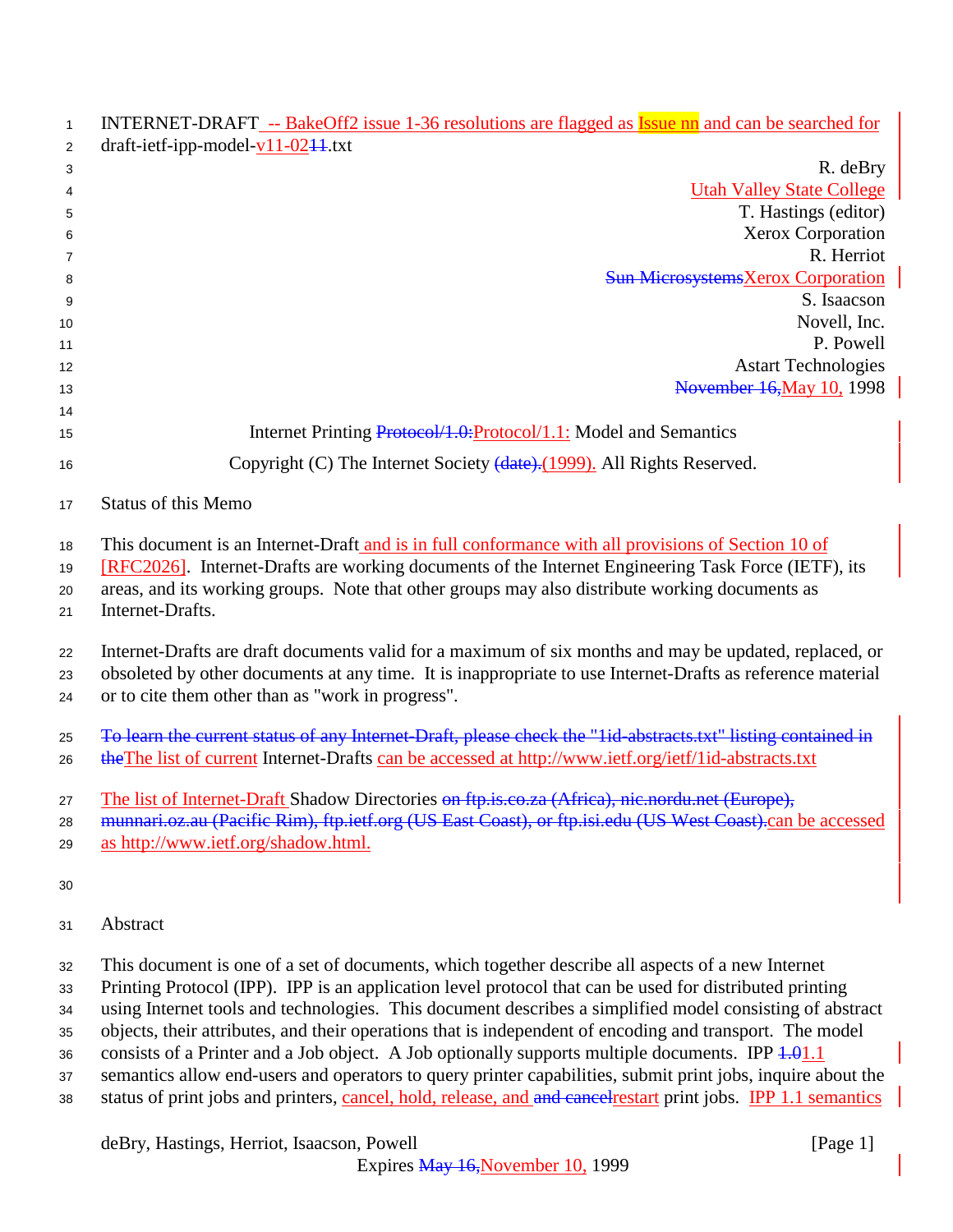- 39 allow operators to pause, resume, and purge (jobs from) Printer objects. This document also addresses
- <sup>40</sup> security, internationalization, and directory issues.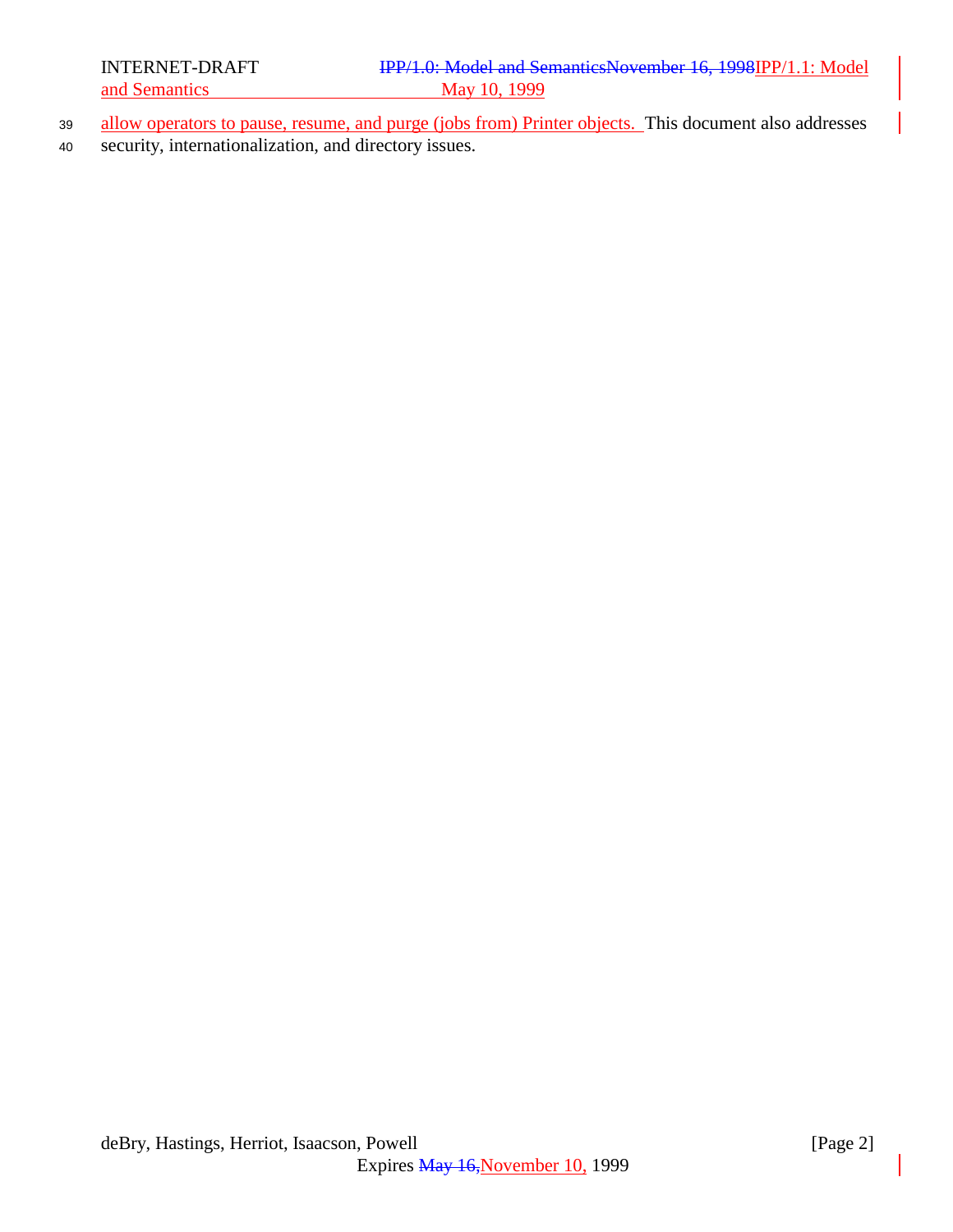- The full set of IPP documents includes:
- 42 Design Goals for an Internet Printing Protocol [IPP-REQ][RFC2567]
- 43 Rationale for the Structure and Model and Protocol for the Internet Printing Protocol  $HPP-$ **RATHREC2568**
- 45 Internet Printing Protocol/1.0: Protocol/1.1: Model and Semantics (this document)
- 46 Internet Printing Protocol/1.0: Protocol/1.1: Encoding and Transport [IPP-PRO]
- 47 Internet Printing Protocol/1.0:Protocol/1.1: Implementer's Guide [IPP-IIG]
- 48 Mapping between LPD and IPP Protocols **[IPP LPD]**[RFC2569]
- 

The "Design Goals for an Internet Printing Protocol" document takes a broad look at distributed printing

- functionality, and it enumerates real-life scenarios that help to clarify the features that need to be
- included in a printing protocol for the Internet. It identifies requirements for three types of users: end
- users, operators, and administrators. It calls out a subset of end user requirements that are satisfied in

IPP/1.0. Operator and administrator requirements are out of scope for version 1.0. A few OPTIONAL

- operator operations have been added to IPP/1.1.
- The "Rationale for the Structure and Model and Protocol for the Internet Printing Protocol" document

describes IPP from a high level view, defines a roadmap for the various documents that form the suite of

- IPP specifications, and gives background and rationale for the IETF working group's major decisions.
- 59 The "Internet Printing Protocol/1.0:Protocol/1.1: Encoding and Transport" document is a formal
- mapping of the abstract operations and attributes defined in the model document onto HTTP/1.1. It

defines the encoding rules for a new Internet MIME media type called "application/ipp". This document

also defines the rules for transporting over HTTP a message body whose Content-Type is

- "application/ipp". This document defines a new scheme named 'ipp' for identifying IPP printers and
- jobs. Finally, this document defines interoperability rules for supporting IPP/1.0 clients. Issue 33
- The "Internet Printing Protocol/1.0:Protocol/1.1: Implementer's Guide" document gives insight and
- advice to implementers of IPP clients and IPP objects. It is intended to help them understand
- IPP/1.0IPP/1.1 and some of the considerations that may assist them in the design of their client and/or
- IPP object implementations. For example, a typical order of processing requests is given, including error
- checking. Motivation for some of the specification decisions is also included.
- The "Mapping between LPD and IPP Protocols" document gives some advice to implementers of
- gateways between IPP and LPD (Line Printer Daemon) implementations.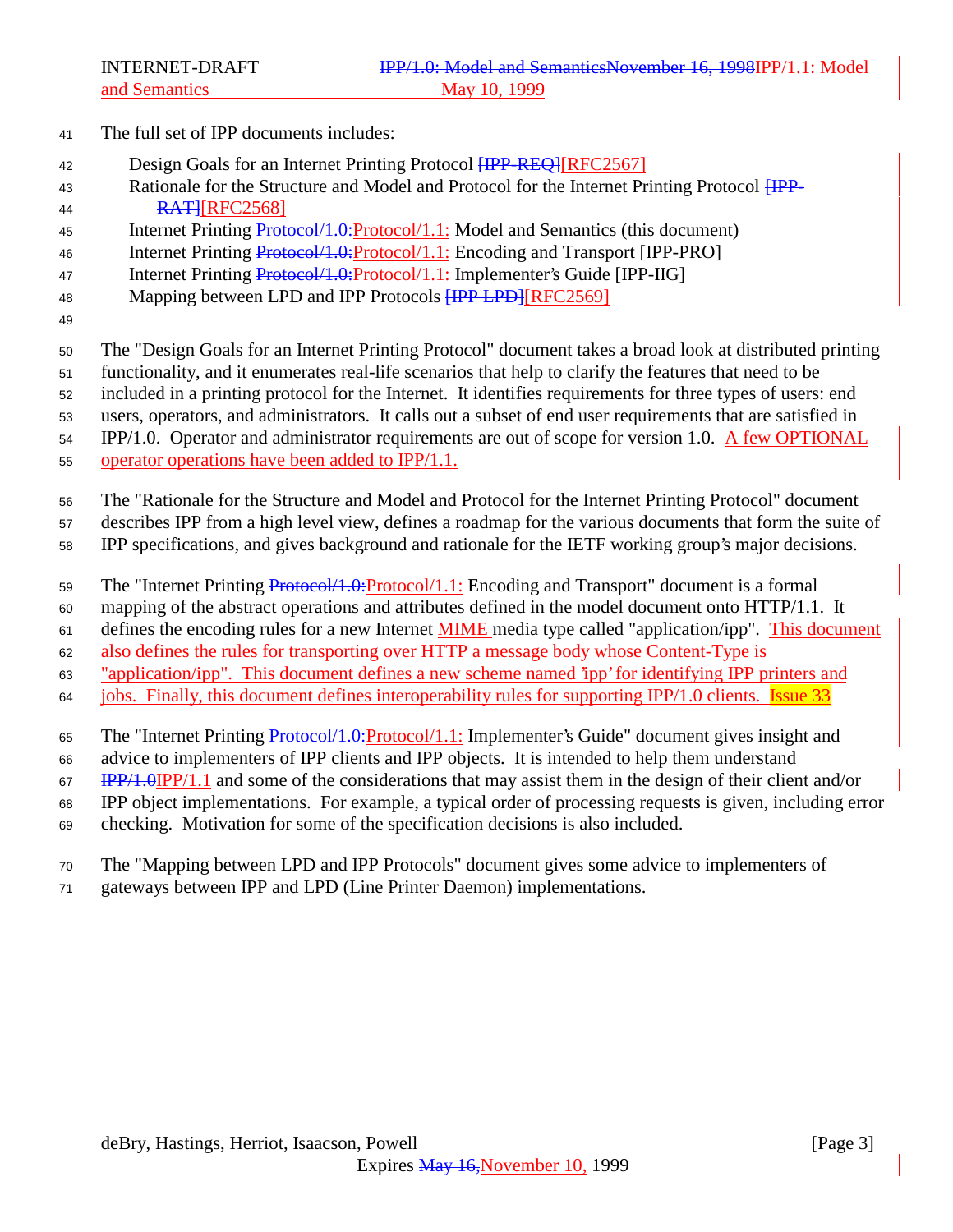$72\,$ 

# **Table of Contents**

| 73  |         |  |
|-----|---------|--|
| 74  | 1.1     |  |
|     |         |  |
| 75  | 2.      |  |
| 76  | 2.1     |  |
| 77  | 2.2     |  |
| 78  | 2.3     |  |
| 79  | 2.4     |  |
| 80  |         |  |
| 81  | 3.1     |  |
| 82  | 3.1.1   |  |
| 83  | 3.1.2   |  |
| 84  | 3.1.3   |  |
| 85  | 3.1.4   |  |
| 86  | 3.1.4.1 |  |
| 87  | 3.1.4.2 |  |
| 88  | 3.1.5   |  |
| 89  | 3.1.6   |  |
| 90  | 3.1.7   |  |
| 91  | 3.1.8   |  |
| 92  | 3.1.9   |  |
| 93  |         |  |
| 94  | 3.2.1   |  |
| 95  | 3.2.1.1 |  |
| 96  | 3.2.1.2 |  |
| 97  | 3.2.2   |  |
| 98  | 3.2.3   |  |
| 99  | 3.2.4   |  |
| 100 | 3.2.5   |  |
| 101 | 3.2.5.1 |  |
| 102 | 3.2.5.2 |  |
| 103 | 3.2.6   |  |
| 104 | 3.2.6.1 |  |
| 105 | 3.2.6.2 |  |
| 106 | 3.2.7   |  |
| 107 | 3.2.7.1 |  |
| 108 | 3.2.7.2 |  |
| 109 | 3.2.8   |  |
| 110 | 3.2.9   |  |
| 111 | 3.3     |  |
| 112 | 3.3.1   |  |
| 113 | 3.3.1.1 |  |

[Page 4]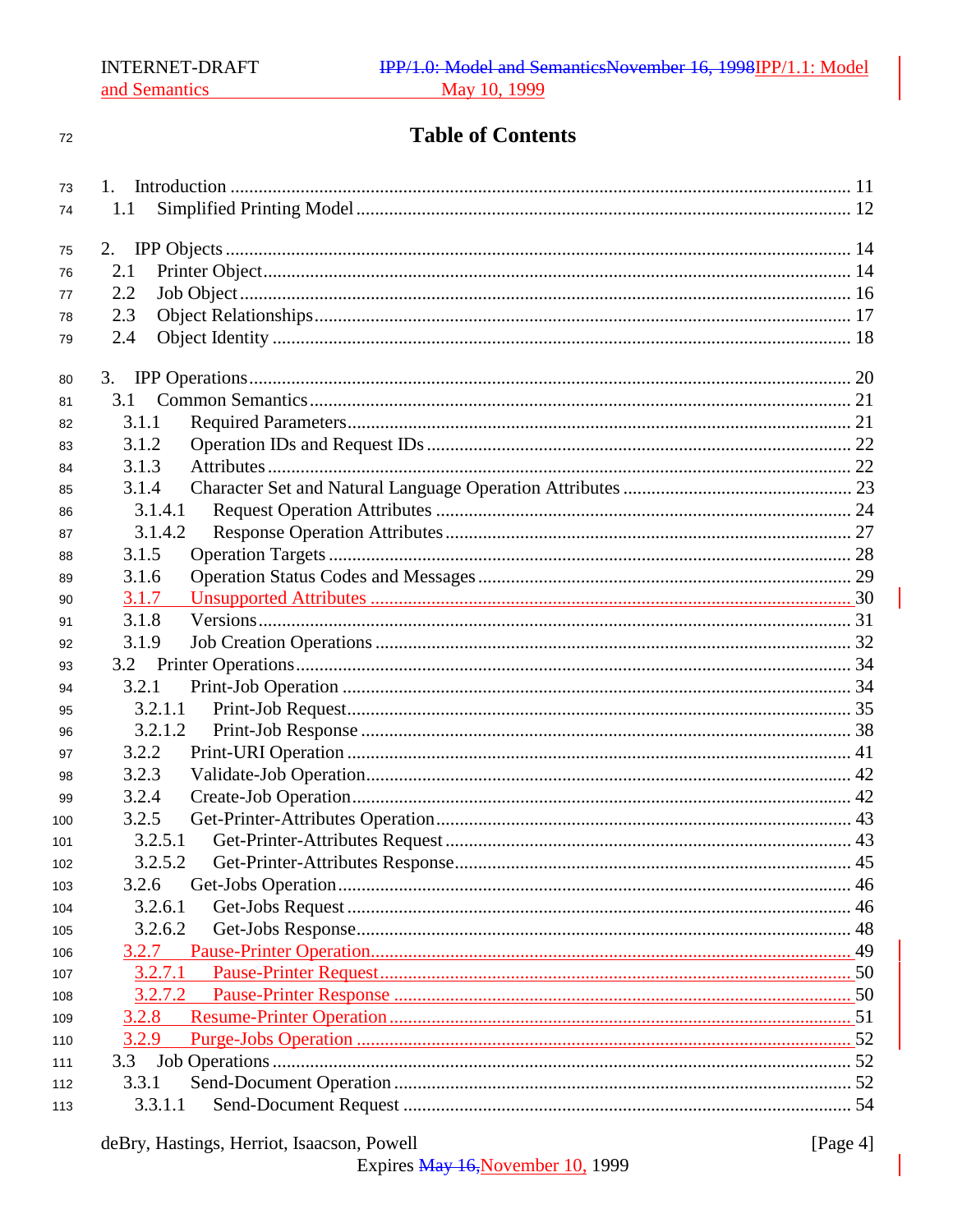# IPP/1.0: Model and SemanticsNovember 16, 1998IPP/1.1: Model May 10, 1999

| 114 | 3.3.1.2 |  |
|-----|---------|--|
| 115 | 3.3.2   |  |
| 116 | 3.3.3   |  |
| 117 | 3.3.3.1 |  |
| 118 | 3.3.3.2 |  |
| 119 | 3.3.4   |  |
| 120 | 3.3.4.1 |  |
| 121 | 3.3.4.2 |  |
| 122 | 3.3.5   |  |
| 123 | 3.3.5.1 |  |
| 124 | 3.3.5.2 |  |
| 125 | 3.3.6   |  |
| 126 | 3.3.7   |  |
| 127 |         |  |
| 128 |         |  |
|     |         |  |
| 129 | 4.      |  |
| 130 | 4.1     |  |
| 131 | 4.1.1   |  |
| 132 | 4.1.1.1 |  |
| 133 | 4.1.1.2 |  |
| 134 | 4.1.2   |  |
| 135 | 4.1.2.1 |  |
| 136 | 4.1.2.2 |  |
| 137 | 4.1.2.3 |  |
| 138 | 4.1.3   |  |
| 139 | 4.1.4   |  |
| 140 | 4.1.5   |  |
| 141 | 4.1.6   |  |
| 142 | 4.1.7   |  |
| 143 | 4.1.8   |  |
| 144 | 4.1.9   |  |
| 145 |         |  |
| 146 | 4.1.10  |  |
| 147 | 4.1.11  |  |
| 148 | 4.1.12  |  |
| 149 | 4.1.13  |  |
| 150 | 4.1.14  |  |
| 151 | 4.1.15  |  |
| 152 | 4.1.16  |  |
| 153 | 4.2     |  |
| 154 | 4.2.1   |  |
| 155 | 4.2.2   |  |
| 156 | 4.2.3   |  |
| 157 | 4.2.4   |  |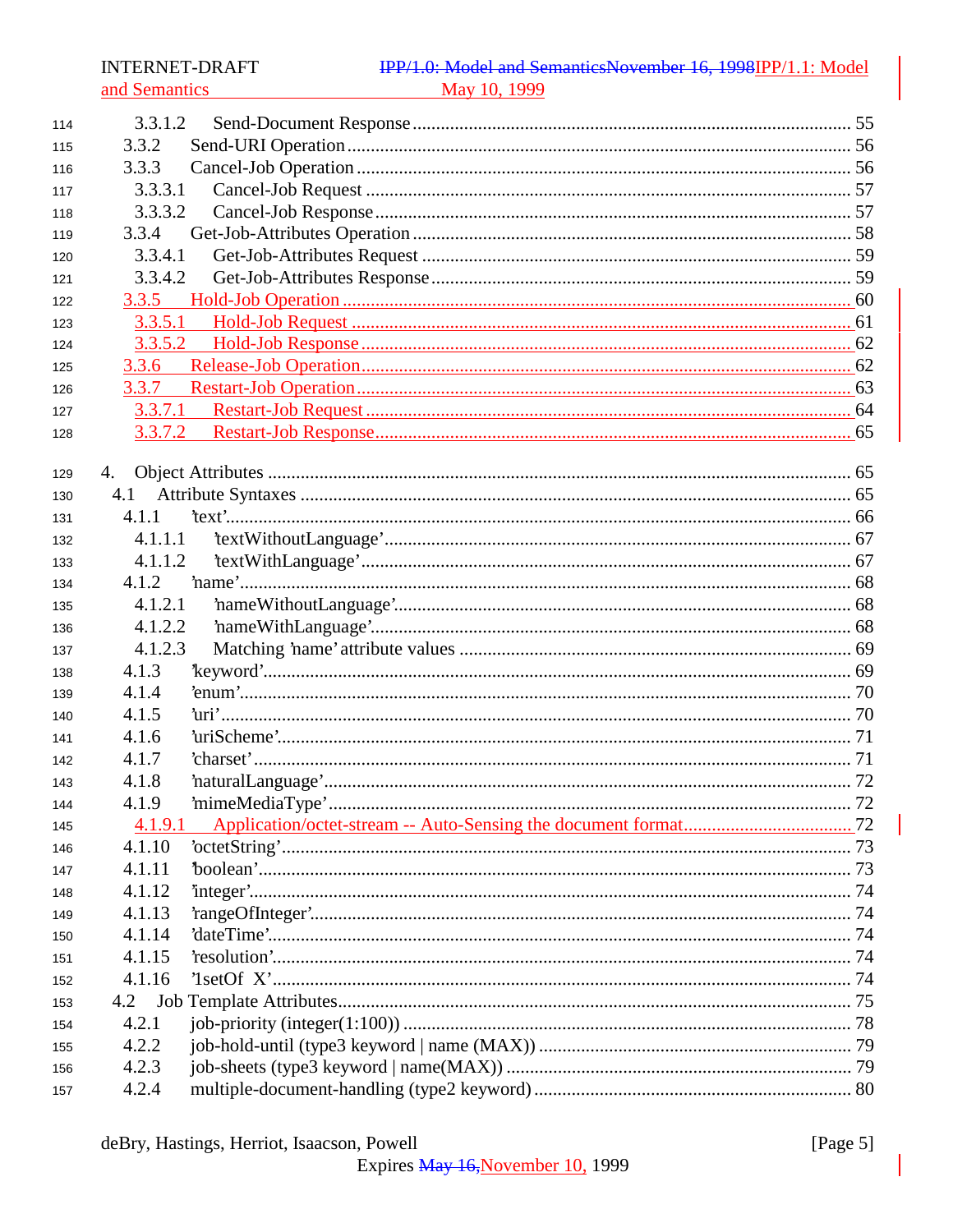# IPP/1.0: Model and SemanticsNovember 16, 1998IPP/1.1: Model May 10, 1999

| 158 | 4.2.5    |  |
|-----|----------|--|
| 159 | 4.2.6    |  |
| 160 | 4.2.7    |  |
| 161 | 4.2.8    |  |
| 162 | 4.2.9    |  |
| 163 | 4.2.10   |  |
| 164 | 4.2.11   |  |
| 165 | 4.2.12   |  |
| 166 | 4.2.13   |  |
| 167 |          |  |
| 168 | 4.3.1    |  |
| 169 | 4.3.2    |  |
| 170 | 4.3.3    |  |
| 171 | 4.3.4    |  |
| 172 | 4.3.5    |  |
| 173 | 4.3.6    |  |
| 174 | 4.3.7    |  |
| 175 | 4.3.7.1  |  |
| 176 | 4.3.8    |  |
| 177 | 4.3.9    |  |
| 178 | 4.3.10   |  |
| 179 | 4.3.11   |  |
| 180 |          |  |
| 181 | 4.3.12.1 |  |
| 182 | 4.3.12.2 |  |
| 183 | 4.3.12.3 |  |
| 184 |          |  |
| 185 | 4.3.13   |  |
| 186 | 4.3.14   |  |
| 187 |          |  |
| 188 |          |  |
| 189 |          |  |
| 190 | 4.3.15.3 |  |
| 191 |          |  |
| 192 | 4.3.16.1 |  |
| 193 | 4.3.16.2 |  |
| 194 | 4.3.16.3 |  |
| 195 | 4.3.17   |  |
| 196 | 4.3.18   |  |
| 197 | 4.4      |  |
| 198 | 4.4.1    |  |
| 199 | 4.4.2    |  |
| 200 | 4.4.3    |  |
| 201 | 4.4.4    |  |
| 202 | 4.4.5    |  |
|     |          |  |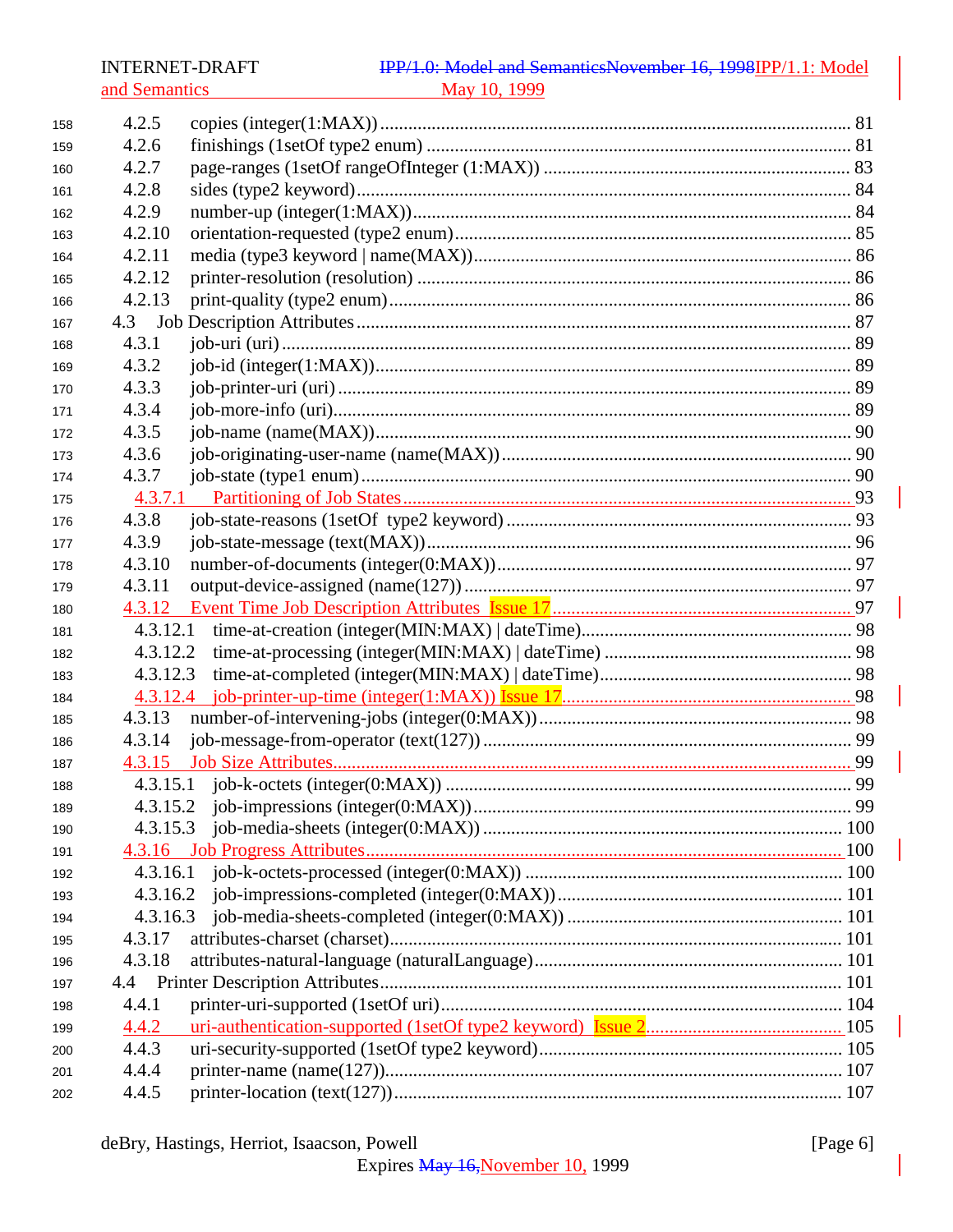and Semantics

| 203 | 4.4.6        |                                            |             |
|-----|--------------|--------------------------------------------|-------------|
| 204 | 4.4.7        |                                            |             |
| 205 | 4.4.8        |                                            |             |
| 206 | 4.4.9        |                                            |             |
| 207 | 4.4.10       |                                            |             |
| 208 | 4.4.11       |                                            |             |
| 209 | 4.4.12       |                                            |             |
| 210 | 4.4.13       |                                            |             |
| 211 | 4.4.14       |                                            |             |
| 212 | 4.4.15       |                                            |             |
| 213 | 4.4.16       |                                            |             |
| 214 | 4.4.17       |                                            |             |
| 215 | 4.4.18       |                                            |             |
| 216 | 4.4.19       |                                            |             |
| 217 | 4.4.20       |                                            |             |
| 218 | 4.4.21       |                                            |             |
| 219 | 4.4.22       |                                            |             |
| 220 | 4.4.23       |                                            |             |
| 221 | 4.4.24       |                                            |             |
| 222 | 4.4.25       |                                            |             |
| 223 | 4.4.26       |                                            |             |
| 224 | 4.4.27       |                                            |             |
| 225 | 4.4.28       |                                            |             |
| 226 | 4.4.29       |                                            |             |
| 227 | 4.4.30       |                                            |             |
| 228 | 4.4.31       |                                            |             |
| 229 | 4.4.32       |                                            |             |
| 230 | 4.4.33       |                                            |             |
| 231 | 4.4.34       |                                            |             |
| 232 | 4.4.35       |                                            |             |
| 233 | 4.4.36       |                                            |             |
| 234 |              |                                            |             |
|     |              |                                            |             |
| 235 | 5.           |                                            |             |
| 236 | 5.1          |                                            |             |
| 237 | 5.2          |                                            |             |
| 238 | 5.2.1        |                                            |             |
| 239 | 5.2.2        |                                            |             |
| 240 | 5.2.3        |                                            |             |
| 241 | 5.2.4        |                                            |             |
| 242 | 5.2.5        |                                            |             |
| 243 | 5.2.6        |                                            |             |
| 244 | <u>5.2.7</u> |                                            |             |
| 245 | 5.3          |                                            |             |
| 246 | 6.           |                                            |             |
|     |              | deBry, Hastings, Herriot, Isaacson, Powell | [Page $7$ ] |
|     |              | Expires May 16, November 10, 1999          |             |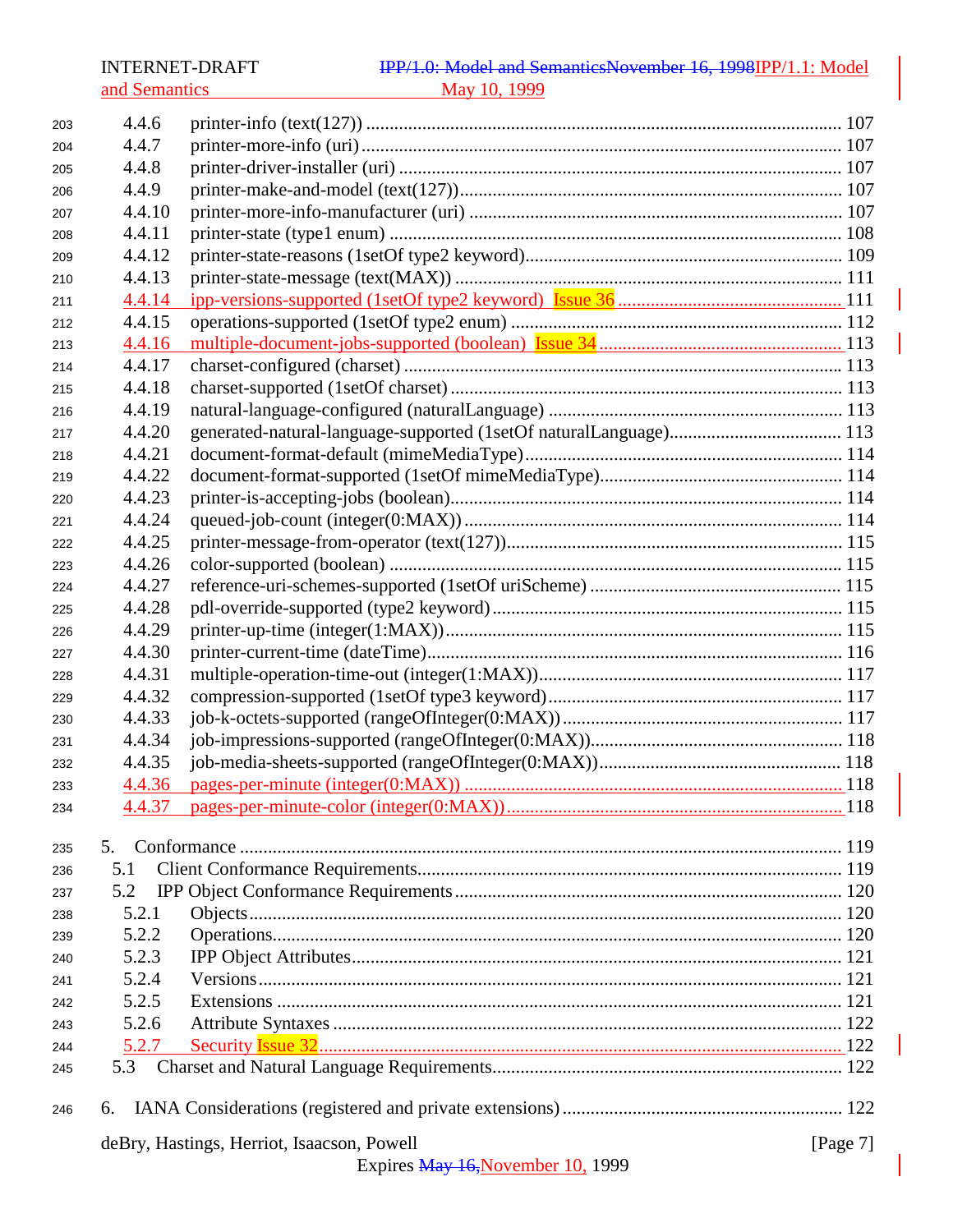| 247 | 6.1      |  |
|-----|----------|--|
| 248 | 6.2      |  |
| 249 | 6.3      |  |
| 250 | 6.4      |  |
| 251 | 6.5      |  |
| 252 | 6.6      |  |
| 253 | 6.7      |  |
| 254 | 6.8      |  |
| 255 | 7.       |  |
| 256 |          |  |
| 257 | 8.1      |  |
| 258 | 8.1.1    |  |
| 259 | 8.1.2    |  |
| 260 | 8.1.3    |  |
| 261 | 8.2      |  |
| 262 | 8.3      |  |
| 263 | 8.4      |  |
| 264 | 8.5      |  |
| 265 | 8.6      |  |
| 266 | 9.       |  |
| 267 |          |  |
| 268 |          |  |
| 269 | 11.1     |  |
| 270 |          |  |
| 271 |          |  |
| 272 |          |  |
| 273 |          |  |
| 274 |          |  |
| 275 |          |  |
| 276 |          |  |
| 277 |          |  |
| 278 |          |  |
| 279 |          |  |
| 280 | 12.1.1   |  |
| 281 |          |  |
| 282 | 12.2.1   |  |
| 283 | 12.2.2   |  |
| 284 | 12.2.2.1 |  |
| 285 | 12.2.2.2 |  |
| 286 | 12.2.2.3 |  |

[Page  $8$ ]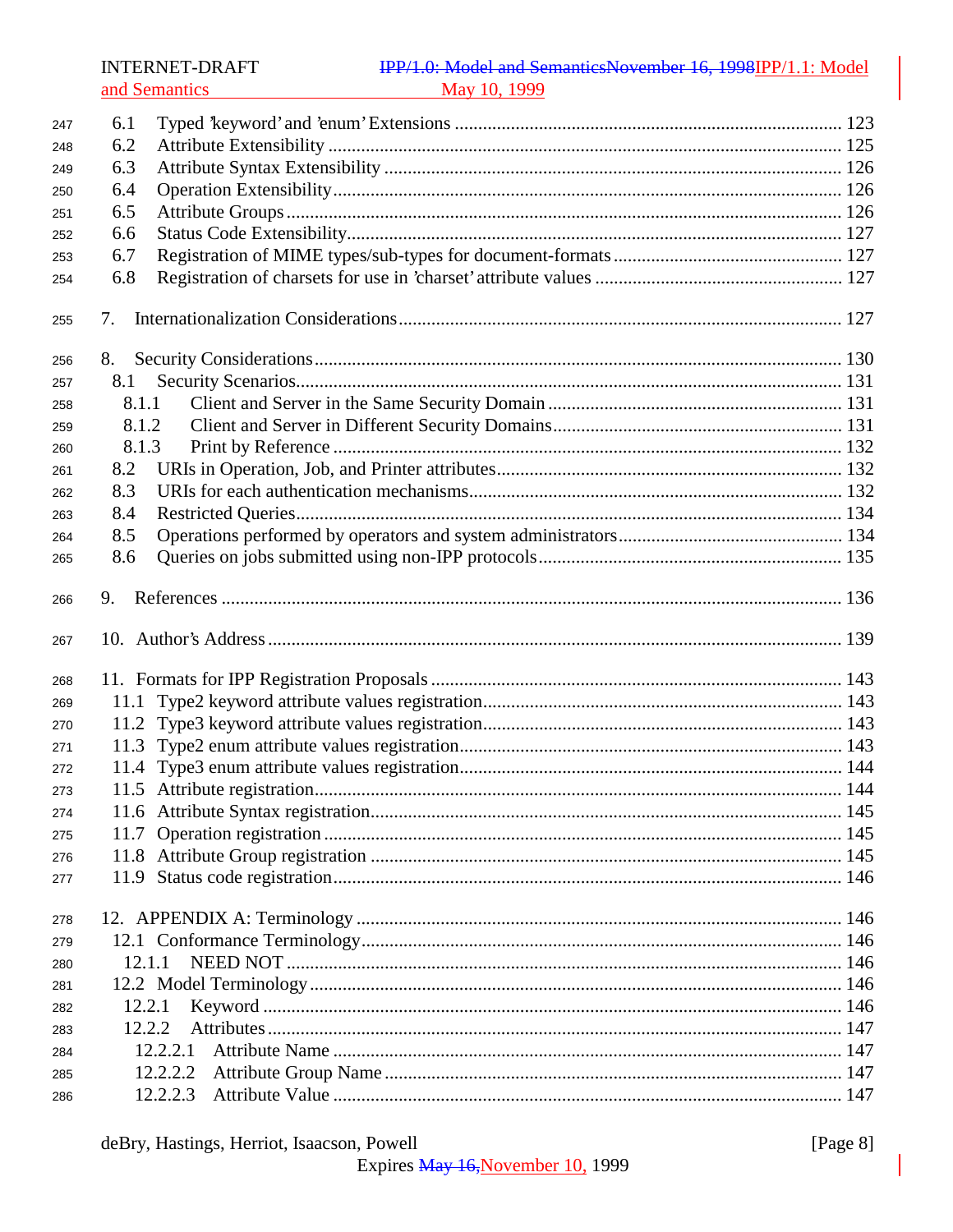| 287 |                                                                                    |  |
|-----|------------------------------------------------------------------------------------|--|
| 288 | 12.2.3                                                                             |  |
| 289 | 12.2.4                                                                             |  |
| 290 | 12.2.5                                                                             |  |
|     |                                                                                    |  |
| 291 |                                                                                    |  |
| 292 |                                                                                    |  |
| 293 | 13.1.1                                                                             |  |
| 294 | 13.1.2                                                                             |  |
| 295 | 13.1.2.1                                                                           |  |
| 296 | 13.1.2.2                                                                           |  |
| 297 | 13.1.2.3                                                                           |  |
| 298 | 13.1.3                                                                             |  |
| 299 | 13.1.4                                                                             |  |
| 300 | 13.1.4.1                                                                           |  |
| 301 | 13.1.4.2                                                                           |  |
| 302 | 13.1.4.3                                                                           |  |
| 303 | 13.1.4.4                                                                           |  |
| 304 | 13.1.4.5                                                                           |  |
| 305 | 13.1.4.6                                                                           |  |
| 306 | 13.1.4.7                                                                           |  |
| 307 | 13.1.4.8                                                                           |  |
| 308 | 13.1.4.9                                                                           |  |
| 309 |                                                                                    |  |
| 310 |                                                                                    |  |
| 311 |                                                                                    |  |
| 312 |                                                                                    |  |
| 313 |                                                                                    |  |
| 314 |                                                                                    |  |
| 315 |                                                                                    |  |
| 316 |                                                                                    |  |
| 317 |                                                                                    |  |
| 318 |                                                                                    |  |
| 319 | 13.1.5                                                                             |  |
| 320 | 13.1.5.1                                                                           |  |
| 321 | 13.1.5.2                                                                           |  |
| 322 | 13.1.5.3                                                                           |  |
| 323 | 13.1.5.4                                                                           |  |
| 324 | 13.1.5.5                                                                           |  |
| 325 | 13.1.5.6                                                                           |  |
| 326 | 13.1.5.7                                                                           |  |
| 327 | 13.1.5.8                                                                           |  |
| 328 | 13.1.5.9                                                                           |  |
| 329 | 13.1.5.10 server-error-multiple-document-jobs-not-supported (0x0509) Issue 34  157 |  |
| 330 |                                                                                    |  |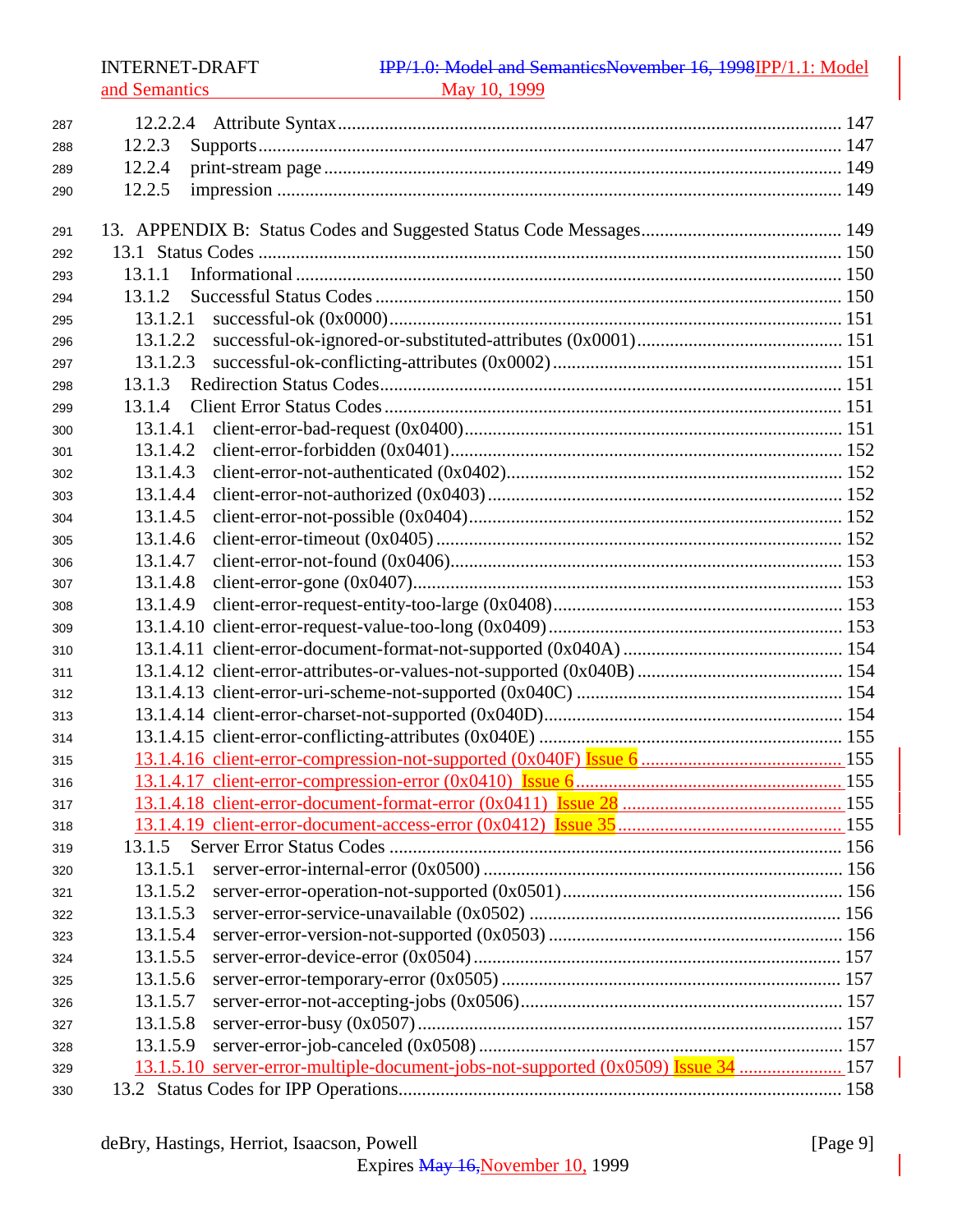INTERNET-DRAFT **IPP/1.0:** Model and SemanticsNovember 16, 1998IPP/1.1: Model and Semantics May 10, 1999 14. APPENDIX C: "media" keyword values ..................................................................................... 160 15. APPENDIX D: Processing IPP Attributes .................................................................................... 163 15.1 Fidelity...................................................................................................................................... 164 15.2 Page Description Language (PDL) Override ............................................................................ 165 15.3 Using Job Template Attributes During Document Processing................................................. 166 16. APPENDIX E: Generic Directory Schema ................................................................................... 167 17. APPENDIX F: Differences between the IPP/1.0 and IPP/1.1 "Model and Semantics" Specifications 172 18. Full Copyright Statement .............................................................................................................. 176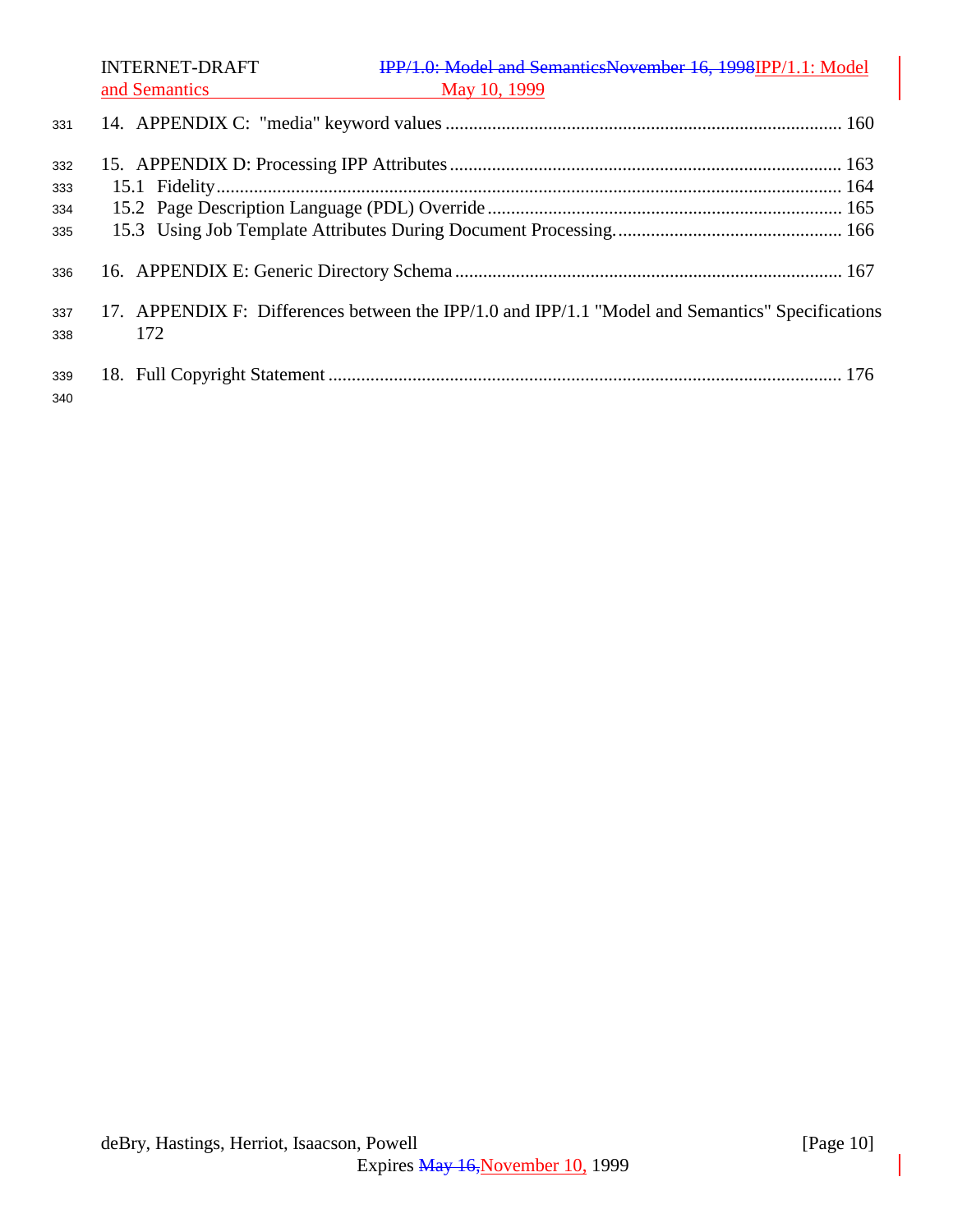# 1. Introduction

| 342                                                  | The Internet Printing Protocol (IPP) is an application level protocol that can be used for distributed                                                                                                                                                                                                                                                                                                                                                                                                              |
|------------------------------------------------------|---------------------------------------------------------------------------------------------------------------------------------------------------------------------------------------------------------------------------------------------------------------------------------------------------------------------------------------------------------------------------------------------------------------------------------------------------------------------------------------------------------------------|
| 343                                                  | printing using Internet tools and technologies. IPP version $4.0 \text{ (IPP/1.0)}1.1 \text{ (IPP/1.1)}$ focuses only on                                                                                                                                                                                                                                                                                                                                                                                            |
| 344                                                  | end user functionality. This document is just one of a suite of documents that fully define IPP. The full                                                                                                                                                                                                                                                                                                                                                                                                           |
| 345                                                  | set of IPP documents includes:                                                                                                                                                                                                                                                                                                                                                                                                                                                                                      |
| 346<br>347<br>348<br>349<br>350<br>351<br>352<br>353 | Design Goals for an Internet Printing Protocol <b>HPP-REQ]</b> [RFC2567]<br>Rationale for the Structure and Model and Protocol for the Internet Printing Protocol HPP-<br><b>RATHREC2568</b><br>Internet Printing Protocol/1.0: Protocol/1.1: Model and Semantics (this document)<br>Internet Printing Protocol/1.0: Protocol/1.1: Encoding and Transport [IPP-PRO]<br>Internet Printing Protocol/1.0: Protocol/1.1: Implementer's Guide [IPP-IIG]<br>Mapping between LPD and IPP Protocols <b>HPP-LPD JRFC2569</b> |
| 354                                                  | Anyone reading these documents for the first time is strongly encouraged to read the IPP documents in                                                                                                                                                                                                                                                                                                                                                                                                               |
| 355                                                  | the above order.                                                                                                                                                                                                                                                                                                                                                                                                                                                                                                    |
| 356                                                  | This document is laid out as follows:                                                                                                                                                                                                                                                                                                                                                                                                                                                                               |
| 357                                                  | - The rest of Section 1 is an introduction to the IPP simplified model for distributed printing.                                                                                                                                                                                                                                                                                                                                                                                                                    |
| 358                                                  | - Section 2 introduces the object types covered in the model with their basic behaviors, attributes,                                                                                                                                                                                                                                                                                                                                                                                                                |
| 359                                                  | and interactions.                                                                                                                                                                                                                                                                                                                                                                                                                                                                                                   |
| 360                                                  | - Section 3 defines the operations included in $\frac{IPP}{1.0} \cdot \frac{IPP}{1.1}$ . IPP operations are synchronous,                                                                                                                                                                                                                                                                                                                                                                                            |
| 361                                                  | therefore, for each operation, there is a both request and a response.                                                                                                                                                                                                                                                                                                                                                                                                                                              |
| 362                                                  | - Section 4 defines the attributes (and their syntaxes) that are used in the model.                                                                                                                                                                                                                                                                                                                                                                                                                                 |
| 363                                                  | - Sections 5 - 6 summarizes the implementation conformance requirements for objects that support                                                                                                                                                                                                                                                                                                                                                                                                                    |
| 364                                                  | the protocol and IANA considerations, respectively.                                                                                                                                                                                                                                                                                                                                                                                                                                                                 |
| 365                                                  | - Sections 7 - 12 cover the Internationalization and Security considerations as well as References,                                                                                                                                                                                                                                                                                                                                                                                                                 |
| 366                                                  | Intellectual Property Notice, Copyright Notice, Author contact information, and Formats for                                                                                                                                                                                                                                                                                                                                                                                                                         |
| 367                                                  | Registration Proposals.                                                                                                                                                                                                                                                                                                                                                                                                                                                                                             |
| 368                                                  | - Sections 13 - 15 are appendices that cover Terminology, Status Codes and Messages, and "media"                                                                                                                                                                                                                                                                                                                                                                                                                    |
| 369                                                  | keyword values.                                                                                                                                                                                                                                                                                                                                                                                                                                                                                                     |
| 370                                                  | Note: This document uses terms such as "attributes", "keywords", and "support". These                                                                                                                                                                                                                                                                                                                                                                                                                               |
| 371                                                  | terms have special meaning and are defined in the model terminology section 12.2.                                                                                                                                                                                                                                                                                                                                                                                                                                   |
| 372                                                  | Capitalized terms, such as MUST, MUST NOT, REQUIRED, SHOULD, SHOULD                                                                                                                                                                                                                                                                                                                                                                                                                                                 |
| 373                                                  | NOT, MAY, NEED NOT, and OPTIONAL, have special meaning relating to                                                                                                                                                                                                                                                                                                                                                                                                                                                  |
| 374                                                  | conformance. These terms are defined in section 12.1 on conformance terminology, most                                                                                                                                                                                                                                                                                                                                                                                                                               |
| 375                                                  | of which is taken from RFC 2119 [RFC2119].                                                                                                                                                                                                                                                                                                                                                                                                                                                                          |
| 376                                                  | - Section 16 is an appendix that helps to clarify the effects of interactions between related attributes                                                                                                                                                                                                                                                                                                                                                                                                            |
| 377                                                  | and their values.                                                                                                                                                                                                                                                                                                                                                                                                                                                                                                   |
| 378                                                  | - Section 17 is an appendix that enumerates the subset of Printer attributes that form a generic                                                                                                                                                                                                                                                                                                                                                                                                                    |
| 379                                                  | directory schema. These attributes are useful when registering a Printer so that a client can find                                                                                                                                                                                                                                                                                                                                                                                                                  |
| 380                                                  | the Printer not just by name, but by filtered searches as well.                                                                                                                                                                                                                                                                                                                                                                                                                                                     |

deBry, Hastings, Herriot, Isaacson, Powell [Page 11]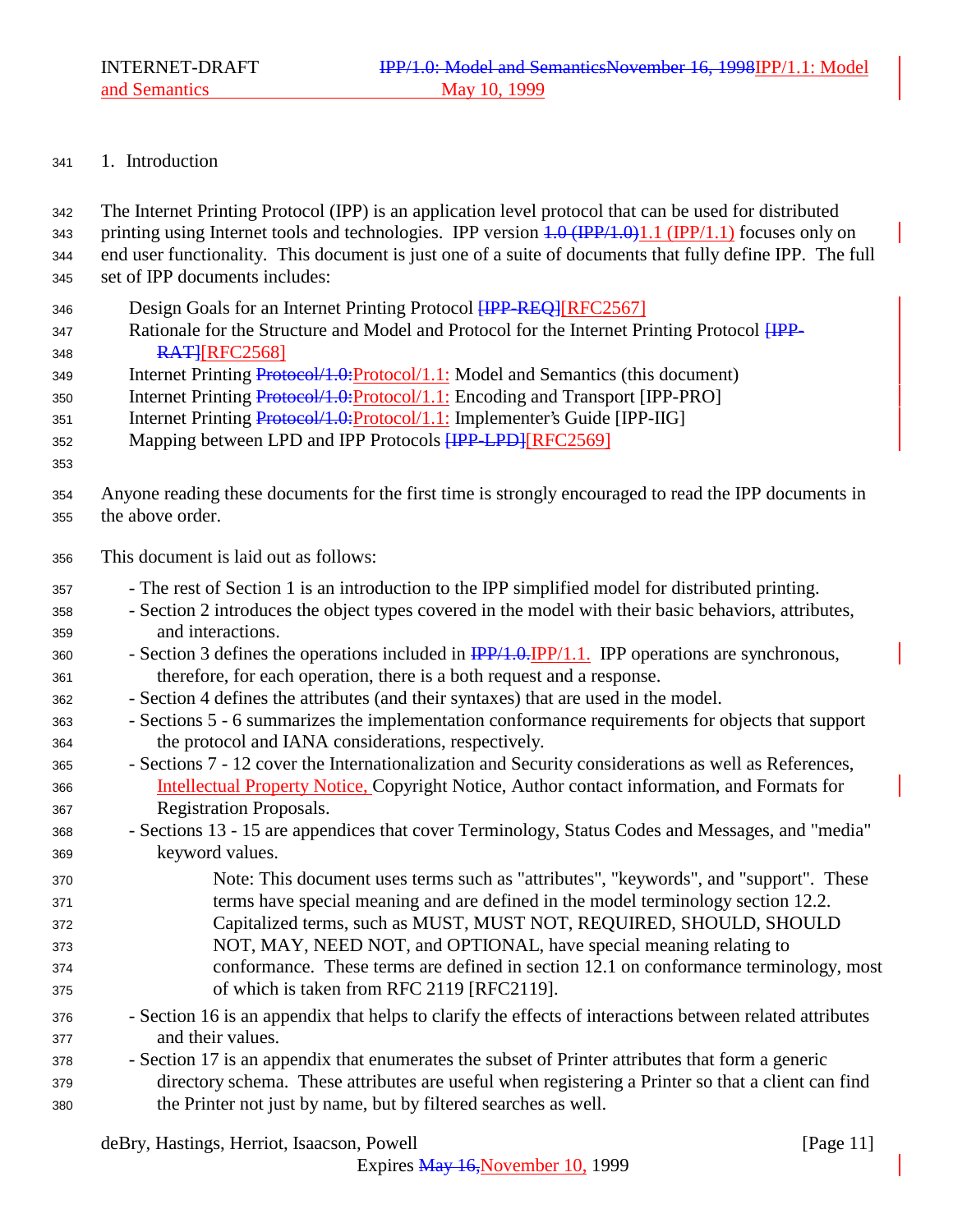INTERNET-DRAFT **IPP/1.0: Model and SemanticsNovember 16, 1998IPP/1.1:** Model and Semantics May 10, 1999

- 381 Section 18 is an appendixthat provides a Change History summarizing the elarification and changes that might affect an implementation since the June 30, 1998 draft.additions and changes from the IPP/1.0 "Model and Semantics" specification [RFC2566] to make this IPP/1.1 document.
- 1.1 Simplified Printing Model

 In order to achieve its goal of realizing a workable printing protocol for the Internet, the Internet Printing Protocol (IPP) is based on a simplified printing model that abstracts the many components of real world printing solutions. The Internet is a distributed computing environment where requesters of print services (clients, applications, printer drivers, etc.) cooperate and interact with print service providers. This model and semantics document describes a simple, abstract model for IPP even though the underlying configurations may be complex "n-tier" client/server systems. An important simplifying step in the IPP model is to expose only the key objects and interfaces required for printing. The model described in this model document does not include features, interfaces, and relationships that are beyond 393 the scope of the first version of IPP  $(\text{IPP}/1.0)$ . IPP/1.0(IPP/1.1). IPP/1.1 incorporates many of the relevant ideas and lessons learned from other specification and development efforts [HTPP] [ISO10175] [LDPA] [P1387.4] [PSIS] [RFC1179] [SWP]. IPP is heavily influenced by the printing model introduced in the Document Printing Application (DPA) [ISO10175] standard. Although DPA specifies 397 both end user and administrative features, IPP version 4.0 (IPP/1.0) focuses only on end user 398 functionality.

 1.1 (IPP/1.1) focuses primarily on end user functionality with a few additional OPTIONAL operator operations.

- Printer (Section 2.1)
- Job (Section 2.2)
- 

Each object type has an associated set of operations (see section 3) and attributes (see section 4).

It is important, however, to understand that in real system implementations (which lie underneath the

408 abstracted IPP/1.0IPP/1.1 model), there are other components of a print service which are not explicitly

409 defined in the IPP/1.0IPP/1.1 model. The following figure illustrates where IPP/1.0IPP/1.1 fits with

respect to these other components.

<sup>401</sup> The IPP/1.0IPP/1.1 model encapsulates the important components of distributed printing into two object types: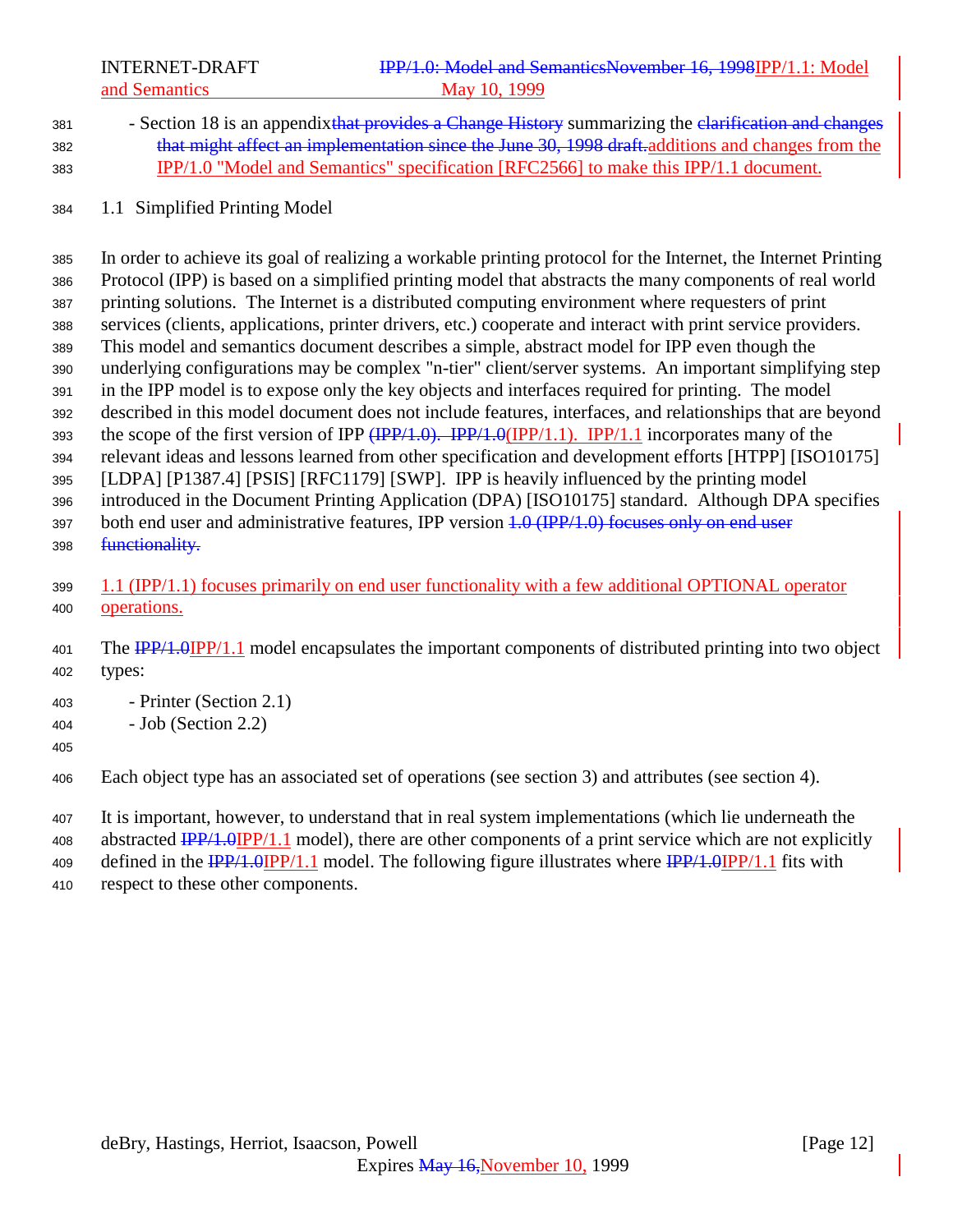

 An IPP Printer object encapsulates the functions normally associated with physical output devices along with the spooling, scheduling and multiple device management functions often associated with a print server. Printer objects are optionally registered as entries in a directory where end users find and select them based on some sort of filtered and context based searching mechanism (see section 16). The directory is used to store relatively static information about the Printer, allowing end users to search for and find Printers that match their search criteria, for example: name, context, printer capabilities, etc. The more dynamic information, such as state, currently loaded and ready media, number of jobs at the Printer, errors, warnings, and so forth, is directly associated with the Printer object itself rather than with the entry in the directory which only represents the Printer object.

 IPP clients implement the IPP protocol on the client side and give end users (or programs running on behalf of end users) the ability to query Printer objects and submit and manage print jobs. An IPP server is just that part of the Printer object that implements the server-side protocol. The rest of the Printer object implements (or gateways into) the application semantics of the print service itself. The Printer objects may be embedded in an output device or may be implemented on a host on the network that communicates with an output device.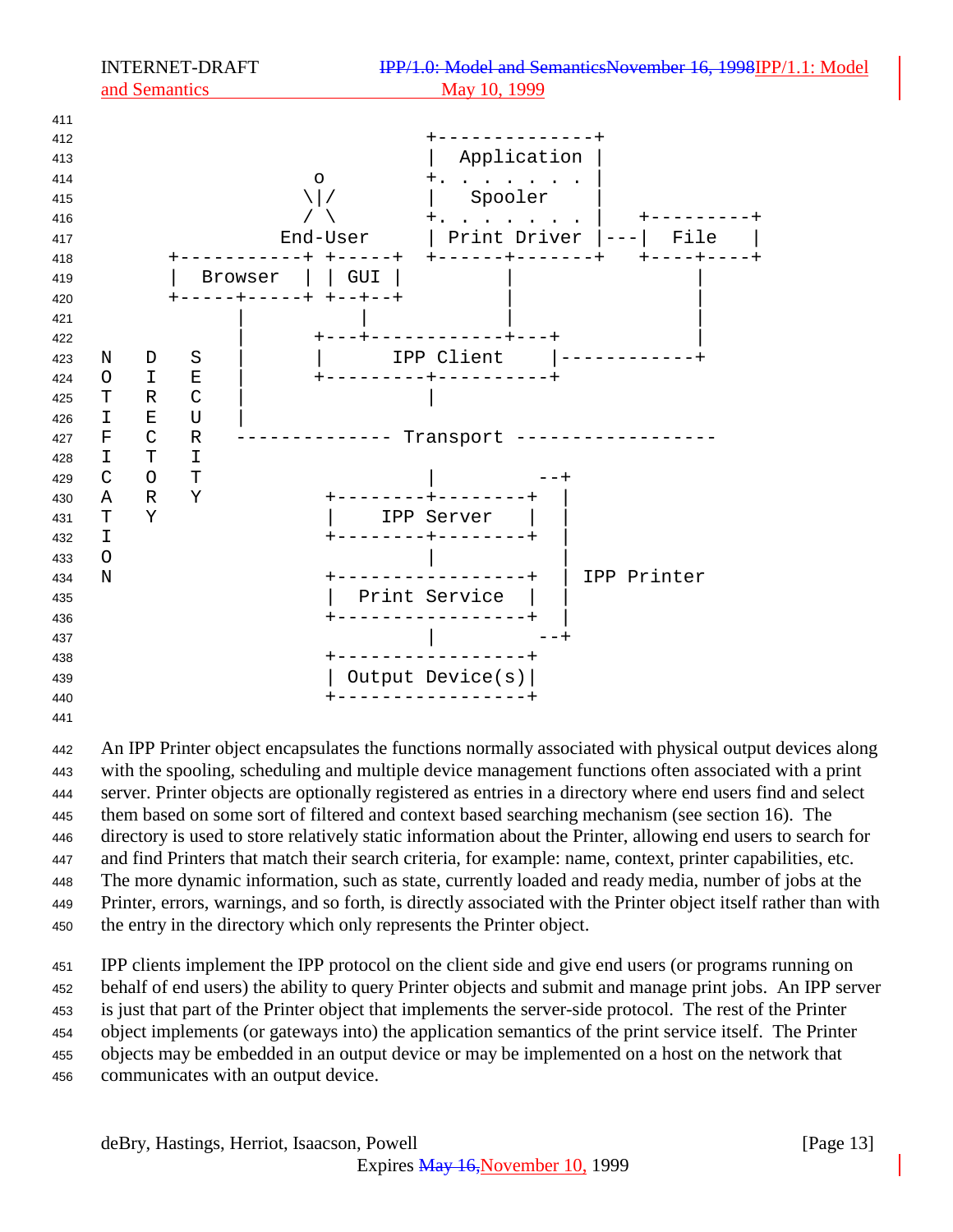When a job is submitted to the Printer object and the Printer object validates the attributes in the

submission request, the Printer object creates a new Job object. The end user then interacts with this

459 new Job object to query its status and monitor the progress of the job. End users may also cancel the

460 print jobAn end user can also cancel their print jobs by using the Job object's Cancel-Job operation. An end-user can also hold, release, and restart their print jobs using the Job object's OPTIONAL Hold-Job,

- 
- Release-Job, and Restart-Job operations, if implemented.

A privileged operator or administrator of a Printer object can cancel, hold, release, and restart any user's

464 job using the REQUIRED Cancel-Job and the OPTIONAL Hold-Job, Release-Job, and Restart-Job

 operations. In additional privileged operator or administrator of a Printer object can pause, resume, or purge (jobs from) a Printer object using the OPTIONAL Pause-Printer, Resume-Printer, and Purge-Jobs

operations, if implemented.

468 The notification service is out of scope for  $\frac{IPP}{1.0}$ , this IPP/1.1 specification, but using such a

notification service, the end user is able to register for and receive Printer specific and Job specific

events. An end user can query the status of Printer objects and can follow the progress of Job objects by

- 471 polling using the Get-Printer-Attributes, Printer-Attributes, Get-Jobs, and Get-Job-Attributes operations.
- 2. IPP Objects

473 The IPP/1.0IPP/1.1 model introduces objects of type Printer and Job. Each type of object models

relevant aspects of a real-world entity such as a real printer or real print job. Each object type is defined

as a set of possible attributes that may be supported by instances of that object type. For each object

(instance), the actual set of supported attributes and values describe a specific implementation. The

object's attributes and values describe its state, capabilities, realizable features, job processing functions,

and default behaviors and characteristics. For example, the Printer object type is defined as a set of

attributes that each Printer object potentially supports. In the same manner, the Job object type is

defined as a set of attributes that are potentially supported by each Job object.

- Each attribute included in the set of attributes defining an object type is labeled as:
- "REQUIRED": each object MUST support the attribute.

- "OPTIONAL": each object MAY support the attribute.

 There is no such similar labeling of attribute values. However, if an implementation supports an attribute, it MUST support at least one of the possible values for that attribute.

2.1 Printer Object

488 The major component of the  $\frac{IPP}{1.0}IPP/1.1$  model is the Printer object. A Printer object implements the 489 server-side of the  $\frac{IPP}{1.0}$ IPP/1.1 protocol. Using the protocol, end users may query the attributes of the Printer object and submit print jobs to the Printer object. The actual implementation components behind the Printer abstraction may take on different forms and different configurations. However, the model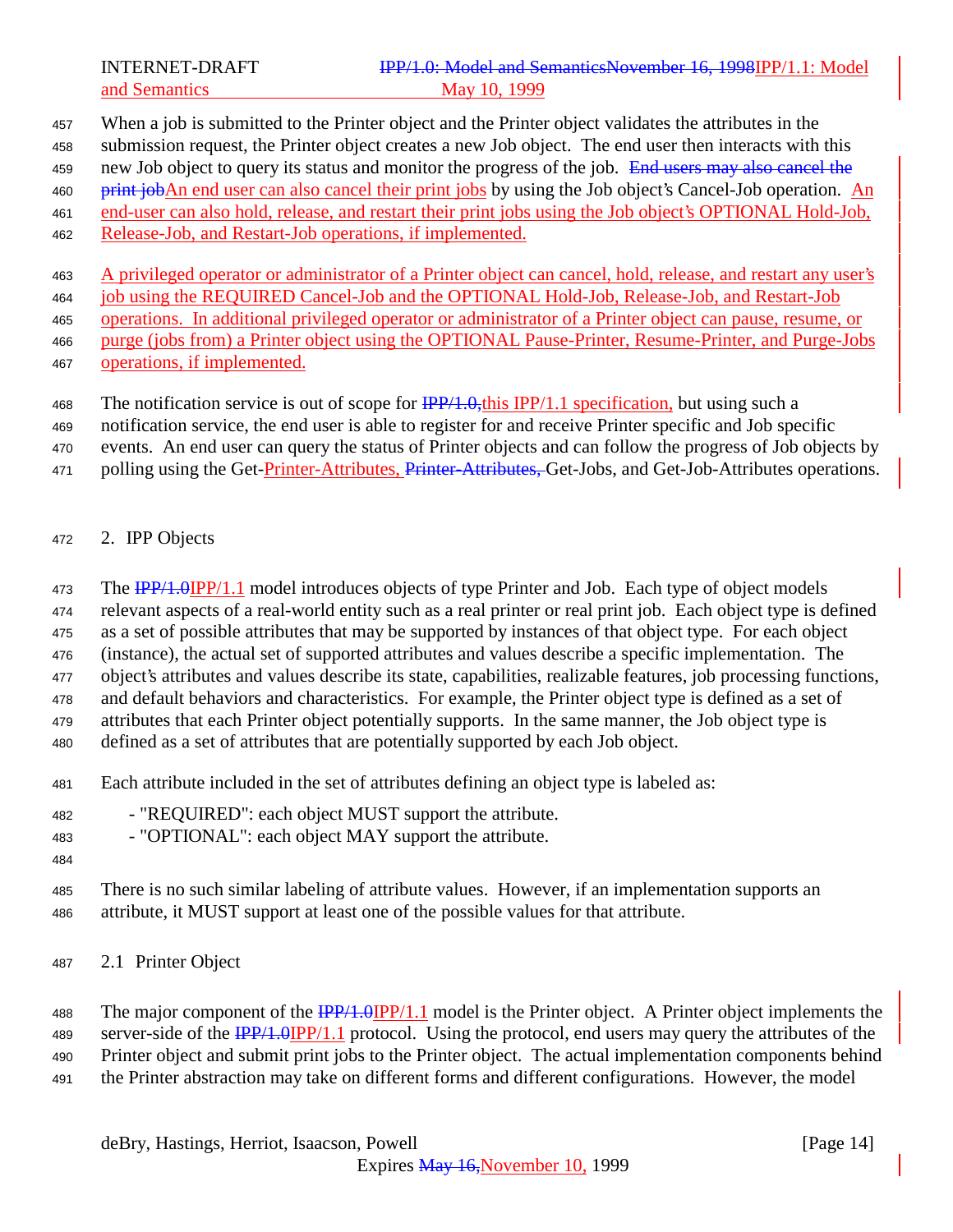- abstraction allows the details of the configuration of real components to remain opaque to the end user. Section 3 describes each of the Printer operations in detail.
- The capabilities and state of a Printer object are described by its attributes. Printer attributes are divided into two groups:
- "job-template" attributes: These attributes describe supported job processing capabilities and defaults for the Printer object. (See section 4.2)
- "printer-description" attributes: These attributes describe the Printer object's identification, state, location, references to other sources of information about the Printer object, etc. (see section 4.4)
- 
- Since a Printer object is an abstraction of a generic document output device and print service provider, a
- Printer object could be used to represent any real or virtual device with semantics consistent with the Printer object, such as a fax device, an imager, or even a CD writer.
- Some examples of configurations supporting a Printer object include:
- 1) An output device with no spooling capabilities
- 2) An output device with a built-in spooler
- 3) A print server supporting IPP with one or more associated output devices
- 3a) The associated output devices may or may not be capable of spooling jobs
- 3b) The associated output devices may or may not support IPP
- 

The following figures show some examples of how Printer objects can be realized on top of various

- distributed printing configurations. The embedded case below represents configurations 1 and 2. The hosted and fan-out figures below represent configurations 3a and 3b.
- In this document the term "client" refers to a software entity that sends IPP operation request to an IPP 515 Printer object and accepts IPP operation responses. A client MAY be:
- 1. contained within software controlled by an end user, e.g. activated by the "Print" menu item in an application and/or
- 2. a component of a print server that communicates (using IPP operations) with either an output device or another "downstream" print server.

# The term "IPP Printer" is a network entity that accepts IPP operation requests and returns IPP operation responses. As such, an IPP object MAY be:

- 1. (embedded) software that controls a device
- 2. part of a print server that accepts IPP operation requests and, in turn, sends operation requests using (the IPP or other) protocol to one or more networked device(s).
-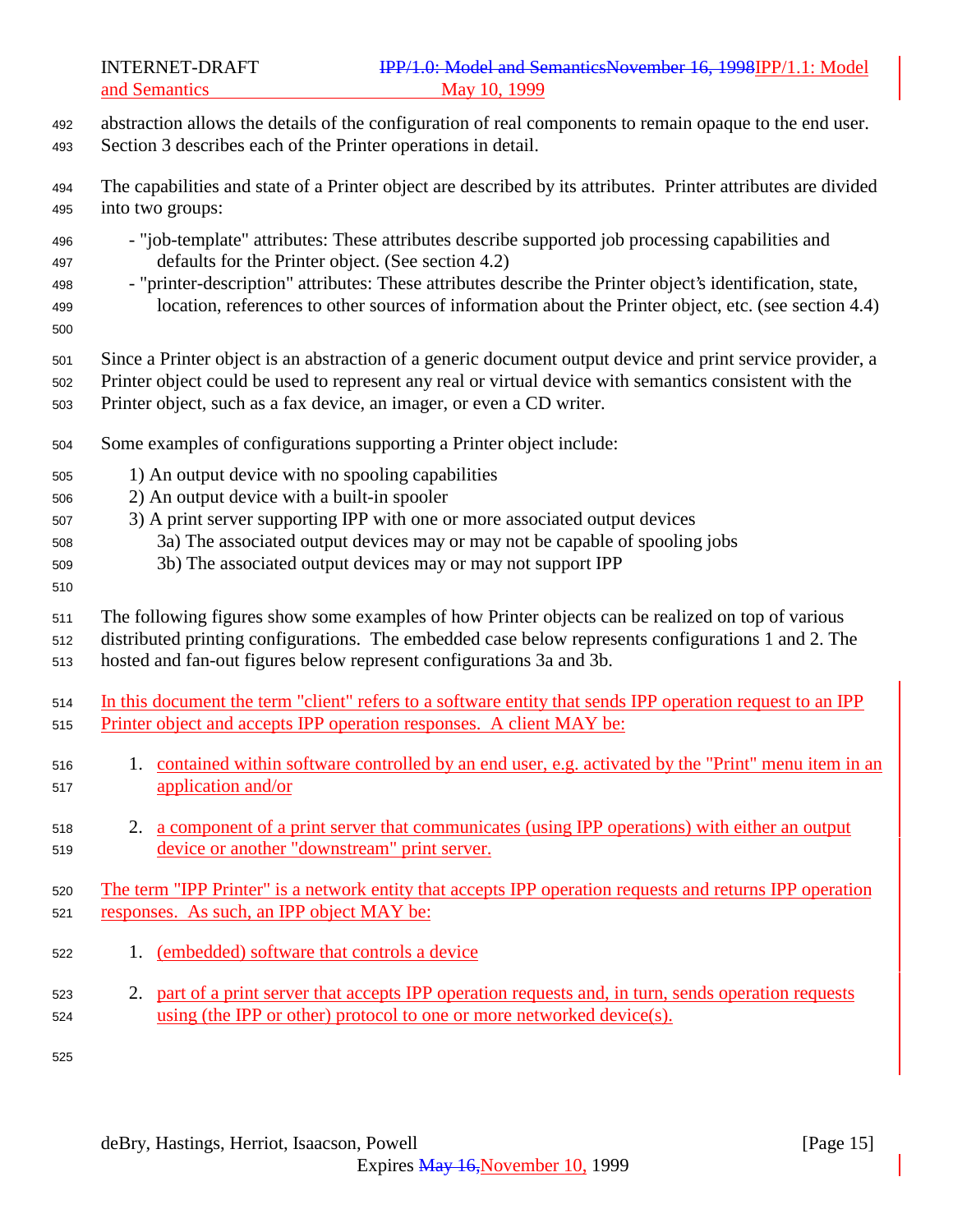| 526<br>527                             | Legend:  |                                                                                                                                                                                         |                                          |
|----------------------------------------|----------|-----------------------------------------------------------------------------------------------------------------------------------------------------------------------------------------|------------------------------------------|
| 528<br>529<br>530<br>531<br>532        |          | ###### indicates a Printer object which is<br>either embedded in an output device or is<br>hosted in a server. The Printer object<br>might or might not be capable of queuing/spooling. |                                          |
| 533<br>534<br>535<br>536               |          | any indicates any network protocol or direct<br>connect, including IPP                                                                                                                  |                                          |
| 537                                    |          | embedded printer:                                                                                                                                                                       |                                          |
| 538                                    |          |                                                                                                                                                                                         | output device                            |
| 539<br>540<br>541<br>542<br>543<br>544 |          | $0 + - - - - - - +$<br>$/$ \ +--------+                                                                                                                                                 | ###########<br># Object #<br>########### |
| 545<br>546                             |          |                                                                                                                                                                                         |                                          |
| 547                                    |          | hosted printer:                                                                                                                                                                         |                                          |
| 548<br>549<br>550<br>551<br>552<br>553 |          | $/ \n\ $   client  --IPP--># Printer #-any->  output device<br>###########                                                                                                              |                                          |
| 554<br>555                             |          |                                                                                                                                                                                         |                                          |
| 556                                    |          |                                                                                                                                                                                         |                                          |
| 557<br>558<br>559                      | fan out: | any/                                                                                                                                                                                    | +-->  output device                      |
| 560<br>561                             |          | ###########<br>client  -IPP-># Printer #--*                                                                                                                                             |                                          |
| 562<br>563<br>564<br>565               |          | # Object<br>#<br>########### any\<br>$+ - - >  $                                                                                                                                        | output device                            |
| 566<br>567<br>568                      |          |                                                                                                                                                                                         |                                          |

2.2 Job Object

 A Job object is used to model a print job. A Job object contains documents. The information required to create a Job object is sent in a create request from the end user via an IPP Client to the Printer object.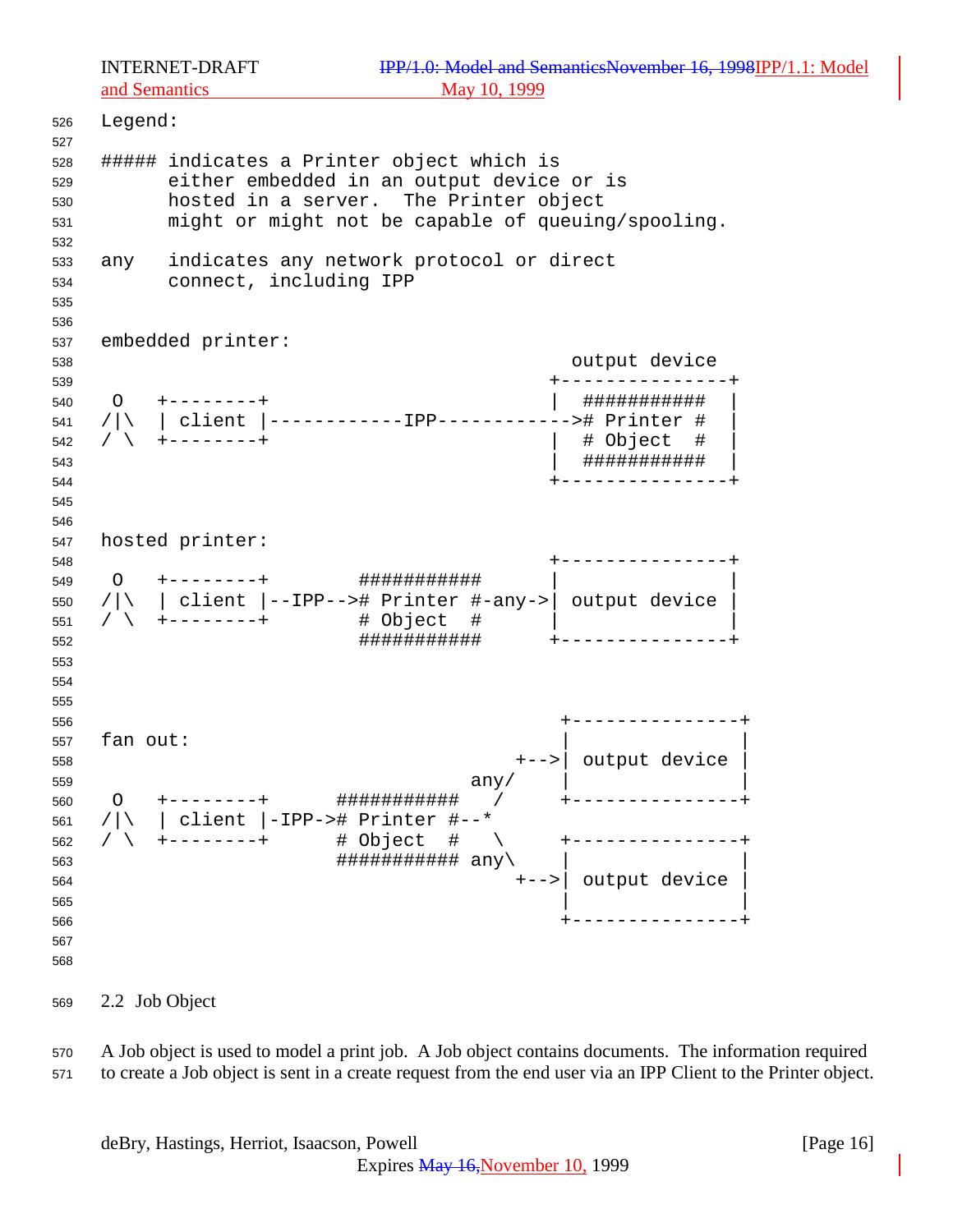The Printer object validates the create request, and if the Printer object accepts the request, the Printer object creates the new Job object. Section 3 describes each of the Job operations in detail.

 The characteristics and state of a Job object are described by its attributes. Job attributes are grouped into two groups as follows:

- "job-template" attributes: These attributes can be supplied by the client or end user and include job processing instructions which are intended to override any Printer object defaults and/or instructions embedded within the document data. (See section 4.2)
- "job-description" attributes: These attributes describe the Job object's identification, state, size, etc. The client supplies some of these attributes, and the Printer object generates others. (See section 4.3)
- 

 An implementation MUST support at least one document per Job object. An implementation MAY support multiple documents per Job object. A document is either:

- a stream of document data in a format supported by the Printer object (typically a Page Description Language - PDL), or
- a reference to such a stream of document data
- 

 In IPP/1.0,IPP/1.1, a document is not modeled as an IPP object, therefore it has no object identifier or associated attributes. All job processing instructions are modeled as Job object attributes. These attributes are called Job Template attributes and they apply equally to all documents within a Job object.

2.3 Object Relationships

 IPP objects have relationships that are maintained persistently along with the persistent storage of the object attributes.

 A Printer object can represent either one or more physical output devices or a logical device which "processes" jobs but never actually uses a physical output device to put marks on paper. Examples of logical devices include a Web page publisher or a gateway into an online document archive or repository. A Printer object contains zero or more Job objects.

 A Job object is contained by exactly one Printer object, however the identical document data associated with a Job object could be sent to either the same or a different Printer object. In this case, a second Job object would be created which would be almost identical to the first Job object, however it would have new (different) Job object identifiers (see section 2.4).

 A Job object is either empty (before any documents have been added) or contains one or more documents. If the contained document is a stream of document data, that stream can be contained in only one document. However, there can be identical copies of the stream in other documents in the same or different Job objects. If the contained document is just a reference to a stream of document data, other documents (in the same or different Job object(s)) may contain the same reference.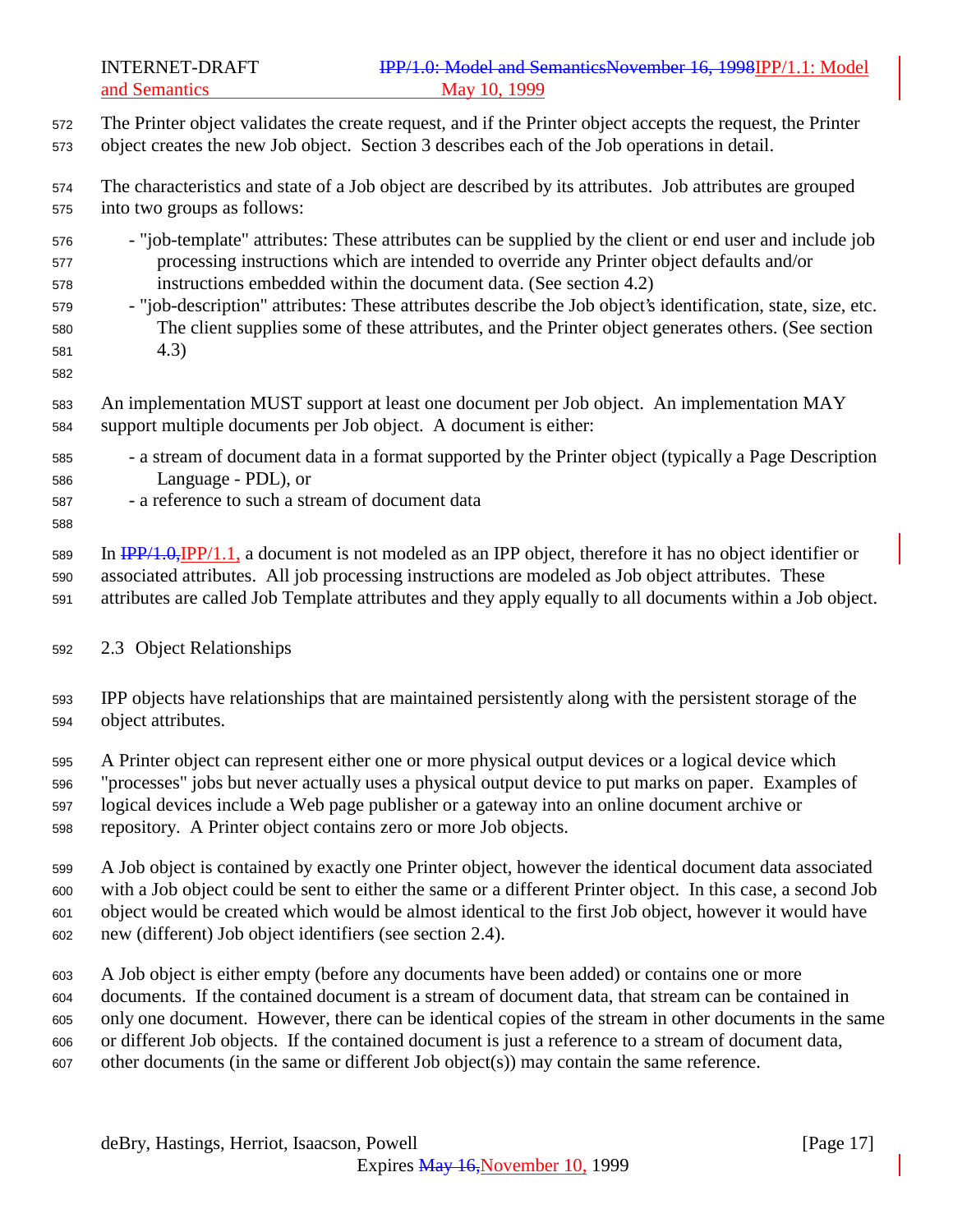## 2.4 Object Identity

 All Printer and Job objects are identified by a Uniform Resource Identifier (URI) [RFC2396] so that they can be persistently and unambiguously referenced. The notion of a URI is a useful concept, however, until the notion of URI is more stable (i.e., defined more completely and deployed more widely), it is expected that the URIs used for IPP objects will actually be URLs [RFC2396]. Since every URL is a specialized form of a URI, even though the more generic term URI is used throughout the rest of this document, its usage is intended to cover the more specific notion of URL as well.

 An administrator configures Printer objects to either support or not support authentication and/or 616 message privacy using **SSL3 [SSL] TLS** [TLS] (the mechanism for security configuration is outside the 617 scope of  $\frac{IPP}{1.0}$ , this IPP/1.1 document). In some situations, both types of connections (both authenticated and unauthenticated) can be established using a single communication channel that has some sort of negotiation mechanism. In other situations, multiple communication channels are used, one for each type of security configuration. Section 8 provides a full description of all security

considerations and configurations.

 If a Printer object supports more than one communication channel, some or all of those channels might support and/or require different security mechanisms. In such cases, an administrator could expose the simultaneous support for these multiple communication channels as multiple URIs for a single Printer object where each URI represents one of the communication channels to the Printer object. To support this flexibility, the IPP Printer object type defines a multi-valued identification attribute called the "printer-uri-supported" attribute. It MUST contain at least one URI. It MAY contain more than one URI. That is, every Printer object will have at least one URI that identifies at least one communication channel to the Printer object, but it may have more than one URI where each URI identifies a different 630 communication channel to the Printer object. The "printer-uri-supported" attribute has  $\frac{atwo}{ctwo}$  companion attributes, the "uri-security-supported" attribute and the "uri-attribute, that hasauthentication-supported". 632 Both have the same cardinality as "printer-uri-supported". The purpose of the "uri-security-supported" attribute is to indicate the security mechanisms (if any) used for each URI listed in "printer-uri- supported". The purpose of the "uri-authentication-supported" attribute is to indicate the authentication 635 mechanisms (if any) used for each URI listed in "printer-uri-supported". These two three attributes are 636 fully described in sections  $4.4.1$  and,  $4.4.2$ , and  $4.4.3$ . Issue 2

- When a job is submitted to the Printer object via a create request, the client supplies only a single Printer
- object URI. The client supplied Printer object URI MUST be one of the values in the "printer-uri-
- supported" Printer attribute.

640 Note:  $\frac{IPP}{1.0}$  Note:  $\frac{IPP}{1.1}$  does not specify how the client obtains the client supplied URI, but it is

- RECOMMENDED that a Printer object be registered as an entry in a directory service. End-users and
- programs can then interrogate the directory searching for Printers. Section 16 defines a generic schema
- for Printer object entries in the directory service and describes how the entry acts as a bridge to the actual
- IPP Printer object. The entry in the directory that represents the IPP Printer object includes the possibly
- many URIs for that Printer object as values in one its attributes.
- When a client submits a create request to the Printer object, the Printer object validates the request and creates a new Job object. The Printer object assigns the new Job object a URI which is stored in the

deBry, Hastings, Herriot, Isaacson, Powell [Page 18]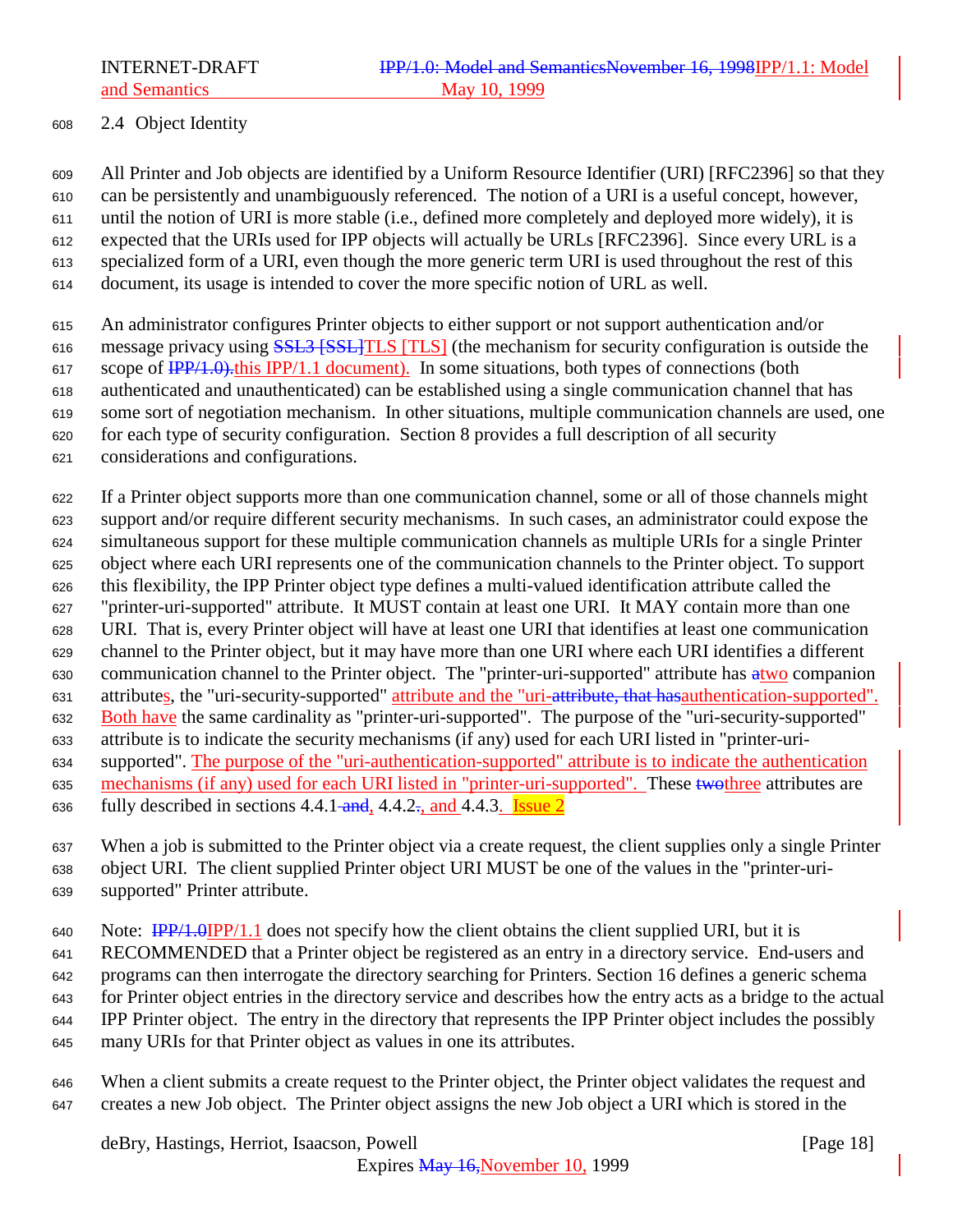"job-uri" Job attribute. This URI is then used by clients as the target for subsequent Job operations. The

 Printer object generates a Job URI based on its configured security policy and the URI used by the client in the create request.

 For example, consider a Printer object that supports both a communication channel secured by the use of SSL3 (using HTTP over SSL3 with an "https" schemed URI) and another open communication channel that is not secured with SSL3 (using a simple "http" schemed URI). If a client were to submit a job using the secure URI, the Printer object would assign the new Job object a secure URI as well. If a client were to submit a job using the open-channel URI, the Printer would assign the new Job object an open-channel URI.

In addition, the Printer object also populates the Job object's "job-printer-uri" attribute. This is a

 reference back to the Printer object that created the Job object. If a client only has access to a Job object's "job-uri" identifier, the client can query the Job's "job-printer-uri" attribute in order to determine

which Printer object created the Job object. If the Printer object supports more than one URI, the Printer

object picks the one URI supplied by the client when creating the job to build the value for and to

populate the Job's "job-printer-uri" attribute.

 Allowing Job objects to have URIs allows for flexibility and scalability. For example, in some implementations, the Printer object might create Jobs that are processed in the same local environment as the Printer object itself. In this case, the Job URI might just be a composition of the Printer's URI and some unique component for the Job object, such as the unique 32-bit positive integer mentioned later in this paragraph. In other implementations, the Printer object might be a central clearing-house for validating all Job object creation requests, but the Job object itself might be created in some environment that is remote from the Printer object. In this case, the Job object's URI may have no physical-location relationship at all to the Printer object's URI. Again, the fact that Job objects have URIs allows for flexibility and scalability, however, many existing printing systems have local models or interface constraints that force print jobs to be identified using only a 32-bit positive integer rather than an independent URI. This numeric Job ID is only unique within the context of the Printer object to which the create request was originally submitted. Therefore, in order to allow both types of client access to IPP Job objects (either by Job URI or by numeric Job ID), when the Printer object successfully processes a create request and creates a new Job object, the Printer object MUST generate both a Job URI and a Job ID. The Job ID (stored in the "job-id" attribute) only has meaning in the context of the Printer object to which the create request was originally submitted. This requirement to support both Job URIs and Job IDs allows all types of clients to access Printer objects and Job objects no matter the local constraints imposed on the client implementation.

 In addition to identifiers, Printer objects and Job objects have names ("printer-name" and "job-name"). An object name NEED NOT be unique across all instances of all objects. A Printer object's name is chosen and set by an administrator through some mechanism outside the scope of IPP/1.0.this IPP/1.1 document. A Job object's name is optionally chosen and supplied by the IPP client submitting the job. If the client does not supply a Job object name, the Printer object generates a name for the new Job object. In all cases, the name only has local meaning.

To summarize: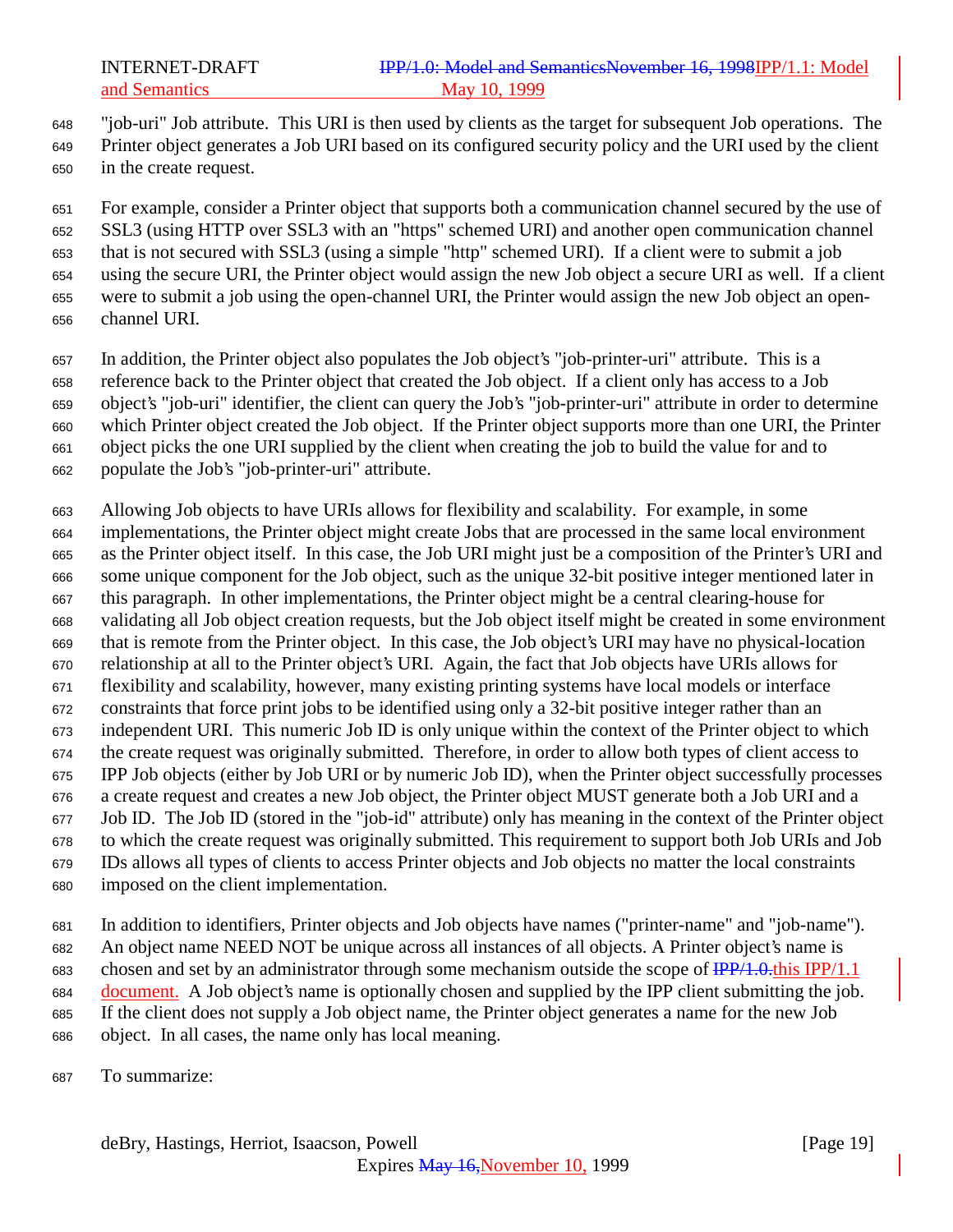- Each Printer object is identified with one or more URIs. The Printer's "printer-uri-supported" attribute contains the URI(s). - The Printer object's "uri-security-supported" attribute identifies the communication channel security protocols that may or may not have been configured for the various Printer object URIs (e.g., 692  $\frac{\text{2s}}{3}$ 's  $\frac{13}{3}$ ''tls' or 'none'). - - The Printer object's "uri-authentication-supported" attribute identifies the authentication mechanisms that may or may not have been configured for the various Printer object URIs (e.g., 'digest' or 'none'). - Each Job object is identified with a Job URI. The Job's "job-uri" attribute contains the URI. - Each Job object is also identified with Job ID which is a 32-bit, positive integer. The Job's "job-id" attribute contains the Job ID. The Job ID is only unique within the context of the Printer object which created the Job object. - Each Job object has a "job-printer-uri" attribute which contains the URI of the Printer object that was used to create the Job object. This attribute is used to determine the Printer object that created a Job object when given only the URI for the Job object. This linkage is necessary to determine the languages, charsets, and operations which are supported on that Job (the basis for such support comes from the creating Printer object). - Each Printer object has a name (which is not necessarily unique). The administrator chooses and sets this name through some mechanism outside the scope of  $\frac{IPP}{1.0}$  itself. this IPP/1.1 document. The Printer object's "printer-name" attribute contains the name. - Each Job object has a name (which is not necessarily unique). The client optionally supplies this name in the create request. If the client does not supply this name, the Printer object generates a name for the Job object. The Job object's "job-name" attribute contains the name.
- 3. IPP Operations

 IPP objects support operations. An operation consists of a request and a response. When a client communicates with an IPP object, the client issues an operation request to the URI for that object. Operation requests and responses have parameters that identify the operation. Operations also have attributes that affect the run-time characteristics of the operation (the intended target, localization information, etc.). These operation-specific attributes are called operation attributes (as compared to object attributes such as Printer object attributes or Job object attributes). Each request carries along with it any operation attributes, object attributes, and/or document data required to perform the operation. Each request requires a response from the object. Each response indicates success or failure of the operation with a status code as a response parameter. The response contains any operation attributes, object attributes, and/or status messages generated during the execution of the operation

request.

 This section describes the semantics of the IPP operations, both requests and responses, in terms of the parameters, attributes, and other data associated with each operation.

- 725 The  $\frac{IPP}{1.0}$   $IPP/1.1$  Printer operations are:
- Print-Job (section 3.2.1)
- Print-URI (section 3.2.2)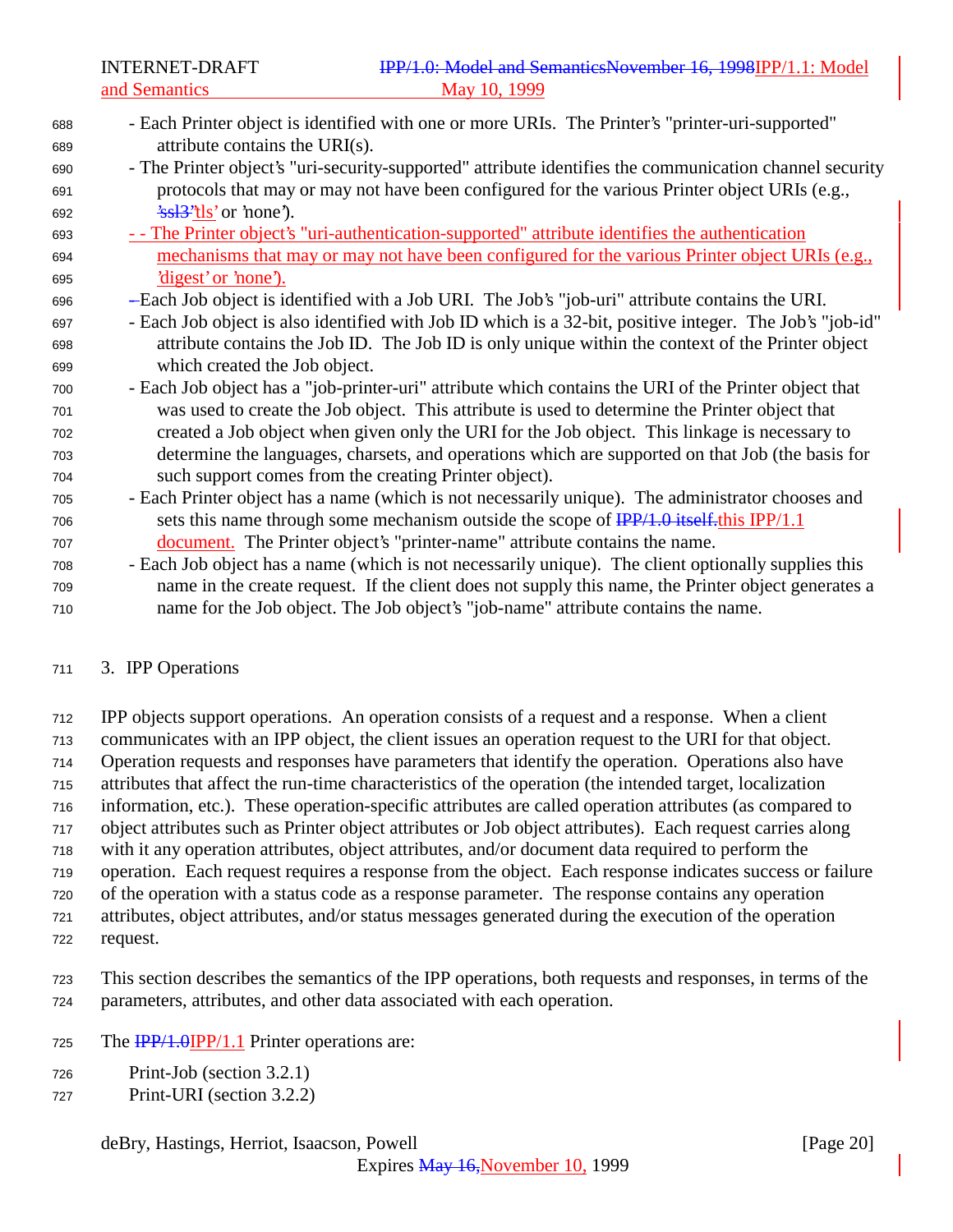- Validate-Job (section 3.2.3)
- Create-Job (section 3.2.4)
- Get-Printer-Attributes (section 3.2.5)
- Get-Jobs (section 3.2.6)
- Pause-Printer (section 3.3.5)
- Resume-Printer (section 3.3.6)
- Purge-Jobs (section 3.3.7)
- 
- The Job operations are:
- Send-Document (section 3.3.1)
- Send-URI (section 3.3.2)
- Cancel-Job (section 3.3.3)
- Get-Job-Attributes (section 3.3.4)
- Hold-Job (section 3.3.5)
- Release-Job (section 3.3.6)
- Restart-Job (section 3.3.7)
- 

 The Send-Document and Send-URI Job operations are used to add a new document to an existing multi-document Job object created using the Create-Job operation.

3.1 Common Semantics

 All IPP operations require some common parameters and operation attributes. These common elements and their semantic characteristics are defined and described in more detail in the following sections.

- 3.1.1 Required Parameters
- Every operation request contains the following REQUIRED parameters:
- a "version-number",
- an "operation-id",
- a "request-id", and
- the attributes that are REQUIRED for that type of request.
- 

Every operation response contains the following REQUIRED parameters:

- a "version-number",
- a "status-code",
- the "request-id" that was supplied in the corresponding request, and
- the attributes that are REQUIRED for that type of response.
- 

The encoding and transport"Encoding and Transport document [IPP-PRO] defines special rules for the

encoding of these parameters. All other operation elements are represented using the more generic

encoding rules for attributes and groups of attributes.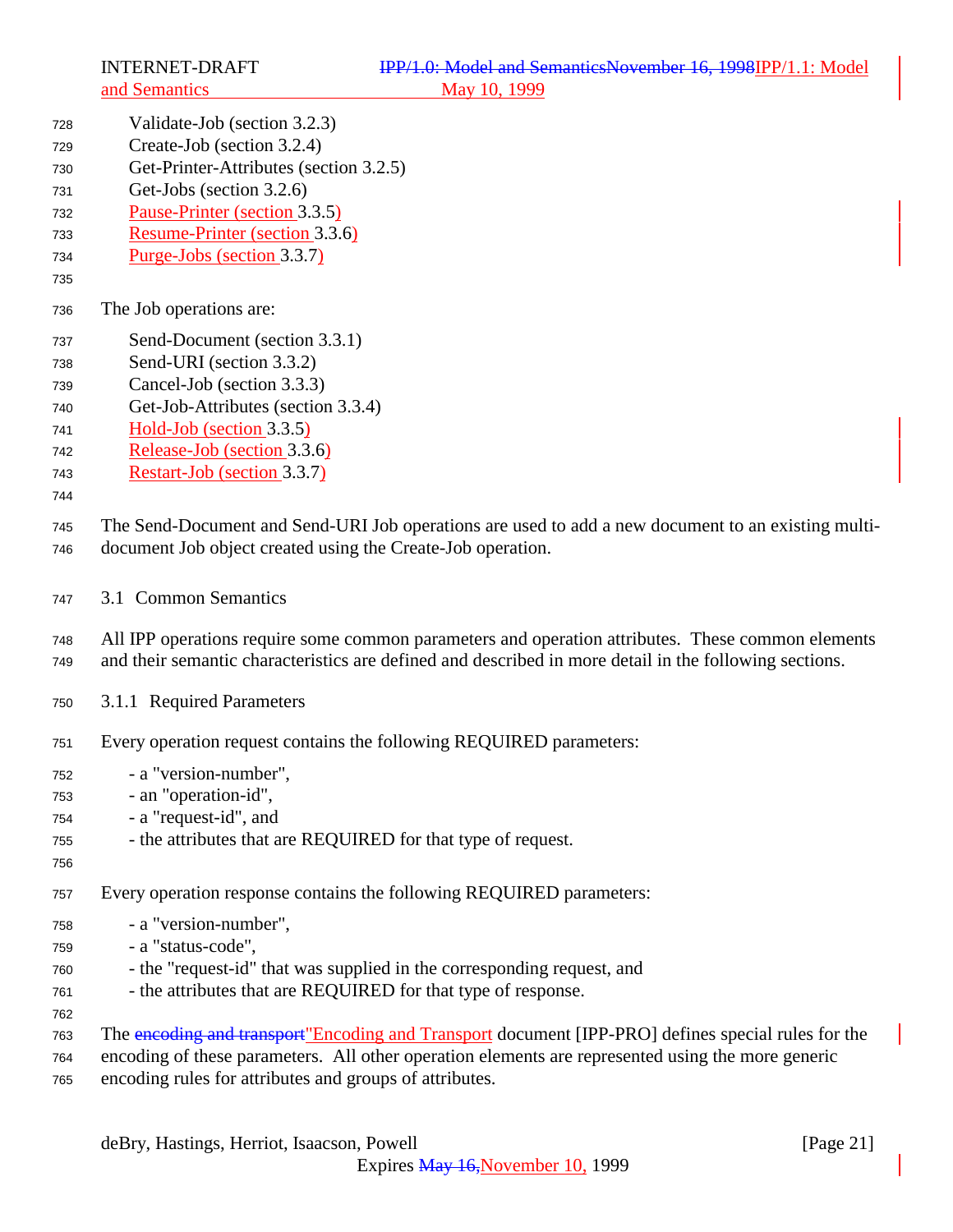#### 3.1.2 Operation IDs and Request IDs

 Each IPP operation request includes an identifying "operation-id" value. Valid values are defined in the "operations-supported" Printer attribute section (see section 4.4.15). The client specifies which operation is being requested by supplying the correct "operation-id" value.

In addition, every invocation of an operation is identified by a "request-id" value. For each request, the

client chooses the "request-id" which MUST be an integer (possibly unique depending on client

requirements) in the range from 1 to 2\*\*31 - 1 (inclusive). This "request-id" allows clients to manage

 multiple outstanding requests. The receiving IPP object copies all 32-bits of the client-supplied "request-id" attribute into the response so that the client can match the response with the correct outstanding

request, even if the "request-id" is out of range. If the request is terminated before the complete

"request-id" is received, the IPP object rejects the request and returns a response with a "request-id" of 0.

Note: In some cases, the transport protocol underneath IPP might be a connection oriented protocol that

would make it impossible for a client to receive responses in any order other than the order in which the

corresponding requests were sent. In such cases, the "request-id" attribute would not be essential for

correct protocol operation. However, in other mappings, the operation responses can come back in any

- order. In these cases, the "request-id" would be essential.
- 3.1.3 Attributes

 Operation requests and responses are both composed of groups of attributes and/or document data. The attributes groups are:

- Operation Attributes: These attributes are passed in the operation and affect the IPP object's behavior while processing the operation request and may affect other attributes or groups of attributes. Some operation attributes describe the document data associated with the print job and are associated with new Job objects, however most operation attributes do not persist beyond the life of the operation. The description of each operation attribute includes conformance statements indicating which operation attributes are REQUIRED and which are OPTIONAL for an IPP object to support and which attributes a client MUST supply in a request and an IPP object MUST supply in a response.
- Job Template Attributes: These attributes affect the processing of a job. A client OPTIONALLY supplies Job Template Attributes in a create request, and the receiving object MUST be prepared to receive all supported attributes. The Job object can later be queried to find out what Job Template attributes were originally requested in the create request, and such attributes are returned in the response as Job Object Attributes. The Printer object can be queried about its Job Template attributes to find out what type of job processing capabilities are supported and/or what the default job processing behaviors are, though such attributes are returned in the response as Printer Object Attributes. The "ipp-attribute-fidelity" operation attribute affects processing of all 801 client-supplied Job Template attributes (see sections 3.2.1.2 and 15 for a full description of "ipp-attribute-fidelity" and its relationship to other attributes).
- Job Object Attributes: These attributes are returned in response to a query operation directed at a Job object.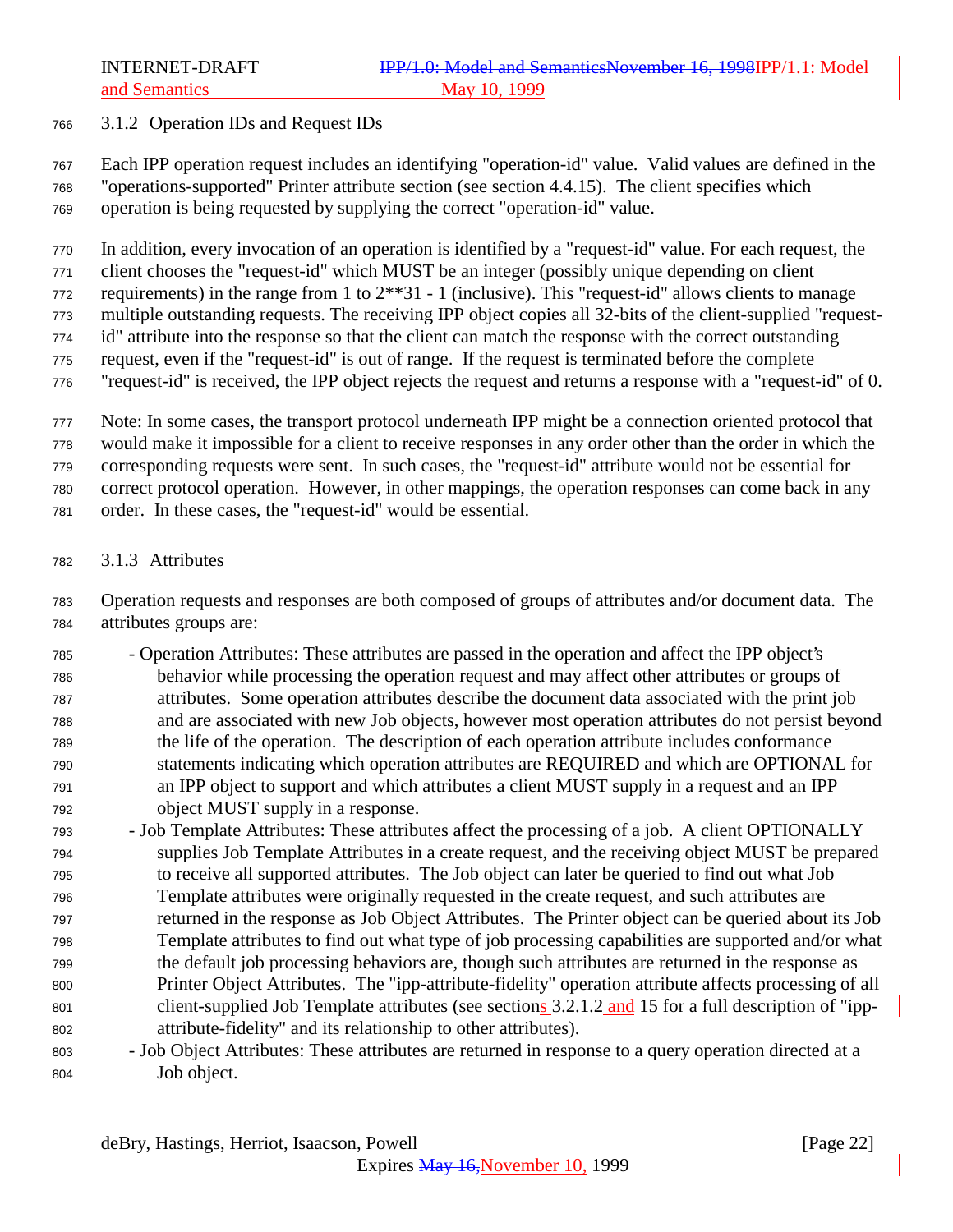- Printer Object Attributes: These attributes are returned in response to a query operation directed at a Printer object.
- Unsupported Attributes: In a create request, the client supplies a set of Operation and Job Template attributes. If any of these attributes or their values is unsupported by the Printer object, the Printer object returns the set of unsupported attributes in the response. Sections 3.1.7, 3.2.1.2, and 15 give a full description of how Job Template attributes supplied by the client in a create request are processed by the Printer object and how unsupported attributes are returned to the client. Because of extensibility, any IPP object might receive a request that contains new or unknown attributes or values for which it has no support. In such cases, the IPP object processes what it can and returns the unsupported attributes in the response. The Unsupported Attribute group is defined for all operation responses for returning unsupported attributes that the client supplied in the request. Issue
- 

 Later in this section, each operation is formally defined by identifying the allowed and expected groups of attributes for each request and response. The model identifies a specific order for each group in each request or response, but the attributes within each group may be in any order, unless specified otherwise.

Each attribute specification includes the attribute's name followed by the name of its attribute syntax(es)

in parenthesizes. In addition, each 'integer' attribute is followed by the allowed range in parentheses,

823 (m:n), for values of that attribute. Each 'text' or 'name' attribute is followed by the maximum size in

octets in parentheses, (size), for values of that attribute. For more details on attribute syntax notation, see

the descriptions of these attributes syntaxes in section 4.1.

 Note: Document data included in the operation is not strictly an attribute, but it is treated as a special attribute group for ordering purposes. The only operations that support supplying the document data within an operation request are Print-Job and Send-Document. There are no operation responses that include document data.

Note: Some operations are REQUIRED for IPP objects to support; the others are OPTIONAL (see

section 5.2.2). Therefore, before using an OPTIONAL operation, a client SHOULD first use the

REQUIRED Get-Printer-Attributes operation to query the Printer's "operations-supported" attribute in

order to determine which OPTIONAL Printer and Job operations are actually supported. The client

SHOULD NOT use an OPTIONAL operation that is not supported. When an IPP object receives a

request to perform an operation it does not support, it returns the 'server-error-operation-not-supported'

- status code (see section 13.1.5.2). An IPP object is non-conformant if it does not support a REQUIRED operation.
- 3.1.4 Character Set and Natural Language Operation Attributes

Some Job and Printer attributes have values that are text strings and names intended for human

understanding rather than machine understanding (see the 'text' and 'name' attribute syntax descriptions

in section 4.1). The following sections describe two special Operation Attributes called "attributes-

charset" and "attributes-natural-language". These attributes are always part of the Operation Attributes

- group. For most attribute groups, the order of the attributes within the group is not important. However,
- for these two attributes within the Operation Attributes group, the order is critical. The "attributes-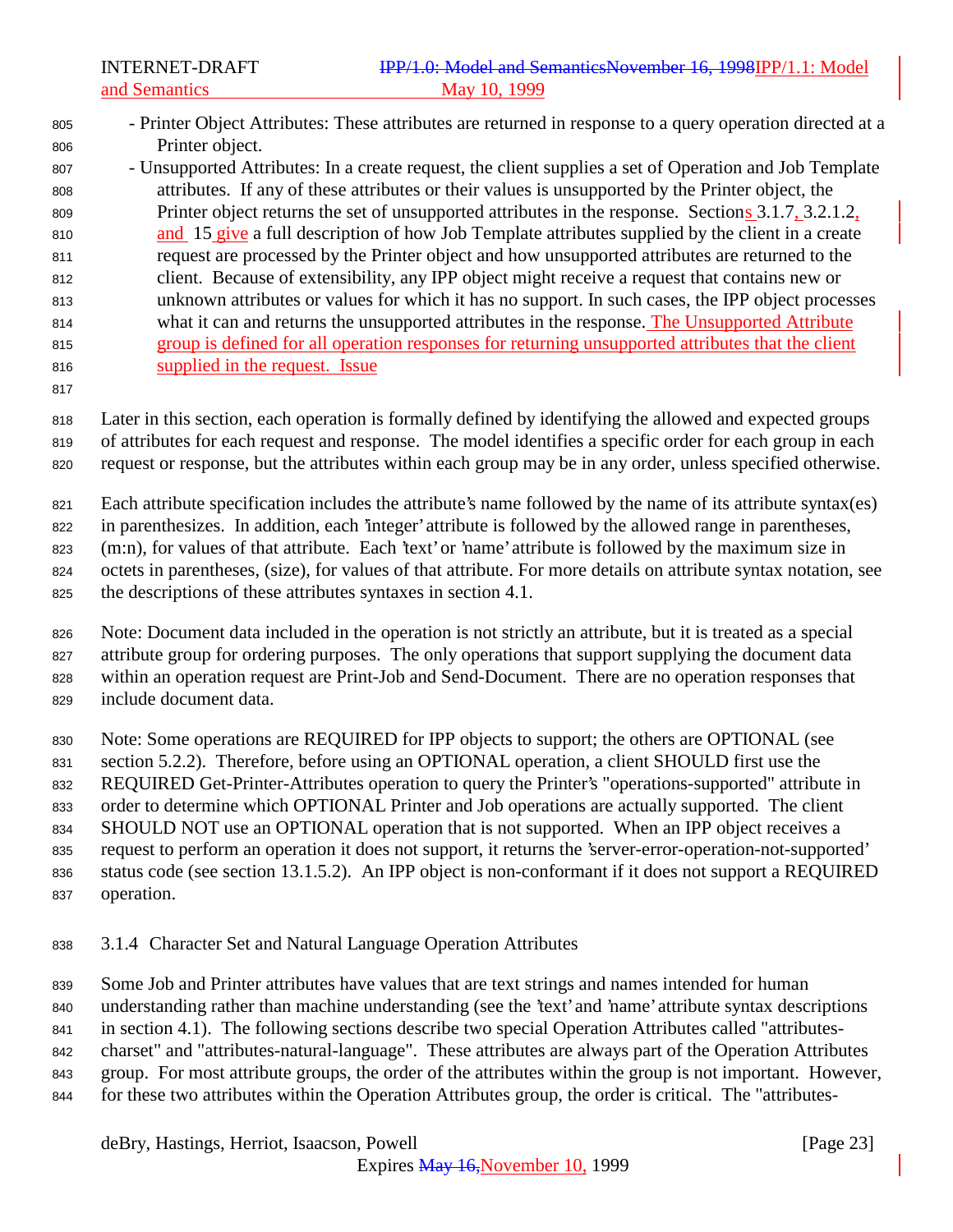## INTERNET-DRAFT **IPP/1.0: Model and SemanticsNovember 16, 1998IPP/1.1:** Model and Semantics May 10, 1999

charset" attribute MUST be the first attribute in the group and the "attributes-natural-language" attribute

- 846 MUST be the second attribute in the group. In other words, these attributes MUST be supplied in every
- IPP request and response, they MUST come first in the group, and MUST come in the specified order.

 For job creation operations, the IPP Printer implementation saves these two attributes with the new Job object as Job Description attributes. For the sake of brevity in this document, these operation attribute

- descriptions are not repeated with every operation request and response, but have a reference back to this
- section instead.
- 3.1.4.1 Request Operation Attributes

 The client MUST supply and the Printer object MUST support the following REQUIRED operation 854 attributes in every  $\frac{IPP}{1.0} \cdot \frac{IPP}{1.1}$  operation request:

"attributes-charset" (charset):

 This operation attribute identifies the charset (coded character set and encoding method) used by any 'text' and 'name' attributes that the client is supplying in this request. It also identifies the charset that the Printer object MUST use (if supported) for all 'text' and 'name' attributes and status messages that the Printer object returns in the response to this request. See Sections 4.1.1 and 4.1.2 for the specification of the 'text' and 'name' attribute syntaxes.

862 All clients and IPP objects MUST support the 'utf-8' charset  $\sqrt{RFC2044}$ [RFC2279] and MAY support additional charsets provided that they are registered with IANA [IANA-CS]. If the Printer object does not support the client supplied charset value, the Printer object MUST reject the request, set the "attributes-charset" to 'utf-8' in the response, and return the 'client-error- charset-not-supported' status code and any 'text' or 'name' attributes using the 'utf-8' charset. The Printer NEED NOT return any attributes in the Unsupported Attributes Group (See sections 3.1.7 and 3.2.1.2). The Printer object MUST indicate the charset(s) supported as the values of the "charset-supported" Printer attribute (see Section 4.4.18), so that the client can query to determine which charset(s) are supported.

 Note to client implementers: Since IPP objects are only required to support the 'utf-8' charset, in order to maximize interoperability with multiple IPP object implementations, a client may want to supply 'utf-8' in the "attributes-charset" operation attribute, even though the client is only passing and able to present a simpler charset, such as US-ASCII or ISO-8859-1. Then the client will have to filter out (or charset convert) those characters that are returned in the response that it cannot present to its user. On the other hand, if both the client and the IPP objects also support a charset in common besides utf-8, the client may want to use that charset in order to avoid charset conversion or data loss.

 See the 'charset' attribute syntax description in Section 4.1.7 for the syntax and semantic interpretation of the values of this attribute and for example values.

- "attributes-natural-language" (naturalLanguage):
- This operation attribute identifies the natural language used by any 'text' and 'name' attributes that the client is supplying in this request. This attribute also identifies the natural language that the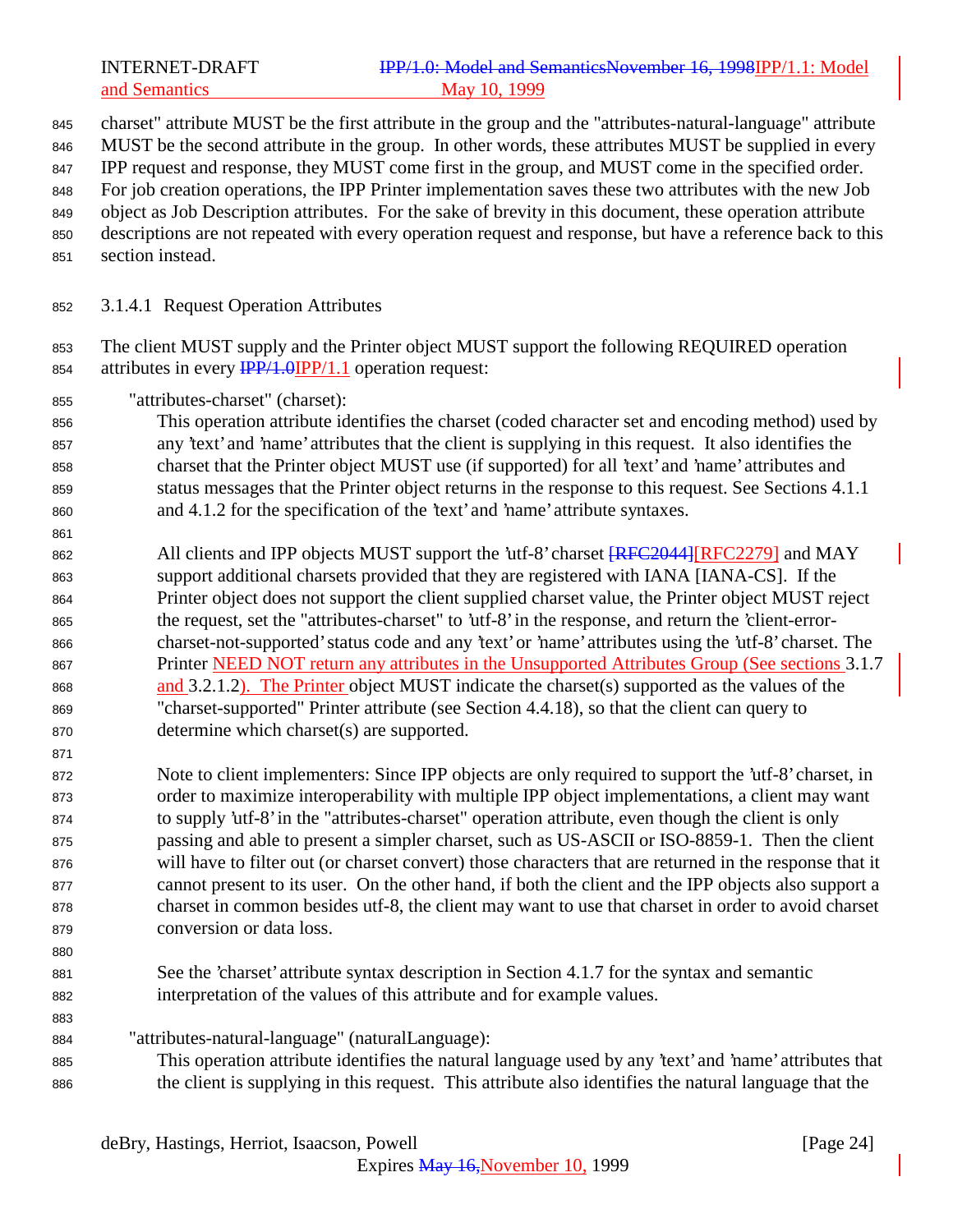## INTERNET-DRAFT **IPP/1.0: Model and SemanticsNovember 16, 1998** IPP/1.1: Model and Semantics May 10, 1999

 Printer object SHOULD use for all 'text' and 'name' attributes and status messages that the Printer object returns in the response to this request.

 There are no REQUIRED natural languages required for the Printer object to support. However, the Printer object's "generated-natural-language-supported" attribute identifies the natural languages supported by the Printer object and any contained Job objects for all text strings generated by the IPP object. A client MAY query this attribute to determine which natural language(s) are supported for generated messages.

 For any of the attributes for which the Printer object generates text, i.e., for the "job-state- message", "printer-state-message", and status messages (see Section 3.1.6), the Printer object MUST be able to generate these text strings in any of its supported natural languages. If the client requests a natural language that is not supported, the Printer object MUST return these generated messages in the Printer's configured natural language as specified by the Printer's "natural-language-configured" attribute" (see Section 4.4.19).

 For other 'text' and 'name' attributes supplied by the client, authentication system, operator, system administrator, or manufacturer (i.e., for "job-originating-user-name", "printer-name" (name), "printer-location" (text), "printer-info" (text), and "printer-make-and-model" (text)), the Printer object is only required to support the configured natural language of the Printer identified by the Printer object's "natural-language-configured" attribute, though support of additional natural languages for these attributes is permitted.

 For any 'text' or 'name' attribute in the request that is in a different natural language than the value supplied in the "attributes-natural-language" operation attribute, the client MUST use the Natural Language Override mechanism (see sections 4.1.1.2 and 4.1.2.2) for each such attribute value supplied. The client MAY use the Natural Language Override mechanism redundantly, i.e., use it even when the value is in the same natural language as the value supplied in the "attributes-natural-language" operation attribute of the request.

 The IPP object MUST accept any natural language and any Natural Language Override, whether the IPP object supports that natural language or not (and independent of the value of the "ipp- attribute-fidelity" Operation attribute). That is the IPP object accepts all client supplied values no matter what the values are in the Printer object's "generated-natural-language-supported" attribute. That attribute, "generated-natural-language-supported", only applies to generated messages, not client supplied messages. The IPP object MUST remember that natural language for all client-supplied attributes, and when returning those attributes in response to a query, the IPP object MUST indicate that natural language.

926 Each value whose attribute syntax type is  $\frac{4.14}{100}$  +  $\frac{6.14}{100}$  +  $\frac{6.14}{100}$  +  $\frac{6.14}{100}$  +  $\frac{6.14}{100}$  +  $\frac{6.14}{100}$  +  $\frac{6.14}{100}$  +  $\frac{6.14}{100}$  +  $\frac{6.14}{100}$  +  $\frac{6.14}{100}$  +  $\frac{6$  4.1.2) has an Associated Natural-Language. This document does not specify how this association is stored in a Printer or Job object. When such a value is encoded in a request or response, the natural language is either implicit or explicit: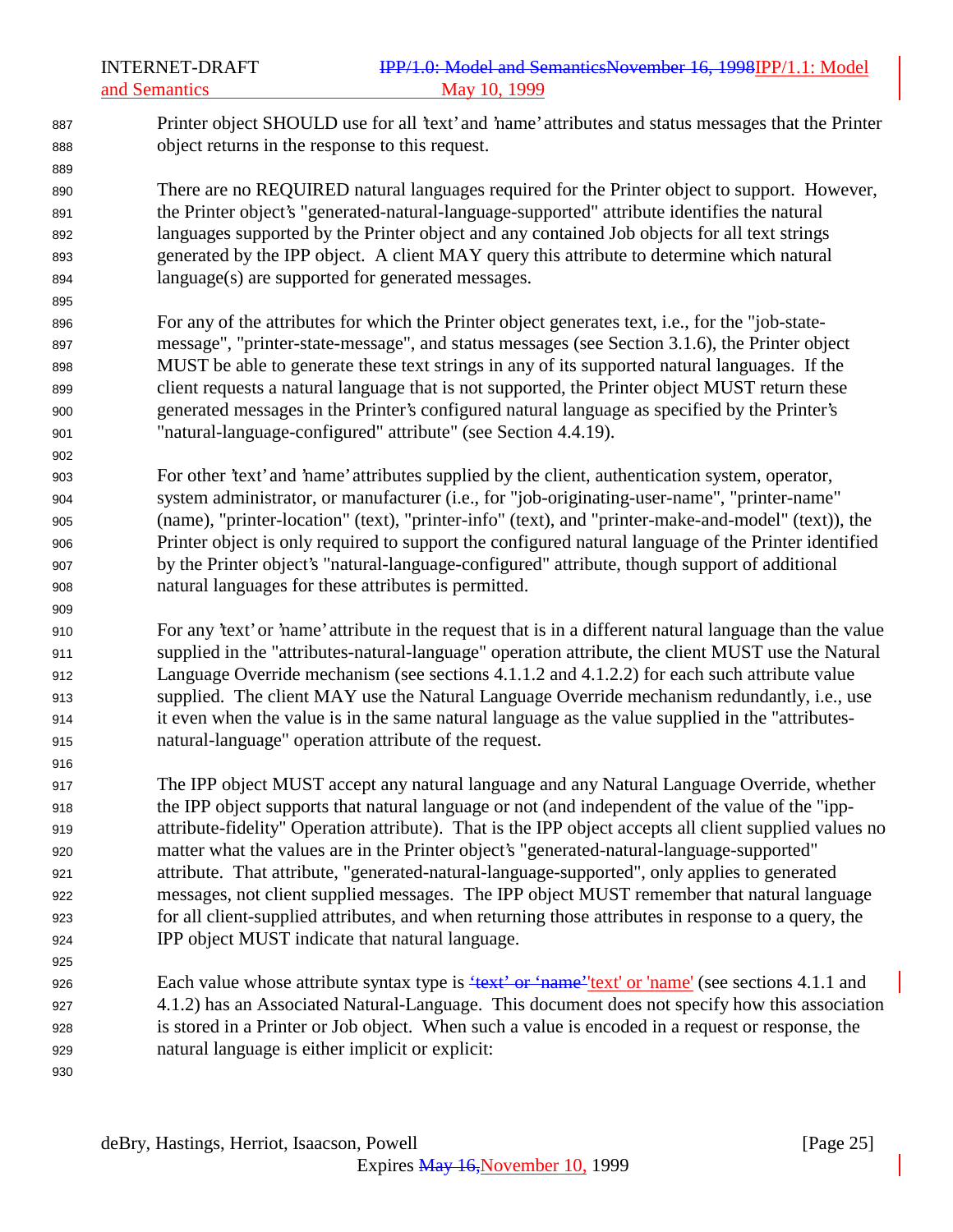INTERNET-DRAFT **IPP/1.0: Model and SemanticsNovember 16, 1998IPP/1.1:** Model and Semantics May 10, 1999 931 − In the implicit case, the value contains only the text/name value, and the language is 932 specified by the "attributes-natural-language" attributes-natural-language" operation attribute in the request or response (see sections 4.1.1.1 textWithoutLanguage and 4.1.2.1 nameWithoutLanguage). − In the explicit case (also known as the Natural-Language Override case), the value contains both the language and the text/name value (see sections 4.1.1.2 textWithLanguage and 4.1.2.2 nameWithLanguage). For example, the "job-name" attribute MAY be supplied by the client in a create request. The text value for this attribute will be in the natural language identified by the "attribute-natural- language" attribute, or if different, as identified by the Natural Language Override mechanism. If supplied, the IPP object will use the value of the "job-name" attribute to populate the Job object's "job-name" attribute. Whenever any client queries the Job object's "job-name" attribute, the IPP object returns the attribute as stored and uses the Natural Language Override mechanism to specify the natural language, if it is different from that reported in the "attributes-natural- language" operation attribute of the response. The IPP object MAY use the Natural Language Override mechanism redundantly, i.e., use it even when the value is in the same natural language as the value supplied in the "attributes-natural-language" operation attribute of the response. An IPP object MUST NOT reject a request based on a supplied natural language in an "attributes-natural-language" Operation attribute or in any attribute that uses the Natural Language Override. See the 'naturalLanguage' attribute syntax description in section 4.1.8 for the syntax and semantic interpretation of the values of this attribute and for example values. Clients SHOULD NOT supply 'text' or 'name' attributes that use an illegal combination of natural language and charset. For example, suppose a Printer object supports charsets 'utf-8', 'iso-8859-1', and 'iso-8859-7'. Suppose also, that it supports natural languages 'en' (English), 'fr' (French), and 'el' (Greek). Although the Printer object supports the charset 'iso-8859-1' and natural language 'el', it probably does not support the combination of Greek text strings using the 'iso-8859-1' charset. The Printer object handles this apparent incompatibility differently depending on the context in which it occurs: - In a create request: If the client supplies a text or name attribute (for example, the "job-name" operation attribute) that uses an apparently incompatible combination, it is a client choice that does not affect the Printer object or its correct operation. Therefore, the Printer object simply accepts the client supplied value, stores it with the Job object, and responds back with the same combination whenever the client (or any client) queries for that attribute. -In a query-type operation, like Get-Printer-Attributes: If the client requests an apparently incompatible combination, the Printer object responds (as described in section 3.1.4.2) using the Printer's configured natural language rather than the natural language requested by the client. In either case, the Printer object does not reject the request because of the apparent incompatibility. The potential incompatible combination of charset and natural language can occur either at the global

deBry, Hastings, Herriot, Isaacson, Powell **Example 26** and the same control in the same control of  $[Page\ 26]$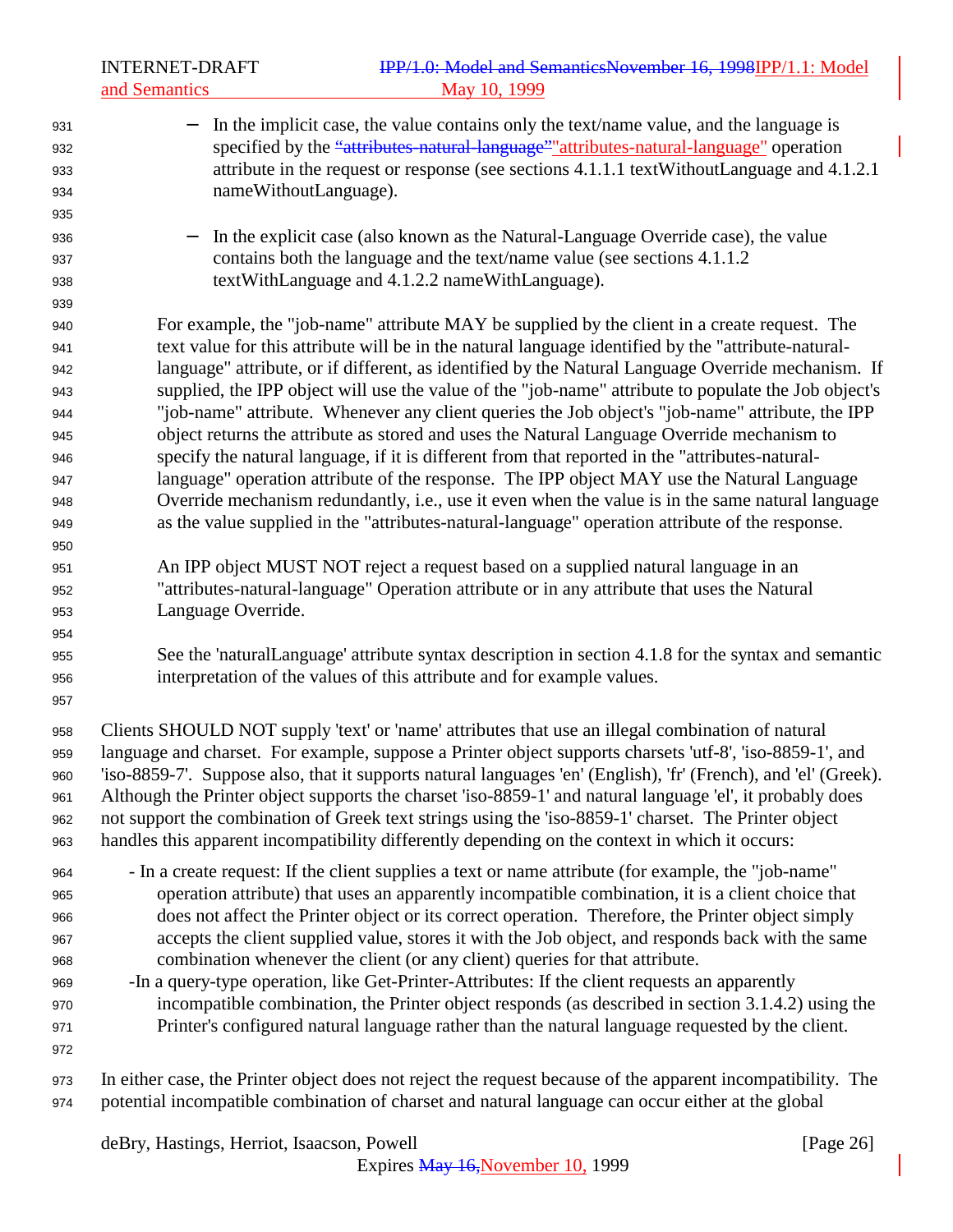- operation level or at the Natural Language Override attribute-by-attribute level. In addition, since the
- response always includes explicit charset and natural language information, there is never any question or ambiguity in how the client interprets the response.
- 3.1.4.2 Response Operation Attributes

 The Printer object MUST supply and the client MUST support the following REQUIRED operation 980 attributes in every  $\frac{IPP}{1.0}$  (PP/1.1 operation response:

"attributes-charset" (charset):

 This operation attribute identifies the charset used by any 'text' and 'name' attributes that the Printer object is returning in this response. The value in this response MUST be the same value as the "attributes-charset" operation attribute supplied by the client in the request. If this is not possible (i.e., the charset requested is not supported), the request would have been rejected. See "attributes-charset" described in Section 3.1.4.1 above.

 If the Printer object supports more than just the 'utf-8' charset, the Printer object MUST be able to code convert between each of the charsets supported on a highest fidelity possible basis in order to return the 'text' and 'name' attributes in the charset requested by the client. However, some information loss MAY occur during the charset conversion depending on the charsets involved. For example, the Printer object may convert from a UTF-8 'a' to a US-ASCII 'a' (with no loss of information), from an ISO Latin 1 CAPITAL LETTER A WITH ACUTE ACCENT to US- ASCII 'A' (losing the accent), or from a UTF-8 Japanese Kanji character to some ISO Latin 1 error character indication such as '?', decimal code equivalent, or to the absence of a character, depending on implementation.

 Note: Whether an implementation that supports more than one charset stores the data in the charset supplied by the client or code converts to one of the other supported charsets, depends on implementation. The strategy should try to minimize loss of information during code conversion. On each response, such an implementation converts from its internal charset to that requested.

"attributes-natural-language" (naturalLanguage):

 This operation attribute identifies the natural language used by any 'text' and 'name' attributes that the IPP object is returning in this response. Unlike the "attributes-charset" operation attribute, the IPP object NEED NOT return the same value as that supplied by the client in the request. The IPP object MAY return the natural language of the Job object or the Printer's configured natural language as identified by the Printer object's "natural-language-configured" attribute, rather than the natural language supplied by the client. For any 'text' or 'name' attribute or status message in the response that is in a different natural language than the value returned in the "attributes-natural-language" operation attribute, the IPP object MUST use the Natural Language Override mechanism (see sections 4.1.1.2 and 4.1.2.2) on each attribute value returned. The IPP object MAY use the Natural Language Override mechanism redundantly, i.e., use it even when the value is in the same natural language as the value supplied in the "attributes-natural-language" operation attribute of the response.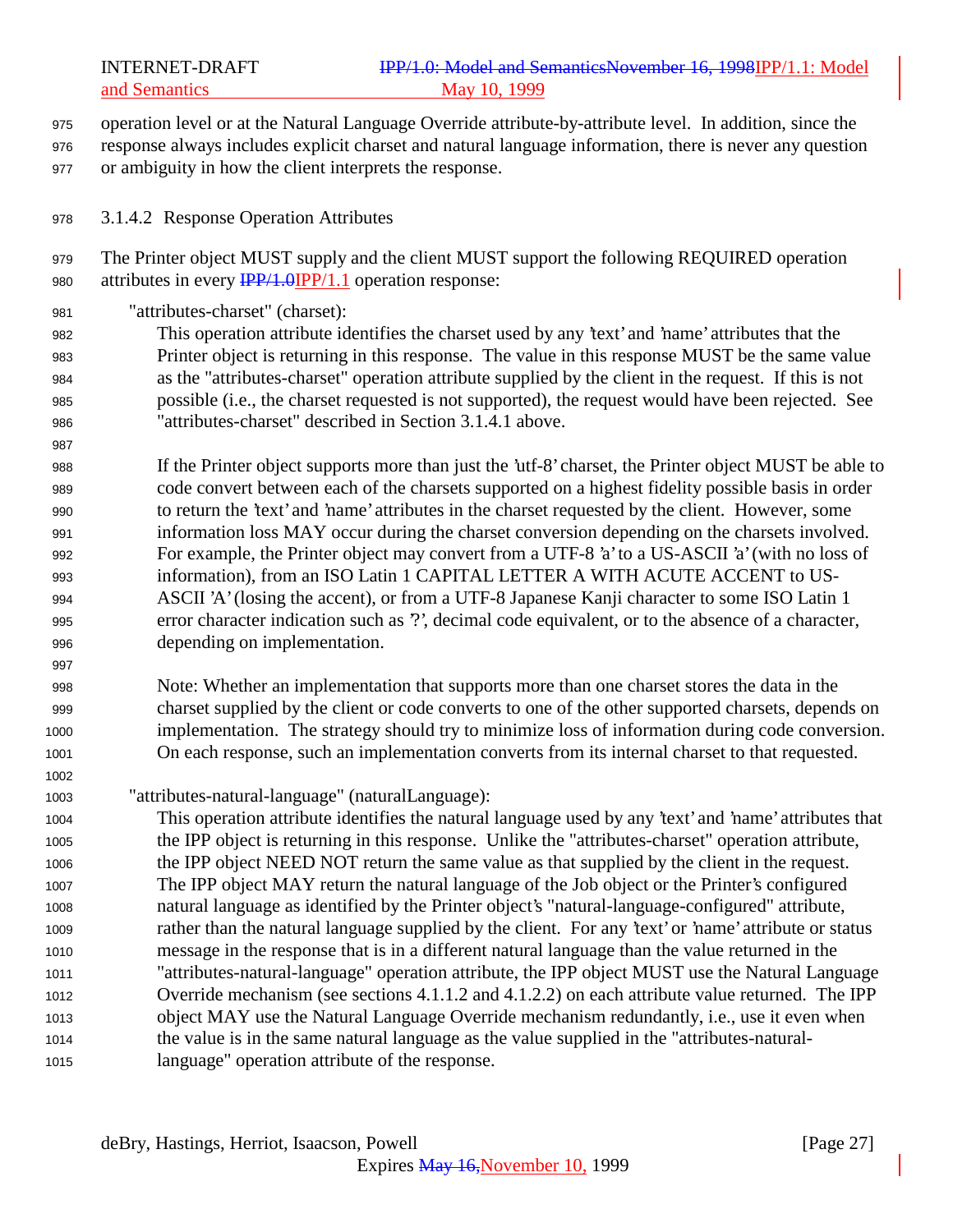3.1.5 Operation Targets

 All IPP operations are directed at IPP objects. For Printer operations, the operation is always directed at a Printer object using one of its URIs (i.e., one of the values in the Printer object's "printer-uri-

 supported" attribute). Even if the Printer object supports more than one URI, the client supplies only one URI as the target of the operation. The client identifies the target object by supplying the correct URI in the "printer-uri (uri)" operation attribute.

- For Job operations, the operation is directed at either:
- The Job object itself using the Job object's URI. In this case, the client identifies the target object by supplying the correct URI in the "job-uri (uri)" operation attribute.
- The Printer object that created the Job object using both the Printer objects URI and the Job object's Job ID. Since the Printer object that created the Job object generated the Job ID, it MUST be able to correctly associate the client supplied Job ID with the correct Job object. The client supplies the Printer object's URI in the "printer-uri (uri)" operation attribute and the Job object's Job ID in the "job-id (integer(1:MAX))" operation attribute.
- 

 If the operation is directed at the Job object directly using the Job object's URI, the client MUST NOT include the redundant "job-id" operation attribute.

- The operation target attributes are REQUIRED operation attributes that MUST be included in every operation request. Like the charset and natural language attributes (see section 3.1.4), the operation target attributes are specially ordered operation attributes. In all cases, the operation target attributes immediately follow the "attributes-charset" and "attributes-natural-language" attributes within the operation attribute group, however the specific ordering rules are:
- In the case where there is only one operation target attribute (i.e., either only the "printer-uri" attribute or only the "job-uri" attribute), that attribute MUST be the third attribute in the operation attributes group.
- In the case where Job operations use two operation target attributes (i.e., the "printer-uri" and "job- id" attributes), the "printer-uri" attribute MUST be the third attribute and the "job-id" attribute MUST be the fourth attribute.
- 

 In all cases, the target URIs contained within the body of IPP operation requests and responses must be in absolute format rather than relative format (a relative URL identifies a resource with the scope of the HTTP server, but does not include scheme, host or port).

- The following rules apply to the use of port numbers in URIs that identify IPP objects:
- 1. If the URI scheme allows the port number to be explicitly included in the URI string, and a port number is specified within the URI, then that port number MUST be used by the client to contact the IPP object.
- 
- 2. If the URI scheme allows the port number to be explicitly included in the URI string, and a port number is not specified within the URI, then default port number implied by that URI scheme MUST be used by the client to contact the IPP object.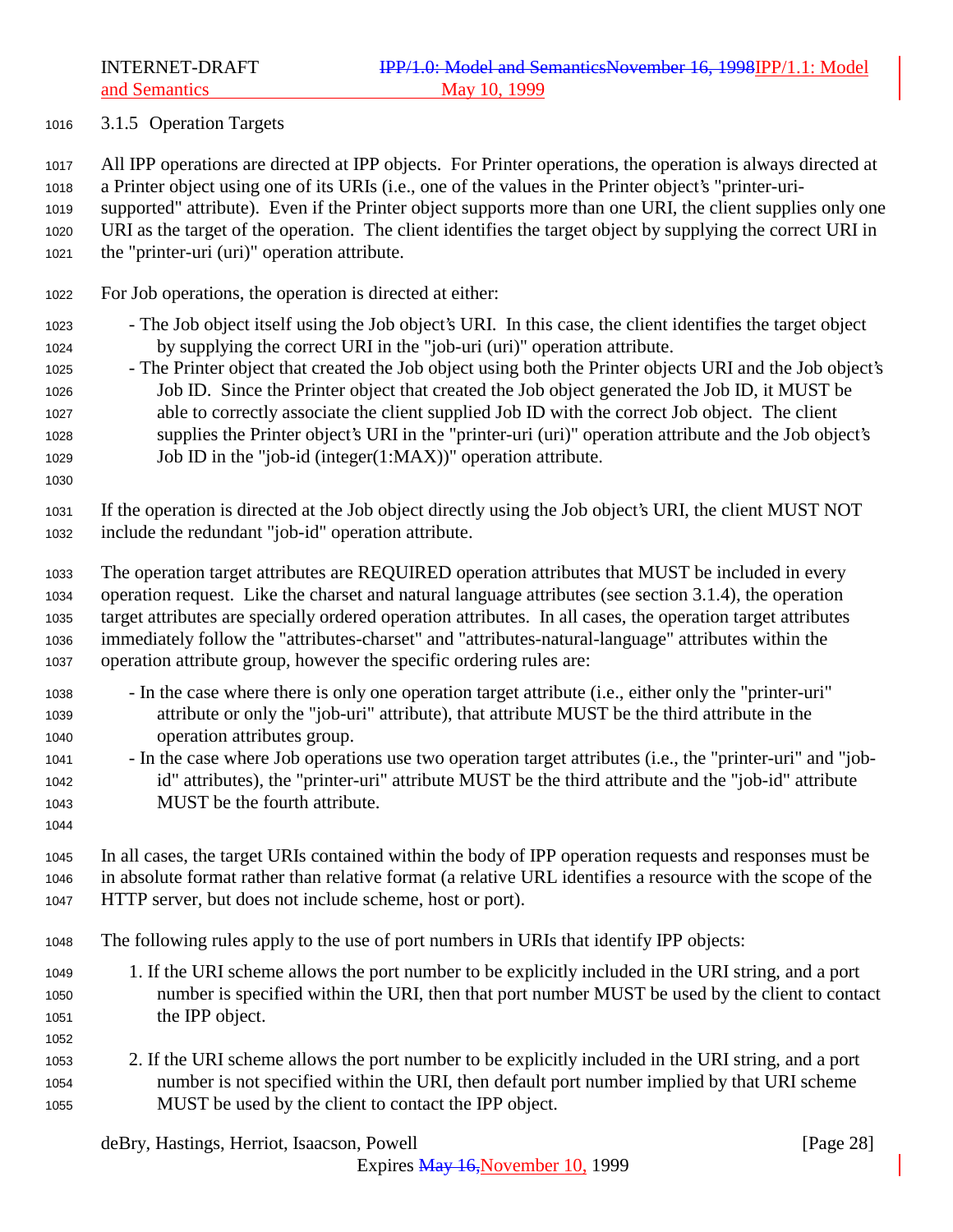3. If the URI scheme does not allow an explicit port number to be specified within the URI, then the default port number implied by that URI MUST be used by the client to contact the IPP object.

1060 Note: The IPP encoding and transport" Encoding and Transport document [IPP-PRO] shows a mapping of IPP onto HTTP/1.1 and defines a new default port number for using IPP over HTTP/1.1.

3.1.6 Operation Status Codes and Messages

 Every operation response includes a REQUIRED "status-code" parameter and an OPTIONAL "status- message" operation attribute. The "status-code" provides information on the processing of a request. A "status-message" attribute provides a short textual description of the status of the operation. The status code is intended for use by automata, and the status message is intended for the human end user. The "status-message" is especially useful for a later version of a Printer object to return as supplemental information for the human user to accompany a status code that an earlier version of a client might not understand. If a response does include a "status-message" attribute, an IPP client NEED NOT examine or display the message, however it SHOULD do so in some implementation specific manner.

 The "status-code" value is a numeric value that has semantic meaning. The "status-code" syntax is similar to a "type2 enum" (see section 4.1 on "Attribute Syntaxes") except that values can range only from 0x0000 to 0x7FFF. Section 13 describes the status codes, assigns the numeric values, and suggests a corresponding status message for each status code. The "status-message" attribute's syntax is "text(255)". A client implementation of IPP SHOULD convert status code values into any localized message that has semantic meaning to the end user.

 If the Printer object supports the "status-message" operation attribute, the Printer object MUST be able to generate this message in any of the natural languages identified by the Printer object's "generated- natural-language-supported" attribute (see the "attributes-natural-language" operation attribute specified in section 3.1.4.1). As described in section 3.1.4.1 for any returned 'text' attribute, if there is a choice for generating this message, the Printer object uses the natural language indicated by the value of the "attributes-natural-language" in the client request if supported, otherwise the Printer object uses the value in the Printer object's own "natural-language-configured" attribute. If the Printer object supports the "status-message" operation attribute, it SHOULD use the REQUIRED 'utf-8' charset to return a status message for the following error status codes (see section 13): 'client-error-bad-request', 'client-error- charset-not-supported', 'server-error-internal-error', 'server-error-operation-not-supported', and 'server- error-version-not-supported'. In this case, it MUST set the value of the "attributes-charset" operation attribute to 'utf-8' in the error response.

 If the Printer performs an operation with no errors and it encounters no problems, it MUST return the status code 'successful-ok' in the response. See section 13.

 If the client supplies unsupported values for the following parameters or Operation attributes, the Printer object MUST reject the operation, NEED NOT return the unsupported attribute value in the Unsupported Attributes group, and MUST return the indicated status code: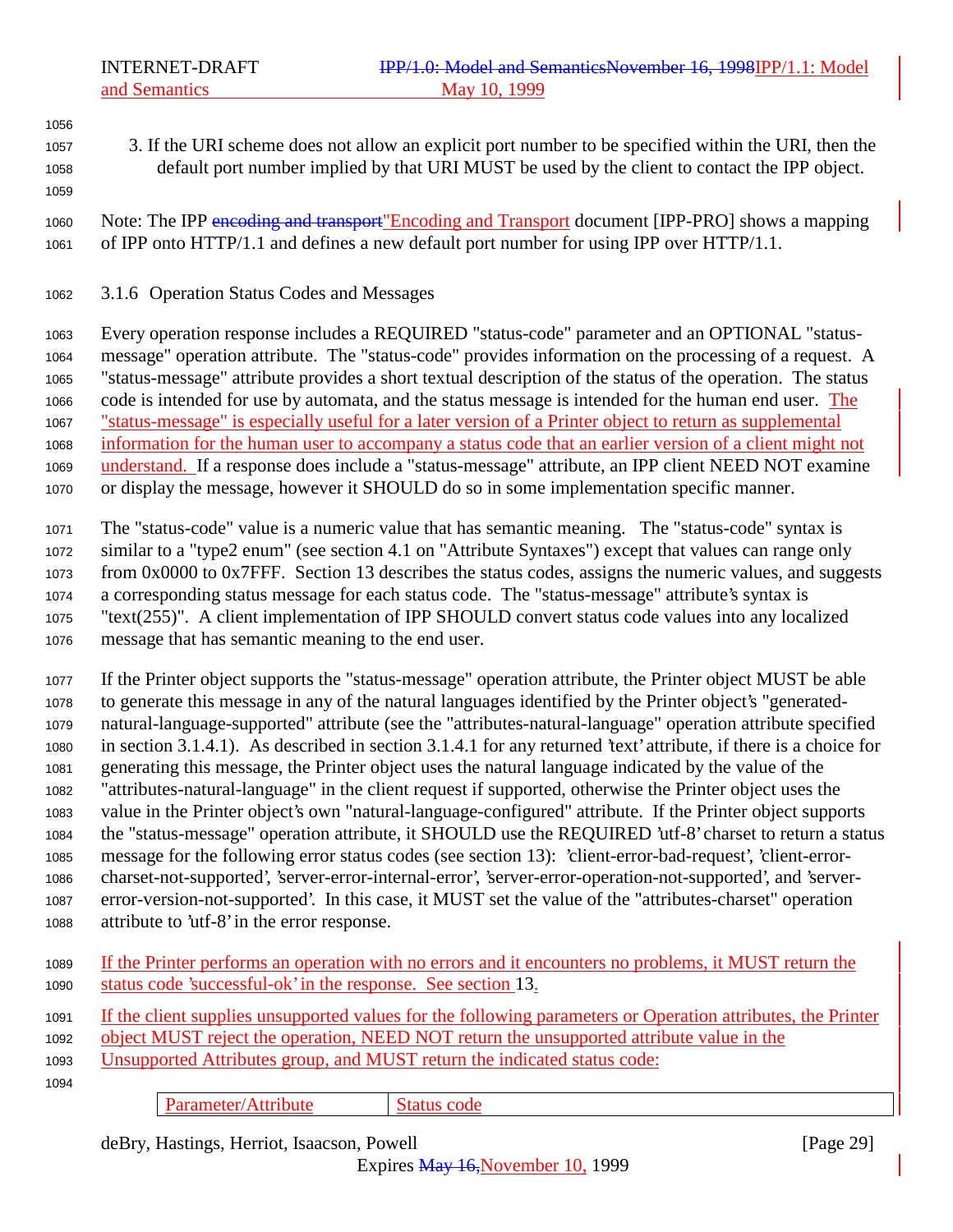#### INTERNET-DRAFT IPP/1.0: Model and SemanticsNovember 16, 1998IPP/1.1: Model and Semantics May 10, 1999

| version-number     | server-error-version-not-supported                            |
|--------------------|---------------------------------------------------------------|
| operation-id       | server-error-operation-not-supported                          |
| attributes-charset | client-error-charset-not-supported                            |
| compression        | client-error-compression-not-supported                        |
| document-format    | client-error-document-format-not-supported                    |
| document-uri       | client-error-uri-scheme-not-supported, client-error-document- |
|                    | access-error                                                  |

 If the client supplies unsupported values for other attributes, or unsupported attributes, the Printer returns the status code defined in the next section on Unsupported Attributes.

- 3.1.7 Unsupported Attributes
- The Unsupported Attributes group contains attributes that are not supported by the operation. This group is primarily for the job creation operations, but all operations can return this group.
- A Printer object MUST include an Unsupported Attributes group in a response if the status code is one
- of the following: 'successful-ok-ignored-or-substituted-attributes', 'successful-ok-conflicting-attributes',
- 'client-error-attributes-or-values-not-supported' or 'client-error-conflicting-attributes'.
- If the status code is one of the four specified in the preceding paragraph, the Unsupported Attributes group MUST contain all of those attributes and only those attributes that are:
- **a)** an Operation or Job Template attribute supplied in the request, and
- b) unsupported by the printer. See below for details on the three categories "unsupported" **attributes. Issue 18, Issue 23, and Issue 27**
- If the Printer object is not returning any Unsupported Attributes in the response, the Printer object
- SHOULD omit Group 2 rather than sending an empty group. However, a client MUST be able to accept an empty group.
- Unsupported attributes fall into three categories:
- 1118 1118 1. The Printer object does not support the supplied attribute (no matter what the attribute syntax or value).
- 2. The Printer object does support the attribute, but does not support some or all of the particular attribute syntaxes or values supplied by the client (i.e., the Printer object does not have those attribute syntaxes or values in its corresponding "xxx-supported" attribute).
- 3. The Printer object does support the attributes and values supplied, but the particular values are in conflict with one another, because they violate a constraint, such as not being able to staple 1125 transparencies.
- 1127 In the case of an unsupported attribute name, the Printer object returns the client-supplied attribute with a substituted value of 'unsupported'. This value's syntax type is "out-of-band" and its encoding is defined
	- by special rules for "out-of-band" values in the "Encoding and Transport" specification [IPP-PRO]. Its
	- 1130 value indicates no support for the attribute itself (see the beginning of section 4.1). Issue 12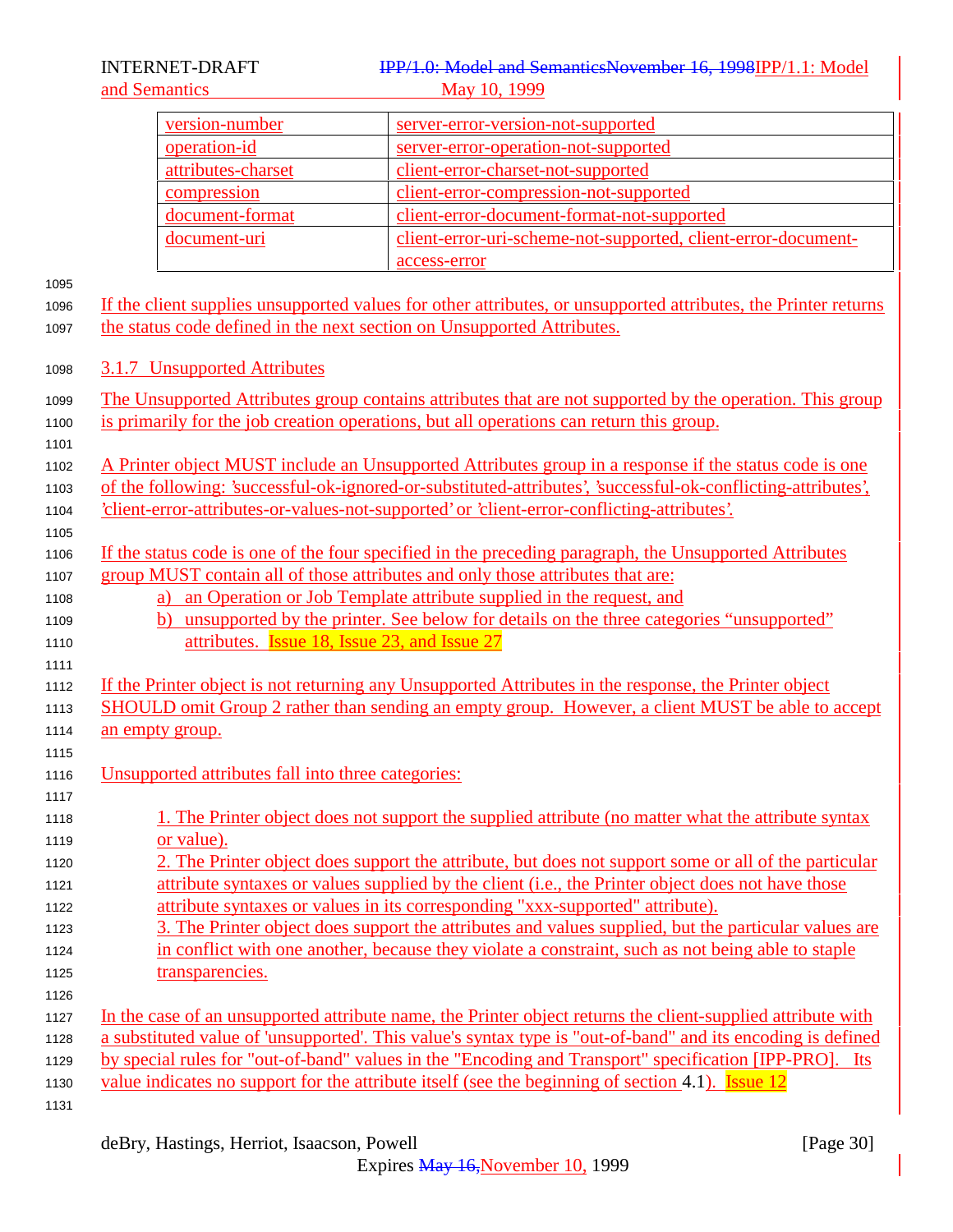- In the case of a supported attribute with one or more unsupported attribute syntaxes or values, the Printer object simply returns the client-supplied attribute with the unsupported attribute syntaxes or values as supplied by the client. This indicates support for the attribute, but no support for that particular attribute syntax or value. If the client supplies a multi-valued attribute with more than one value and the Printer object supports the attribute but only supports a subset of the client-supplied attribute syntaxes or values, the Printer object MUST return only those attribute syntaxes or values that are unsupported. In the case of two (or more) supported attribute values that are in conflict with one another (although each is supported independently, the values conflict when requested together within the same job), the Printer object MUST return all the values that it ignores or substitutes to resolve the conflict, but not any of the values that it is still using. The choice for exactly how to resolve the conflict is implementation
- dependent. See sections 3.2.1.2 and 15. See The Implementer's Guide [IPP-IIG] for an example.
- 3.1.8 Versions

 Each operation request and response carries with it a "version-number" parameter. Each value of the "version-number" is in the form "X.Y" where X is the major version number and Y is the minor version number. By including a version number in the client request, it allows the client to identify which version of IPP it is interested in using. If the IPP object does not support that version, the object responds with a status code of 'server-error-version-not-supported' along with the closest version number that is supported (see section 13.1.5.4).

There is no version negotiation per se. However, if after receiving a 'server-error-version-not-supported'

status code from an IPP object, there is nothing that prevents a client from trying again with a different

1153 version number. In order to conform to  $\frac{IPP}{1.0}$ , an implementationIPP/1.1, an IPP object

1154 implementations MUST support version '1.1' SHOULD at least support version '1.0'. Issue 33

There is only one notion of "version number" that covers both IPP Model and IPP Protocol changes.

Thus the version number MUST change when introducing a new version of the Model and Semantics

1157 document [IPP-MOD] or a new version of the Encoding and Transport" Encoding and Transport"

document [IPP-PRO].

Changes to the major version number indicate structural or syntactic changes that make it impossible for

older version of IPP clients and Printer objects to correctly parse and correctly process the new or

changed attributes, operations and responses. If the major version number changes, the minor version

numbers is set to zero. As an example, adding the REQUIRED "ipp-attribute-fidelity" attribute to

1163 version '1.1' (if it had not been part of version  $(1.0^{\circ}), (1.1^{\circ})$ , would have required a change to the major

- version number, since an IPP/1.0 Printer would not have processed a request with the correct semantics 1165 that contained the "ipp-attribute-fidelity" attribute that it did number.not know about. Items that might
- affect the changing of the major version number include any changes to the Model and Semantics
- 1167 document [IPP-MOD] or the Encoding and Transport [IPP- "Encoding and Transport" document [IPP-
- PRO] itself, such as:
- reordering of ordered attributes or attribute sets
- changes to the syntax of existing attributes
- 1171 changing Operation or Job Template attributes from OPTIONAL to REQUIRED and vice versa
- 1172 adding REQUIRED (for an IPP object to support) operation attributes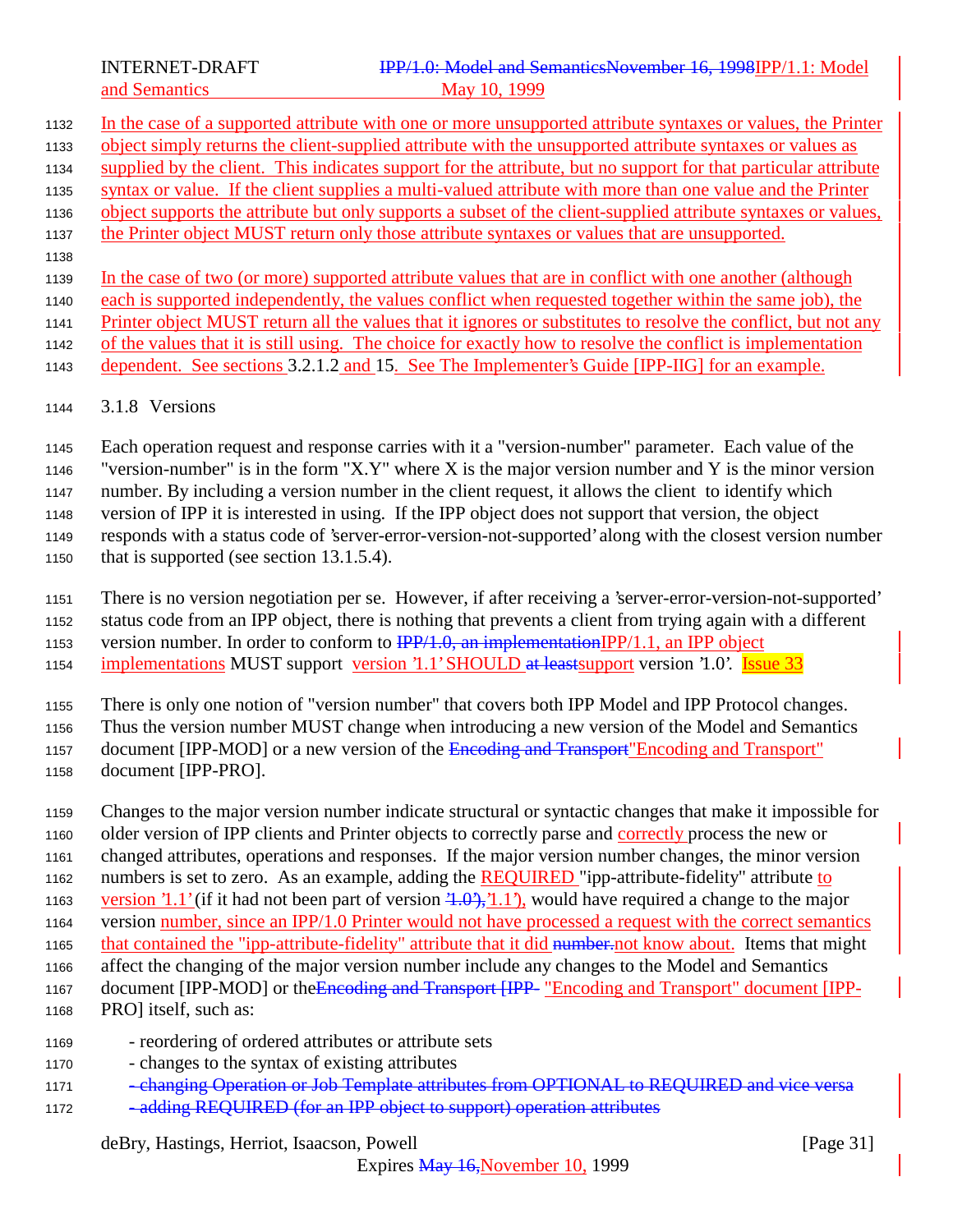- adding REQUIRED (for an IPP object to support) operation attribute groups 1174 - adding values to existing **REQUIRED** operation attributes - adding REQUIRED operations Changes to the minor version number indicate the addition of new features, attributes and attribute values that may not be understood by all IPP objects, but which can be ignored if not understood. Items that might affect the changing of the minor version number include any changes to the model objects and attributes but not the encoding and transport rules [IPP-PRO] (except adding attribute syntaxes). Examples of such changes are: - grouping all extensions not included in a previous version into a new version - adding new attribute values - adding new object attributes - adding OPTIONAL (for an IPP object to support) operation attributes (i.e., those attributes that an IPP object can ignore without confusing clients) - adding OPTIONAL (for an IPP object to support) operation attribute groups (i.e., those attributes that an IPP object can ignore without confusing clients) - adding new attribute syntaxes - adding OPTIONAL operations - changing Job Description attributes or Printer Description attributes from OPTIONAL to REQUIRED or vice versa. 1193 - adding OPTIONAL attribute syntaxes to an existing attribute. **Issue 33** 1194 The encoding of the "operation-id", the "version-number", the "status-code", and the "request-id" MUST NOT change over any version number (either major or minor). This rule guarantees that all future 1196 versions will be backwards compatible with all previous versions (at least for checking the "operation-1197 id", the "version-number", and the "request-id"). In addition, any protocol elements (attributes, error codes, tags, etc.) that are not carried forward from one version to the next are deprecated so that they can never be reused with new semantics. 1200 Implementations that support a certainmator version NEED NOT support ALL previous versions. As 1201 each newmator version is defined (through the release of a new specification), that major version will 1202 specify which previous major versions MUST and which versions SHOULD be supported in compliant 1203 implementations. **Issue 33**  3.1.9 Job Creation Operations In order to "submit a print job" and create a new Job object, a client issues a create request. A create request is any one of following three operation requests: - The Print-Job Request: A client that wants to submit a print job with only a single document uses the Print-Job operation. The operation allows for the client to "push" the document data to the Printer object by including the document data in the request itself.
- The Print-URI Request: A client that wants to submit a print job with only a single document (where the Printer object "pulls" the document data instead of the client "pushing" the data to the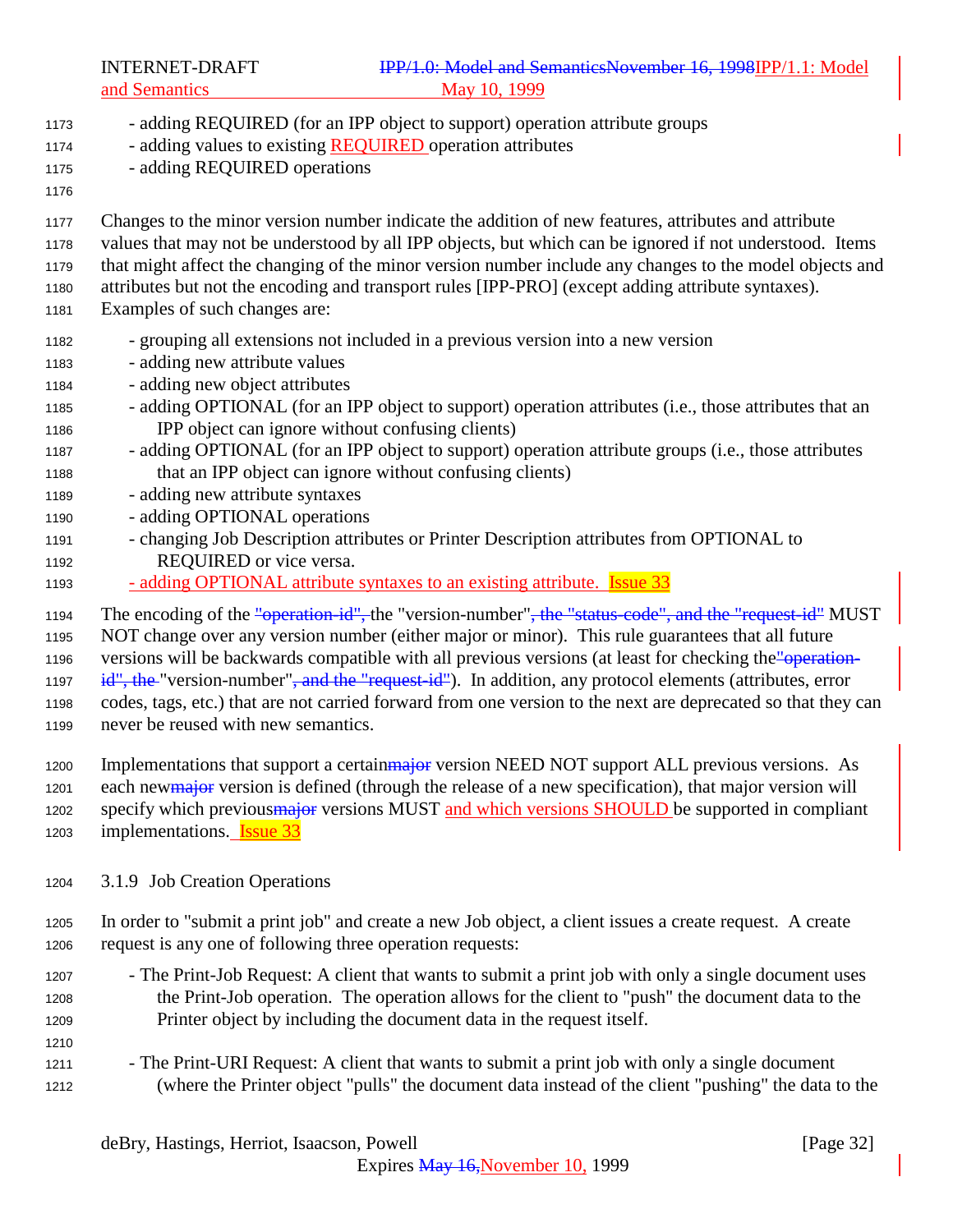# INTERNET-DRAFT **IPP/1.0: Model and SemanticsNovember 16, 1998IPP/1.1:** Model and Semantics May 10, 1999

 Printer object) uses the Print-URI operation. In this case, the client includes in the request only a URI reference to the document data (not the document data itself). - The Create-Job Request: A client that wants to submit a print job with multiple documents uses the Create-Job operation. This operation is followed by an arbitrary number of Send-Document and/or Send-URI operations (each creating another document for the newly create Job object). The Send-Document operation includes the document data in the request (the client "pushes" the document data to the printer), and the Send-URI operation includes only a URI reference to the document data in the request (the Printer "pulls" the document data from the referenced location). The last Send-Document or Send-URI request for a given Job object includes a "last-document" operation attribute set to 'true' indicating that this is the last request. Throughout this model specification, the term "create request" is used to refer to any of these three operation requests. A Create-Job operation followed by only one Send-Document operation is semantically equivalent to a Print-Job operation, however, for performance reasons, the client SHOULD use the Print-Job operation for all single document jobs. Also, Print-Job is a REQUIRED operation (all implementations MUST support it) whereas Create-Job is an OPTIONAL operation, hence some implementations might not support it. Job submission time is the point in time when a client issues a create request. The initial state of every 1233 Job object is the 'pending', or 'pending-held', or 'processing' state (see section 4.3.7). Issue 13 When the 1234 Printer object begins processing the print job. At this point in time, the Job object's state moves to 'processing'. This is known as job processing time. There are validation checks that must be done at job submission time and others that must be performed at job processing time. At job submission time and at the time a Validate-Job operation is received, the Printer MUST do the following: 1. Process the client supplied attributes and either accept or reject the request 2. Validate the syntax of and support for the scheme of any client supplied URI At job submission time the Printer object MUST validate whether or not the supplied attributes, attribute syntaxes, and values are supported by matching them with the Printer object's corresponding "xxx- supported" attributes. See section 3.1.7 for details. [IPP-IIG] presents suggested steps for an IPP object to either accept or reject any request and additional steps for processing create requests. At job submission time the Printer object NEED NOT perform the validation checks reserved for job processing time such as: 1. Validating the document data 2. Validating the actual contents of any client supplied URI (resolve the reference and follow the link to the document data)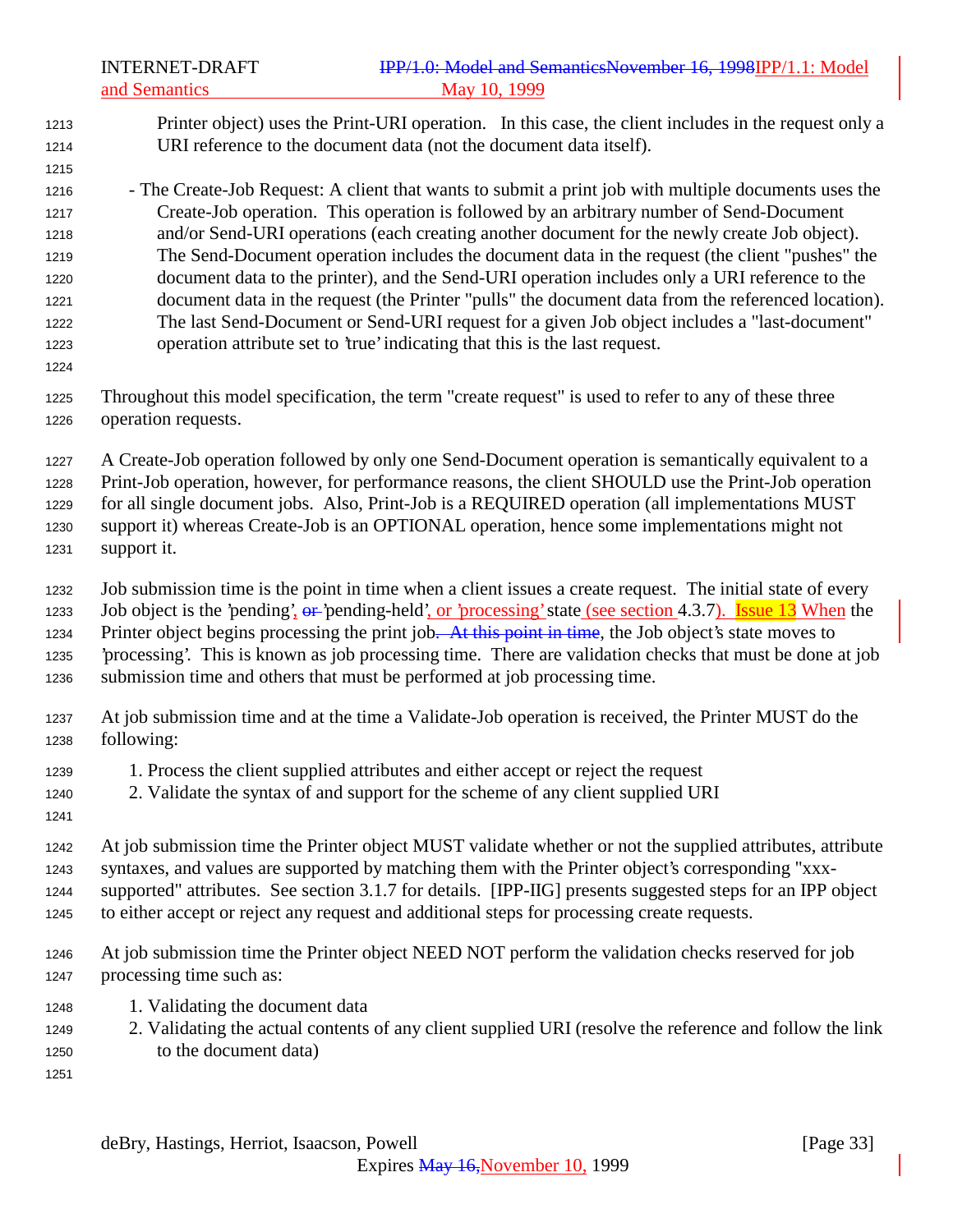INTERNET-DRAFT **IPP/1.0: Model and SemanticsNovember 16, 1998IPP/1.1:** Model and Semantics May 10, 1999

 At job submission time, these additional job processing time validation checks are essentially useless, since they require actually parsing and interpreting the document data, are not guaranteed to be 100% accurate, and MUST be done, yet again, at job processing time. Also, in the case of a URI, checking for availability at job submission time does not guarantee availability at job processing time. In addition, at job processing time, the Printer object might discover any of the following conditions that were not detectable at job submission time:

- runtime errors in the document data,
- nested document data that is in an unsupported format,
- the URI reference is no longer valid (i.e., the server hosting the document might be down), or
- any other job processing error
- 

 At job submission time, a Printer object, especially a non-spooling Printer, MAY accept jobs that it does not have enough space for. In such a situation, a Printer object MAY stop reading data from a client for an indefinite period of time. A client MUST be prepared for a write operation to block for an indefinite period of time (See section 5.1 on client conformance).

- When a Printer object has too little space for starting a new job, it MAY reject a new create request. In
- 1268 this case, a Printer object MUST return a response (in reply to the rejected request) with a status-code of
- 1269 'server-error-busy' (See section 14.1.5.8) and it MAY close the connection before receiving all bytes of
- the operation. When receiving a 'server-error-busy' status-code in an operation response, a client MUST
- 1271 be prepared for the Printer object to close the connection before the client has sent all of the data
- (especially for the Print-Job operation). A client MUST be prepared to keep submitting a create request 1273 until the IPP Printer object accepts the create request. **Issue 20**

 At job processing time, since the Printer object has already responded with a successful status code in the response to the create request, if the Printer object detects an error, the Printer object is unable to inform the end user of the error with an operation status code. In this case, the Printer, depending on the 1277 error, can set the *job object's* "job-state", "job-state-reasons", or "job-state-message" attributes to the

appropriate value(s) so that later queries can report the correct job status.

- 1279 Note: Asynchronous notification of events is outside the scope of  $\frac{IPP}{1.0.01}$ . I document.
- 
- 3.2 Printer Operations
- All Printer operations are directed at Printer objects. A client MUST always supply the "printer-uri" operation attribute in order to identify the correct target of the operation.
- 3.2.1 Print-Job Operation

 This REQUIRED operation allows a client to submit a print job with only one document and supply the document data (rather than just a reference to the data). See Section 15 for the suggested steps for processing create operations and their Operation and Job Template attributes.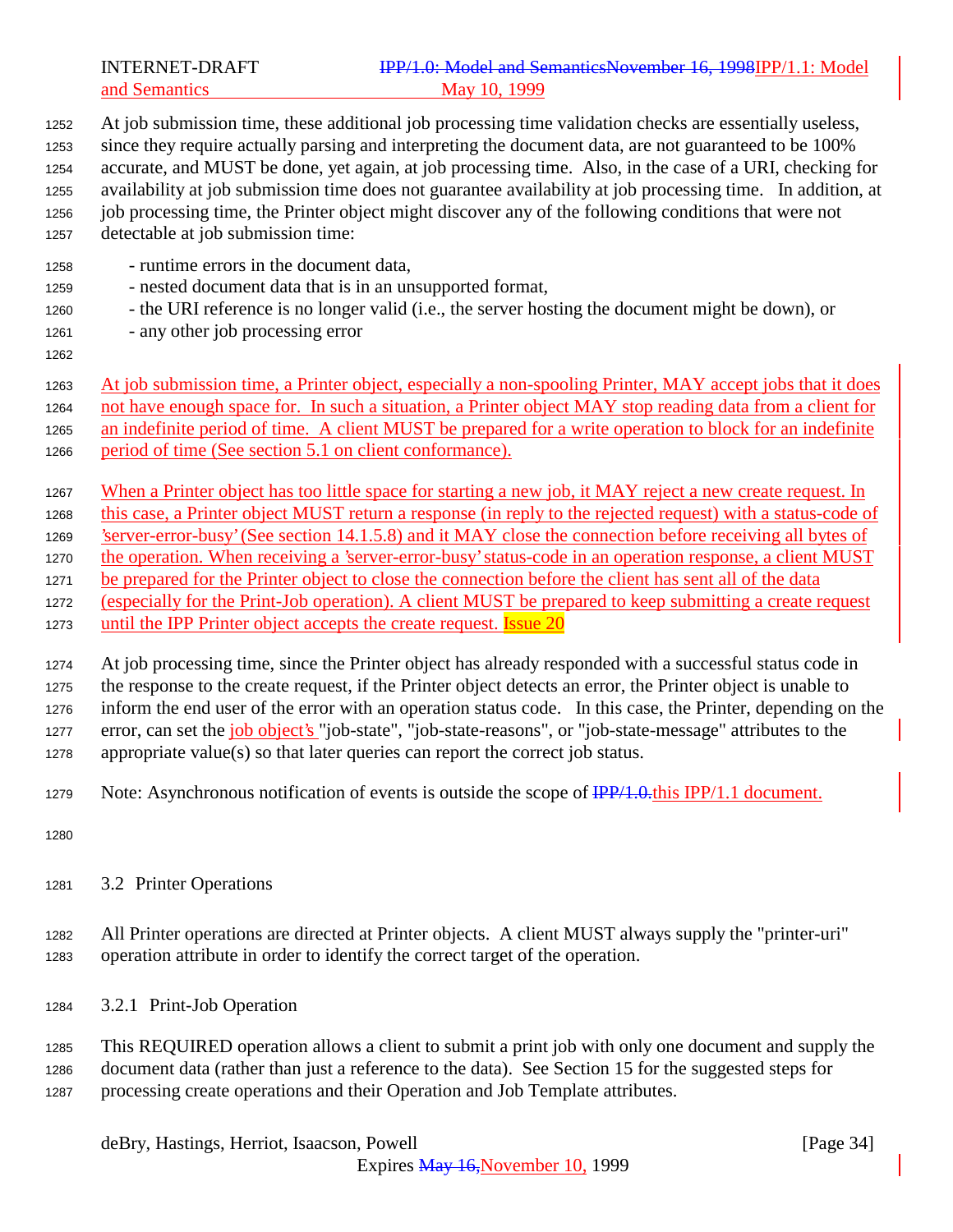a<br>**A** Semantic

|              | and Semantics<br>May 10, 1999                                                                                                                                                                |
|--------------|----------------------------------------------------------------------------------------------------------------------------------------------------------------------------------------------|
| 1288         | 3.2.1.1 Print-Job Request                                                                                                                                                                    |
| 1289         | The following groups of attributes are supplied as part of the Print-Job Request:                                                                                                            |
| 1290         | Group 1: Operation Attributes                                                                                                                                                                |
| 1291         | Natural Language and Character Set:                                                                                                                                                          |
| 1292         | The "attributes-charset" and "attributes-natural-language" attributes as described in section                                                                                                |
| 1293         | 3.1.4.1. The Printer object MUST copy these values to the corresponding Job Description                                                                                                      |
| 1294         | attributes described in sections 0 and 4.3.18.                                                                                                                                               |
| 1295         |                                                                                                                                                                                              |
| 1296         | Target:                                                                                                                                                                                      |
| 1297         | The "printer-uri" (uri) operation attribute which is the target for this operation as described in                                                                                           |
| 1298         | section 3.1.5.                                                                                                                                                                               |
| 1299         |                                                                                                                                                                                              |
| 1300         | <b>Requesting User Name:</b>                                                                                                                                                                 |
| 1301         | The "requesting-user-name" (name(MAX)) attribute SHOULD be supplied by the client as                                                                                                         |
| 1302         | described in section 8.3.                                                                                                                                                                    |
| 1303         |                                                                                                                                                                                              |
| 1304         | "job-name" (name(MAX)):                                                                                                                                                                      |
| 1305         | The client OPTIONALLY supplies this attribute. The Printer object MUST support this                                                                                                          |
| 1306         | attribute. It contains the client supplied Job name. If this attribute is supplied by the client, its                                                                                        |
| 1307         | value is used for the "job-name" attribute of the newly created Job object. The client MAY                                                                                                   |
| 1308         | automatically include any information that will help the end-user distinguish amongst his/her<br>jobs, such as the name of the application program along with information from the document, |
| 1309<br>1310 | such as the document name, document subject, or source file name. If this attribute is not                                                                                                   |
| 1311         | supplied by the client, the Printer generates a name to use in the "job-name" attribute of the                                                                                               |
| 1312         | newly created Job object (see Section 4.3.5).                                                                                                                                                |
| 1313         |                                                                                                                                                                                              |
| 1314         | "ipp-attribute-fidelity" (boolean):                                                                                                                                                          |
| 1315         | The client OPTIONALLY supplies this attribute. The Printer object MUST support this                                                                                                          |
| 1316         | attribute. The value 'true' indicates that total fidelity to client supplied Job Template attributes                                                                                         |
| 1317         | and values is required, else the Printer object MUST reject the Print-Job request. The value                                                                                                 |
| 1318         | 'false' indicates that a reasonable attempt to print the Job object is acceptable and the Printer                                                                                            |
| 1319         | object MUST accept the Print-job request. If not supplied, the Printer object assumes the value is                                                                                           |
| 1320         | Talse'. All Printer objects MUST support both types of job processing. See section 15 for a full                                                                                             |
| 1321         | description of "ipp-attribute-fidelity" and its relationship to other attributes, especially the Printer                                                                                     |
| 1322         | object's "pdl-override-supported" attribute.                                                                                                                                                 |
| 1323         |                                                                                                                                                                                              |
| 1324         | "document-name" (name(MAX)):                                                                                                                                                                 |
| 1325         | The client OPTIONALLY supplies this attribute. The Printer object MUST support this                                                                                                          |
| 1326         | attribute. It contains the client supplied document name. The document name MAY be                                                                                                           |
| 1327         | different than the Job name. Typically, the client software automatically supplies the document                                                                                              |
| 1328         | name on behalf of the end user by using a file name or an application generated name. If this                                                                                                |
| 1329         | attribute is supplied, its value can be used in a manner defined by each implementation.                                                                                                     |
| 1330         | Examples include: printed along with the Job (job start sheet, page adornments, etc.), used by                                                                                               |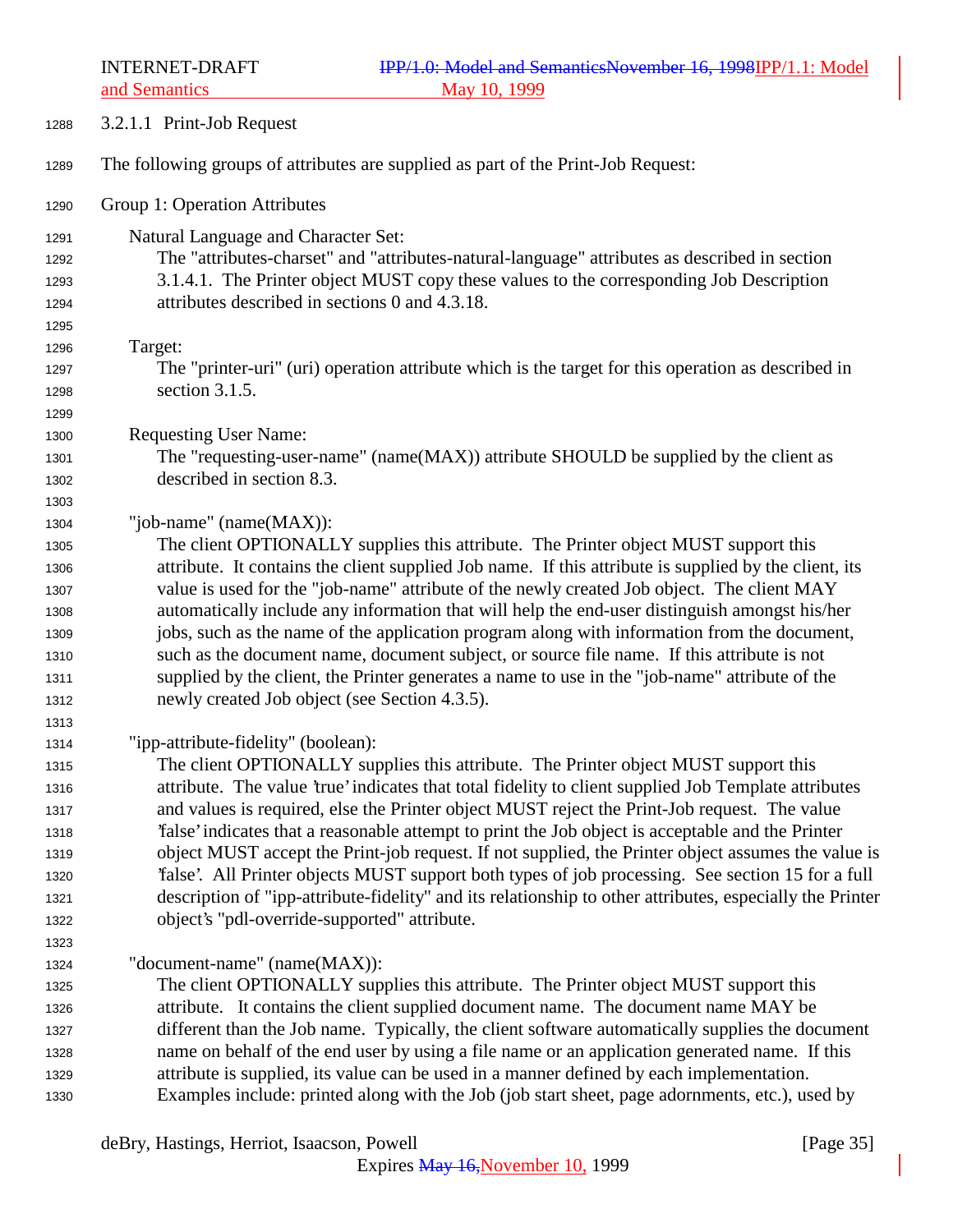and Semantics

| 1331 | accounting or resource tracking management tools, or even stored along with the document as a       |
|------|-----------------------------------------------------------------------------------------------------|
| 1332 | document level attribute. <b>IPP/1.0</b> IPP/1.1 does not support the concept of document level     |
| 1333 | attributes.                                                                                         |
| 1334 |                                                                                                     |
| 1335 | "compression" (type3 keyword)                                                                       |
| 1336 | The client OPTIONALLY supplies this attribute. The Printer object OPTIONALLY                        |
| 1337 | supportsMUST support this attribute and the "compression-supported" attribute (see section          |
| 1338 | 4.4.32). The client supplied "compression" operation attribute identifies the compression           |
| 1339 | algorithm used on the document data. The following cases exist:                                     |
| 1340 | a) If the client omits this attribute, the Printer object MUST assume that the data is not          |
| 1341 | compressed. <u>(i.e. the Printer follows the rules below as if the client supplied the</u>          |
| 1342 | "compression" attribute with a value of 'none').                                                    |
| 1343 | b) If the client supplies the attribute and the Printer object supports the attribute, the          |
| 1344 | Printer object uses the corresponding decompression algorithm on the documentdata.                  |
| 1345 | If the client supplies this attribute, but the value is not supported by the Printer object,        |
| 1346 | i.e., the value is not one of the values of the Printer object's "compression-supported"            |
| 1347 | attribute, the Printer object MUSTcopy the attribute and its value to the Unsupported               |
| 1348 | Attributes response group, reject the request, and return the 'elient-error-attributes-or-          |
| 1349 | values-not-supported' status code. client-error-compression-not-supported' status code.             |
| 1350 | See section 3.1.7 for returning unsupported attributes and values.                                  |
| 1351 | c) If the client supplies the attribute and the Printer object supports the attribute value,        |
| 1352 | the Printer object uses the corresponding decompression algorithm on the document                   |
| 1353 | data.                                                                                               |
| 1354 | d) If the decompression algorithm fails before the Printer returns an operation response,           |
| 1355 | the Printer object MUST reject the request and return the 'client-error-compression-                |
| 1356 | error' status code.                                                                                 |
| 1357 | e) If the decompression algorithm fails after the Printer returns an operation response,            |
| 1358 | the Printer object MUST abort the job and add the 'compression-error' value to the                  |
| 1359 | job's "job-state-reasons" attribute.                                                                |
| 1360 | If the decompression algorithm succeeds, the document data MUST then have the<br>f                  |
| 1361 | <u>format specified by the job's "document-format" attribute (q.v.). Issue 28</u>                   |
| 1362 |                                                                                                     |
| 1363 | "document-format" (mimeMediaType) :                                                                 |
| 1364 | The client OPTIONALLY supplies this attribute. The Printer object MUST support this                 |
| 1365 | attribute. The value of this attribute identifies the format of the supplied document data. The     |
| 1366 | following cases exist:                                                                              |
| 1367 | a) If the client does not supply this attribute, the Printer object assumes that the                |
| 1368 | document data is in the format defined by the Printer object's "document-format-                    |
| 1369 | default" attribute. ( <i>i.e.</i> the Printer follows the rules below as if the client supplied the |
| 1370 | "document-format" attribute with a value equal to the printer's default value).                     |
| 1371 | b) If the client supplies this attribute, but the value is not supported by the Printer object,     |
| 1372 | i.e., the value is not one of the values of the Printer object's "document-format-                  |
| 1373 | supported" attribute, the Printer object MUST reject the request and return the 'client-            |
| 1374 | error-document-format-not-supported' status code.                                                   |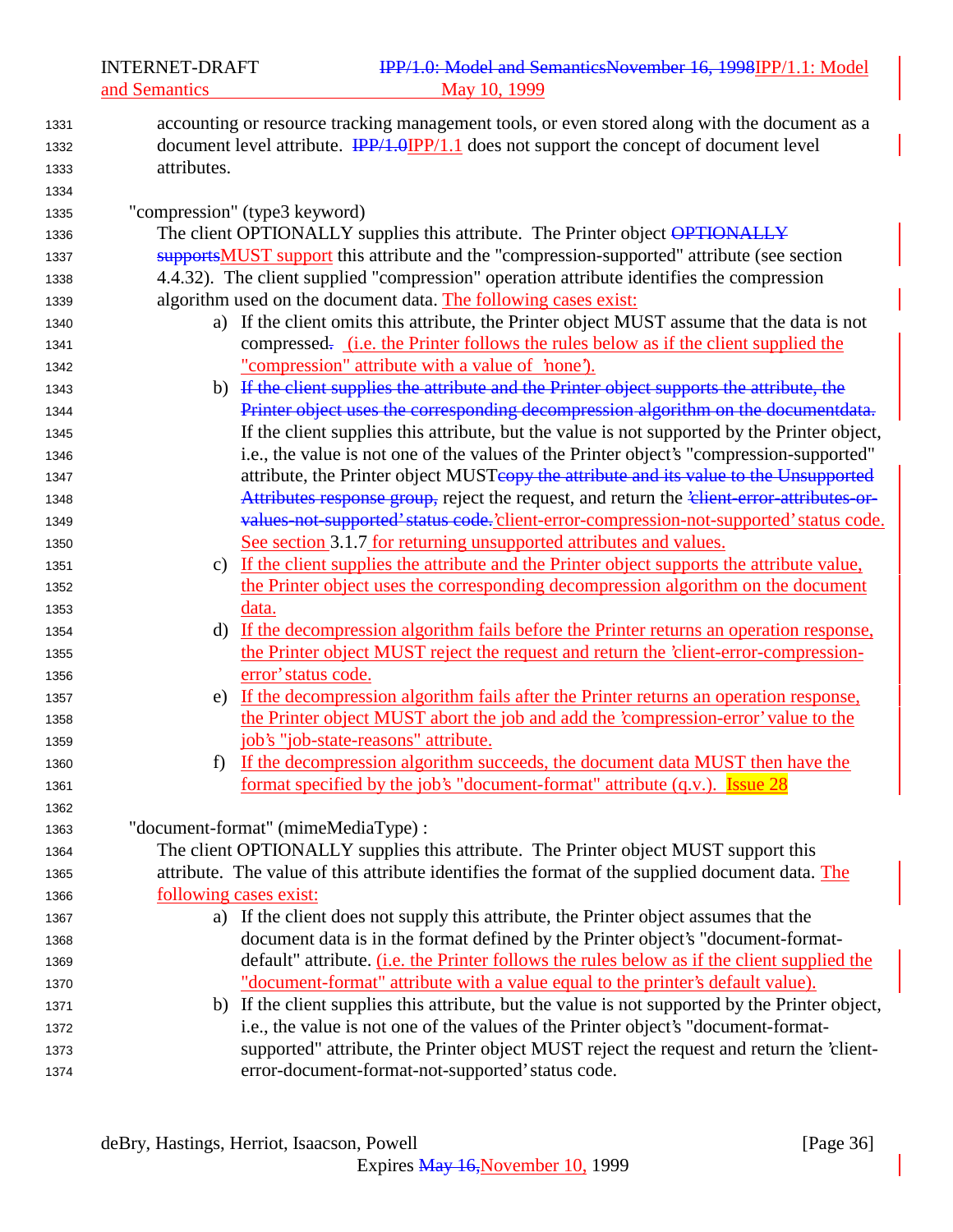INTERNET-DRAFT IPP/1.0: Model and SemanticsNovember 16, 1998IPP/1.1: Model<br>May 10, 1999

|              | and Semantics                                                                                                                                                                            | May 10, 1999                                                                                                                                                                                                  |  |  |
|--------------|------------------------------------------------------------------------------------------------------------------------------------------------------------------------------------------|---------------------------------------------------------------------------------------------------------------------------------------------------------------------------------------------------------------|--|--|
| 1375         |                                                                                                                                                                                          | c) If the client supplies this attribute and its value is 'application/octet-stream' (i.e. to be                                                                                                              |  |  |
| 1376         |                                                                                                                                                                                          | auto-sensed, see Section 4.1.9.1), and the format is not one of the document-formats                                                                                                                          |  |  |
| 1377         |                                                                                                                                                                                          | that the Printer can auto-sense, and this check occurs before the Printer returns an                                                                                                                          |  |  |
| 1378         |                                                                                                                                                                                          | operation response, then the Printer MUST reject the request and return the 'client-                                                                                                                          |  |  |
| 1379         |                                                                                                                                                                                          | error-document-format-not-supported' status code.                                                                                                                                                             |  |  |
| 1380         |                                                                                                                                                                                          | d) If the client supplies this attribute, and the value is supported by the Printer object, the                                                                                                               |  |  |
| 1381         |                                                                                                                                                                                          | document data, the Printer is capable of interpreting the document data.                                                                                                                                      |  |  |
| 1382         | e)                                                                                                                                                                                       | If interpreting of the document data fails before the Printer returns an operation                                                                                                                            |  |  |
| 1383         |                                                                                                                                                                                          | response, the Printer object MUST reject the request and return the 'client-error-                                                                                                                            |  |  |
| 1384         |                                                                                                                                                                                          | document-format-error' status code.                                                                                                                                                                           |  |  |
| 1385         | f                                                                                                                                                                                        | If interpreting of the document data fails after the Printer returns an operation                                                                                                                             |  |  |
| 1386         |                                                                                                                                                                                          | response, the Printer object MUST abort the job and add the 'document-format-error'                                                                                                                           |  |  |
| 1387         |                                                                                                                                                                                          | value to the job's "job-state-reasons" attribute. Issue 11                                                                                                                                                    |  |  |
| 1388         |                                                                                                                                                                                          |                                                                                                                                                                                                               |  |  |
| 1389         |                                                                                                                                                                                          | "document-natural-language" (naturalLanguage):                                                                                                                                                                |  |  |
| 1390         |                                                                                                                                                                                          | The client OPTIONALLY supplies this attribute. The Printer object OPTIONALLY supports<br>this attribute. This attribute specifies the natural language of the document for those document-                    |  |  |
| 1391<br>1392 |                                                                                                                                                                                          |                                                                                                                                                                                                               |  |  |
| 1393         | formats that require a specification of the natural language in order to image the document<br>unambiguously. There are no particular values required for the Printer object to support. |                                                                                                                                                                                                               |  |  |
| 1394         |                                                                                                                                                                                          |                                                                                                                                                                                                               |  |  |
| 1395         |                                                                                                                                                                                          |                                                                                                                                                                                                               |  |  |
| 1396         |                                                                                                                                                                                          | "job-k-octets" (integer $(0:MAX)$ )                                                                                                                                                                           |  |  |
| 1397         |                                                                                                                                                                                          | The client OPTIONALLY supplies this attribute. The Printer object OPTIONALLY supports                                                                                                                         |  |  |
| 1398         | this attribute and the "job-k-octets-supported" attribute (see section 4.4.33). The client supplied                                                                                      |                                                                                                                                                                                                               |  |  |
| 1399         | "job-k-octets" operation attribute identifies the total size of the document(s) in K octets being                                                                                        |                                                                                                                                                                                                               |  |  |
| 1400         | submitted (see section 4.3.15.1 for the complete semantics). If the client supplies the attribute                                                                                        |                                                                                                                                                                                                               |  |  |
| 1401         | and the Printer object supports the attribute, the value of the attribute is used to populate the Job                                                                                    |                                                                                                                                                                                                               |  |  |
| 1402         | object's "job-k-octets" Job Description attribute.                                                                                                                                       |                                                                                                                                                                                                               |  |  |
| 1403         |                                                                                                                                                                                          |                                                                                                                                                                                                               |  |  |
| 1404         |                                                                                                                                                                                          | Note: For this attribute and the following two attributes ("job-impressions", and "job-media-                                                                                                                 |  |  |
| 1405         |                                                                                                                                                                                          | sheets"), if the client supplies the attribute, but the Printer object does not support the attribute,                                                                                                        |  |  |
| 1406         |                                                                                                                                                                                          | the Printer object ignores the client-supplied value. If the client supplies the attribute and the                                                                                                            |  |  |
| 1407         |                                                                                                                                                                                          | Printer supports the attribute, and the value is within the range of the corresponding Printer                                                                                                                |  |  |
| 1408         |                                                                                                                                                                                          | object's "xxx-supported" attribute, the Printer object MUST use the value to populate the Job                                                                                                                 |  |  |
| 1409         |                                                                                                                                                                                          | object's "xxx" attribute. If the client supplies the attribute and the Printer supports the attribute,<br>but the value is outside the range of the corresponding Printer object's "xxx-supported" attribute, |  |  |
| 1410         |                                                                                                                                                                                          | the Printer object MUST copy the attribute and its value to the Unsupported Attributes response                                                                                                               |  |  |
| 1411<br>1412 |                                                                                                                                                                                          | group, reject the request, and return the 'client-error-attributes-or-values-not-supported' status                                                                                                            |  |  |
| 1413         |                                                                                                                                                                                          | code. If the client does not supply the attribute, the Printer object MAY choose to populate the                                                                                                              |  |  |
| 1414         |                                                                                                                                                                                          | corresponding Job object attribute depending on whether the Printer object supports the attribute                                                                                                             |  |  |
| 1415         |                                                                                                                                                                                          | and is able to calculate or discern the correct value.                                                                                                                                                        |  |  |
| 1416         |                                                                                                                                                                                          |                                                                                                                                                                                                               |  |  |
| 1417         |                                                                                                                                                                                          | "job-impressions" (integer $(0:MAX)$ )                                                                                                                                                                        |  |  |
| 1418         |                                                                                                                                                                                          | The client OPTIONALLY supplies this attribute. The Printer object OPTIONALLY supports                                                                                                                         |  |  |
| 1419         |                                                                                                                                                                                          | this attribute and the "job-impressions-supported" attribute (see section 4.4.34). The client                                                                                                                 |  |  |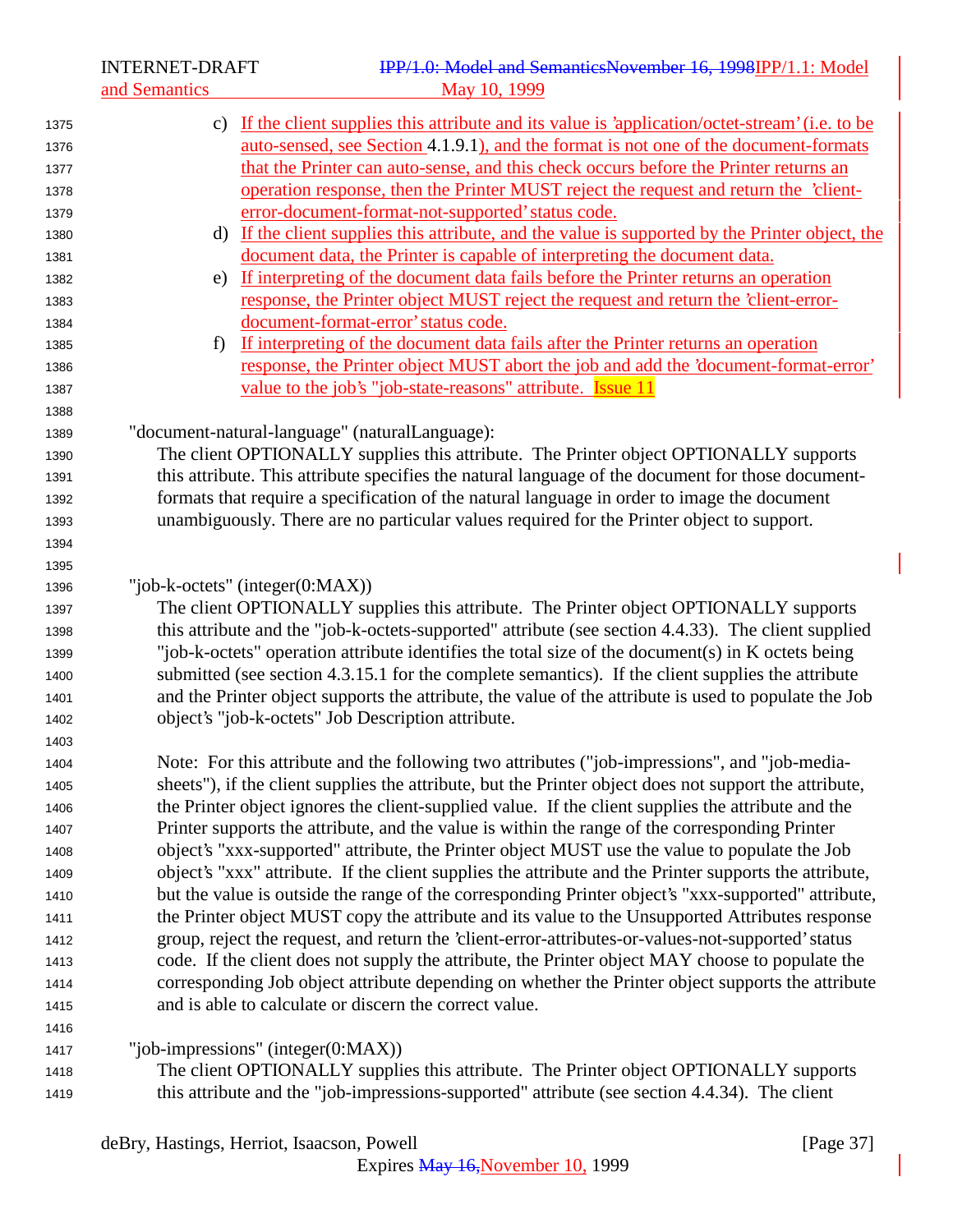| 1420<br>1421 | supplied "job-impressions" operation attribute identifies the total size in number of impressions<br>of the document(s) being submitted (see section 4.3.15.2 for the complete semantics). |
|--------------|--------------------------------------------------------------------------------------------------------------------------------------------------------------------------------------------|
| 1422         |                                                                                                                                                                                            |
| 1423         | See note under "job-k-octets".                                                                                                                                                             |
| 1424         |                                                                                                                                                                                            |
| 1425         | "job-media-sheets" (integer(0:MAX))                                                                                                                                                        |
| 1426         | The client OPTIONALLY supplies this attribute. The Printer object OPTIONALLY supports                                                                                                      |
| 1427         | this attribute and the "job-media-sheets-supported" attribute (see section 4.4.35). The client                                                                                             |
| 1428         | supplied "job-media-sheets" operation attribute identifies the total number of media sheets to be                                                                                          |
| 1429         | produced for this job (see section 4.3.15.3 for the complete semantics).                                                                                                                   |
| 1430         |                                                                                                                                                                                            |
| 1431         | See note under "job-k-octets".                                                                                                                                                             |
| 1432         |                                                                                                                                                                                            |
| 1433         | Group 2: Job Template Attributes                                                                                                                                                           |
| 1434         | The client OPTIONALLY supplies a set of Job Template attributes as defined in section 4.2. If                                                                                              |
| 1435         | the client is not supplying any Job Template attributes in the request, the client SHOULD omit                                                                                             |
| 1436         | Group 2 rather than sending an empty group. However, a Printer object MUST be able to accept                                                                                               |
| 1437         | an empty group.                                                                                                                                                                            |
| 1438         |                                                                                                                                                                                            |
| 1439         | Group 3: Document Content                                                                                                                                                                  |
| 1440         | The client MUST supply the document data to be processed.                                                                                                                                  |
| 1441         |                                                                                                                                                                                            |
| 1442         | Note: In addition to the MANDATORY parameters required for every operation request, the simplest                                                                                           |
| 1443         | Print-Job Request consists of just the "attributes-charset" and "attributes-natural-language" operation                                                                                    |
| 1444         | attributes; the "printer-uri" target operation attribute; the Document Content and nothing else. In this                                                                                   |
| 1445         | simple case, the Printer object:                                                                                                                                                           |
| 1446         | - creates a new Job object (the Job object contains a single document),                                                                                                                    |
| 1447         | - stores a generated Job name in the "job-name" attribute in the natural language and charset                                                                                              |
| 1448         | requested (see Section 3.1.4.1) (if those are supported, otherwise using the Printer object's default                                                                                      |
| 1449         | natural language and charset), and                                                                                                                                                         |
| 1450         | - at job processing time, uses its corresponding default value attributes for the supported Job                                                                                            |
| 1451         | Template attributes that were not supplied by the client as IPP attribute or embedded instructions                                                                                         |
| 1452         | in the document data.                                                                                                                                                                      |
| 1453         |                                                                                                                                                                                            |
|              |                                                                                                                                                                                            |
| 1454         | 3.2.1.2 Print-Job Response                                                                                                                                                                 |
| 1455         | The Printer object MUST return to the client the following sets of attributes as part of the Print-Job                                                                                     |
| 1456         | Response:                                                                                                                                                                                  |
|              |                                                                                                                                                                                            |

Group 1: Operation Attributes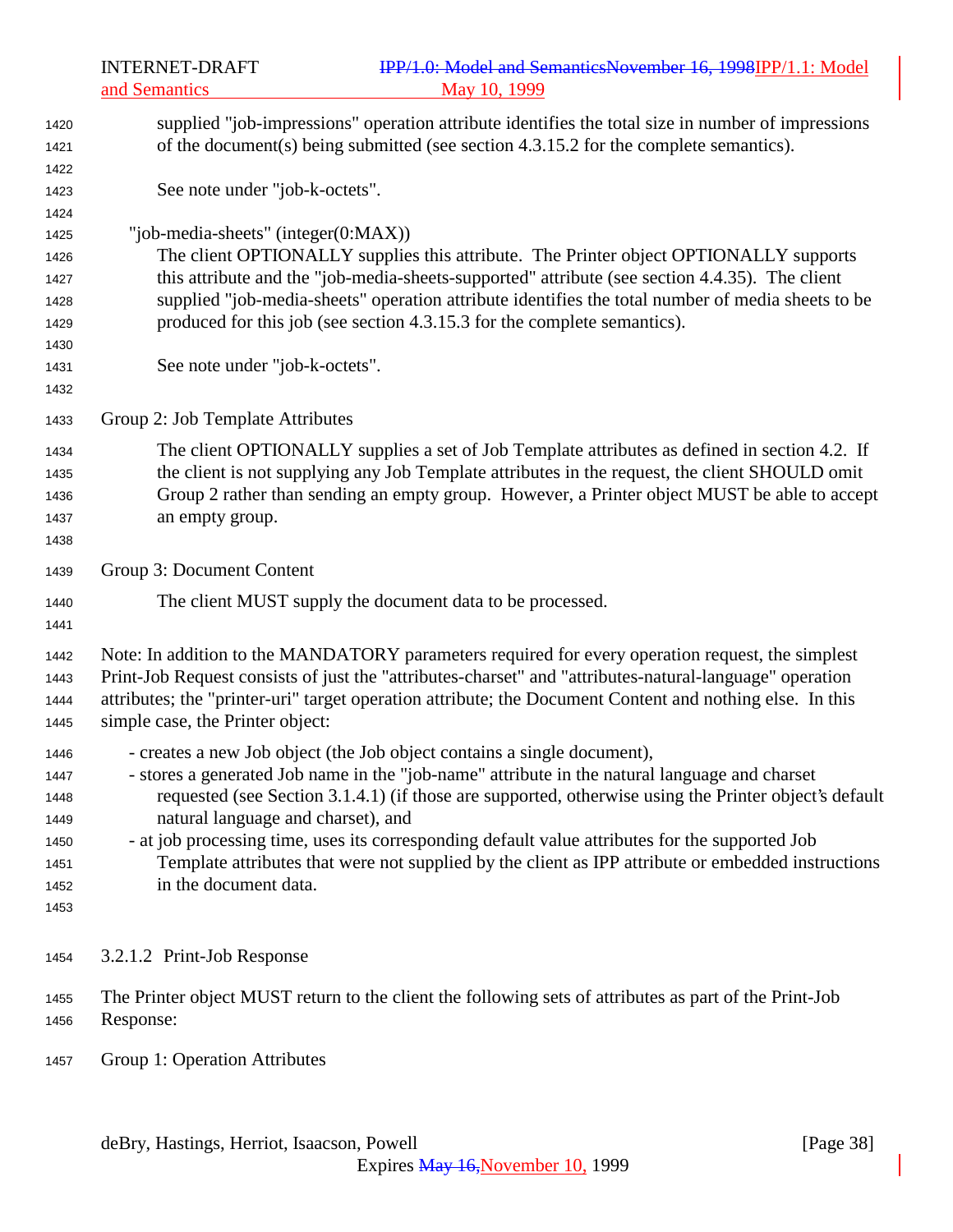| 1458 | <b>Status Message:</b>                                                                                 |
|------|--------------------------------------------------------------------------------------------------------|
| 1459 | In addition to the REQUIRED status code returned in every response, the response                       |
| 1460 | OPTIONALLY includes a "status-message" (text) operation attribute as described in sections 13          |
| 1461 | and 3.1.6. If the client supplies unsupported or conflicting Job Template attributes or values, the    |
| 1462 | Printer object MUST reject or accept the Print-Job request depending on the whether the client         |
| 1463 | supplied a 'true' or 'false' value for the "ipp-attribute-fidelity" operation attribute. See the       |
| 1464 | Implementer's Guide [IPP-IIG] for a complete description of the suggested steps for processing a       |
| 1465 | create request.                                                                                        |
| 1466 |                                                                                                        |
| 1467 | Natural Language and Character Set:                                                                    |
| 1468 | The "attributes-charset" and "attributes-natural-language" attributes as described in section          |
| 1469 | 3.1.4.2.                                                                                               |
| 1470 |                                                                                                        |
| 1471 | Group 2: Unsupported Attributes                                                                        |
| 1472 | This is a set of Operation and Job Template attributes supplied by the client (in the request) that    |
| 1473 | are not supported by the Printer object or that conflict with one another (see the Implementer's       |
| 1474 | Guide [IPP-IIG]). If the Printer object is not returning any Unsupported Attributes in the             |
| 1475 | response, the Printer object SHOULD omit Group 2 rather than sending an empty group.                   |
| 1476 | However, a client MUST be able to accept an empty group.                                               |
| 1477 |                                                                                                        |
| 1478 | Unsupported attributes fall into three categories:                                                     |
| 1479 |                                                                                                        |
| 1480 | 1. The Printer object does not support the supplied attribute (no matter what the attribute syntax     |
| 1481 | or value).                                                                                             |
| 1482 | 2. The Printer object does support the attribute, but does not support some or all of the particular   |
| 1483 | attribute syntaxes or values supplied by the client (i.e., the Printer object does not have            |
| 1484 | those attribute syntaxes or values in its corresponding "xxx-supported" attribute).                    |
| 1485 | 3. The Printer object does support the attributes and values supplied, but the particular values are   |
| 1486 | in conflict with one another, because they violate a constraint, such as not being able to             |
| 1487 | staple transparencies.                                                                                 |
| 1488 |                                                                                                        |
| 1489 | In the case of an unsupported attribute name, the Printer object returns the client-supplied           |
| 1490 | attribute with a substituted "out-of-band" value of 'unsupported' indicating no support for the        |
| 1491 | attribute itself (see the beginning of section 4.1).                                                   |
| 1492 |                                                                                                        |
| 1493 | In the case of a supported attribute with one or more unsupported attribute syntaxes or values, the    |
| 1494 | Printer object simply returns the client-supplied attribute with the unsupported attribute syntaxes    |
| 1495 | or values as supplied by the client. This indicates support for the attribute, but no support for that |
| 1496 | particular attribute syntax or value. If the client supplies a multi-valued attribute with more than   |
| 1497 | one value and the Printer object supports the attribute but only supports a subset of the client-      |
| 1498 | supplied attribute syntaxes or values, the Printer object MUST return only those attribute             |
| 1499 | syntaxes or values that are unsupported.                                                               |
| 1500 |                                                                                                        |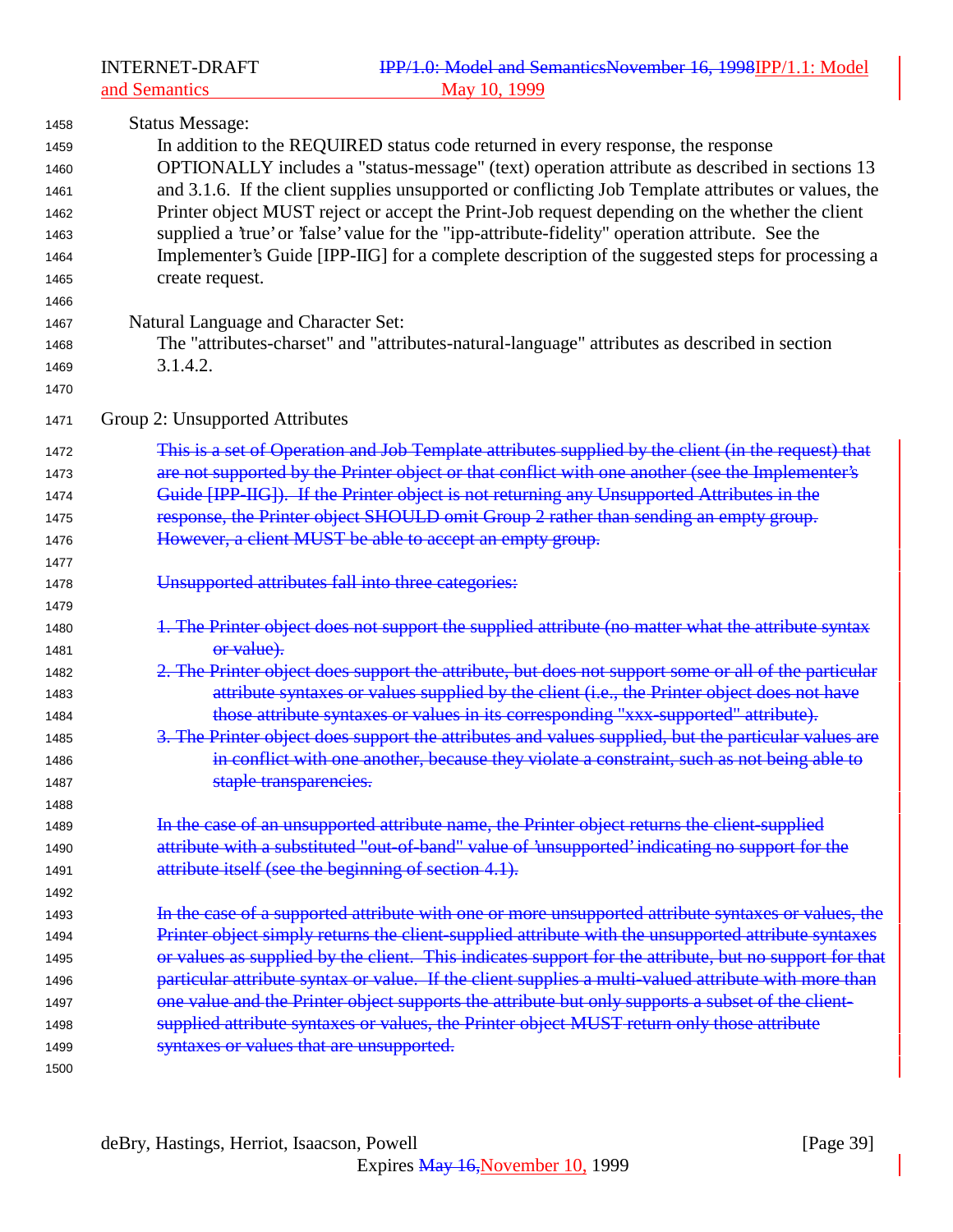| 1501 | In the case of two (or more) supported attribute values that are in conflict with one another          |
|------|--------------------------------------------------------------------------------------------------------|
| 1502 | (although each is supported independently, the values conflict when requested together within the      |
| 1503 | same job), the Printer object MUST return all the values that it ignores or substitutes to resolve     |
| 1504 | the conflict, but not any of the values that it is still using. The choice for exactly how to resolve  |
| 1505 | the conflict is implementation dependent. See The Implementer's Guide [IPP-IIG] for an                 |
| 1506 | example.                                                                                               |
| 1507 |                                                                                                        |
| 1508 |                                                                                                        |
| 1509 | See section 3.1.7 for details on returning Unsupported Attributes.                                     |
| 1510 |                                                                                                        |
| 1511 | In these three cases, the The value of the "ipp-attribute-fidelity" supplied by the client does not    |
| 1512 | affect what attributes the Printer object returns in this group. The value of "ipp-attribute-fidelity" |
| 1513 | only affects whether the Print-Job operation is accepted or rejected. If the job is accepted, the      |
| 1514 | client may query the job using the Get-Job-Attributes operation requesting the unsupported             |
| 1515 | attributes that were returned in the create response to see which attributes were ignored (not         |
| 1516 | stored on the Job object) and which attributes were stored with other (substituted) values.            |
| 1517 |                                                                                                        |
| 1518 | Group 3: Job Object Attributes                                                                         |
| 1519 | "job-uri" $(\pi)$ :                                                                                    |
| 1520 | The Printer object MUST return the Job object's URI by returning the contents of the                   |
| 1521 | REQUIRED "job-uri" Job object attribute. The client uses the Job object's URI when directing           |
| 1522 | operations at the Job object. The Printer object always uses its configured security policy when       |
| 1523 | creating the new URI. However, if the Printer object supports more than one URI, the Printer           |
| 1524 | object also uses information about which URI was used in the Print-Job Request to generated the        |
| 1525 | new URI so that the new URI references the correct access channel. In other words, if the Print-       |
| 1526 | Job Request comes in over a secure channel, the Printer object MUST generate a Job URI that            |
| 1527 | uses the secure channel as well.                                                                       |
| 1528 |                                                                                                        |
| 1529 | "job-id" (integer $(1:MAX)$ ):                                                                         |
| 1530 | The Printer object MUST return the Job object's Job ID by returning the REQUIRED "job-id"              |
| 1531 | Job object attribute. The client uses this "job-id" attribute in conjunction with the "printer-uri"    |
| 1532 | attribute used in the Print-Job Request when directing Job operations at the Printer object.           |
| 1533 |                                                                                                        |
| 1534 | "job-state":                                                                                           |
| 1535 | The Printer object MUST return the Job object's REQUIRED "job-state" attribute. The value of           |
| 1536 | this attribute (along with the value of the next attribute: "job-state-reasons") is taken from a       |
| 1537 | "snapshot" of the new Job object at some meaningful point in time (implementation defined)             |
| 1538 | between when the Printer object receives the Print-Job Request and when the Printer object             |
| 1539 | returns the response.                                                                                  |
| 1540 |                                                                                                        |
| 1541 | "job-state-reasons":                                                                                   |
| 1542 | The Printer object OPTIONALLY returnsMUST return the Job object's OPTIONAL "job-state-                 |
| 1543 | reasons" attribute. If the Printer object supports this attribute then it MUST be returned in the      |
| 1544 | response. If this attribute is not returned in the response, the client can assume that the "job-      |
|      |                                                                                                        |

deBry, Hastings, Herriot, Isaacson, Powell [Page 40]

Expires May 16, November 10, 1999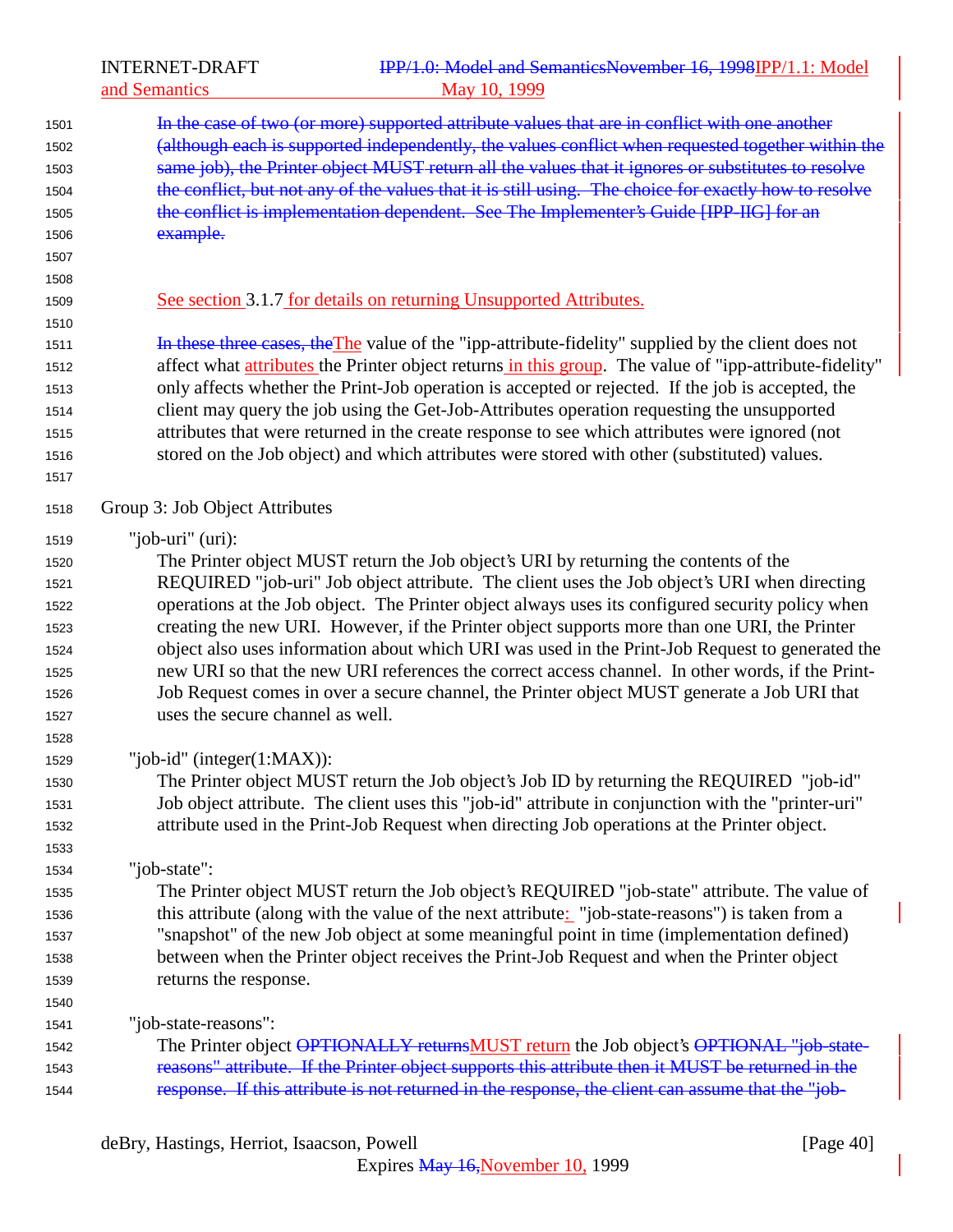|              | and Semantics                 | May 10, 1999                                                                                               |
|--------------|-------------------------------|------------------------------------------------------------------------------------------------------------|
| 1545         |                               | state-reasons" attribute is not supported and will not-REQUIRED "job-state-reasons" attribute              |
| 1546         | <b>Issue 30</b>               |                                                                                                            |
| 1547         |                               | be returned in a subsequent Job object query.                                                              |
| 1548         |                               |                                                                                                            |
| 1549         | "job-state-message":          |                                                                                                            |
| 1550         |                               | The Printer object OPTIONALLY returns the Job object's OPTIONAL "job-state-message"                        |
| 1551         |                               | attribute. If the Printer object supports this attribute then it MUST be returned in the response. If      |
| 1552         |                               | this attribute is not returned in the response, the client can assume that the "job-state-message"         |
| 1553         |                               | attribute is not supported and will not be returned in a subsequent Job object query.                      |
| 1554         |                               |                                                                                                            |
| 1555         | "number-of-intervening-jobs": | The Printer object OPTIONALLY returns the Job object's OPTIONAL "number-of-intervening-                    |
| 1556<br>1557 |                               | jobs" attribute. If the Printer object supports this attribute then it MUST be returned in the             |
| 1558         |                               | response. If this attribute is not returned in the response, the client can assume that the "number-       |
| 1559         |                               | of-intervening-jobs" attribute is not supported and will not be returned in a subsequent Job object        |
| 1560         | query.                        |                                                                                                            |
| 1561         |                               |                                                                                                            |
| 1562         |                               | Note: Since any printer state information which affects a job's state is reflected in the "job-state"      |
| 1563         |                               | and "job-state-reasons" attributes, it is sufficient to return only these attributes and no specific       |
| 1564         | printer status attributes.    |                                                                                                            |
| 1565         |                               |                                                                                                            |
| 1566         |                               | Note: In addition to the MANDATORY parameters required for every operation response, the simplest          |
| 1567         |                               | response consists of the just the "attributes-charset" and "attributes-natural-language" operation         |
| 1568         |                               | attributes and the "job-uri", "job-id", and "job-state" Job Object Attributes. In this simplest case, the  |
| 1569         |                               | status code is "successful ok"'successful ok' and there is no "status-message" operation attribute.        |
| 1570         | 3.2.2 Print-URI Operation     |                                                                                                            |
|              |                               |                                                                                                            |
| 1571         |                               | This OPTIONAL operation is identical to the Print-Job operation (section 3.2.1) except that a client       |
| 1572         |                               | supplies a URI reference to the document data using the "document-uri" (uri) operation attribute (in       |
| 1573         |                               | Group 1) rather than including the document data itself. Before returning the response, the Printer        |
| 1574         |                               | MUST validate that the Printer supports the retrieval method (e.g., http, ftp, etc.) implied by the URI,   |
| 1575         |                               | and MUST check for valid URI syntax. If the client-supplied URI scheme is not supported, i.e. the value    |
| 1576         |                               | is not in the Printer object's "referenced-uri-scheme-supported" attribute, the Printer object MUST reject |

- the request and return the 'client-error-uri-scheme-not-supported' status code.
- The IPP Printer MAY validate the accessibility of the document as part of the operation or subsequently. If the Printer determines an accessibility problem before returning an operation response, it rejects the request and returns the 'client-error-document-access-error' status code. If the Printer determines this accessibility problem after accepting the request and returning an operation response with one of the successful status codes, the Printer adds the 'document-access-error' value to the job's "job-state-reasons" 1583 attribute. See The Implementer's Guide [IPP-IIG] for suggested additional checks. The Printer NEED 1584 NOT follow the reference and validate the contents of the reference. Issue 35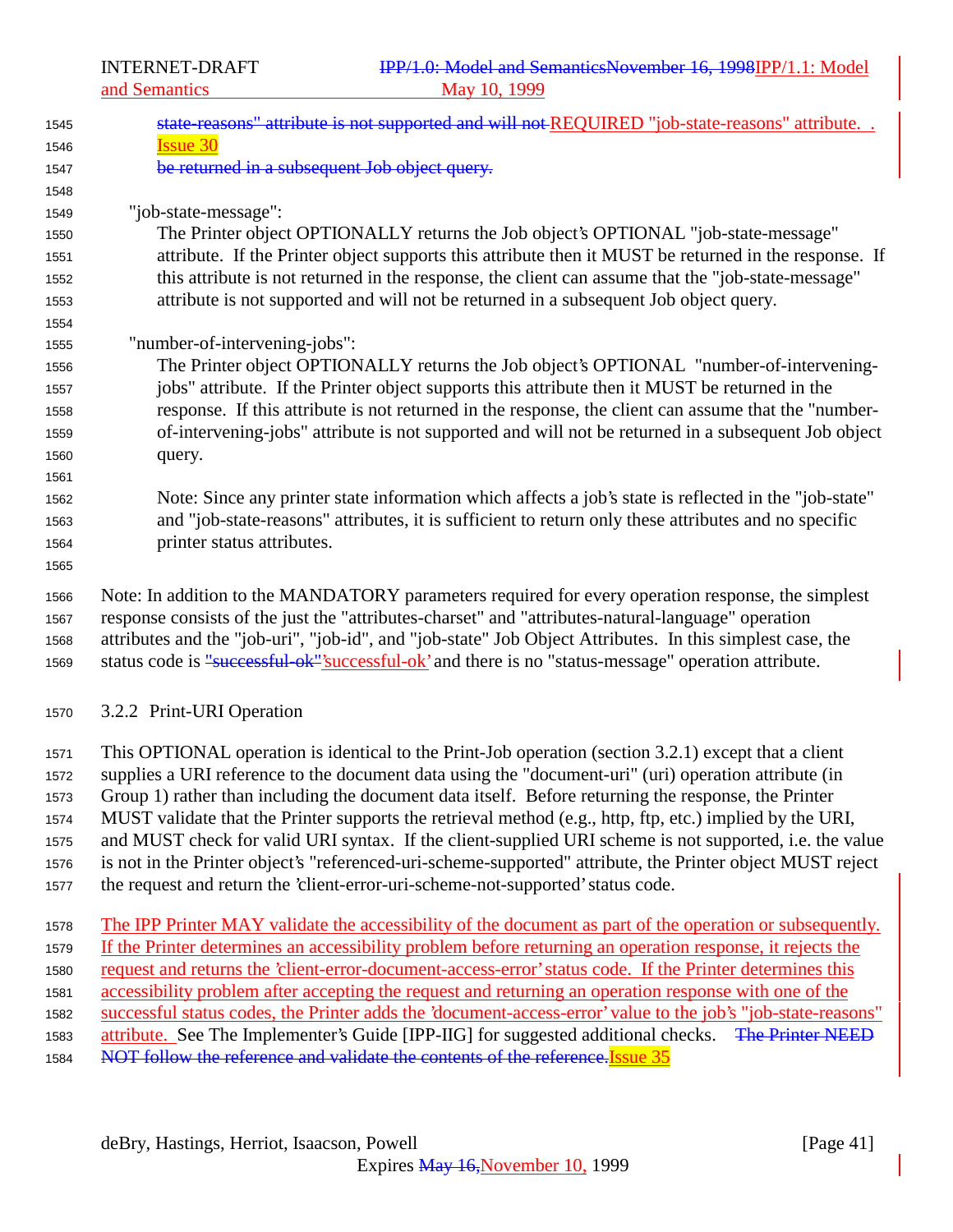If the Printer object supports this operation, it MUST support the "reference-uri-schemes-supported" Printer attribute (see section 4.4.27).

- It is up to the IPP object to interpret the URI and subsequently "pull" the document from the source referenced by the URI string.
- 3.2.3 Validate-Job Operation

 This REQUIRED operation is similar to the Print-Job operation (section 3.2.1) except that a client supplies no document data and the Printer allocates no resources (i.e., it does not create a new Job object). This operation is used only to verify capabilities of a printer object against whatever attributes are supplied by the client in the Validate-Job request. By using the Validate-Job operation a client can validate that an identical Print-Job operation (with the document data) would be accepted. The Validate- Job operation also performs the same security negotiation as the Print-Job operation (see section 8), so that a client can check that the client and Printer object security requirements can be met before performing a Print-Job operation.

 Note: The Validate-Job operation does not accept a "document-uri" attribute in order to allow a client to check that the same Print-URI operation will be accepted, since the client doesn't send the data with the Print-URI operation. The client SHOULD just issue the Print-URI request.

 The Printer object returns the same status codes, Operation Attributes (Group 1) and Unsupported Attributes (Group 2) as the Print-Job operation. However, no Job Object Attributes (Group 3) are returned, since no Job object is created.

3.2.4 Create-Job Operation

 This OPTIONAL operation is similar to the Print-Job operation (section 3.2.1) except that in the Create- Job request, a client does not supply document data or any reference to document data. Also, the client does not supply any of the "document-name", "document-format", "compression", or "document-natural- language" operation attributes. This operation is followed by one or more Send-Document or Send-URI operations. In each of those operation requests, the client OPTIONALLY supplies the "document- name", "document-format", and "document-natural-language" attributes for each document in the multi-document Job object.

- If a Printer object supports the Create-Job operation, it MUST also support the Send-Document operation and also MAY support the Send-URI operation.
- If the Printer object supports this operation, it MUST support the "multiple-operation-time-out" Printer attribute (see section 4.4.31).
- In addition to the Print-Job status codes in the following additional error status codes not applicable to 1617 Print-Job MAY be returned: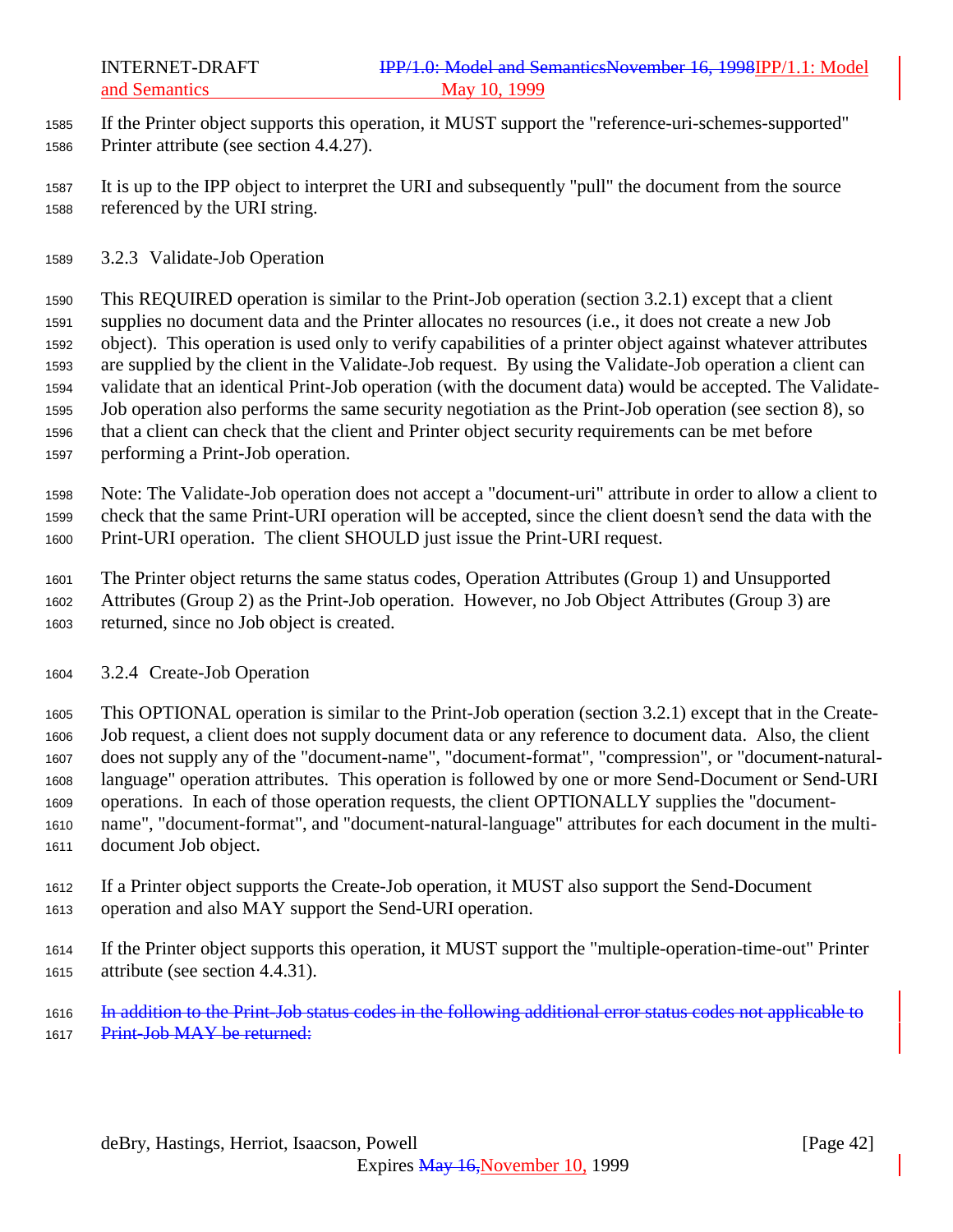- If the Printer object supports this operation, then it MUST support the "multiple-document-jobs-
- supported" Printer Description attribute and indicate whether or not it supports multiple-document jobs.
- Issue 34
- If the Printer object supports this operation and supports multiple documents in a job, then it MUST
- support the "multiple-document-handling" Job Template job attribute with at least one value (see section
- 4.2.4) and the associated "multiple-document-handling-default" and "multiple-document-handling-
- 1624 supported" Job Template Printer attributes. **Issue 34**
- After the Create-Job operation has completed, the value of the "job-state" attribute is similar to the "job- state" after a Print-Job, even though no document-data has arrived. A Printer MAY set the 'job-data- insufficient' value of the job's "job-state-reason" attribute to indicate that processing cannot begin until sufficient data has arrived and set the "job-state" to either 'pending' or 'pending-held'. A non-spooling printer that doesn't implement the 'pending' job state may even set the "job-state" to 'processing', even 1630 though there is not yet any data to process. **Issue 13**
- 3.2.5 Get-Printer-Attributes Operation

 This REQUIRED operation allows a client to request the values of the attributes of a Printer object. In the request, the client supplies the set of Printer attribute names and/or attribute group names in which the requester is interested. In the response, the Printer object returns a corresponding attribute set with the appropriate attribute values filled in.

- For Printer objects, the possible names of attribute groups are:
- 'job-template': allthe subset of the Job Template attributes that apply to a Printer object (the last two columns of the table in Section 4.2) that the implementation supports for Printer objects.
- 'printer-description': the subset of the attributes specified in Section 4.4 that the implementation supports for Printer objects.
- 1641 'all': the special group 'all' that includes all supported attributes attributes that the implementation supports for Printer objects. Issue 23
- 

 Since a client MAY request specific attributes or named groups, there is a potential that there is some overlap. For example, if a client requests, 'printer-name' and 'all', the client is actually requesting the "printer-name" attribute twice: once by naming it explicitly, and once by inclusion in the 'all' group. In such cases, the Printer object NEED NOT return each attribute only once in the response even if it is requested multiple times. The client SHOULD NOT request the same attribute in multiple ways.

- It is NOT REQUIRED that a Printer object support all attributes belonging to a group (since some attributes are OPTIONAL). However, it is REQUIRED that each Printer object support all group names.
- 3.2.5.1 Get-Printer-Attributes Request
- The following sets of attributes are part of the Get-Printer-Attributes Request:
- Group 1: Operation Attributes

deBry, Hastings, Herriot, Isaacson, Powell [Page 43]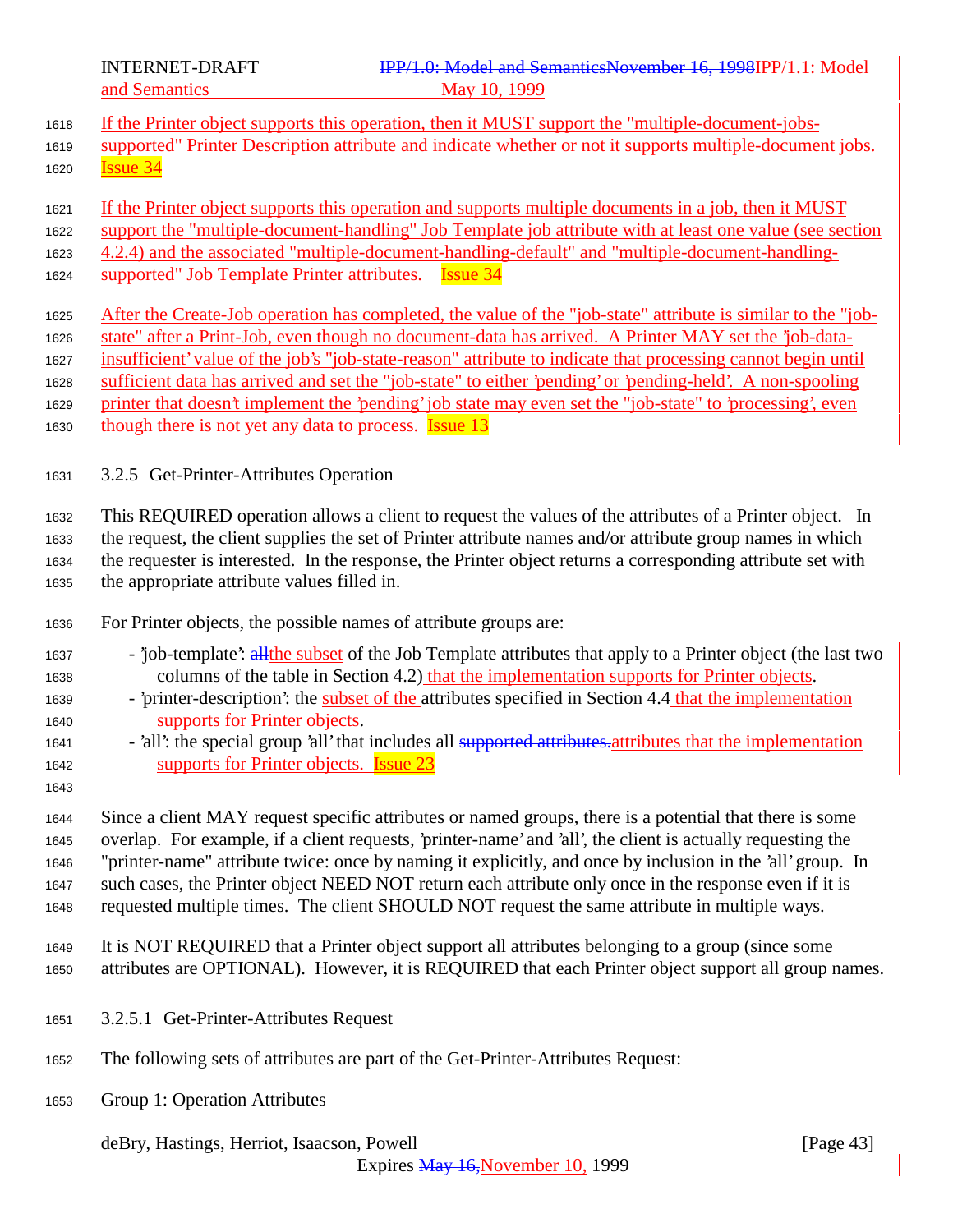| 1654<br>1655 | Natural Language and Character Set:<br>The "attributes-charset" and "attributes-natural-language" attributes as described in section                                                         |
|--------------|----------------------------------------------------------------------------------------------------------------------------------------------------------------------------------------------|
| 1656<br>1657 | 3.1.4.1.                                                                                                                                                                                     |
| 1658         | Target:                                                                                                                                                                                      |
| 1659         | The "printer-uri" (uri) operation attribute which is the target for this operation as described in                                                                                           |
| 1660         | section 3.1.5.                                                                                                                                                                               |
| 1661         |                                                                                                                                                                                              |
| 1662         | <b>Requesting User Name:</b>                                                                                                                                                                 |
| 1663         | The "requesting-user-name" (name(MAX)) attribute SHOULD be supplied by the client as                                                                                                         |
| 1664         | described in section 8.3.                                                                                                                                                                    |
| 1665         |                                                                                                                                                                                              |
| 1666         | "requested-attributes" (1setOf keyword) :                                                                                                                                                    |
| 1667         | The client OPTIONALLY supplies a set of attribute names and/or attribute group names in                                                                                                      |
| 1668         | whose values the requester is interested. The Printer object MUST support this attribute. If the                                                                                             |
| 1669         | client omits this attribute, the Printer MUST respond as if this attribute had been supplied with a                                                                                          |
| 1670         | value of 'all'.                                                                                                                                                                              |
| 1671         |                                                                                                                                                                                              |
| 1672         | "document-format" (mimeMediaType):                                                                                                                                                           |
| 1673         | The client OPTIONALLY supplies this attribute. The Printer object MUST support this                                                                                                          |
| 1674         | attribute. This attribute is useful for a Printer object to determine the set of supported attribute                                                                                         |
| 1675         | values that relate to the requested document format. The Printer object MUST return the                                                                                                      |
| 1676         | attributes and values that it uses to validate a job on a create or Validate-Job operation in which                                                                                          |
| 1677         | this document format is supplied. The Printer object SHOULD return only (1) those attributes                                                                                                 |
| 1678         | that are supported for the specified format and (2) the attribute values that are supported for the                                                                                          |
| 1679         | specified document format. By specifying the document format, the client can get the Printer                                                                                                 |
| 1680         | object to eliminate the attributes and values that are not supported for a specific document                                                                                                 |
| 1681         | format. For example, a Printer object might have multiple interpreters to support both<br>'application/postscript' (for PostScript) and 'text/plain' (for text) documents. However, for only |
| 1682         | one of those interpreters might the Printer object be able to support "number-up" with values of                                                                                             |
| 1683         | '1', 2', and '4'. For the other interpreter it might be able to only support "number-up" with a value                                                                                        |
| 1684<br>1685 | of '1'. Thus a client can use the Get-Printer-Attributes operation to obtain the attributes and                                                                                              |
| 1686         | values that will be used to accept/reject a create job operation.                                                                                                                            |
| 1687         |                                                                                                                                                                                              |
| 1688         | If the Printer object does not distinguish between different sets of supported values for each                                                                                               |
| 1689         | different document format when validating jobs in the create and Validate-Job operations, it                                                                                                 |
| 1690         | MUST NOT distinguish between different document formats in the Get-Printer-Attributes                                                                                                        |
| 1691         | operation. If the Printer object does distinguish between different sets of supported values for                                                                                             |
| 1692         | each different document format specified by the client, this specialization applies only to the                                                                                              |
| 1693         | following Printer object attributes:                                                                                                                                                         |
| 1694         |                                                                                                                                                                                              |
| 1695         | - Printer attributes that are Job Template attributes ("xxx-default" "xxx-supported", and "xxx-                                                                                              |
| 1696         | ready" in the Table in Section 4.2),                                                                                                                                                         |
| 1697         | - "pdl-override-supported",                                                                                                                                                                  |
| 1698         | - "compression-supported",                                                                                                                                                                   |
|              |                                                                                                                                                                                              |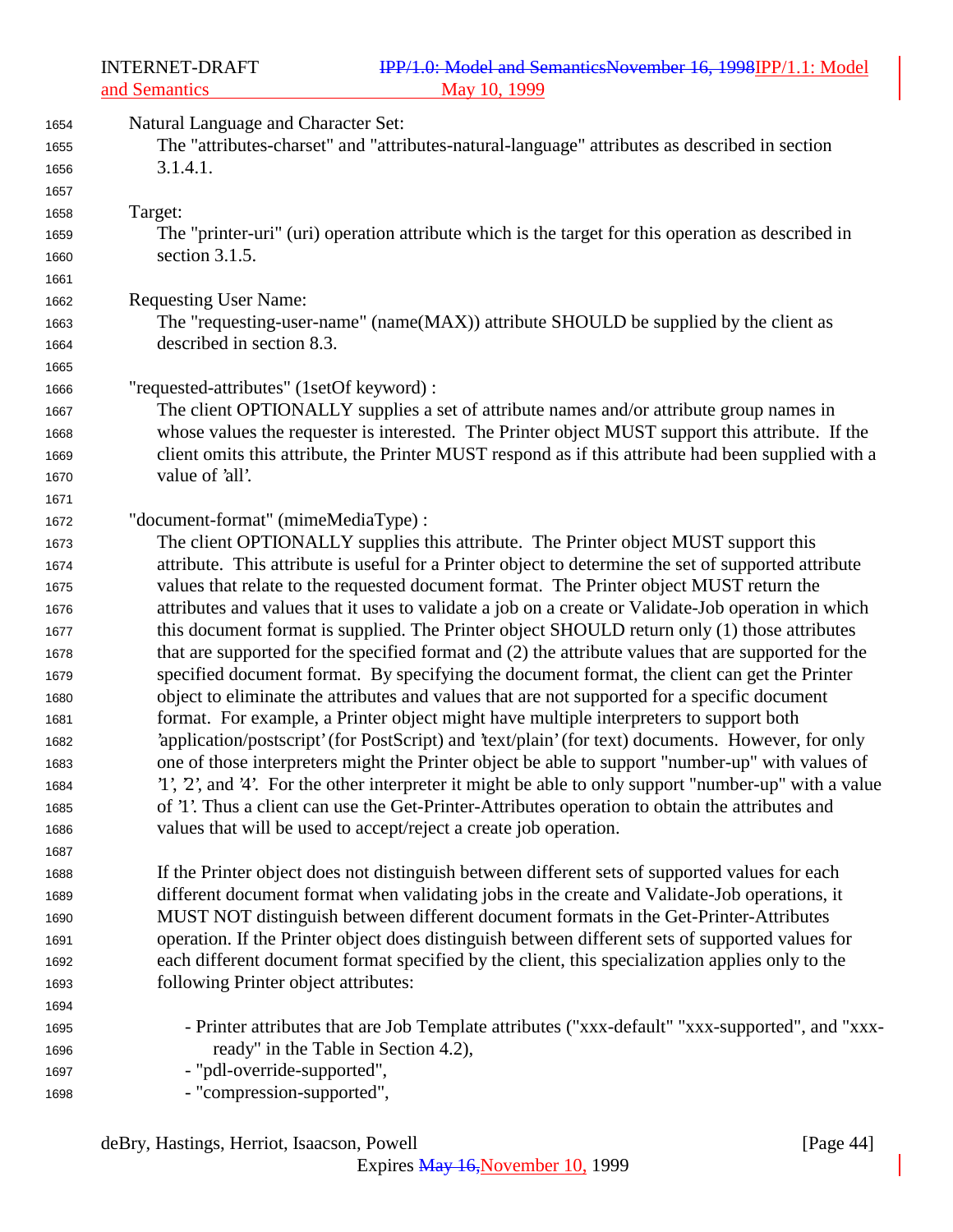| 1699         | - "job-k-octets-supported",                                                                                 |
|--------------|-------------------------------------------------------------------------------------------------------------|
| 1700         | - "job-impressions-supported,                                                                               |
|              | - "job-media-sheets-supported"                                                                              |
| 1701         | - "printer-driver-installer",                                                                               |
| 1702         | - "color-supported", and                                                                                    |
| 1703         |                                                                                                             |
| 1704         | - "reference-uri-schemes-supported"                                                                         |
| 1705         |                                                                                                             |
| 1706         | The values of all other Printer object attributes (including "document-format-supported") remain            |
| 1707         | invariant with respect to the client supplied document format (except for new Printer description           |
| 1708         | attribute as registered according to section 6.2).                                                          |
| 1709         |                                                                                                             |
| 1710         | If the client omits this "document-format" operation attribute, the Printer object MUST respond             |
| 1711         | as if the attribute had been supplied with the value of the Printer object's "document-format-              |
| 1712         | default" attribute. It is recommended that the client always supply a value for "document-                  |
| 1713         | format", since the Printer object's "document-format-default" may be 'application/octet-stream',            |
| 1714         | in which case the returned attributes and values are for the union of the document formats that             |
| 1715         | the Printer can automatically sense. For more details, see the description of the                           |
| 1716         | 'mimeMediaType' attribute syntax in section 4.1.9.                                                          |
| 1717         |                                                                                                             |
| 1718         | If the client supplies a value for the "document-format" Operation attribute that is not supported          |
| 1719         | by the Printer, i.e., is not among the values of the Printer object's "document-format-supported"           |
| 1720         | attribute, the Printer object MUST reject the operation and return the 'client-error-document-              |
| 1721         | format-not-supported' status code.                                                                          |
| 1722         |                                                                                                             |
| 1723         | 3.2.5.2 Get-Printer-Attributes Response                                                                     |
| 1724         | The Printer object returns the following sets of attributes as part of the Get-Printer-Attributes Response: |
| 1725         | Group 1: Operation Attributes                                                                               |
| 1726         | <b>Status Message:</b>                                                                                      |
| 1727         | In addition to the REQUIRED status code returned in every response, the response                            |
| 1728         | OPTIONALLY includes a "status-message" (text) operation attribute as described in sections 13               |
| 1729         | and 3.1.6.                                                                                                  |
| 1730         |                                                                                                             |
| 1731         | Natural Language and Character Set:                                                                         |
| 1732         | The "attributes-charset" and "attributes-natural-language" attributes as described in section               |
|              | 3.1.4.2.                                                                                                    |
| 1733<br>1734 |                                                                                                             |
| 1735         | Group 2: Unsupported Attributes                                                                             |
|              | See section 3.1.7 for details on returning Unsupported Attributes.                                          |
| 1736         |                                                                                                             |
| 1737         | This is a set of Operation attributes supplied by the client (in the request) that are not supported        |
| 1738         | by the Printer object or that conflict with one another (see sections 3.2.1.2 and 16). The response         |
| 1739         |                                                                                                             |

deBry, Hastings, Herriot, Isaacson, Powell [Page 45]

Expires May 16, November 10, 1999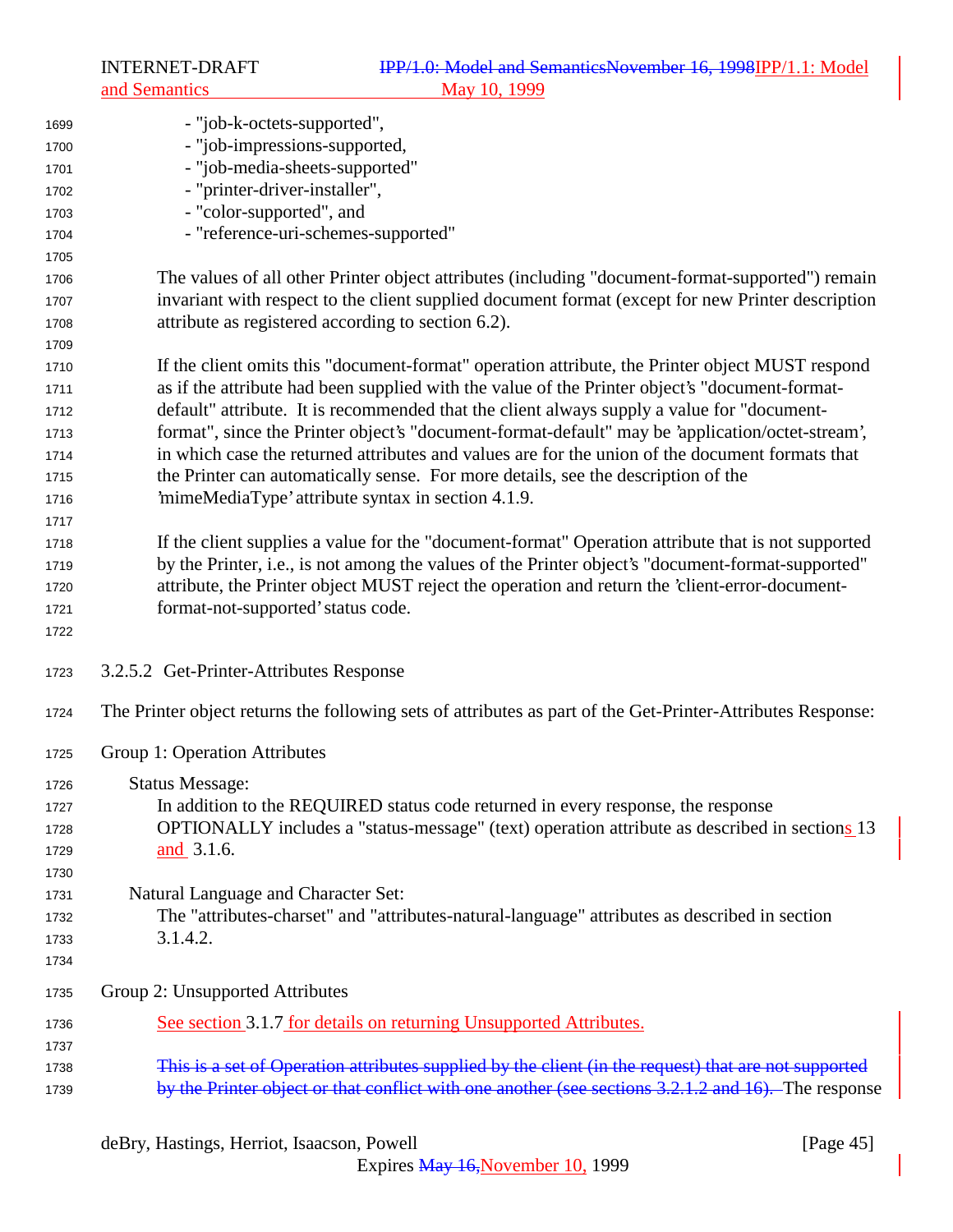INTERNET-DRAFT **IPP/1.0: Model and SemanticsNovember 16, 1998IPP/1.1:** Model and Semantics May 10, 1999

- NEED NOT contain the "requested-attributes" operation attribute with any supplied values (attribute keywords) that were requested by the client but are not supported by the IPP object. If 1742 the Printer object is not returning any Unsupported Attributes in the response, the Printer object 1743 SHOULD omit Group 2 rather than sending an empty group. However, a client MUST be able 1744 to accept an empty group. does include unsupported attributes referenced in "requested-attributes" and such attributes include group names, such as 'all', the unsupported attributes MUST NOT include attributes 1747 described in the standard but not supported by the implementation. **Issue 23**
- 

Group 3: Printer Object Attributes

 This is the set of requested attributes and their current values. The Printer object ignores (does not respond with) any requested attribute which is not supported. The Printer object MAY respond with a subset of the supported attributes and values, depending on the security policy in force. However, the Printer object MUST respond with the 'unknown' value for any supported attribute (including all REQUIRED attributes) for which the Printer object does not know the value. Also the Printer object MUST respond with the 'no-value' for any supported attribute (including all REQUIRED attributes) for which the system administrator has not configured a value. See the description of the "out-of-band" values in the beginning of Section 4.1.

3.2.6 Get-Jobs Operation

 This REQUIRED operation allows a client to retrieve the list of Job objects belonging to the target Printer object. The client may also supply a list of Job attribute names and/or attribute group names. A group of Job object attributes will be returned for each Job object that is returned.

 This operation is similar to the Get-Job-Attributes operation, except that this Get-Jobs operation returns attributes from possibly more than one object (see the description of Job attribute group names in section

- 3.3.4).
- 3.2.6.1 Get-Jobs Request
- The client submits the Get-Jobs request to a Printer object.
- The following groups of attributes are part of the Get-Jobs Request:
- Group 1: Operation Attributes
- Natural Language and Character Set: The "attributes-charset" and "attributes-natural-language" attributes as described in section 3.1.4.1.
- Target: The "printer-uri" (uri) operation attribute which is the target for this operation as described in section 3.1.5.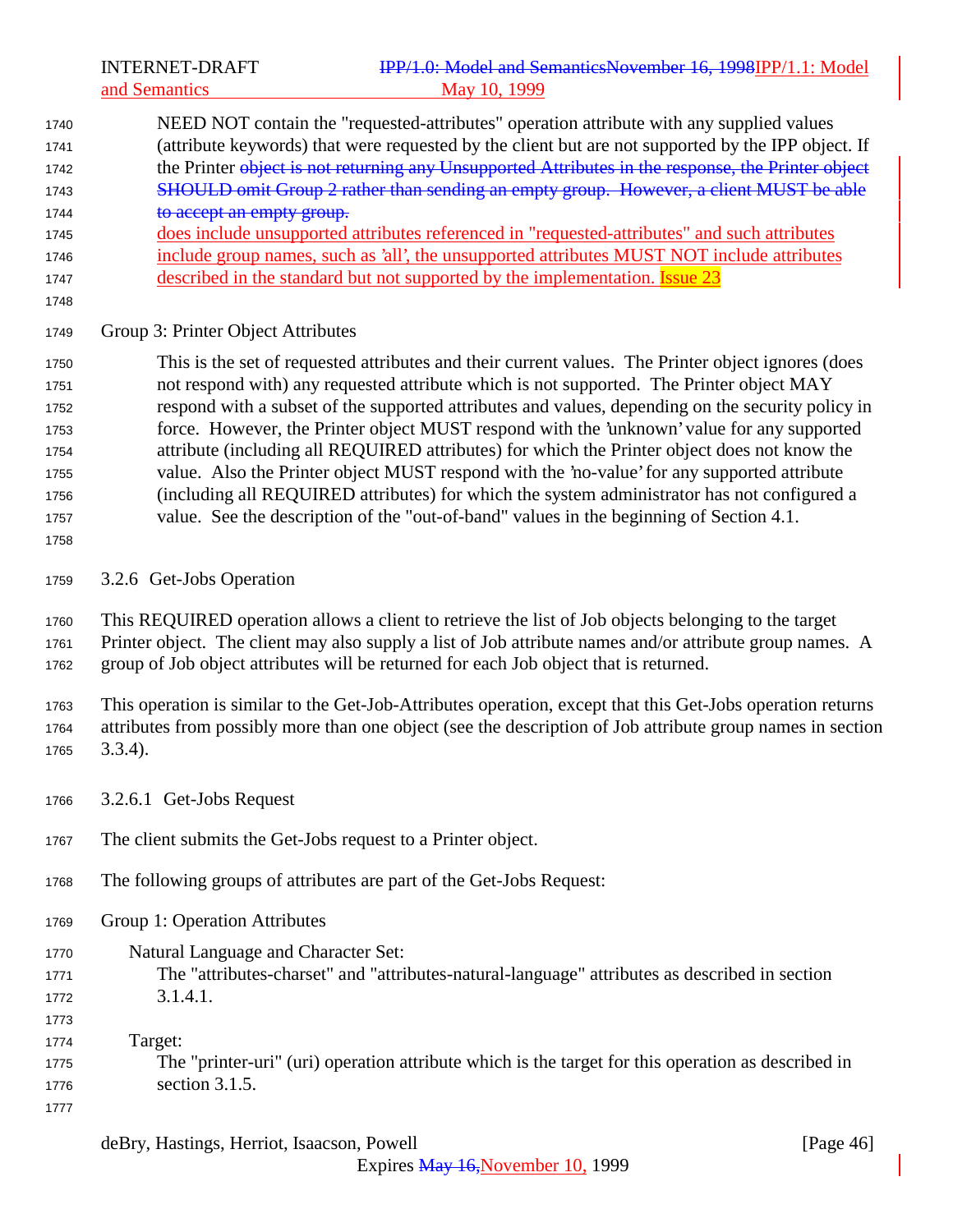| 1778 | <b>Requesting User Name:</b>                                                                          |
|------|-------------------------------------------------------------------------------------------------------|
| 1779 | The "requesting-user-name" (name(MAX)) attribute SHOULD be supplied by the client as                  |
| 1780 | described in section 8.3.                                                                             |
| 1781 |                                                                                                       |
| 1782 | "limit" (integer $(1:MAX)$ ):                                                                         |
| 1783 | The client OPTIONALLY supplies this attribute. The Printer object MUST support this                   |
| 1784 | attribute. It is an integer value that indicates a limit to the number of Job objectsdetermines the   |
| 1785 | maximum number of jobs that a client will receive from the Printer even if "which-jobs" or "my-       |
| 1786 | jobs" constrain which jobs are returned. The limit is a "stateless limit" in that if the value        |
| 1787 | supplied by the client is 'N', then only the first 'N' jobs are returned in the Get-Jobs Response.    |
| 1788 | There is no mechanism to allow for the next 'M' jobs after the first 'N' jobs. If the client does not |
| 1789 | supply this attribute, the Printer object responds with all applicable jobs. <b>Issue 8</b>           |
| 1790 |                                                                                                       |
| 1791 | "requested-attributes" (1setOf keyword):                                                              |
| 1792 | The client OPTIONALLY supplies this attribute. The Printer object MUST support this                   |
| 1793 | attribute. It is a set of Job attribute names and/or attribute groups names in whose values the       |
| 1794 | requester is interested. This set of attributes is returned for each Job object that is returned. The |
| 1795 | allowed attribute group names are the same as those defined in the Get-Job-Attributes operation       |
| 1796 | in section 3.3.4. If the client does not supply this attribute, the Printer MUST respond as if the    |
| 1797 | client had supplied this attribute with two values: 'job-uri' and 'job-id'.                           |
| 1798 |                                                                                                       |
| 1799 | "which-jobs" (keyword):                                                                               |
| 1800 | The client OPTIONALLY supplies this attribute. The Printer object MUST support this                   |
| 1801 | attribute. It indicates which Job objects MUST be returned by the Printer object. The values for      |
| 1802 | this attribute are:                                                                                   |
| 1803 |                                                                                                       |
| 1804 | 'completed': This includes any Job object whose state is 'completed', 'canceled', or 'aborted'.       |
| 1805 | 'not-completed': This includes any Job object whose state is 'pending', 'processing',                 |
| 1806 | processing-stopped', or 'pending-held'.                                                               |
| 1807 |                                                                                                       |
| 1808 | A Printer object MUST support both values. However, if the implementation does not keep jobs          |
| 1809 | in the 'completed', 'canceled', and 'aborted' states, then it returns no jobs when the 'completed'    |
| 1810 | value is supplied.                                                                                    |
| 1811 |                                                                                                       |
| 1812 | If a client supplies some other value, the Printer object MUST copy the attribute and the             |
| 1813 | unsupported value to the Unsupported Attributes response group, reject the request, and return        |
| 1814 | the 'client-error-attributes-or-values-not-supported' status code.                                    |
| 1815 |                                                                                                       |
| 1816 | If the client does not supply this attribute, the Printer object MUST respond as if the client had    |
| 1817 | supplied the attribute with a value of 'not-completed'.                                               |
| 1818 |                                                                                                       |
| 1819 | "my-jobs" (boolean):                                                                                  |
| 1820 | The client OPTIONALLY supplies this attribute. The Printer object MUST support this                   |
| 1821 | attribute. It indicates whetherall jobs from all users or just the jobs submitted by the requesting   |
| 1822 | user of this request MUST be returned by the Printer object. If the client does not supply this       |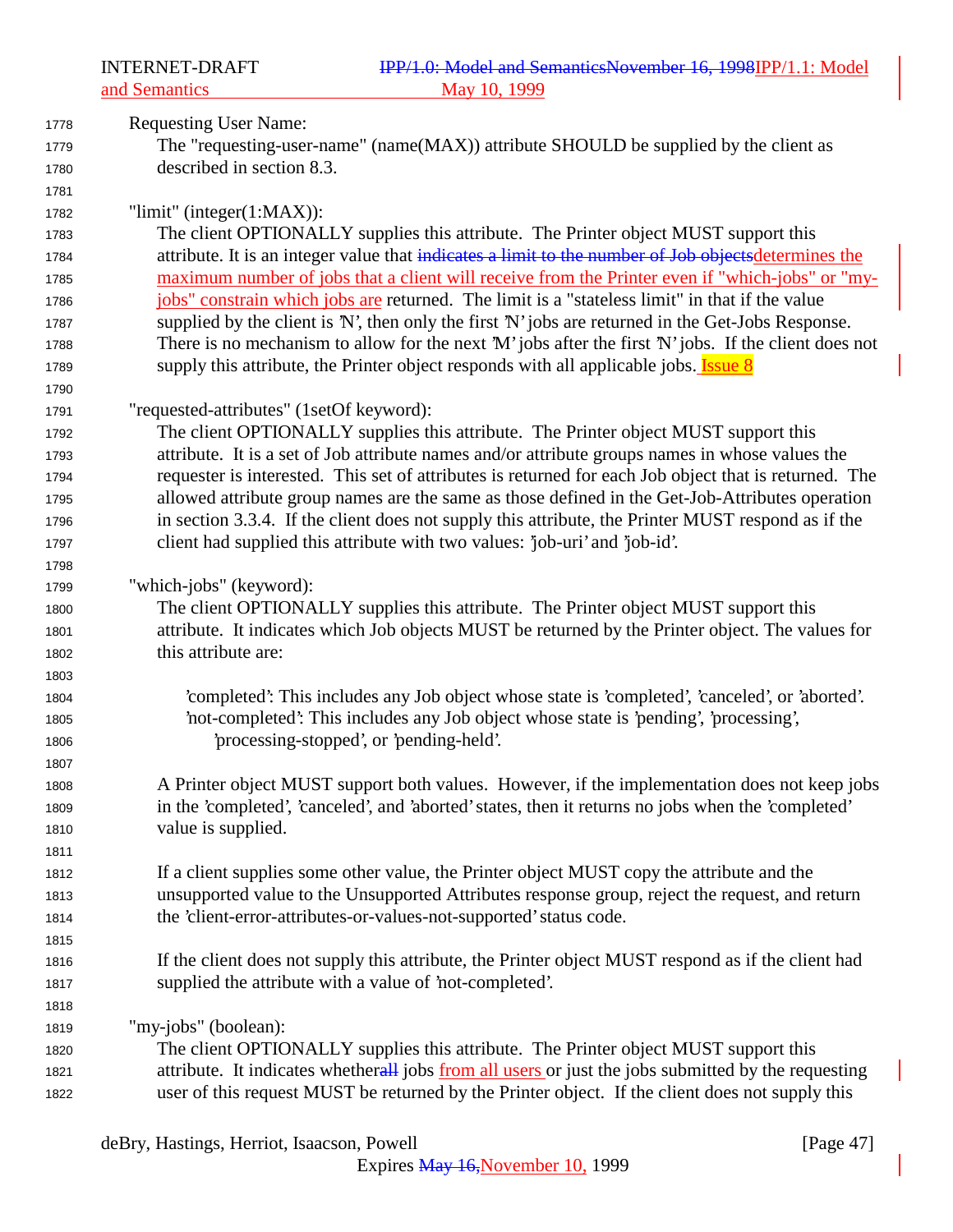INTERNET-DRAFT **IPP/1.0: Model and SemanticsNovember 16, 1998IPP/1.1:** Model and Semantics May 10, 1999 attribute, the Printer object MUST respond as if the client had supplied the attribute with a value 1824 of 'false', i.e., all jobs.jobs from all users. The means for authenticating the requesting user and matching the jobs is described in section 8. 3.2.6.2 Get-Jobs Response The Printer object returns all of the Job objects up to the number specified by the "limit" attribute that match the criteria as defined by the attribute values supplied by the client in the request. It is possible that no Job objects are returned since there may literally be no Job objects at the Printer, or there may be no Job objects that match the criteria supplied by the client. If the client requests any Job attributes at all, there is a set of Job Object Attributes returned for each Job object. It is not an error for the Printer to return 0 jobs. If the response returns 0 jobs because there are no jobs matching the criteria, and the request would have returned 1 or more jobs with a status code of 'successful-ok' if there had been jobs matching the criteria, then the status code for 0 jobs MUST be 'successful-ok'. Issue 24 Group 1: Operation Attributes Status Message: In addition to the REQUIRED status code returned in every response, the response OPTIONALLY includes a "status-message" (text) operation attribute as described in sections 13 and 3.1.6. Natural Language and Character Set: The "attributes-charset" and "attributes-natural-language" attributes as described in section 1844 3.1.4.2. Group 2: Unsupported Attributes See section 3.1.7 for details on returning Unsupported Attributes. This is a set of Operation attributes supplied by the client (in the request) that are not supported 1850 by the Printer object or that conflict with one another (see sections 3.2.1.2 and the Implementer's **Guide [IPP-IIG]).** The response NEED NOT contain the "requested-attributes" operation attribute with any supplied values (attribute keywords) that were requested by the client but are 1853 not supported by the IPP object. If the Printer object is not returning any Unsupported Attributes in the response, the Printer object SHOULD omit Group 2 rather than sending an empty group. **However, a client MUST be able to accept an empty group.**  does include unsupported attributes referenced in "requested-attributes" and such attributes include group names, such as 'all', the unsupported attributes MUST NOT include attributes described in the standard but not supported by the implementation. Issue 23 Groups 3 to N: Job Object Attributes The Printer object responds with one set of Job Object Attributes for each returned Job object.

deBry, Hastings, Herriot, Isaacson, Powell [Page 48]

The Printer object ignores (does not respond with) any requested attribute or value which is not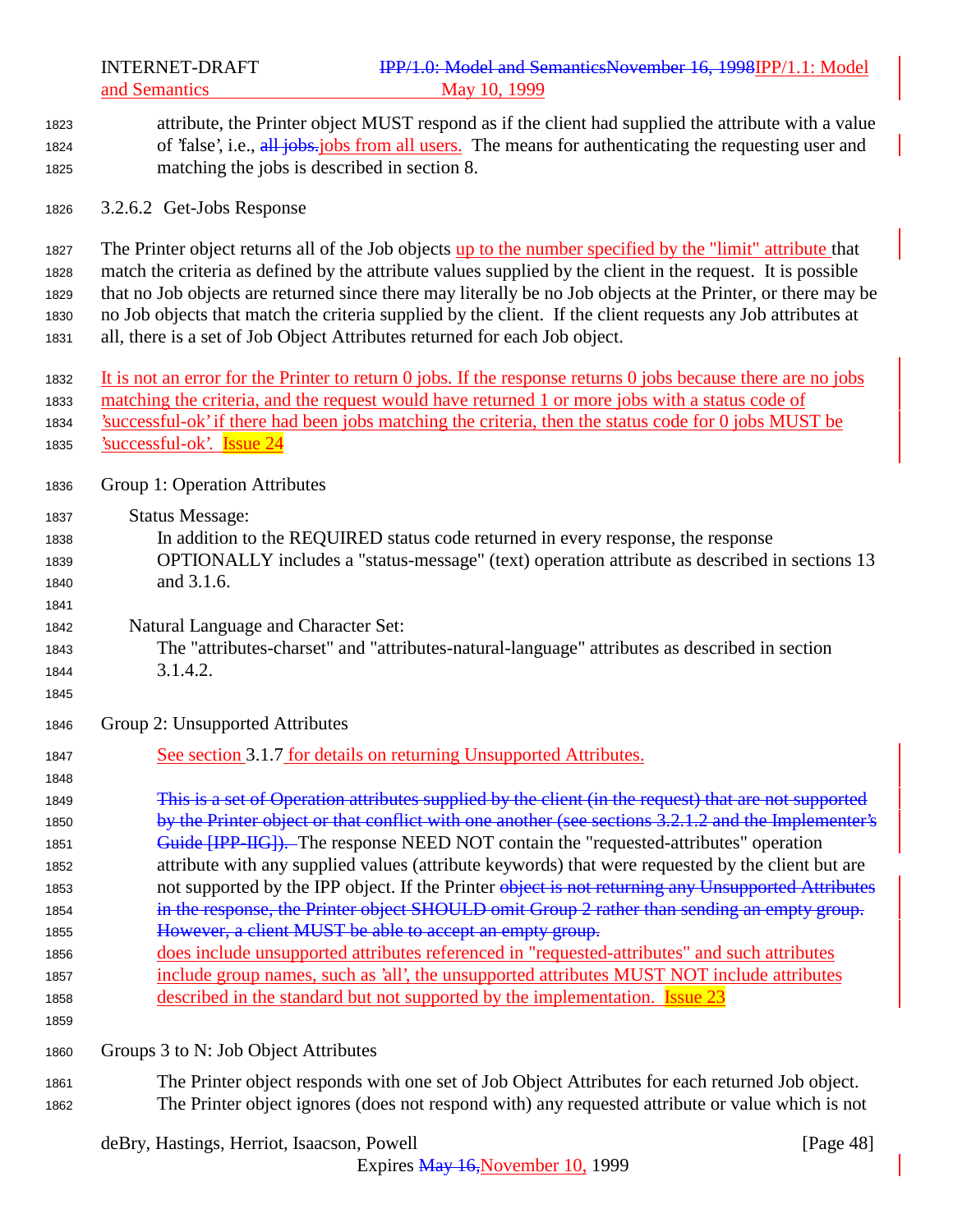# INTERNET-DRAFT **IPP/1.0: Model and SemanticsNovember 16, 1998IPP/1.1:** Model and Semantics May 10, 1999

 supported or which is restricted by the security policy in force, including whether the requesting user is the user that submitted the job (job originating user) or not (see section 8). However, the Printer object MUST respond with the 'unknown' value for any supported attribute (including all REQUIRED attributes) for which the Printer object does not know the value, unless it would violate the security policy. See the description of the "out-of-band" values in the beginning of Section 4.1. Jobs are returned in the following order: - If the client requests all 'completed' Jobs (Jobs in the 'completed', 'aborted', or 'canceled' states), then the Jobs are returned newest to oldest (with respect to actual completion time) - If the client requests all 'not-completed' Jobs (Jobs in the 'pending', 'processing', 'pending- held', and 'processing-stopped' states), then Jobs are returned in relative chronological order of expected time to complete (based on whatever scheduling algorithm is configured for the Printer object). 3.2.7 Pause-Printer Operation This OPTIONAL operation allows a client to stop the Printer object from scheduling jobs on all its devices. Depending on implementation, the Pause-Printer operation MAY also stop the Printer from processing the current job or jobs. Any job that is currently being printed is either stopped as soon as the implementation permits or is completed, depending on implementation. The Printer object MUST still accept create operations to create new jobs, but MUST prevent any jobs from entering the 'processing' state. If the Pause-Printer operation is supported, then the Resume-Printer operation MUST be supported, and vice-versa. The IPP Printer stops the current job(s) on its device(s) that were in the 'processing' or 'processing- stopped' states as soon as the implementation permits. If the implementation Issue 30 will take appreciable time to stop, the IPP Printer adds the 'moving-to-paused' value to the Printer object's "printer-state-reasons" attribute (see section 4.4.12). When the device(s) have all stopped, the IPP Printer transitions the Printer object to the 'stopped' state, removes the 'moving-to-paused' value, if present, and adds the 'paused' value to the Printer object's "printer-state-reasons" attribute. When the current job(s) complete that were in the 'processing' state, the IPP Printer transitions them to the 'completed' state. When the current job(s) stop in mid processing that were in the 'processing' state, 1895 the IPP Printer transitions them to the 'processing-stopped' state and Issue 30 adds the 'printer-stopped' value to the job's "job-state-reasons" attribute. Note: for any jobs that are 'pending' or 'pending-held', the 'printer-stopped' value of the jobs' "job-state- reasons" attribute also applies. However, the IPP Printer NEED NOT update those jobs' "job-state- reasons" attributes and only need return the 'printer-stopped' value when those jobs are queried (so-called 1900 <u>"lazy evaluation").</u>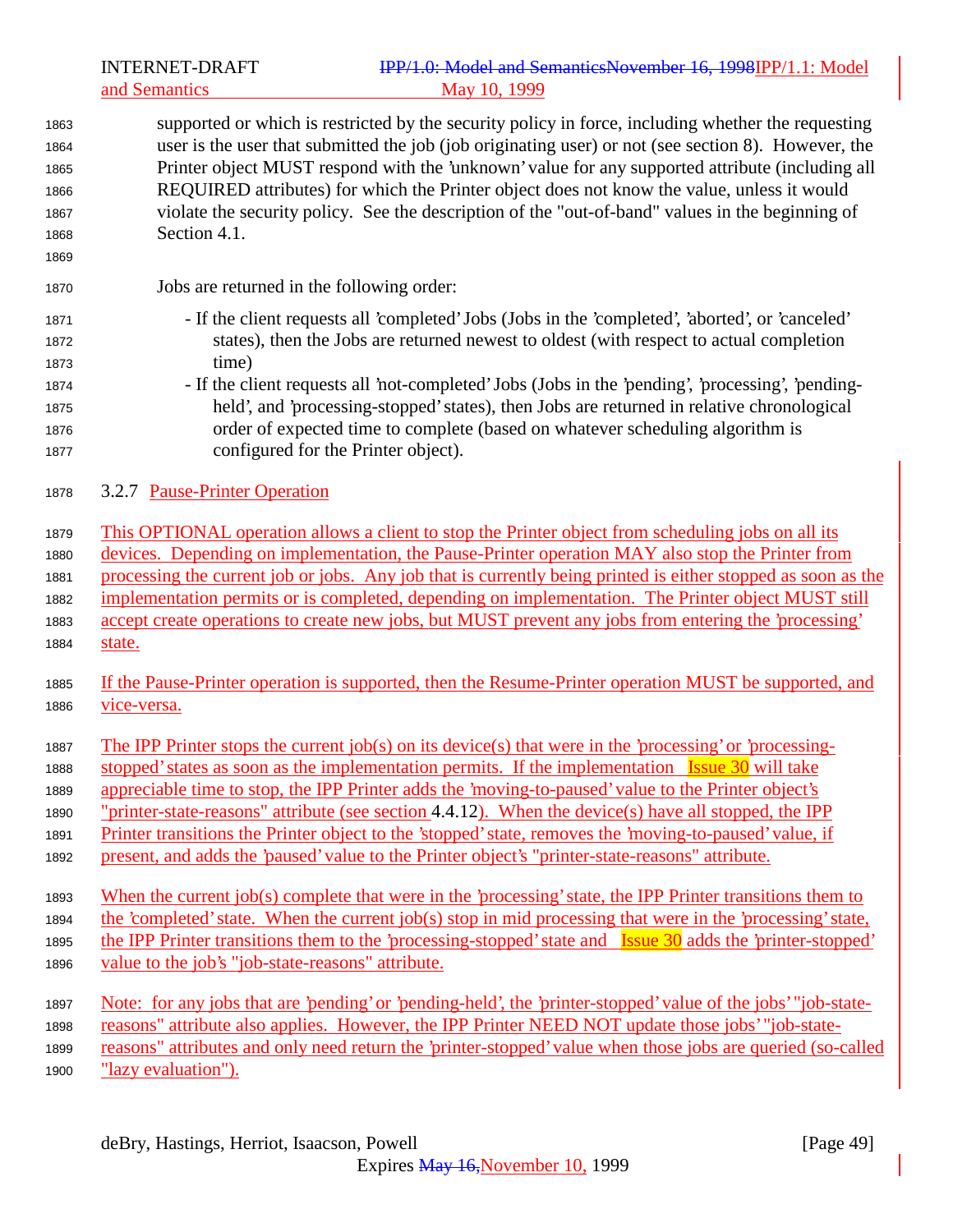<sup>1901</sup> Whether the Pause-Printer operation affects jobs that were submitted to the device from other sources

<sup>1902</sup> than the IPP Printer object in the same way that the Pause-Printer operation affects jobs that were

<sup>1903</sup> submitted to the IPP Printer object using IPP, depends on implementation, i.e., on whether the IPP

<sup>1904</sup> protocol is being used as a universal management protocol or just to manage IPP jobs, respectively.

### 1905 The IPP Printer MUST accept the request in any state and transition the Printer to the indicated new <sup>1906</sup> "printer-state" before returning as follows:

| Current<br>"printer-state" | <b>New</b><br>"printer-state" | "printer-<br>state-<br>reasons" | <b>IPP Printer's response status code and action:</b>                                                                                                                                                                           |
|----------------------------|-------------------------------|---------------------------------|---------------------------------------------------------------------------------------------------------------------------------------------------------------------------------------------------------------------------------|
| <u>'idle'</u>              | <u>'stopped'</u>              | <u>'paused'</u>                 | 'successful-ok'                                                                                                                                                                                                                 |
| 'processing'               | <u>'processing'</u>           | <u>moving-to-</u><br>paused'    | <b>OPTION 1: 'successful-ok';</b><br>Later, when all output has stopped, the "printer-<br>state" becomes 'stopped', and the 'paused' value<br>replaces the 'moving-to-paused' value in the<br>"printer-state-reasons" attribute |
| <u>'processing'</u>        | 'stopped'                     | 'paused'                        | <b>OPTION 2: 'successful-ok';</b><br>all device output stopped immediately                                                                                                                                                      |
| <u>'stopped</u>            | 'stopped'                     | paused                          | 'successful-ok'                                                                                                                                                                                                                 |

<sup>1907</sup> *Access Rights:* The authenticated user (see section 8.3) performing this operation must be an operator or

<sup>1908</sup> administrator of the Printer object (see Sections 1 and 8.5). Otherwise, the IPP Printer MUST reject the <sup>1909</sup> operation and return: 'client-error-forbidden', 'client-error-not-authenticated', or 'client-error-not-

<sup>1910</sup> authorized' as appropriate.

- <sup>1911</sup> 3.2.7.1 Pause-Printer Request
- <sup>1912</sup> The following groups of attributes are part of the Pause-Printer Request:
- <sup>1913</sup> Group 1: Operation Attributes
- <sup>1914</sup> Natural Language and Character Set: <sup>1915</sup> The "attributes-charset" and "attributes-natural-language" attributes as described in section <sup>1916</sup> 3.1.4.1.

#### 1917 <sup>1918</sup> Target:

- <sup>1919</sup> The "printer-uri" (uri) operation attribute which is the target for this operation as described in 1920 **section 3.1.5.**
- 1921 <sup>1922</sup> Requesting User Name:
- <sup>1923</sup> The "requesting-user-name" (name(MAX)) attribute SHOULD be supplied by the client as <sup>1924</sup> described in section 8.3.
- <sup>1925</sup> 3.2.7.2 Pause-Printer Response
- <sup>1926</sup> The following groups of attributes are part of the Pause-Printer Response: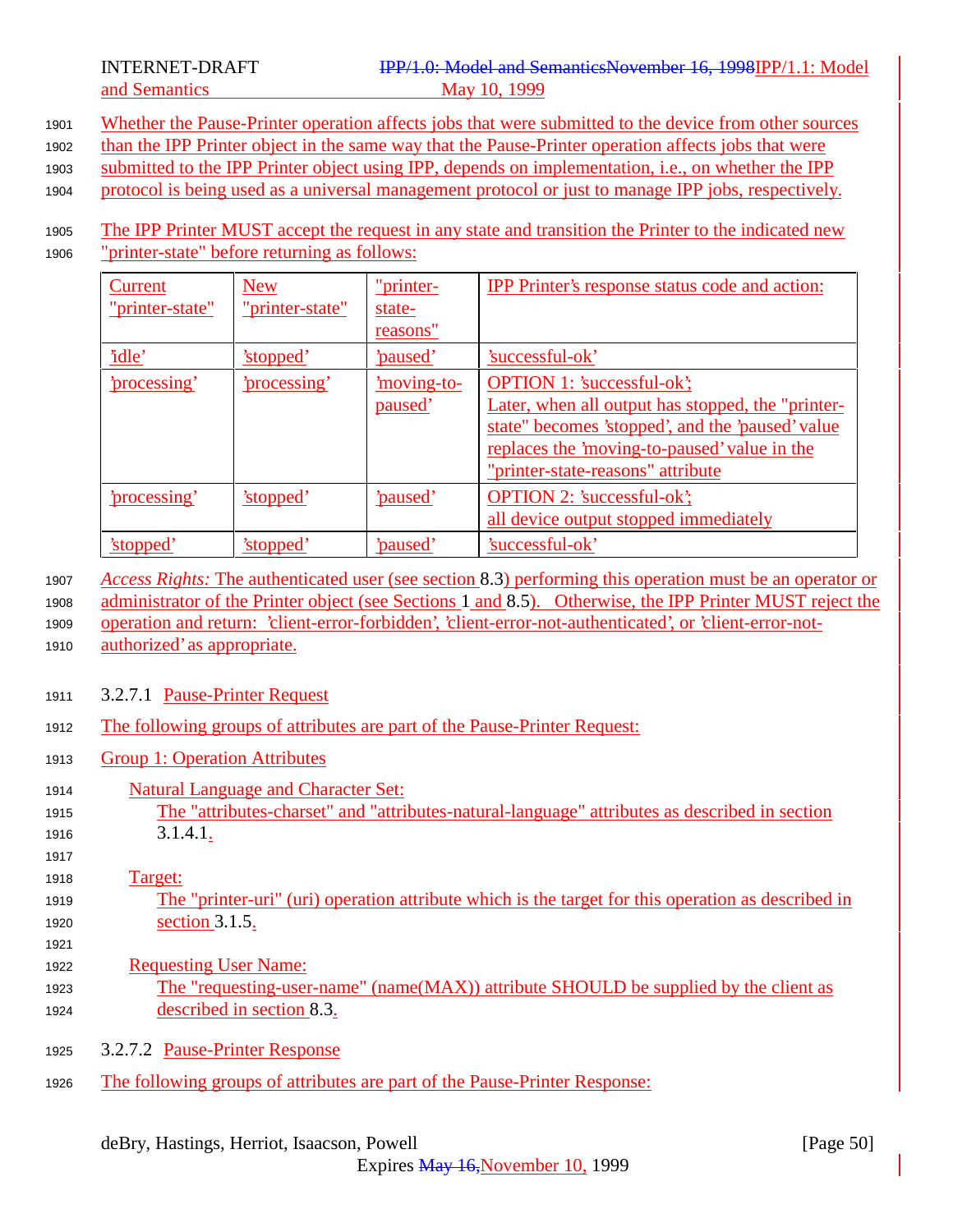|                                      | <b>Group 1: Operation Attributes</b>       |                                                                                                                                                                                                                                                                                                                                                                                                                                                                                                                                                                                                                                                          |
|--------------------------------------|--------------------------------------------|----------------------------------------------------------------------------------------------------------------------------------------------------------------------------------------------------------------------------------------------------------------------------------------------------------------------------------------------------------------------------------------------------------------------------------------------------------------------------------------------------------------------------------------------------------------------------------------------------------------------------------------------------------|
| <b>Status Message:</b><br>and 3.1.6. |                                            | In addition to the REQUIRED status code returned in every response, the response<br>OPTIONALLY includes a "status-message" (text) operation attribute as described in sections 13                                                                                                                                                                                                                                                                                                                                                                                                                                                                        |
| 3.1.4.2.                             | <b>Natural Language and Character Set:</b> | The "attributes-charset" and "attributes-natural-language" attributes as described in section                                                                                                                                                                                                                                                                                                                                                                                                                                                                                                                                                            |
|                                      | <b>Group 2: Unsupported Attributes</b>     |                                                                                                                                                                                                                                                                                                                                                                                                                                                                                                                                                                                                                                                          |
|                                      |                                            | See section 3.1.7 for details on returning Unsupported Attributes.                                                                                                                                                                                                                                                                                                                                                                                                                                                                                                                                                                                       |
|                                      | 3.2.8 Resume-Printer Operation             |                                                                                                                                                                                                                                                                                                                                                                                                                                                                                                                                                                                                                                                          |
| vice-versa.                          |                                            | This operation allows a client to resume the Printer object scheduling jobs on all its devices. The Printer<br>object Issue 30 MUST remove the 'paused' and 'moving-to-paused' values from the Printer object's<br>"printer-state-reasons" attribute, if present. If there are no other reasons to keep a device paused (such as<br>media-jam), the IPP Printer transitions itself to the 'processing' or 'idle' states, depending on whether<br>there are jobs to be processed or not, respectively, and the device(s) resume processing jobs.<br>If the Pause-Printer operation is supported, then the Resume-Printer operation MUST be supported, and |
|                                      |                                            | The IPP Printer removes the 'printer-stopped' value from any job's "job-state-reasons" attributes                                                                                                                                                                                                                                                                                                                                                                                                                                                                                                                                                        |
| contained in that Printer.           |                                            |                                                                                                                                                                                                                                                                                                                                                                                                                                                                                                                                                                                                                                                          |
| state as follows:                    |                                            | The IPP Printer MUST accept the request in any state, transition the Printer object to the indicated new                                                                                                                                                                                                                                                                                                                                                                                                                                                                                                                                                 |
| Current<br>"printer-state"           | New "printer-state"                        | <b>IPP</b> Printer's response status code and action:                                                                                                                                                                                                                                                                                                                                                                                                                                                                                                                                                                                                    |
| 'idle'                               | 'idle'                                     | 'successful-ok'                                                                                                                                                                                                                                                                                                                                                                                                                                                                                                                                                                                                                                          |
| 'processing'                         | 'processing'                               | 'successful-ok'                                                                                                                                                                                                                                                                                                                                                                                                                                                                                                                                                                                                                                          |
| 'stopped'                            | 'processing'                               | 'successful-ok';                                                                                                                                                                                                                                                                                                                                                                                                                                                                                                                                                                                                                                         |
|                                      |                                            | when there are jobs to be processed                                                                                                                                                                                                                                                                                                                                                                                                                                                                                                                                                                                                                      |
| 'stopped'                            | 'idle'                                     | 'successful-ok';                                                                                                                                                                                                                                                                                                                                                                                                                                                                                                                                                                                                                                         |
|                                      |                                            | when there are no jobs to be processed.                                                                                                                                                                                                                                                                                                                                                                                                                                                                                                                                                                                                                  |

<sup>1952</sup> *Access Rights:* The authenticated user (see section 8.3) performing this operation must be an operator or

1953 administrator of the Printer object (see Sections 1 and 8.5). Otherwise, the IPP Printer MUST reject the

<sup>1954</sup> operation and return: 'client-error-forbidden', 'client-error-not-authenticated', or 'client-error-not-

<sup>1955</sup> authorized' as appropriate.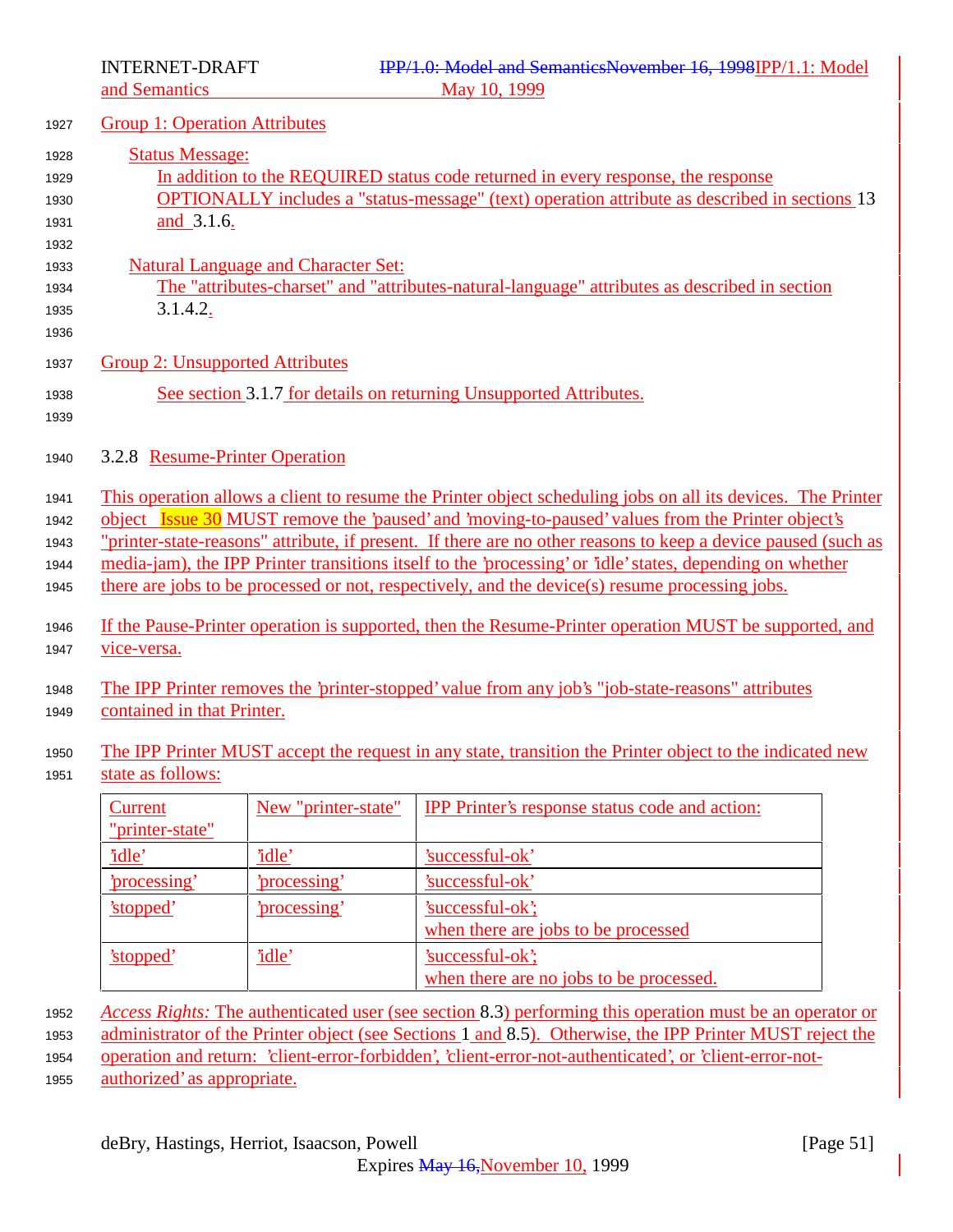INTERNET-DRAFT **IPP/1.0: Model and SemanticsNovember 16, 1998IPP/1.1:** Model

|              | May 10, 1999<br>and Semantics                                                                                                                                                                                       |
|--------------|---------------------------------------------------------------------------------------------------------------------------------------------------------------------------------------------------------------------|
| 1956         | The Resume-Printer Request and Resume-Printer Response have the same attribute groups and attributes                                                                                                                |
| 1957         | as the Pause-Printer operation (see sections 3.2.7.1 and 3.2.7.2).                                                                                                                                                  |
|              |                                                                                                                                                                                                                     |
| 1958         | 3.2.9 Purge-Jobs Operation                                                                                                                                                                                          |
| 1959         | This OPTIONAL operation allows a client to remove all jobs from an IPP Printer object, regardless of                                                                                                                |
| 1960         | their job states, including jobs in the Printer object's Job History (see Section 4.3.7.1). After a Purge-                                                                                                          |
| 1961         | Jobs operation has been performed, a Printer object MUST return no jobs in subsequent Get-Job-                                                                                                                      |
| 1962         | Attributes and Get-Jobs responses (until new jobs are submitted).                                                                                                                                                   |
| 1963         | Whether the Purge-Jobs (and Get-Jobs) operation affects jobs that were submitted to the device from                                                                                                                 |
| 1964         | other sources than the IPP Printer object in the same way that the Purge-Jobs operation affects jobs that                                                                                                           |
| 1965         | were submitted to the IPP Printer object using IPP, depends on implementation, i.e., on whether the IPP                                                                                                             |
| 1966         | protocol is being used as a universal management protocol or just to manage IPP jobs, respectively.                                                                                                                 |
|              |                                                                                                                                                                                                                     |
| 1967         | Note: if an operator wants to cancel all jobs without clearing out the Job History, the operator uses the                                                                                                           |
| 1968         | Cancel-Job operation on each job instead of using the Purge-Job operation.                                                                                                                                          |
| 1969         | The Printer object MUST accept this operation in any state and transition the Printer object to the "idle"                                                                                                          |
| 1970         | state.                                                                                                                                                                                                              |
|              |                                                                                                                                                                                                                     |
| 1971<br>1972 | Access Rights: The authenticated user (see section 8.3) performing this operation must be an operator or<br>administrator of the Printer object (see Sections 1 and 8.5). Otherwise, the IPP object MUST reject the |
| 1973         | operation and return: client-error-forbidden, client-error-not-authenticated, and client-error-not-                                                                                                                 |
| 1974         | authorized as appropriate.                                                                                                                                                                                          |
|              |                                                                                                                                                                                                                     |
| 1975         | The Purge-Jobs Request and Purge-Jobs Response have the same attribute groups and attributes as the                                                                                                                 |
| 1976         | Pause-Printer operation (see sections 3.2.7.1 and 3.2.7.2).                                                                                                                                                         |
| 1977         |                                                                                                                                                                                                                     |
| 1978         | 3.3 Job Operations                                                                                                                                                                                                  |
|              |                                                                                                                                                                                                                     |
| 1979         | All Job operations are directed at Job objects. A client MUST always supply some means of identifying                                                                                                               |
| 1000         | the Leb chiest in endente identify the compatition of the enemies. That ich identification MAV citizen                                                                                                              |

<sup>1980</sup> the Job object in order to identify the correct target of the operation. That job identification MAY either <sup>1981</sup> be a single Job URI or a combination of a Printer URI with a Job ID. The IPP object implementation <sup>1982</sup> MUST support both forms of identification for every job.

<sup>1983</sup> 3.3.1 Send-Document Operation

 This OPTIONAL operation allows a client to create a multi-document Job object that is initially "empty" (contains no documents). In the Create-Job response, the Printer object returns the Job object's URI (the "job-uri" attribute) and the Job object's 32-bit identifier (the "job-id" attribute). For each new document that the client desires to add, the client uses a Send-Document operation. Each Send-Document Request contains the entire stream of document data for one document.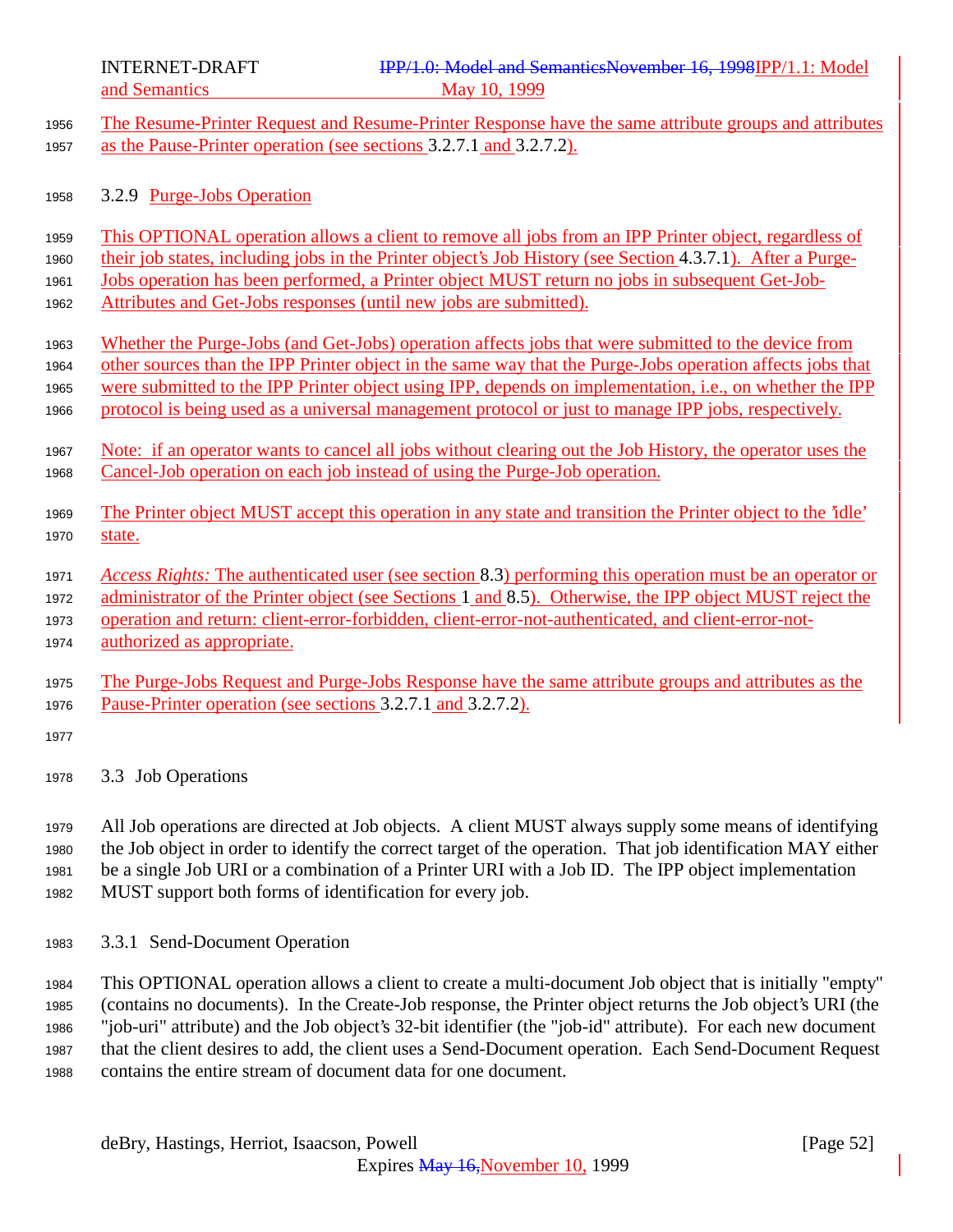- If the Printer supports this operation but does not support multiple documents per job, the Printer MUST
- 1990 reject subsequent Send-Document operations supplied with data and return the 'server-error-multiple-
- document-jobs-not-supported'. However, the Printer MUST accept the first document with a 'true' or
- 'false' value for the "last-document" operation attribute (see below), so that clients MAY always submit one document jobs with a 'false' value for "last-document" in the first Send-Document and a 'true' for
- 1994 "last-document" in the second Send-Document (with no data). **Issue 34**

 Since the Create-Job and the send operations (Send-Document or Send-URI operations) that follow could occur over an arbitrarily long period of time for a particular job, a client MUST send another send operation within an IPP Printer defined minimum time interval after the receipt of the previous request for the job. If a Printer object supports multiple document jobs, the Printer object MUST support the "multiple-operation-time-out" attribute (see section 4.4.31). This attribute indicates the minimum number of seconds the Printer object will wait for the next send operation before taking some recovery action.

- An IPP object MUST recover from an errant client that does not supply a send operation, sometime after the minimum time interval specified by the Printer object's "multiple-operation-time-out" attribute. Such recovery MAY include any of the following or other recovery actions:
- 1. Assume that the Job is an invalid job, start the process of changing the job state to 'aborted', add 2006 the 'aborted-by-system' value to the job's "job-state-reasons" attribute (see section 4.3.8), if 2007 supported, Issue 30 and clean up all resources associated with the Job. In this case, if another send operation is finally received, the Printer responds with an "client-error-not-possible" or "client-error-not-found" depending on whether or not the Job object is still around when the send operation finally arrives.
- 2. Assume that the last send operation received was in fact the last document (as if the "last- document" flag had been set to 'true'), close the Job object, and proceed to process it (i.e., move the Job's state to 'pending').
- 3. Assume that the last send operation received was in fact the last document, close the Job, but move it to the 'pending-held' and add the 'submission-interrupted' value to the job's "job-state-2016 reasons" attribute (see section  $4.3.8$ ), if supported. 4.3.8). Issue  $30$  This action allows the user or an operator to determine whether to continue processing the Job by moving it back to the 'pending' state using the Release-Job operation (see section 3.3.6) or to cancel the job using the Cancel-Job operation (see section 3.3.3).
- 

 Each implementation is free to decide the "best" action to take depending on local policy, whether any documents have been added, whether the implementation spools jobs or not, and/or any other piece of information available to it. If the choice is to abort the Job object, it is possible that the Job object may already have been processed to the point that some media sheet pages have been printed.

 *Access Rights:* The authenticated user (see section 8.3) performing this operation must either be the job owner (as determined in the Create-Job operation) or an operator or administrator of the Printer object (see Sections 1 and 8.5). Otherwise, the IPP object MUST reject the operation and return: 'client-error-forbidden', 'client-error-not-authenticated', or 'client-error-not-authorized' as appropriate. Issue 19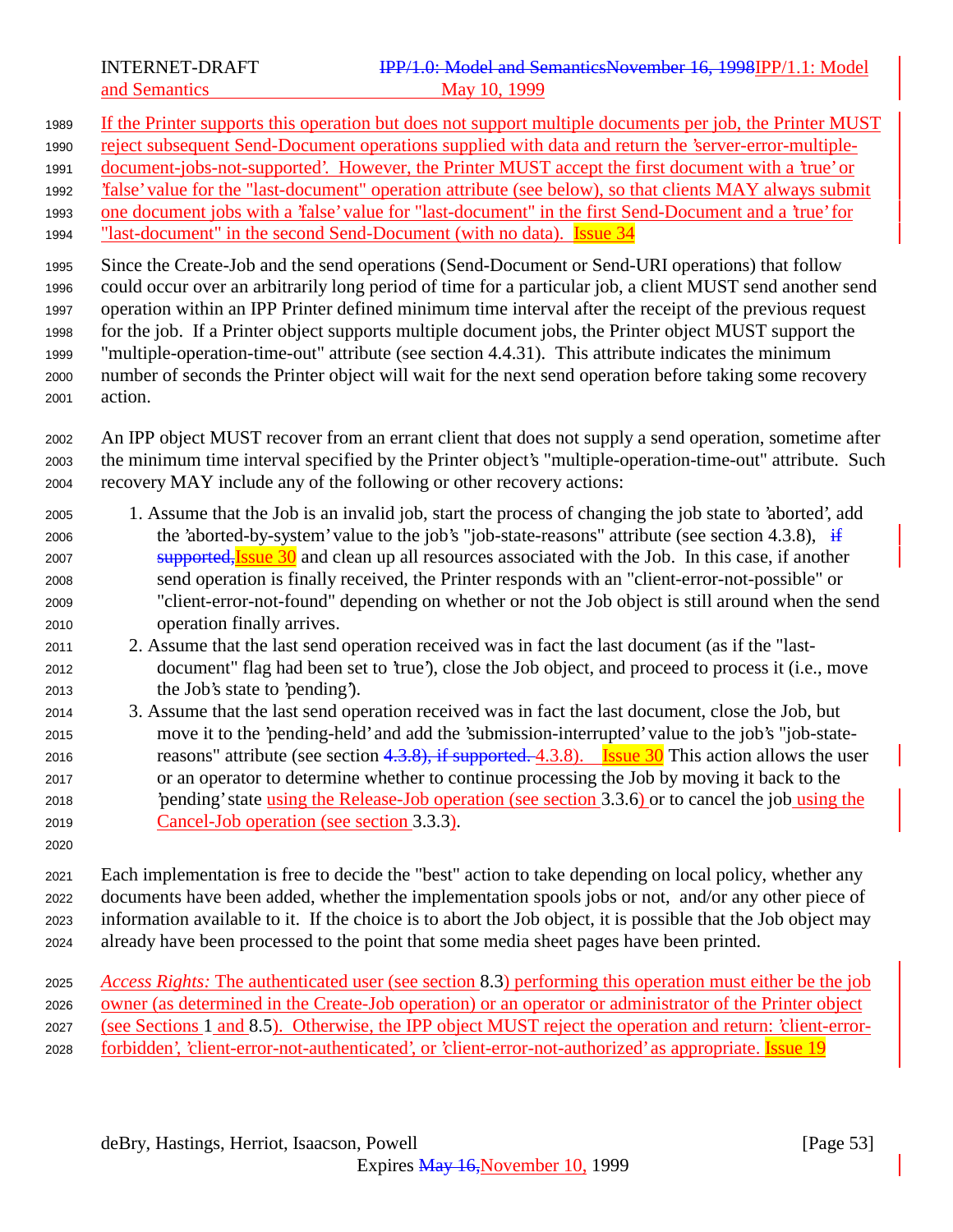| 2029                                 | 3.3.1.1 Send-Document Request                                                                                                                                                                                                                                                                                                        |
|--------------------------------------|--------------------------------------------------------------------------------------------------------------------------------------------------------------------------------------------------------------------------------------------------------------------------------------------------------------------------------------|
| 2030                                 | The following attribute sets are part of the Send-Document Request:                                                                                                                                                                                                                                                                  |
| 2031                                 | Group 1: Operation Attributes                                                                                                                                                                                                                                                                                                        |
| 2032<br>2033<br>2034<br>2035         | Natural Language and Character Set:<br>The "attributes-charset" and "attributes-natural-language" attributes as described in section<br>3.1.4.1.                                                                                                                                                                                     |
| 2036<br>2037<br>2038                 | Target:<br>Either (1) the "printer-uri" (uri) plus "job-id" (integer(1:MAX)) or (2) the "job-uri" (uri) operation<br>$attribute(s)$ which define the target for this operation as described in section 3.1.5.                                                                                                                        |
| 2039<br>2040<br>2041<br>2042         | <b>Requesting User Name:</b><br>The "requesting-user-name" (name(MAX)) attribute SHOULD be supplied by the client as<br>described in section 8.3.                                                                                                                                                                                    |
| 2043<br>2044<br>2045<br>2046<br>2047 | "document-name" (name(MAX)):<br>The client OPTIONALLY supplies this attribute. The Printer object MUST support this<br>attribute. It contains the client supplied document name. The document name MAY be different<br>than the Job name. It might be helpful, but NEED NOT be unique across multiple documents in                   |
| 2048<br>2049<br>2050<br>2051         | the same Job. Typically, the client software automatically supplies the document name on behalf<br>of the end user by using a file name or an application generated name. See the description of the<br>"document-name" operation attribute in the Print-Job Request (section 3.2.1.1) for more<br>information about this attribute. |
| 2052<br>2053<br>2054<br>2055         | "compression" (type3 keyword)<br>See the description of "compression" for the Print-Job operation in Section 3.2.1.1.                                                                                                                                                                                                                |
| 2056<br>2057<br>2058<br>2059         | "document-format" (mimeMediaType):<br>The client OPTIONALLY supplies this attribute. The Printer object MUST support this<br>attribute. The value of this attribute identifies the format of the supplied document data. If the                                                                                                      |
| 2060<br>2061<br>2062                 | elient does not supply this attribute, the Printer object assumes that the document data is in the<br>format defined by the Printer object's "document-format-default" attribute. If the client supplies<br>this attribute, but the value is not supported by the Printer object, i.e., the value is not one of the                  |
| 2063<br>2064<br>2065<br>2066         | values of the Printer object's "document-format-supported" attribute, the Printer object MUST<br>reject the request and return the 'client-error-document-format-not-supported' status code.See the<br>description of "document-format" for the Print-Job operation in Section 3.2.1.1. Issue 11                                     |
| 2067<br>2068<br>2069                 | "document-natural-language" (naturalLanguage):<br>The client OPTIONALLY supplies this attribute. The Printer object OPTIONALLY supports<br>this attribute. This attribute specifies the natural language of the document for those document-                                                                                         |
| 2070<br>2071                         | formats that require a specification of the natural language in order to image the document<br>unambiguously. There are no particular values required for the Printer object to support.                                                                                                                                             |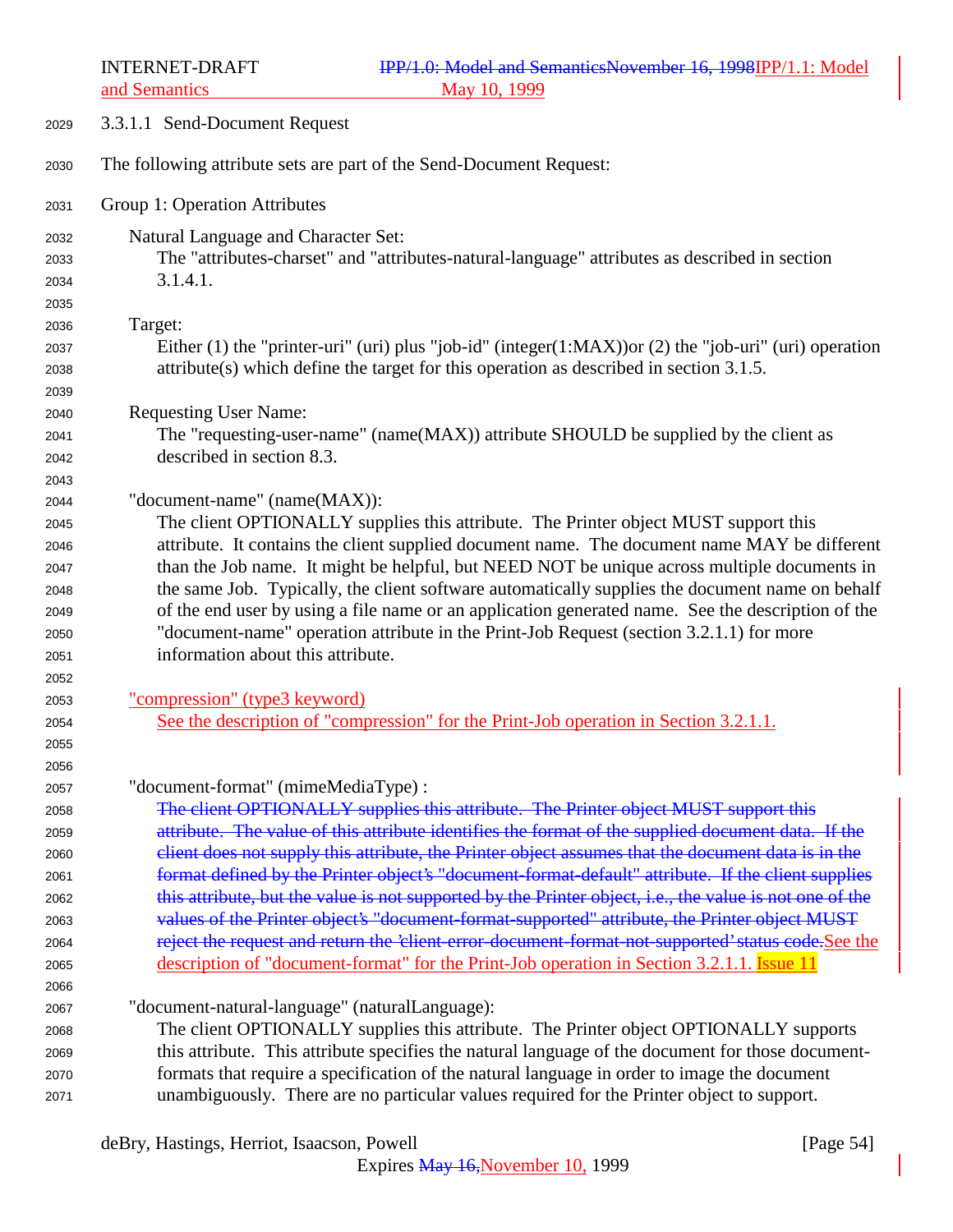| 2072 |                                                                                                           |
|------|-----------------------------------------------------------------------------------------------------------|
| 2073 | "compression" (type3 keyword)                                                                             |
| 2074 | The client OPTIONALLY supplies this attribute. The Printer object OPTIONALLY supports                     |
| 2075 | this attribute and the "compression-supported" attribute (see section 4.4.29). The client supplied        |
| 2076 | "compression" operation attribute identifies the compression algorithm used on the document               |
| 2077 | data. If the client omits this attribute, the Printer object MUST assume that the data is not             |
| 2078 | compressed. If the client supplies the attribute and the Printer object supports the attribute, the       |
| 2079 | Printer object MUST use the corresponding decompression algorithm on the document data. If                |
| 2080 | the client supplies this attribute, but the value is not supported by the Printer object, i.e., the value |
| 2081 | is not one of the values of the Printer object's "compression-supported" attribute, the Printer           |
| 2082 | object MUST copy the attribute and its value to the Unsupported Attributes response group,                |
| 2083 | reject the request, and return the 'client-error-attributes-or-values-not-supported' status code.         |
| 2084 |                                                                                                           |
| 2085 | "last-document" (boolean):                                                                                |
| 2086 | The client MUST supply this attribute. The Printer object MUST support this attribute. It is a            |
| 2087 | boolean flag that is set to 'true' if this is the last document for the Job, 'false' otherwise.           |
| 2088 |                                                                                                           |
| 2089 | Group 2: Document Content                                                                                 |
| 2090 | The client MUST supply the document data if the "last-document" flag is set to 'false'. However,          |
| 2091 | since a client might not know that the previous document sent with a Send-Document (or Send-              |
| 2092 | URI) operation was the last document (i.e., the "last-document" attribute was set to 'false'), it is      |
| 2093 | legal to send a Send-Document request with no document data where the "last-document" flag is             |
| 2094 | set to 'true'. Such a request MUST NOT increment the value of the Job object's "number-of-                |
| 2095 | documents" attribute, since no real document was added to the job.                                        |
| 2096 | 3.3.1.2 Send-Document Response                                                                            |
| 2097 | The following sets of attributes are part of the Send-Document Response:                                  |
| 2098 | Group 1: Operation Attributes                                                                             |
| 2099 | <b>Status Message:</b>                                                                                    |
| 2100 | In addition to the REQUIRED status code returned in every response, the response                          |
| 2101 | OPTIONALLY includes a "status-message" (text) operation attribute as described in sections 13             |
| 2102 | and 3.1.6.                                                                                                |
| 2103 |                                                                                                           |
| 2104 | Natural Language and Character Set:                                                                       |
| 2105 | The "attributes-charset" and "attributes-natural-language" attributes as described in section             |
| 2106 | 3.1.4.2.                                                                                                  |
| 2107 |                                                                                                           |
| 2108 | Group 2: Unsupported Attributes                                                                           |
| 2109 | This is a set of Operation attributes supplied by the client (in the request) that are not supported      |
| 2110 | by the Printer object or that conflict with one another (see sections 3.2.1.2 and the Implementer's       |
| 2111 | Guide [IPP-IIG]). If the Printer object is not returning any Unsupported Attributes in the                |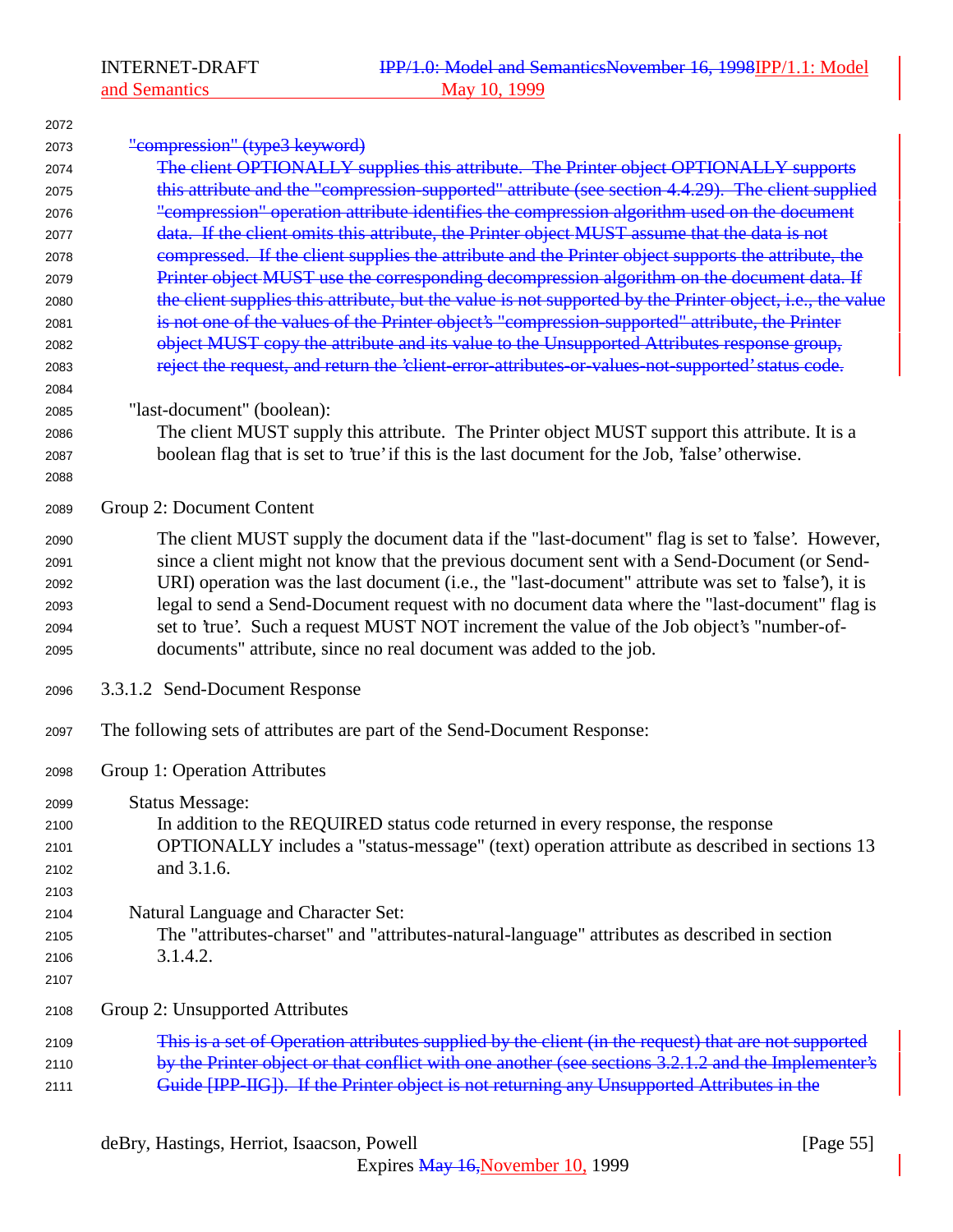- 2112 response, the Printer object SHOULD omit Group 2 rather than sending an empty group. <sup>2113</sup> However, a client MUST be able to accept an empty group. <sup>2114</sup> See section 3.1.7 for details on returning Unsupported Attributes. <sup>2115</sup> Group 3: Job Object Attributes <sup>2116</sup> This is the same set of attributes as described in the Print-Job response (see section 3.2.1.2). 2117 <sup>2118</sup> 3.3.2 Send-URI Operation <sup>2119</sup> This OPTIONAL operation is identical to the Send-Document operation (see section 3.3.1) except that a <sup>2120</sup> client MUST supply a URI reference ("document-uri" operation attribute) rather than the document data <sup>2121</sup> itself. If a Printer object supports this operation, clients can use both Send-URI or Send-Document <sup>2122</sup> operations to add new documents to an existing multi-document Job object. However, if a client needs <sup>2123</sup> to indicate that the previous Send-URI or Send-Document was the last document, the client MUST use <sup>2124</sup> the Send-Document operation with no document data and the "last-document" flag set to 'true' (rather
- <sup>2125</sup> than using a Send-URI operation with no "document-uri" operation attribute).
- <sup>2126</sup> If a Printer object supports this operation, it MUST also support the Print-URI operation (see section <sup>2127</sup> 3.2.2).
- <sup>2128</sup> The Printer object MUST validate the syntax and URI scheme of the supplied URI before returning a <sup>2129</sup> response, just as in the Print-URI operation.
- <sup>2130</sup> 3.3.3 Cancel-Job Operation

<sup>2131</sup> This REQUIRED operation allows a client to cancel a Print Job from the time the job is created up to the <sup>2132</sup> time it is completed, canceled, or aborted. Since a Job might already be printing by the time a Cancel-

- <sup>2133</sup> Job is received, some media sheet pages might be printed before the job is actually terminated.
- <sup>2134</sup> The IPP object MUST accept or reject the request based on the job's current state and transition the job <sup>2135</sup> to the indicated new state as follows:

| Current "job-state"  | New "job-state"           | <b>IPP</b> object's response status code and action: |
|----------------------|---------------------------|------------------------------------------------------|
| 'pending'            | <u>'canceled'</u>         | 'successful-ok'                                      |
| 'pending-held'       | 'canceled'                | 'successful-ok'                                      |
| <u>'processing'</u>  | 'canceled'                | 'successful-ok'                                      |
| <u>'processing'</u>  | <u>'processing'</u>       | 'successful-ok' See Note 1                           |
| <u>'processing'</u>  | 'processing'              | client-error-not-possible' See Note 2                |
| 'processing-stopped' | 'canceled'                | 'successful-ok'                                      |
| 'processing-stopped' | 'processing-stopped'      | 'successful-ok' See Note 1                           |
| 'processing-stopped' | <u>processing-stopped</u> | <u>'client-error-not-possible' See Note 2</u>        |
| <u>'completed'</u>   | <u>'completed'</u>        | <u>'client-error-not-possible'</u>                   |
| 'canceled'           | 'canceled'                | 'client-error-not-possible'                          |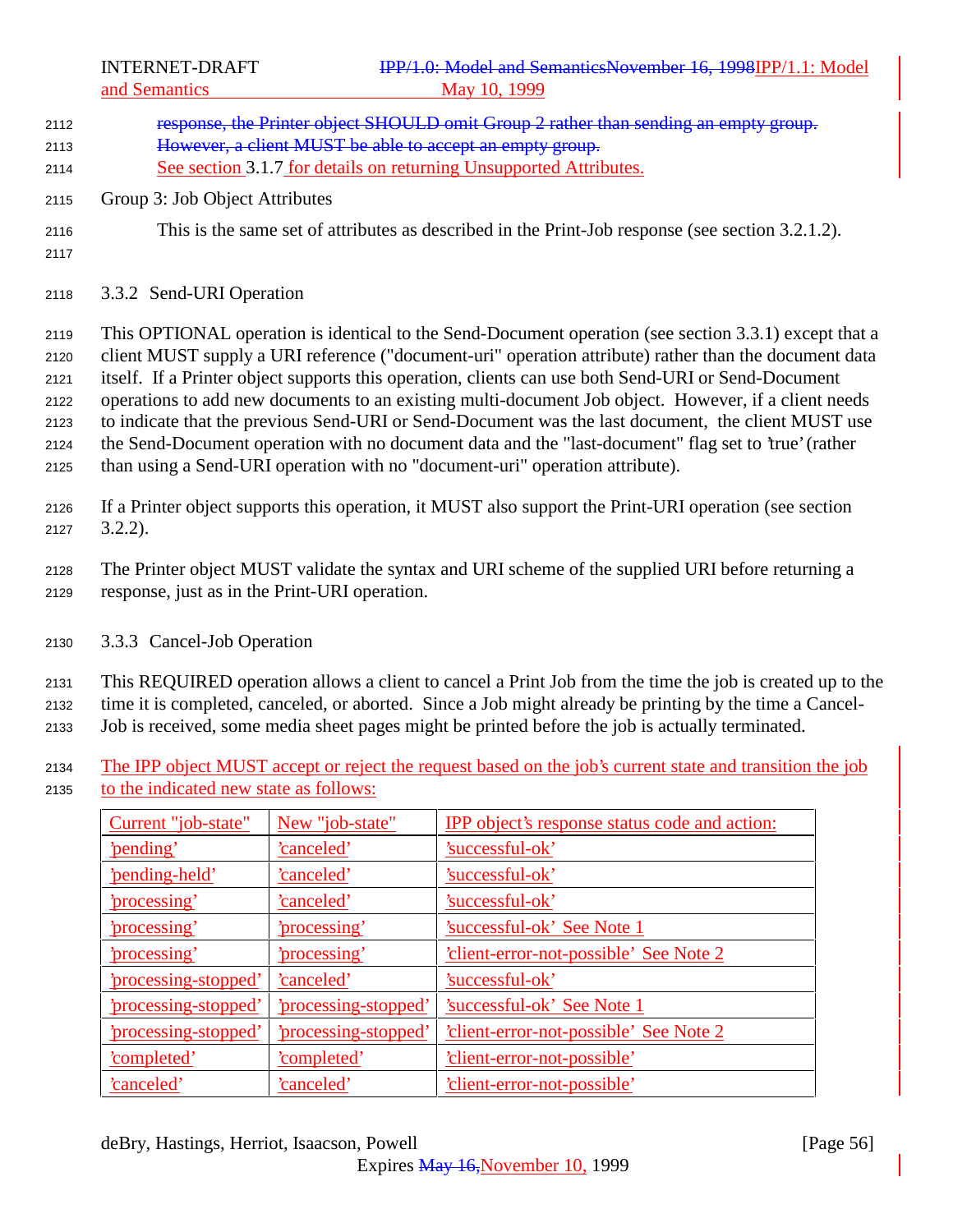| Current "job-state" New "job-state" |           | <b>IPP</b> object's response status code and action: |
|-------------------------------------|-----------|------------------------------------------------------|
| 'aborted                            | 'aborted' | client-error-not-possible'                           |

- Note 1: If the implementation requires some measurable time to cancel the job in the 'processing' or 'processing-stopped' job states, the IPP object MUST add the 'processing-to-stop-point' value to the job's "job-state-reasons" attribute and then transition the job to the 'canceled' state when the processing ceases (see section 4.3.8). Note 2: If the Job object already has the 'processing-to-stop-point' value in its "job-state-reasons" attribute, then the Printer object MUST reject a Cancel-Job operation. *Access Rights:* The authenticated user (see section 8.3) performing this operation must either be the job owner or an operator or administrator of the Printer object (see Sections 1 and 8.5). Otherwise, the IPP object MUST reject the operation and return: 'client-error-forbidden', 'client-error-not-authenticated', or 'client-error-not-authorized' as appropriate. 3.3.3.1 Cancel-Job Request The following groups of attributes are part of the Cancel-Job Request:
- Group 1: Operation Attributes
- Natural Language and Character Set: The "attributes-charset" and "attributes-natural-language" attributes as described in section
- 3.1.4.1.
- Target:

- Either (1) the "printer-uri" (uri) plus "job-id" (integer(1:MAX))or (2) the "job-uri" (uri) operation attribute(s) which define the target for this operation as described in section 3.1.5.
- Requesting User Name:
- The "requesting-user-name" (name(MAX)) attribute SHOULD be supplied by the client as described in section 8.3.

"message" (text(127)):

 The client OPTIONALLY supplies this attribute. The Printer object OPTIONALLY supports this attribute. It is a message to the operator. This "message" attribute is not the same as the "job- message-from-operator" attribute. That attribute is used to report a message from the operator to the end user that queries that attribute. This "message" operation attribute is used to send a message from the client to the operator along with the operation request. It is an implementation decision of how or where to display this message to the operator (if at all).

- 
- 3.3.3.2 Cancel-Job Response
- The following sets of attributes are part of the Cancel-Job Response: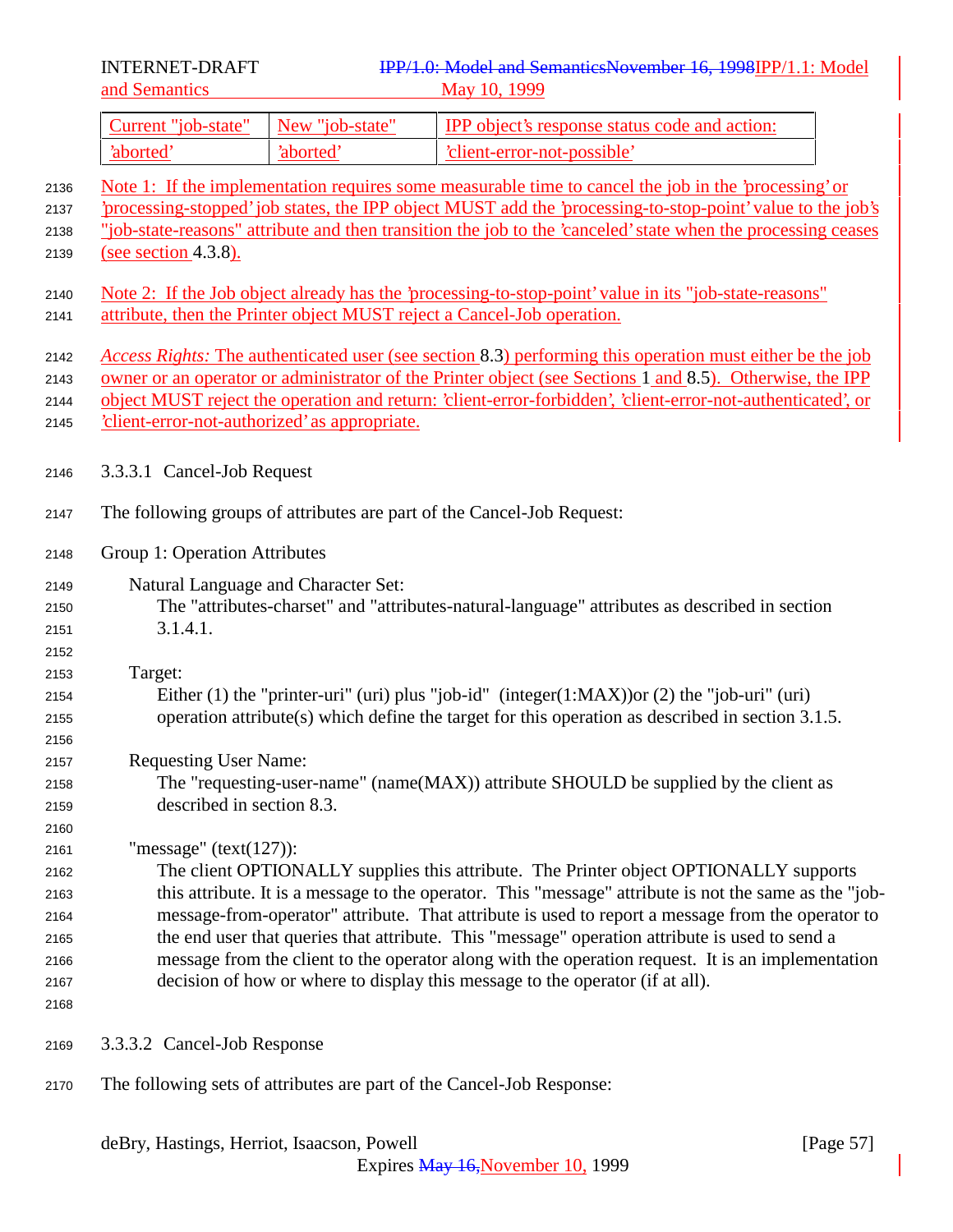- Group 1: Operation Attributes Status Message: In addition to the REQUIRED status code returned in every response, the response OPTIONALLY includes a "status-message" (text) operation attribute as described in sections 13 and 3.1.6. 2177 If the job is already in the 'completed', 'aborted', or 'canceled' state, or the 'process-to-stop-point' 2178 value is set in the Job's "job-state-reasons" attribute, the Printer object MUST reject the request and return the 'client-error-not-possible' error status code. Natural Language and Character Set: The "attributes-charset" and "attributes-natural-language" attributes as described in section 3.1.4.2. Group 2: Unsupported Attributes This is a set of Operation attributes supplied by the client (in the request) that are not supported by the Printer object or that conflict with one another (see section 3.2.1.2 and the Implementer's Guide [IPP-IIG]). If the Printer object is not returning any Unsupported Attributes in the 2189 response, the Printer object SHOULD omit Group 2 rather than sending an empty group.
- 2190 However, a client MUST be able to accept an empty group. See section 3.1.7 for details on returning Unsupported Attributes.

 Once a successful response has been sent, the implementation guarantees that the Job will eventually end up in the 'canceled' state. Between the time of the Cancel-Job operation is accepted and when the job enters the 'canceled' job-state (see section 4.3.7), the "job-state-reasons" attribute SHOULD contain the ' processing-to-stop-point ' value which indicates to later queries that although the Job might still be 'processing', it will eventually end up in the 'canceled' state, not the 'completed' state.

3.3.4 Get-Job-Attributes Operation

 This REQUIRED operation allows a client to request the values of attributes of a Job object and it is almost identical to the Get-Printer-Attributes operation (see section 3.2.5). The only differences are that the operation is directed at a Job object rather than a Printer object, there is no "document-format" operation attribute used when querying a Job object, and the returned attribute group is a set of Job object attributes rather than a set of Printer object attributes.

- For Jobs, the possible names of attribute groups are:
- 2205 'job-template': all the subset of the Job Template attributes that apply to a Job object (the first 2206 column of the table in Section 4.2) that the implementation supports for Job objects.
- 2207 'job-description': all the subset of the Job Description attributes specified in Section 4.3 that the implementation supports for Job objects.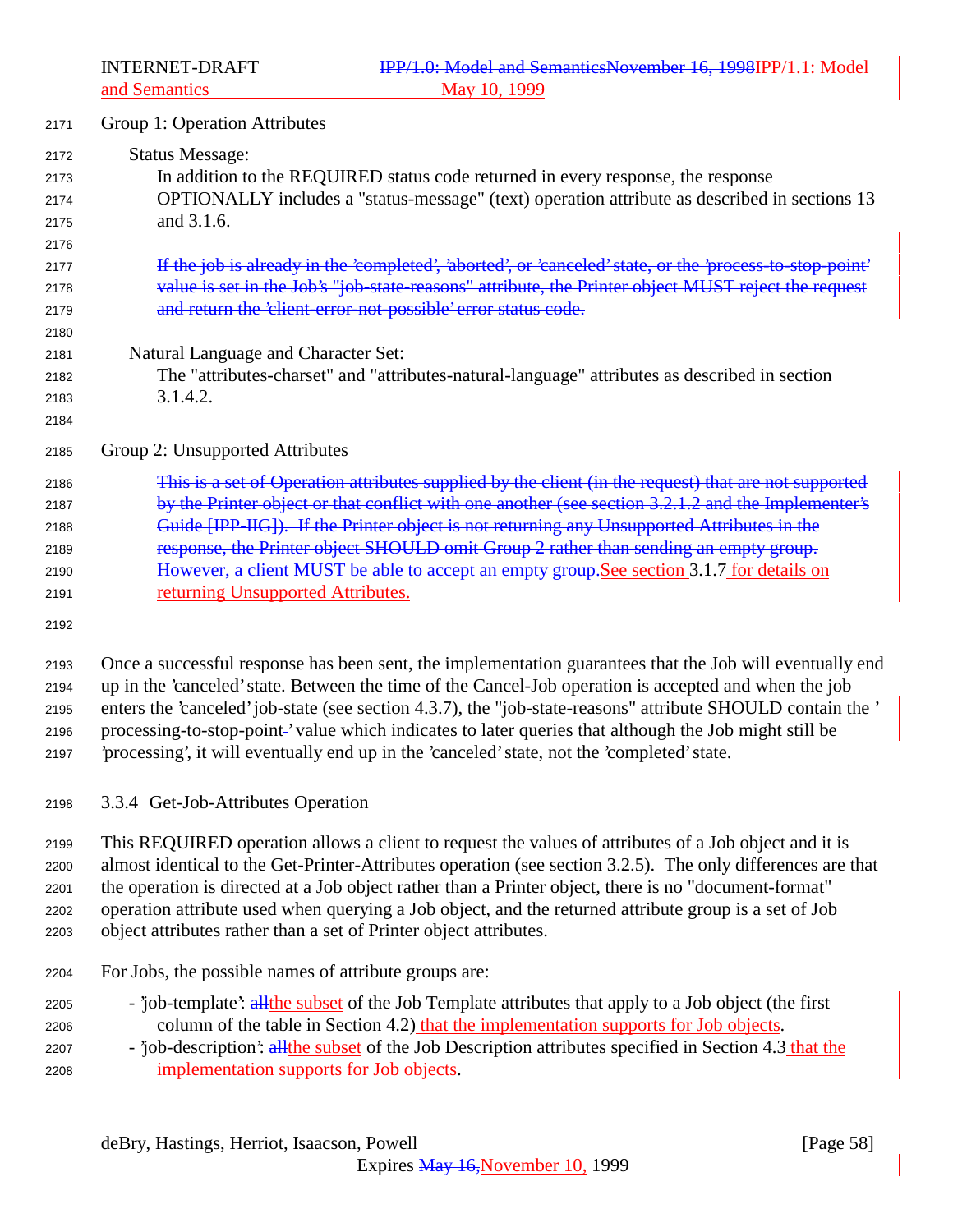- 2209 'all': the special group 'all' that includes all supported attributes. attributes that the implementation supports for Job objects. Issue 23 Since a client MAY request specific attributes or named groups, there is a potential that there is some overlap. For example, if a client requests, 'job-name' and 'job-description', the client is actually requesting the "job-name" attribute once by naming it explicitly, and once by inclusion in the 'job- description' group. In such cases, the Printer object NEED NOT return the attribute only once in the response even if it is requested multiple times. The client SHOULD NOT request the same attribute in multiple ways. It is NOT REQUIRED that a Job object support all attributes belonging to a group (since some attributes are OPTIONAL). However it is REQUIRED that each Job object support all group names. 3.3.4.1 Get-Job-Attributes Request The following groups of attributes are part of the Get-Job-Attributes Request when the request is directed at a Job object: Group 1: Operation Attributes Natural Language and Character Set: The "attributes-charset" and "attributes-natural-language" attributes as described in section 3.1.4.1. Target: Either (1) the "printer-uri" (uri) plus "job-id" (integer(1:MAX)) or (2) the "job-uri" (uri) operation attribute(s) which define the target for this operation as described in section 3.1.5. Requesting User Name: The "requesting-user-name" (name(MAX)) attribute SHOULD be supplied by the client as described in section 8.3. "requested-attributes" (1setOf keyword) : The client OPTIONALLY supplies this attribute. The IPP object MUST support this attribute. It is a set of attribute names and/or attribute group names in whose values the requester is interested. If the client omits this attribute, the IPP object MUST respond as if this attribute had been supplied with a value of 'all'. 3.3.4.2 Get-Job-Attributes Response The Printer object returns the following sets of attributes as part of the Get-Job-Attributes Response:
- Group 1: Operation Attributes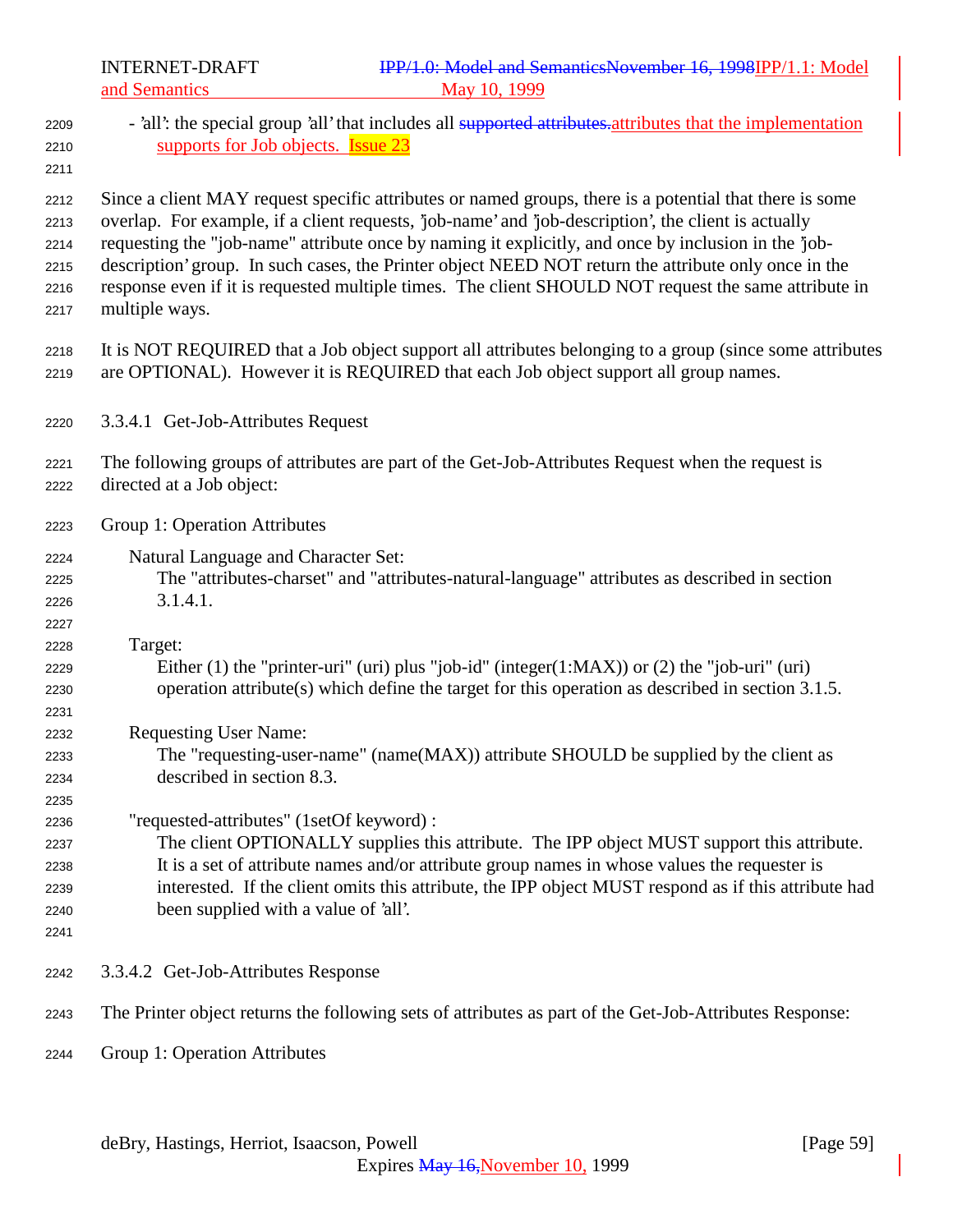| 2245 | <b>Status Message:</b>                                                                               |
|------|------------------------------------------------------------------------------------------------------|
| 2246 | In addition to the REQUIRED status code returned in every response, the response                     |
| 2247 | OPTIONALLY includes a "status-message" (text) operation attribute as described in sections 13        |
| 2248 | and 3.1.6.                                                                                           |
| 2249 |                                                                                                      |
| 2250 | Natural Language and Character Set:                                                                  |
| 2251 | The "attributes-charset" and "attributes-natural-language" attributes as described in section        |
| 2252 | 3.1.4.2. The "attributes-natural-language" MAY be the natural language of the Job object, rather     |
| 2253 | than the one requested.                                                                              |
| 2254 |                                                                                                      |
| 2255 | Group 2: Unsupported Attributes                                                                      |
| 2256 | See section 3.1.7 for details on returning Unsupported Attributes.                                   |
| 2257 |                                                                                                      |
| 2258 | This is a set of Operation attributes supplied by the client (in the request) that are not supported |
| 2259 | by the Printer object or that conflict with one another (see sections 3.2.1.2 and the Implementer's  |
| 2260 | Guide [IPP-IIG]). The response NEED NOT contain the "requested-attributes" operation                 |
| 2261 | attribute with any supplied values (attribute keywords) that were requested by the client but are    |
| 2262 | not supported by the IPP object. If the Printer object is not returning any Unsupported Attributes   |
| 2263 | in the response, the Printer object SHOULD omit Group 2 rather than sending an empty group.          |
| 2264 | However, a client MUST be able to accept an empty group.                                             |
| 2265 | does include unsupported attributes referenced in "requested-attributes" and such attributes         |
| 2266 | include group names, such as 'all', the unsupported attributes MUST NOT include attributes           |
| 2267 | described in the standard but not supported by the implementation. <b>Issue 23</b>                   |
| 2268 |                                                                                                      |
| 2269 | Group 3: Job Object Attributes                                                                       |
| 2270 | This is the set of requested attributes and their current values. The IPP object ignores (does not   |
| 2271 | respond with) any requested attribute or value which is not supported or which is restricted by the  |
| 2272 | security policy in force, including whether the requesting user is the user that submitted the job   |
| 2273 | (job originating user) or not (see section 8). However, the IPP object MUST respond with the         |

- 'unknown' value for any supported attribute (including all REQUIRED attributes) for which the IPP object does not know the value, unless it would violate the security policy. See the description of the "out-of-band" values in the beginning of Section 4.1.
- 3.3.5 Hold-Job Operation
- This OPTIONAL operation allows a client to hold a pending job in the queue so that it is not eligible for 2279 scheduling. If the Hold-Job operation is supported, then the Release-Job operation MUST be supported, and vice-versa. The OPTIONAL "job-hold-until" operation attribute allows a client to specify whether
- to hold the job indefinitely or until a specified time period, if supported.
- 2282 The IPP object MUST accept or reject the request based on the job's current state and transition the job to the indicated new state as follows:

Current "job-state" | New "job-state" | IPP object's response status code and action:

deBry, Hastings, Herriot, Isaacson, Powell [Page 60]

Expires May 16,November 10, 1999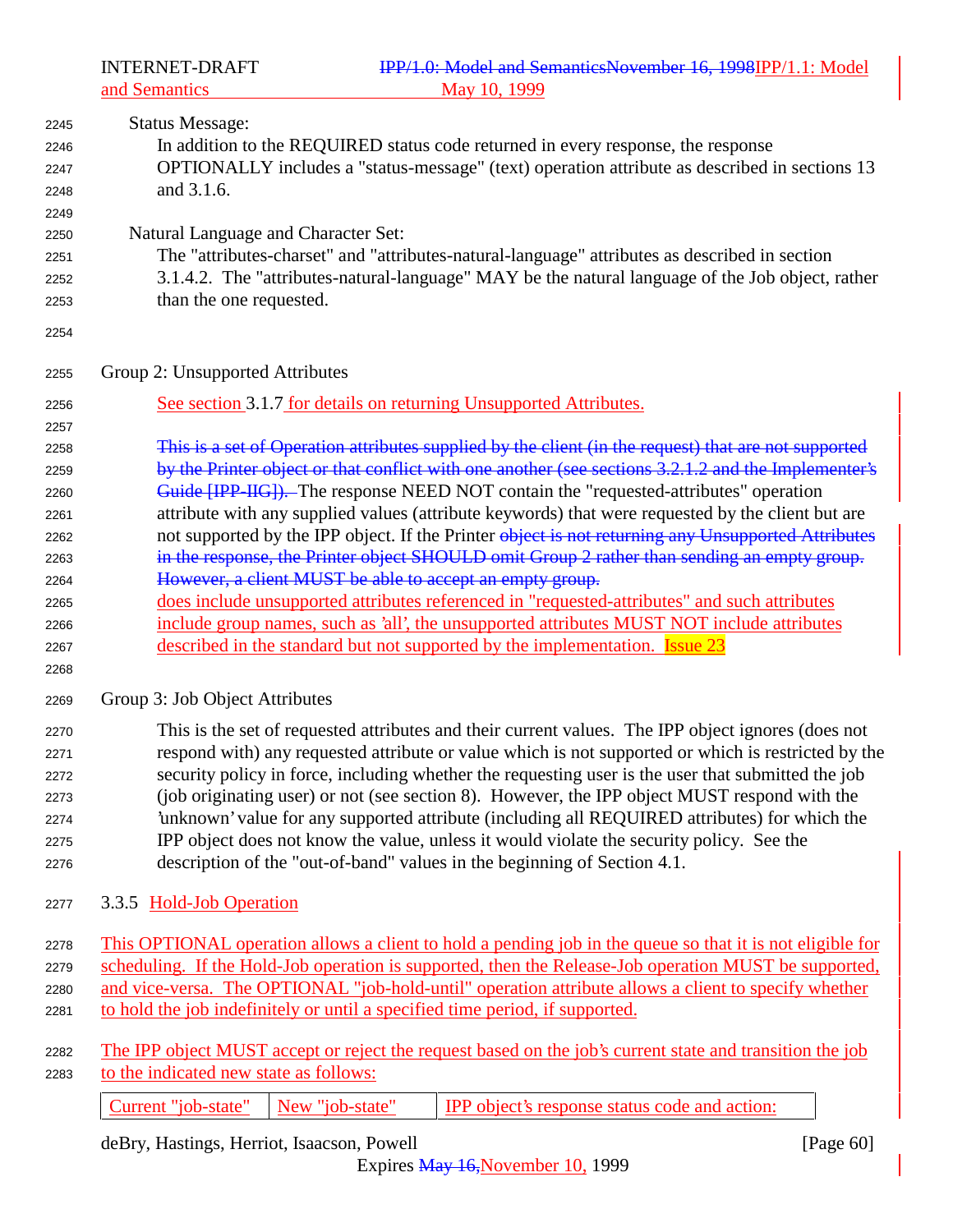INTERNET-DRAFT **IPP/1.0:** Model and SemanticsNovember 16, 1998IPP/1.1: Model and Semantics May 10, 1999

| Current "job-state"   | New "job-state"      | <b>IPP</b> object's response status code and action: |
|-----------------------|----------------------|------------------------------------------------------|
| 'pending'             | 'pending-held'       | 'successful-ok' See Note 1                           |
| <u>'pending'</u>      | 'pending'            | <u>'successful-ok' See Note 2</u>                    |
| 'pending-held'        | 'pending-held'       | Successful-ok' See Note 1                            |
| <u>'pending-held'</u> | 'pending'            | Successful-ok' See Note 2                            |
| <u>'processing'</u>   | 'processing'         | 'client-error-not-possible'                          |
| 'processing-stopped'  | 'processing-stopped' | 'client-error-not-possible'                          |
| <u>'completed'</u>    | <u>'completed'</u>   | 'client-error-not-possible'                          |
| <u>'canceled'</u>     | <u>'canceled'</u>    | <u>'client-error-not-possible'</u>                   |
| 'aborted'             | 'aborted'            | <u>'client-error-not-possible'</u>                   |

<sup>2284</sup> Note 1: If the implementation supports multiple reasons for a job to be in the 'pending-held' state, the <sup>2285</sup> IPP object MUST add the 'job-hold-until-specified' value to the job's "job-state-reasons" attribute.

 Note 2: If the IPP object supports the "job-hold-until" operation attribute, but the specified time period has already started (or is the 'no-hold' value) and there are no other reasons to hold the job, the IPP object MUST make the job be a candidate for processing immediately (see Section 4.2.2) by putting the job in the 'pending' state.

 Note: In order to keep the Hold-Job operation simple, such a request is rejected when the job is in the 'processing' or 'processing-stopped' states. If an operation is needed to hold jobs while in these states, it will be added as an additional operation, rather than overloading the Hold-Job operation. Then it is clear to clients by querying the Printer object's "operations-supported" (see Section 4.4.15) and the Job

<sup>2294</sup> object's "job-state" (see Section 4.3.7) attributes which operations are possible.

 *Access Rights:* The authenticated user (see section 8.3) performing this operation must either be the job owner or an operator or administrator of the Printer object (see Sections 1 and 8.5). Otherwise, the IPP object MUST reject the operation and return: 'client-error-forbidden', 'client-error-not-authenticated', or 'client-error-not-authorized' as appropriate.

- <sup>2299</sup> 3.3.5.1 Hold-Job Request
- <sup>2300</sup> The groups and operation attributes are the same as for a Cancel-Job request (see section 3.3.3.1), with <sup>2301</sup> the addition of the following Group 1 Operation attribute:

| 2302 | "job-hold-until" (type3 keyword $ name(MAX) $ :                                                       |
|------|-------------------------------------------------------------------------------------------------------|
| 2303 | The client OPTIONALLY supplies this Operation attribute. The IPP object MUST support this             |
| 2304 | operation attribute in a Hold-Job request, if it supports the "job-hold-until" Job template attribute |
| 2305 | in create operations. See section 4.2.2. The IPP object SHOULD support the "job-hold-until"           |
| 2306 | Job Template attribute for use in job create operations with at least the 'indefinite' value, if it   |
| 2307 | supports the Hold-Job operation. Otherwise, a client cannot create a job and hold it immediately      |
| 2308 | (without picking some supported time period in the future).                                           |
| 2309 | If supplied and supported as specified in the Printer's "job-hold-until-supported" attribute, the IPP |
| 2310 | object copies the supplied operation attribute to the Job object, replacing the job's previous "job-  |

Expires May 16,November 10, 1999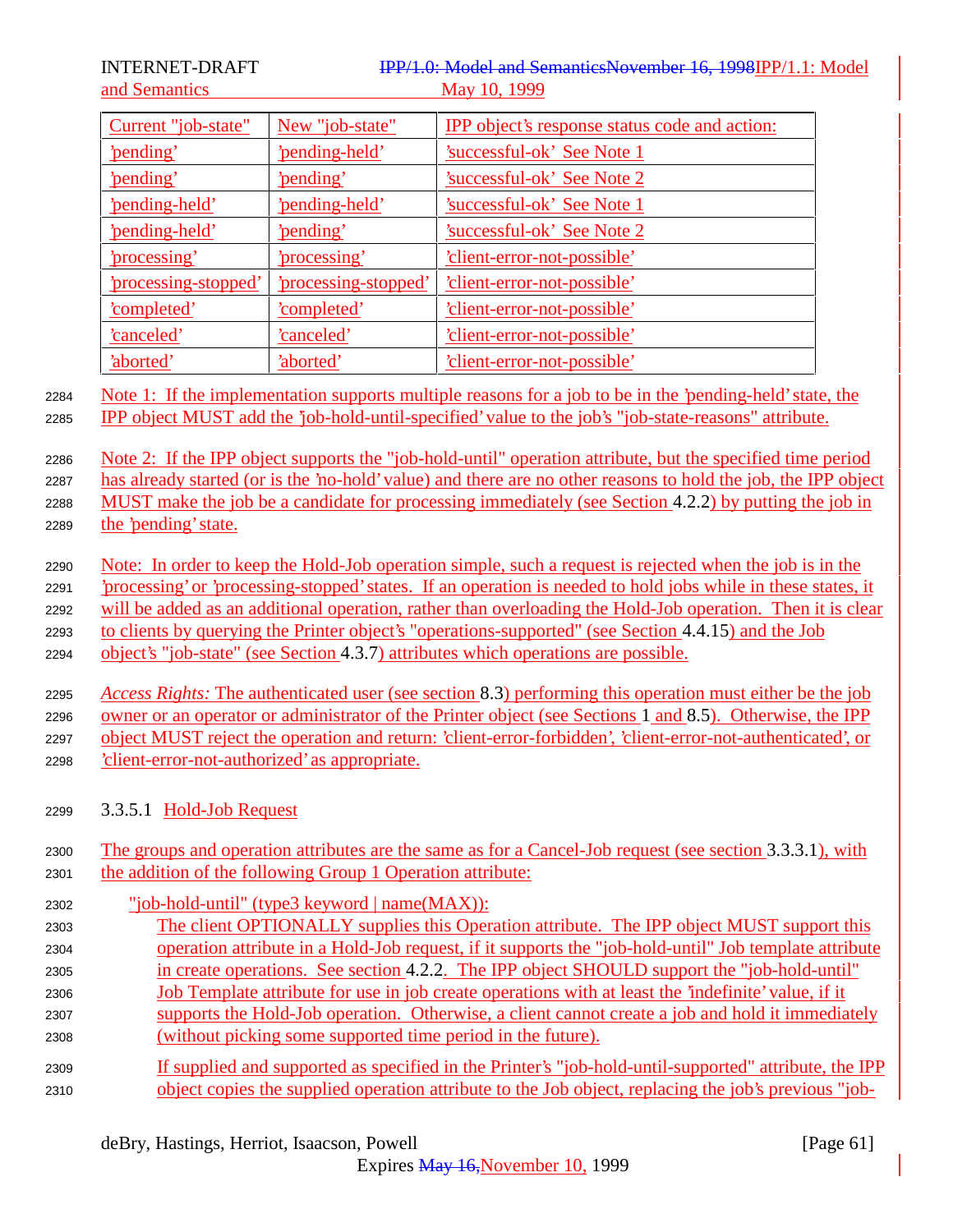- hold-until" attribute, if present, and makes the job a candidate for scheduling during the supplied named time period.
- If supplied, but either the "job-hold-until" Operation attribute itself or the value supplied is not supported, the IPP object accepts the request, returns the unsupported attribute or value in the Unsupported Attributes Group according to section 3.1.7, returns the 'successful-ok-ignored-or- substituted-attributes, and holds the job indefinitely until a client performs a subsequent Release-Job operation.
- If the client (1) supplies a value that specifies a time period that has already started or the 'no- hold' value (meaning don't hold the job) and (2) the IPP object supports the "job-hold-until" operation attribute and there are no other reasons to hold the job, the IPP object MUST accept the operation and make the job be a candidate for processing immediately (see Section 4.2.2).
- If the client does not supply a "job-hold-until" Operation attribute in the request, the IPP object 2323 MUST populate the job object with a "job-hold-until" attribute with the 'indefinite' value (if IPP object supports the "job-hold-until" attribute) and hold the job indefinitely, until a client performs a Release-Job operation.
- 3.3.5.2 Hold-Job Response
- 2327 The groups and attributes are the same as for a Cancel-Job response (see section 3.3.3.2).
- 3.3.6 Release-Job Operation

 This OPTIONAL operation allows a client to release a previously held job so that it is again eligible for scheduling. If the Hold-Job operation is supported, then the Release-Job operation MUST be supported,

- and vice-versa.
- This operation removes the "job-hold-until" job attribute, if present, from the job object that had been
- supplied in the create or most recent Hold-Job or Restart-Job operation and remove its effect on the job.
- Issue 30 The IPP object MUST remove the 'job-hold-until-specified' value from the job's "job-state-
- reasons" attribute, if present. See section 4.3.8.
- The IPP object MUST accept or reject the request based on the job's current state and transition the job to the indicated new state as follows:

| Current "job-state"         | New "job-state"      | <b>IPP</b> object's response status code and action: |
|-----------------------------|----------------------|------------------------------------------------------|
| 'pending'                   | 'pending'            | 'successful-ok' No effect on the job.                |
| 'pending-held'              | 'pending-held'       | <b>Successful-ok' See Note 1</b>                     |
| 'pending-held'              | 'pending'            | 'successful-ok'                                      |
| 'processing'                | 'processing'         | 'successful-ok' No effect on the job.                |
| <u>'processing-stopped'</u> | 'processing-stopped' | 'successful-ok' No effect on the job.                |
| <u>'completed'</u>          | <u>'completed'</u>   | 'client-error-not-possible'                          |
| 'canceled'                  | 'canceled'           | <i>client-error-not-possible</i>                     |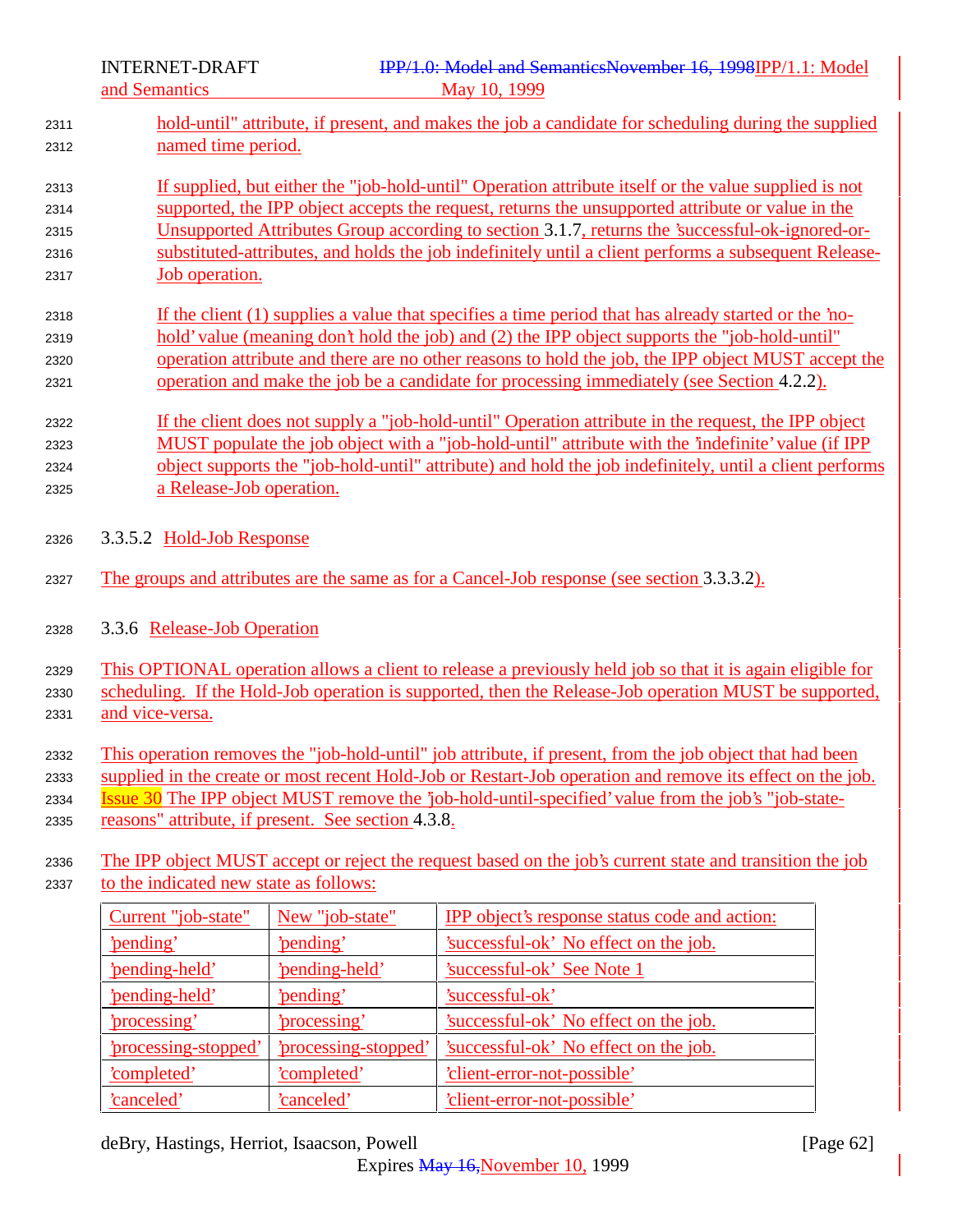| Current "job-state" New "job-state" |          | <b>IPP</b> object's response status code and action: |
|-------------------------------------|----------|------------------------------------------------------|
| 'aborted                            | 'aborted | 'client-error-not-possible'                          |

- <sup>2338</sup> Note 1: If there are other reasons to keep the job in the 'pending-held' state, such as 'resources-are-not-<sup>2339</sup> ready', the job remains in the 'pending-held' state. Thus the 'pending-held' state is not just for jobs that <sup>2340</sup> have the 'job-hold-until' applied to them, but are for any reason to keep the job from being a candidate <sup>2341</sup> for scheduling and processing, such as 'resources-are-not-ready'. See the "job-hold-until" attribute <sup>2342</sup> (section 4.2.2).
- <sup>2343</sup> *Access Rights:* The authenticated user (see section 8.3) performing this operation must either be the job <sup>2344</sup> owner or an operator or administrator of the Printer object (see Sections 1 and 8.5). Otherwise, the IPP <sup>2345</sup> object MUST reject the operation and return: 'client-error-forbidden', 'client-error-not-authenticated', or <sup>2346</sup> 'client-error-not-authorized' as appropriate.

<sup>2347</sup> The Release-Job Request and Release-Job Response have the same attribute groups and attributes as the <sup>2348</sup> Cancel-Job operation (see section 3.3.3.1 and 3.3.3.2).

- <sup>2349</sup> 3.3.7 Restart-Job Operation
- <sup>2350</sup> This OPTIONAL operation allows a client to restart a job that is retained in the queue after processing <sup>2351</sup> has completed (see section 4.3.7.1).

2352 The job is moved to the 'pending' job state and restarts at the beginning on the same IPP Printer object with the same attribute values. The Job Description attributes that accumulate job progress, such as "job-impressions-completed", "job-media-sheets-completed", and "job-k-octets-processed", MUST be reset to 0 so that they give an accurate record of the job from its restart point. The job object MUST continue to use the same "job-uri" and "job-id" attribute values.

<sup>2357</sup> Note: If in the future an operation is needed that does not reset the job progress attributes, then a new <sup>2358</sup> operation will be defined which makes a copy of the job, assigns a new "job-uri" and "job-id" to the copy <sup>2359</sup> and resets the job progress attributes in the new copy only.

- <sup>2360</sup> The IPP object MUST accept or reject the request based on the job's current state, transition the job to
- <sup>2361</sup> the indicated new state as follows:

| Current "job-state"         | New "job-state"           | IPP object's response status code and action:   |
|-----------------------------|---------------------------|-------------------------------------------------|
| 'pending'                   | 'pending'                 | <u>'client-error-not-possible'.</u>             |
| 'pending-held'              | <u>'pending-held'</u>     | <u>'client-error-not-possible'.</u>             |
| <u>'processing'</u>         | <u>'processing'</u>       | <u>'client-error-not-possible'.</u>             |
| <u>'processing-stopped'</u> | <u>processing-stopped</u> | <u>'client-error-not-possible'.</u>             |
| 'completed'                 | 'pending'                 | 'successful-ok' - job is started over.          |
| <u>'completed'</u>          | <u>'completed'</u>        | <u>'client-error-not-possible' - see Note 1</u> |
| canceled'                   | 'pending'                 | 'successful-ok' - job is started over.          |
| <u>'canceled'</u>           | <u>'canceled'</u>         | <u>'client-error-not-possible' - see Note 1</u> |
| 'aborted'                   | 'pending'                 | <u>'successful-ok' - job is started over.</u>   |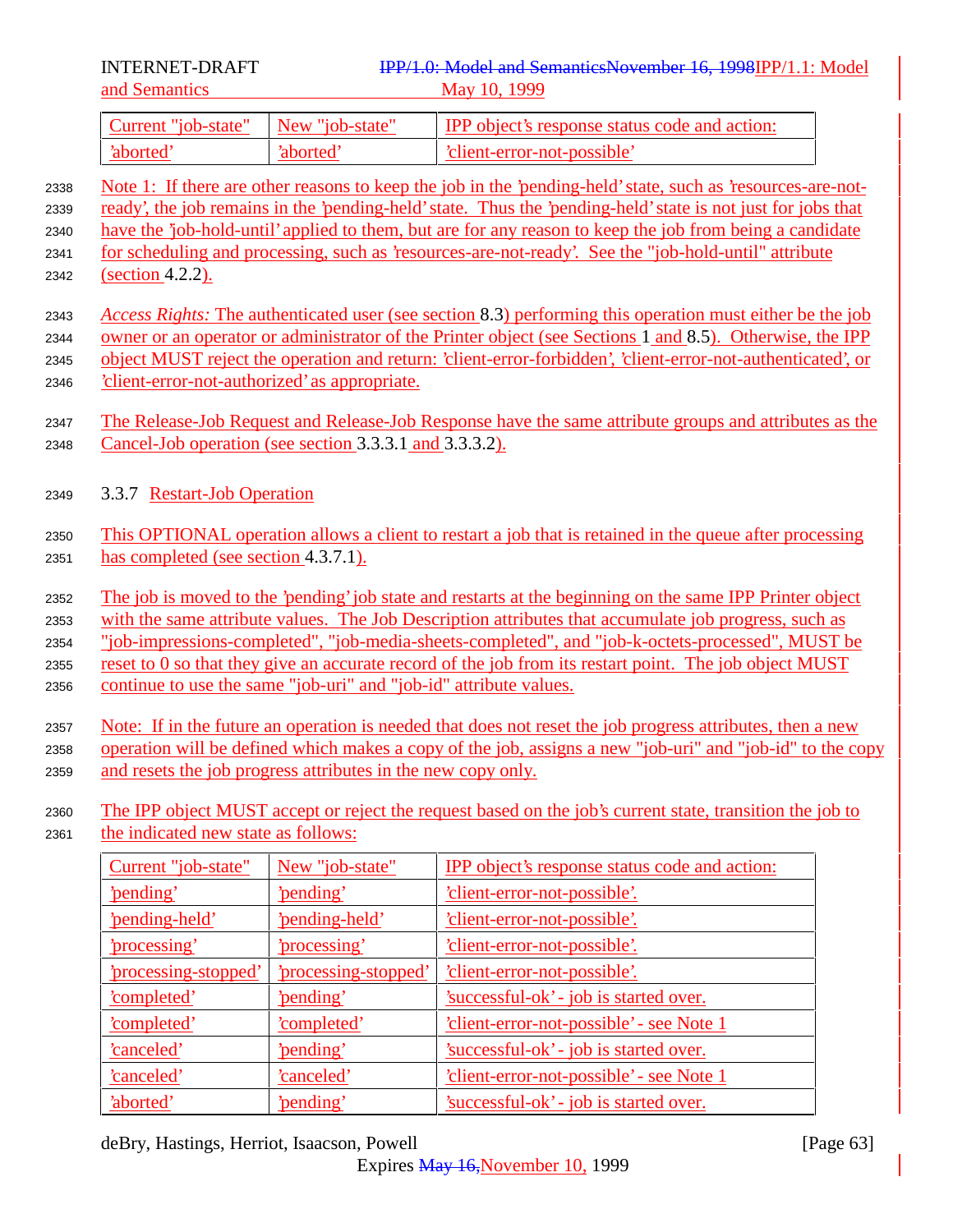| Current "job-state" | New "job-state" | <b>IPP</b> object's response status code and action: |
|---------------------|-----------------|------------------------------------------------------|
| 'aborted'           | 'aborted        | 'client-error-not-possible' - see Note 1             |

- Note 1: If the Job Retention Period has expired for the job in this state, then the IPP object rejects the 2364 operation. See section 4.3.7.1.
- Note: In order to prevent a user from inadvertently restarting a job in the middle, the Restart-Job request is rejected when the job is in the 'processing' or 'processing-stopped' states. If in the future an operation is needed to hold or restart jobs while in these states, it will be added as an additional operation, rather than overloading the Restart-Job operation, so that it is clear that the user intended that the current job
- not be completed.
- *Access Rights:* The authenticated user (see section 8.3) performing this operation must either be the job
- owner or an operator or administrator of the Printer object (see Sections 1 and 8.5). Otherwise, the IPP
- object MUST reject the operation and return: 'client-error-forbidden', 'client-error-not-authenticated', or
- 'client-error-not-authorized' as appropriate.

# 3.3.7.1 Restart-Job Request

- The groups and attributes are the same as for a Cancel-Job request (see section 3.3.3.1), with the addition of the following Group 1 Operation attribute:
- "job-hold-until" (type3 keyword | name(MAX)):
- The client OPTIONALLY supplies this attribute. The IPP object MUST support this Operation attribute in a Restart-Job request, if it supports the "job-hold-until" Job Template attribute in create operations. See section 4.2.2. Otherwise, the IPP object NEED NOT support the "job-hold-until" Operation attribute in a Restart-Job request.
- If supplied and supported as specified in the Printer's "job-hold-until-supported" attribute, the IPP object copies the supplied Operation attribute to the Job object, replacing the job's previous "job- hold-until" attribute, if present, and makes the job a candidate for scheduling during the supplied named time period. See section 4.2.2.
- If supplied, but the value is not supported, the IPP object accepts the request, returns the unsupported attribute or value in the Unsupported Attributes Group according to section 3.1.7, returns the 'successful-ok-ignored-or-substituted-attributes' status code, and holds the job indefinitely until a client performs a subsequent Release-Job operation.
- If supplied, but the "job-hold-until" Operation attribute itself is not supported, the IPP object accepts the request, returns the unsupported attribute with the out-of-band 'unsupported' value in the Unsupported Attributes Group according to section 3.1.7, returns the 'successful-ok-ignored- or-substituted-attributes' status code, and restarts the job, i.e., ignores the "job-hold-until" attribute.
- If the client (1) supplies a value that specifies a time period that has already started or the 'no-hold' value (meaning don't hold the job) and (2) the IPP object supports the "job-hold-until"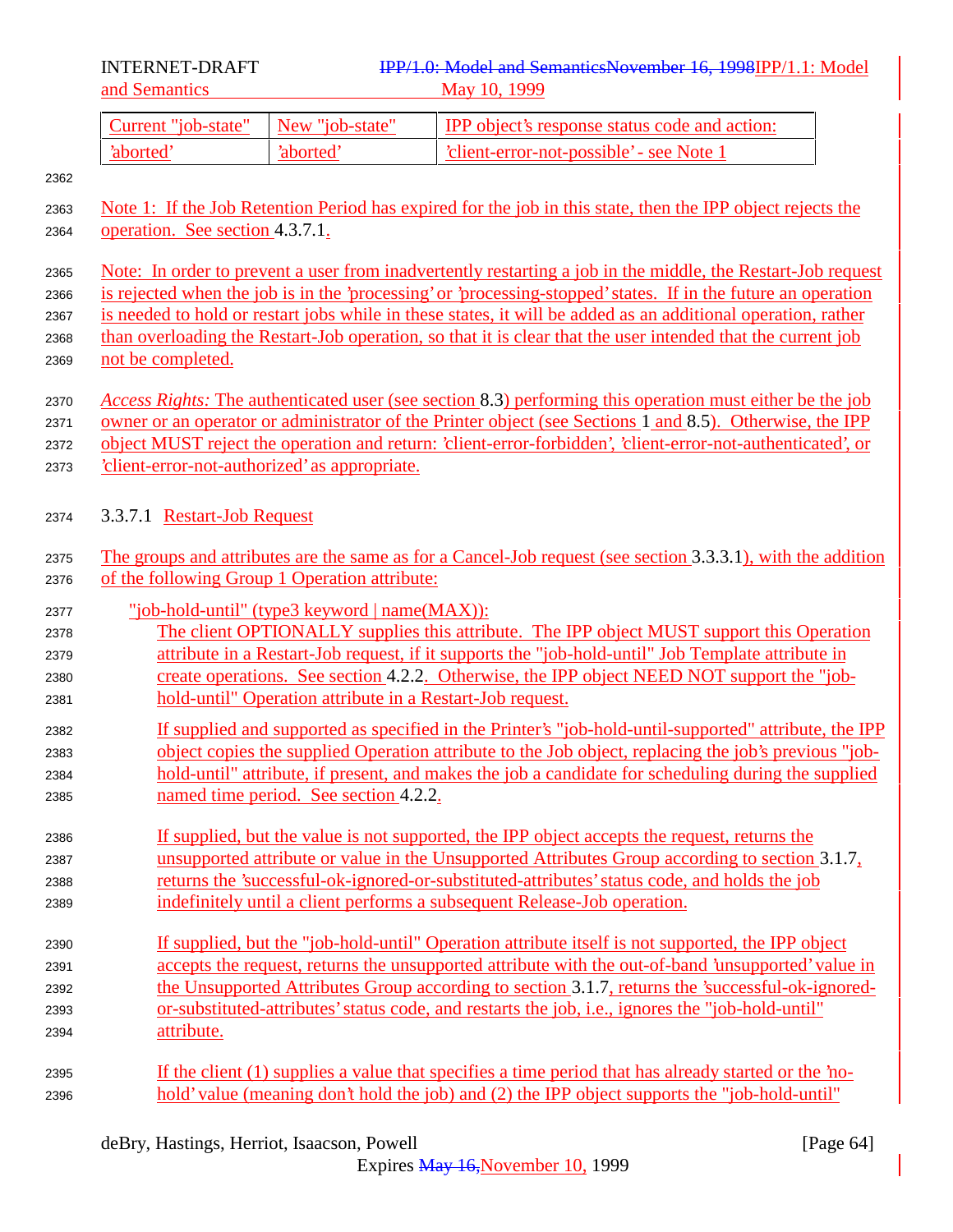- operation attribute and there are no other reasons to hold the job, the IPP object makes the job a candidate for processing immediately (see Section 4.2.2).
- If the client does not supply a "job-hold-until" operation attribute in the request, the IPP object removes the "job-hold-until" attribute, if present, from the job. If there are no other reasons to 2401 hold the job, the Restart-Job operation makes the job a candidate for processing immediately (see Section 4.2.2).
- 3.3.7.2 Restart-Job Response
- The groups and attributes are the same as for a Cancel-Job response (see section 3.3.3.2).
- Note: In the future an OPTIONAL Modify-Job operation may be specified that allows the client to modify other attributes before releasing the restarted job.

## 4. Object Attributes

 This section describes the attributes with their corresponding attribute syntaxes and values that are part of the IPP model. The sections below show the objects and their associated attributes which are included within the scope of this protocol. Many of these attributes are derived from other relevant specifications:

- Document Printing Application (DPA) [ISO10175]
- RFC 1759 Printer MIB [RFC1759]
- 

 Each attribute is uniquely identified in this document using a "keyword" (see section 12.2.1) which is the name of the attribute. The keyword is included in the section header describing that attribute.

 Note: Not only are keywords used to identify attributes, but one of the attribute syntaxes described below is "keyword" so that some attributes have keyword values. Therefore, these attributes are defined as having an attribute syntax that is a set of keywords.

4.1 Attribute Syntaxes

This section defines the basic attribute syntax types that all clients and IPP objects MUST be able to

accept in responses and accept in requests, respectively. Each attribute description in sections 3 and 4

includes the name of attribute syntax(es) in the heading (in parentheses). A conforming implementation

- of an attribute MUST include the semantics of the attribute syntax(es) so identified. Section 6.3 describes how the protocol can be extended with new attribute syntaxes.
- 
- The attribute syntaxes are specified in the following sub-sections, where the sub-section heading is the keyword name of the attribute syntax inside the single quotes. In operation requests and responses each attribute value MUST be represented as one of the attribute syntaxes specified in the sub-section heading for the attribute. In addition, the value of an attribute in a response (but not in a request) MAY be one of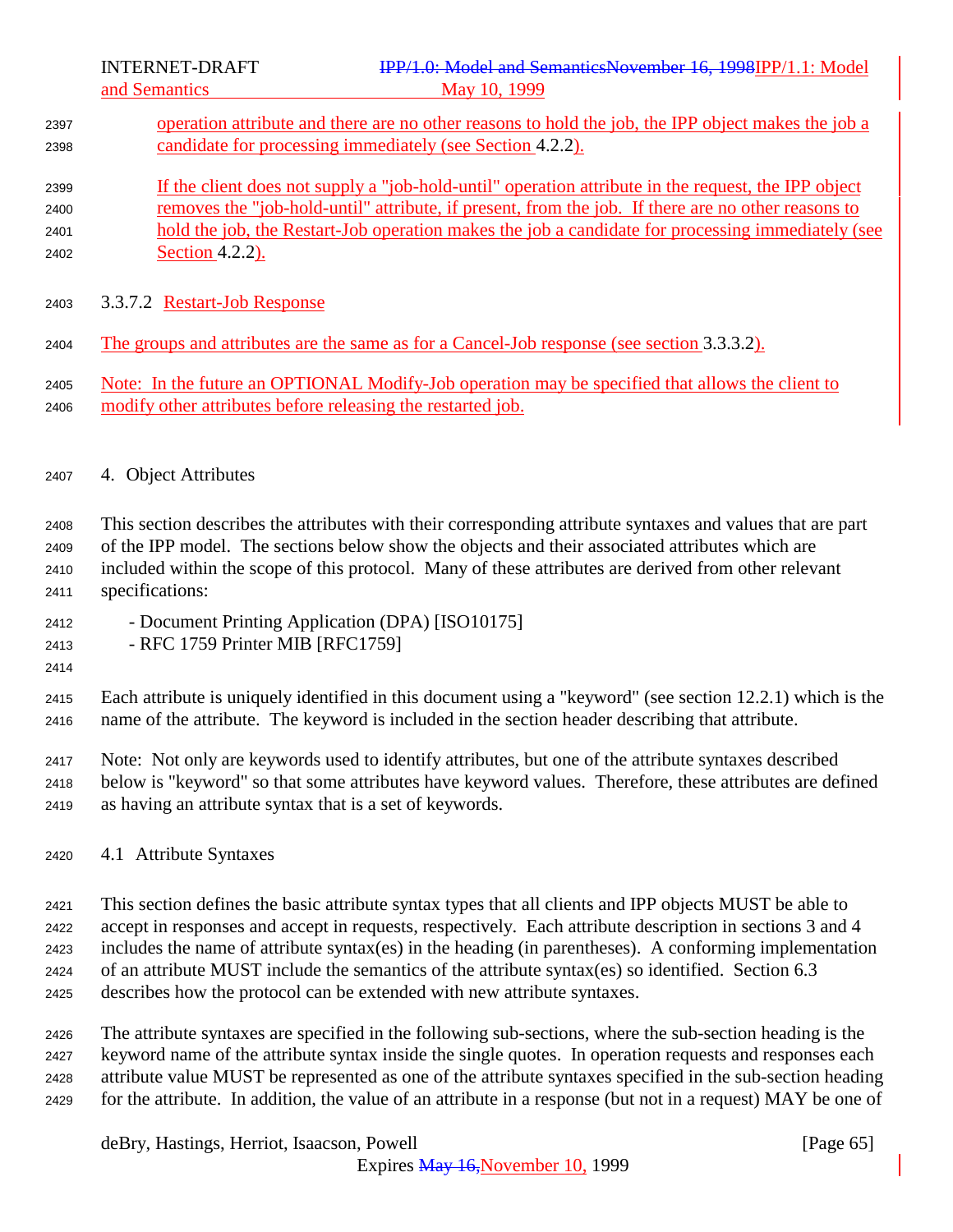- the "out-of-band" values whose special encoding rules are defined in the "Encoding and Transport"
- 2431 specification [IPP-PRO]. Standard "out-of-band" values are: **Issue 12 and Issue 15**
- 'unknown': The attribute is supported by the IPP object, but the value is unknown to the IPP object for some reason.
- 'unsupported': The attribute is unsupported by the IPP object. This value MUST be returned only as the value of an attribute in the Unsupported Attributes Group.
- 2436 'no-value': The attribute is supported by the Printer object, but the system administrator has not yet configured a value.
- 

2439 The Encoding and Transport specification [IPP-PRO] defines mechanisms for passing "out-of-band"

2440 values. All attributes in a request MUST have one or more values as defined in Sections 4.2 to 4.4.

Thus clients MUST NOT supply attributes with "out-of-band" values. All attributes in a response

MUST have one or more values as defined in Sections 4.2 to 4.4 or a single "out-of-band" value.

 Most attributes are defined to have a single attribute syntax. However, a few attributes (e.g., "job-sheet", "media", "job-hold-until") are defined to have several attribute syntaxes, depending on the value. These multiple attribute syntaxes are separated by the "|" character in the sub-section heading to indicate the choice. Since each value MUST be tagged as to its attribute syntax in the protocol, a single-valued attribute instance may have any one of its attribute syntaxes and a multi-valued attribute instance may have a mixture of its defined attribute syntaxes.

4.1.1 'text'

 A text attribute is an attribute whose value is a sequence of zero or more characters encoded in a maximum of 1023 ('MAX') octets. MAX is the maximum length for each value of any text attribute. However, if an attribute will always contain values whose maximum length is much less than MAX, the definition of that attribute will include a qualifier that defines the maximum length for values of that attribute. For example: the "printer-location" attribute is specified as "printer-location (text(127))". In this case, text values for "printer-location" MUST NOT exceed 127 octets; if supplied with a longer text string via some external interface (other than the protocol), implementations are free to truncate to this shorter length limitation.

 In this specification, all text attributes are defined using the 'text' syntax. However, 'text' is used only for brevity; the formal interpretation of 'text' is: 'textWithoutLanguage | textWithLanguage'. That is, for any attribute defined in this specification using the 'text' attribute syntax, all IPP objects and clients MUST support both the 'textWithoutLanguage' and 'textWithLanguage' attribute syntaxes. However, in actual usage and protocol execution, objects and clients accept and return only one of the two syntax per attribute. The syntax 'text' never appears "on-the-wire".

 Both 'textWithoutLanguage' and 'textWithLanguage' are needed to support the real world needs of interoperability between sites and systems that use different natural languages as the basis for human communication. Generally, one natural language applies to all text attributes in a given request or response. The language is indicated by the "attributes-natural-language" operation attribute defined in section 3.1.4 or "attributes-natural-language" job attribute defined in section 4.3.18, and there is no need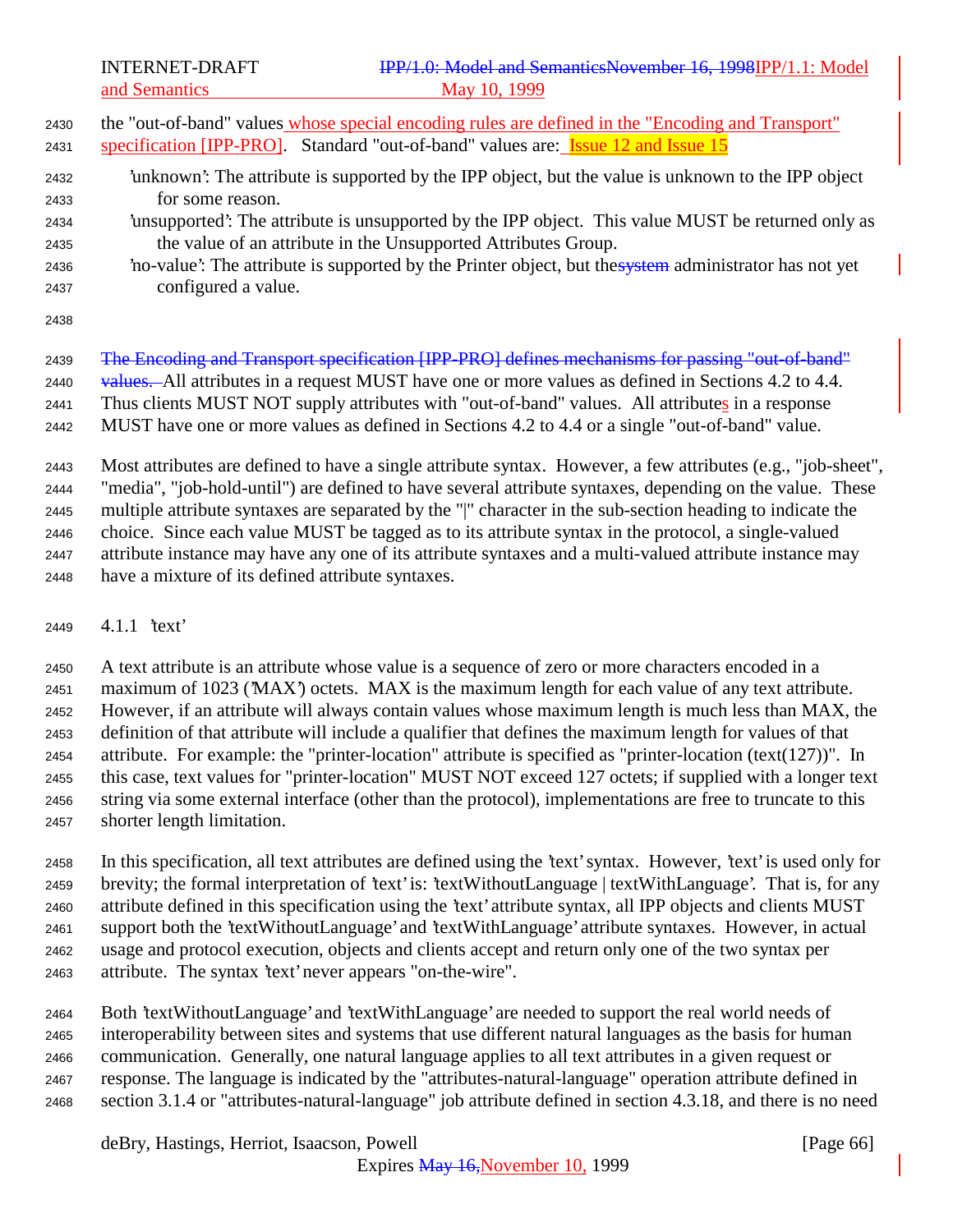# INTERNET-DRAFT **IPP/1.0: Model and SemanticsNovember 16, 1998IPP/1.1:** Model and Semantics May 10, 1999

 to identify the natural language for each text string on a value-by-value basis. In these cases, the attribute syntax 'textWithoutLanguage' is used for text attributes. In other cases, the client needs to supply or the Printer object needs to return a text value in a natural language that is different from the rest of the text values in the request or response. In these cases, the client or Printer object uses the attribute syntax 'textWithLanguage' for text attributes (this is the Natural Language Override mechanism described in section 3.1.4).

 The 'textWithoutLanguage' and 'textWithLanguage' attribute syntaxes are described in more detail in the following sections.

4.1.1.1 'textWithoutLanguage'

 The 'textWithoutLanguage' syntax indicates a value that is sequence of zero or more characters. Text strings are encoded using the rules of some charset. The Printer object MUST support the UTF-8 2480 charset **[RFC2044]**[RFC2279] and MAY support additional charsets to represent 'text' values, provided that the charsets are registered with IANA [IANA-CS]. See Section 4.1.7 for the specification of the 'charset' attribute syntax, including restricted semantics and examples of charsets.

4.1.1.2 'textWithLanguage'

 The 'textWithLanguage' attribute syntax is a compound attribute syntax consisting of two parts: a 'textWithoutLanguage' part plus an additional 'naturalLanguage' (see section 4.1.8) part that overrides the natural language in force. The 'naturalLanguage' part explicitly identifies the natural language that applies to the text part of that value and that value alone. For any give text attribute, the 'textWithoutLanguage' part is limited to the maximum length defined for that attribute, but the 'naturalLanguage' part is always limited to 63 octets. Using the 'textWithLanguage' attribute syntax rather than the normal 'textWithoutLanguage' syntax is the so-called Natural Language Override mechanism and MUST be supported by all IPP objects and clients.

 If the attribute is multi-valued (1setOf text), then the 'textWithLanguage' attribute syntax MUST be used to explicitly specify each attribute value whose natural language needs to be overridden. Other values in a multi-valued 'text' attribute in a request or a response revert to the natural language of the operation attribute.

 In a create request, the Printer object MUST accept and store with the Job object any natural language in the "attributes-natural-language" operation attribute, whether the Printer object supports that natural language or not. Furthermore, the Printer object MUST accept and store any 'textWithLanguage' attribute value, whether the Printer object supports that natural language or not. These requirements are independent of the value of the "ipp-attribute-fidelity" operation attribute that the client MAY supply.

 Example: If the client supplies the "attributes-natural-language" operation attribute with the value: 'en' indicating English, but the value of the "job-name" attribute is in French, the client MUST use the 'textWithLanguage' attribute syntax with the following two values:

- 'fr': Natural Language Override indicating French
- 'Rapport Mensuel': the job name in French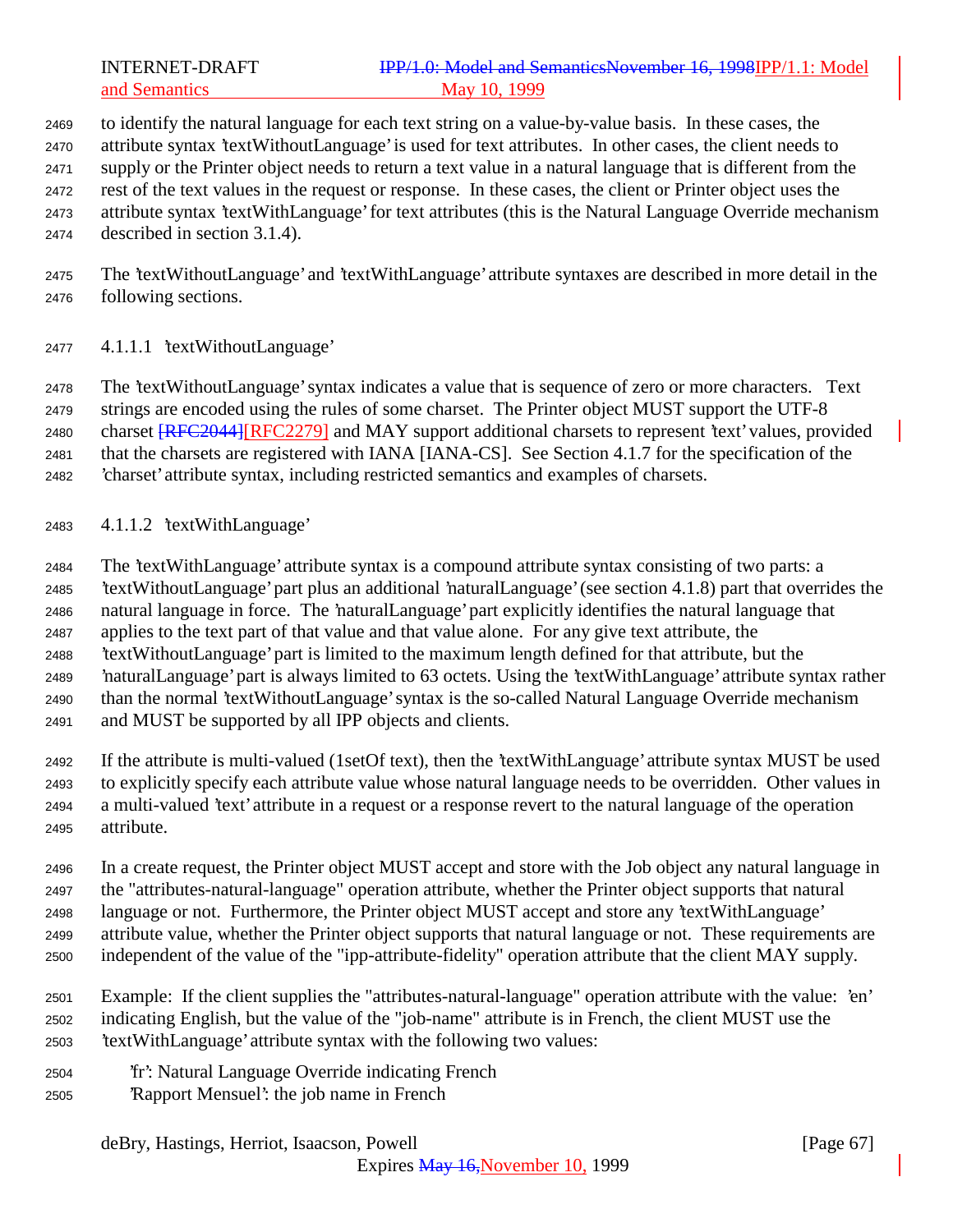- 2507 See the Encoding and Transport"Encoding and Transport" document [IPP-PRO] for a detailed example of the 'textWithLanguage' attribute syntax.
- 4.1.2 'name'

 This syntax type is used for user-friendly strings, such as a Printer name, that, for humans, are more meaningful than identifiers. Names are never translated from one natural language to another. The 'name' attribute syntax is essentially the same as 'text', including the REQUIRED support of UTF-8 except that the sequence of characters is limited so that its encoded form MUST NOT exceed 255 (MAX) octets.

- Also like 'text', 'name' is really an abbreviated notation for either 'nameWithoutLanguage' or
- 'nameWithLanguage'. That is, all IPP objects and clients MUST support both the
- 'nameWithoutLanguage' and 'nameWithLanguage' attribute syntaxes. However, in actual usage and
- protocol execution, objects and clients accept and return only one of the two syntax per attribute. The
- syntax 'name' never appears "on-the-wire".
- Note: Only the 'text' and 'name' attribute syntaxes permit the Natural Language Override mechanism.

 Some attributes are defined as 'type3 keyword | name'. These attributes support values that are either type3 keywords or names. This dual-syntax mechanism enables a site administrator to extend these attributes to legally include values that are locally defined by the site administrator. Such names are not

- registered with IANA.
- 4.1.2.1 'nameWithoutLanguage'

 The nameWithoutLanguage' syntax indicates a value that is sequence of zero or more characters so that its encoded form does not exceed MAX octets.

4.1.2.2 'nameWithLanguage'

 The 'nameWithLanguage' attribute syntax is a compound attribute syntax consisting of two parts: a 'nameWithoutLanguage' part plus an additional 'naturalLanguage' (see section 4.1.8) part that overrides the natural language in force. The 'naturalLanguage' part explicitly identifies the natural language that applies to that name value and that name value alone.

- The 'nameWithLanguage' attribute syntax behaves the same as the 'textWithLanguage' syntax. If a name is in a language that is different than the rest of the object or operation, then this 'nameWithLanguage' syntax is used rather than the generic 'nameWithoutLanguage' syntax.
- Example: If the client supplies the "attributes-natural-language" operation attribute with the value: 'en' indicating English, but the "printer-name" attribute is in German, the client MUST use the 'nameWithLanguage' attribute syntax as follows:
- 'de': Natural Language Override indicating German

# deBry, Hastings, Herriot, Isaacson, Powell [Page 68]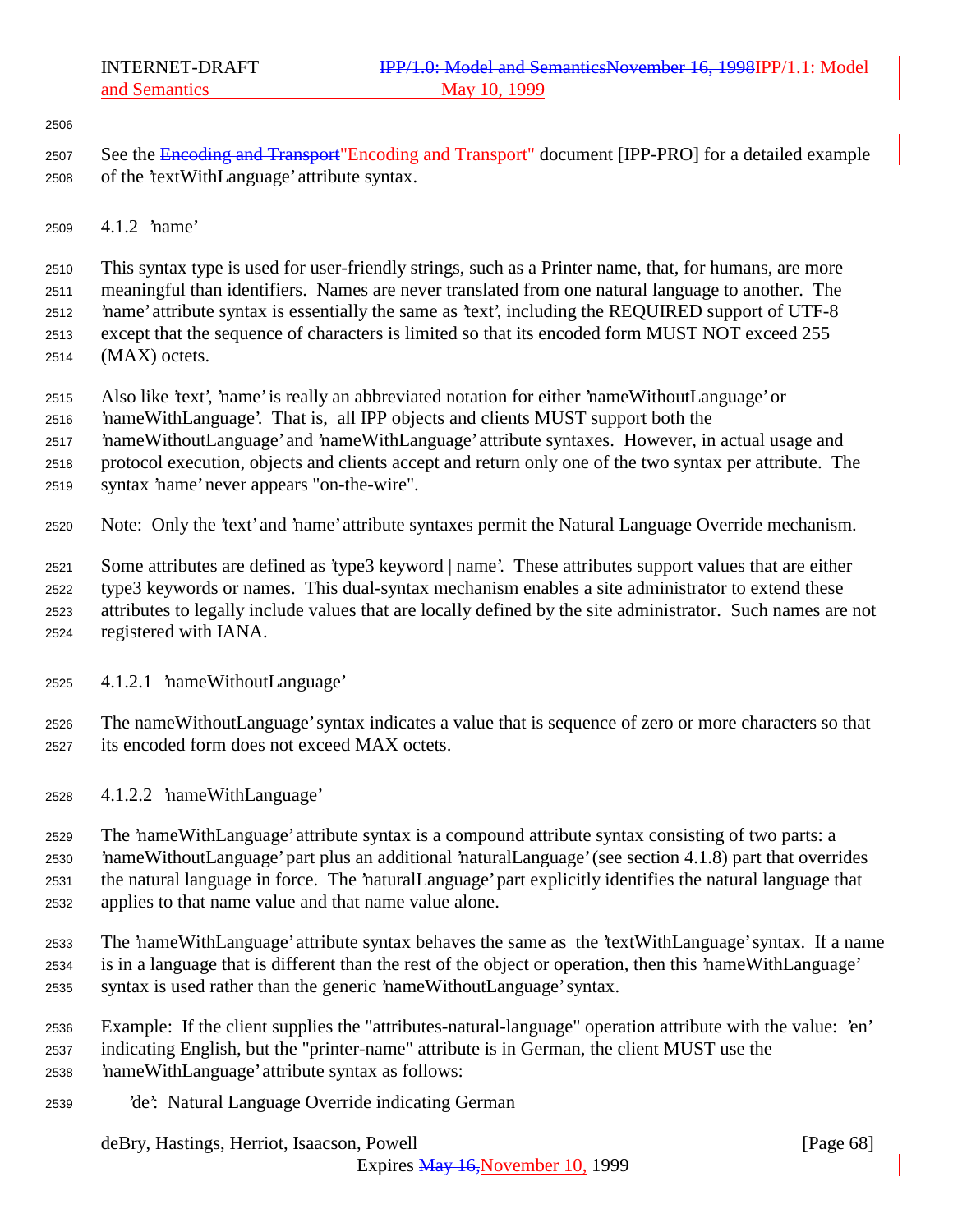- 'Farbdrucker': the Printer name in German
- 

4.1.2.3 Matching 'name' attribute values

 For purposes of matching two 'name' attribute values for equality, such as in job validation (where a client-supplied value for attribute "xxx" is checked to see if the value is among the values of the Printer object's corresponding "xxx-supported" attribute), the following match rules apply:

- 1. 'keyword' values never match 'name' values.
- 2. 'name' (nameWithoutLanguage and nameWithLanguage) values match if (1) the name parts match and (2) the Associated Natural-Language parts (see section 3.1.4.1) match. The matching rules are:
- a. the name parts match if the two names are identical character by character, except it is RECOMMENDED that case be ignored. For example: 'Ajax-letter-head-white' MUST match 'Ajax-letter-head-white' and SHOULD match 'ajax-letter-head-white' and 'AJAX-LETTER-HEAD-WHITE'.
- b. the Associated Natural-Language parts match if the shorter of the two meets the syntactic requirements of RFC 1766 [RFC1766] and matches byte for byte with the longer. For example, 'en' matches 'en', 'en-us' and 'en-gb', but matches neither 'fr' nor 'e'.
- 4.1.3 'keyword'

 The 'keyword' attribute syntax is a sequence of characters, length: 1 to 255, containing only the US- ASCII [ASCII] encoded values for lowercase letters ("a" - "z"), digits ("0" - "9"), hyphen ("-"), dot ("."), and underscore ("\_"). The first character MUST be a lowercase letter. Furthermore, keywords MUST be in U.S. English.

 This syntax type is used for enumerating semantic identifiers of entities in the abstract protocol, i.e., entities identified in this document. Keywords are used as attribute names or values of attributes. 2564 Unlike 'text' and 'name' attribute values, 'keyword' values MUST NOT use the Natural Language Override mechanism, since they MUST always be US-ASCII and U.S. English.

 Keywords are for use in the protocol. A user interface will likely provide a mapping between protocol keywords and displayable user-friendly words and phrases which are localized to the natural language of the user. While the keywords specified in this document MAY be displayed to users whose natural language is U.S. English, they MAY be mapped to other U.S. English words for U.S. English users, since the user interface is outside the scope of this document.

- In the definition for each attribute of this syntax type, the full set of defined keyword values for that attribute are listed.
- When a keyword is used to represent an attribute (its name), it MUST be unique within the full scope of all IPP objects and attributes. When a keyword is used to represent a value of an attribute, it MUST be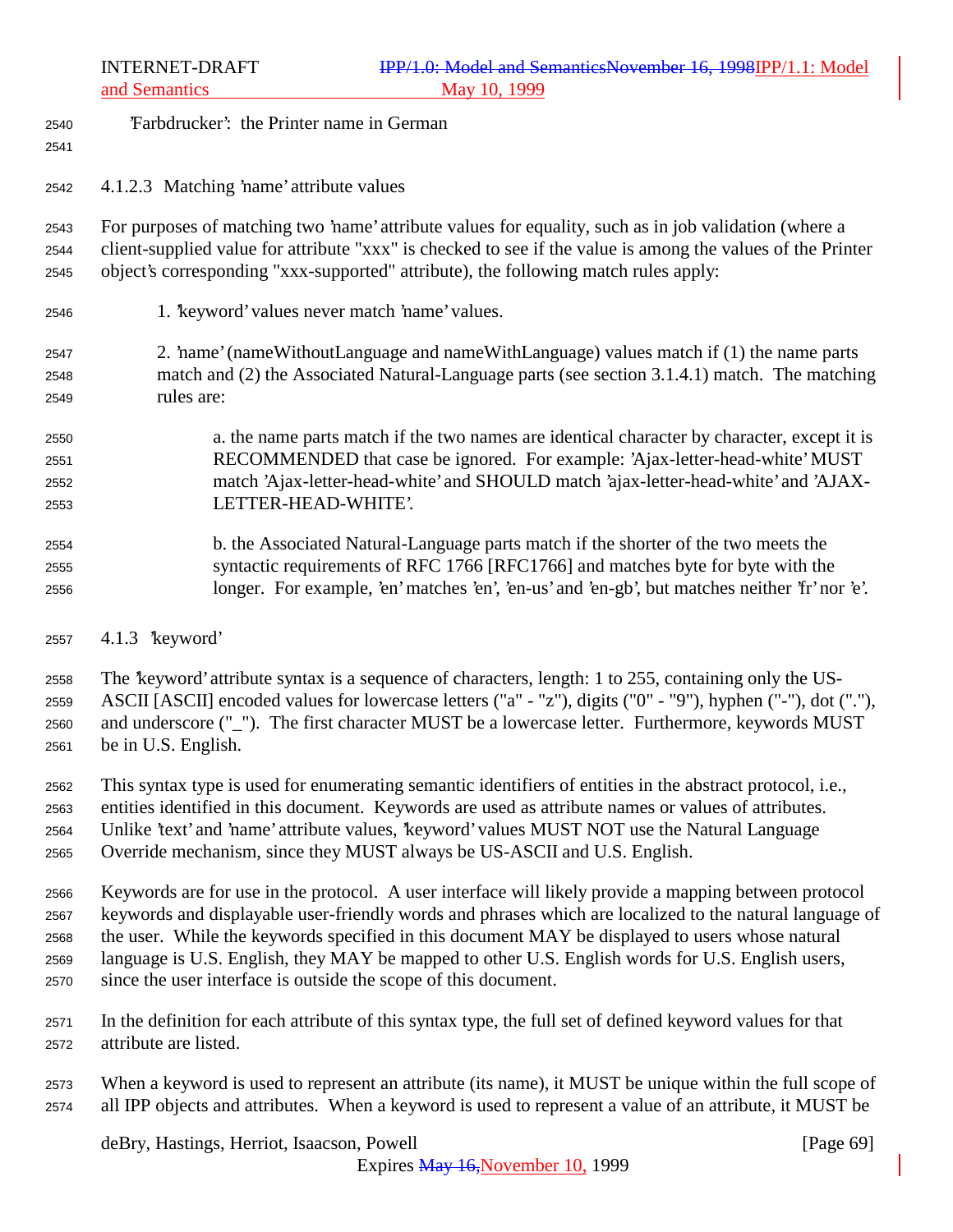INTERNET-DRAFT **IPP/1.0: Model and SemanticsNovember 16, 1998IPP/1.1:** Model and Semantics May 10, 1999

 unique just within the scope of that attribute. That is, the same keyword MUST NOT be used for two different values within the same attribute to mean two different semantic ideas. However, the same keyword MAY be used across two or more attributes, representing different semantic ideas for each attribute. Section 6.1 describes how the protocol can be extended with new keyword values. Examples of attribute name keywords:

- "job-name" "attributes-charset"
- 

 Note: This document uses "type1", "type2", and "type3" prefixes to the "keyword" basic syntax to indicate different levels of review for extensions (see section 6.1).

4.1.4 'enum'

The 'enum' attribute syntax is an enumerated integer value that is in the range from 1 to 2\*\*31 - 1

(MAX). Each value has an associated 'keyword' name. In the definition for each attribute of this syntax

type, the full set of possible values for that attribute are listed. This syntax type is used for attributes for

 which there are enum values assigned by other standards, such as SNMP MIBs. A number of attribute enum values in this specification are also used for corresponding attributes in other standards

2591 [RFC1759]. This syntax type is not used for attributes to which thesystem administrator may assign

values. Section 6.1 describes how the protocol can be extended with new enum values.

 Enum values are for use in the protocol. A user interface will provide a mapping between protocol enum values and displayable user-friendly words and phrases which are localized to the natural language of the user. While the enum symbols specified in this document MAY be displayed to users whose natural language is U.S. English, they MAY be mapped to other U.S. English words for U.S. English users, since the user interface is outside the scope of this document.

 Note: SNMP MIBs use '2' for 'unknown' which corresponds to the IPP "out-of-band" value 'unknown'. See the description of the "out-of-band" values at the beginning of Section 4.1. Therefore, attributes of type 'enum' start at '3'.

 Note: This document uses "type1", "type2", and "type3" prefixes to the "enum" basic syntax to indicate different levels of review for extensions (see section 6.1).

4.1.5 'uri'

 The 'uri' attribute syntax is any valid Uniform Resource Identifier or URI [RFC2396]. Most often, URIs are simply Uniform Resource Locators or URLs. The maximum length of URIs used as values of IPP attributes is 1023 octets. Although most other IPP attribute syntax types allow for only lower-cased values, this attribute syntax type conforms to the case-sensitive and case-insensitive rules specified in [RFC2396]. See also [IPP-IIG] for a discussion of case in URIs.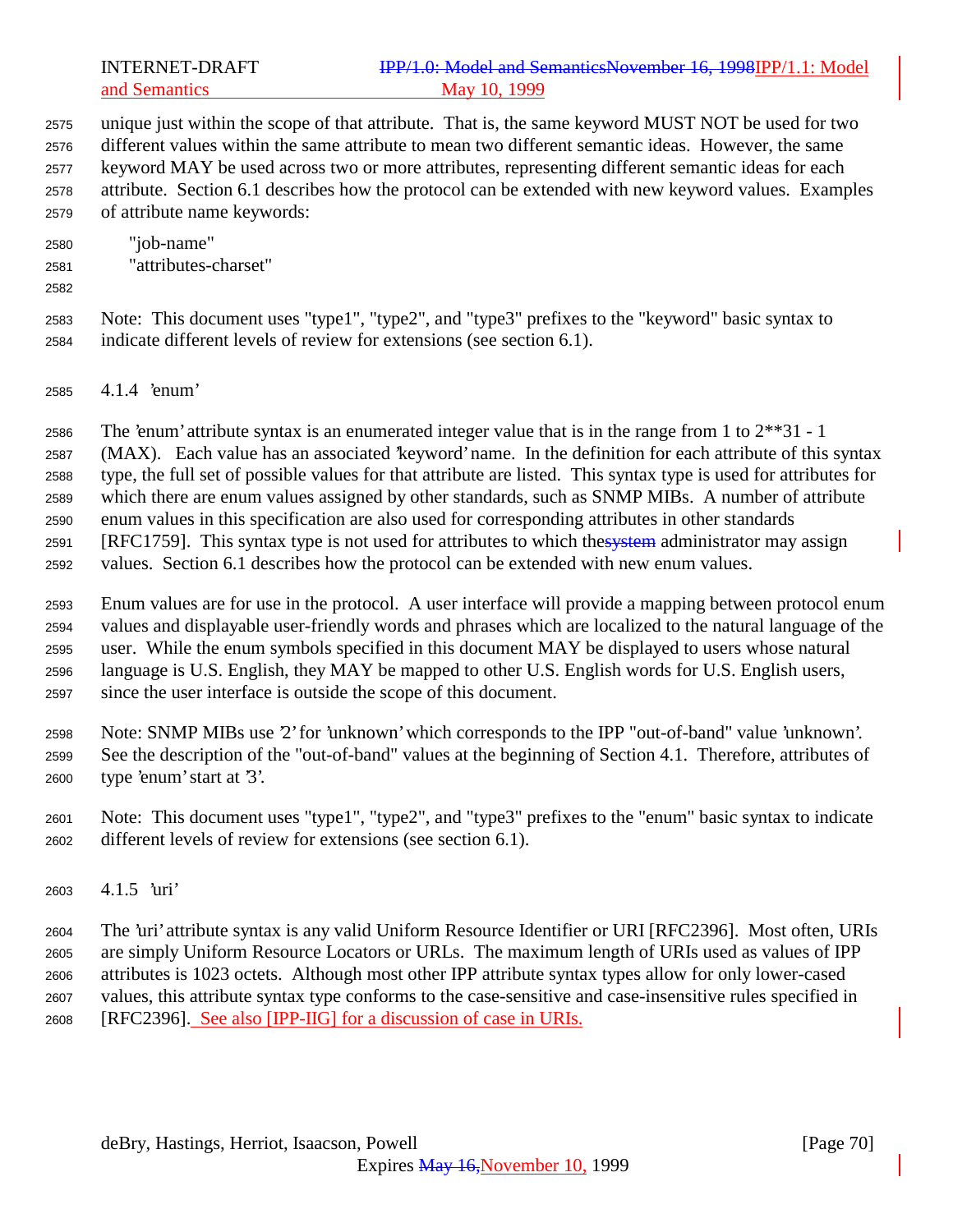4.1.6 'uriScheme'

The 'uriScheme' attribute syntax is a sequence of characters representing a URI scheme according to

 RFC 2396 [RFC2396]. Though RFC 2396 requires that the values be case-insensitive, IPP requires all lower case values in IPP attributes to simplify comparing by IPP clients and Printer objects. Standard

- values for this syntax type are the following keywords:
- 'http': for HTTP schemed URIs (e.g., "http:…")"http:...")
- 'https': for use with HTTPS schemed URIs (e.g., "https:...") (not on IETF standards track)
- 'ftp': for FTP schemed URIs (e.g., "ftp:...")
- 'mailto': for SMTP schemed URIs (e.g., "mailto:...")
- 'file': for file schemed URIs (e.g., "file:...")
- 

 A Printer object MAY support any URI 'scheme' that has been registered with IANA [IANA-MT]. The maximum length of URI 'scheme' values used to represent IPP attribute values is 63 octets.

4.1.7 'charset'

 The 'charset' attribute syntax is a standard identifier for a charset. A charset is a coded character set and encoding scheme. Charsets are used for labeling certain document contents and 'text' and 'name' attribute values. The syntax and semantics of this attribute syntax are specified in RFC 2046 [RFC2046] and contained in the IANA character-set Registry [IANA-CS] according to the IANA procedures [RFC2278]. Though RFC 2046 requires that the values be case-insensitive US-ASCII, IPP requires all lower case values in IPP attributes to simplify comparing by IPP clients and Printer objects. When a character-set in the IANA registry has more than one name (alias), the name labeled as "(preferred MIME name)", if present, MUST be used.

- The maximum length of 'charset' values used to represent IPP attribute values is 63 octets.
- Some examples are:
- 'utf-8': ISO 10646 Universal Multiple-Octet Coded Character Set (UCS) represented as the UTF-8 [RFC2279] transfer encoding scheme in which US-ASCII is a subset charset. 'us-ascii': 7-bit American Standard Code for Information Interchange (ASCII), ANSI X3.4-1986 [ASCII]. That standard defines US-ASCII, but RFC 2045 [RFC2045] eliminates most of the control characters from conformant usage in MIME and IPP. 'iso-8859-1': 8-bit One-Byte Coded Character Set, Latin Alphabet Nr 1 [ISO8859-1]. That standard defines a coded character set that is used by Latin languages in the Western Hemisphere and Western Europe. US-ASCII is a subset charset. 'iso-10646-ucs-2': ISO 10646 Universal Multiple-Octet Coded Character Set (UCS) represented as two octets (UCS-2), with the high order octet of each pair coming first (so-called Big Endian integer). Some attribute descriptions MAY place additional requirements on charset values that may be used, such

 as REQUIRED values that MUST be supported or additional restrictions, such as requiring that the charset have US-ASCII as a subset charset.

deBry, Hastings, Herriot, Isaacson, Powell [Page 71]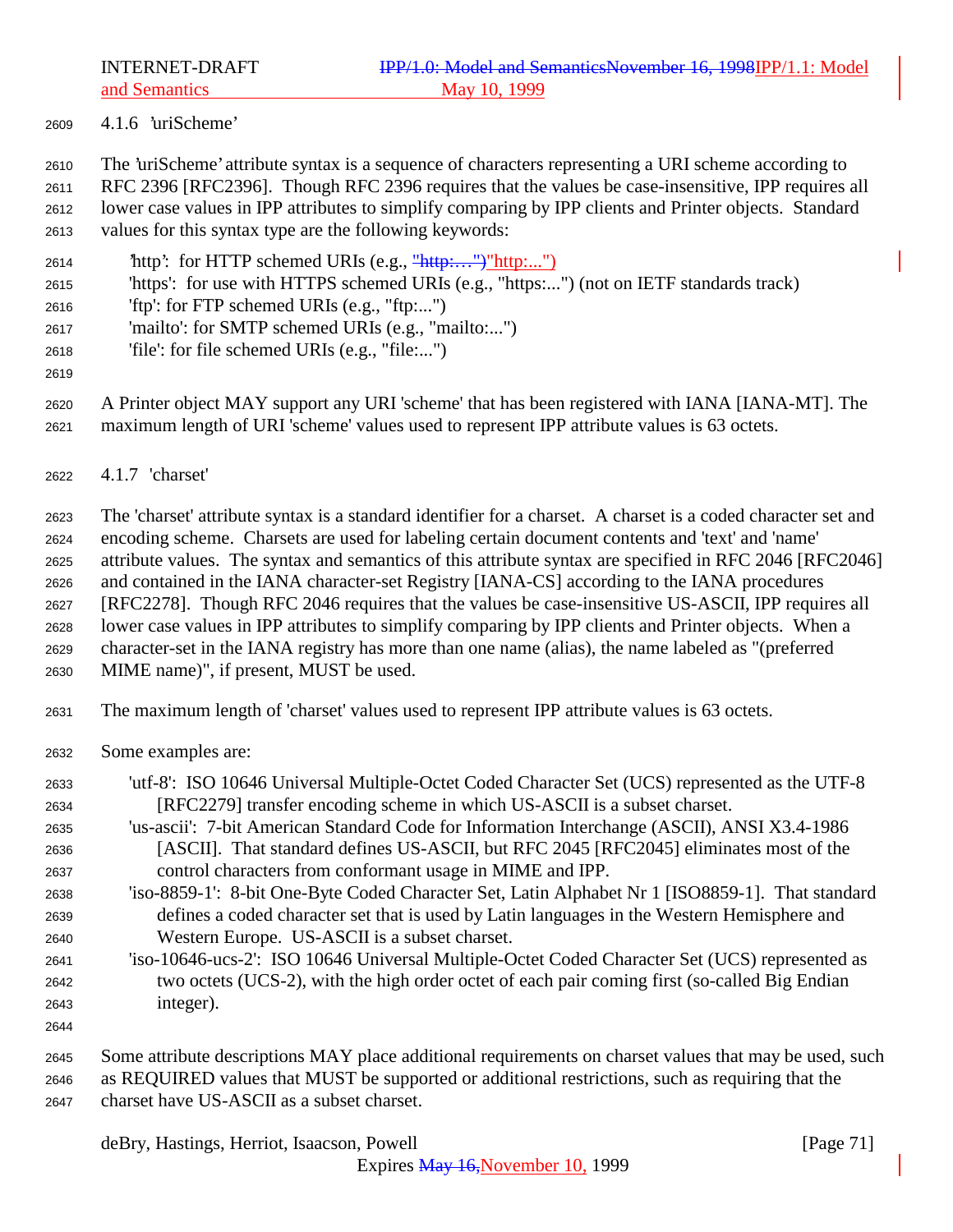4.1.8 'naturalLanguage'

 The 'naturalLanguage' attribute syntax is a standard identifier for a natural language and optionally a country. The values for this syntax type are defined by RFC 1766 [RFC1766]. Though RFC 1766 requires that the values be case-insensitive US-ASCII, IPP requires all lower case to simplify comparing by IPP clients and Printer objects. Examples include:

 'en': for English 'en-us': for US English

- 
- 'fr': for French 'de': for German
- 

The maximum length of 'naturalLanguage' values used to represent IPP attribute values is 63 octets.

4.1.9 'mimeMediaType'

 The 'mimeMediaType' attribute syntax is the Internet Media Type (sometimes called MIME type) as defined by RFC 2046 [RFC2046] and registered according to the procedures of RFC 2048 [RFC2048] for identifying a document format. The value MAY include a charset parameter, depending on the specification of the Media Type in the IANA Registry [IANA-MT]. Although most other IPP syntax types allow for only lower-cased values, this syntax type allows for mixed-case values which are case-insensitive.

Examples are:

'text/html': An HTML document

- 'text/plain': A plain text document in US-ASCII (RFC 2046 indicates that in the absence of the charset parameter MUST mean US-ASCII rather than simply unspecified) [RFC2046].
- 'text/plain; charset=US-ASCII': A plain text document in US-ASCII [52, 56].
- 'text/plain; charset=ISO-8859-1': A plain text document in ISO 8859-1 (Latin 1) [ISO8859-1].
- 'text/plain; charset=utf-8': A plain text document in ISO 10646 represented as UTF-8 **[RFC2044][RFC2279]**
- 'text/plain, charset=iso-10646-ucs-2': A plain text document in ISO 10646 represented in two octets 2675 (UCS-2) [ISO10646-1]
- 'application/postscript': A PostScript document [RFC2046]
- 'application/vnd.hp-PCL': A PCL document [IANA-MT] (charset escape sequence embedded in the document data)
- 'application/pdf': Portable Document Format see IANA MIME Media Type registry
- 'application/octet-stream': Auto-sense see below
- 
- 4.1.9.1 Application/octet-stream -- Auto-Sensing the document format

 One special type is 'application/octet-stream'. If the Printer object supports this value, the Printer object MUST be capable of auto-sensing the format of the document data, either as part of the create operation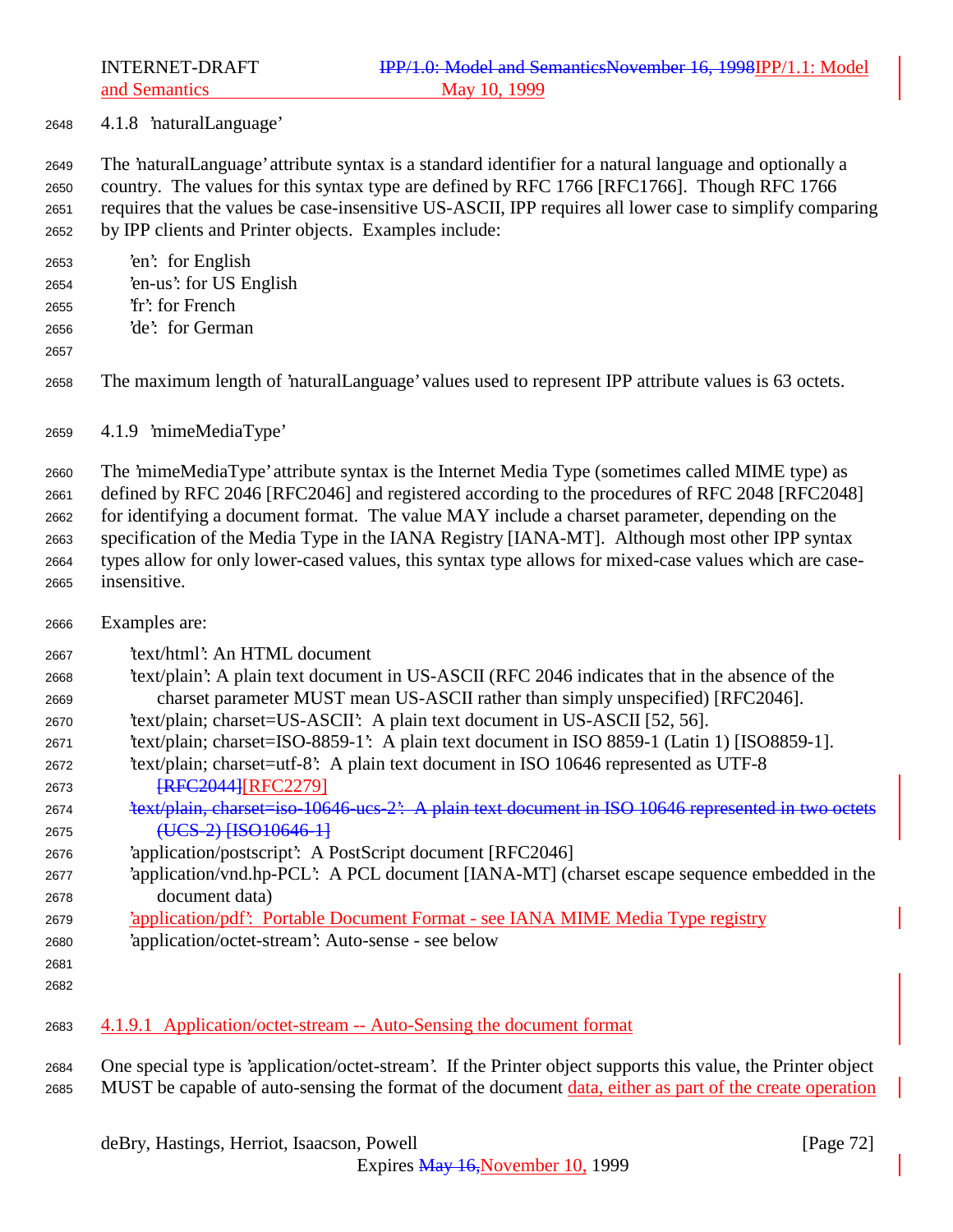and/or at document processing time. During auto-sensing, a Printer may determine that the document-2687 data has a format <del>data. t</del>hat the Printer doesn't recognize. If the Printer determines this problem before returning an operation response, it rejects the request and returns the 'client-error-document-format-not- supported' status code. If the Printer determines this problem after accepting the request and returning an operation response with one of the successful status codes, the Printer adds the 'unsupported-2691 document-format' value to the job's "job-state-reasons" attribute. Issue 9 and Issue 10 If the Printer object's default value attribute "document-format-default" is set to 'application/octet- stream', the Printer object not only supports auto-sensing of the document format, but will depend on the result of applying its auto-sensing when the client does not supply the "document-format" attribute. If the client supplies a document format value, the Printer MUST rely on the supplied attribute, rather than trust its auto-sensing algorithm. To summarize: 1. If the client does not supply a document format value, the Printer MUST rely on its default value setting (which may be 'application/octet-stream' indicating an auto-sensing mechanism). 2. If the client supplies a value other than 'application/octet-stream', the client is supplying valid information about the format of the document data and the Printer object MUST trust the client supplied value more than the outcome of applying an automatic format detection mechanism. For example, the client may be requesting the printing of a PostScript file as a 'text/plain' document. The Printer object MUST print a text representation of the PostScript commands rather than interpret the stream of PostScript commands and print the result. 3. If the client supplies a value of 'application/octet-stream', the client is indicating that the Printer object MUST use its auto-sensing mechanism on the client supplied document data whether auto-sensing is the Printer object's default or not. Note: Since the auto-sensing algorithm is probabilistic, if the client requests both auto-sensing

("document-format" set to 'application/octet-stream') and true fidelity ("ipp-attribute-fidelity" set to

'true'), the Printer object might not be able to guarantee exactly what the end user intended (the auto-

 sensing algorithm might mistake one document format for another ), but it is able to guarantee that its auto-sensing mechanism be used.

- The maximum length of a 'mimeMediaType' value to represent IPP attribute values is 255 octets.
- 4.1.10 'octetString'

 The 'octetString' attribute syntax is a sequence of octets encoded in a maximum of 1023 octets which is indicated in sub-section headers using the notation: octetString(MAX). This syntax type is used for opaque data.

- 4.1.11 'boolean'
- The 'boolean' attribute syntax has only two values: 'true' and 'false'.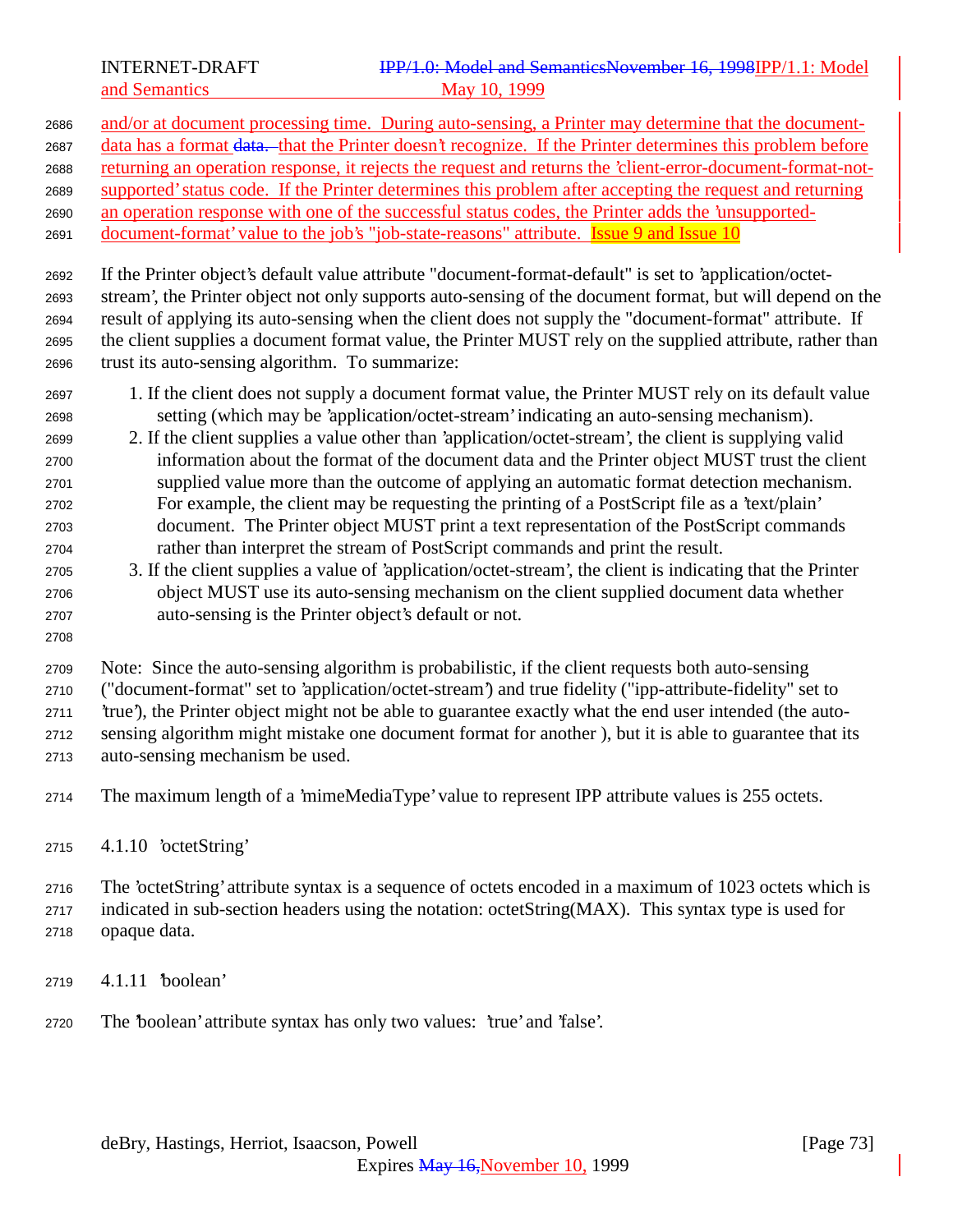4.1.12 'integer'

2722 The 'integer' attribute syntax is an integer value that is in the range from  $-2**31$  (MIN) to  $2**31 - 1$ 

(MAX). Each individual attribute may specify the range constraint explicitly in sub-section headers if

 the range is different from the full range of possible integer values. For example: job-priority (integer(1:100)) for the "job-priority" attribute. However, the enforcement of that additional constraint is

up to the IPP objects, not the protocol.

4.1.13 'rangeOfInteger'

 The 'rangeOfInteger' attribute syntax is an ordered pair of integers that defines an inclusive range of integer values. The first integer specifies the lower bound and the second specifies the upper bound. If a range constraint is specified in the header description for an attribute in this document whose attribute syntax is 'rangeOfInteger' (i.e., 'X:Y' indicating X as a minimum value and Y as a maximum value), then the constraint applies to both integers.

4.1.14 'dateTime'

 The 'dateTime' attribute syntax is a standard, fixed length, 11 octet representation of the "DateAndTime" syntax as defined in RFC 1903 [RFC1903]. RFC 1903 also identifies an 8 octet representation of a "DateAndTime" value, but IPP objects MUST use the 11 octet representation. A user interface will provide a mapping between protocol dateTime values and displayable user-friendly words or presentation values and phrases which are localized to the natural language and date format of the user.

### 4.1.15 'resolution'

 The 'resolution' attribute syntax specifies a two-dimensional resolution in the indicated units. It consists of 3 values: a cross feed direction resolution (positive integer value), a feed direction resolution (positive integer value), and a units value. The semantics of these three components are taken from the Printer MIB [RFC1759] suggested values. That is, the cross feed direction component resolution component is the same as the prtMarkerAddressabilityXFeedDir object in the Printer MIB, the feed direction component resolution component is the same as the prtMarkerAddressabilityFeedDir in the Printer MIB, and the units component is the same as the prtMarkerAddressabilityUnit object in the Printer MIB (namely, '3' indicates dots per inch and '4' indicates dots per centimeter). All three values MUST be present even if the first two values are the same. Example: '300', '600', '3' indicates a 300 dpi cross-feed direction resolution, a 600 dpi feed direction resolution, since a '3' indicates dots per inch (dpi).

4.1.16 '1setOf X'

 The '1setOf X' attribute syntax is 1 or more values of attribute syntax type X. This syntax type is used for multi-valued attributes. The syntax type is called '1setOf' rather than just 'setOf' as a reminder that the set of values MUST NOT be empty (i.e., a set of size 0). Sets are normally unordered. However each attribute description of this type may specify that the values MUST be in a certain order for that attribute.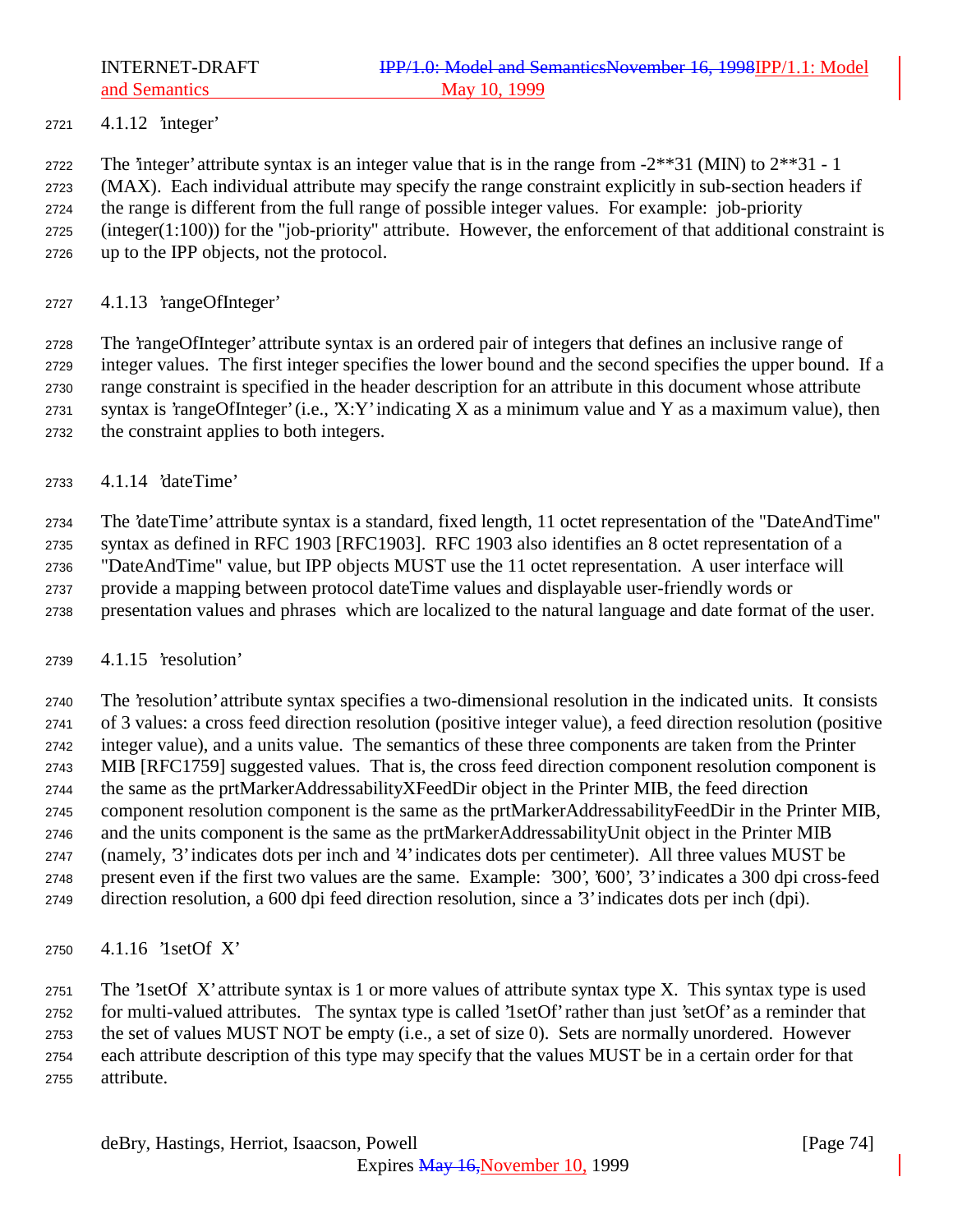4.2 Job Template Attributes

 Job Template attributes describe job processing behavior. Support for Job Template attributes by a Printer object is OPTIONAL (see section 12.2.3 for a description of support for OPTIONAL attributes). Also, clients OPTIONALLY supply Job Template attributes in create requests.

- Job Template attributes conform to the following rules. For each Job Template attribute called "xxx":
- 1. If the Printer object supports "xxx" then it MUST support both a "xxx-default" attribute (unless there is a "No" in the table below) and a "xxx-supported" attribute. If the Printer object doesn't support "xxx", then it MUST support neither an "xxx-default" attribute nor an "xxx-supported" attribute, and it MUST treat an attribute "xxx" supplied by a client as unsupported. An attribute "xxx" may be supported for some document formats and not supported for other document formats. For example, it is expected that a Printer object would only support "orientation- requested" for some document formats (such as 'text/plain' or 'text/html') but not others (such as 'application/postscript').
- 2. "xxx" is OPTIONALLY supplied by the client in a create request. If "xxx" is supplied, the client is indicating a desired job processing behavior for this Job. When "xxx" is not supplied, the client is indicating that the Printer object apply its default job processing behavior at job processing time if the document content does not contain an embedded instruction indicating an xxx-related behavior.
- Note: Since an administrator MAY change the default value attribute after a Job object has been submitted but before it has been processed, the default value used by the Printer object at job processing time may be different that the default value in effect at job submission time.
- 3. The "xxx-supported" attribute is a Printer object attribute that describes which job processing behaviors are supported by that Printer object. A client can query the Printer object to find out what xxx-related behaviors are supported by inspecting the returned values of the "xxx-supported" attribute.
- Note: The "xxx" in each "xxx-supported" attribute name is singular, even though an "xxx- supported" attribute usually has more than one value, such as "job-sheet-supported", unless the "xxx" Job Template attribute is plural, such as "finishings" or "sides". In such cases the "xxx-supported" attribute names are: "finishings-supported" and "sides-supported".
- 4. The "xxx-default" default value attribute describes what will be done at job processing time when no other job processing information is supplied by the client (either explicitly as an IPP attribute in the create request or implicitly as an embedded instruction within the document data).
- 

- If an application wishes to present an end user with a list of supported values from which to choose, the
- application SHOULD query the Printer object for its supported value attributes. The application
- SHOULD also query the default value attributes. If the application then limits selectable values to only those value that are supported, the application can guarantee that the values supplied by the client in the

deBry, Hastings, Herriot, Isaacson, Powell [Page 75]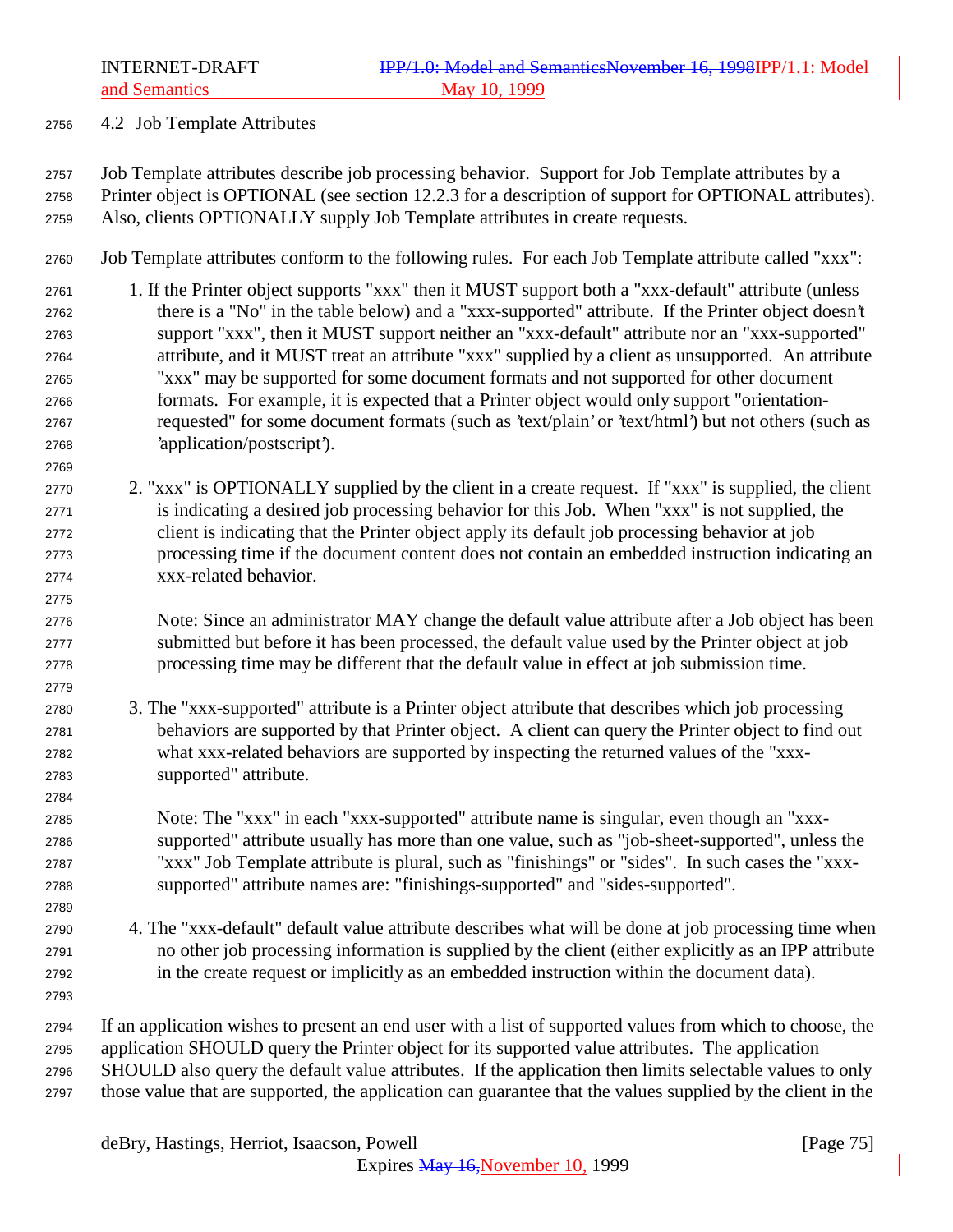create request all fall within the set of supported values at the Printer. When querying the Printer, the client MAY enumerate each attribute by name in the Get-Printer-Attributes Request, or the client MAY just name the "job-template" group in order to get the complete set of supported attributes (both supported and default attributes).

 The "finishings" attribute is an example of a Job Template attribute. It can take on a set of values such as 'staple', 'punch', and/or 'cover'. A client can query the Printer object for the "finishings-supported" attribute and the "finishings-default" attribute. The supported attribute contains a set of supported values. The default value attribute contains the finishing value(s) that will be used for a new Job if the client does not supply a "finishings" attribute in the create request and the document data does not contain any corresponding finishing instructions. If the client does supply the "finishings" attribute in the create request, the IPP object validates the value or values to make sure that they are a subset of the supported values identified in the Printer object's "finishings-supported" attribute. See section 3.1.7.

The table below summarizes the names and relationships for all Job Template attributes. The first

column of the table (labeled "Job Attribute") shows the name and syntax for each Job Template attribute

in the Job object. These are the attributes that can optionally be supplied by the client in a create request.

The last two columns (labeled "Printer: Default Value Attribute" and "Printer: Supported Values

Attribute") shows the name and syntax for each Job Template attribute in the Printer object (the default

value attribute and the supported values attribute). A "No" in the table means the Printer MUST NOT

 support the attribute (that is, the attribute is simply not applicable). For brevity in the table, the 'text' and 'name' entries do not show the maximum length for each attribute.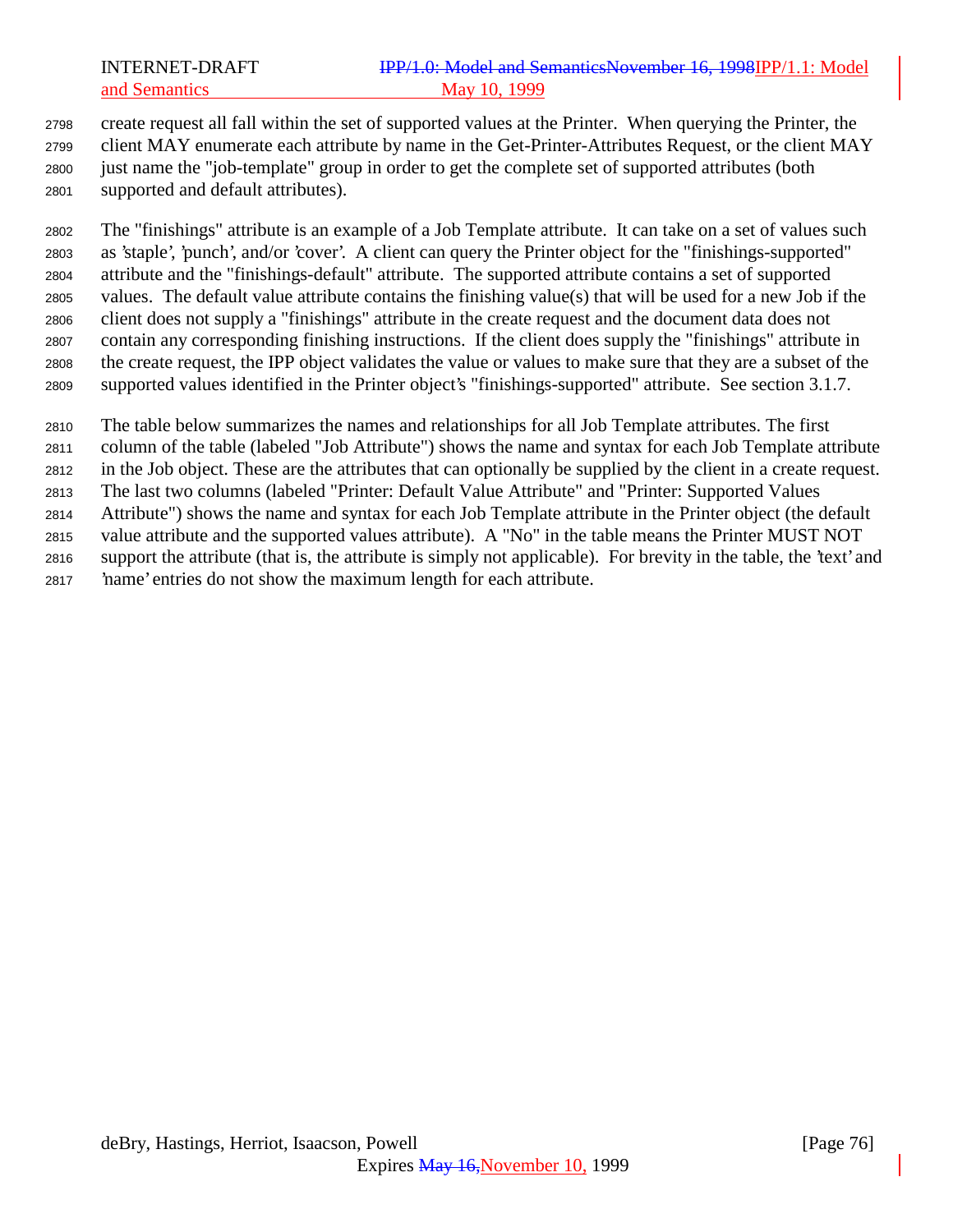## and Semantics

# INTERNET-DRAFT IPP/1.0: Model and SemanticsNovember 16, 1998IPP/1.1: Model and Semantics

| 2818                                         |                                                         |                                                               |                                                                                    |
|----------------------------------------------|---------------------------------------------------------|---------------------------------------------------------------|------------------------------------------------------------------------------------|
| 2819<br>2820<br>2821                         | Job Attribute                                           | Printer: Default Value<br>Attribute                           | Printer: Supported<br>Values Attribute                                             |
| 2822<br>2823                                 | job-priority<br>(integer 1:100)                         | job-priority-default<br>(integer 1:100)                       | job-priority-supported<br>(integer 1:100)                                          |
| 2824<br>2825<br>2826<br>2827<br>2828         | job-hold-until<br>(type3 keyword<br>name)               | job-hold-until-<br>default<br>(type3 keyword<br>name)         | job-hold-until-<br>supported<br>(1setOf)<br>-type3 keyword<br>$name)$ )            |
| 2829<br>2830<br>2831<br>2832                 | job-sheets<br>(type3 keyword<br>name)                   | job-sheets-default<br>(type3 keyword<br>name)                 | job-sheets-supported<br>(1setOf<br>-type3 keyword<br>$name)$ )                     |
| 2833<br>2834<br>2835<br>2836<br>2837         | multiple-document-<br>handling<br>(type2 keyword)       | multiple-document-<br>handling-default<br>(type2 keyword)     | multiple-document-<br>handling-supported<br>(1setOf type2 keyword)                 |
| 2838<br>2839<br>2840                         | copies<br>(integer (1:MAX))                             | copies-default<br>(integer (1:MAX))                           | copies-supported<br>(rangeOfInteger<br>$(1:MAX)$ )                                 |
| 2841<br>2842<br>2843                         | finishings                                              | finishings-default<br>(1setOf type2 enum) (1setOf type2 enum) | finishings-supported<br>(1setOf type2 enum)                                        |
| 2844<br>2845<br>2846<br>2847<br>2848         | page-ranges<br>(1setOf<br>rangeOfInteger<br>$(1:MAX)$ ) | No                                                            | page-ranges-<br>supported (boolean)                                                |
| 2849<br>2850<br>2851                         | sides<br>(type2 keyword)                                | sides-default<br>(type2 keyword)                              | sides-supported<br>(1setOf type2 keyword)                                          |
| 2852<br>2853<br>2854<br>2855<br>2856<br>2857 | number-up<br>(integer (1:MAX))                          | number-up-default<br>(integer (1:MAX))                        | number-up-supported<br>(1setOf integer<br>(1:MAX)<br>rangeOfInteger<br>$(1:MAX)$ ) |
| 2858<br>2859<br>2860<br>2861                 | orientation-<br>requested<br>(type2 enum)               | orientation-requested-<br>default<br>(type2 enum)             | orientation-requested-<br>supported<br>(1setOf type2 enum)                         |
| 2862<br>2863<br>2864<br>2865<br>2866<br>2867 | media<br>(type3 keyword<br>name)                        | media-default<br>(type3 keyword<br>name)                      | media-supported<br>(1setOf (<br>-type3 keyword<br>$name)$  <br>media-ready         |

deBry, Hastings, Herriot, Isaacson, Powell [Page 77]

Expires May 16, November 10, 1999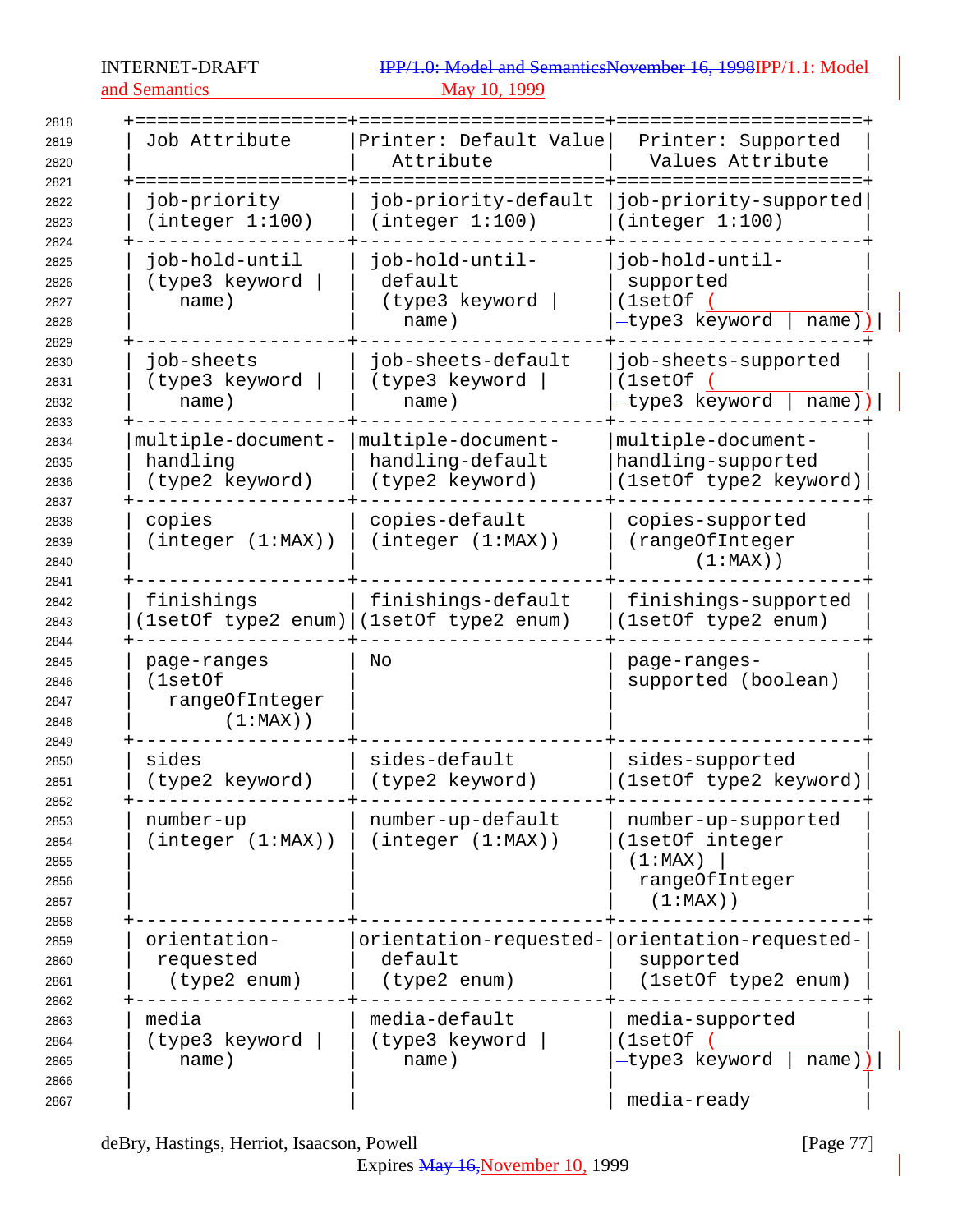| 2868<br>2869<br>2870                 |                                    |                                                | (1setOf<br>-type3 keyword<br>$name)$ )                  |
|--------------------------------------|------------------------------------|------------------------------------------------|---------------------------------------------------------|
| 2871<br>2872<br>2873                 | printer-resolution<br>(resolution) | printer-resolution-<br>default<br>(resolution) | printer-resolution-<br>supported<br>(1setOf resolution) |
| 2874<br>2875<br>2876<br>2877<br>2878 | print-quality<br>(type2 enum)      | $print-quality-default$<br>(type2 enum)        | print-quality-<br>supported<br>(1setOf type2 enum)      |
| 2879                                 |                                    |                                                |                                                         |

4.2.1 job-priority (integer(1:100))

 This attribute specifies a priority for scheduling the Job. A higher value specifies a higher priority. The value 1 indicates the lowest possible priority. The value 100 indicates the highest possible priority. Among those jobs that are ready to print, a Printer MUST print all jobs with a priority value of n before printing those with a priority value of n-1 for all n.

 If the Printer object supports this attribute, it MUST always support the full range from 1 to 100. No administrative restrictions are permitted. This way an end-user can always make full use of the entire 2888 range with any Printer object. If privileged jobs are implemented outside  $\frac{IPP}{1.0}$ , IPP/1.1, they MUST have priorities higher than 100, rather than restricting the range available to end-users.

 If the client does not supply this attribute and this attribute is supported by the Printer object, the Printer object MUST use the value of the Printer object's "job-priority-default" at job submission time (unlike most Job Template attributes that are used if necessary at job processing time).

 The syntax for the "job-priority-supported" is also integer(1:100). This single integer value indicates the number of priority levels supported. The Printer object MUST take the value supplied by the client and map it to the closest integer in a sequence of n integers values that are evenly distributed over the range from 1 to 100 using the formula:

- 2897 roundToNearestInt( $(100x+50)/n$ )
- where n is the value of "job-priority-supported" and x ranges from 0 through n-1.

2899 For example, if n=1 the sequence of values is 50; if n=2, the sequence of values is: 25 and 75; if n = 3,

2900 the sequence of values is: 17, 50 and 83; if  $n = 10$ , the sequence of values is: 5, 15, 25, 35, 45, 55, 65, 2901 75, 85, and 95; if  $n = 100$ , the sequence of values is: 1, 2, 3, ... 100.

 If the value of the Printer object's "job-priority-supported" is 10 and the client supplies values in the range 1 to 10, the Printer object maps them to 5, in the range 11 to 20, the Printer object maps them to 15, etc.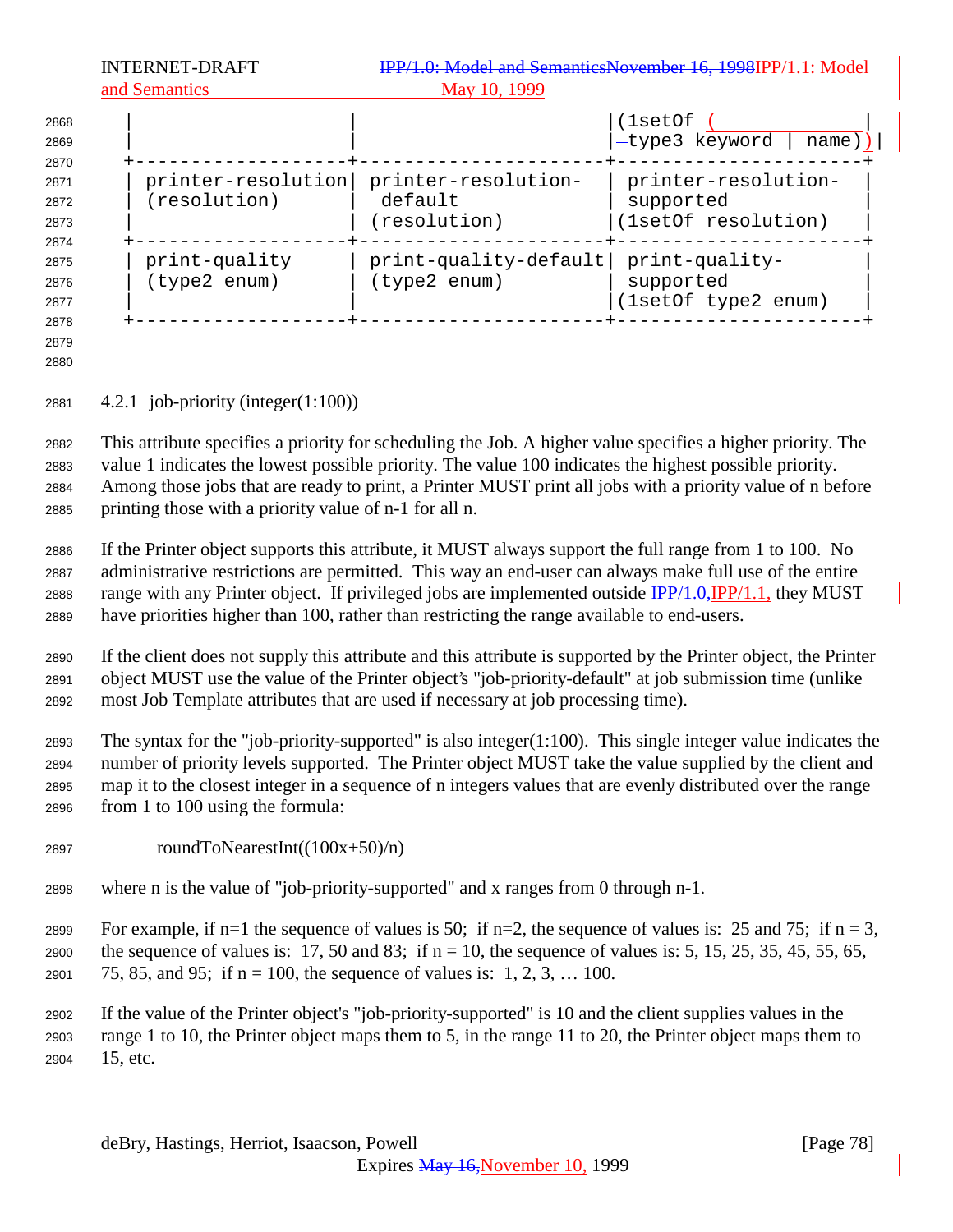- 2905  $4.2.2$  job-hold-until (type3 keyword | name (MAX))
- This attribute specifies the named time period during which the Job MUST become a candidate for printing.
- Standard keyword values for named time periods are:
- 'no-hold': immediately, if there are not other reasons to hold the job
- 'indefinite': the job is held indefinitely, until a client performs a Release-Job (section 3.3.6)
- 'day-time': during the day
- 'evening': evening
- 'night': night
- 'weekend': weekend
- 'second-shift': second-shift (after close of business)
- 'third-shift': third-shift (after midnight)
- 

 An administrator MUST associate allowable print times with a named time period (by means outside 2919 IPP/1.0). the scope of this IPP/1.1 document). An administrator is encouraged to pick names that suggest the type of time period. An administrator MAY define additional values using the 'name' or 'keyword' attribute syntax, depending on implementation.

- If the value of this attribute specifies a time period that is in the future, the Printer MUST add the 'job- hold-until-specified' value to the job's "job-state-reasons" attribute, move the job to the 'pending-held' state, and MUST NOT schedule the job for printing until the specified time-period arrives. When the specified time period arrives, the Printer MUST remove the 'job-hold-until-specified' value from the job's "job-state-reason" attribute and, if there are no other job state reasons that keep the job in the 'pending-held' state, the Printer MUST consider the job as a candidate for processing by moving the job to the 'pending' state.
- If this job attribute value is the named value 'no-hold', or the specified time period has already started, the job MUST be a candidate for processing immediately.

 If the client does not supply this attribute and this attribute is supported by the Printer object, the Printer object MUST use the value of the Printer object's "job-hold-until-default" at job submission time (unlike

- most Job Template attributes that are used if necessary at job processing time).
- 4.2.3 job-sheets (type3 keyword | name(MAX))
- This attribute determines which job start/end sheet(s), if any, MUST be printed with a job.
- Standard keyword values are:
- 'none': no job sheet is printed
- 'standard': one or more site specific standard job sheets are printed, e.g. a single start sheet or both start and end sheet is printed
-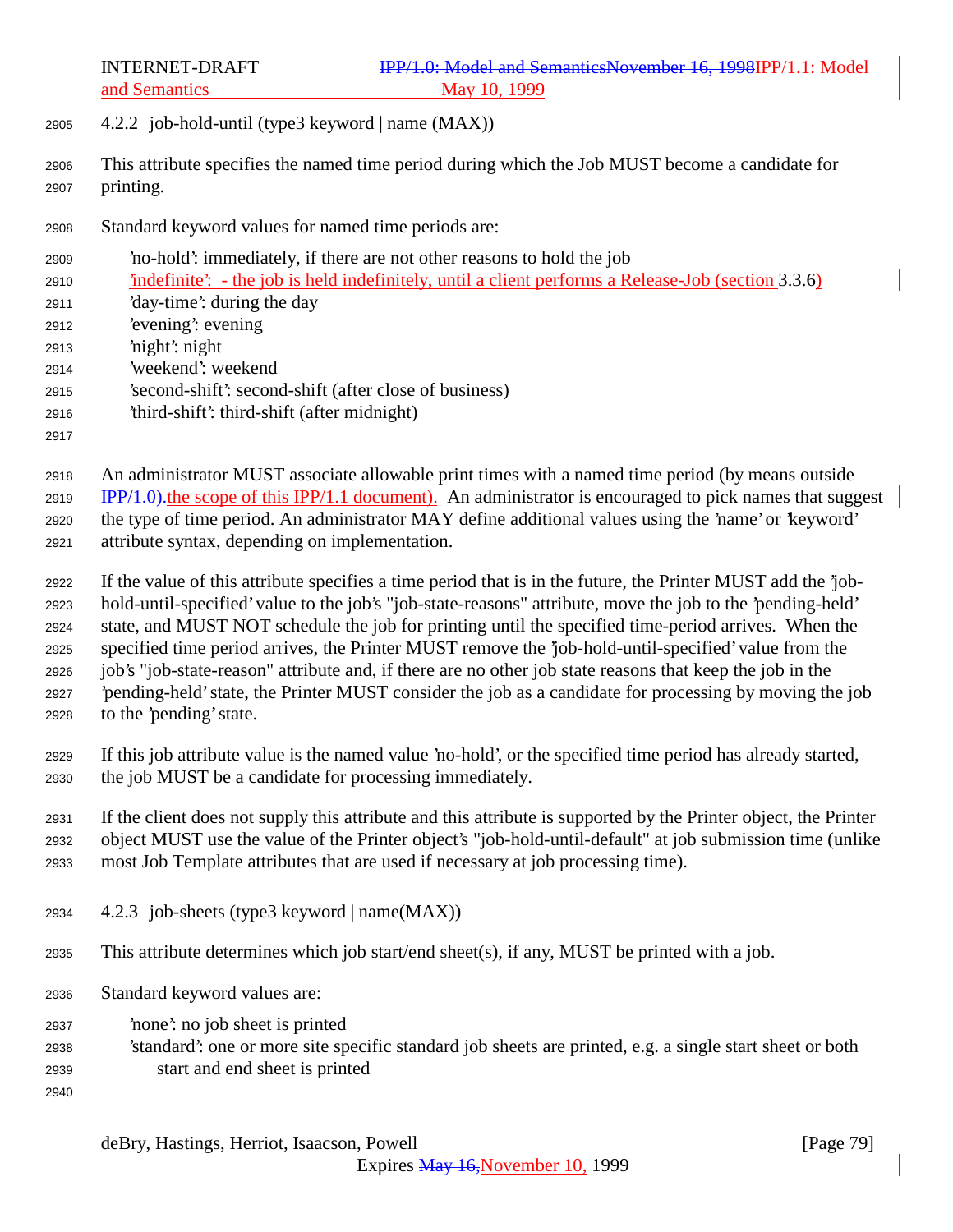- An administrator MAY define additional values using the 'name' or 'keyword' attribute syntax, depending on implementation.
- Note: The effect of this attribute on jobs with multiple documents MAY be affected by the "multiple-document-handling" job attribute (section 4.2.4), depending on the job sheet semantics.
- 4.2.4 multiple-document-handling (type2 keyword)

 This attribute is relevant only if a job consists of two or more documents. This attribute MUST be 2947 supported if the Printer supports multiple documents per job (see sections 3.2.4 and 3.3.1). Issue 34 The attribute controls finishing operations and the placement of one or more print-stream pages into impressions and onto media sheets. When the value of the "copies" attribute exceeds 1, it also controls the order in which the copies that result from processing the documents are produced. For the purposes of this explanations, if "a" represents an instance of document data, then the result of processing the data 2952 in document "a" is a sequence of media sheets represented by " $a(*)$ ".

- Standard keyword values are:
- 'single-document': If a Job object has multiple documents, say, the document data is called a and b, then the result of processing all the document data (a and then b) MUST be treated as a single sequence of media sheets for finishing operations; that is, finishing would be performed on the 2957 concatenation of the sequences  $a(*)$ ,  $b(*)$ . The Printer object MUST NOT force the data in each document instance to be formatted onto a new print-stream page, nor to start a new impression on a new media sheet. If more than one copy is made, the ordering of the sets of media sheets 2960 resulting from processing the document data MUST be  $a(*)$ ,  $b(*)$ ,  $a(*)$ ,  $b(*)$ , ..., and the Printer 2961 object MUST force each copy  $(a(*),b(*))$  to start on a new media sheet.
- 'separate-documents-uncollated-copies': If a Job object has multiple documents, say, the document data is called a and b, then the result of processing the data in each document instance MUST be 2964 treated as a single sequence of media sheets for finishing operations; that is, the sets  $a(*)$  and  $b(*)$  would each be finished separately. The Printer object MUST force each copy of the result of processing the data in a single document to start on a new media sheet. If more than one copy is made, the ordering of the sets of media sheets resulting from processing the document data 2968 MUST be  $a(*), a(*), ..., b(*), b(*)...$ .
- 'separate-documents-collated-copies': If a Job object has multiple documents, say, the document data is called a and b, then the result of processing the data in each document instance MUST be 2971 treated as a single sequence of media sheets for finishing operations; that is, the sets  $a(*)$  and  $b(*)$  would each be finished separately. The Printer object MUST force each copy of the result of processing the data in a single document to start on a new media sheet. If more than one copy is made, the ordering of the sets of media sheets resulting from processing the document data 2975 MUST be  $a(*), b(*), a(*), b(*), ...$ .
- 'single-document-new-sheet': Same as 'single-document', except that the Printer object MUST ensure that the first impression of each document instance in the job is placed on a new media sheet. This value allows multiple documents to be stapled together with a single staple where each document starts on a new sheet.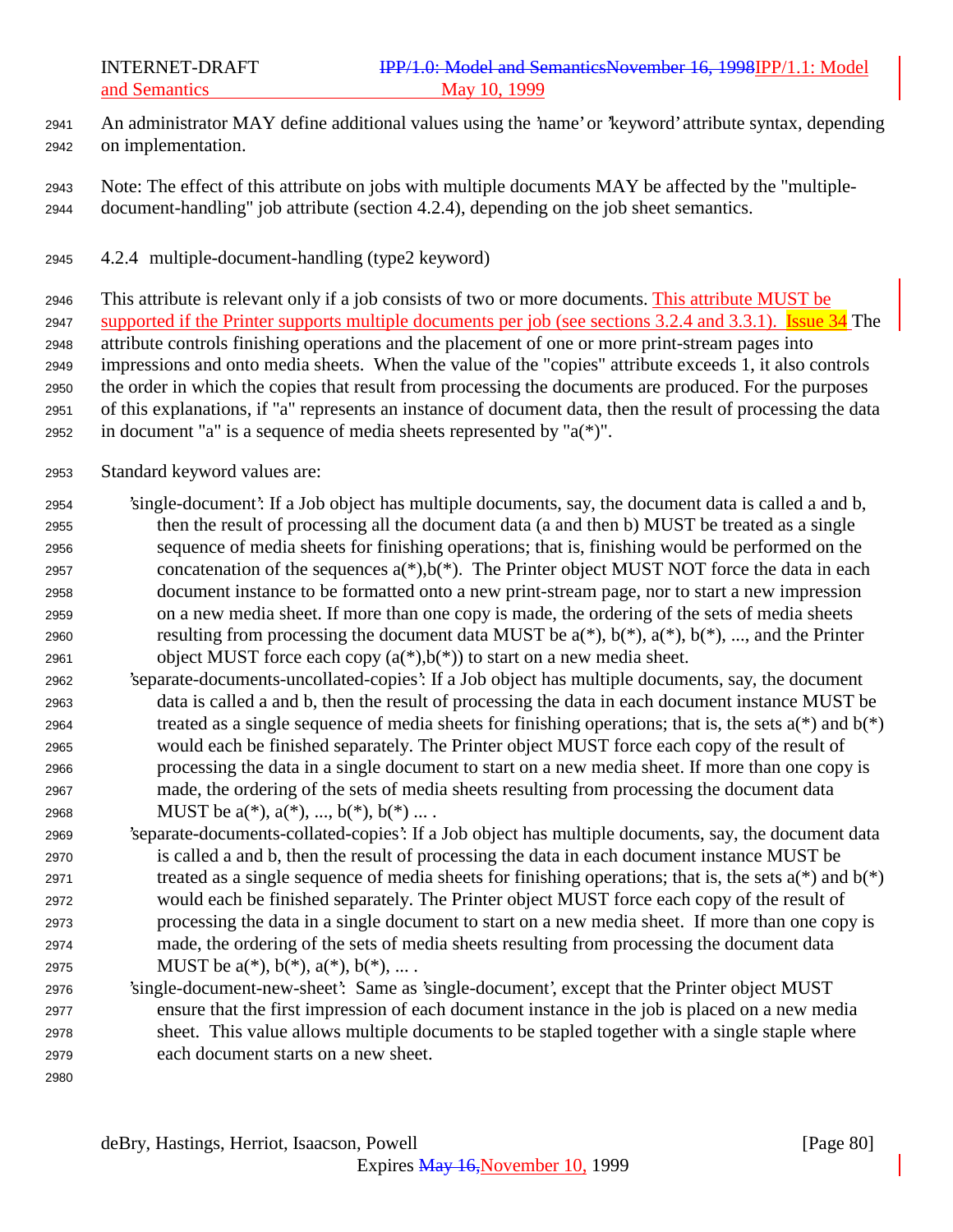The 'single-document' value is the same as 'separate-documents-collated-copies' with respect to ordering of print-stream pages, but not media sheet generation, since 'single-document' will put the first page of the next document on the back side of a sheet if an odd number of pages have been produced so far for the job, while 'separate-documents-collated-copies' always forces the next document or document copy on to a new sheet. In addition, if the "finishings" attribute specifies 'staple', then with 'single-document', documents a and b are stapled together as a single document with no regard to new sheets, with 'single- document-new-sheet', documents a and b are stapled together as a single document, but document b starts on a new sheet, but with 'separate-documents-uncollated-copies' and 'separate-documents-collated-copies', documents a and b are stapled separately.

 Note: None of these values provide means to produce uncollated sheets within a document, i.e., where multiple copies of sheet n are produced before sheet n+1 of the same document.

 The relationship of this attribute and the other attributes that control document processing is described in section 15.3.

- 4.2.5 copies (integer(1:MAX))
- This attribute specifies the number of copies to be printed.

 On many devices the supported number of collated copies will be limited by the number of physical output bins on the device, and may be different from the number of uncollated copies which can be supported.

 Note: The effect of this attribute on jobs with multiple documents is controlled by the "multiple- document-handling" job attribute (section 4.2.4) and the relationship of this attribute and the other attributes that control document processing is described in section 15.3.

4.2.6 finishings (1setOf type2 enum)

 This attribute identifies the finishing operations that the Printer uses for each copy of each printed document in the Job. For Jobs with multiple documents, the "multiple-document-handling" attribute determines what constitutes a "copy" for purposes of finishing.

Standard enum values are:

| 3007 | Value                   | <b>Symbolic Name and Description</b>                                                     |
|------|-------------------------|------------------------------------------------------------------------------------------|
| 3008 |                         |                                                                                          |
| 3009 | $\mathfrak{B}^{\prime}$ | 'none': Perform no finishing                                                             |
| 3010 | 4'                      | 'staple': Bind the document(s) with one or more staples. The exact number and placement  |
| 3011 |                         | of the staples is site-defined.                                                          |
| 3012 | $\cdot$ 5'              | punch': This value indicates that holes are required in the finished document. The exact |
| 3013 |                         | number and placement of the holes is site-defined. The punch specification MAY           |
| 3014 |                         | be satisfied (in a site- and implementation-specific manner) either by                   |
| 3015 |                         | drilling/punching, or by substituting pre-drilled media.                                 |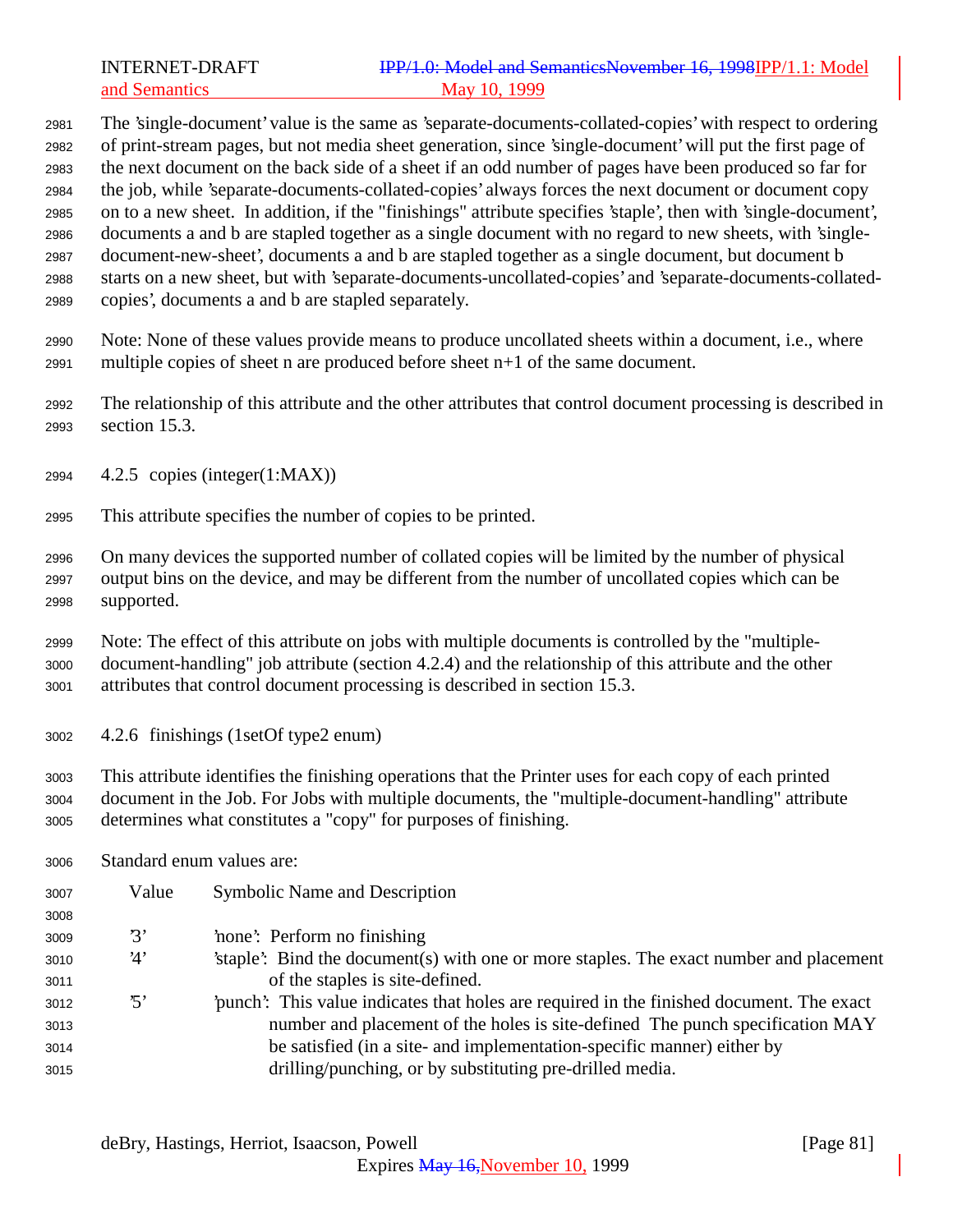| <b>INTERNET-DRAFT</b><br>and Semantics                      | IPP/1.0: Model and SemanticsNovember 16, 1998IPP/1.1: Model<br>May 10, 1999                                                                                                                                                            |
|-------------------------------------------------------------|----------------------------------------------------------------------------------------------------------------------------------------------------------------------------------------------------------------------------------------|
| 6'<br>3016<br>3017<br>3018                                  | 'cover': This value is specified when it is desired to select a non-printed (or pre-printed)<br>cover for the document. This does not supplant the specification of a printed cover<br>(on cover stock medium) by the document itself. |
| 7'<br>3019<br>3020<br>3021                                  | "bind": This value indicates that a binding is to be applied to the document; the type and<br>placement of the binding is site-defined."                                                                                               |
| $\mathbf{8}$<br>3022<br>3023                                | 's addle-stitch': Bind the document(s) with one or more staples (wire stitches) along the<br>middle fold. The exact number and placement of the staples and the middle fold<br>is implementation and/or site-defined.                  |
| 3024<br>$\boldsymbol{\mathfrak{g}}$<br>3025<br>3026<br>3027 | 'edge-stitch': Bind the document(s) with one or more staples (wire stitches) along one<br>edge. The exact number and placement of the staples is implementation and/or<br>site-defined.                                                |
| $'10'-19'$<br>3028                                          | reserved for future generic finishing enum values.                                                                                                                                                                                     |
| 3029<br>3030                                                | The following values are more specific; they indicate a corner or an edge as if the document were a<br>portrait document (see below):                                                                                                  |
| 20'<br>3031                                                 | 'staple-top-left': Bind the document(s) with one or more staples in the top left corner.                                                                                                                                               |
| 21'<br>3032                                                 | 'staple-bottom-left': Bind the document(s) with one or more staples in the bottom left                                                                                                                                                 |
| 3033<br>22'                                                 | corner.<br>'staple-top-right': Bind the document(s) with one or more staples in the top right corner.                                                                                                                                  |
| 3034<br>23'<br>3035                                         | 'staple-bottom-right': Bind the document(s) with one or more staples in the bottom right                                                                                                                                               |
| 3036                                                        | corner.                                                                                                                                                                                                                                |
| 24'<br>3037                                                 | edge-stitch-left. Bind the document(s) with one or more staples (wire stitches) along the                                                                                                                                              |
| 3038                                                        | left edge. The exact number and placement of the staples is implementation                                                                                                                                                             |
| 3039                                                        | and/or site-defined.                                                                                                                                                                                                                   |
| 25'<br>3040                                                 | 'edge-stitch-top': Bind the document(s) with one or more staples (wire stitches) along the                                                                                                                                             |
| 3041                                                        | top edge. The exact number and placement of the staples is implementation<br>and/or site-defined.                                                                                                                                      |
| 3042<br>26'<br>3043                                         | 'edge-stitch-right': Bind the document(s) with one or more staples (wire stitches) along                                                                                                                                               |
| 3044                                                        | the right edge. The exact number and placement of the staples is implementation                                                                                                                                                        |
| 3045                                                        | and/or site-defined.                                                                                                                                                                                                                   |
| 27'<br>3046                                                 | 'edge-stitch-bottom': Bind the document(s) with one or more staples (wire stitches) along                                                                                                                                              |
| 3047                                                        | the bottom edge. The exact number and placement of the staples is                                                                                                                                                                      |
| 3048                                                        | implementation and/or site-defined.                                                                                                                                                                                                    |
| 28'<br>3049                                                 | 'staple-dual-left': Bind the document(s) with two staples (wire stitches) along the left                                                                                                                                               |
| 3050<br>29'                                                 | edge assuming a portrait document (see above).<br>'staple-dual-top': Bind the document(s) with two staples (wire stitches) along the top                                                                                               |
| 3051<br>3052                                                | edge assuming a portrait document (see above).                                                                                                                                                                                         |
| 30'<br>3053                                                 | 'staple-dual-right': Bind the document(s) with two staples (wire stitches) along the right                                                                                                                                             |
| 3054                                                        | edge assuming a portrait document (see above).                                                                                                                                                                                         |
| 31'<br>3055                                                 | 'staple-dual-bottom': Bind the document(s) with two staples (wire stitches) along the                                                                                                                                                  |
| 3056                                                        | bottom edge assuming a portrait document (see above).                                                                                                                                                                                  |
| 3057                                                        | The 'staple-xxx' values are specified with respect to the document as if the document were a portrait                                                                                                                                  |
| 3058                                                        | document. If the document is actually a landscape or a reverse-landscape document, the client supplies                                                                                                                                 |
| 3059                                                        | the appropriate transformed value. For example, to position a staple in the upper left hand corner of a                                                                                                                                |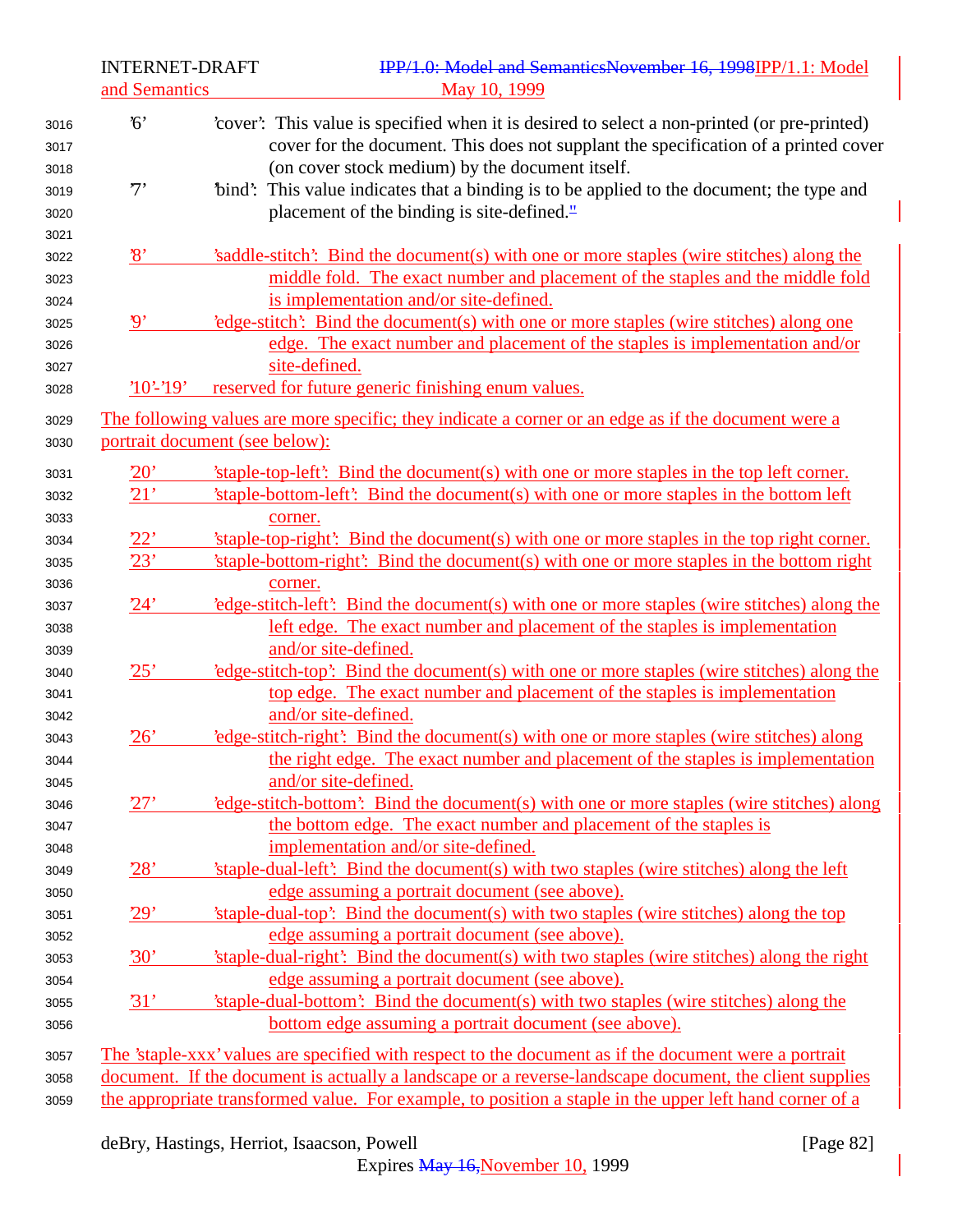- landscape document when held for reading, the client supplies the 'staple-bottom-left' value (since landscape is defined as a +90 degree rotation from portrait, i.e., anti-clockwise). On the other hand, to position a staple in the upper left hand corner of a reverse-landscape document when held for reading, the client supplies the 'staple-top-right' value (since reverse-landscape is defined as a -90 degree rotation from portrait, i.e., clockwise). The angle (vertical, horizontal, angled) of each staple with respect to the document depends on the implementation which may in turn depend on the value of the attribute.
- Note: The effect of this attribute on jobs with multiple documents is controlled by the "multiple- document-handling" job attribute (section 4.2.4) and the relationship of this attribute and the other attributes that control document processing is described in section 15.3.
- If the client supplies a value of 'none' along with any other combination of values, it is the same as if only that other combination of values had been supplied (that is the 'none' value has no effect).
- 4.2.7 page-ranges (1setOf rangeOfInteger (1:MAX))
- This attribute identifies the range(s) of print-stream pages that the Printer object uses for each copy of each document which are to be printed. Nothing is printed for any pages identified that do not exist in the document(s). Ranges MUST be in ascending order, for example: 1-3, 5-7, 15-19 and MUST NOT overlap, so that a non-spooling Printer object can process the job in a single pass. If the ranges are not ascending or are overlapping, the IPP object MUST reject the request and return the 'client-error-bad- request' status code. The attribute is associated with print-stream pages not application-numbered pages (for example, the page numbers found in the headers and or footers for certain word processing applications).
- For Jobs with multiple documents, the "multiple-document-handling" attribute determines what constitutes a "copy" for purposes of the specified page range(s). When "multiple-document-handling" is 'single-document', the Printer object MUST apply each supplied page range once to the concatenation of the print-stream pages. For example, if there are 8 documents of 10 pages each, the page-range '41:60' prints the pages in the 5th and 6th documents as a single document and none of the pages of the other documents are printed. When "multiple-document-handling" is 'separate-documents-uncollated-copies' or 'separate-documents-collated-copies', the Printer object MUST apply each supplied page range repeatedly to each document copy. For the same job, the page-range '1:3, 10:10' would print the first 3 pages and the 10th page of each of the 8 documents in the Job, as 8 separate documents.
- In most cases, the exact pages to be printed will be generated by a device driver and this attribute would not be required. However, when printing an archived document which has already been formatted, the end user may elect to print just a subset of the pages contained in the document. In this case, if page- range = n.m is specified, the first page to be printed will be page n. All subsequent pages of the document will be printed through and including page m.
- "page-ranges-supported" is a boolean value indicating whether or not the printer is capable of supporting the printing of page ranges. This capability may differ from one PDL to another. There is no "page-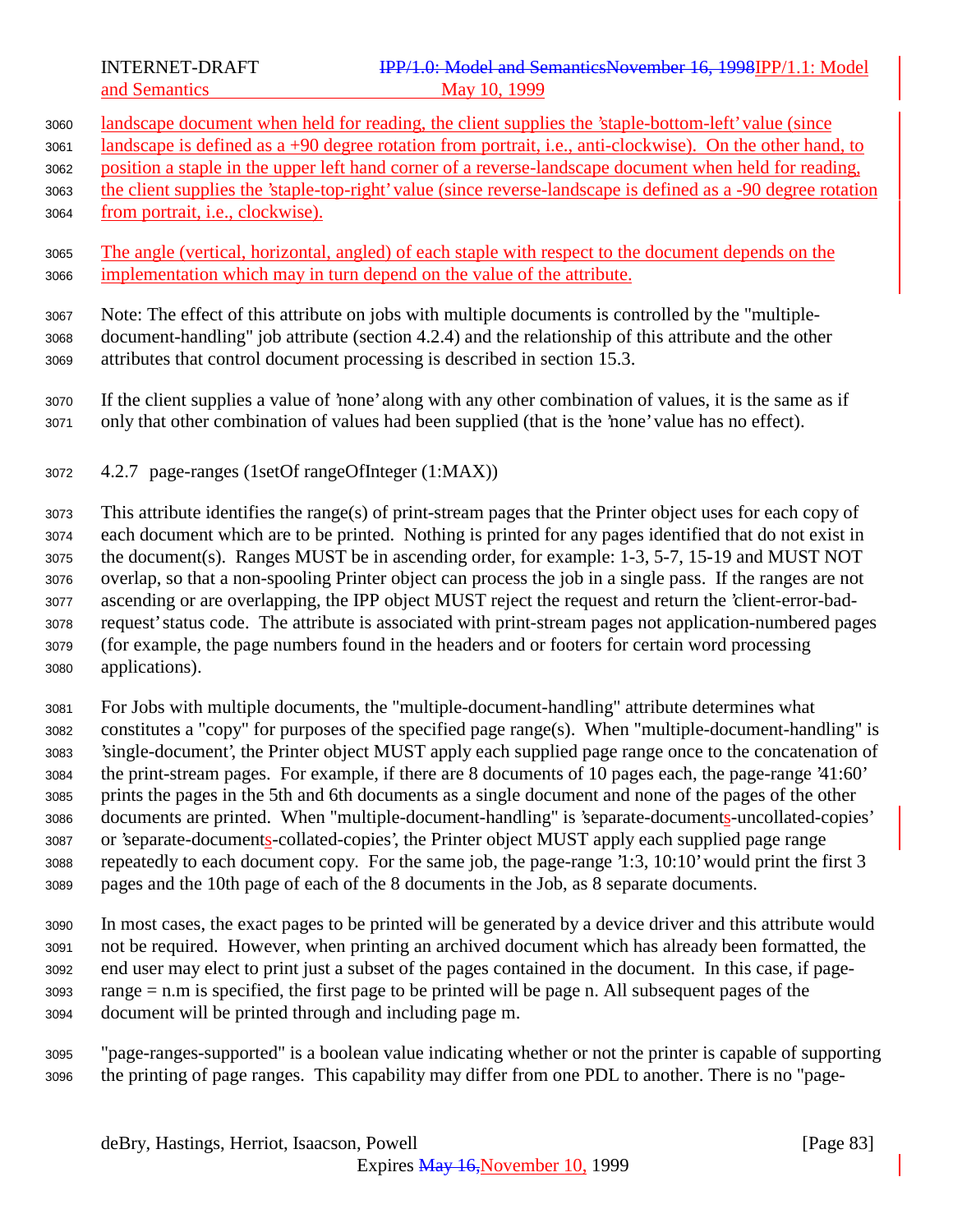ranges-default" attribute. If the "page-ranges" attribute is not supplied by the client, all pages of the document will be printed.

 Note: The effect of this attribute on jobs with multiple documents is controlled by the "multiple- document-handling" job attribute (section 4.2.4) and the relationship of this attribute and the other attributes that control document processing is described in section 15.3.

4.2.8 sides (type2 keyword)

 This attribute specifies how print-stream pages are to be imposed upon the sides of an instance of a selected medium, i.e., an impression.

- The standard keyword values are:
- 'one-sided': imposes each consecutive print-stream page upon the same side of consecutive media sheets.
- 'two-sided-long-edge': imposes each consecutive pair of print-stream pages upon front and back sides of consecutive media sheets, such that the orientation of each pair of print-stream pages on the medium would be correct for the reader as if for binding on the long edge. This imposition is sometimes called 'duplex' or 'head-to-head'.
- 'two-sided-short-edge': imposes each consecutive pair of print-stream pages upon front and back sides of consecutive media sheets, such that the orientation of each pair of print-stream pages on the medium would be correct for the reader as if for binding on the short edge. This imposition is sometimes called 'tumble' or 'head-to-toe'.
- 

 'two-sided-long-edge', 'two-sided-short-edge', 'tumble', and 'duplex' all work the same for portrait or landscape. However 'head-to-toe' is 'tumble' in portrait but 'duplex' in landscape. 'head-to-head' also switches between 'duplex' and 'tumble' when using portrait and landscape modes.

 Note: The effect of this attribute on jobs with multiple documents is controlled by the "multiple- document-handling" job attribute (section 4.2.4) and the relationship of this attribute and the other attributes that control document processing is described in section 15.3.

4.2.9 number-up (integer(1:MAX))

 This attribute specifies the number of print-stream pages to impose upon a single side of an instance of a selected medium. For example, if the value is:

| 3126 | Value       | Description                                                                           |
|------|-------------|---------------------------------------------------------------------------------------|
| 3127 |             |                                                                                       |
| 3128 | $\cdot_1$ , | the Printer MUST place one print-stream page on a single side of an instance of the   |
| 3129 |             | selected medium (MAY add some sort of translation, scaling, or rotation).             |
| 3130 | $2^{\circ}$ | the Printer MUST place two print-stream pages on a single side of an instance of the  |
| 3131 |             | selected medium (MAY add some sort of translation, scaling, or rotation).             |
| 3132 | '4'         | the Printer MUST place four print-stream pages on a single side of an instance of the |
| 3133 |             | selected medium (MAY add some sort of translation, scaling, or rotation).             |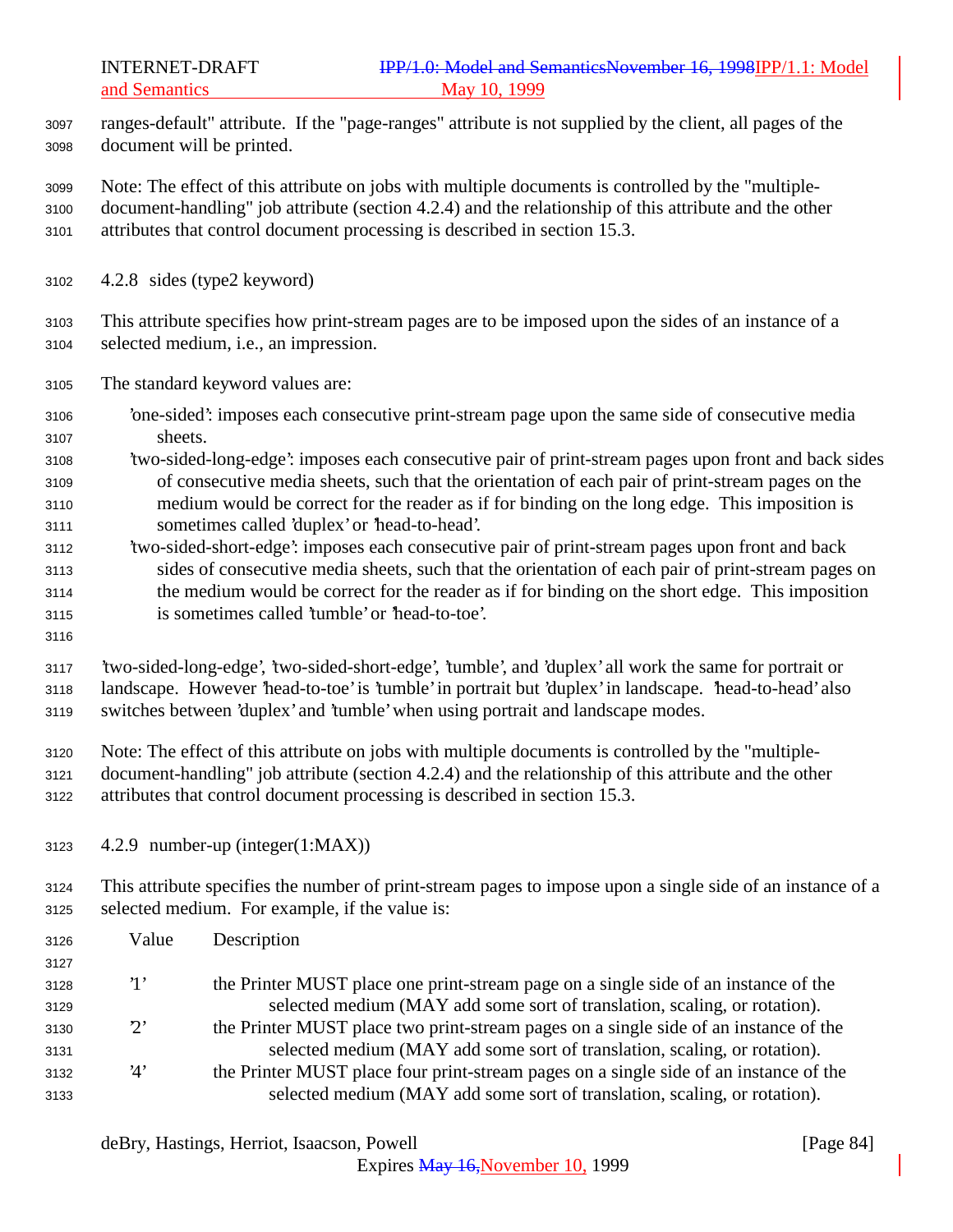This attribute primarily controls the translation, scaling and rotation of print-stream pages.

Note: The effect of this attribute on jobs with multiple documents is controlled by the "multiple-

- document-handling" job attribute (section 4.2.4) and the relationship of this attribute and the other attributes that control document processing is described in section 15.3.
- 4.2.10 orientation-requested (type2 enum)

 This attribute indicates the desired orientation for printed print-stream pages; it does not describe the orientation of the client-supplied print-stream pages.

 For some document formats (such as 'application/postscript'), the desired orientation of the print-stream pages is specified within the document data. This information is generated by a device driver prior to the submission of the print job. Other document formats (such as 'text/plain') do not include the notion of desired orientation within the document data. In the latter case it is possible for the Printer object to bind the desired orientation to the document data after it has been submitted. It is expected that a Printer object would only support "orientations-requested" for some document formats (e.g., 'text/plain' or 'text/html') but not others (e.g., 'application/postscript'). This is no different than any other Job Template attribute since section 4.2, item 1, points out that a Printer object may support or not support any Job Template attribute based on the document format supplied by the client. However, a special mention is made here since it is very likely that a Printer object will support "orientation-requested" for only a subset of the supported document formats.

Standard enum values are:

| 3154 | Value      | Symbolic Name and Description                                                        |
|------|------------|--------------------------------------------------------------------------------------|
| 3155 |            |                                                                                      |
| 3156 | 3'         | portrait? The content will be imaged across the short edge of the medium.            |
| 3157 | 4'         | landscape': The content will be imaged across the long edge of the medium. Landscape |
| 3158 |            | is defined to be a rotation of the print-stream page to be imaged by $+90$ degrees   |
| 3159 |            | with respect to the medium (i.e. anti-clockwise) from the portrait orientation.      |
| 3160 |            | Note: The $+90$ direction was chosen because simple finishing on the long edge is    |
| 3161 |            | the same edge whether portrait or landscape                                          |
| 3162 | $\cdot$ 5' | reverse-landscape': The content will be imaged across the long edge of the medium.   |
| 3163 |            | Reverse-landscape is defined to be a rotation of the print-stream page to be         |
| 3164 |            | imaged by -90 degrees with respect to the medium (i.e. clockwise) from the           |
| 3165 |            | portrait orientation. Note: The 'reverse-landscape' value was added because some     |
| 3166 |            | applications rotate landscape -90 degrees from portrait, rather than +90 degrees.    |
| 3167 | 6'         | 'reverse-portrait': The content will be imaged across the short edge of the medium.  |
| 3168 |            | Reverse-portrait is defined to be a rotation of the print-stream page to be imaged   |
| 3169 |            | by 180 degrees with respect to the medium from the portrait orientation. Note:       |
| 3170 |            | The 'reverse-portrait' value was added for use with the "finishings" attribute in    |
| 3171 |            | cases where the opposite edge is desired for finishing a portrait document on        |
| 3172 |            | simple finishing devices that have only one finishing position. Thus a 'text'/plain' |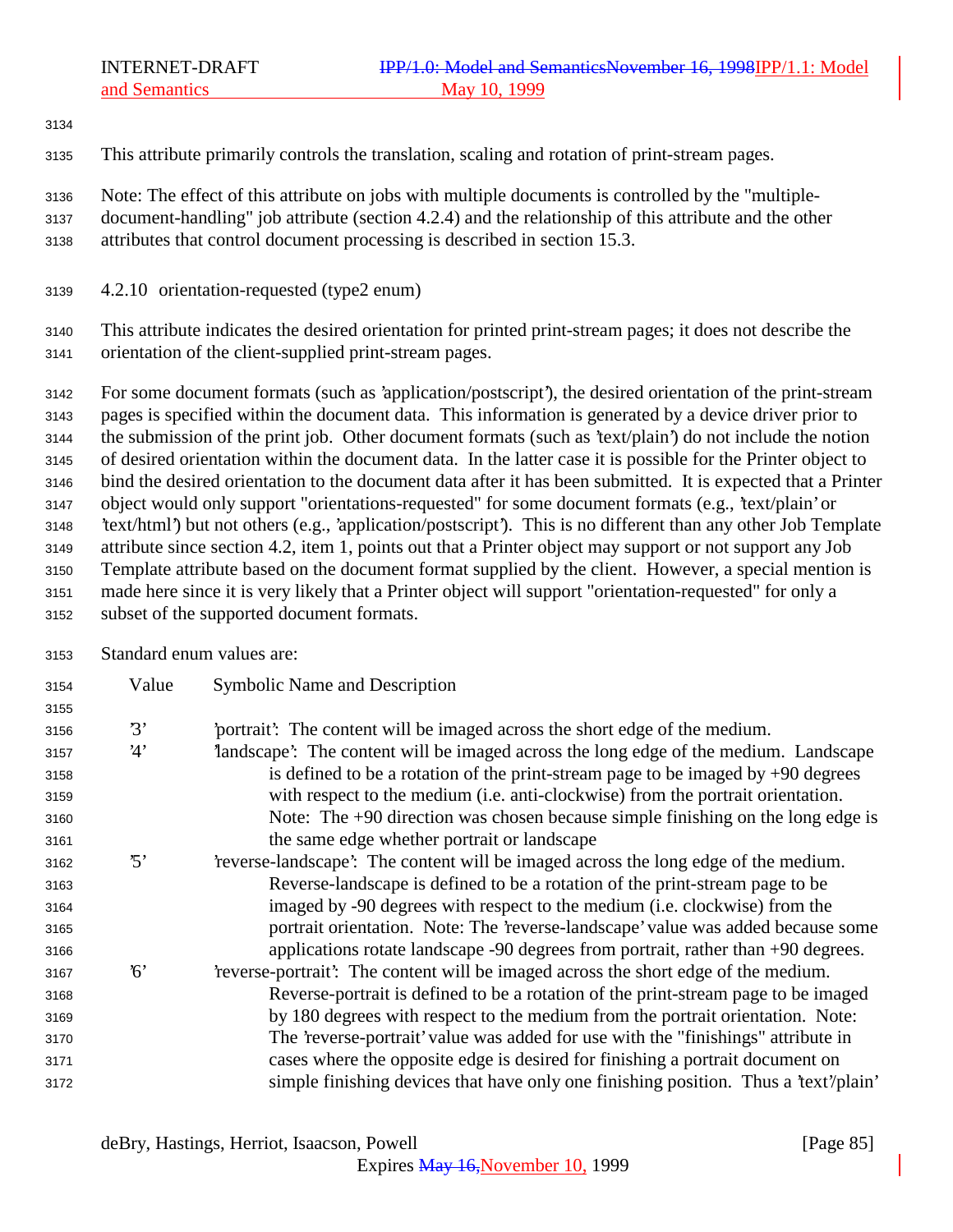portrait document can be stapled "on the right" by a simple finishing device as is common use with some middle eastern languages such as Hebrew. 

 Note: The effect of this attribute on jobs with multiple documents is controlled by the "multiple- document-handling" job attribute (section 4.2.4) and the relationship of this attribute and the other attributes that control document processing is described in section 15.3.

4.2.11 media (type3 keyword | name $(MAX)$ )

This attribute identifies the medium that the Printer uses for all impressions of the Job.

 The values for "media" include medium-names, medium-sizes, input-trays and electronic forms so that one attribute specifies the media. If a Printer object supports a medium name as a value of this attribute, such a medium name implicitly selects an input-tray that contains the specified medium. If a Printer object supports a medium size as a value of this attribute, such a medium size implicitly selects a medium name that in turn implicitly selects an input-tray that contains the medium with the specified size. If a Printer object supports an input-tray as the value of this attribute, such an input-tray implicitly selects the medium that is in that input-tray at the time the job prints. This case includes manual-feed input-trays. If a Printer object supports an electronic form as the value of this attribute, such an electronic form implicitly selects a medium-name that in turn implicitly selects an input-tray that contains the medium specified by the electronic form. The electronic form also implicitly selects an image that the Printer MUST merge with the document data as its prints each page.

 Standard keyword values are (taken from ISO DPA and the Printer MIB) and are listed in section 14. An administrator MAY define additional values using the 'name' or 'keyword' attribute syntax, depending on implementation.

 There is also an additional Printer attribute named "media-ready" which differs from "media-supported" in that legal values only include the subset of "media-supported" values that are physically loaded and ready for printing with no operator intervention required. If an IPP object supports "media-supported", it NEED NOT support "media-ready".

- The relationship of this attribute and the other attributes that control document processing is described in section 15.3.
- 4.2.12 printer-resolution (resolution)
- This attribute identifies the resolution that Printer uses for the Job.
- 4.2.13 print-quality (type2 enum)
- This attribute specifies the print quality that the Printer uses for the Job.
- The standard enum values are:
- Value Symbolic Name and Description

deBry, Hastings, Herriot, Isaacson, Powell [Page 86]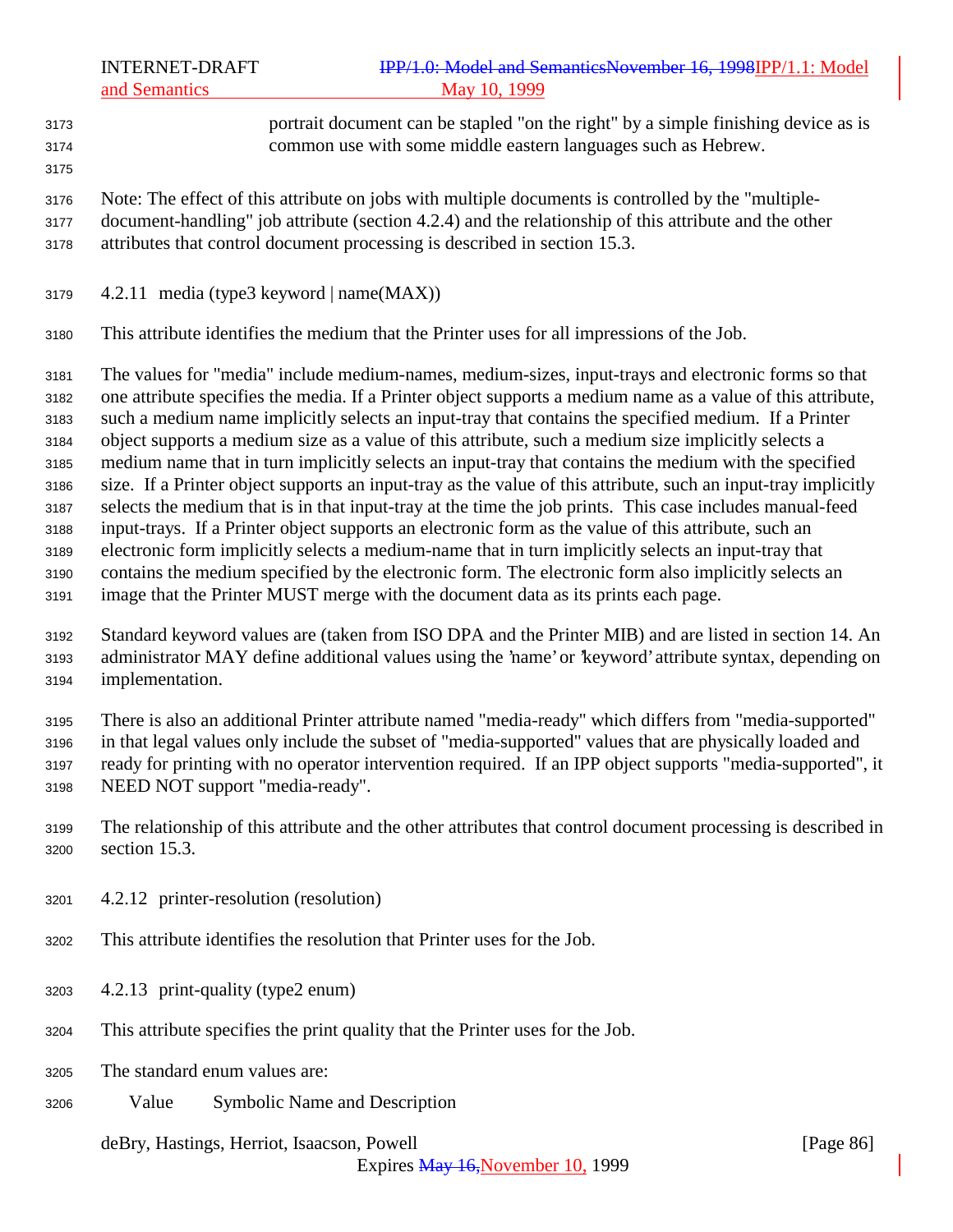| 3207 |             |                                                       |
|------|-------------|-------------------------------------------------------|
| 3208 | z,          | 'draft': lowest quality available on the printer      |
| 3209 | <u>'</u> Δ' | normal: normal or intermediate quality on the printer |
| 3210 | ה,          | high: highest quality available on the printer        |
| 3211 |             |                                                       |

4.3 Job Description Attributes

 The attributes in this section form the attribute group called "job-description". The following table summarizes these attributes. The third column indicates whether the attribute is a REQUIRED attribute that MUST be supported by Printer objects. If it is not indicated as REQUIRED, then it is OPTIONAL.

The maximum size in octets for 'text' and 'name' attributes is indicated in parenthesizes.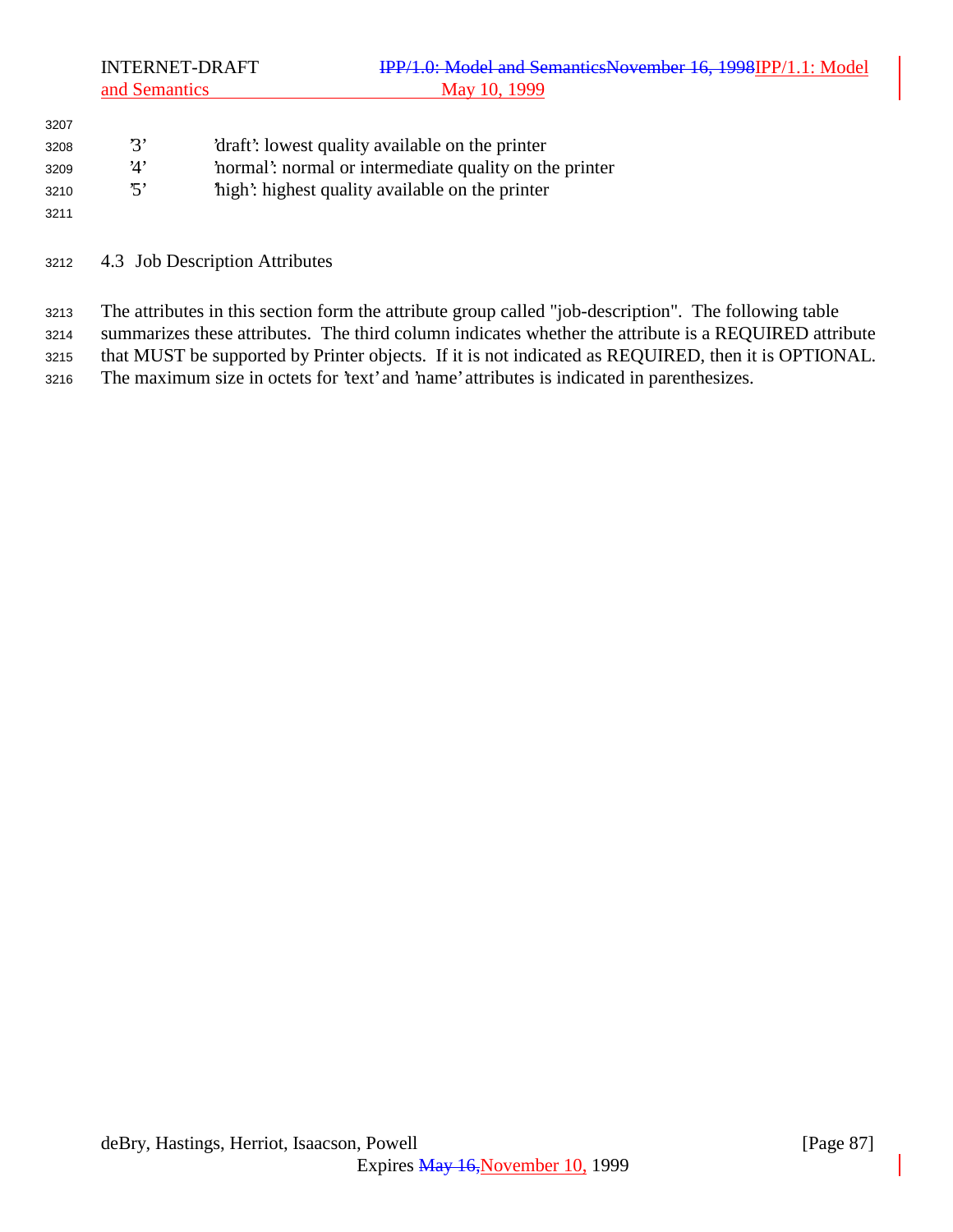and Semantics

| Attribute                  | Syntax               | REQUIRED? |
|----------------------------|----------------------|-----------|
| job-uri                    | uri                  | REQUIRED  |
| job-id                     | integer(1:MAX)       | REQUIRED  |
| job-printer-uri            | uri                  | REQUIRED  |
| job-more-info              | uri                  |           |
| job-name                   | name (MAX)           | REQUIRED  |
| job-originating-user-name  | name (MAX)           | REQUIRED  |
| job-state                  | type1 enum           | REQUIRED  |
| job-state-reasons          | 1setOf type2 keyword | REQUIRED  |
| job-state-message          | text (MAX)           |           |
| number-of-documents        | integer (0:MAX)      |           |
| output-device-assigned     | name (127)           |           |
| time-at-creation           | integer (0:MAX)      | REQUIRED  |
| time-at-processing         | integer (0:MAX)      | REQUIRED  |
| time-at-completed          | integer (0:MAX)      | REQUIRED  |
| job-printer-up-time        | integer (1:MAX)      | REQUIRED  |
| number-of-intervening-jobs | integer (0:MAX)      |           |
| job-message-from-operator  | text (127)           |           |
| job-k-octets               | integer (0:MAX)      |           |
| job-impressions            | integer (0:MAX)      |           |
| job-media-sheets           | integer (0:MAX)      |           |
| job-k-octets-processed     | integer (0:MAX)      |           |
| job-impressions-completed  | integer (0:MAX)      |           |
| job-media-sheets-completed | integer (0:MAX)      |           |
| attributes-charset         | charset              | REQUIRED  |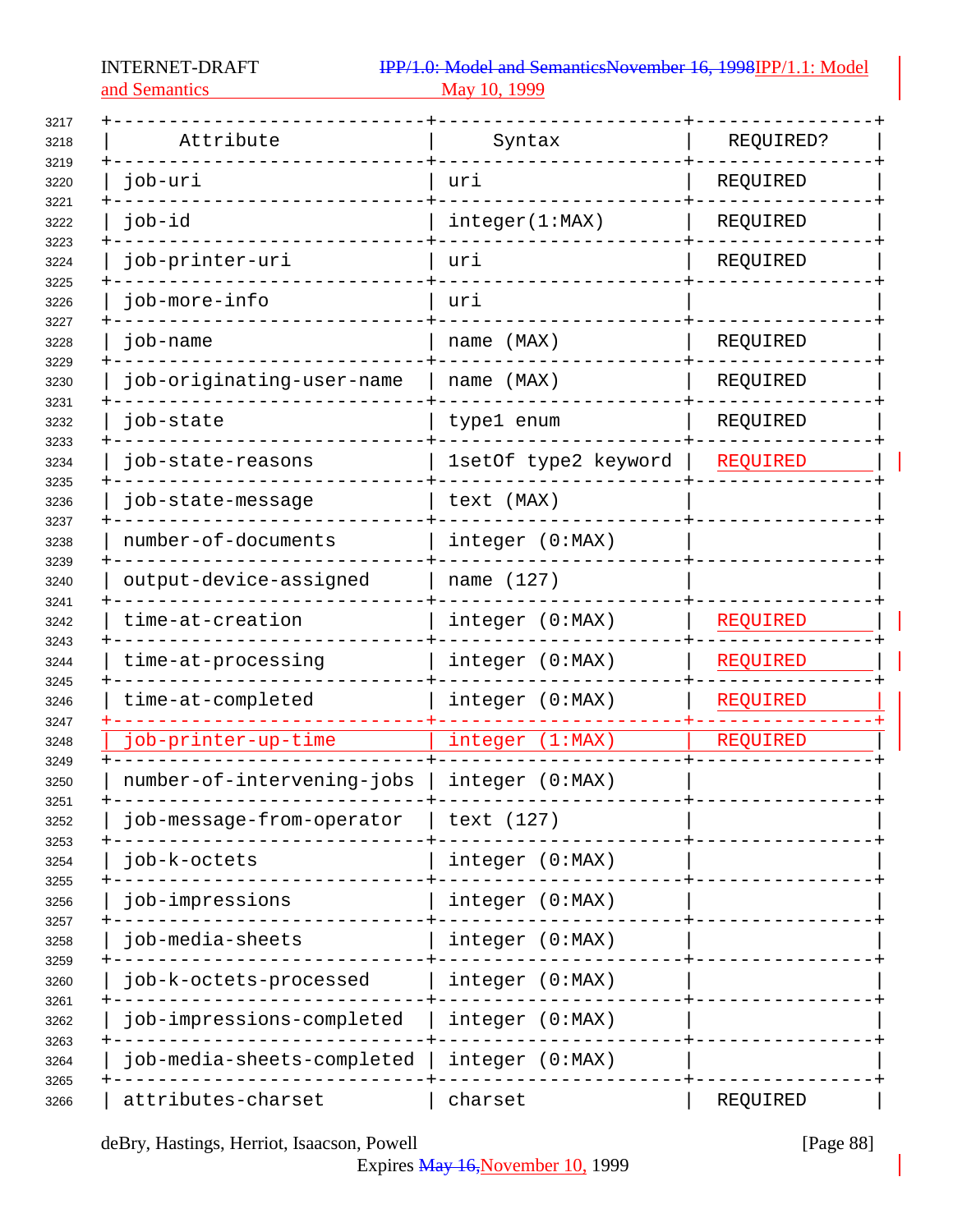| 3267 |                                              |          |  |
|------|----------------------------------------------|----------|--|
| 3268 | attributes-natural-language  naturalLanguage | REQUIRED |  |
| 3269 |                                              |          |  |
| 3270 |                                              |          |  |

4.3.1 job-uri (uri)

 This REQUIRED attribute contains the URI for the job. The Printer object, on receipt of a new job, generates a URI which identifies the new Job. The Printer object returns the value of the "job-uri" attribute as part of the response to a create request. The precise format of a Job URI is implementation dependent. If the Printer object supports more than one URI and there is some relationship between the newly formed Job URI and the Printer object's URI, the Printer object uses the Printer URI supplied by the client in the create request. For example, if the create request comes in over a secure channel, the new Job URI MUST use the same secure channel. This can be guaranteed because the Printer object is responsible for generating the Job URI and the Printer object is aware of its security configuration and policy as well as the Printer URI used in the create request.

 For a description of this attribute and its relationship to "job-id" and "job-printer-uri" attribute, see the discussion in section 2.4 on "Object Identity".

4.3.2 job-id (integer(1:MAX))

 This REQUIRED attribute contains the ID of the job. The Printer, on receipt of a new job, generates an ID which identifies the new Job on that Printer. The Printer returns the value of the "job-id" attribute as part of the response to a create request. The 0 value is not included to allow for compatibility with SNMP index values which also cannot be 0.

 For a description of this attribute and its relationship to "job-uri" and "job-printer-uri" attribute, see the discussion in section 2.4 on "Object Identity".

4.3.3 job-printer-uri (uri)

 This REQUIRED attribute identifies the Printer object that created this Job object. When a Printer object creates a Job object, it populates this attribute with the Printer object URI that was used in the create request. This attribute permits a client to identify the Printer object that created this Job object when only the Job object's URI is available to the client. The client queries the creating Printer object to determine which languages, charsets, operations, are supported for this Job.

- For a description of this attribute and its relationship to "job-uri" and "job-id" attribute, see the discussion in section 2.4 on "Object Identity".
- 4.3.4 job-more-info (uri)
- Similar to "printer-more-info", this attribute contains the URI referencing some resource with more information about this Job object, perhaps an HTML page containing information about the Job.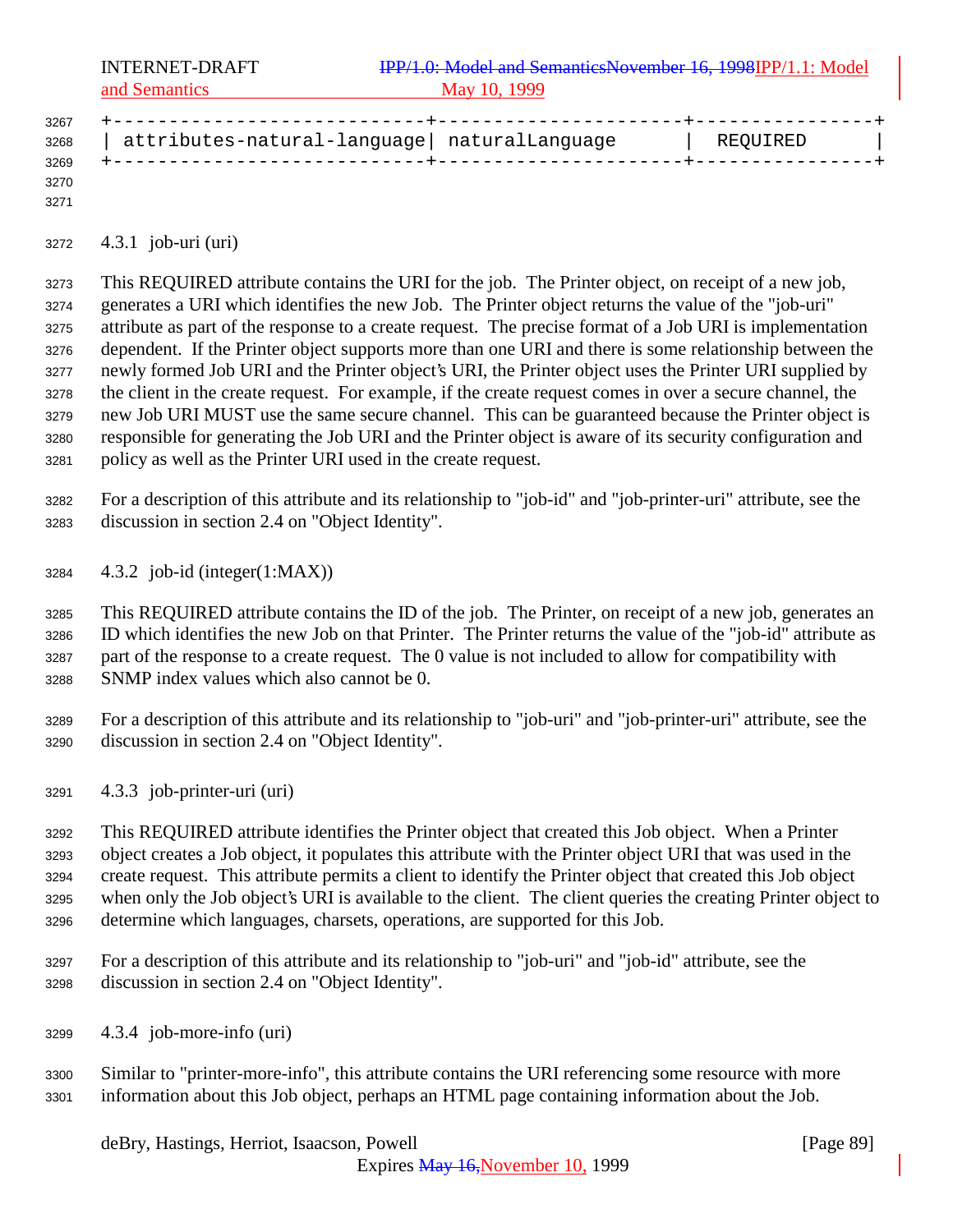4.3.5 job-name (name(MAX))

 This REQUIRED attribute is the name of the job. It is a name that is more user friendly than the "job- uri" attribute value. It does not need to be unique between Jobs. The Job's "job-name" attribute is set to the value supplied by the client in the "job-name" operation attribute in the create request (see Section 3.2.1.1). If, however, the "job-name" operation attribute is not supplied by the client in the create request, the Printer object, on creation of the Job, MUST generate a name. The printer SHOULD generate the value of the Job's "job-name" attribute from the first of the following sources that produces a value: 1) the "document-name" operation attribute of the first (or only) document, 2) the "document- URI" attribute of the first (or only) document, or 3) any other piece of Job specific and/or Document Content information.

4.3.6 job-originating-user-name (name(MAX))

This REQUIRED attribute contains the name of the end user that submitted the print job. The Printer

object sets this attribute to the most authenticated printable name that it can obtain from the

authentication service over which the IPP operation was received. Only if such is not available, does the

Printer object use the value supplied by the client in the "requesting-user-name" operation attribute of the

create operation (see Section 8).

Note: The Printer object needs to keep an internal originating user id of some form, typically as a

 credential of a principal, with the Job object. Since such an internal attribute is implementation-dependent and not of interest to clients, it is not specified as a Job Description attribute. This originating

user id is used for authorization checks (if any) on all subsequent operation.

4.3.7 job-state (type1 enum)

This REQUIRED attribute identifies the current state of the job. Even though the IPP protocol defines

3324 eightseven values for job states (plus the out-of-band 'unknown' value - see Section 4.1), implementations only need to support those states which are appropriate for the particular

implementation. In other words, a Printer supports only those job states implemented by the output

- device and available to the Printer object implementation.
- Standard enum values are:

| 3329 | Values          | Symbolic Name and Description                                                         |
|------|-----------------|---------------------------------------------------------------------------------------|
| 3330 |                 |                                                                                       |
| 3331 | 3'              | pending. The job is a candidate to start processing, but is not yet processing.       |
| 3332 |                 |                                                                                       |
| 3333 | 4'              | pending-held. The job is not a candidate for processing for any number of reasons but |
| 3334 |                 | will return to the 'pending' state as soon as the reasons are no longer present. The  |
| 3335 |                 | job's "job-state-reason" attribute MUST indicate why the job is no longer a           |
| 3336 |                 | candidate for processing.                                                             |
| 3337 |                 |                                                                                       |
| 3338 | $\mathfrak{B}'$ | processing: One or more of:                                                           |
| 3339 |                 |                                                                                       |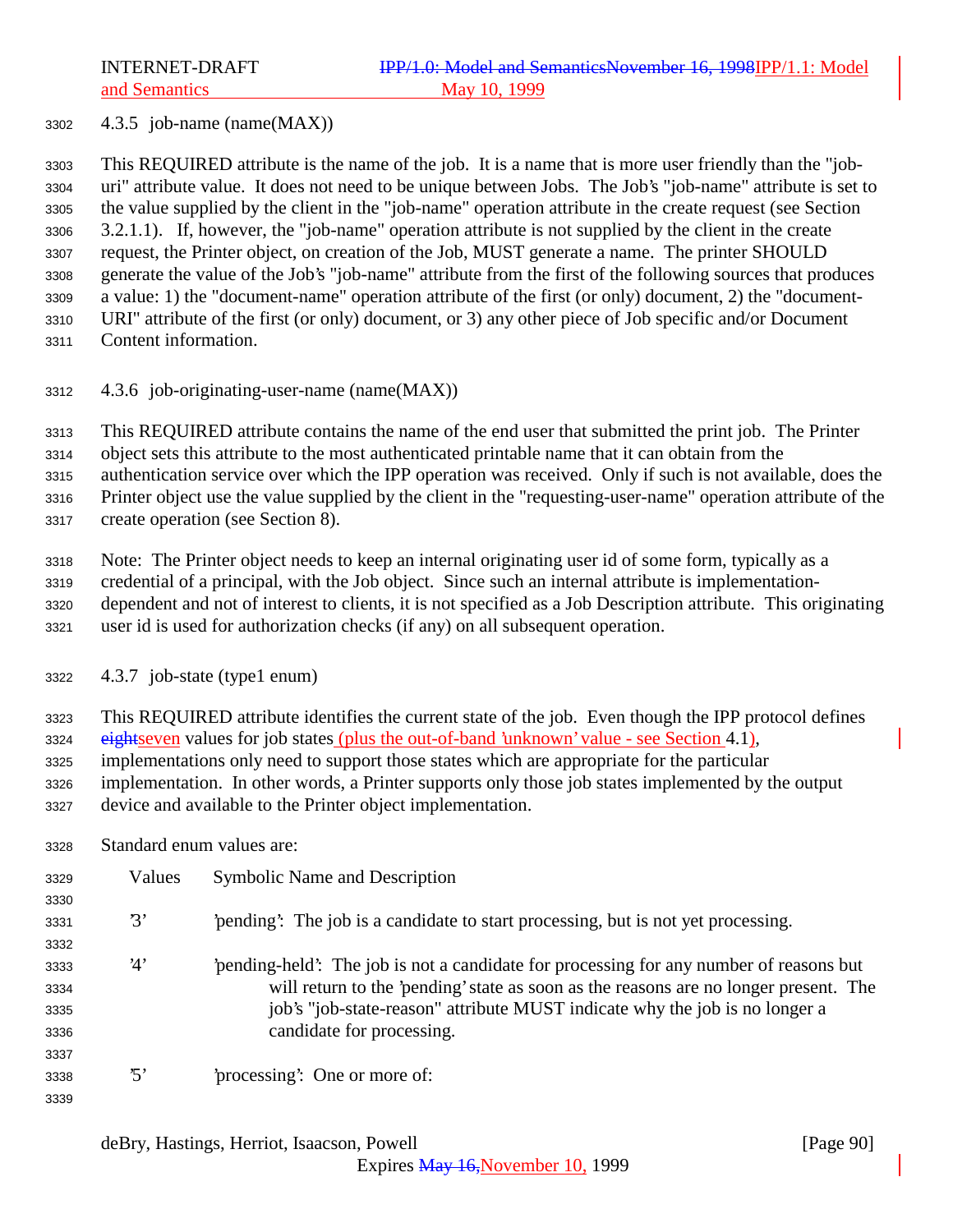|      | <b>INTERNET-DRAFT</b><br>and Semantics | IPP/1.0: Model and SemanticsNovember 16, 1998IPP/1.1: Model<br>May 10, 1999                  |
|------|----------------------------------------|----------------------------------------------------------------------------------------------|
| 3340 |                                        | 1. the job is using, or is attempting to use, one or more purely software processes          |
| 3341 |                                        | that are analyzing, creating, or interpreting a PDL, etc.,                                   |
| 3342 |                                        | 2. the job is using, or is attempting to use, one or more hardware devices that are          |
| 3343 |                                        | interpreting a PDL, making marks on a medium, and/or performing finishing,                   |
| 3344 |                                        | such as stapling, etc.,                                                                      |
| 3345 |                                        | 3. the Printer object has made the job ready for printing, but the output device is          |
| 3346 |                                        | not yet printing it, either because the job hasn't reached the output device or              |
| 3347 |                                        | because the job is queued in the output device or some other spooler, awaiting the           |
| 3348 |                                        | output device to print it.                                                                   |
| 3349 |                                        |                                                                                              |
| 3350 |                                        | When the job is in the 'processing' state, the entire job state includes the detailed        |
| 3351 |                                        | status represented in the <i>printer's</i> Printer object's "printer-state", "printer-state- |
| 3352 |                                        | reasons", and "printer-state-message" attributes.                                            |
| 3353 |                                        | Implementations MAY, though they NEED NOT, include additional values in the                  |
| 3354 |                                        | job's "job-state-reasons" attribute to indicate the progress of the job, such as             |
| 3355 |                                        | adding the 'job-printing' value to indicate when the output device is actually               |
| 3356 |                                        | making marks on paper and/or the 'processing-to-stop-point' value to indicate that           |
| 3357 |                                        | the IPP object is in the process of canceling or aborting the job. Most                      |
| 3358 |                                        | implementations won't bother with this nuance.                                               |
| 3359 |                                        |                                                                                              |
| 3360 | $6^{\circ}$                            | processing-stopped: The job has stopped while processing for any number of reasons           |
| 3361 |                                        | and will return to the 'processing' state as soon as the reasons are no longer               |
| 3362 |                                        | present.                                                                                     |
| 3363 |                                        |                                                                                              |
| 3364 |                                        | The job's "job-state-reason" attribute MAY indicate why the job has stopped                  |
| 3365 |                                        | processing. For example, if the output device is stopped, the 'printer-stopped'              |
| 3366 |                                        | value MAY be included in the job's "job-state-reasons" attribute.                            |
| 3367 |                                        |                                                                                              |
| 3368 |                                        | Note: When an output device is stopped, the device usually indicates its condition           |
| 3369 |                                        | in human readable form locally at the device. A client can obtain more complete              |
| 3370 |                                        | device status remotely by querying the Printer object's "printer-state", "printer-           |
| 3371 |                                        | state-reasons" and "printer-state-message" attributes.                                       |
| 3372 |                                        |                                                                                              |
| 3373 | $7^,$                                  | 'canceled': The job has been canceled by a Cancel-Job operation and the Printer object       |
| 3374 |                                        | has completed canceling the job and all job status attributes have reached their             |
| 3375 |                                        | final values for the job. While the Printer object is canceling the job, the job             |
| 3376 |                                        | remains in its current state, but the job's "job-state-reasons" attribute SHOULD             |
| 3377 |                                        | contain the 'processing-to-stop-point' value and one of the 'canceled-by-user',              |
| 3378 |                                        | 'canceled-by-operator', or 'canceled-at-device' value. When the job moves to the             |
| 3379 |                                        | 'canceled' state, the 'processing-to-stop-point' value, if present, MUST be                  |
| 3380 |                                        | removed, but the 'canceled-by-xxx', if present, MUST remain.                                 |
| 3381 |                                        |                                                                                              |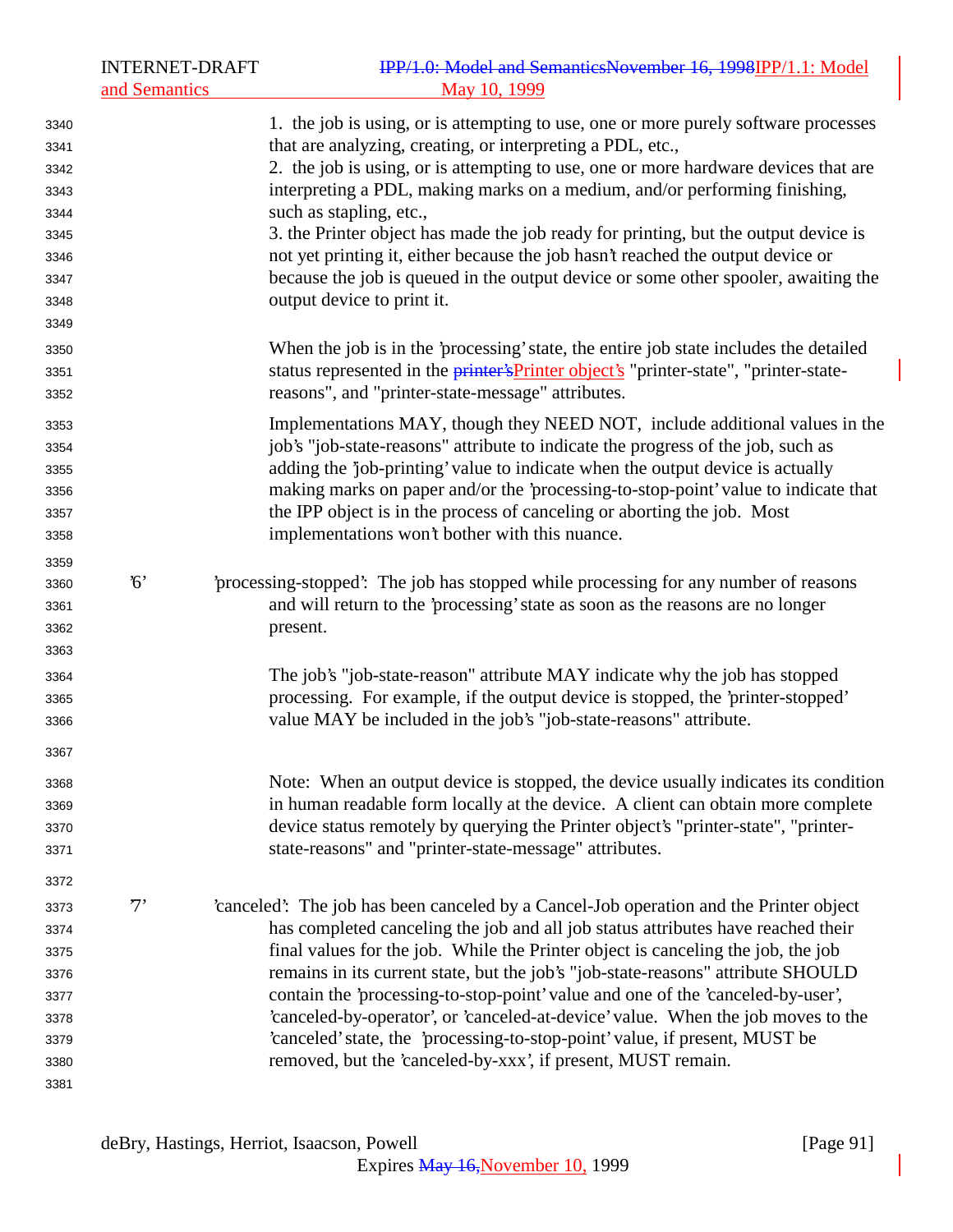| <b>INTERNET-DRAFT</b><br>and Semantics | IPP/1.0: Model and SemanticsNovember 16, 1998IPP/1.1: Model<br>May 10, 1999                                                                                                                                                                                                                                                                                                                                                                                                                                                                                                                                                                                                                                                                                                |
|----------------------------------------|----------------------------------------------------------------------------------------------------------------------------------------------------------------------------------------------------------------------------------------------------------------------------------------------------------------------------------------------------------------------------------------------------------------------------------------------------------------------------------------------------------------------------------------------------------------------------------------------------------------------------------------------------------------------------------------------------------------------------------------------------------------------------|
| $\mathcal{S}$                          | 'aborted': The job has been aborted by the system, usually while the job was in the<br>'processing' or 'processing-stopped' state and the Printer has completed aborting<br>the job and all job status attributes have reached their final values for the job.<br>While the Printer object is aborting the job, the job remains in its current state, but<br>the job's "job-state-reasons" attribute SHOULD contain the 'processing-to-stop-<br>point' and 'aborted-by-system' values. When the job moves to the 'aborted' state,<br>the 'processing-to-stop-point' value, if present, MUST be removed, but the<br>'aborted-by-system' value, if present, MUST remain.                                                                                                     |
| $\boldsymbol{\vartheta}$               | 'completed': The job has completed successfully or with warnings or errors after<br>processing and all of the job media sheets have been successfully stacked in the<br>appropriate output bin(s) and all job status attributes have reached their final<br>values for the job. The job's "job-state-reasons" attribute SHOULD contain one<br>of: 'completed-successfully', 'completed-with-warnings', or 'completed-with-errors'<br>values.                                                                                                                                                                                                                                                                                                                               |
|                                        | The final value for this attribute MUST be one of: 'completed', 'canceled', or 'aborted' before the Printer<br>removes the job altogether. The length of time that jobs remain in the 'canceled', 'aborted', and<br>completed' states depends on implementation. See section 4.3.7.1.                                                                                                                                                                                                                                                                                                                                                                                                                                                                                      |
|                                        | The following figure shows the normal job state transitions.                                                                                                                                                                                                                                                                                                                                                                                                                                                                                                                                                                                                                                                                                                               |
| --->+                                  | +----> canceled<br>+----> pending --------> processing ---------+------> completed<br>+----> aborted<br>$\overline{\mathbf{v}}$<br>v<br>+----> pending-held<br>processing-stopped ---+                                                                                                                                                                                                                                                                                                                                                                                                                                                                                                                                                                                     |
| stopped' states.                       | Normally a job progresses from left to right. Other state transitions are unlikely, but are not forbidden.<br>Not shown are the transitions to the 'canceled' state from the 'pending', 'pending-held', and 'processing-                                                                                                                                                                                                                                                                                                                                                                                                                                                                                                                                                   |
|                                        | Jobs reach one of the three terminal states: 'completed', 'canceled', or 'aborted', after the jobs have<br>completed all activity, including stacking output media, after the jobs have completed all activity, and all<br>job status attributes have reached their final values for the job.                                                                                                                                                                                                                                                                                                                                                                                                                                                                              |
|                                        | Note: As with all other IPP attributes, if the implementation can-not determine the correct value for this<br>attribute, it SHOULD respond with the out-of-band value 'unknown' (see section 4.1) rather than try to<br>guess at some possibly incorrect value and give the end user the wrong impression about the state of the<br>Job object. For example, if the implementation is just a gateway into some printing system that does not<br>provide from which it can normally get status, but temporarily is unable, then the implementation should<br>return the 'unknown' value. However, if the implementation is a gateway to a printing system that never<br>provides detailed status about the print job, the implementation MAY set the IPP Job object's state |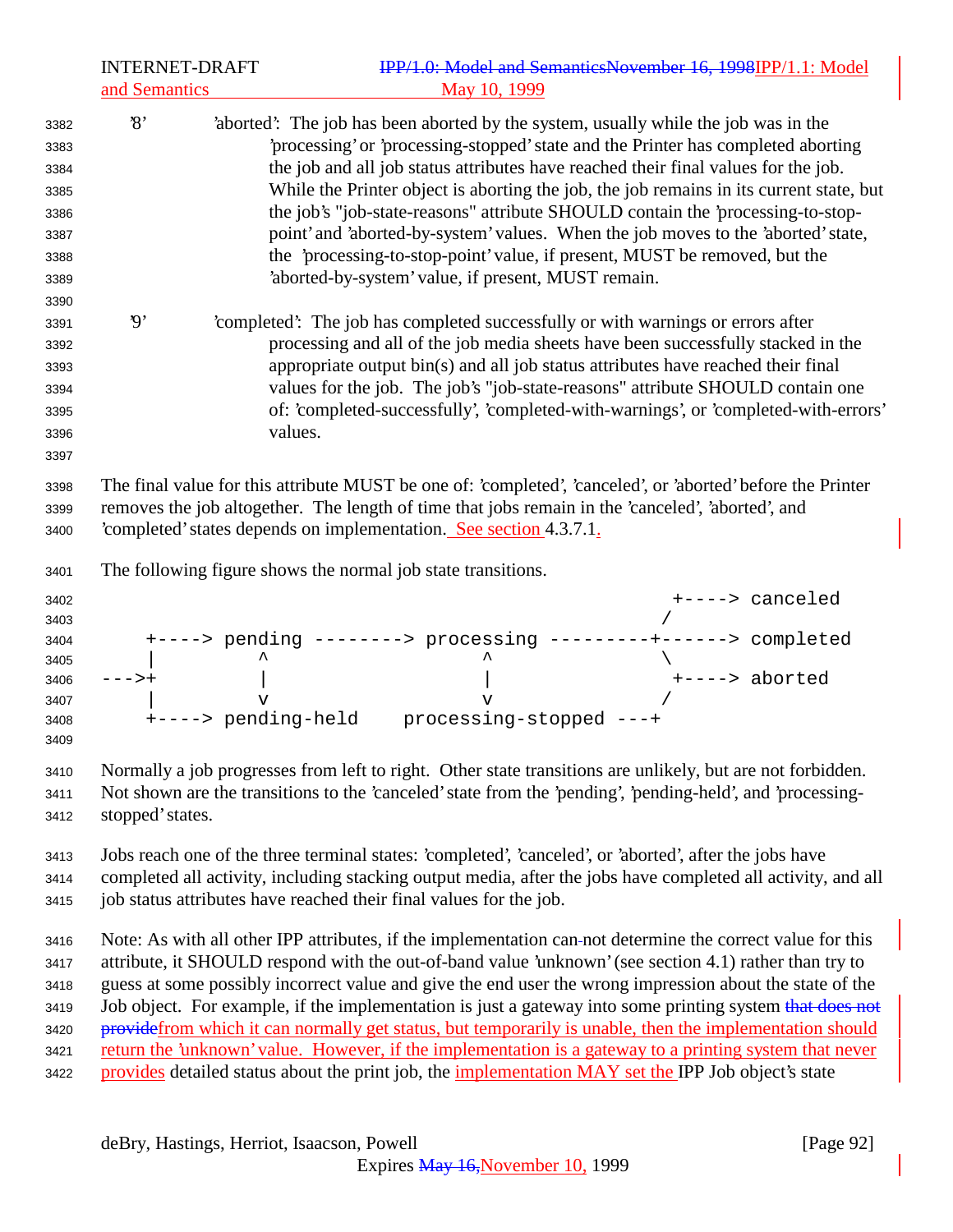|              | and Semantics<br>May 10, 1999                                                                                                                                                    |  |
|--------------|----------------------------------------------------------------------------------------------------------------------------------------------------------------------------------|--|
| 3423<br>3424 | might literally be 'unknown' to 'completed', provided that it also sets the 'queued-in-device' value in the<br>job's "job-state-reasons" attribute (see section 4.3.8). Issue 14 |  |
| 3425         | 4.3.7.1 Partitioning of Job States                                                                                                                                               |  |
| 3426         | This section partitions the 7 job states into phases: Job Not Completed, Job Retention, Job History, and                                                                         |  |
| 3427         | <u>Job Removal. This section also explains the 'job-restartable' value of the "job-state-reasons" Job</u>                                                                        |  |
| 3428         | Description attribute for use with the Restart-Job operation.                                                                                                                    |  |
| 3429         | <u>Job Not Completed: When a job is in the 'pending', 'pending-held', 'processing', or 'processing-stopped'</u>                                                                  |  |
| 3430         | states, the job is not completed.                                                                                                                                                |  |
| 3431         | Job Retention: When a job enters one of the three terminal job states: 'completed', 'canceled', or                                                                               |  |
| 3432         | 'aborted', the IPP Printer object MAY "retain" the job in a restartable condition for an implementation-                                                                         |  |
| 3433         | defined time period. This time period MAY be zero seconds and MAY depend on the terminal job state.                                                                              |  |
| 3434         | This phase is called Job Retention. While in the Job Retention phase, the job's document data is retained                                                                        |  |
| 3435         | and a client may restart the job using the Restart-Job operation. If the IPP object supports Issue 30 the                                                                        |  |
| 3436         | Restart-Job operation, then it SHOULD indicate that the job is restartable by adding the 'job-restartable'                                                                       |  |
| 3437         | value to the job's "job-state-reasons" attribute (see Section 4.3.8) during the Job Retention phase.                                                                             |  |
| 3438         | <u>Job History: After the Job Retention phase expires for a job, the Printer object deletes the document</u>                                                                     |  |
| 3439         | data for the job and the job becomes part of the Job History. The Printer object MAY also delete any                                                                             |  |
| 3440         | number of the job attributes. Since the job is no longer restartable, the Printer object MUST remove the                                                                         |  |
| 3441         | job-restartable' value from the job's "job-state-reasons" attribute, if present.                                                                                                 |  |
| 3442         | Job Removal: After the job has remained in the Job History for an implementation-defined time, such as                                                                           |  |
| 3443         | when the number of jobs exceeds a fixed number or after a fixed time period (which MAY be zero                                                                                   |  |
| 3444         | seconds), the IPP Printer removes the job from the system.                                                                                                                       |  |
| 3445         | Using the Get-Jobs operation and supplying the 'not-completed' value for the "which-jobs" operation                                                                              |  |
| 3446         | attribute, a client is requesting jobs in the Job Not Completed phase. Using the Get-Jobs operation and                                                                          |  |
| 3447         | supplying the 'completed' value for the "which-jobs" operation attribute, a client is requesting jobs in the                                                                     |  |
| 3448         | Job Retention and Job History phases. Using the Get-Job-Attributes operation, a client is requesting a                                                                           |  |
| 3449         | job in any phase except Job Removal. After Job Removal, the Get-Job-Attributes and Get-Jobs                                                                                      |  |
| 3450         | operations no longer are capable of returning any information about a job.                                                                                                       |  |
| 3451         | 4.3.8 job-state-reasons (1setOf type2 keyword)                                                                                                                                   |  |
| 3452         | This <b>REQUIRED</b> attribute provides additional information about the job's current state, i.e., information                                                                  |  |
| 3453         | that augments the value of the job's "job-state" attribute.                                                                                                                      |  |
| 3454         | Implementation While implementation of this attribute is REQUIRED, implementation of these values is                                                                             |  |
| 3455         | OPTIONAL, i.e., a Printer NEED NOT implement them, even if (1) the output device supports the                                                                                    |  |
| 3456         | functionality represented by the reason and (2) is available to the Printer object                                                                                               |  |
| 3457         | $implementation. \nOPTIONAL.$ <b>Issue 30</b> These values MAY be used with any job state or states for                                                                          |  |
| 3458         | which the reason makes sense. Furthermore, when implemented, the Printer MUST return these values                                                                                |  |
| 3459         | when the reason applies and MUST NOT return them when the reason no longer applies whether the                                                                                   |  |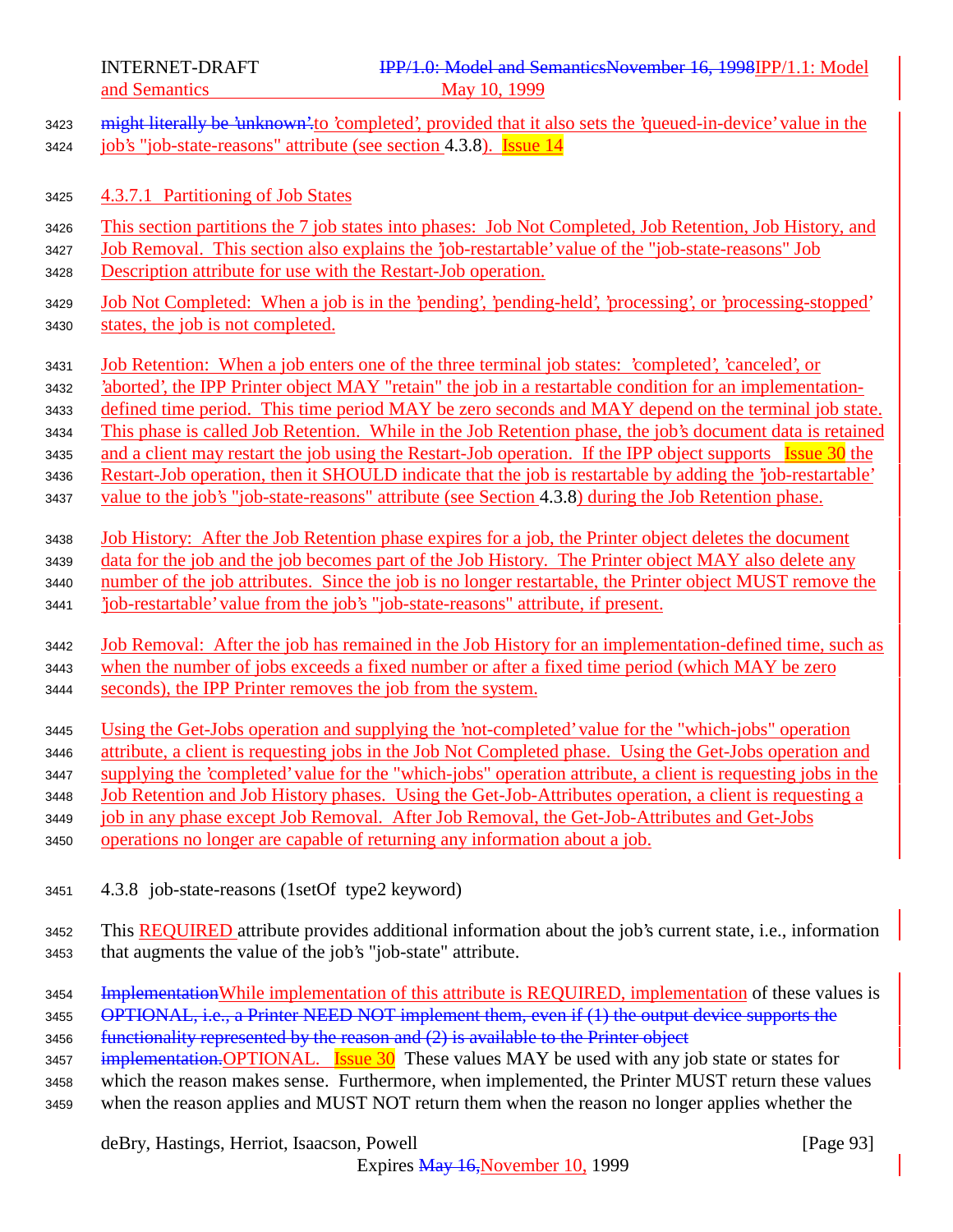and Semantics May 10, 1999

 value of the Job's "job-state" attribute changed or not. When the Job does not have any reasons for being 3461 in its current state, the value of the Job's"job-state-"job-state-reasons" attribute MUST be 'none'.

 Note: While values cannot be added to the 'job-state' attribute without impacting deployed clients that take actions upon receiving "job-state" values, it is the intent that additional "job-state-reasons" values can be defined and registered without impacting such deployed clients. In other words, the "job-state-reasons" attribute is intended to be extensible.

- The following standard keyword values are defined. For ease of understanding, the values are presented in the order in which the reasons are likely to occur (if implemented), starting with the 'job-incoming' value:
- 'none': There are no reasons for the job's current state. This state reason is semantically equivalent to "job-state-reasons" without any value and MUST be used when there is no other value, since the 1setOf attribute syntax requires at least one value.
- 'job-incoming': The Create-Job operation has been accepted by the Printer, but the Printer is expecting additional Send-Document and/or Send-URI operations and/or is accessing/accepting document data.
- 'job-data-insufficient': The Create-Job operation has been accepted by the Printer, but the Printer is expecting additional document data before it can move the job into the 'processing' state. If a Printer starts processing before it has received all data, the Printer removes the 'job-data- insufficient' reason, but the 'job-incoming' remains. If a Printer starts processing after it has received all data, the Printer removes the 'job-data-insufficient' reason and the 'job-incoming' at
- the same time. Issue 13 'document-access-error': After accepting a Print-URI or Send-URI request, the Printer could not access one or more documents passed by reference. This reason is intended to cover any file access problem, including file does not exist and access denied because of an access control problem. Whether the Printer aborts the job and moves the job to the 'aborted' job state or prints all documents that are accessible and moves the job to the 'completed' job state and adds the 'completed-with-errors' value in the job's "job-state-reasons" attribute depends on implementation
- and/or site policy. Issue 35 'submission-interrupted': The job was not completely submitted for some unforeseen reason, such as: (1) the Printer has crashed before the job was closed by the client, (2) the Printer or the document transfer method has crashed in some non-recoverable way before the document data
- was entirely transferred to the Printer, (3) the client crashed or failed to close the job before the time-out period. See section 4.4.31.
- 'job-outgoing': The Printer is transmitting the job to the output device.
- 'job-hold-until-specified': The value of the job's "job-hold-until" attribute was specified with a time period that is still in the future. The job MUST NOT be a candidate for processing until this reason is removed and there are no other reasons to hold the job.
- 'resources-are-not-ready': At least one of the resources needed by the job, such as media, fonts, resource objects, etc., is not ready on any of the physical printer's for which the job is a candidate. This condition MAY be detected when the job is accepted, or subsequently while the job is pending or processing, depending on implementation. The job may remain in its current state or be moved to the 'pending-held' state, depending on implementation and/or job scheduling policy.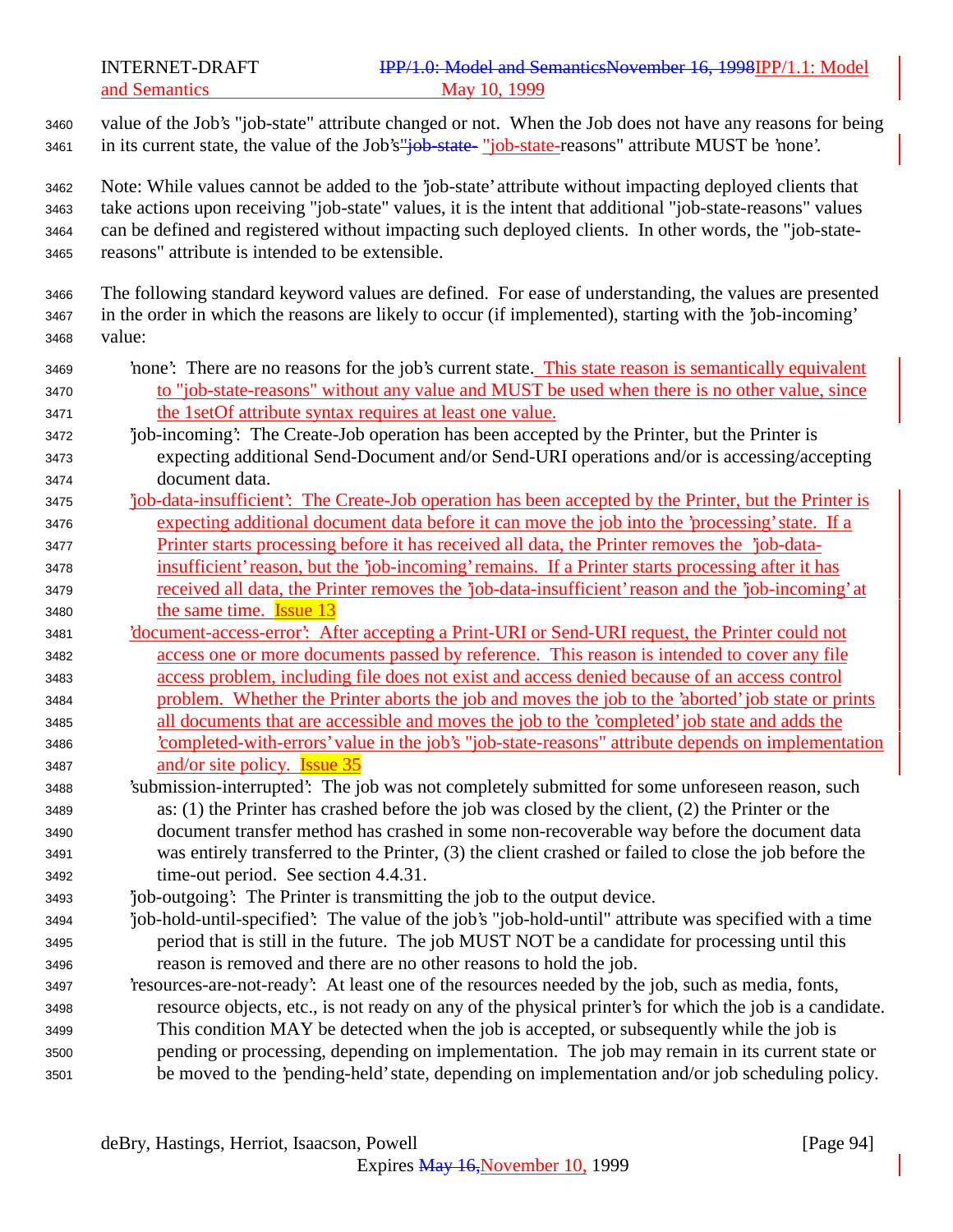and Semantics

| 3502 | 'printer-stopped-partly': The value of the Printer's "printer-state-reasons" attribute contains the value   |
|------|-------------------------------------------------------------------------------------------------------------|
| 3503 | 'stopped-partly'.                                                                                           |
| 3504 | 'printer-stopped': The value of the Printer's "printer-state" attribute is 'stopped'.                       |
| 3505 | job-interpreting': Job is in the 'processing' state, but more specifically, the Printer is interpreting the |
| 3506 | document data.                                                                                              |
| 3507 | job-queued: Job is in the 'processing' state, but more specifically, the Printer has queued the             |
| 3508 | document data.                                                                                              |
| 3509 | job-transforming: Job is in the 'processing' state, but more specifically, the Printer is interpreting      |
| 3510 | document data and producing another electronic representation.                                              |
| 3511 | job-queued-for-marker': Job is in any of the 'pending-held', 'pending', or 'processing' states, but more    |
| 3512 | specifically, the Printer has completed enough processing of the document to be able to start               |
| 3513 | marking and the job is waiting for the marker. Systems that require human intervention to                   |
| 3514 | release jobs using the Release-Job operation, put the job into the 'pending-held' job state.                |
| 3515 | Systems that automatically select a job to use the marker put the job into the 'pending' job state          |
| 3516 | or keep the job in the 'processing' job state while waiting for the marker, depending on                    |
| 3517 | implementation. All implementations put the job into (or back into) the 'processing' state when             |
| 3518 | marking does begin. <b>Issue 31</b>                                                                         |
| 3519 | job-printing: The output device is marking media. This value is useful for Printers which spend a           |
| 3520 | great deal of time processing (1) when no marking is happening and then want to show that                   |
| 3521 | marking is now happening or (2) when the job is in the process of being canceled or aborted                 |
| 3522 | while the job remains in the 'processing' state, but the marking has not yet stopped so that                |
| 3523 | impression or sheet counts are still increasing for the job.                                                |
| 3524 | job-canceled-by-user': The job was canceled by the owner of the job using the Cancel-Job request,           |
| 3525 | i.e., by a user whose authenticated identity is the same as the value of the originating user that          |
| 3526 | created the Job object, or by some other authorized end-user, such as a member of the job                   |
| 3527 | owner's security group.                                                                                     |
| 3528 | job-canceled-by-operator: The job was canceled by the operator using the Cancel-Job request, i.e.,          |
| 3529 | by a user who has been authenticated as having operator privileges (whether local or remote). If            |
| 3530 | the security policy is to allow anyone to cancel anyone's job, then this value may be used when             |
| 3531 | the job is canceled by other than the owner of the job. For such a security policy, in effect,              |
| 3532 | everyone is an operator as far as canceling jobs with IPP is concerned.                                     |
| 3533 | job-canceled-at-device': The job was canceled by an unidentified local user, i.e., a user at a console      |
| 3534 | at the device.                                                                                              |
| 3535 | 'aborted-by-system': The job (1) is in the process of being aborted, (2) has been aborted by the            |
| 3536 | system and placed in the 'aborted' state, or (3) has been aborted by the system and placed in the           |
| 3537 | pending-held' state, so that a user or operator can manually try the job again.                             |
| 3538 | insupported-compression': The job was aborted by the system because the Printer determined while            |
| 3539 | attempting to decompress the document-data's that the compression is actually not among those               |
| 3540 | supported by the Printer. <b>Issue 6</b>                                                                    |
| 3541 | compression-error. The job was aborted by the system because the Printer encountered an error in            |
| 3542 | the document-data while decompressing it. If the Printer posts this reason, the document-data has           |
| 3543 | already passed any tests that would have led to the 'unsupported-compression' job-state-reason.             |
| 3544 | <b>Issue 6</b>                                                                                              |
| 3545 | insupported-document-format: The job was aborted by the system because the document-data's                  |
| 3546 | document-format is not among those supported by the Printer. If the client specifies the                    |
|      |                                                                                                             |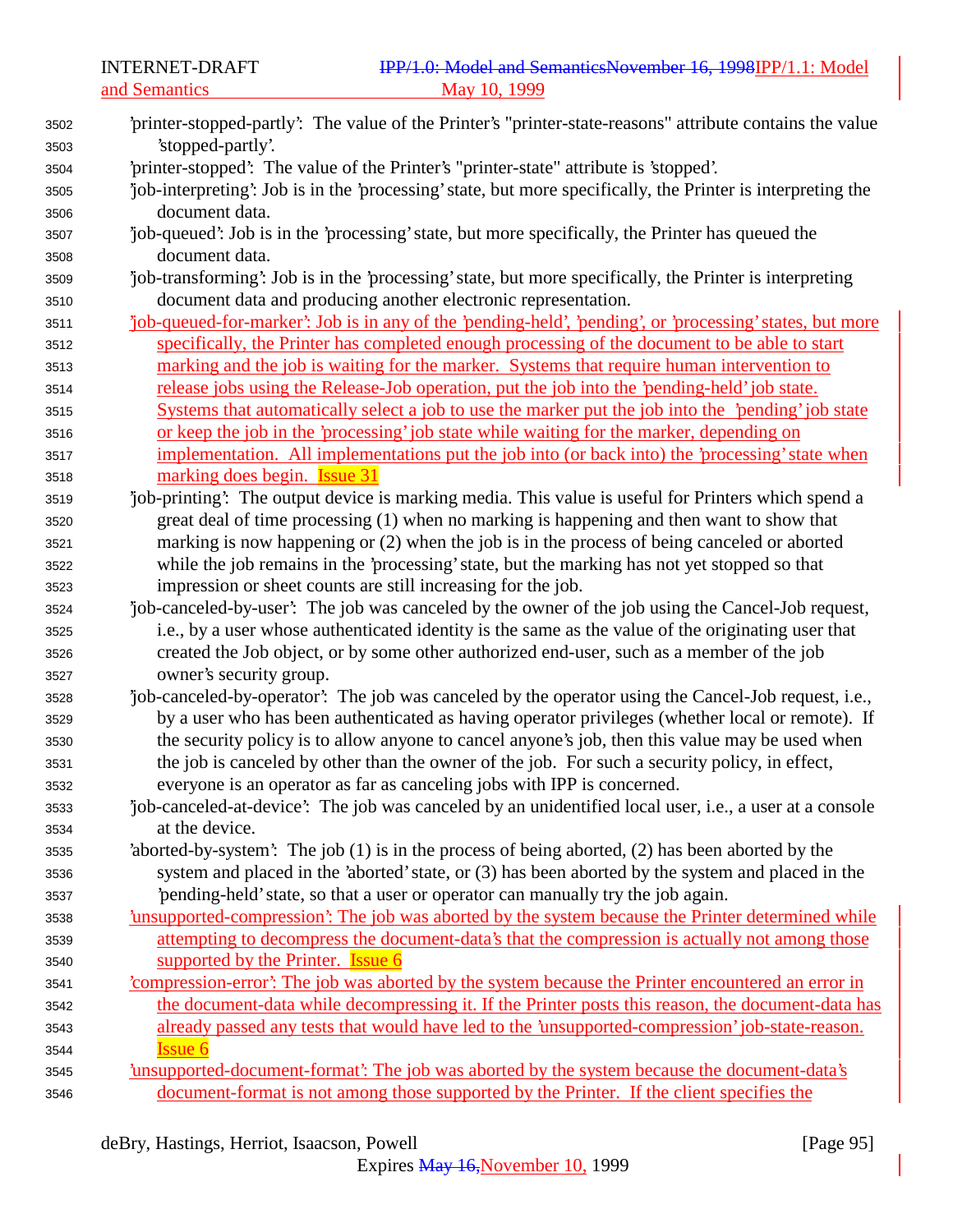| 3547 | document-format as 'application/octet-stream', the printer MAY abort the job and post this reason         |
|------|-----------------------------------------------------------------------------------------------------------|
| 3548 | even though the format is a member of the "document-format-supported" printer attribute, but              |
| 3549 | not among the auto-sensed document-formats. <b>Issue 3</b>                                                |
| 3550 | 'document-format-error': The job was aborted by the system because the Printer encountered an error       |
| 3551 | in the document-data while processing it. If the Printer posts this reason, the document-data has         |
| 3552 | already passed any tests that would have led to the 'unsupported-document-format' job-state-              |
| 3553 | reason. Issue 3                                                                                           |
| 3554 | processing-to-stop-point: The requester has issued a Cancel job Cancel-Job operation or the Printer       |
| 3555 | object has aborted the job, but is still performing some actions on the job until a specified stop        |
| 3556 | point occurs or job termination/cleanup is completed.                                                     |
| 3557 |                                                                                                           |
| 3558 | This reason is recommended to be used in conjunction with the 'processing' job state to indicate          |
| 3559 | that the Printer object is still performing some actions on the job while the job remains in the          |
| 3560 | 'processing' state. After all the job's job description attributes have stopped incrementing, the         |
| 3561 | Printer object moves the job from the 'processing' state to the 'canceled' or 'aborted' job states.       |
| 3562 |                                                                                                           |
| 3563 | 'service-off-line': The Printer is off-line and accepting no jobs. All 'pending' jobs are put into the    |
| 3564 | 'pending-held' state. This situation could be true if the service's or document transform's input is      |
| 3565 | impaired or broken.                                                                                       |
| 3566 | job-completed-successfully: The job completed successfully.                                               |
| 3567 | job-completed-with-warnings': The job completed with warnings.                                            |
| 3568 | 'job-completed-with-errors': The job completed with errors (and possibly warnings too).                   |
| 3569 | job-restartable' - This job is retained (see section 4.3.7.1) and is currently able to be restarted using |
| 3570 | the Restart-Job operation (see section 3.3.7). If 'job-restartable' is a value of the job's 'job-state-   |
| 3571 | reasons' attribute, then the IPP object MUST accept a Restart-Job operation for that job.                 |
| 3572 | <u>iqueued-in-device': The job has been forwarded to a device or print system that is unable to send</u>  |
| 3573 | back status. The Printer sets the job's "job-state" attribute to 'completed' and adds the 'queued-        |
| 3574 | in-device' value to the job's "job-state-reasons" attribute to indicate that the Printer has no           |
| 3575 | additional information about the job and never will have any better information. See note in              |
| 3576 | section 4.3.7. <b>Issue 14</b>                                                                            |
|      |                                                                                                           |

4.3.9 job-state-message (text(MAX))

 This attribute specifies information about the "job-state" and "job-state-reasons" attributes in human readable text. If the Printer object supports this attribute, the Printer object MUST be able to generate this message in any of the natural languages identified by the Printer's "generated-natural-language- supported" attribute (see the "attributes-natural-language" operation attribute specified in Section 3.1.4.1).

 Note: the value SHOULD NOT contain additional information not contained in the values of the "job- state" and "job-states-reasons" attributes, such as interpreter error information. Otherwise, application programs might attempt to parse the (localized text). For such additional information such as interpreter 3586 errors for application program consumption, a new attribute consumption or specific document access errors, new attributes with keyword values, needs to be developed and registered.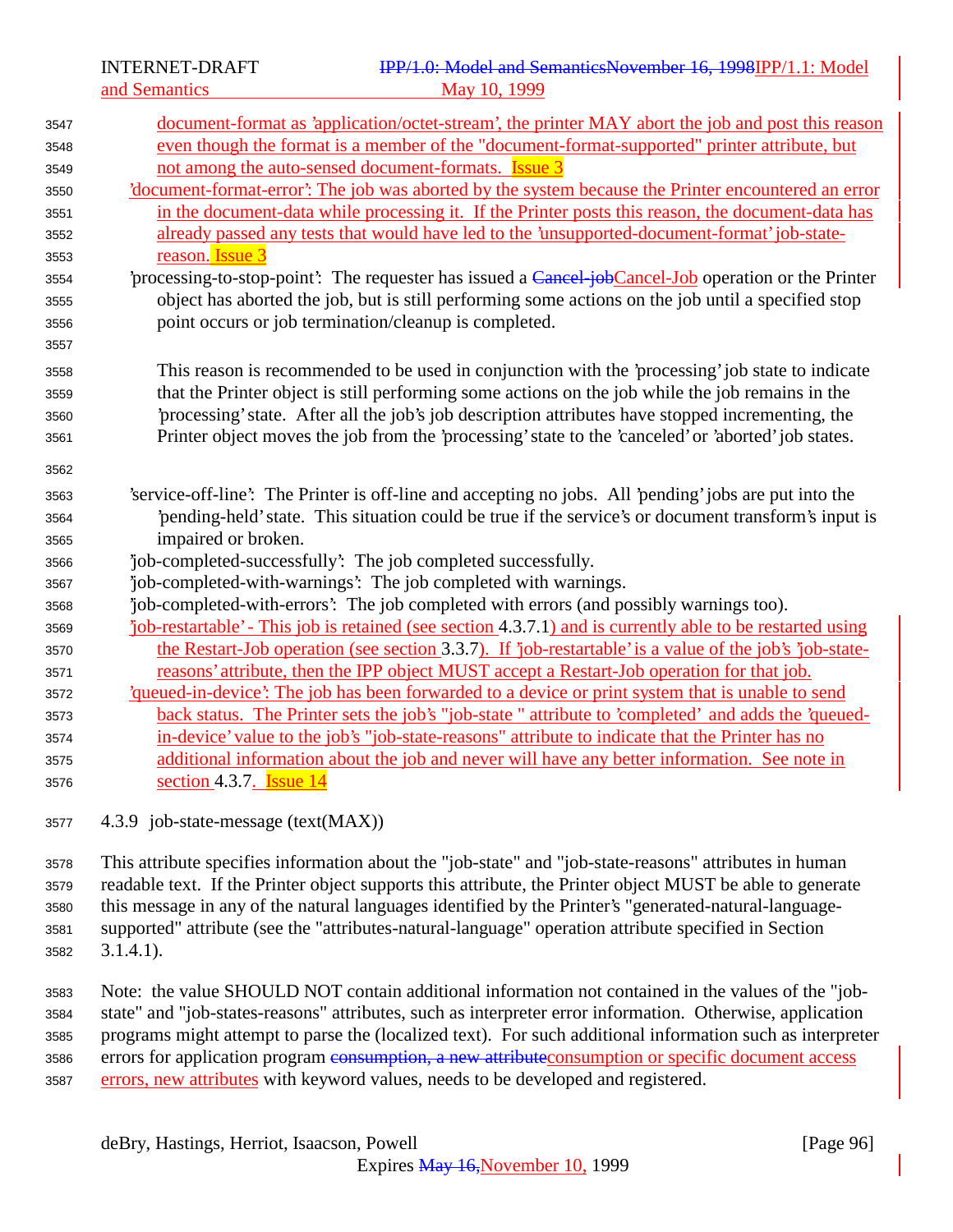4.3.10 number-of-documents (integer(0:MAX))

 This attribute indicates the number of documents in the job, i.e., the number of Send-Document, Send- URI, Print-Job, or Print-URI operations that the Printer has accepted for this job, regardless of whether the document data has reached the Printer object or not.

- Implementations supporting the OPTIONAL Create-Job/Send-Document/Send-URI operations SHOULD support this attribute so that clients can query the number of documents in each job.
- 4.3.11 output-device-assigned (name(127))

 This attribute identifies the output device to which the Printer object has assigned this job. If an output device implements an embedded Printer object, the Printer object NEED NOT set this attribute. If a print server implements a Printer object, the value MAY be empty (zero-length string) or not returned until the Printer object assigns an output device to the job. This attribute is particularly useful when a single Printer object support multiple devices (so called "fan-out").

- 4.3.12 Event Time Job Description Attributes Issue 17
- This section defines the Job Description attributes that indicate the time at which certain events occur for
- a job. The attribute syntax MUST be either 'integer' or 'dateTime' for any response in which the

"version-number" parameter is supplied as '1.1', but MUST be an 'integer' for any response in which the

- "version-number" parameter is supplied as '1.0', for compatibility with IPP/1.0 [RFC2566]. See section 3.1.8.
- In order to populate these Event Time Job Description Attributes, the Printer object copies either:

### 1. the value in its "printer-current-time" attribute for the 'dateTime' value at the time the event occurred if the printer supports the attribute "printer-current-time" and its value is not the out-of-band 'no-value' value,

 2. the value in its "printer-up-time" attribute for the 'integer' value at the time the event occurred otherwise

### Note: because the time MAY become known to the Printer some time after power-up, a client could receive jobs that contain some Event Time Job Description Attributes that use the 'integer' time tick representation while the later events use the 'dateTime' date/time representation.

- 
- If the Printer implementation keeps jobs persistently across power cycles, then an implementation
- MUST reset its "printer-up-time" attribute to 1 on each power-up. In addition, an implementation that uses the 'integer' form MUST change all of its Event Time Job Description attributes for those persistent
- jobs either:
- 1. to 0 to indicate that the event happened before the most recent power up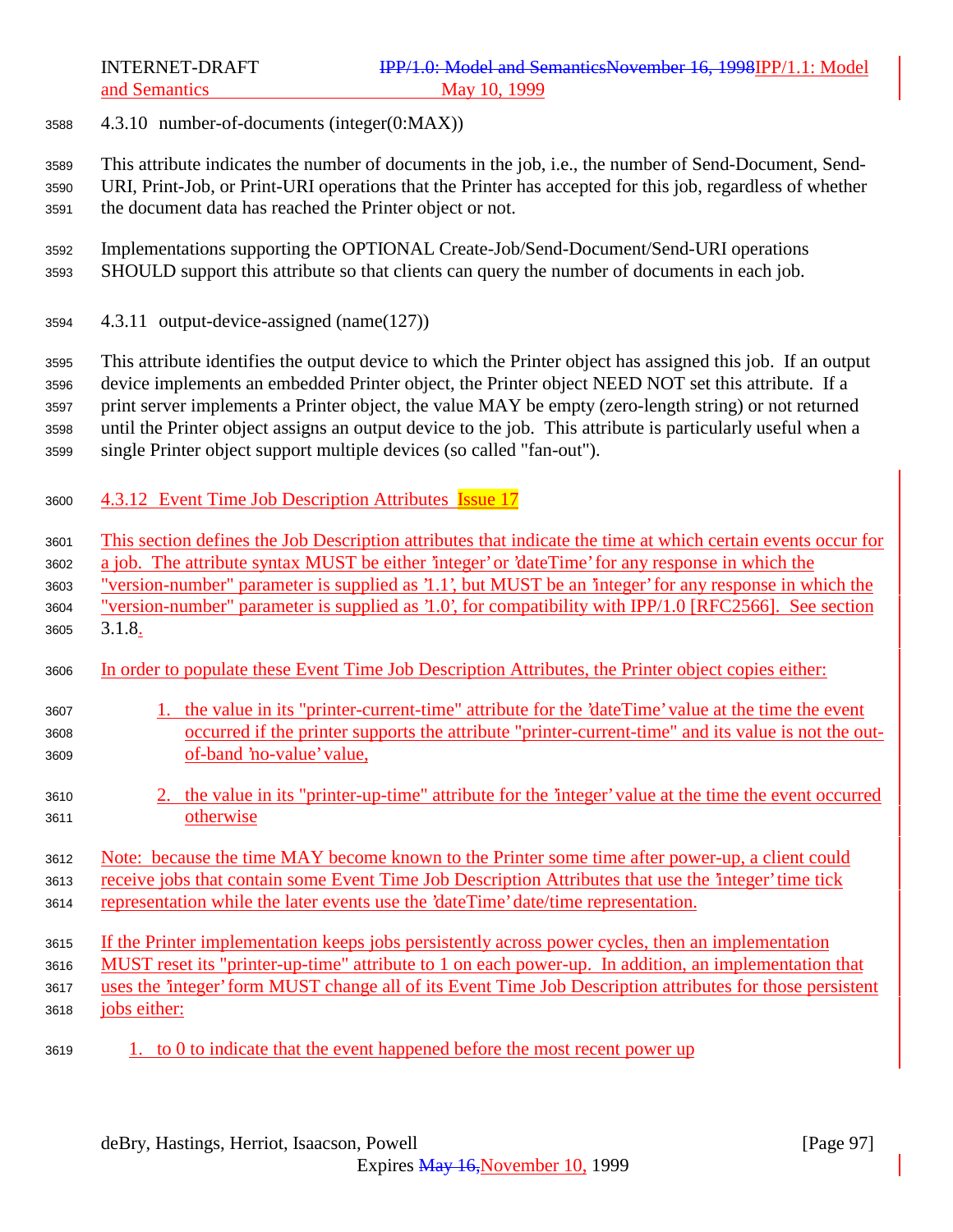- <sup>3620</sup> 2. to the negative of the number of seconds before the most recent power-up that the event took <sup>3621</sup> place, though the negative number NEED NOT reflect the exact number of seconds <sup>3622</sup> An implementation that uses the 'dateTime' form does not change the values of any of its Event Time <sup>3623</sup> Job Description Attributes for persistent jobs on power-up. <sup>3624</sup> 4.3.124.3.12.1 time-at-creation (integer(0:MAX))(integer(MIN:MAX) | dateTime) 3625 This REQUIRED attribute indicates the *point in* time at which the Job object was created. In order to 3626 populate this attribute, the Printer object uses the value in its "printer-up-time" attribute at the time the 3627 Job object is created. <sup>3628</sup> 4.3.134.3.12.2 time-at-processing (integer(0:MAX))(integer(MIN:MAX) | dateTime) 3629 This REQUIRED attribute indicates the point in time at which the Job object began processing. In order 3630 to populate this attribute, the Printer object uses the value in its "printer-up-time" attribute at the time the 3631 Job object is moved into The out-of-band 'no-value' value is returned if the job has not yet been in the 3632 brocessing' state for the first time. (see the beginning of Section 4.1).. <sup>3633</sup> 4.3.144.3.12.3 time-at-completed (integer(0:MAX))(integer(MIN:MAX) | dateTime) 3634 This REQUIRED attribute indicates the point in time at which the Job object completed (or was <sup>3635</sup> cancelled or aborted). The out-of-band 'no-value' value is returned if the job has not yet completed, been <sup>3636</sup> canceled, or aborted (see the beginning of Section 4.1). 3637  $\frac{4.3.12.4}{10}$  job-printer-up-time (integer(1:MAX)) Issue 17 3638 In order to populate this attribute, the Printer object uses the value in its This REQUIRED Job <sup>3639</sup> Description attribute indicates the amount of time (in seconds) that the Printer implementation has been 3640 up and running. This attribute is an alias for the "printer-up-time" Printer Description attribute (see <sup>3641</sup> Section 4.4.29). <sup>3642</sup> Note: A client MAY request this attribute in a Get-Job-Attributes or Get-Jobs request and use the value <sup>3643</sup> returned in combination with other requested Event Time Job Description Attributes in order to display <sup>3644</sup> time attributes to a user when the IPP Printer returns them using the 'integer' attribute syntax. The 3645 difference between this attribute at the time the Job object is moved into the 'completed' or 'canceled' or 3646 
<del>'aborted' state.</del> and the 'integer' value of a "time-at-xxx" attribute is the number of seconds ago that the <sup>3647</sup> "time-at-xxx" event occurred. A client can compute the wall-clock time at which the "time-at-xxx" event <sup>3648</sup> occurred by subtracting this difference from the client's wall-clock time. <sup>3649</sup> 4.3.13 number-of-intervening-jobs (integer(0:MAX)) <sup>3650</sup> This attribute indicates the number of jobs that are "ahead" of this job in the relative chronological order <sup>3651</sup> of expected time to complete (i.e., the current scheduled order). For efficiency, it is only necessary to
- <sup>3652</sup> calculate this value when an operation is performed that requests this attribute.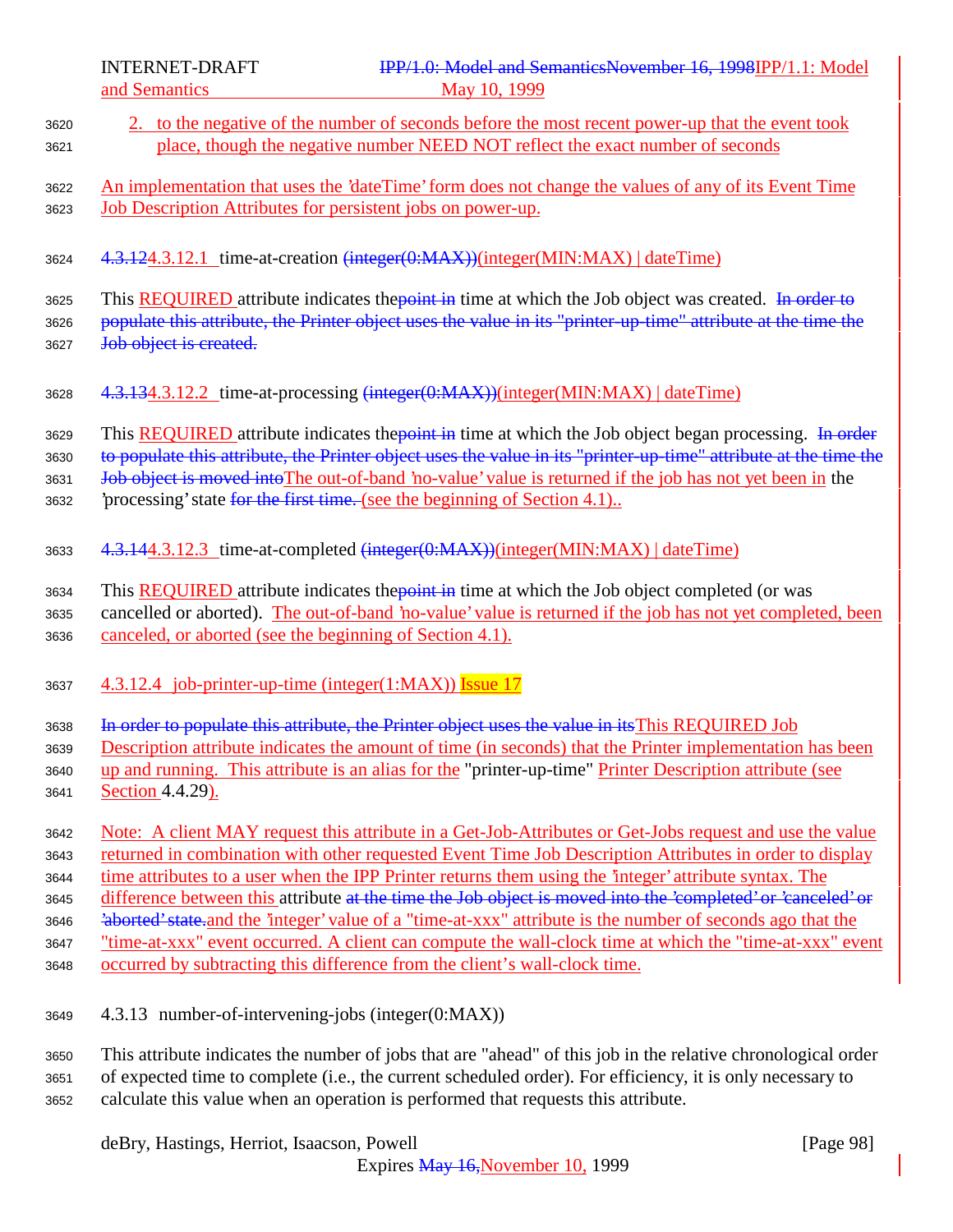- 4.3.14 job-message-from-operator (text(127))
- This attribute provides a message from an operator, system administrator or "intelligent" process to indicate to the end user the reasons for modification or other management action taken on a job.
- 4.3.15 Job Size Attributes

 This sub-section defines job attributes that describe the size of the job. These attributes are not intended to be counters; they are intended to be useful routing and scheduling information if known. For these attributes, the Printer object may try to compute the value if it is not supplied in the create request. Even if the client does supply a value for these three attributes in the create request, the Printer object MAY choose to change the value if the Printer object is able to compute a value which is more accurate than the client supplied value. The Printer object may be able to determine the correct value for these attributes either right at job submission time or at any later point in time.

4.3.15.1 job-k-octets (integer(0:MAX))

 This attribute specifies the total size of the document(s) in K octets, i.e., in units of 1024 octets requested to be processed in the job. The value MUST be rounded up, so that a job between 1 and 1024 octets MUST be indicated as being 1, 1025 to 2048 MUST be 2, etc.

 This value MUST NOT include the multiplicative factors contributed by the number of copies specified by the "copies" attribute, independent of whether the device can process multiple copies without making multiple passes over the job or document data and independent of whether the output is collated or not. Thus the value is independent of the implementation and indicates the size of the document(s) measured in K octets independent of the number of copies.

 This value MUST also not include the multiplicative factor due to a copies instruction embedded in the document data. If the document data actually includes replications of the document data, this value will include such replication. In other words, this value is always the size of the source document data, rather than a measure of the hardcopy output to be produced.

Note: This attribute and the following two attributes ("job-impressions" and "job-media-sheets") are not

intended to be counters; they are intended to be useful routing and scheduling information if known. For

3679 these three attributes, the Printer object may try to compute the value if it is not supplied in the create

3680 request. Even if the client does supply a value for these three attributes in the create request, the Printer

3681 object MAY choose to change the value if the Printer object is able to compute a value which is more

accurate than the client supplied value. The Printer object may be able to determine the correct value for

- 3683 these three attributes either right at job submission time or at any later point in time.
- 4.3.15.2 job-impressions (integer(0:MAX))

 This attribute specifies the total size in number of impressions of the document(s) being submitted (see the definition of impression in section 12.2.5).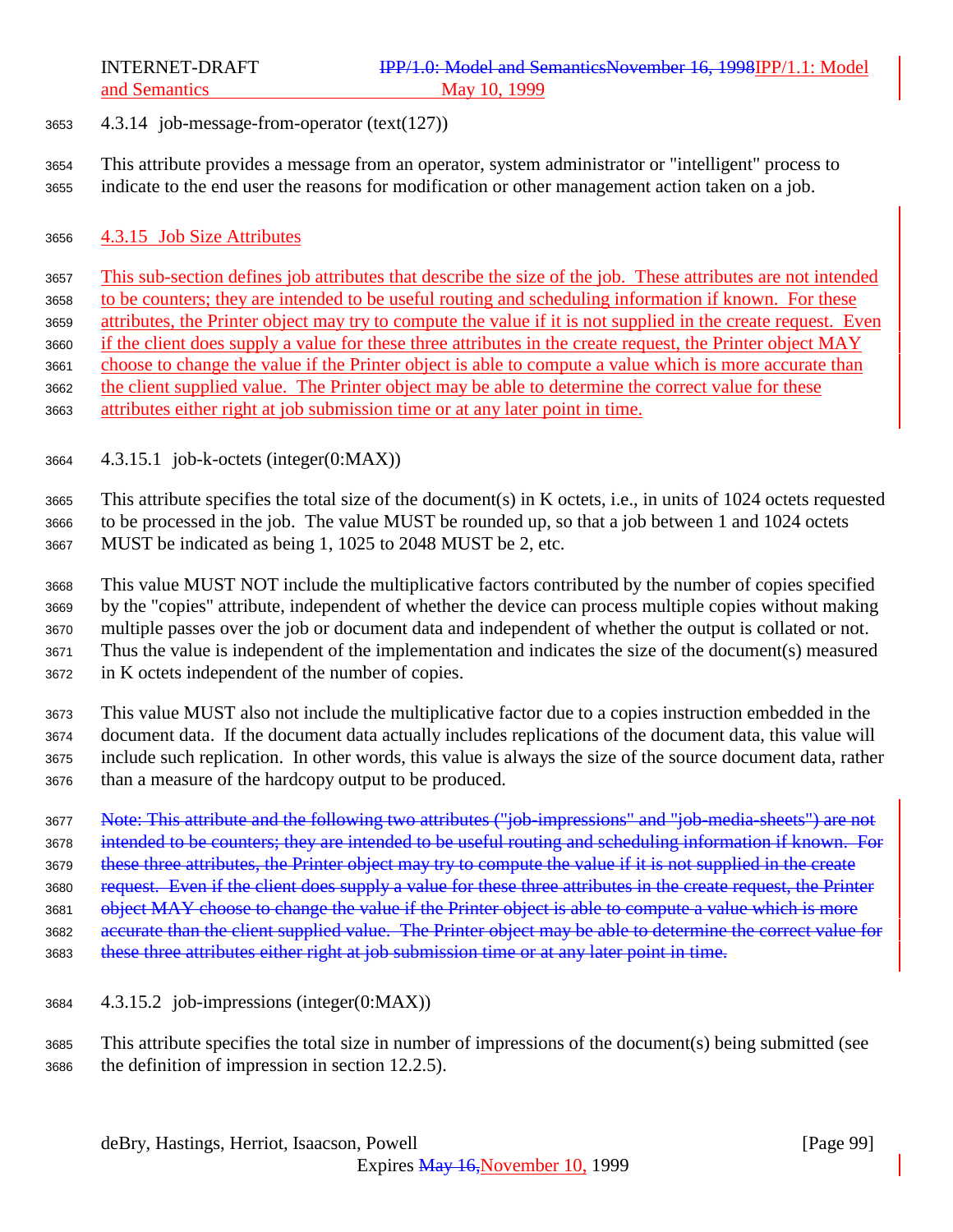As with "job-k-octets", this value MUST NOT include the multiplicative factors contributed by the number of copies specified by the "copies" attribute, independent of whether the device can process multiple copies without making multiple passes over the job or document data and independent of whether the output is collated or not. Thus the value is independent of the implementation and reflects the size of the document(s) measured in impressions independent of the number of copies.

 As with "job-k-octets", this value MUST also not include the multiplicative factor due to a copies instruction embedded in the document data. If the document data actually includes replications of the document data, this value will include such replication. In other words, this value is always the number of impressions in the source document data, rather than a measure of the number of impressions to be produced by the job.

- 3697 See the Note in the "job-k-octets" attribute that also applies to this attribute.
- 4.3.15.3 job-media-sheets (integer(0:MAX))
- This attribute specifies the total number of media sheets to be produced for this job.
- Unlike the "job-k-octets" and the "job-impressions" attributes, this value MUST include the
- multiplicative factors contributed by the number of copies specified by the "copies" attribute and a
- 'number of copies' instruction embedded in the document data, if any. This difference allows the system administrator to control the lower and upper bounds of both (1) the size of the document(s) with "job-k-
- octets-supported" and "job-impressions-supported" and (2) the size of the job with "job-media-sheets-supported".
- 3706 See the Note in the "job-k-octets" attribute that also applies to this attribute.
- 4.3.16 Job Progress Attributes
- This sub-section defines job attributes that describe the progress of the job. These attributes are intended
- to be counters. That is, the value for a job that has not started processing MUST be 0. When the job's
- "job-state" is 'processing' or 'processing-stopped', this value is intended to contain the amount of the job
- that has been processed to the time at which the attributes are requested. When the job enters the
- 'completed', 'canceled', or 'aborted' states, these values are the final values for the job.
- 4.3.16.1 job-k-octets-processed (integer(0:MAX))

This attribute specifies the total number of octets processed in K octets, i.e., in units of 1024 octets so

- far. The value MUST be rounded up, so that a job between 1 and 1024 octets inclusive MUST be
- indicated as being 1, 1025 to 2048 inclusive MUST be 2, etc.

 For implementations where multiple copies are produced by the interpreter with only a single pass over the data, the final value MUST be equal to the value of the "job-k-octets" attribute. For implementations where multiple copies are produced by the interpreter by processing the data for each copy, the final

value MUST be a multiple of the value of the "job-k-octets" attribute.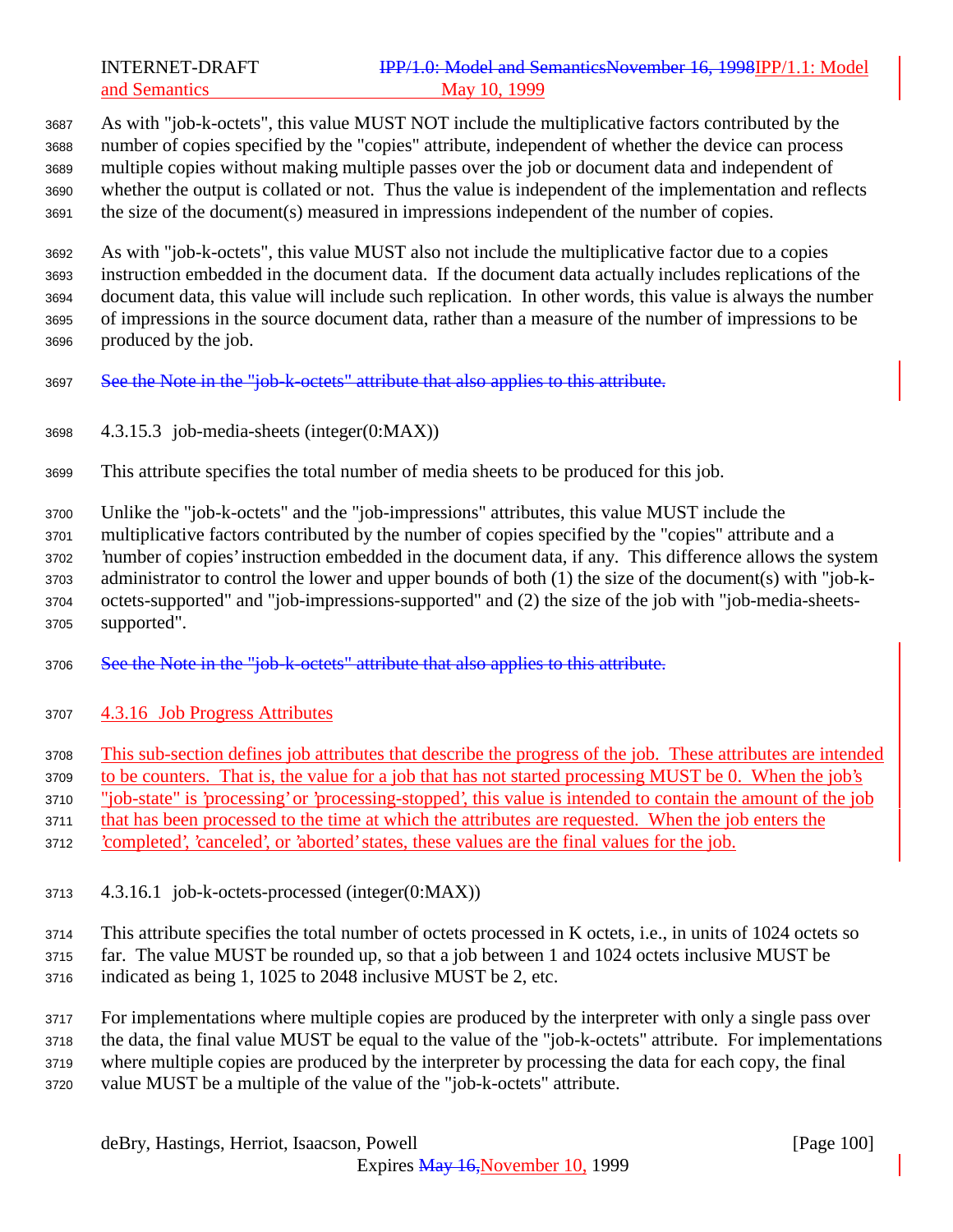3721 Note: This attribute and the following two attributes ("job-impressions-completed" and "job-sheets-

3722 completed") are intended to be counters. That is, the value for a job that has not started processing

3723 MUST be 0. When the job's "job-state" is 'processing' or 'processing-stopped', this value is intended to

3724 contain the amount of the job that has been processed to the time at which the attributes are requested.

- 4.3.16.2 job-impressions-completed (integer(0:MAX))
- This job attribute specifies the number of impressions completed for the job so far. For printing devices, the impressions completed includes interpreting, marking, and stacking the output.
- 3728 See the note in "job-k-octets-processed" which also applies to this attribute.
- 4.3.16.3 job-media-sheets-completed (integer(0:MAX))

 This job attribute specifies the media-sheets completed marking and stacking for the entire job so far whether those sheets have been processed on one side or on both.

- See the note in "job-k-octets-processed" which also applies to this attribute.
- 4.3.17 attributes-charset (charset)

This REQUIRED attribute is populated using the value in the client supplied "attributes-charset"

attribute in the create request. It identifies the charset (coded character set and encoding method) used

by any Job attributes with attribute syntax 'text' and 'name' that were supplied by the client in the create

request. See Section 3.1.4 for a complete description of the "attributes-charset" operation attribute.

 This attribute does not indicate the charset in which the 'text' and 'name' values are stored internally in the Job object. The internal charset is implementation-defined. The IPP object MUST convert from whatever the internal charset is to that being requested in an operation as specified in Section 3.1.4.

4.3.18 attributes-natural-language (naturalLanguage)

 This REQUIRED attribute is populated using the value in the client supplied "attributes-natural- language" attribute in the create request. It identifies the natural language used for any Job attributes with attribute syntax 'text' and 'name' that were supplied by the client in the create request. See Section 3.1.4 for a complete description of the "attributes-natural-language" operation attribute. See Sections 4.1.1.2 and 4.1.2.2 for how a Natural Language Override may be supplied explicitly for each 'text' and 'name' attribute value that differs from the value identified by the "attributes-natural-language" attribute.

4.4 Printer Description Attributes

 These attributes form the attribute group called "printer-description". The following table summarizes these attributes, their syntax, and whether or not they are REQUIRED for a Printer object to support. If they are not indicated as REQUIRED, they are OPTIONAL. The maximum size in octets for 'text' and 'name' attributes is indicated in parenthesizes.

deBry, Hastings, Herriot, Isaacson, Powell [Page 101]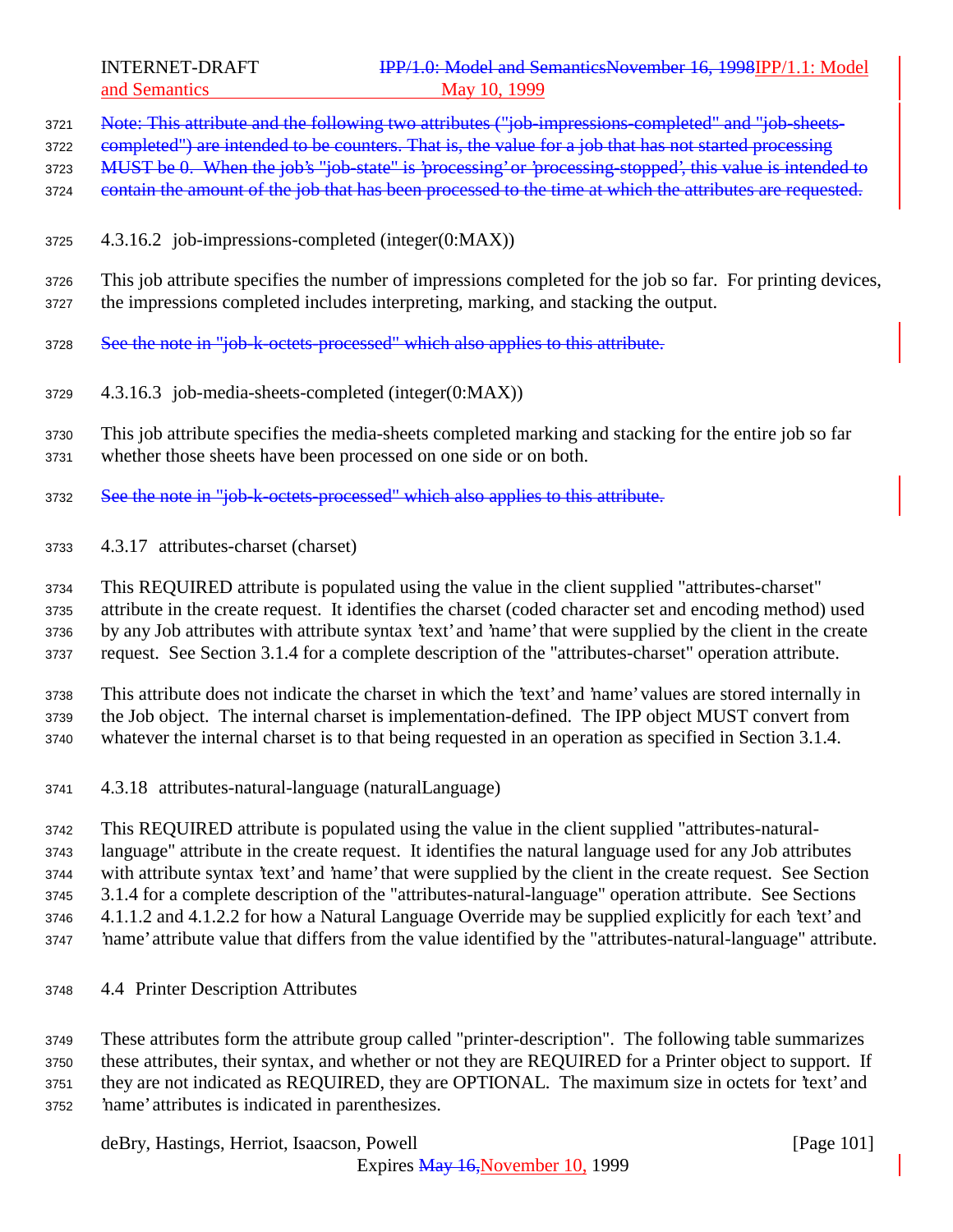- 3753 Note: How these attributes are set by an Administrator is outside the scope of this specification. IPP/1.1
- <sup>3754</sup> document.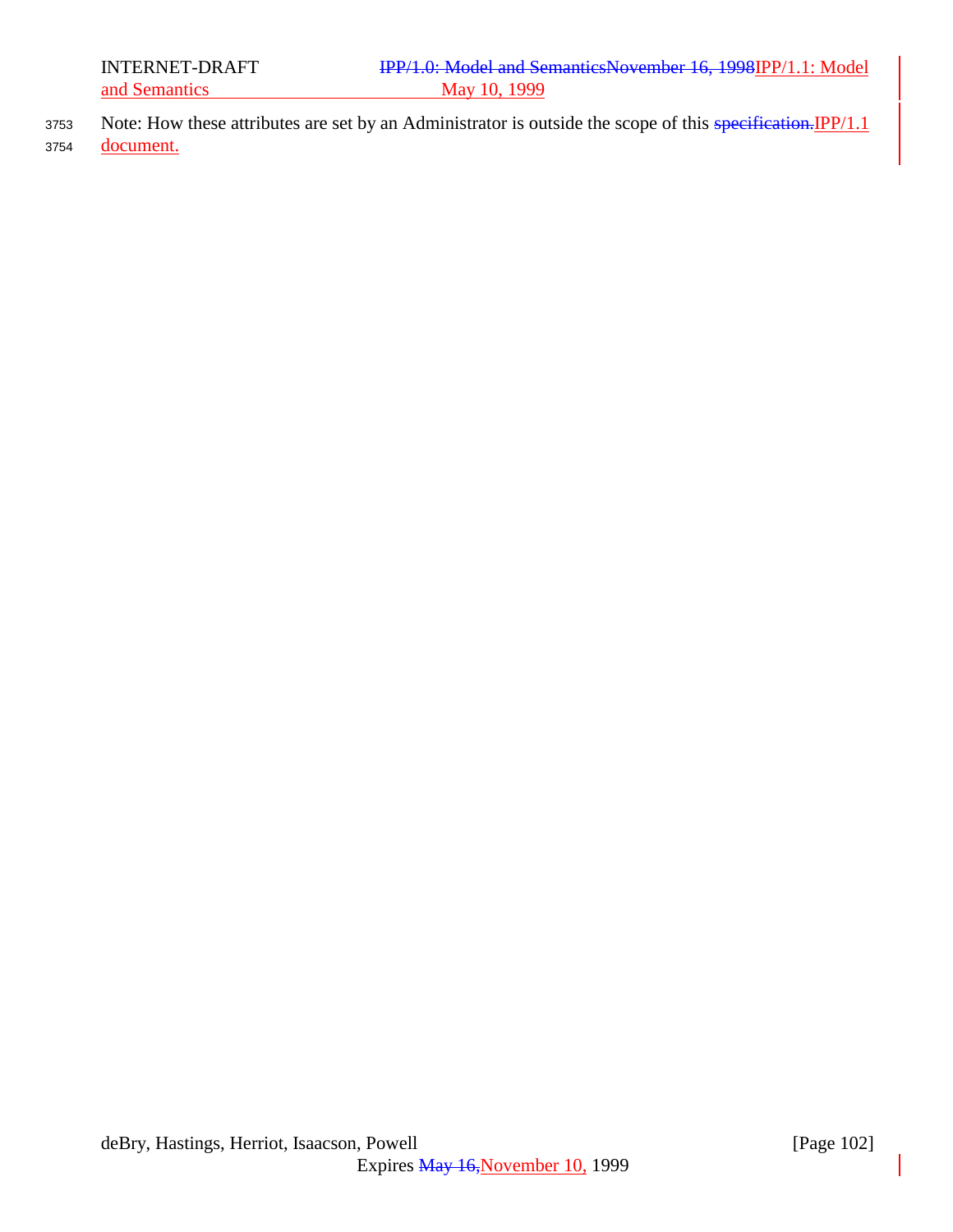and Semantics

| Attribute                                | Syntax                 | REQUIRED? |
|------------------------------------------|------------------------|-----------|
| printer-uri-supported                    | 1setOf uri             | REQUIRED  |
| uri-security-supported                   | 1setOf type2 keyword   | REQUIRED  |
| uri-authentication-supported             | 1setOf type2 keyword   | REQUIRED  |
| printer-name                             | name (127)             | REQUIRED  |
| printer-location                         | text (127)             |           |
| printer-info                             | text (127)             |           |
| printer-more-info                        | urı                    |           |
| printer-driver-installer                 | uri                    |           |
| printer-make-and-model                   | text (127)             |           |
| printer-more-info-<br>manufacturer       | uri                    |           |
| printer-state                            | type1 enum             | REQUIRED  |
| printer-state-reasons                    | 1setOf type2 keyword   | REQUIRED  |
| printer-state-message                    | text (MAX)             |           |
| ipp-versions-supported                   | 1setOf type2 keyword   | REQUIRED  |
| operations-supported                     | 1setOf type2 enum      | REQUIRED  |
| ipp-multiple-document-jobs-<br>supported | boolean                |           |
| charset-configured                       | charset                | REQUIRED  |
| charset-supported                        | 1setOf charset         | REQUIRED  |
| natural-language-configured              | naturalLanguage        | REQUIRED  |
| generated-natural-language-<br>supported | 1setOf naturalLanguage | REQUIRED  |
| document-format-default                  | mimeMediaType          | REQUIRED  |
| document-format-supported                | 1setOf mimeMediaType   | REQUIRED  |

deBry, Hastings, Herriot, Isaacson, Powell [Page 103]

Expires May 16, November 10, 1999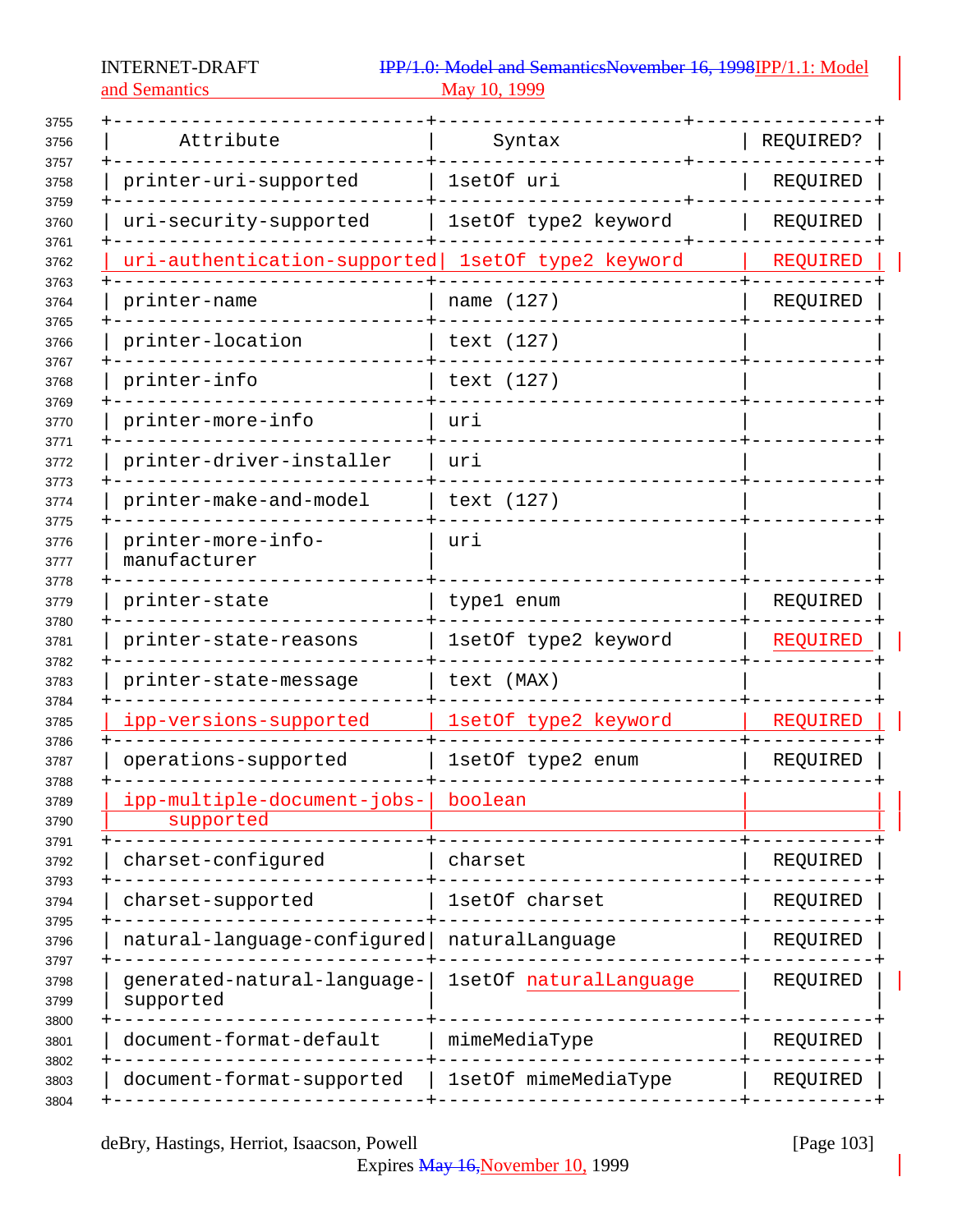| 3805<br>3806         | printer-is-accepting-jobs                | boolean                | REQUIRED |
|----------------------|------------------------------------------|------------------------|----------|
| 3807<br>3808         | queued-job-count<br>RECOMMENDED REQUIRED | integer (0:MAX)        |          |
| 3809<br>3810<br>3811 | printer-message-from-<br>operator        | text (127)             |          |
| 3812<br>3813         | color-supported                          | boolean                |          |
| 3814<br>3815<br>3816 | reference-uri-schemes-<br>supported      | 1setOf uriScheme       |          |
| 3817<br>3818         | pdl-override-supported                   | type2 keyword          | REQUIRED |
| 3819<br>3820         | printer-up-time                          | integer (1:MAX)        | REQUIRED |
| 3821<br>3822         | printer-current-time                     | dateTime               |          |
| 3823<br>3824         | multiple-operation-time-out              | integer (1:MAX)        |          |
| 3825<br>3826         | compression-supported                    | 1setOf type3 keyword   | REQUIRED |
| 3827<br>3828         | job-k-octets-supported                   | rangeOfInteger (0:MAX) |          |
| 3829<br>3830         | job-impressions-supported                | rangeOfInteger (0:MAX) |          |
| 3831<br>3832         | job-media-sheets-supported               | rangeOfInteger (0:MAX) |          |
| 3833<br>3834         | pages-per-minute                         | integer(0:MAX)         |          |
| 3835<br>3836<br>3837 | pages-per-minute-color                   | integer(0:MAX)         |          |

4.4.1 printer-uri-supported (1setOf uri)

 This REQUIRED Printer attribute contains at least one URI for the Printer object. It OPTIONALLY contains more than one URI for the Printer object. An administrator determines a Printer object's URI(s) and configures this attribute to contain those URIs by some means outside the scope of **IPP/1.0.this IPP/1.1 document.** The precise format of this URI is implementation dependent and 3844 depends on the protocol. See the next sections of a description of the "uri-security-3845 supported" and "uri-authentication-supported" attributes, both of which isare the REQUIRED companion attributes to this "printer-uri-supported" attribute. See section 2.4 on Printer object identity and section 8.2 on security and URIs for more information.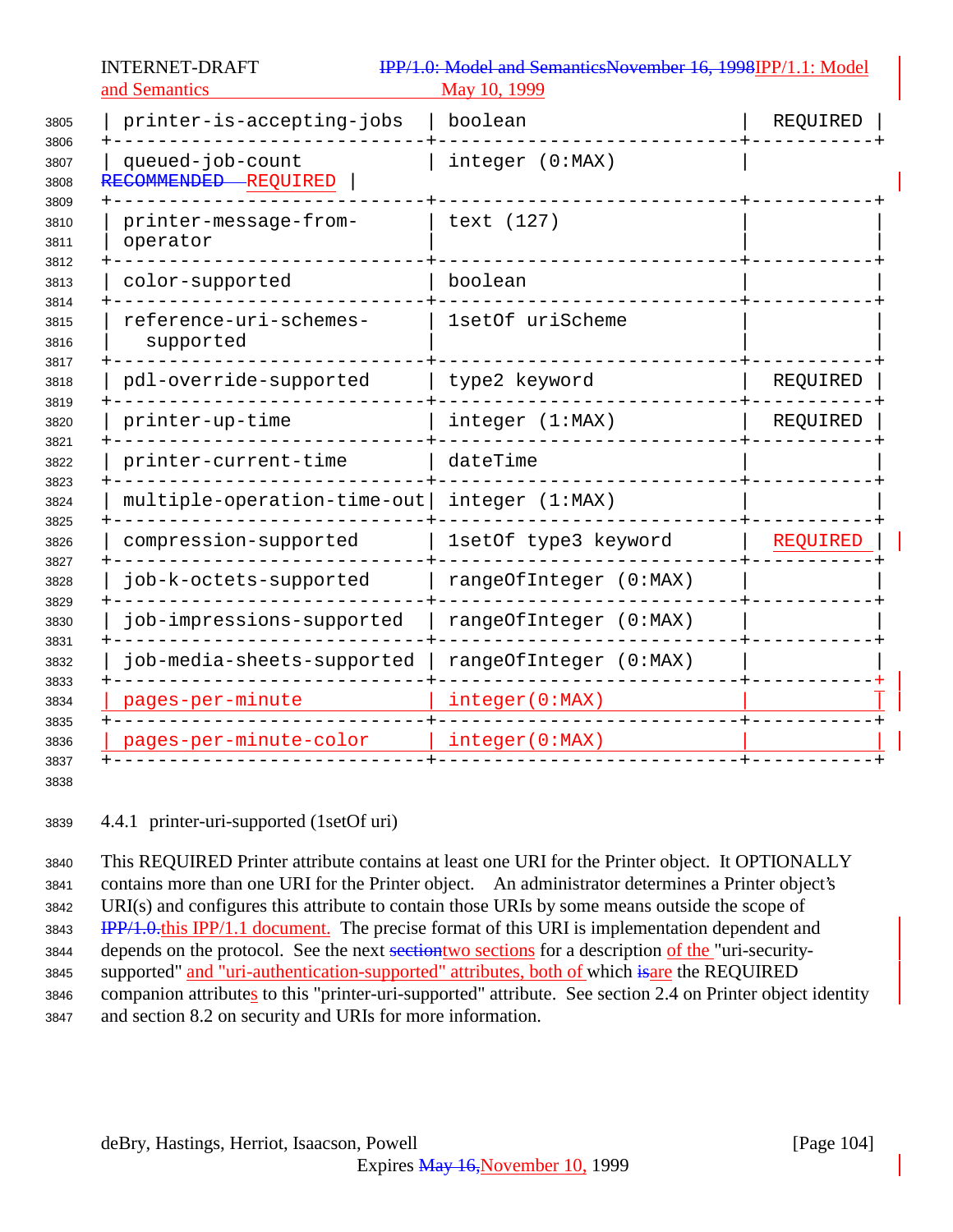<sup>3848</sup> 4.4.2 uri-authentication-supported (1setOf type2 keyword) Issue 2

| 3849<br>3850<br>3851<br>3852<br>3853<br>3854<br>3855 | This REQUIRED Printer attribute MUST have the same cardinality (contain the same number of values)<br>as the "printer-uri-supported" attribute. This attribute identifies the Client Authentication mechanism<br>associated with each URI listed in the "printer-uri-supported" attribute. The Printer object uses the<br>specified mechanism to identify the authenticated user (see section 8.3). The "i th" value in "uri-<br>authentication-supported" corresponds to the "i th" value in "printer-uri-supported" and it describes the<br>authentication mechanisms used by the Printer when accessed via that URI. See [IPP-PRO] for more<br>details on Client Authentication. |
|------------------------------------------------------|-------------------------------------------------------------------------------------------------------------------------------------------------------------------------------------------------------------------------------------------------------------------------------------------------------------------------------------------------------------------------------------------------------------------------------------------------------------------------------------------------------------------------------------------------------------------------------------------------------------------------------------------------------------------------------------|
| 3856                                                 | The following standard keyword values are defined:                                                                                                                                                                                                                                                                                                                                                                                                                                                                                                                                                                                                                                  |
| 3857                                                 | none': There is no authentication mechanism associated with the URI. The Printer object assumes                                                                                                                                                                                                                                                                                                                                                                                                                                                                                                                                                                                     |
| 3858                                                 | that the authenticated user is "anonymous".                                                                                                                                                                                                                                                                                                                                                                                                                                                                                                                                                                                                                                         |
| 3859                                                 | requesting-user-name? When a client performs an operation whose target is the associated URI, the                                                                                                                                                                                                                                                                                                                                                                                                                                                                                                                                                                                   |
| 3860                                                 | Printer object assumes that the authenticated user is specified by the "requesting-user-name"                                                                                                                                                                                                                                                                                                                                                                                                                                                                                                                                                                                       |
| 3861                                                 | Operation attribute (see section 8.3). If the "requesting-user-name" attribute is absent in a                                                                                                                                                                                                                                                                                                                                                                                                                                                                                                                                                                                       |
| 3862                                                 | request, the Printer object assumes that the authenticated user is "anonymous".                                                                                                                                                                                                                                                                                                                                                                                                                                                                                                                                                                                                     |
| 3863                                                 | basic': When a client performs an operation whose target is the associated URI, the Printer object                                                                                                                                                                                                                                                                                                                                                                                                                                                                                                                                                                                  |
| 3864                                                 | challenges the client with HTTP basic authentication. The Printer object assumes that the                                                                                                                                                                                                                                                                                                                                                                                                                                                                                                                                                                                           |
| 3865                                                 | authenticated user is the name received via the basic authentication mechanism.                                                                                                                                                                                                                                                                                                                                                                                                                                                                                                                                                                                                     |
| 3866                                                 | 'digest': When a client performs an operation whose target is the associated URI, the Printer object                                                                                                                                                                                                                                                                                                                                                                                                                                                                                                                                                                                |
| 3867                                                 | challenges the client with HTTP digest authentication. The Printer object assumes that the                                                                                                                                                                                                                                                                                                                                                                                                                                                                                                                                                                                          |
| 3868                                                 | authenticated user is the name received via the digest authentication mechanism.                                                                                                                                                                                                                                                                                                                                                                                                                                                                                                                                                                                                    |
| 3869                                                 | certificate': When a client performs an operation whose target is the associated URI, the Printer                                                                                                                                                                                                                                                                                                                                                                                                                                                                                                                                                                                   |
| 3870                                                 | object expects the client to provide a certificate. The Printer object assumes that the authenticated                                                                                                                                                                                                                                                                                                                                                                                                                                                                                                                                                                               |
| 3871                                                 | user is the textual name contained within the certificate.                                                                                                                                                                                                                                                                                                                                                                                                                                                                                                                                                                                                                          |
| 3872                                                 | 4.4.3 uri-security-supported (1setOf type2 keyword)                                                                                                                                                                                                                                                                                                                                                                                                                                                                                                                                                                                                                                 |
| 3873                                                 | This REQUIRED Printer attribute MUST have the same cardinality (contain the same number of values)                                                                                                                                                                                                                                                                                                                                                                                                                                                                                                                                                                                  |
| 3874                                                 | as the "printer-uri-supported" attribute. This attribute identifies the security mechanisms used for each                                                                                                                                                                                                                                                                                                                                                                                                                                                                                                                                                                           |
| 3875                                                 | URI listed in the "printer-uri-supported" attribute. The "i th" value in "uri-security-supported"                                                                                                                                                                                                                                                                                                                                                                                                                                                                                                                                                                                   |
| 3876                                                 | corresponds to the "i th" value in "printer-uri-supported" and it describes the security mechanisms used                                                                                                                                                                                                                                                                                                                                                                                                                                                                                                                                                                            |
| 3877                                                 | for accessing the Printer object via that URI. See [IPP-PRO] for more details on security mechanisms.                                                                                                                                                                                                                                                                                                                                                                                                                                                                                                                                                                               |
| 3878                                                 | The following standard <b>keyword</b> values are defined:                                                                                                                                                                                                                                                                                                                                                                                                                                                                                                                                                                                                                           |
| 3879                                                 | 'hone': There are no secure communication channel protocols in use for the given URI.                                                                                                                                                                                                                                                                                                                                                                                                                                                                                                                                                                                               |
| 3880                                                 | 'ssl3': SSL3 [SSL] is the secure communications channel protocol in use for the given URI.                                                                                                                                                                                                                                                                                                                                                                                                                                                                                                                                                                                          |
| 3881                                                 | the this? TLS [RFC2246] is the secure communications channel protocol in use for the given URI.                                                                                                                                                                                                                                                                                                                                                                                                                                                                                                                                                                                     |
| 3882                                                 |                                                                                                                                                                                                                                                                                                                                                                                                                                                                                                                                                                                                                                                                                     |
| 3883                                                 | This attribute is orthogonal to the specification of a Client Authentication mechanism. Specifically,                                                                                                                                                                                                                                                                                                                                                                                                                                                                                                                                                                               |
| 3884                                                 | none' does not exclude Client Authentication. See section 4.4.2. Issue 21                                                                                                                                                                                                                                                                                                                                                                                                                                                                                                                                                                                                           |
|                                                      |                                                                                                                                                                                                                                                                                                                                                                                                                                                                                                                                                                                                                                                                                     |
| 3885                                                 | Consider the following example. For a single Printer object, an administrator configures the "printer-uri-                                                                                                                                                                                                                                                                                                                                                                                                                                                                                                                                                                          |
| 3886                                                 | supported", "uri-authentication-supported" and "uri-security-supported" attributes as follows:                                                                                                                                                                                                                                                                                                                                                                                                                                                                                                                                                                                      |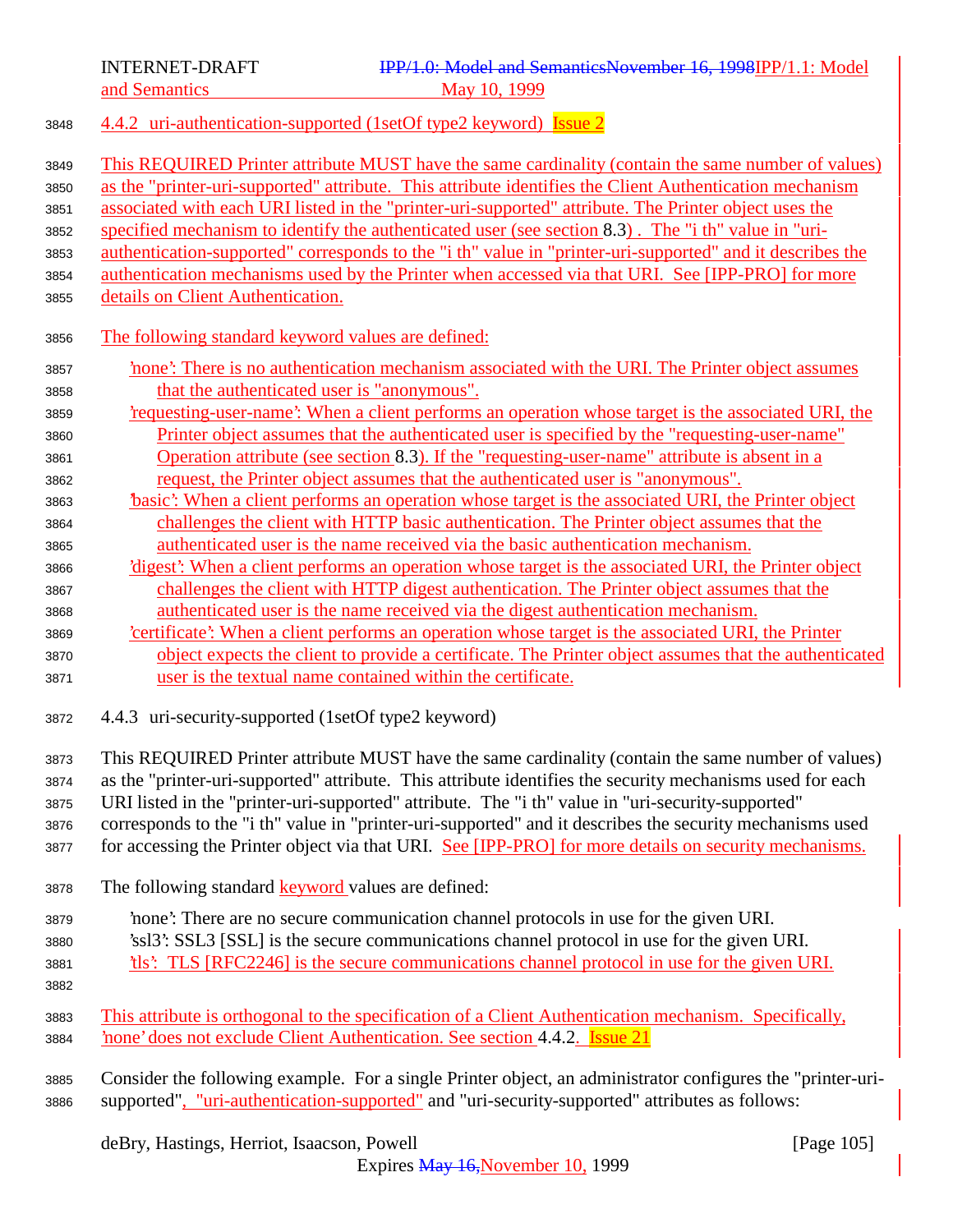| 3887<br>3888<br>3889<br>3890<br>3891                                                                                                                 | "printer-uri-supported": 'httpxxx://acme.com/open-use-printer', 'httpxxx://acme.com/restricted-use-<br>printer', 'httpxxx://acme.com/private-printer'<br>"uri-authentication-supported": 'none', 'digest', 'basic'<br>"uri-security-supported": 'none', 'none', 'ssl <sup>3"</sup> tls'                                                                                                                                                                                                                                                                                                                                                                                                                                                                                                                                                                                                                                                                                                                                                                                                                                                                                                                                                                                                                                                                                                                                                                                                                                                                                                                                                                                                                                                                                                                                                                                                                                                                |
|------------------------------------------------------------------------------------------------------------------------------------------------------|--------------------------------------------------------------------------------------------------------------------------------------------------------------------------------------------------------------------------------------------------------------------------------------------------------------------------------------------------------------------------------------------------------------------------------------------------------------------------------------------------------------------------------------------------------------------------------------------------------------------------------------------------------------------------------------------------------------------------------------------------------------------------------------------------------------------------------------------------------------------------------------------------------------------------------------------------------------------------------------------------------------------------------------------------------------------------------------------------------------------------------------------------------------------------------------------------------------------------------------------------------------------------------------------------------------------------------------------------------------------------------------------------------------------------------------------------------------------------------------------------------------------------------------------------------------------------------------------------------------------------------------------------------------------------------------------------------------------------------------------------------------------------------------------------------------------------------------------------------------------------------------------------------------------------------------------------------|
| 3892<br>3893                                                                                                                                         | Note: 'xxx' is not a valid scheme. See the IPP/1.1 "Transport and Encoding" specification [IPP-PRO]<br>for the actual URI schemes to be used in object target attributes.                                                                                                                                                                                                                                                                                                                                                                                                                                                                                                                                                                                                                                                                                                                                                                                                                                                                                                                                                                                                                                                                                                                                                                                                                                                                                                                                                                                                                                                                                                                                                                                                                                                                                                                                                                              |
| 3894                                                                                                                                                 | In this case, one Printer object has three URIs.                                                                                                                                                                                                                                                                                                                                                                                                                                                                                                                                                                                                                                                                                                                                                                                                                                                                                                                                                                                                                                                                                                                                                                                                                                                                                                                                                                                                                                                                                                                                                                                                                                                                                                                                                                                                                                                                                                       |
| 3895<br>3896<br>3897<br>3898<br>3899<br>3900<br>3901<br>3902<br>3903<br>3904<br>3905<br>3906<br>3907<br>3908<br>3909<br>3910<br>3911<br>3912<br>3913 | - For the first URI, <i>httpxxx://acme.com/open-use-printer'</i> , the value 'none' in "uri-security-<br>supported" indicates that there is no secure channel protocol configured to run under HTTP. The<br>name implies that there is no Basic or Digest authentication being used, but it is up to the client<br>to determine that while using HTTPvalue of 'none' in "uri-authentication-supported" indicates<br>that all users are 'anonymous'. There will be no challenge and the Printer will ignore underneath<br>the IPP application protocol."requesting-user-name".<br>- For the second URI, <i>httpxxx://acme.com/restricted-use-printer'</i> , the value 'none' in "uri-security-<br>supported" indicates that there is no secure channel protocol configured to run under HTTP. In<br>this case, although the name does imply that there is some sort of Basic or Digest authentication<br>being used within HTTP, it is up to the The value of 'digest' in "uri-authentication-supported"<br>indicates that the Printer will issue a challenge and that the Printer will use the name elient to<br>determine that while using HTTP and by processing any '401 Unauthorized' HTTP error<br>messages supplied by the digest mechanism to determine the authenticated user (see section 8.3).<br>- For the third URI, <i>'httpxxx</i> ://acme.com/private-printer', the value 'ssl3' the value 'tls' in "uri-<br>security-supported" indicates that <b>SSL3TLS</b> is being used to secure the channel. The client<br>SHOULD be prepared to use <b>SSL3TLS</b> framing to negotiate an acceptable ciphersuite to use<br>while communicating with the Printer object. In this case, the name implies the use of a secure<br>communications channel, but the fact is made explicit by the presence of the 'ssl <sup>3"</sup> tls' value in<br>"uri-security-supported". The client does not need to resort to understanding which security it |
| 3914                                                                                                                                                 | must use by following naming conventions or by parsing the URI to determine which security                                                                                                                                                                                                                                                                                                                                                                                                                                                                                                                                                                                                                                                                                                                                                                                                                                                                                                                                                                                                                                                                                                                                                                                                                                                                                                                                                                                                                                                                                                                                                                                                                                                                                                                                                                                                                                                             |
| 3915                                                                                                                                                 | mechanisms are implied.                                                                                                                                                                                                                                                                                                                                                                                                                                                                                                                                                                                                                                                                                                                                                                                                                                                                                                                                                                                                                                                                                                                                                                                                                                                                                                                                                                                                                                                                                                                                                                                                                                                                                                                                                                                                                                                                                                                                |
| 3916                                                                                                                                                 | implied. The value of 'basic' in "uri-authentication-supported" indicates that the Printer will issue a                                                                                                                                                                                                                                                                                                                                                                                                                                                                                                                                                                                                                                                                                                                                                                                                                                                                                                                                                                                                                                                                                                                                                                                                                                                                                                                                                                                                                                                                                                                                                                                                                                                                                                                                                                                                                                                |
| 3917                                                                                                                                                 | challenge and that the Printer will use the name supplied by the digest mechanism to determine                                                                                                                                                                                                                                                                                                                                                                                                                                                                                                                                                                                                                                                                                                                                                                                                                                                                                                                                                                                                                                                                                                                                                                                                                                                                                                                                                                                                                                                                                                                                                                                                                                                                                                                                                                                                                                                         |
| 3918                                                                                                                                                 | the authenticated user (see section 8.3). Because this challenge occurs in a tls session, the                                                                                                                                                                                                                                                                                                                                                                                                                                                                                                                                                                                                                                                                                                                                                                                                                                                                                                                                                                                                                                                                                                                                                                                                                                                                                                                                                                                                                                                                                                                                                                                                                                                                                                                                                                                                                                                          |
| 3919                                                                                                                                                 | channel is secure.                                                                                                                                                                                                                                                                                                                                                                                                                                                                                                                                                                                                                                                                                                                                                                                                                                                                                                                                                                                                                                                                                                                                                                                                                                                                                                                                                                                                                                                                                                                                                                                                                                                                                                                                                                                                                                                                                                                                     |
| 3920                                                                                                                                                 |                                                                                                                                                                                                                                                                                                                                                                                                                                                                                                                                                                                                                                                                                                                                                                                                                                                                                                                                                                                                                                                                                                                                                                                                                                                                                                                                                                                                                                                                                                                                                                                                                                                                                                                                                                                                                                                                                                                                                        |
| 3921<br>3922<br>3923<br>3924<br>3925                                                                                                                 | It is expected that many IPP Printer objects will be configured to support only one channel (either<br>configured to use SSL3 access or not), and will therefore only everTLS access or not) and only one<br>authentication mechanism. Such Printer objects only have one URI listed in the "printer-uri-supported"<br>attribute. No matter the configuration of the Printer object (whether it has only one URI or more than<br>one URI), a client MUST supply only one URI in the target "printer-uri" operation attribute.                                                                                                                                                                                                                                                                                                                                                                                                                                                                                                                                                                                                                                                                                                                                                                                                                                                                                                                                                                                                                                                                                                                                                                                                                                                                                                                                                                                                                          |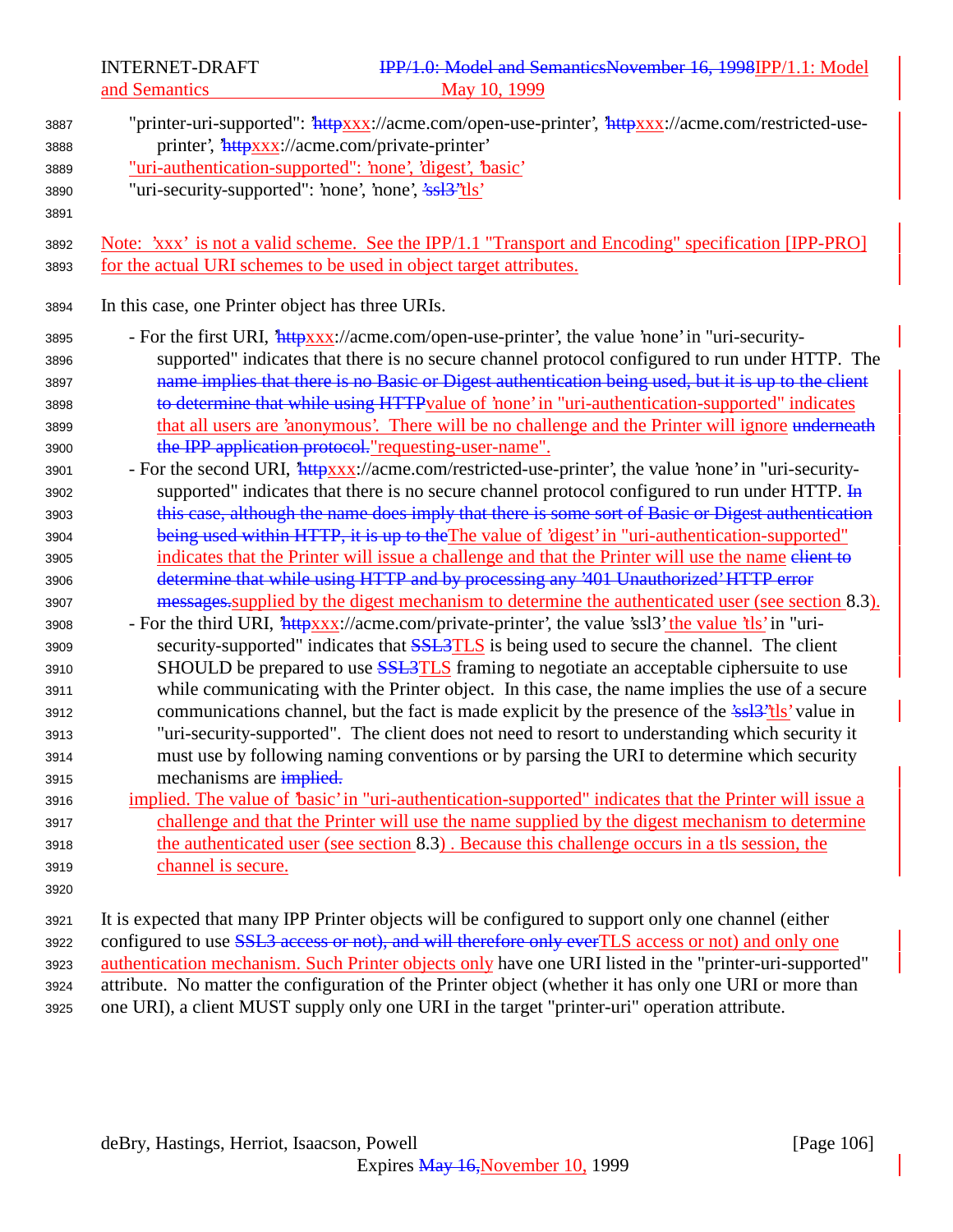4.4.4 printer-name (name(127))

 This REQUIRED Printer attribute contains the name of the Printer object. It is a name that is more end- user friendly than a URI. An administrator determines a printer's name and sets this attribute to that name. This name may be the last part of the printer's URI or it may be unrelated. In non-US-English locales, a name may contain characters that are not allowed in a URI.

4.4.5 printer-location (text(127))

 This Printer attribute identifies the location of the device. This could include things like: "in Room 123A, second floor of building XYZ".

4.4.6 printer-info (text(127))

 This Printer attribute identifies the descriptive information about this Printer object. This could include things like: "This printer can be used for printing color transparencies for HR presentations", or "Out of courtesy for others, please print only small (1-5 page) jobs at this printer", or even "This printer is going away on July 1, 1997, please find a new printer".

4.4.7 printer-more-info (uri)

 This Printer attribute contains a URI used to obtain more information about this specific Printer object. For example, this could be an HTTP type URI referencing an HTML page accessible to a Web Browser. The information obtained from this URI is intended for end user consumption. Features outside the scope of IPP can be accessed from this URI. The information is intended to be specific to this printer instance and site specific services (e.g. job pricing, services offered, end user assistance). The device manufacturer may initially populate this attribute.

4.4.8 printer-driver-installer (uri)

 This Printer attribute contains a URI to use to locate the driver installer for this Printer object. This attribute is intended for consumption by automata. The mechanics of print driver installation is outside 3949 the scope of **IPP**<sub>this</sub> IPP/1.1 document. The device manufacturer may initially populate this attribute.

- 4.4.9 printer-make-and-model (text(127))
- This Printer attribute identifies the make and model of the device. The device manufacturer may initially populate this attribute.
- 4.4.10 printer-more-info-manufacturer (uri)

 This Printer attribute contains a URI used to obtain more information about this type of device. The information obtained from this URI is intended for end user consumption. Features outside the scope of IPP can be accessed from this URI (e.g., latest firmware, upgrades, print drivers, optional features available, details on color support). The information is intended to be germane to this printer without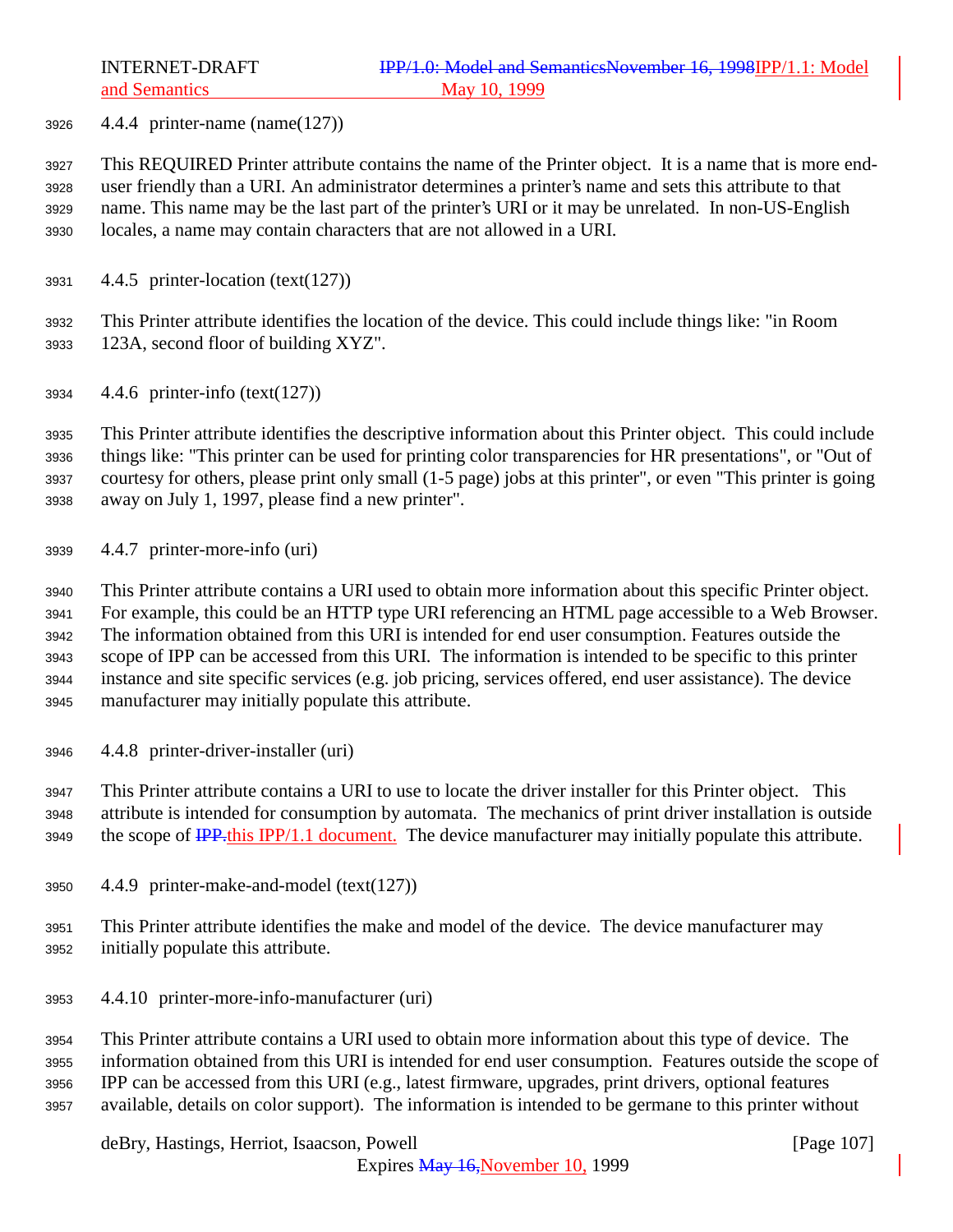- regard to site specific modifications or services. The device manufacturer may initially populate this attribute.
- 4.4.11 printer-state (type1 enum)

 This REQUIRED Printer attribute identifies the current state of the device. The "printer-state reasons" attribute augments the "printer-state" attribute to give more detailed information about the Printer in the given printer state.

 A Printer object need only update this attribute before responding to an operation which requests the attribute; the Printer object NEED NOT update this attribute continually, since asynchronous event 3966 notification is not part of  $\frac{IPP}{1.0}$ . [PP/1.1.] A Printer NEED NOT implement all values if they are not applicable to a given implementation.

- The following standard enum values are defined:
- Value Symbolic Name and Description '3' 'idle': If a Printer receives a job (whose required resources are ready) while in this state, such a job MUST transit into the 'processing' state immediately. If the "printer- state-reasons" attribute contains any reasons, they MUST be reasons that would not prevent a job from transiting into the 'processing' state immediately, e.g., 'toner-low'. 3977 Note:If a Printer can interpret one or more jobs while marking a job, then it is idle 3978 if it is available to interpret jobs even while marking a job. **Issue 31**  If a Printer controls more than one output device, the above definition implies that a Printer is 'idle' if at least one output device is idle, i.e., the IPP Printer is available to immediately start processing a job if a client submitted it. '4' 'processing': If a Printer receives a job (whose required resources are ready) while in this state, such a job MUST transit into the 'pending' state immediately. Such a job MUST transit into the 'processing' state only after jobs ahead of it complete. If the "printer-state-reasons" attribute contains any reasons, they MUST be reasons that do not prevent the current job from printing, e.g. 'toner-low'. **Note:** If a Printer can interpret one or more jobs while marking a job and receives a job (whose required resources are ready) while in this state, such a received job MAY transit into the 'processing' state along with the job that is being marked, if any. Issue 31  $\frac{If}{f}$  a Printer controls more than one output device, the above definition implies that a Printer is 'processing' if at least one output device is processing, and none is idle.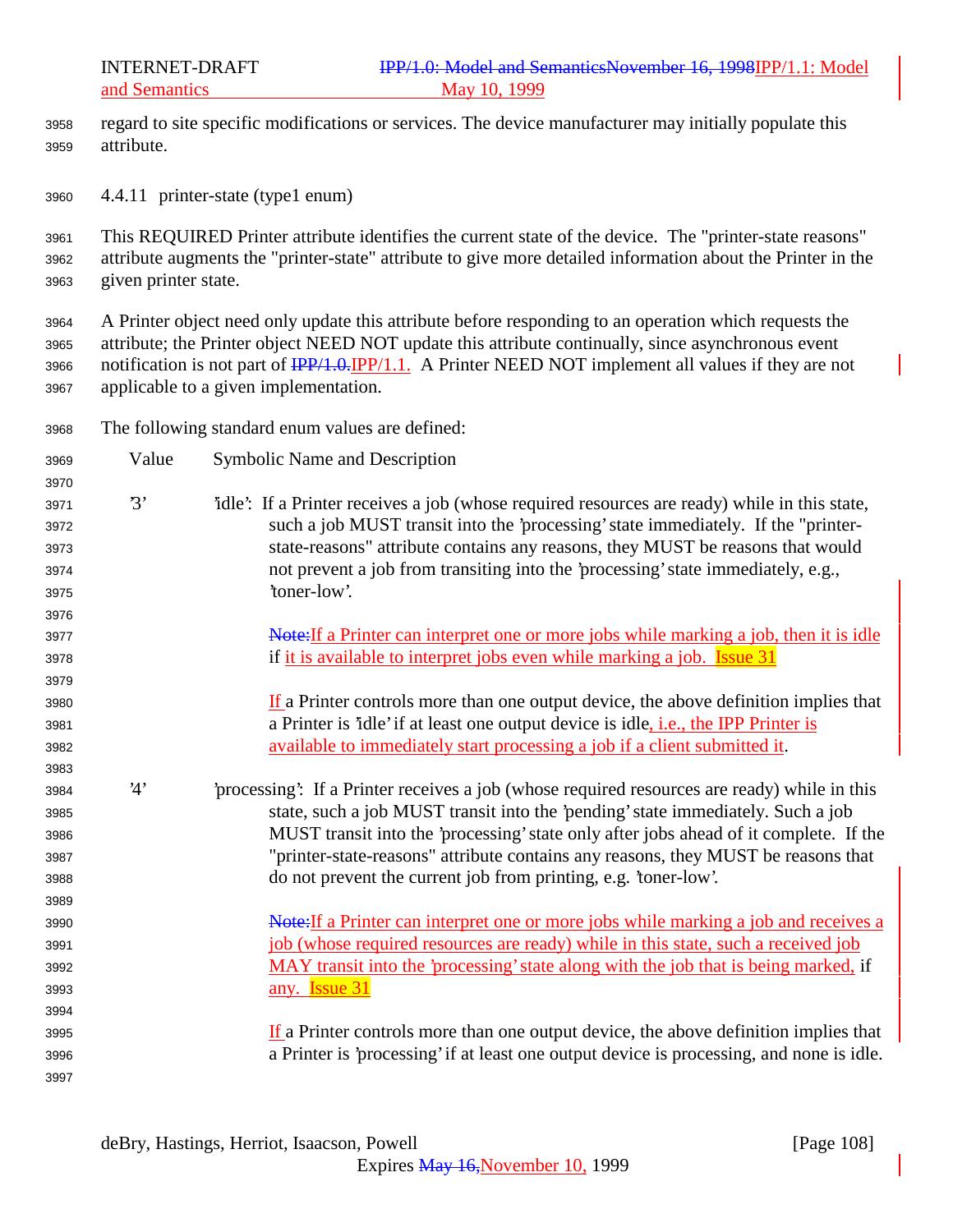|              | <b>INTERNET-DRAFT</b>                                                                                | IPP/1.0: Model and SemanticsNovember 16, 1998IPP/1.1: Model                                                                                                                  |
|--------------|------------------------------------------------------------------------------------------------------|------------------------------------------------------------------------------------------------------------------------------------------------------------------------------|
|              | and Semantics                                                                                        | May 10, 1999                                                                                                                                                                 |
| 3998         | $\cdot$ 5'                                                                                           | 'stopped': If a Printer receives a job (whose required resources are ready) while in this<br>state, such a job MUST transit into the 'pending' state immediately. Such a job |
| 3999         |                                                                                                      | MUST transit into the 'processing' state only after some human fixes the problem                                                                                             |
| 4000         |                                                                                                      | that stopped the printer and after jobs ahead of it complete processing.                                                                                                     |
| 4001         |                                                                                                      | supported, the Issue 30 The "printer-state-reasons" attribute MUST contain at least                                                                                          |
| 4002         |                                                                                                      | one reason, e.g. 'media-jam', which prevents it from either processing the current                                                                                           |
| 4003         |                                                                                                      | job or transitioning a 'pending' job to the 'processing' state.                                                                                                              |
| 4004<br>4005 |                                                                                                      |                                                                                                                                                                              |
| 4006         |                                                                                                      | If a Printer can interpret one or more jobs while marking a job and receives a job                                                                                           |
| 4007         |                                                                                                      | (whose required resources are ready) while in this state, such a submitted job                                                                                               |
| 4008         |                                                                                                      | MAY transit into the 'processing' state in order to be interpreted even while the                                                                                            |
| 4009         |                                                                                                      | Printer is in the 'stopped' state. However, before such a job can be completed, a                                                                                            |
| 4010         |                                                                                                      | human needs to fix the problem. <b>Issue 31</b>                                                                                                                              |
| 4011         |                                                                                                      |                                                                                                                                                                              |
| 4012         |                                                                                                      | <b>Note: if If</b> a Printer controls more than one output device, the above definition                                                                                      |
| 4013         |                                                                                                      | implies that a Printer is 'stopped' only if all output devices are stopped.                                                                                                  |
| 4014         |                                                                                                      |                                                                                                                                                                              |
| 4015         |                                                                                                      | Also, Note: it is tempting to define 'stopped' as when a sufficient number of output                                                                                         |
| 4016         |                                                                                                      | devices are stopped and leave it to an implementation to define the sufficient                                                                                               |
| 4017         |                                                                                                      | number. But such a rule complicates the definition of 'stopped' and 'processing'.                                                                                            |
| 4018         |                                                                                                      | For example, with this alternate definition of 'stopped', a job can move from                                                                                                |
| 4019         |                                                                                                      | 'pending' to 'processing' without human intervention, even though the Printer is                                                                                             |
| 4020         |                                                                                                      | stopped.                                                                                                                                                                     |
| 4021         |                                                                                                      |                                                                                                                                                                              |
| 4022         |                                                                                                      | 4.4.12 printer-state-reasons (1setOf type2 keyword)                                                                                                                          |
| 4023         |                                                                                                      | This <b>REQUIRED</b> Printer attribute supplies additional detail about the device's state. <b>Issue 30</b>                                                                  |
| 4024         |                                                                                                      | Each keyword value MAY have a suffix to indicate its level of severity. The three levels are: report                                                                         |
| 4025         |                                                                                                      | (least severe), warning, and error (most severe).                                                                                                                            |
| 4026         |                                                                                                      | - '-report': This suffix indicates that the reason is a "report". An implementation may choose to omit                                                                       |
| 4027         | some or all reports. Some reports specify finer granularity about the printer state; others serve as |                                                                                                                                                                              |
| 4028         |                                                                                                      | a precursor to a warning. A report MUST contain nothing that could affect the printed output.                                                                                |
| 4029         |                                                                                                      | - '-warning': This suffix indicates that the reason is a "warning". An implementation may choose to                                                                          |
| 4030         |                                                                                                      | omit some or all warnings. Warnings serve as a precursor to an error. A warning MUST contain                                                                                 |
| 4031         |                                                                                                      | nothing that prevents a job from completing, though in some cases the output may be of lower                                                                                 |
| 4032         | quality.                                                                                             |                                                                                                                                                                              |
| 4033         |                                                                                                      | - '-error': This suffix indicates that the reason is an "error". An implementation MUST include all                                                                          |
| 4034         |                                                                                                      | errors. If this attribute contains one or more errors, printer MUST be in the stopped state.                                                                                 |
| 4035         |                                                                                                      |                                                                                                                                                                              |
| 4036<br>4037 | reason is an "error".                                                                                | If the implementation does not add any one of the three suffixes, all parties MUST assume that the                                                                           |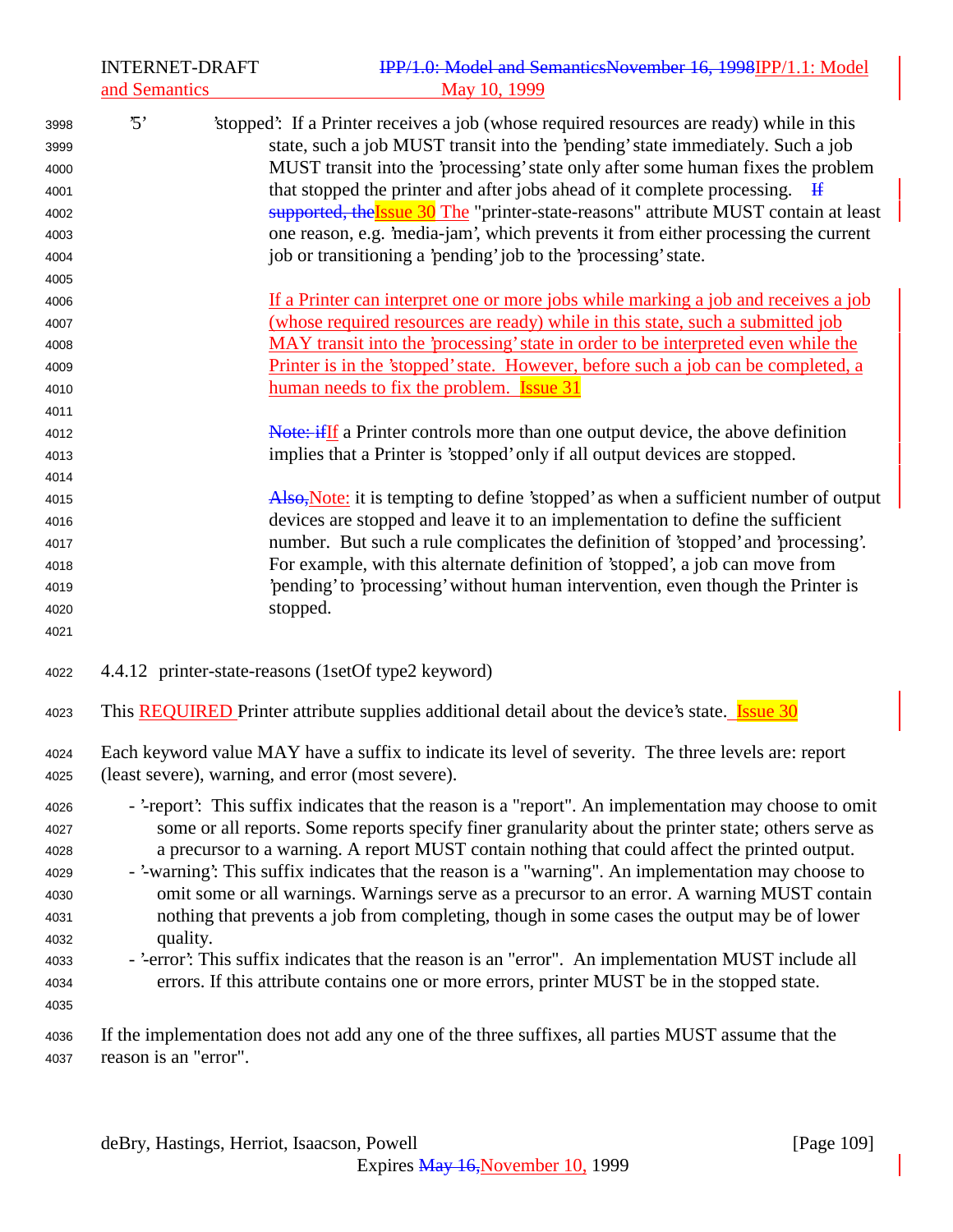## INTERNET-DRAFT **IPP/1.0: Model and SemanticsNovember 16, 1998IPP/1.1: Model** and Semantics May 10, 1999

 If a Printer object controls more than one output device, each value of this attribute MAY apply to one or more of the output devices. An error on one output device that does not stop the Printer object as a whole MAY appear as a warning in the Printer's "printer-state-reasons attribute". If the "printer-state" for such a Printer has a value of 'stopped', then there MUST be an error reason among the values in the "printer-state-reasons" attribute. The following standard keyword values are defined: 'other': The device has detected an error other than one listed in this document. 'none': There are not reasons. This state reason is semantically equivalent to "printer-state-reasons" without any value and MUST be used, since the 1setOf attribute syntax requires at least one value. 'media-needed': A tray has run out of media. 'media-jam': The device has a media jam. 'moving-to-paused': Someone has paused the Printer object using the Pause-Printer operation (see section 3.2.7) or other means, but the device(s) are taking an appreciable time to stop. Later, when all output has stopped, the "printer-state" becomes 'stopped', and the 'paused' value replaces the 'moving-to-paused' value in the "printer-state-reasons" attribute. <sup>4054</sup> 'paused': Someone has paused the Printer object using the Pause-Printer operation (see section 3.2.7) or other means and the Printer object's "printer-state" is 'stopped'. In this state, a Printer MUST NOT produce printed output, but it MUST perform other operations requested by a client. If a Printer had been printing a job when the Printer was paused, the Printer MUST resume printing that job when the Printer is no longer paused and leave no evidence in the printed output of such a pause. 'shutdown': Someone has removed a Printer object from service, and the device may be powered down or physically removed. In this state, a Printer object MUST NOT produce printed output, and unless the Printer object is realized by a print server that is still active, the Printer object MUST perform no other operations requested by a client, including returning this value. If a Printer object had been printing a job when it was shutdown, the Printer NEED NOT resume printing that job when the Printer is no longer shutdown. If the Printer resumes printing such a job, it may leave evidence in the printed output of such a shutdown, e.g. the part printed before the shutdown may be printed a second time after the shutdown. 'connecting-to-device': The Printer object has scheduled a job on the output device and is in the process of connecting to a shared network output device (and might not be able to actually start printing the job for an arbitrarily long time depending on the usage of the output device by other servers on the network). 'timed-out': The server was able to connect to the output device (or is always connected), but was unable to get a response from the output device. 'stopping': The Printer object is in the process of stopping the device and will be stopped in a while. When the device is stopped, the Printer object will change the Printer object's state to 'stopped'. The 'stopping-warning' reason is never an error, even for a Printer with a single output device. When an output-device ceases accepting jobs, the Printer will have this reason while the output device completes printing. 'stopped-partly': When a Printer object controls more than one output device, this reason indicates that one or more output devices are stopped. If the reason is a report, fewer than half of the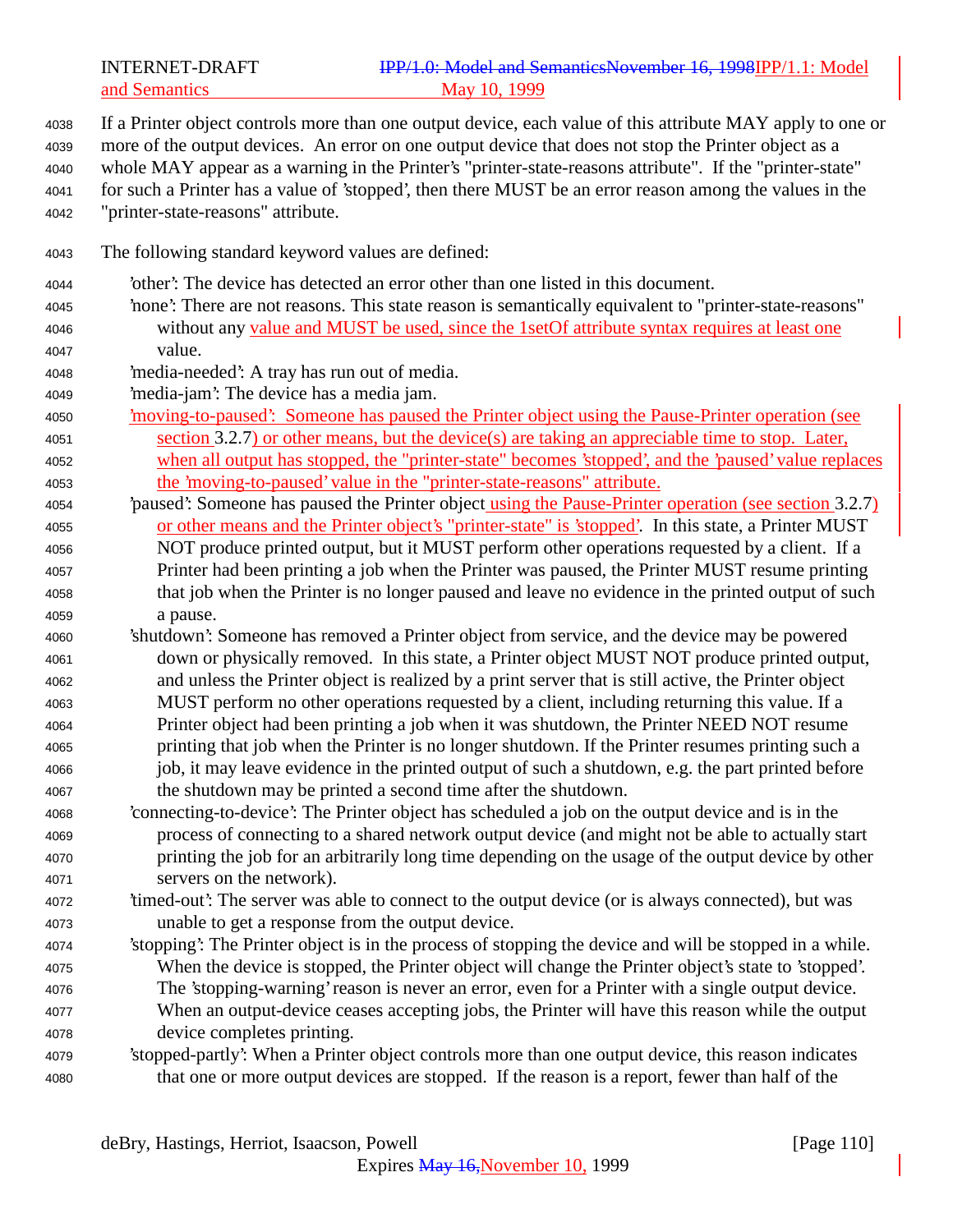- output devices are stopped. If the reason is a warning, fewer than all of the output devices are stopped. 'toner-low': The device is low on toner. 4084 'marker-supply-low': 'toner-empty': The device is low on marker supply (ink, paint, etc.). out of toner. 'spool-area-full': The limit of persistent storage allocated for spooling has been reached. 'cover-open': One or more covers on the device are open. 'interlock-open': One or more interlock devices on the printer are unlocked. 'door-open': One or more doors on the device are open. 'input-tray-missing': One or more input trays are not in the device. 'media-low': At least one input tray is low on media. 'media-empty': At least one input tray is empty. 'output-tray-missing': One or more output trays are not in the device 'output-area-almost-full': One or more output area is almost full (e.g. tray, stacker, collator). 'output-area-full': One or more output area is full. (e.g. tray, stacker, collator) 'marker-supply-low': The device is low on at least one marker supply. (e.g. toner, ink, ribbon) 'marker-supply-empty: The device is out of at least one marker supply. (e.g. toner, ink, ribbon) 'marker-waste-almost-full': The device marker supply waste receptacle is almost full. 'marker-waste-full': The device marker supply waste receptacle is full. 'fuser-over-temp': The fuser temperature is above normal. 'fuser-under-temp': The fuser temperature is below normal. 'opc-near-eol': The optical photo conductor is near end of life. 'opc-life-over': The optical photo conductor is no longer functioning. 'developer-low': The device is low on developer. 'developer-empty: The device is out of developer. 'interpreter-resource-unavailable': An interpreter resource is unavailable (i.e. font, form)
- 4.4.13 printer-state-message (text(MAX))
- This Printer attribute specifies the additional information about the printer state and printer state reasons
- in human readable text. If the Printer object supports this attribute, the Printer object MUST be able to
- generate this message in any of the natural languages identified by the Printer's "generated-natural-
- language-supported" attribute (see the "attributes-natural-language" operation attribute specified in Section 3.1.4.1).
- 4113 4.4.14 ipp-versions-supported (1setOf type2 keyword) Issue 36
- This REQUIRED attribute identifies the IPP protocol versions that this Printer supports, including minor
- versions, i.e., the values of the "version-number" parameter that it will accept in requests and return in
- responses. If an IPP Printer receives a request with the "version-number" parameter set to a (two-octet
- binary) value that does not correspond to one of the values of this (US-ASCII) keyword, it MUST reject
- 4118 the request and return the 'server-error-version-not-supported' status code. See Section 3.1.8.
- The following standard keyword values are defined:
- '1.0': Version 1.0 as specified in RFC 2566 [RFC2566] and RFC 2565 [RFC2565] including any extensions registered according to Section 1.1 and any extension defined in this version or any

# deBry, Hastings, Herriot, Isaacson, Powell [Page 111]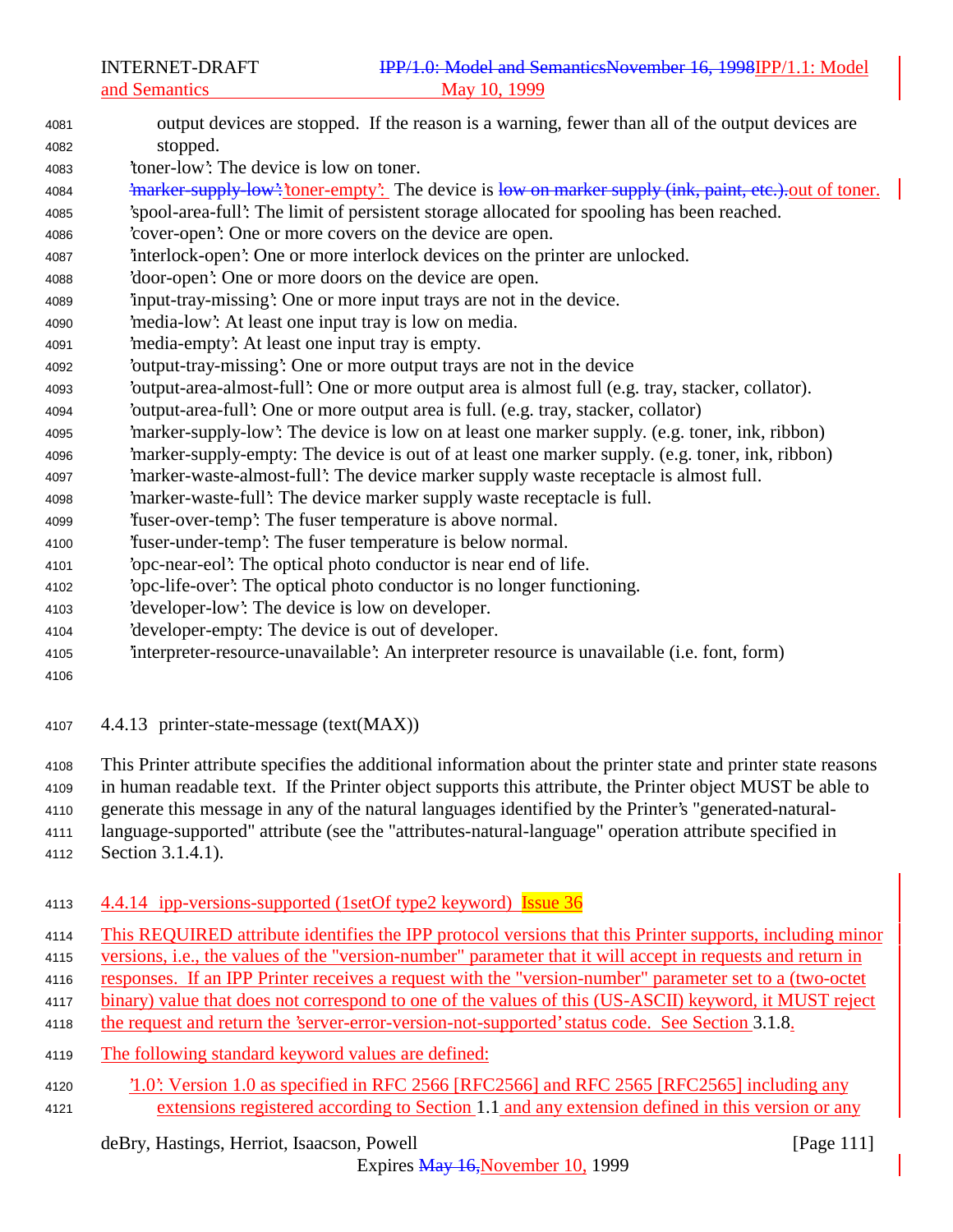future version of this document following the rules when the "version-number" parameter is '1.0', if any. For an example of such a '1.0' rule, see section 4.3.12.

- '1.1': Version 1.1 as specified in this document and [IPP-PRO] including any extensions registered according to Section 1.1 or defined in any future version of this document following the rules when the "version-number" parameter is '1.1', if any.
- 4.4.15 operations-supported (1setOf type2 enum)
- This REQUIRED Printer attribute specifies the set of supported operations for this Printer object and contained Job objects.
- 4130 AllNote: This attribute is encoded as any other enum attribute syntax according to [IPP-PRO] as 32-bits.
- However, all 32-bit enum values for this attribute MUST NOT exceed 0x00008FFF, since these same
- values are also passed in two octets in the "operation-id" parameter (see section 3.1.1) in each Protocol
- request with the two high order octets omitted in order to indicate the operation being performed [IPP-
- PRO].
- The following standard enum and "operation-id" (see section 3.1.2) values are defined:

| 4136 | Value                       | <b>Operation Name</b>           |
|------|-----------------------------|---------------------------------|
| 4137 |                             |                                 |
| 4138 |                             |                                 |
| 4139 | 0x0000                      | reserved, not used              |
| 4140 | 0x0001                      | reserved, not used              |
| 4141 | 0x0002                      | Print-Job                       |
| 4142 | 0x0003                      | Print-URI                       |
| 4143 | 0x0004                      | Validate-Job                    |
| 4144 | 0x0005                      | Create-Job                      |
| 4145 | 0x0006                      | Send-Document                   |
| 4146 | 0x0007                      | Send-URI                        |
| 4147 | 0x0008                      | Cancel-Job                      |
| 4148 | 0x0009                      | Get-Job-Attributes              |
| 4149 | 0x000A                      | Get-Jobs                        |
| 4150 | 0x000B                      | Get-Printer-Attributes          |
| 4151 | 0x000C                      | Hold-Job                        |
| 4152 | 0x000D                      | Release-Job                     |
| 4153 | 0x000E                      | <b>Restart-Job</b>              |
| 4154 | 0x000F                      | reserved for a future operation |
| 4155 | 0x0010                      | <b>Pause-Printer</b>            |
| 4156 | 0x0011                      | <b>Resume-Printer</b>           |
| 4157 | 0x0012                      | Purge-Jobs                      |
| 4158 | 0x000C-0x3FFF0x00013-0x3FFF | reserved for future operations  |
| 4159 | 0x4000-0x8FFF               | reserved for private extensions |
| 4160 |                             |                                 |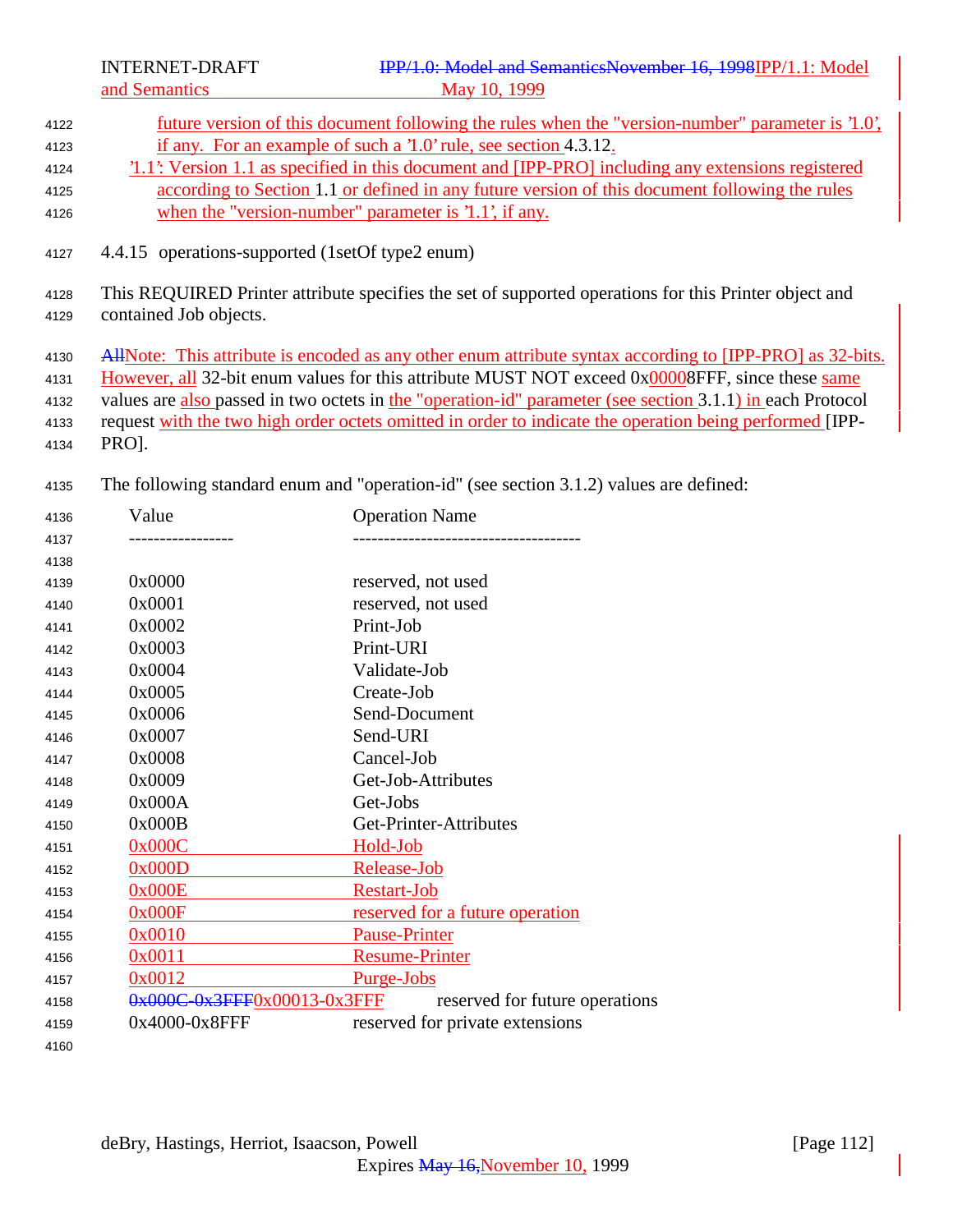- 4161 This The reserved block for private extensions allows foreertain vendors to implement private extensions
- that are guaranteed to not conflict with future registered extensions. However, there is no guarantee that two or more private extensions will not conflict.
- 4164 4.4.16 multiple-document-jobs-supported (boolean) Issue 34
- This Printer attribute indicates whether or not the Printer supports more than one document per job, i.e.,
- more than one Send-Document or Send-Data operation with document data. If the Printer supports the
- Create-Job and Send-Document operations (see section 3.2.4 and 3.3.1), it MUST support this attribute.
- 4.4.17 charset-configured (charset)
- This REQUIRED Printer attribute identifies the charset that the Printer object has been configured to
- represent 'text' and 'name' Printer attributes that are set by the operator, system administrator, or
- manufacturer, i.e., for "printer-name" (name), "printer-location" (text), "printer-info" (text), and "printer-
- make-and-model" (text). Therefore, the value of the Printer object's "charset-configured" attribute
- MUST also be among the values of the Printer object's "charset-supported" attribute.
- 4.4.18 charset-supported (1setOf charset)
- This REQUIRED Printer attribute identifies the set of charsets that the Printer and contained Job objects
- support in attributes with attribute syntax 'text' and 'name'. At least the value 'utf-8' MUST be present,
- 4177 since IPP objects MUST support the UTF-8  $RFC2044 | RFC2279$  charset. If a Printer object supports
- a charset, it means that for all attributes of syntax 'text' and 'name' the IPP object MUST (1) accept the
- charset in requests and return the charset in responses as needed.
- If more charsets than UTF-8 are supported, the IPP object MUST perform charset conversion between the charsets as described in Section 3.1.4.2.
- 4.4.19 natural-language-configured (naturalLanguage)
- This REQUIRED Printer attribute identifies the natural language that the Printer object has been
- configured to represent 'text' and 'name' Printer attributes that are set by the operator, system
- administrator, or manufacturer, i.e., for "printer-name" (name), "printer-location" (text), "printer-info"
- (text), and "printer-make-and-model" (text). When returning these Printer attributes, the Printer object
- MAY return them in the configured natural language specified by this attribute, instead of the natural
- language requested by the client in the "attributes-natural-language" operation attribute. See Section
- 3.1.4.1 for the specification of the OPTIONAL multiple natural language support. Therefore, the value
- of the Printer object's "natural-language-configured" attribute MUST also be among the values of the
- Printer object's "generated-natural-language-supported" attribute.
- 4.4.20 generated-natural-language-supported (1setOf naturalLanguage)
- This REQUIRED Printer attribute identifies the natural language(s) that the Printer object and contained Job objects support in attributes with attribute syntax 'text' and 'name'. The natural language(s)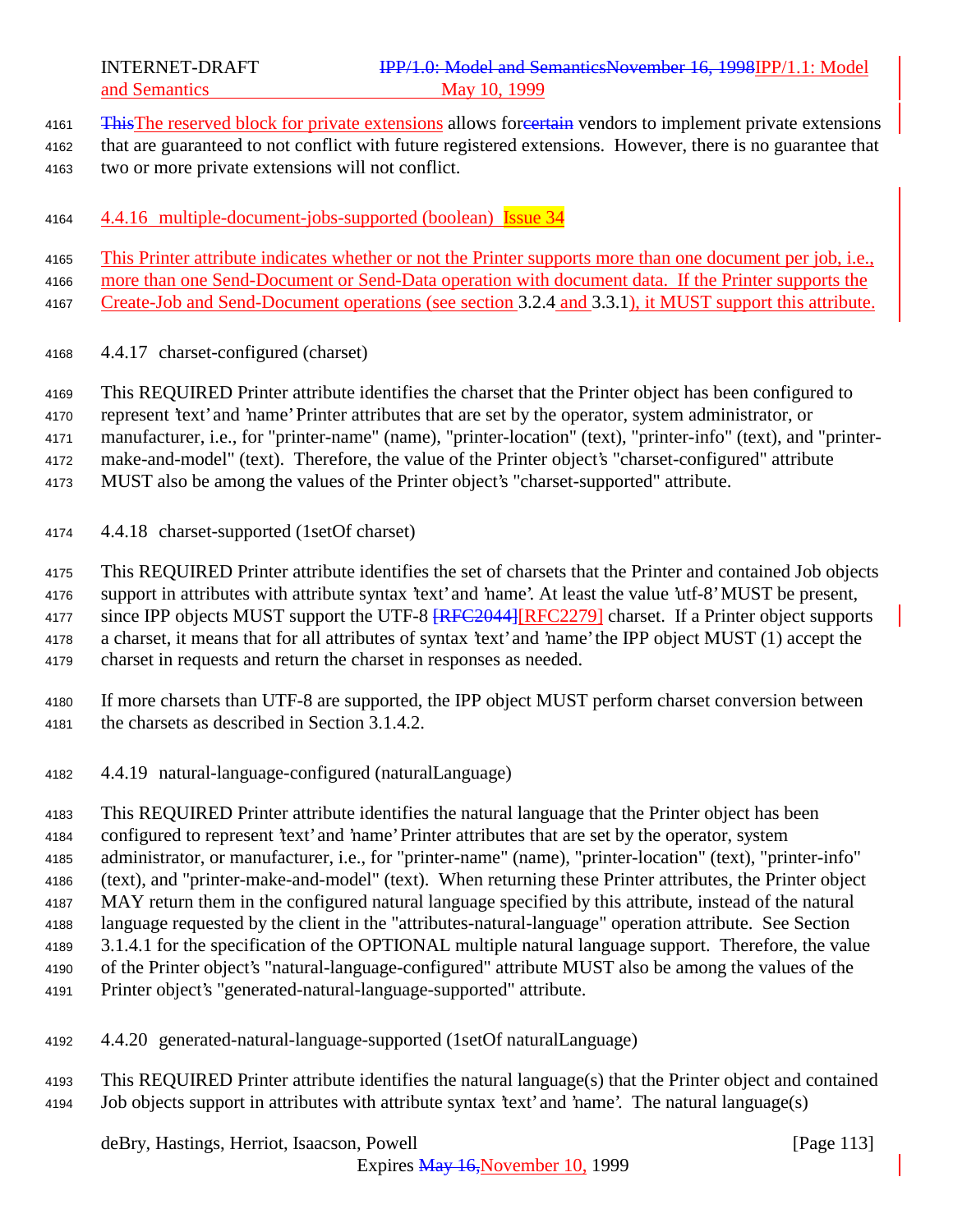supported depends on implementation and/or configuration. Unlike charsets, IPP objects MUST accept requests with any natural language or any Natural Language Override whether the natural language is supported or not.

 If a Printer object supports a natural language, it means that for any of the attributes for which the Printer or Job object generates messages, i.e., for the "job-state-message" and "printer-state-message" attributes and Operation Messages (see Section 3.1.5) in operation responses, the Printer and Job objects MUST be able to generate messages in any of the Printer's supported natural languages. See section 3.1.4 for the specification of 'text' and 'name' attributes in operation requests and responses.

- Note: A Printer object that supports multiple natural languages, often has separate catalogs of messages, one for each natural language supported.
- 4.4.21 document-format-default (mimeMediaType)

 This REQUIRED Printer attribute identifies the document format that the Printer object has been configured to assume if the client does not supply a "document-format" operation attribute in any of the operation requests that supply document data. The standard values for this attribute are Internet Media types (sometimes called MIME types). For further details see the description of the 'mimeMediaType' attribute syntax in Section 4.1.9.

- 4.4.22 document-format-supported (1setOf mimeMediaType)
- This REQUIRED Printer attribute identifies the set of document formats that the Printer object and contained Job objects can support. For further details see the description of the 'mimeMediaType' attribute syntax in Section 4.1.9.
- 4.4.23 printer-is-accepting-jobs (boolean)

 This REQUIRED Printer attribute indicates whether the printer is currently able to accept jobs, i.e., is accepting Print-Job, Print-URI, and Create-Job requests. If the value is 'true', the printer is accepting jobs. If the value is 'false', the Printer object is currently rejecting any jobs submitted to it. In this case, the Printer object returns the 'server-error-not-accepting-jobs' status code.

 Note: This value is independent of the "printer-state" and "printer-state-reasons" attributes because its value does not affect the current job; rather it affects future jobs. This attribute may cause the Printer to reject jobs when the "printer-state" is 'idle' or it may cause the Printer object to accepts jobs when the "printer-state" is 'stopped'.

4.4.24 queued-job-count (integer(0:MAX))

4225 This RECOMMENDEDREQUIRED Printer attribute contains a count of the number of jobs that are 4226 either 'pending', 'processing', 'pending-held', or 'processing-stopped' and is set by the Printer object. Issue 4227 29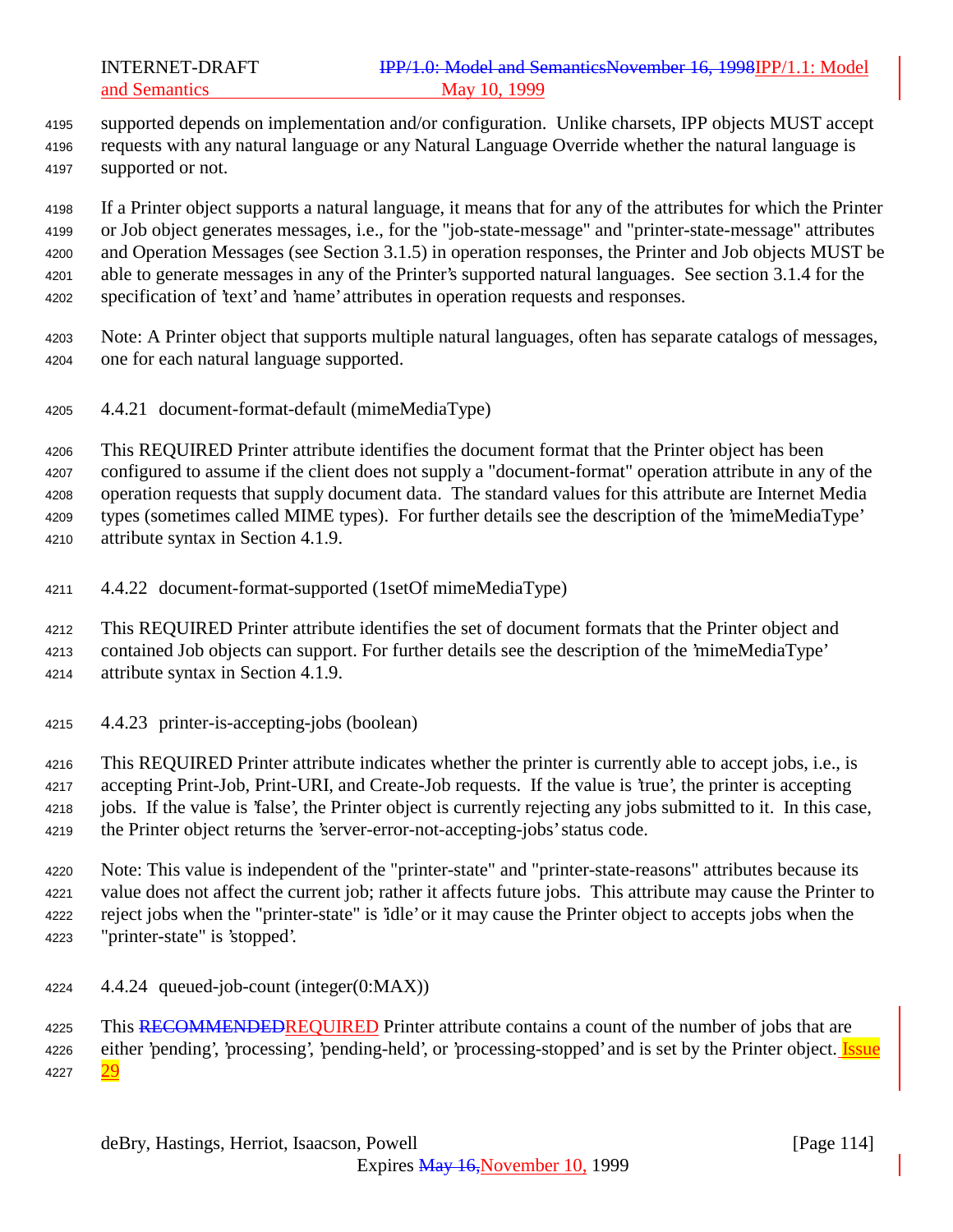4.4.25 printer-message-from-operator (text(127))

 This Printer attribute provides a message from an operator, system administrator or "intelligent" process to indicate to the end user information or status of the printer, such as why it is unavailable or when it is expected to be available.

4.4.26 color-supported (boolean)

 This Printer attribute identifies whether the device is capable of any type of color printing at all, including highlight color. All document instructions having to do with color are embedded within the 4235 document PDL (none are external IPP attributes in  $\frac{IPP}{1.0}$ . IPP/1.1).

- Note: end-users are able to determine the nature and details of the color support by querying the "printer-more-info-manufacturer" Printer attribute.
- 4.4.27 reference-uri-schemes-supported (1setOf uriScheme)

 This Printer attribute specifies which URI schemes are supported for use in the "document-uri" operation attribute of the Print-URI or Send-URI operation. If a Printer object supports these optional operations, it MUST support the "reference-uri-schemes-supported" Printer attribute with at least the following schemed URI value:

 'ftp': The Printer object will use an FTP 'get' operation as defined in RFC 2228 [RFC2228] using FTP URLs as defined by [RFC2396] and[RFC2316].

- The Printer object MAY OPTIONALLY support other URI schemes (see section 4.1.6).
- 4.4.28 pdl-override-supported (type2 keyword)

 This REQUIRED Printer attribute expresses the ability for a particular Printer implementation to either attempt to override document data instructions with IPP attributes or not.

- This attribute takes on the following values:
- 'attempted': This value indicates that the Printer object attempts to make the IPP attribute values take precedence over embedded instructions in the document data, however there is no guarantee. - 'not-attempted': This value indicates that the Printer object makes no attempt to make the IPP
- attribute values take precedence over embedded instructions in the document data.
- 

 Section 15 contains a full description of how this attribute interacts with and affects other IPP attributes, especially the "ipp-attribute-fidelity" attribute.

- 4.4.29 printer-up-time (integer(1:MAX))
- 4259 This REQUIRED Printer attribute indicates the amount of time (in seconds) that this Printer instance of 4260 this Printer implementation has been up and running. This value is used to populate the Job attributes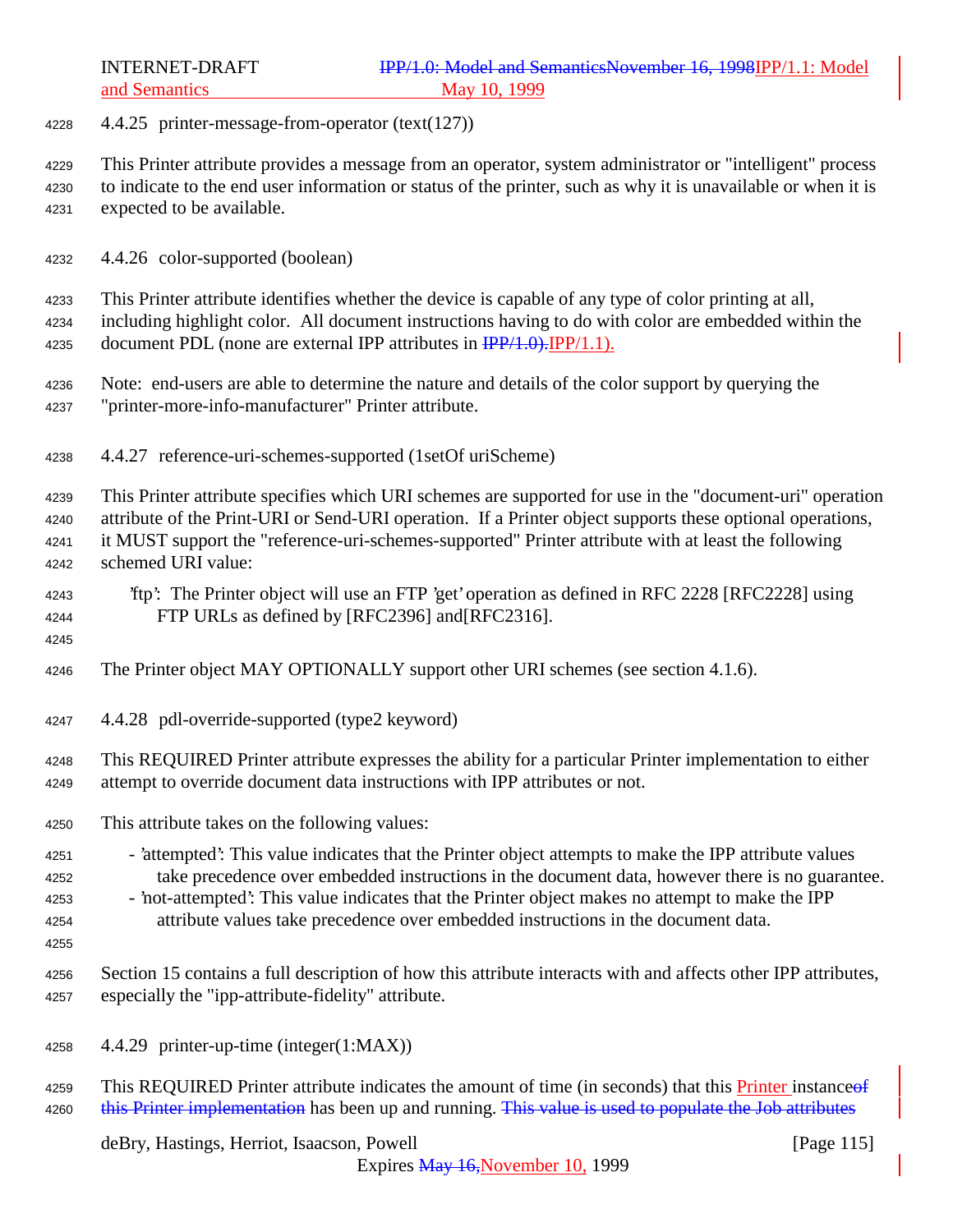and Semantics

| 4261                 | "time-at-creation", "time-at-processing", and "time-at-completed". These time values are all measured in        |
|----------------------|-----------------------------------------------------------------------------------------------------------------|
| 4262                 | seconds and all have meaning only relative to this attribute, "printer-up-time". The value is a                 |
| 4263                 | monotonically increasing value starting from 1 when the Printer object is started-up (initialized, booted,      |
| 4264                 | etc.).                                                                                                          |
| 4265                 | This value or the value of "printer-current-time" is used to populate the Event Time Job Description            |
| 4266                 | attributes "time-at-creation", "time-at-processing", and "time-at-completed", depending on                      |
| 4267                 | implementation (see Section 4.3.12).                                                                            |
| 4268                 | If the Printer object goes down at some value 'n', and comes back up, the implementation MAY:                   |
| 4269<br>4270<br>4271 | 1. Know how long it has been down, and resume at some value greater than 'n', or<br>2. Restart from 1.          |
| 4272                 | In the first case, the Printer SHOULD not tweak any existing related Job attributes ("time-at-creation",        |
| 4273                 | "time at processing", and "time at completed"). In the second case, the Printer object SHOULD reset             |
| 4274                 | those attributes to 0. If a client queries a time-related Job attribute and finds the value to be 0, the client |
| 4275                 | MUST assume that the Job was submitted in some life other than the Printer's current life.                      |
| 4276                 | If the Printer object software ceases running, and restarts without knowing the last value for "printer-up-     |
| 4277                 | time", the implementation MUST reset this value to 1. However, if the device or devices that the Printer        |
| 4278                 | object is representing are restarted or power cycled, the Printer object MAY continue counting this value       |
| 4279                 | or MAY reset this value to 1 depending on implementation. If this value is reset and the implementation         |
| 4280                 | has persistent jobs and the Event Time Job Description Attributes are represented using the 'integer' form      |
| 4281                 | (instead of the 'dateTime' form), they MUST be reset according to Section 4.3.12. Issue 17                      |
| 4282                 | 4.4.30 printer-current-time (dateTime)                                                                          |
| 4283                 | This Printer attribute indicates the currentabsolute wall-clock time. If an implementation supports             |
| 4284                 | thisattribute, then a client could calculate the absolute wall-clock time each Job's This value or the value    |
| 4285                 | of "printer-uptime-time" is used to populate the Job attributes "time-at-creation", "time-at-processing",       |
| 4286                 | and "time-at-completed" attributes by using both "printer-up-time" and this attribute, "printer-current-        |
| 4287                 | time", "time-at-completed", depending on implementation (see Section 4.3.12).                                   |
| 4288                 | If an implementation does not support this attribute, a client can only calculate the relative time of          |
| 4289                 | eertain events based on the REQUIRED "printer-up-time" attribute.                                               |
| 4290                 | The date and time is obtained on a "best efforts basis" and does not have to be that precise in order to        |
| 4291                 | work in practice. A Printer implementation sets the value of this attribute by obtaining the date and time      |
| 4292                 | via some implementation-dependent means, such as getting the value from a network time server,                  |
| 4293                 | initialization at time of manufacture, or setting by an administrator. See [IPP-IIG] for examples. If an        |
| 4294                 | implementation supports this attribute and the implementation knows that it has not yet been set to a           |
| 4295                 | correct value, then the implementation MUST return the value of this attribute using the out-of-band 'no-       |
| 4296                 | value' meaning not configured. See the beginning of section 4.1. Issue 17                                       |
|                      |                                                                                                                 |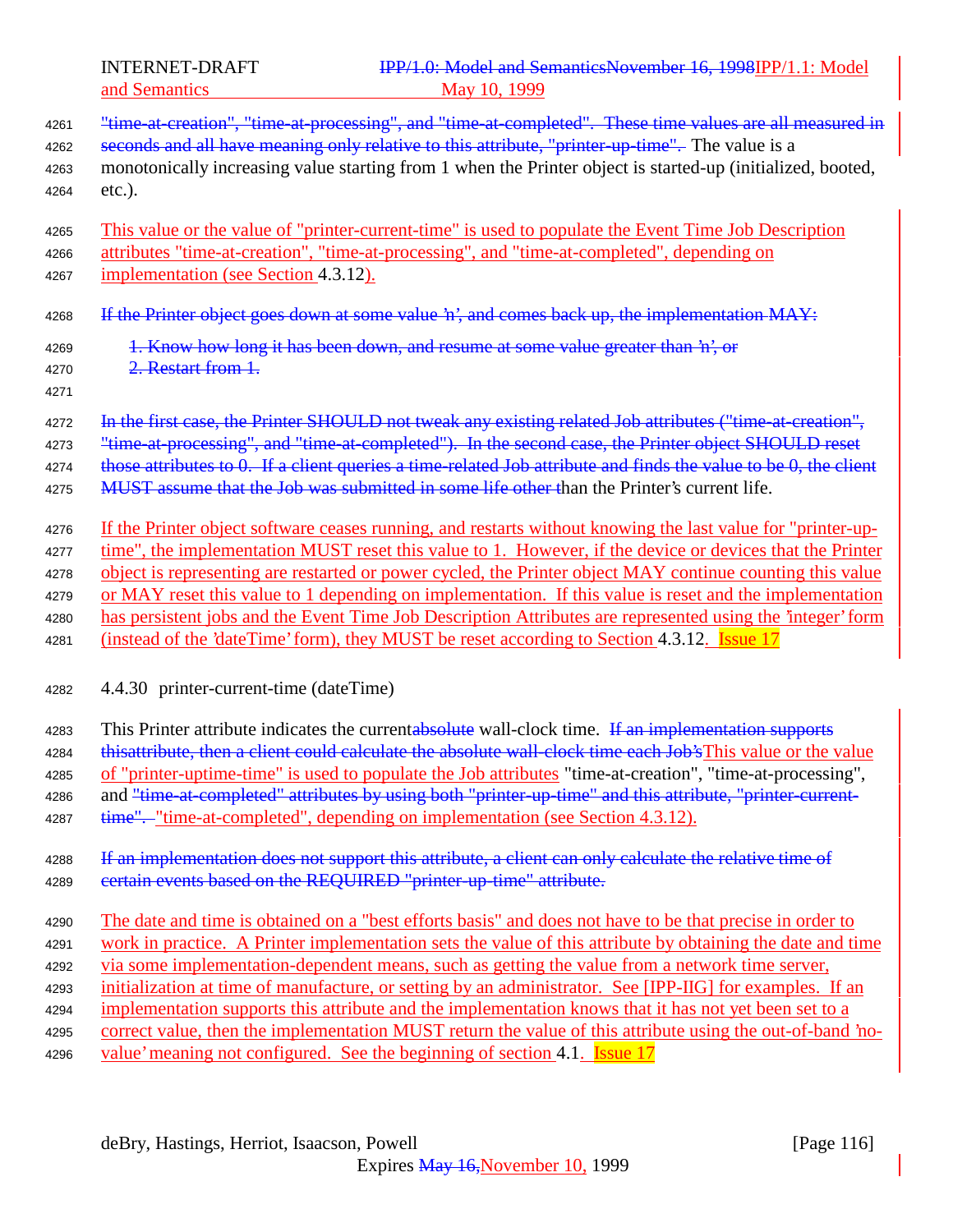- The time zone of this attribute NEED NOT be the time zone used by people located near the Printer object or device. The client MUST NOT expect that the time zone of any received 'dateTime' value to 4299 be in the time zone of the client or in the time zone of the people located near the printer. Issue 17 The client SHOULD display any dateTime attributes to the user in client local time by converting the 'dateTime' value returned by the server to the time zone of the client, rather than using the time zone 4302 returned by the Printer in attributes that use the 'dateTime' attribute syntax. **Issue 17**  4.4.31 multiple-operation-time-out (integer(1:MAX)) This Printer attributes identifies the minimum time (in seconds) that the Printer object waits for additional Send-Document or Send-URI operations to follow a still-open multi-document Job object 4306 before taking any recovery actions, such as the ones indicated in section 3.3.1. 4307 . If the Printer object supports the Create-Job and Send-Document operations (see section 3.2.4 and 3.3.1), it MUST support this attribute. It is RECOMMENDED that vendors supply a value for this attribute that is between 60 and 240 4310 seconds. An implementation MAY allow a system administrator to set this attribute (by means outside 4311 this IPP/1.1 document). If so, the system administrator MAY be able to set values outside this range. 4.4.32 compression-supported (1setOf type3 keyword) This REQUIRED Printer attribute identifies the set of supported compression algorithms for document data. Compression only applies to the document data; compression does not apply to the encoding of the IPP operation itself. The supported values are used to validate the client supplied "compression" 4316 operation attributes in Print-Job, Send-Document, and Send-URI requests. **Issue 28**  Standard values are : 'none': no compression is used. 'deflate': ZIP public domain inflate/deflate) compression technology 'gzip' GNU zip compression technology described in RFC 1952 [RFC1952]. 'compress': UNIX compression technology 4.4.33 job-k-octets-supported (rangeOfInteger(0:MAX)) This Printer attribute specifies the upper and lower bounds of total sizes of jobs in K octets, i.e., in units of 1024 octets. The supported values are used to validate the client supplied "job-k-octets" operation attributes in create requests. The corresponding job description attribute "job-k-octets" is defined in
- section 4.3.15.1.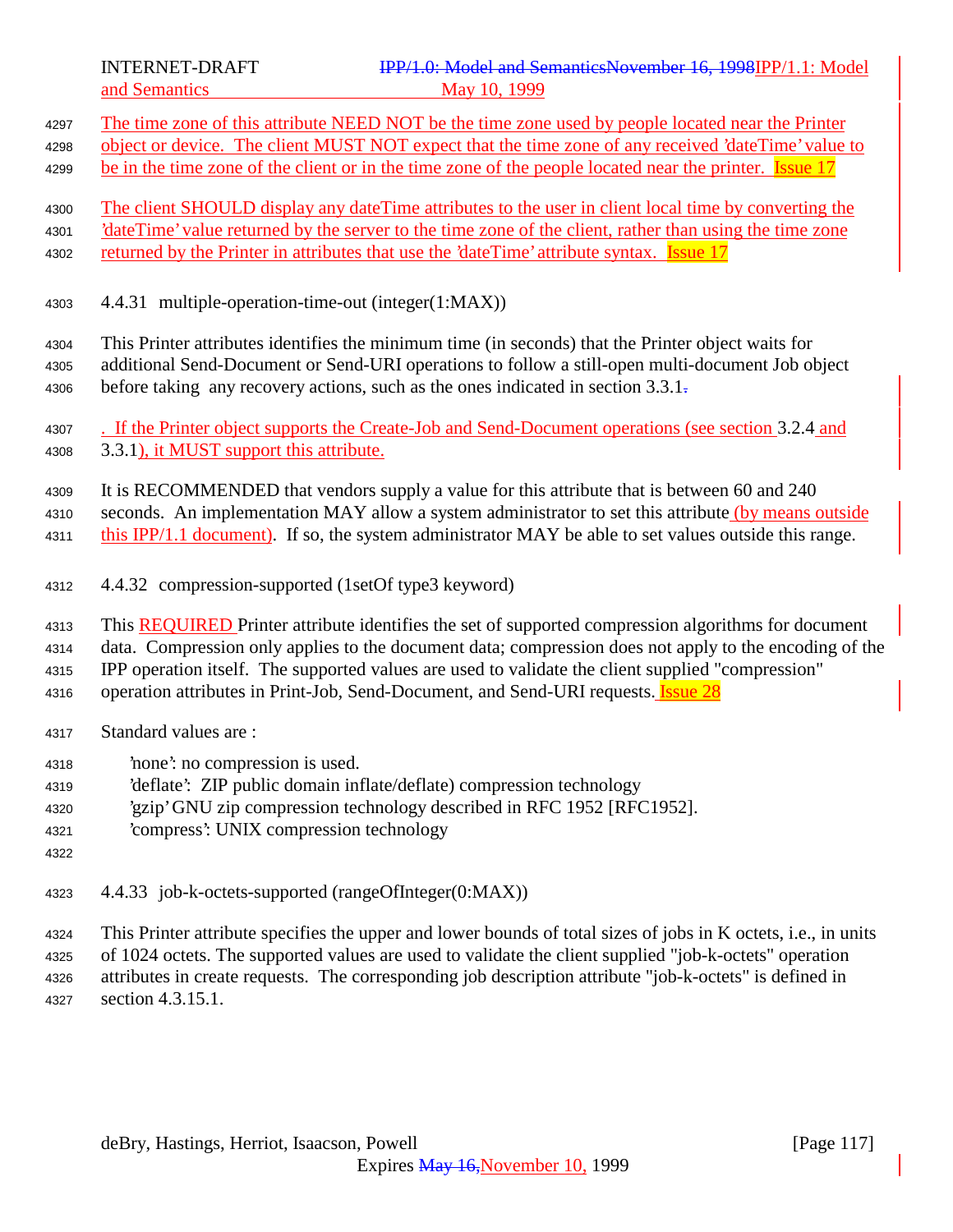4.4.34 job-impressions-supported (rangeOfInteger(0:MAX))

 This Printer attribute specifies the upper and lower bounds for the number of impressions per job. The supported values are used to validate the client supplied "job-impressions" operation attributes in create requests. The corresponding job description attribute "job-impressions" is defined in section 4.3.15.2.

4.4.35 job-media-sheets-supported (rangeOfInteger(0:MAX))

 This Printer attribute specifies the upper and lower bounds for the number of media sheets per job. The supported values are used to validate the client supplied "job-media-sheets" operation attributes in create requests. The corresponding Job attribute "job-media-sheets" is defined in section 4.3.15.3.

4336  $\frac{4.4.36 \text{ pages-per-minute (integer}(0:MAX))}{4.4.36 \text{ pages-per-minute (integer}(0:MAX))}$ 

4337 This Printer attributes specifies the nominal number of pages per minute to the nearest whole number

which may be generated by this printer (e.g., simplex, black-and-white). This attribute is informative,

not a service guarantee. Generally, it is the value used in the marketing literature to describe the device.

- A value of 0 indicates a device that takes more than two minutes to process a page.
- 4.4.37 pages-per-minute-color (integer(0:MAX))

This Printer attributes specifies the nominal number of pages per minute to the nearest whole number

which may be generated by this printer when printing color (e.g., simplex, color). For purposes of this

attribute, "color" means the same as for the "color-supported" attribute, namely, the device is capable of

any type of color printing at all, including highlight color. This attribute is informative, not a service

guarantee. Generally, it is the value used in the marketing literature to describe the color capabilities of

- this device.
- 4348 A value of 0 indicates a device that takes more than two minutes to process a page.
- Note: If a color device has several color modes, it MAY use the pages-per-minute value for this
- attribute that corresponds to the mode that produces the highest number.
- Black and white only printers MUST NOT support this attribute. If this attribute is present, then the "color-supported" Printer description attribute MUST be present and have a 'true' value.
- Note: The values of these two attributes returned by the Get-Printer-Attributes operation MAY be
- affected by the "document-format" attribute supplied by the client in the Get-Printer-Attributes request.
- In other words, the implementation MAY have different speeds depending on the document format
- being processed. See section 3.2.5.1 Get-Printer-Attributes.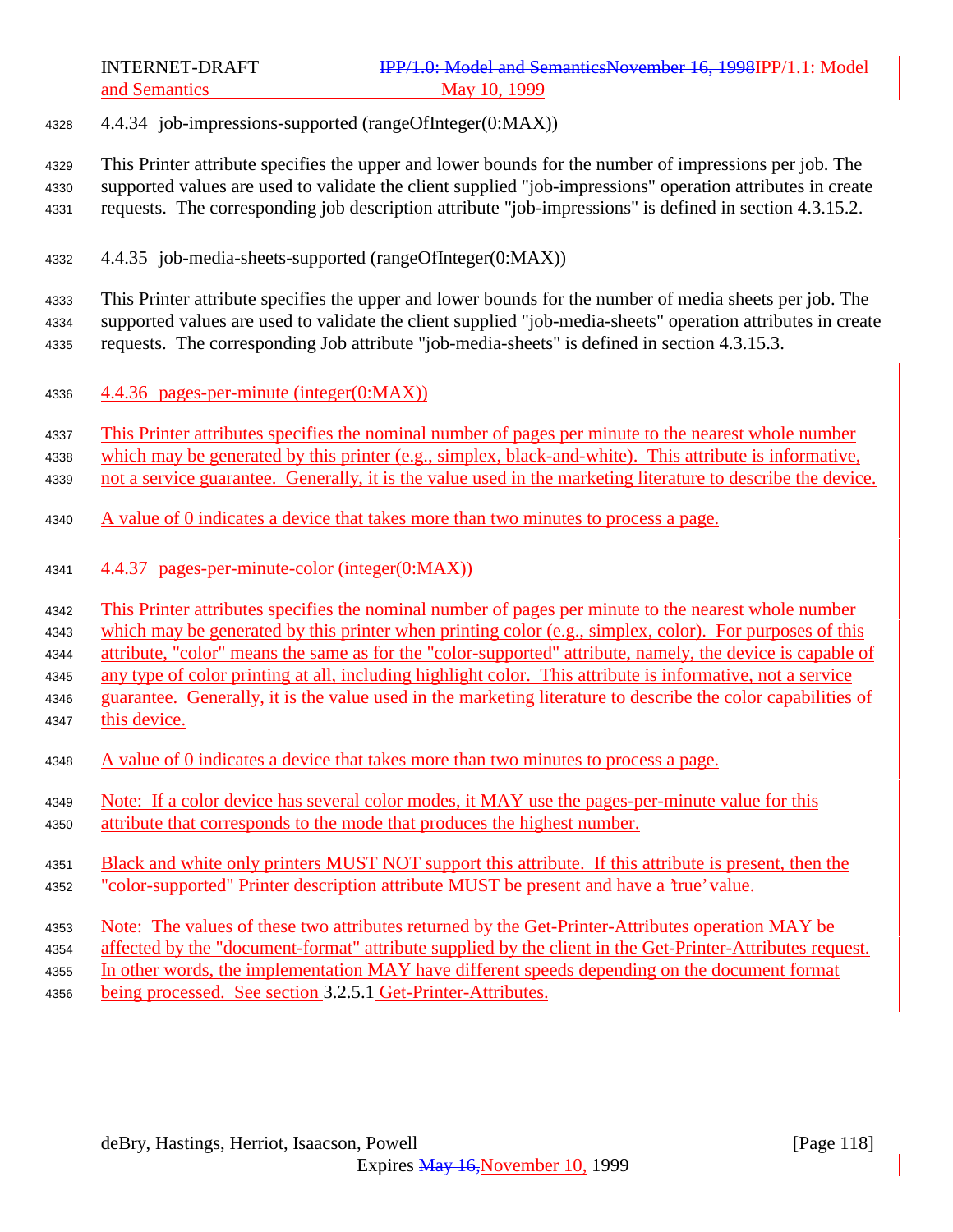5. Conformance

 This section describes conformance issues and requirements. This document introduces model entities such as objects, operations, attributes, attribute syntaxes, and attribute values. These conformance sections describe the conformance requirements which apply to these model entities.

- 5.1 Client Conformance Requirements
- This section describes the conformance requirements for a client (see section 2.1), whether it be:
- 1. contained within software controlled by an end user, e.g. activated by the "Print" menu item in an application or

 2. a component of a print server that communicates (using IPP operations) with either an output 4366 device or another "downstream" print server. Issue 4 and Issue 5

 A conforming client MUST support all REQUIRED operations as defined in this document. For each attribute included in an operation request, a conforming client MUST supply a value whose type and value syntax conforms to the requirements of the Model document as specified in Sections 3 and 4. A conforming client MAY supply any registered extensions and/or private extensions in an operation request, as long as they meet the requirements in Section 1.1.

- Otherwise, there are no conformance requirements placed on the user interfaces provided by IPP clients or their applications. For example, one application might not allow an end user to submit multiple documents per job, while another does. One application might first query a Printer object in order to supply a graphical user interface (GUI) dialogue box with supported and default values whereas a different implementation might not.
- When sending a request, an IPP client NEED NOT supply any attributes that are indicated as OPTIONALLY supplied by the client.
- A client MUST be able to accept any of the attribute syntaxes defined in Section 4.1, including their full range, that may be returned to it in a response from a Printer object. In particular for each attribute that the client supports whose attribute syntax is 'text', the client MUST accept and process both the 'textWithoutLanguage' and 'textWithLanguage' forms. Similarly, for each attribute that the client
- supports whose attribute syntax is 'name', the client MUST accept and process both the
- 'nameWithoutLanguage' and 'nameWithLanguage' forms. For presentation purposes, truncation of long
- attribute values is not recommended. A recommended approach would be for the client implementation
- to allow the user to scroll through long attribute values.
- 4387 A <del>query r</del>esponse may MAY contain attribute groups, attributes, and values that the client does not expect. Therefore, a client implementation MUST gracefully handle such responses and not refuse to
- 4389 inter-operate with a conforming Printer that is returning extended registered or private attributes
- 4390 and/orextensions, including attribute groups, attributes, and attribute values that conform to Section 1.1.
- 4391 Clients may choose to ignore any parameters, attributes, or values that they do not understand. **Issue 25**
- **and Issue 26**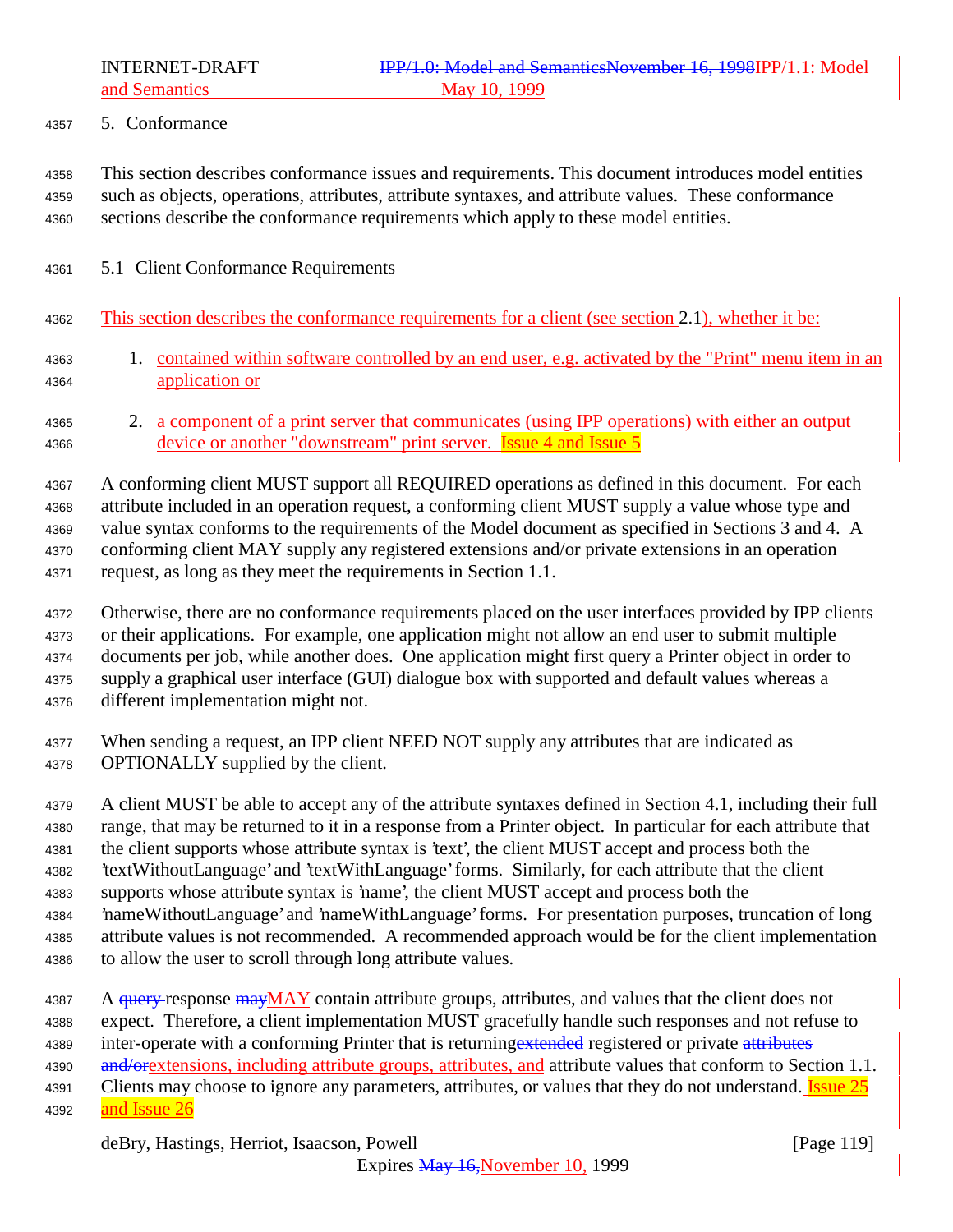- While a client is sending data to a printer, it SHOULD do its best to prevent a channel from being closed by a lower layer when the channel is blocked (i.e. flow-controlled off) for whatever reason, e.g. 'out of paper' or 'job ahead hasn't freed up enough memory'. However, the layer that launched the print submission (e.g. an end user) MAY close the channel in order to cancel the job. When a client closes a channel, a Printer MAY print all or part of the received portion of the document. See the "Encoding and
- 4398 Transport" document [IPP-PRO] for more details. **Issue 4 and Issue 5**

 A client MUST/SHOULD [which is to be determined in consultation with the Area Director] support 4400 Client Authentication as defined in the IPP/1.1 Encoding and Transport document [IPP-PRO]. A client SHOULD support Operation Privacy and Server Authentication as defined in the IPP/1.1 Encoding and

- 4402 Transport document [IPP-PRO]. See also [IPP-MOD] section 8. **Issue 32**
- 5.2 IPP Object Conformance Requirements

 This section specifies the conformance requirements for conforming implementations with respect to objects, operations, and attributes whether they be (1) IPP objects that accept IPP requests and control one or more devices or are embedded in a single device or (2) servers that accept IPP requests and 4407 forward them to networked attributes. devices (using IPP or other protocol).

- 5.2.1 Objects
- Conforming implementations MUST implement all of the model objects as defined in this specification in the indicated sections:
- Section 2.1 Printer Object
- Section 2.2 Job Object

whether they are (embedded) software that controls a device or are part of a print server that accepts IPP

operation requests and, in turn, sends operation requests using (the IPP or other) protocol to one or more

- networked device(s). See sections 2.1 and 2.2.
- 5.2.2 Operations

Conforming IPP object implementations MUST implement all of the REQUIRED model operations,

including REQUIRED responses, as defined in this specification in the indicated sections:

| 4419 | For a Printer object:                  |                 |
|------|----------------------------------------|-----------------|
| 4420 | Print-Job (section 3.2.1)              | <b>REQUIRED</b> |
| 4421 | Print-URI (section 3.2.2)              | <b>OPTIONAL</b> |
| 4422 | Validate-Job (section 3.2.3)           | <b>REQUIRED</b> |
| 4423 | Create-Job (section 3.2.4)             | <b>OPTIONAL</b> |
| 4424 | Get-Printer-Attributes (section 3.2.5) | <b>REQUIRED</b> |
| 4425 | Get-Jobs (section 3.2.6)               | <b>REQUIRED</b> |
| 4426 | Pause-Printer (section 3.2.7)          | <b>OPTIONAL</b> |
| 4427 | Resume-Printer (section 3.2.8)         | <b>OPTIONAL</b> |
| 4428 | Purge-Jobs (section 3.2.9)             | <b>OPTIONAL</b> |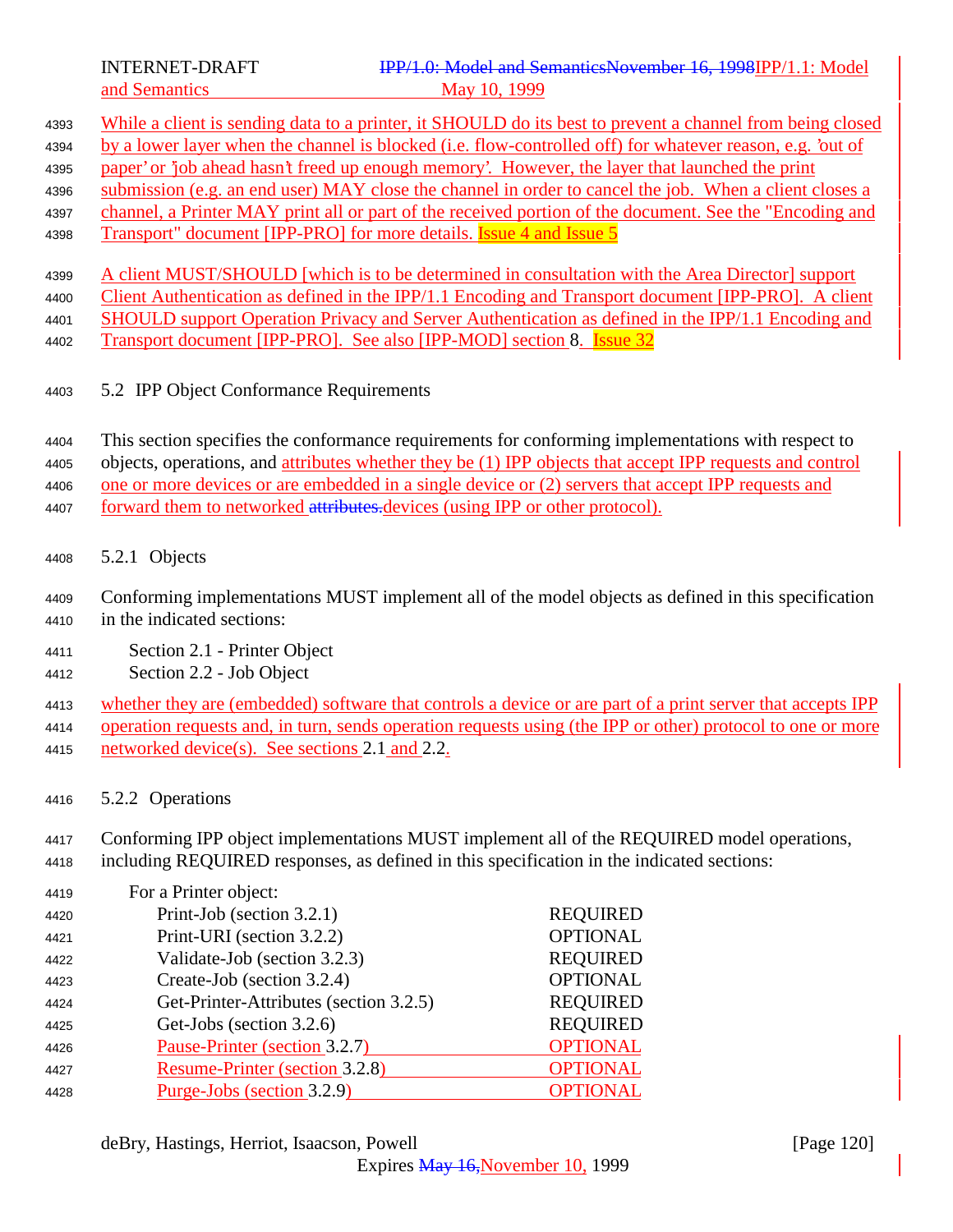and Semantics

| 4429 |                                                                                                      |                                                                                                         |
|------|------------------------------------------------------------------------------------------------------|---------------------------------------------------------------------------------------------------------|
| 4430 | For a Job object:                                                                                    |                                                                                                         |
| 4431 | Send-Document (section 3.3.1)                                                                        | <b>OPTIONAL</b>                                                                                         |
| 4432 | Send-URI (section 3.3.2)                                                                             | <b>OPTIONAL</b>                                                                                         |
| 4433 | Cancel-Job (section 3.3.3)                                                                           | <b>REQUIRED</b>                                                                                         |
| 4434 | Get-Job-Attributes (section 3.3.4)                                                                   | <b>REQUIRED</b>                                                                                         |
| 4435 | Hold-Job (section 3.3.5)                                                                             | <b>OPTIONAL</b>                                                                                         |
| 4436 | Release-Job (section 3.3.6)                                                                          | <b>OPTIONAL</b>                                                                                         |
| 4437 | Restart-Job (section 3.3.7)                                                                          | <b>OPTIONAL</b>                                                                                         |
| 4438 |                                                                                                      |                                                                                                         |
| 4439 | Conforming IPP objects MUST support all REQUIRED operation attributes and all values of such         |                                                                                                         |
| 4440 |                                                                                                      | attributes if so indicated in the description. Conforming IPP objects MUST ignore all unsupported or    |
| 4441 | unknown operation attributes or operation attribute groups received in a request, but MUST reject a  |                                                                                                         |
| 4442 | request that contains a supported operation attribute that contains an unsupported value.            |                                                                                                         |
|      |                                                                                                      |                                                                                                         |
| 4443 |                                                                                                      | Conforming IPP objects MAY return operation responses that contain attributes groups, attributes name   |
| 4444 |                                                                                                      | and attribute values that are extensions to this standard. The additional attribute groups MAY occur in |
| 4445 | any order. <b>Issue 26</b>                                                                           |                                                                                                         |
| 4446 | The following section on object attributes specifies the support required for object attributes.     |                                                                                                         |
| 4447 | 5.2.3 IPP Object Attributes                                                                          |                                                                                                         |
| 4448 | Conforming IPP objects MUST support all of the REQUIRED object attributes, as defined in this        |                                                                                                         |
| 4449 | specification in the indicated sections.                                                             |                                                                                                         |
|      |                                                                                                      |                                                                                                         |
| 4450 | If an object supports an attribute, it MUST support only those values specified in this document or  |                                                                                                         |
| 4451 |                                                                                                      | through the extension mechanism described in section 5.2.4. It MAY support any non-empty subset of      |
| 4452 | these values. That is, it MUST support at least one of the specified values and at most all of them. |                                                                                                         |
| 4453 | 5.2.4 Versions                                                                                       |                                                                                                         |
|      |                                                                                                      |                                                                                                         |
| 4454 |                                                                                                      | Clients MUST support version 1.1 and SHOULD also support version 1.0. IPP objects MUST support          |
| 4455 | version 1.1 and SHOULD also support version 1.0. See section 3.1.8. <b>ISSUE 36</b>                  |                                                                                                         |
|      |                                                                                                      |                                                                                                         |
| 4456 | 5.2.5 Extensions                                                                                     |                                                                                                         |
| 4457 | A conforming IPP object MAY support registered extensions and private extensions, as long as they    |                                                                                                         |
| 4458 | meet the requirements specified in Section 1.1.                                                      |                                                                                                         |
|      |                                                                                                      |                                                                                                         |
|      |                                                                                                      |                                                                                                         |

 For each attribute included in an operation response, a conforming IPP object MUST return a value whose type and value syntax conforms to the requirement of the Model document as specified in Sections 3 and 4.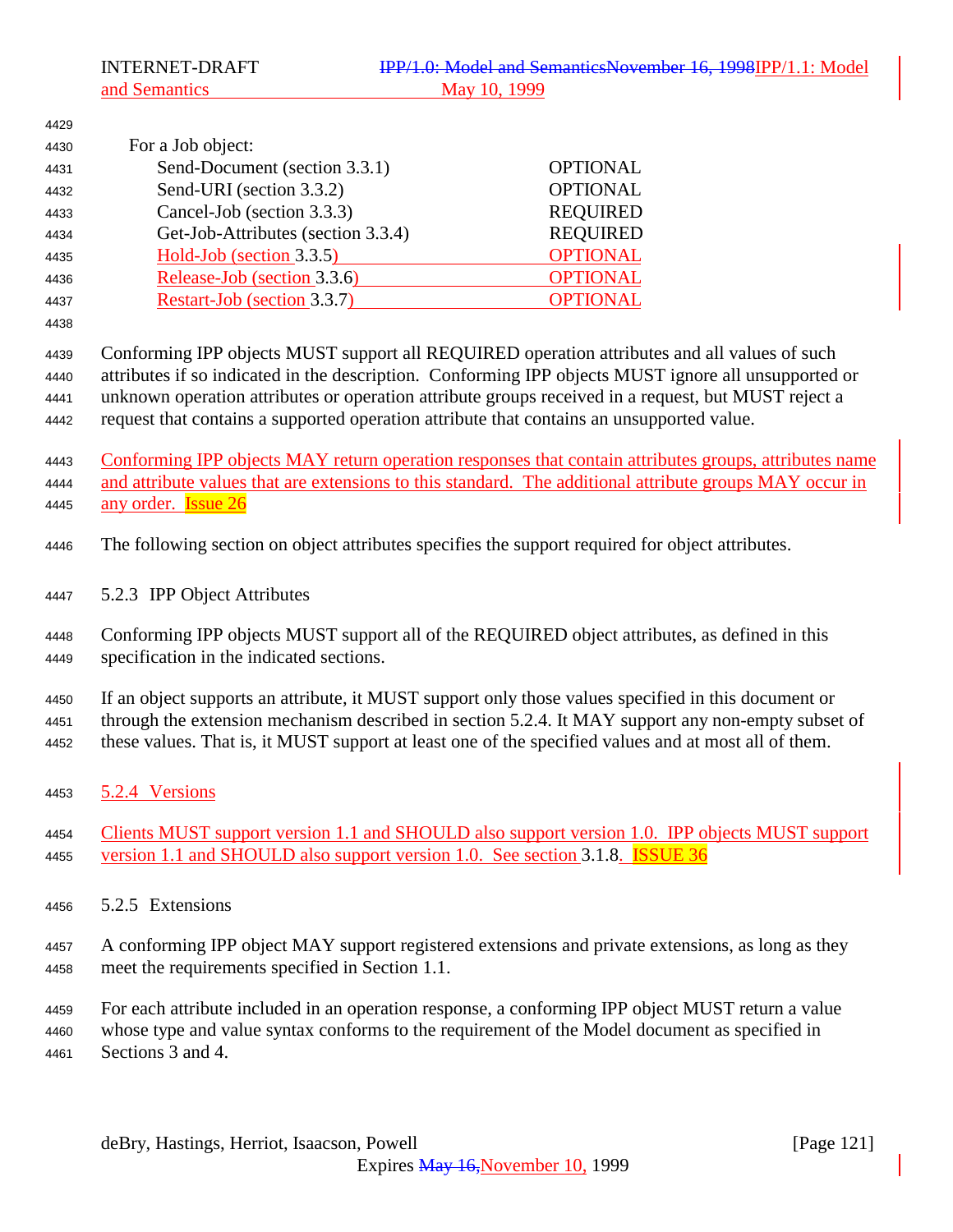## 5.2.6 Attribute Syntaxes

 An IPP object MUST be able to accept any of the attribute syntaxes defined in Section 4.1, including their full range, in any operation in which a client may supply attributes or the system administrator may 4465 configure attributes (by means outside the scope of  $\frac{IPP}{1.0}$ ). This IPP/1.1 document). In particular for each attribute that the IPP object supports whose attribute syntax is 'text', the IPP object MUST accept and process both the 'textWithoutLanguage' and 'textWithLanguage' forms. Similarly, for each attribute that the IPP object supports whose attribute syntax is 'name', the IPP object MUST accept and process both the 'nameWithoutLanguage' and 'nameWithLanguage' forms. Furthermore, an IPP object MUST return attributes to the client in operation responses that conform to the syntax specified in Section 4.1, including their full range if supplied previously by a client.

## 4472 5.2.7 Security **Issue 32**

An IPP Printer implementation MUST/SHOULD [which is to be determined in consultation with the

4474 Area Director] contain support for Client Authentication as defined in the IPP/1.1 Encoding and

Transport document [IPP-PRO]. A Printer implementation MAY allow an administrator to configure

the Printer so that all, some, or none of the users are authenticated. See also [IPP-MOD] section 8.

- An IPP Printer implementation SHOULD contain support for Operation Privacy and Server
- Authentication as defined in the IPP/1.1 Encoding and Transport document [IPP-PRO]. A Printer
- implementation MAY allow an administrator to configure the degree of support for Operation Privacy
- and Server Authentication. See also [IPP-MOD] section 8.

5.3 Charset and Natural Language Requirements

All clients and IPP objects MUST support the 'utf-8' charset as defined in section 4.1.7.

 IPP objects MUST be able to accept any client request which correctly uses the "attributes-natural- language" operation attribute or the Natural Language Override mechanism on any individual attribute whether or not the natural language is supported by the IPP object. If an IPP object supports a natural language, then it MUST be able to translate (perhaps by table lookup) all generated 'text' or 'name' attribute values into one of the supported languages (see section 3.1.4). That is, the IPP object that supports a natural language NEED NOT be a general purpose translator of any arbitrary 'text' or 'name' value supplied by the client into that natural language. However, the object MUST be able to translate (automatically generate) any of its own attribute values and messages into that natural language.

- 5.4Security Conformance Requirements
- 4492 Conforming IPP Printer objects MAY support Secure Socket Layer Version 3 (SSL3) [SSL] access, 4493 support access without SSL3 or support both means of access.
- 4494 Conforming IPP clients SHOULD support SSL3 access and non-SSL3 access. Note: This client

4495 requirement to support both means that conforming IPP clients will be able to inter-operate with any IPP 4496 Printer object.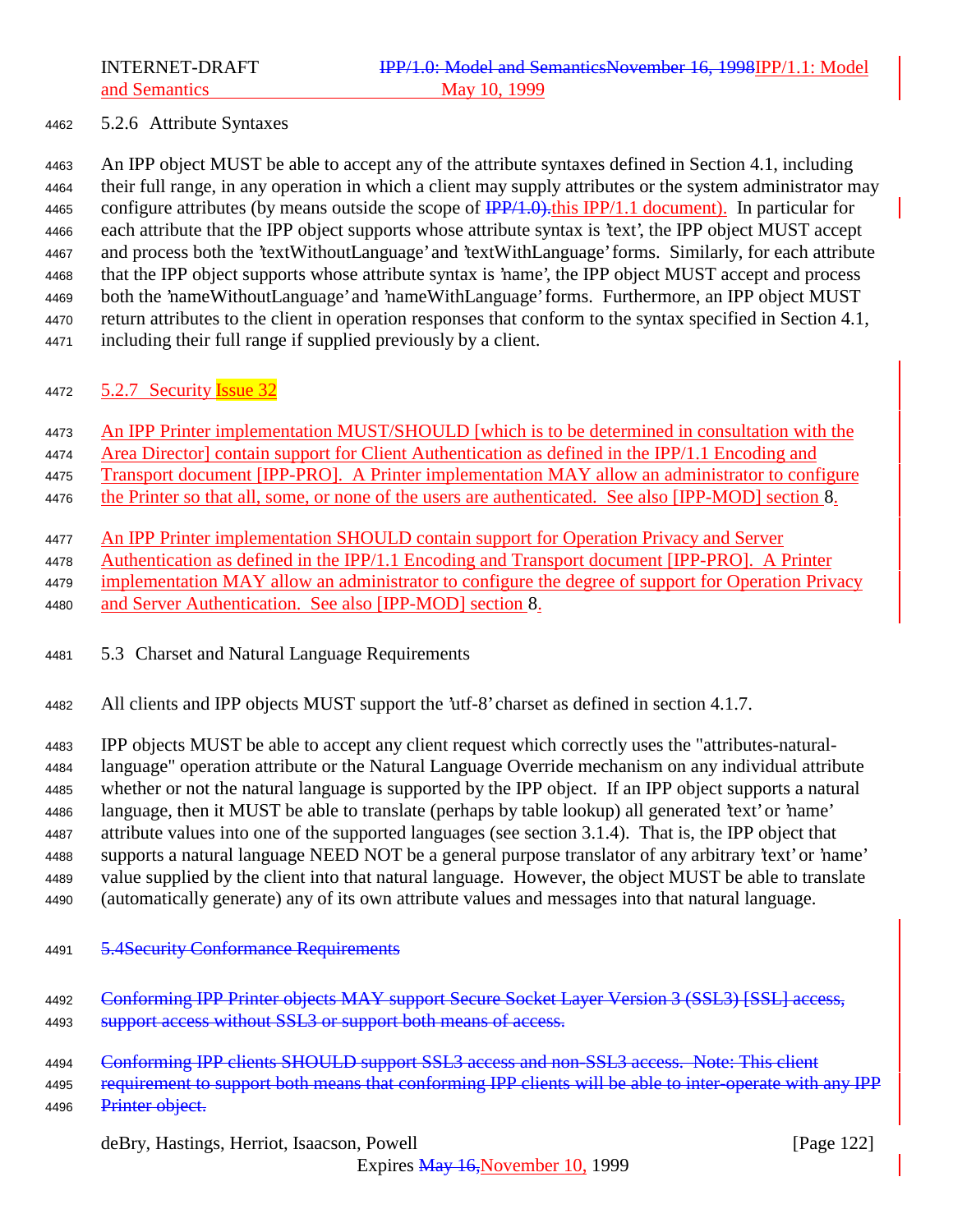4497 For a detailed discussion of security considerations and the IPP application security profile required for SSL3 support, see section 8.

- 6. IANA Considerations (registered and private extensions)
- This section describes how IPP can be extended to allow the following registered and private extensions to IPP:
- 1. keyword attribute values
- 2. enum attribute values
- 3. attributes
- 4. attribute syntaxes
- 5. operations
- 6. attribute groups
- 7. status codes
- 

4510 Extensions registered for use with  $\frac{IPP}{1.0}$   $IPP/1.1$  are OPTIONAL for client and IPP object conformance 4511 to the  $\frac{IPP}{1.0}IPP/1.1$  Model specification.

These extension procedures are aligned with the guidelines as set forth by the IESG [IANA-CON].

Section 11 describes how to propose new registrations for consideration. IANA will reject registration

proposals that leave out required information or do not follow the appropriate format described in

4515 Section 11. IPP/1.1 may also be extended by an appropriate RFC that specifies any of the above extensions.

6.1 Typed 'keyword' and 'enum' Extensions

 IPP allows for 'keyword' and 'enum' extensions (see sections 4.1.2.3 and 4.1.4). This document uses prefixes to the 'keyword' and 'enum' basic attribute syntax type in order to communicate extra information to the reader through its name. This extra information is not represented in the protocol because it is unimportant to a client or Printer object. The list below describes the prefixes and their meaning.

 "type1": The IPP specification must be revised to add a new keyword or a new enum. No private keywords or enums are allowed.

## "type2": Implementers can, at any time, add new keyword or enum values by proposing the complete specification to IANA: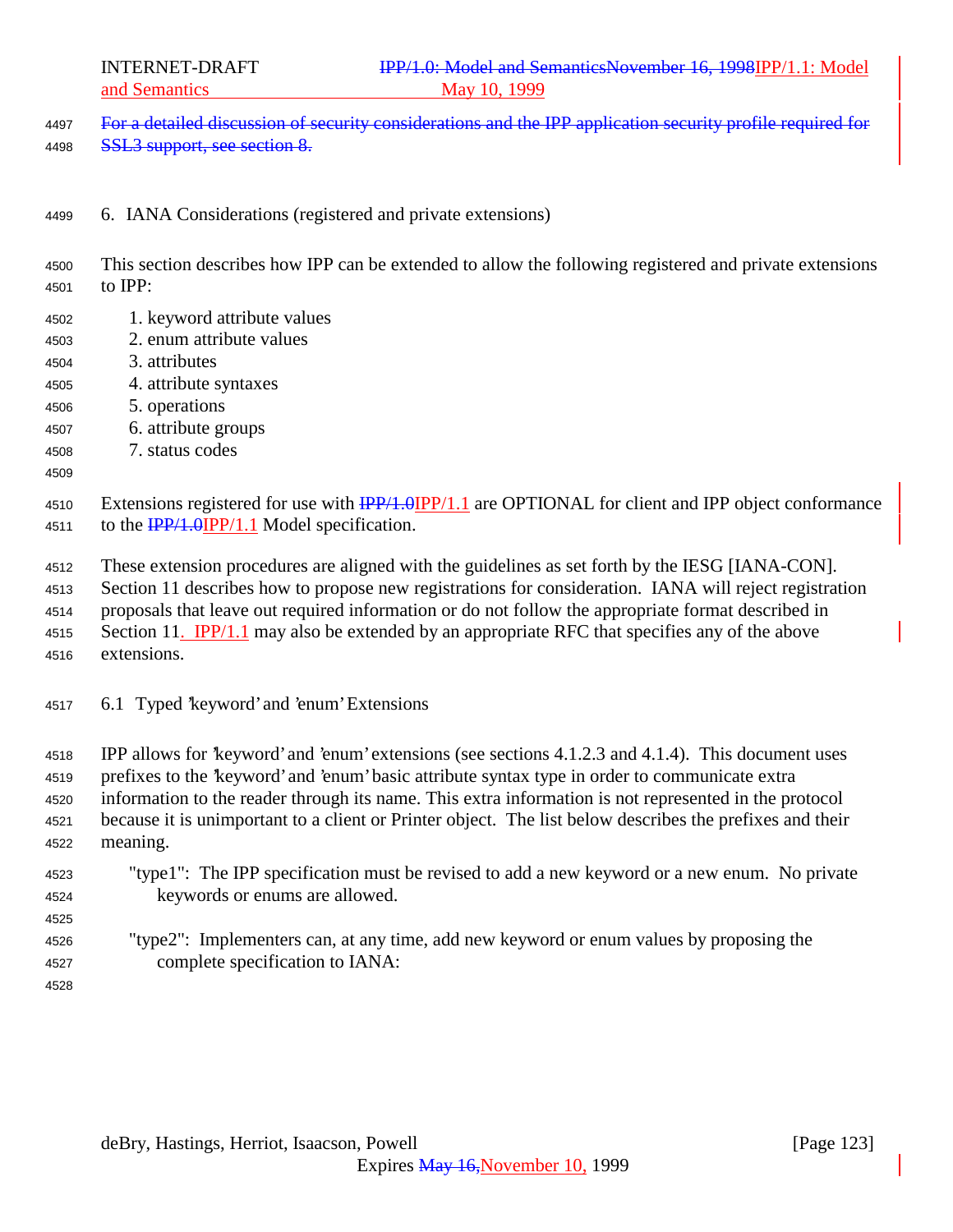and Semantics

| 4529                 | iana@iana.org                                                                                                                                                                                                                |
|----------------------|------------------------------------------------------------------------------------------------------------------------------------------------------------------------------------------------------------------------------|
| 4530                 |                                                                                                                                                                                                                              |
| 4531<br>4532         | IANA will forward the registration proposal to the IPP Designated Expert who will review the<br>proposal with a mailing list that the Designated Expert keeps for this purpose. Initially, that list                         |
| 4533                 | will be the mailing list used by the IPP WG:                                                                                                                                                                                 |
| 4534                 |                                                                                                                                                                                                                              |
| 4535                 | ipp@pwg.org                                                                                                                                                                                                                  |
| 4536                 |                                                                                                                                                                                                                              |
| 4537                 | even after the IPP WG is disbanded as permitted by [IANA-CON]. The IPP Designated Expert                                                                                                                                     |
| 4538                 | is appointed by the IESG Area Director responsible for IPP, according to [IANA-CON].                                                                                                                                         |
| 4539                 |                                                                                                                                                                                                                              |
| 4540                 | When a type2 keyword or enum is approved, the IPP Designated Expert becomes the point of                                                                                                                                     |
| 4541                 | contact for any future maintenance that might be required for that registration.                                                                                                                                             |
| 4542                 |                                                                                                                                                                                                                              |
| 4543                 | "type3": Implementers can, at any time, add new keyword and enum values by submitting the                                                                                                                                    |
| 4544                 | complete specification to IANA as for type2 who will forward the proposal to the IPP Designated                                                                                                                              |
| 4545                 | Expert. While no additional technical review is required, the IPP Designated Expert may, at                                                                                                                                  |
| 4546                 | his/her discretion, forward the proposal to the same mailing list as for type2 registrations for                                                                                                                             |
| 4547                 | advice and comment.                                                                                                                                                                                                          |
| 4548                 |                                                                                                                                                                                                                              |
| 4549                 | When a type3 keyword or enum is approved by the IPP Designated Expert, the original proposer                                                                                                                                 |
| 4550                 | becomes the point of contact for any future maintenance that might be required for that                                                                                                                                      |
| 4551                 | registration.                                                                                                                                                                                                                |
| 4552                 |                                                                                                                                                                                                                              |
| 4553<br>4554         | For type2 and type3 keywords, the proposer includes the name of the keyword in the registration<br>proposal and the name is part of the technical review.                                                                    |
| 4555<br>4556         | After type2 and type3 enums specifications are approved, the IPP Designated Expert in consultation with<br>IANA assigns the next available enum number for each enum value.                                                  |
| 4557<br>4558         | IANA will publish approved type2 and type3 keyword and enum attributes value registration<br>specifications in:                                                                                                              |
| 4559                 | ftp.isi.edu/iana/assignments/ipp/attribute-values/xxx/yyy.txt                                                                                                                                                                |
| 4560                 | where xxx is the attribute name that specifies the initial values and yyy.txt is a descriptive file name that                                                                                                                |
| 4561                 | contains one or more enums or keywords approved at the same time. For example, if several additional                                                                                                                         |
| 4562                 | enums for stapling are approved for use with the "finishings" attribute (and "finishings-default" and                                                                                                                        |
| 4563                 | "finishings-supported" attributes), IANA will publish the additional values in the file:                                                                                                                                     |
| 4564                 | ftp.isi.edu/iana/assignments/ipp/attribute-values/finishings/stapling.txt-                                                                                                                                                   |
| 4565<br>4566<br>4567 | Note: Some attributes are defined to be: 'type3 keywords'   'name' which allows for attribute values to be<br>extended by a site administrator with administrator defined names. Such names are not registered with<br>IANA. |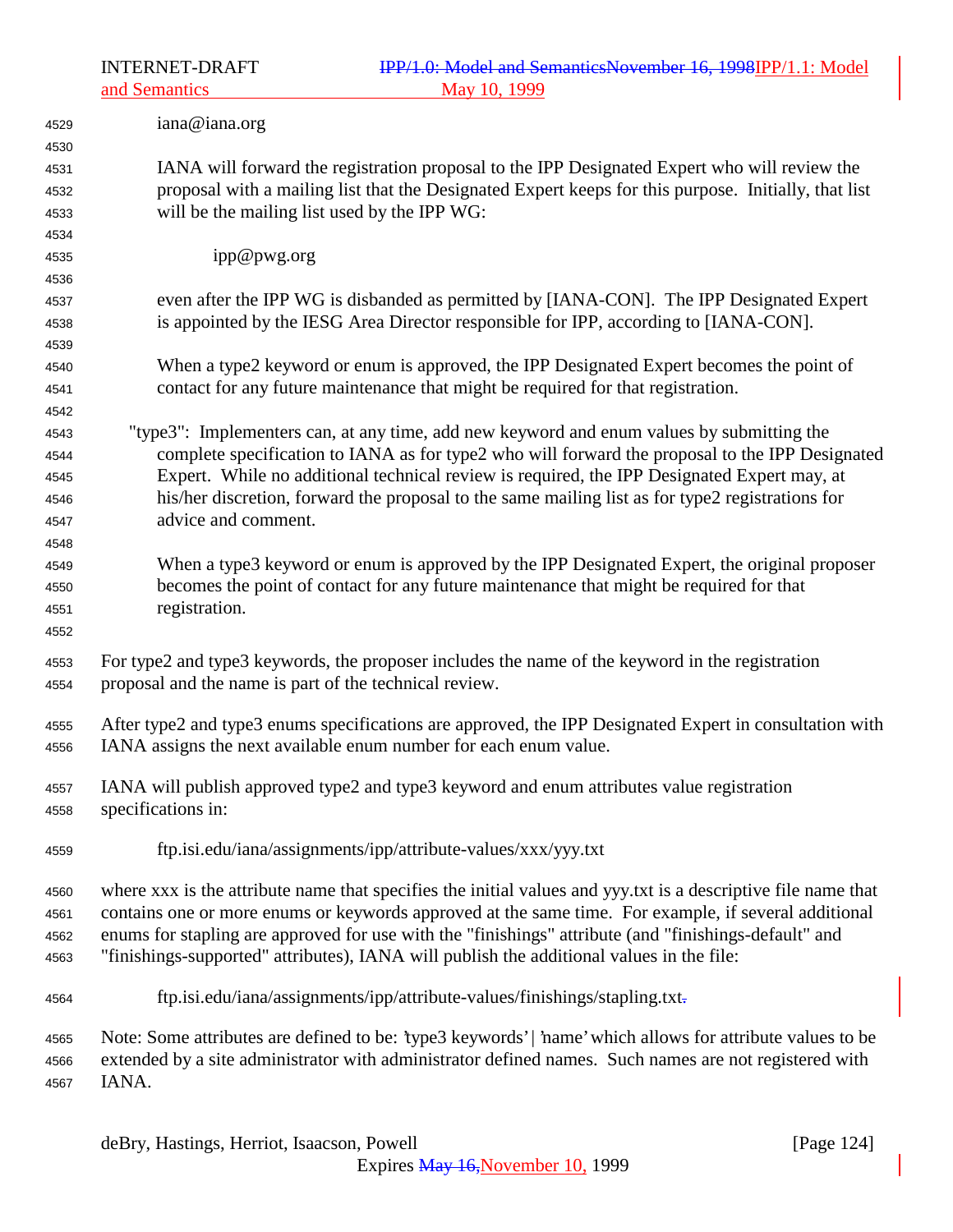## INTERNET-DRAFT **IPP/1.0: Model and SemanticsNovember 16, 1998IPP/1.1: Model** and Semantics May 10, 1999

 By definition, each of the three types above assert some sort of registry or review process in order for extensions to be considered valid. Each higher numbered level (1, 2, 3) tends to be decreasingly less stringent than the previous level. Therefore, any typeN value MAY be registered using a process for some typeM where M is less than N, however such registration is NOT REQUIRED. For example, a type3 value MAY be registered in a type 1 manner (by being included in a future version of an IPP specification), however, it is NOT REQUIRED.

 This specification defines keyword and enum values for all of the above types, including type3 keywords.

 For private (unregistered) keyword extensions, implementers SHOULD use keywords with a suitable distinguishing prefix, such as "xxx-" where xxx is the (lowercase) fully qualified company name registered with IANA for use in domain names [RFC1035]. For example, if the company XYZ Corp. had obtained the domain name "XYZ.com", then a private keyword 'abc' would be: 'xyz.com-abc'.

 Note: RFC 1035 [RFC1035] indicates that while upper and lower case letters are allowed in domain names, no significance is attached to the case. That is, two names with the same spelling but different case are to be treated as if identical. Also, the labels in a domain name must follow the rules for ARPANET host names: They must start with a letter, end with a letter or digit, and have as interior characters only letters, digits, and hyphen. Labels must be 63 characters or less. Labels are separated by the "." character.

 For private (unregistered) enum extension, implementers MUST use values in the reserved integer range which is 2\*\*30 to 2\*\*31-1.

6.2 Attribute Extensibility

 Attribute names are type2 keywords. Therefore, new attributes may be registered and have the same status as attributes in this document by following the type2 extension rules. For private (unregistered) attribute extensions, implementers SHOULD use keywords with a suitable distinguishing prefix as described in Section 6.1.

- IANA will publish approved attribute registration specifications as separate files:
- ftp.isi.edu/iana/assignments/ipp/attributes/xxx-yyy.txt
- where "xxx-yyy" is the new attribute name.
- If a new Printer object attribute is defined and its values can be affected by a specific document format, its specification needs to contain the following sentence:
- "The value of this attribute returned in a Get-Printer-Attributes response MAY depend on the "document-format" attribute supplied (see Section 3.2.5.1)."
- If the specification does not, then its value in the Get-Printer-Attributes response MUST NOT depend on the "document-format" supplied in the request. When a new Job Template attribute is registered, the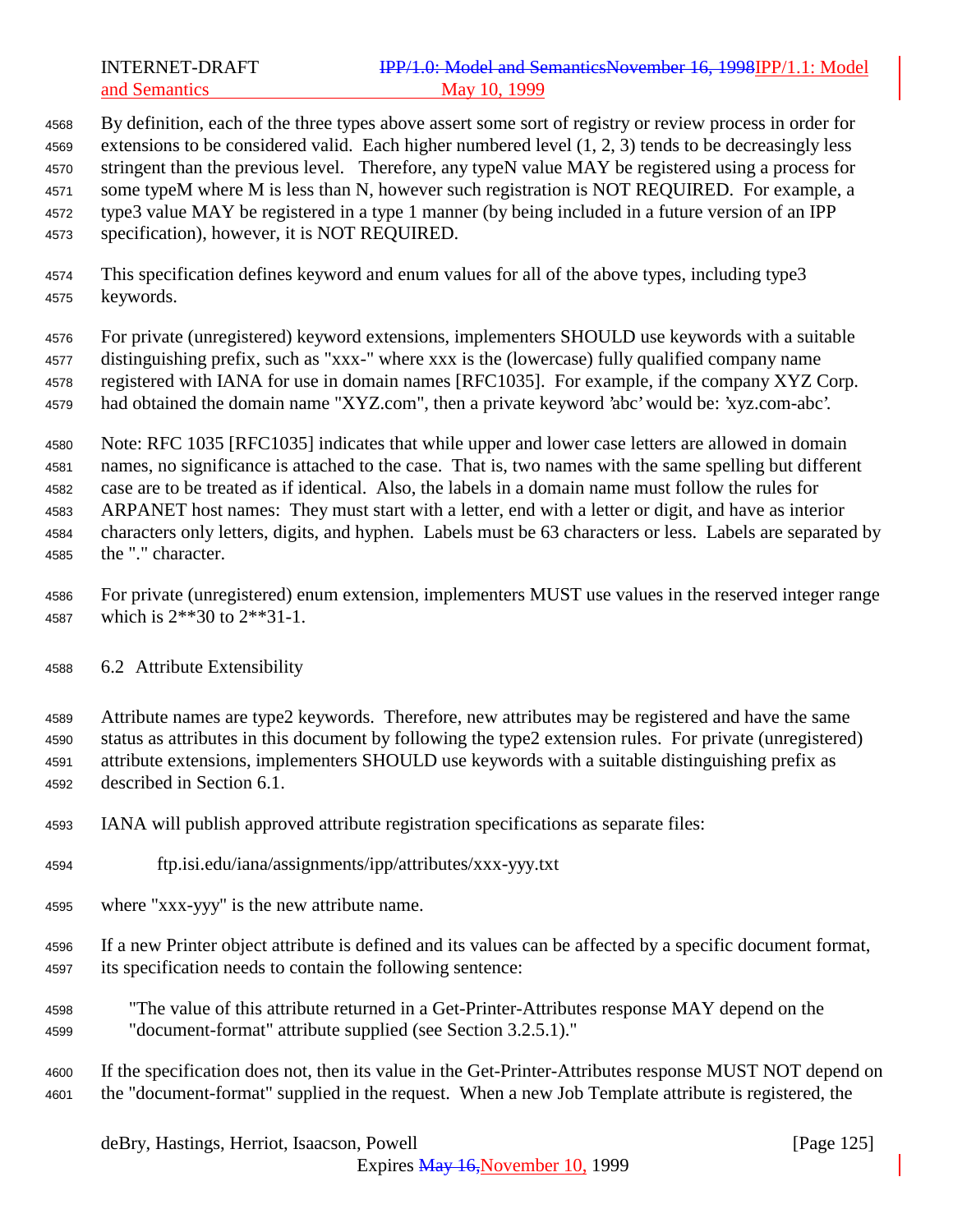value of the Printer attributes MAY vary with "document-format" supplied in the request without the specification having to indicate so.

6.3 Attribute Syntax Extensibility

 Attribute syntaxes are like type2 enums. Therefore, new attribute syntaxes may be registered and have the same status as attribute syntaxes in this document by following the type2 extension rules described in 4607 Section 6.1. The value codes that identify each of the attribute syntaxes are assigned in the Encoding 4608 and Transport"Encoding and Transport" specification [IPP-PRO], including a designated range for private, experimental use.

 For attribute syntaxes, the IPP Designated Expert in consultation with IANA assigns the next attribute syntax code in the appropriate range as specified in [IPP-PRO]. IANA will publish approved attribute syntax registration specifications as separate files:

- ftp.isi.edu/iana/assignments/ipp/attribute-syntaxes/xxx-yyy.txt
- where 'xxx-yyy' is the new attribute syntax name.
- 6.4 Operation Extensibility

 Operations may also be registered following the type2 procedures described in Section 6.1, though major new operations will usually be done by a new standards track RFC that augments this document. For private (unregistered) operation extensions, implementers MUST use the range for the "operation-id" in requests specified in Section 4.4.15 "operations-supported" Printer attribute.

 For operations, the IPP Designated Expert in consultation with IANA assigns the next operation-id code as specified in Section 4.4.15. IANA will publish approved operation registration specifications as separate files:

- ftp.isi.edu/iana/assignments/ipp/operations/Xxx-Yyy.txt
- where "Xxx-Yyy" is the new operation name.
- 6.5 Attribute Groups

 Attribute groups passed in requests and responses may be registered following the type2 procedures described in Section 6.1. The tags that identify each of the attribute groups are assigned in [IPP-PRO].

 For attribute groups, the IPP Designated Expert in consultation with IANA assigns the next attribute group tag code in the appropriate range as specified in [IPP-PRO]. IANA will publish approved attribute group registration specifications as separate files:

ftp.isi.edu/iana/assignments/ipp/attribute-group-tags/xxx-yyy-tag.txt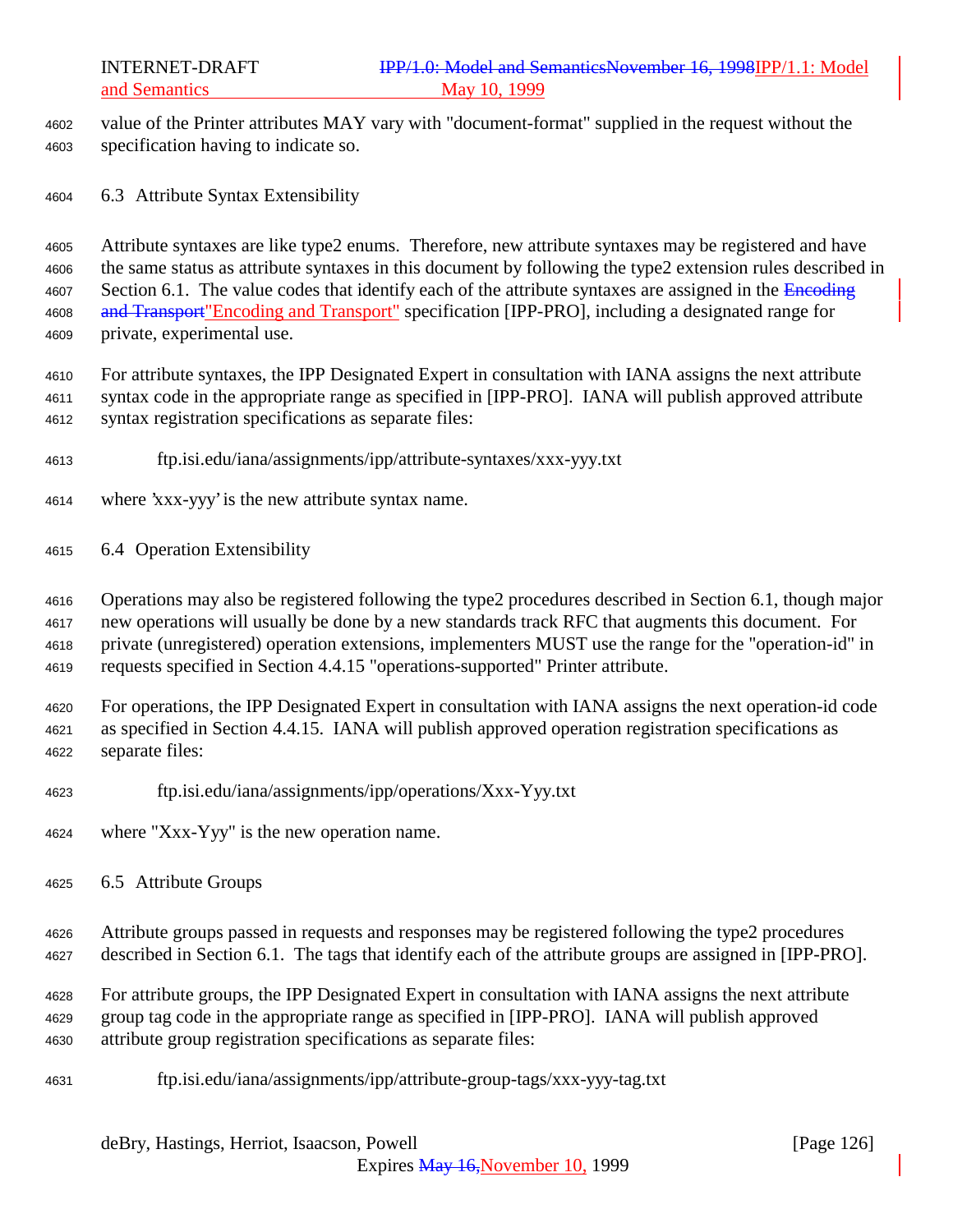where 'xxx-yyy-tag' is the new attribute group tag name.

6.6 Status Code Extensibility

 Operation status codes may also be registered following the type2 procedures described in Section 6.1. The values for status codes are allocated in ranges as specified in Section 14 for each status code class:

- "informational" Request received, continuing process "successful" - The action was successfully received, understood, and accepted "redirection" - Further action must be taken in order to complete the request
- "client-error" The request contains bad syntax or cannot be fulfilled
- "server-error" The IPP object failed to fulfill an apparently valid request
- 
- For private (unregistered) operation status code extensions, implementers MUST use the top of each range as specified in Section 13.

 For operation status codes, the IPP Designated Expert in consultation with IANA assigns the next status code in the appropriate class range as specified in Section 13. IANA will publish approved status code registration specifications as separate files:

- ftp.isi.edu/iana/assignments/ipp/status-codes/xxx-yyy.txt
- where "xxx-yyy" is the new operation status code keyword.
- 6.7 Registration of MIME types/sub-types for document-formats

The "document-format" attribute's syntax is 'mimeMediaType'. This means that valid values are Internet

Media Types (see Section 4.1.9). RFC 2045 [RFC2045] defines the syntax for valid Internet media

types. IANA is the registry for all Internet media types.

6.8 Registration of charsets for use in 'charset' attribute values

 The "attributes-charset" attribute's syntax is 'charset'. This means that valid values are charsets names. When a charset in the IANA registry has more than one name (alias), the name labeled as "(preferred MIME name)", if present, MUST be used (see Section 4.1.7). IANA is the registry for charsets following the procedures of [RFC2278].

7. Internationalization Considerations

 Some of the attributes have values that are text strings and names which are intended for human understanding rather than machine understanding (see the 'text' and 'name' attribute syntaxes in Sections 4.1.1 and 4.1.2).

In each operation request, the client

deBry, Hastings, Herriot, Isaacson, Powell [Page 127]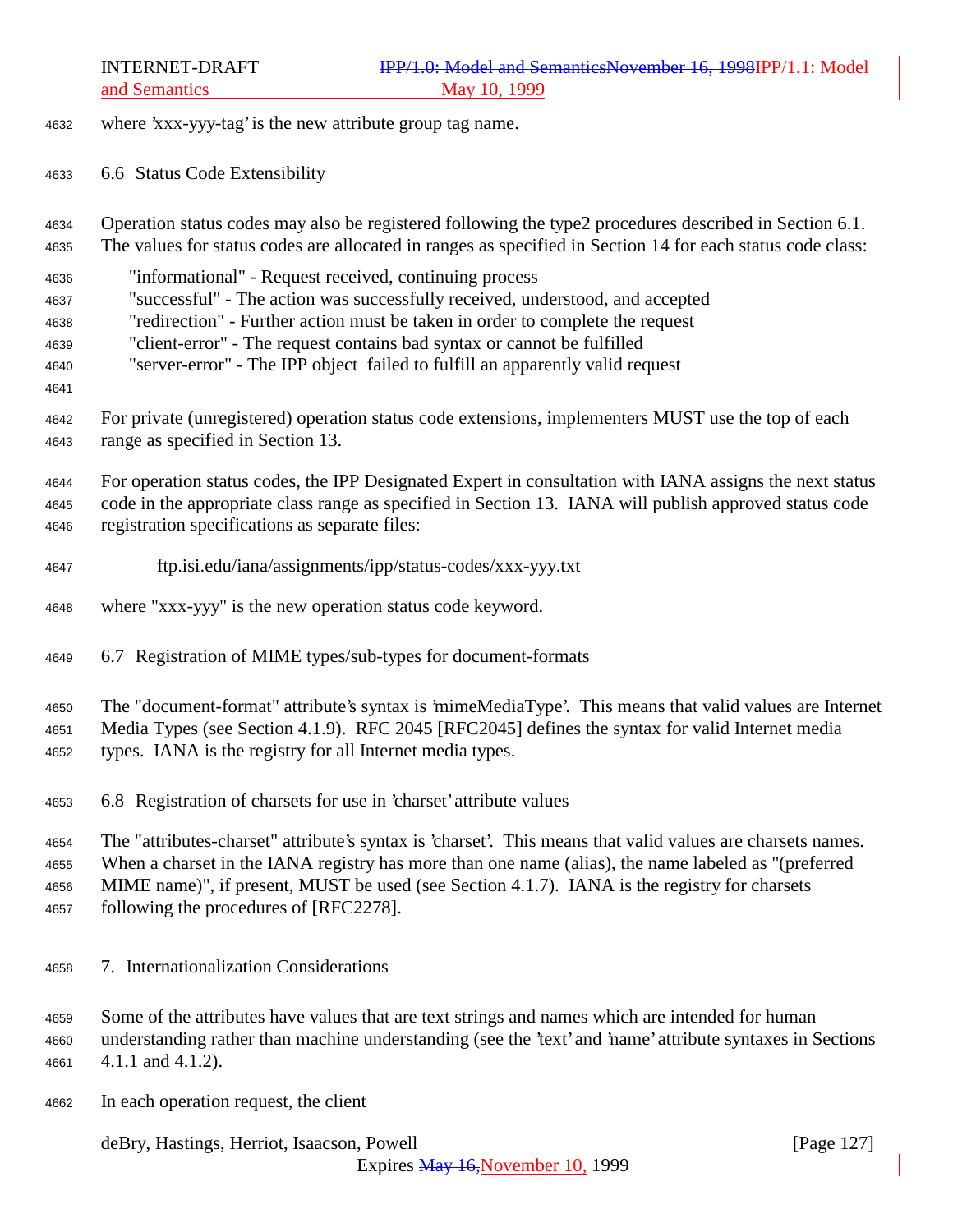- identifies the charset and natural language of the request which affects each supplied 'text' and 'name' attribute value, and - requests the charset and natural language for attributes returned by the IPP object in operation responses (as described in Section 3.1.4.1). In addition, the client MAY separately and individually identify the Natural Language Override of a supplied 'text' or 'name' attribute using the 'textWithLanguage' and 'nameWithLanguage' technique described section 4.1.1.2 and 4.1.2.2 respectively. 4671 All IPP objects MUST support the UTF-8  $RFC2044$ [RFC2279] charset in all 'text' and 'name' attributes supported. If an IPP object supports more than the UTF-8 charset, the object MUST convert between them in order to return the requested charset to the client according to Section 3.1.4.2. If an IPP object supports more than one natural language, the object SHOULD return 'text' and 'name' values in the natural language requested where those values are generated by the Printer (see Section 3.1.4.1). For Printers that support multiple charsets and/or multiple natural languages in 'text' and 'name' attributes, different jobs may have been submitted in differing charsets and/or natural languages. All responses MUST be returned in the charset requested by the client. However, the Get-Jobs operation uses the 'textWithLanguage' and 'nameWithLanguage' mechanism to identify the differing natural languages with each job attribute returned. The Printer object also has configured charset and natural language attributes. The client can query the Printer object to determine the list of charsets and natural languages supported by the Printer object and what the Printer object's configured values are. See the "charset-configured", "charset-supported", "natural-language-configured", and "generated-natural-language-supported" Printer description attributes for more details. The "charset-supported" attributed identifies the supported charsets. If a charset is supported, the IPP object MUST be capable of converting to and from that charset into any other supported charset. In many cases, an IPP object will support only one charset and it MUST be the UTF-8 charset. The "charset-configured" attribute identifies the one supported charset which is the native charset given the current configuration of the IPP object (administrator defined). The "generated-natural-language-supported" attribute identifies the set of supported natural languages for generated messages; it is not related to the set of natural languages that must be accepted for client supplied 'text' and 'name' attributes. For client supplied 'text' and 'name' attributes, an IPP object MUST
- accept ALL supplied natural languages. Just because a Printer object is currently configured to support 'en-us' natural language does not mean that the Printer object should reject a job if the client supplies a job name that is in 'fr-ca'.
- The "natural-language-configured" attribute identifies the one supported natural language for generated messages which is the native natural language given the current configuration of the IPP object (administrator defined).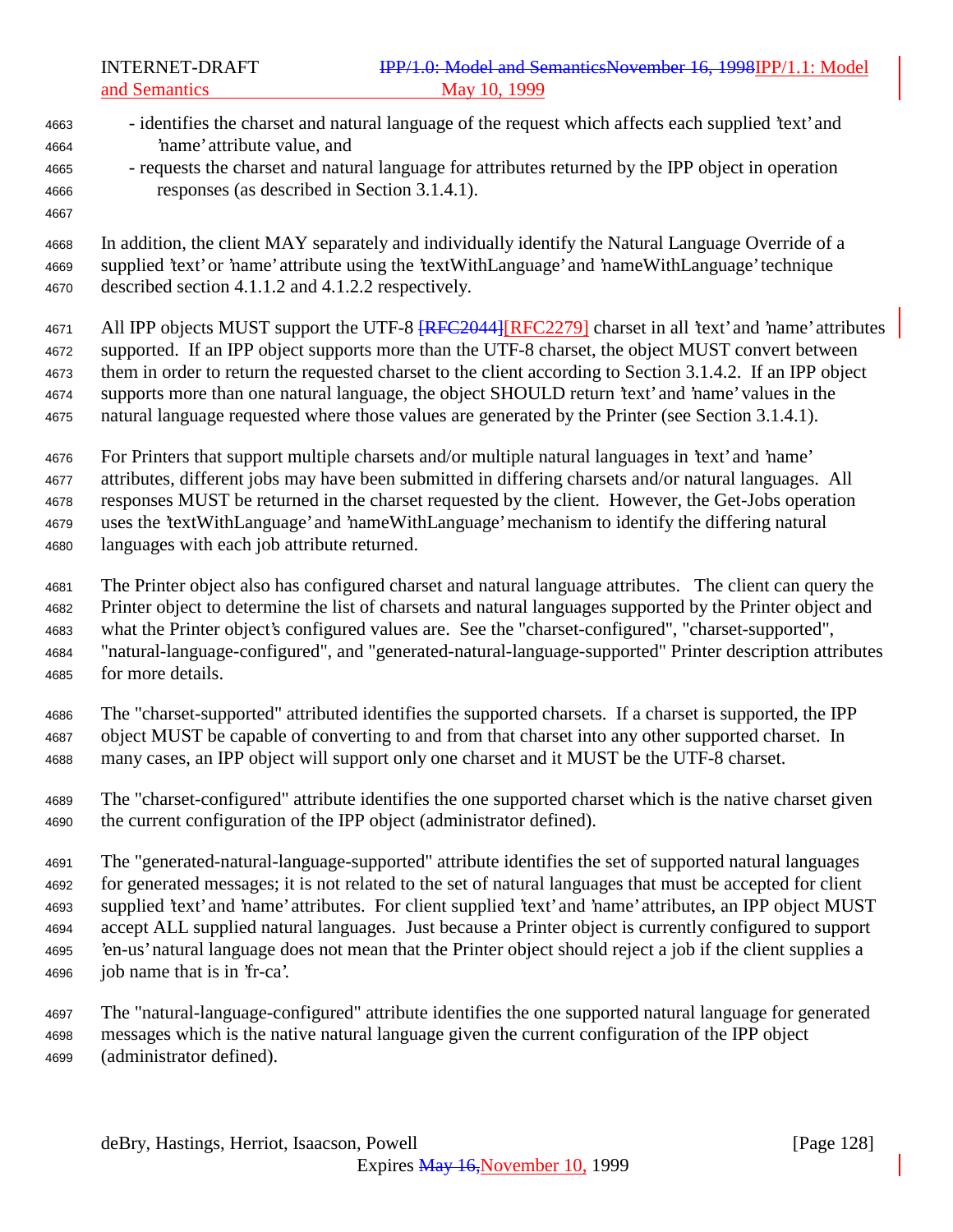<sup>4700</sup> Attributes of type 'text' and 'name' are populated from different sources. These attributes can be <sup>4701</sup> categorized into following groups (depending on the source of the attribute):

- <sup>4702</sup> 1. Some attributes are supplied by the client (e.g., the client supplied "job-name", "document-name", <sup>4703</sup> and "requesting-user-name" operation attributes along with the corresponding Job object's "job-<sup>4704</sup> name" and "job-originating-user-name" attributes). The IPP object MUST accept these attributes <sup>4705</sup> in any natural language no matter what the set of supported languages for generated messages
- <sup>4706</sup> 2. Some attributes are supplied by the system administrator (e.g., the Printer object's "printer-name" <sup>4707</sup> and "printer-location" attributes). These too can be in any natural language. If the natural <sup>4708</sup> language for these attributes is different than what a client requests, then they must be reported <sup>4709</sup> using the Natural Language Override mechanism.
- <sup>4710</sup> 3. Some attributes are supplied by the device manufacturer (e.g., the Printer object's "printer-make-<sup>4711</sup> and-model" attribute). These too can be in any natural language. If the natural language for <sup>4712</sup> these attributes is different than what a client requests, then they must be reported using the <sup>4713</sup> Natural Language Override mechanism.
- <sup>4714</sup> 4. Some attributes are supplied by the operator (e.g., the Job object's "job-message-from-operator" <sup>4715</sup> attribute). These too can be in any natural language. If the natural language for these attributes is <sup>4716</sup> different than what a client requests, then they must be reported using the Natural Language <sup>4717</sup> Override mechanism.
- <sup>4718</sup> 5. Some attributes are generated by the IPP object (e.g., the Job object's "job-state-message" <sup>4719</sup> attribute, the Printer object's "printer-state-message" attribute, and the "status-message" operation <sup>4720</sup> attribute). These attributes can only be in one of the "generated-natural-language-supported" <sup>4721</sup> natural languages. If a client requests some natural language for these attributes other than one of <sup>4722</sup> the supported values, the IPP object SHOULD respond using the value of the "natural-language-<sup>4723</sup> configured" attribute (using the Natural Language Override mechanism if needed).
- 4724
- <sup>4725</sup> The 'text' and 'name' attributes specified in this version of this document (additional ones will be <sup>4726</sup> registered according to the procedures in Section 1.1) are:

| <b>Attributes</b>                         |  | Source                                  |
|-------------------------------------------|--|-----------------------------------------|
|                                           |  |                                         |
| <b>Operation Attributes:</b>              |  |                                         |
| job-name (name)                           |  | client                                  |
| document-name (name)                      |  | client                                  |
| requesting-user-name (name)               |  | client                                  |
| status-message                            |  | Job or Printer object                   |
|                                           |  |                                         |
| <b>Job Template Attributes:</b>           |  |                                         |
| job-hold-until (keyword   name)           |  | client matches administrator-configured |
| job-hold-until-default (keyword   name)   |  | client matches administrator-configured |
| job-hold-until-supported (keyword   name) |  | client matches administrator-configured |
| job-sheets (keyword   name)               |  | client matches administrator-configured |
| job-sheets-default (keyword   name)       |  | client matches administrator-configured |
| job-sheets-supported (keyword   name)     |  | client matches administrator-configured |
| media (keyword   name)                    |  | client matches administrator-configured |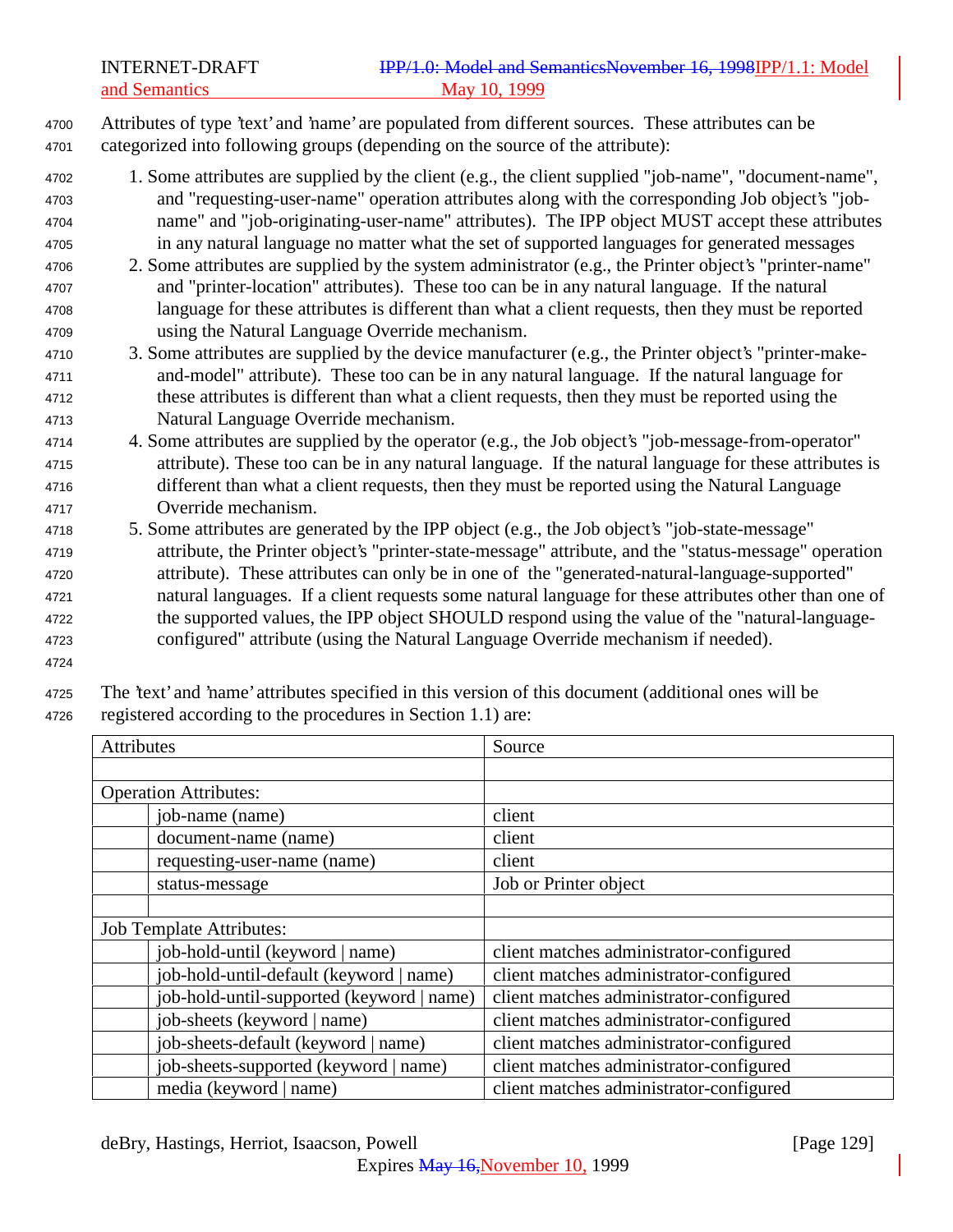| media-default (keyword   name)              | client matches administrator-configured |
|---------------------------------------------|-----------------------------------------|
| media-supported (keyword   name)            | client matches administrator-configured |
| media-ready (keyword   name)                | client matches administrator-configured |
|                                             |                                         |
| <b>Job Description Attributes:</b>          |                                         |
| job-name (name)                             | client or Printer object                |
| job-originating-user-name (name)            | Printer object                          |
| job-state-message (text)                    | Job or Printer object                   |
| output-device-assigned (name(127))          | administrator                           |
| job-message-from-operator (text(127))       | operator                                |
|                                             |                                         |
| <b>Printer Description Attributes:</b>      |                                         |
| printer-name (name $(127)$ )                | administrator                           |
| printer-location (text(127))                | administrator                           |
| printer-info $(text(127))$                  | administrator                           |
| printer-make-and-model (text(127))          | administrator or manufacturer           |
| printer-state-message (text)                | Printer object                          |
| printer-message-from-operator $(text(127))$ | operator                                |

## <sup>4727</sup> 8. Security Considerations

4728 Some IPP objects MAY be deployed over protocol stacks that support Secure Socket Layer Version 3

4729 (SSL3) [SSL]. Note: SSL3 is not an IETF standards track specification. Other IPP objects MAY be

4730 deployed over protocol stacks that do not support SSL3. Some IPP objects MAY be deployed over both

4731 types of protocol stacks. Those IPP objects that support SSL3, are capable of supporting mutual

4732 authentication as well as privacy of messages via multiple encryption schemes. An important point

4733 about security related information for SSL3 access to an IPP object, is that the security-related

4734 parameters (authentication, encryption keys, etc.) are "out-of-band" to the actual IPP protocol.

4735 An IPP object that does not support SSL3 MAY elect to support a transport layer that provides other

4736 security mechanisms. For example, in a mapping of IPP over HTTP/1.1 [IPP-PRO], if the IPP object

4737 does not support SSL3, HTTP still allows for client authentication using Digest Access Authentication 4738 <del>(DAA) [RFC2069].</del>

<sup>4739</sup> It is difficult to anticipate the security risks that might exist in any given IPP environment. For example,

<sup>4740</sup> if IPP is used within a given corporation over a private network, the risks of exposing document data

<sup>4741</sup> may be low enough that the corporation will choose not to use encryption on that data. However, if the

<sup>4742</sup> connection between the client and the IPP object is over a public network, the client may wish to protect

- <sup>4743</sup> the content of the information during transmission through the network with encryption.
- <sup>4744</sup> Furthermore, the value of the information being printed may vary from one IPP environment to the next. <sup>4745</sup> Printing payroll checks, for example, would have a different value than printing public information from
- <sup>4746</sup> a file. There is also the possibly of denial-of-service attacks, but denial-of-service attacks against
- <sup>4747</sup> printing resources are not well understood and there is no published precedents regarding this scenario.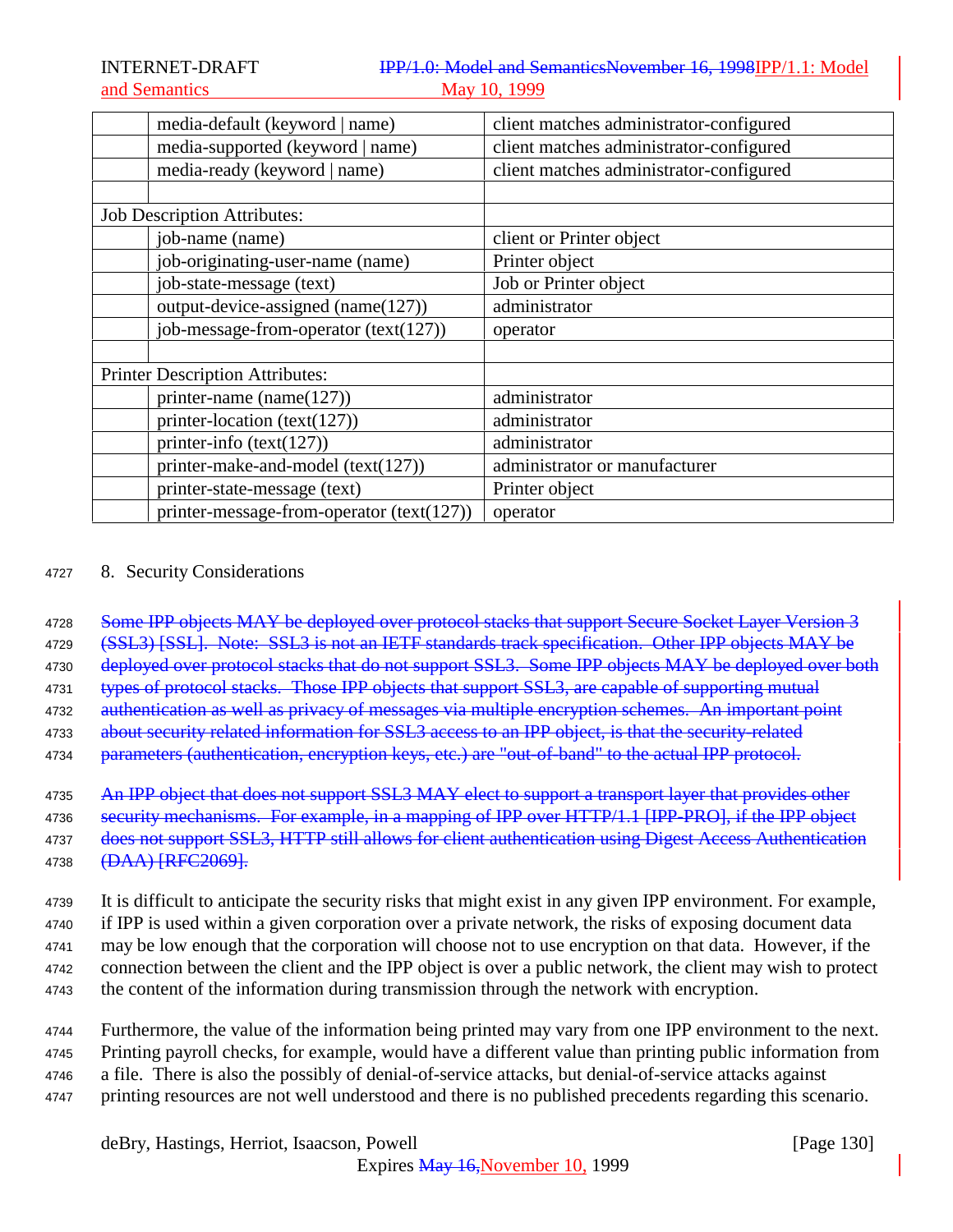## INTERNET-DRAFT **IPP/1.0: Model and SemanticsNovember 16, 1998IPP/1.1: Model** and Semantics May 10, 1999

 Once the authenticated identity of the requester has been supplied to the IPP object, the object uses that identity to enforce any authorization policy that might be in place. For example, one site's policy might be that only the job owner is allowed to cancel a job. The details and mechanisms to set up a particular 4751 access control policy are not part of  $\frac{IPP}{1.0}$ ,  $IPP/1.1$ , and must be established via some other type of administrative or access control framework. However, there are operation status codes that allow an IPP server to return information back to a client about any potential access control violations for an IPP object.

 During a create operation, the client's identity is recorded in the Job object in an implementation-defined attribute. This information can be used to verify a client's identity for subsequent operations on that Job object in order to enforce any access control policy that might be in effect. See section 8.3 below for more details.

Since the security levels or the specific threats that any given IPP system administrator may be

concerned with cannot be anticipated, IPP MUST be capable of operating with different security

mechanisms and security policies as required by the individual installation. Security policies might vary

from very strong, to very weak, to none at all, and corresponding security mechanisms will be required.

4763 SSL3 supports the type of negotiated levels of security required by most, if not all, potential IPP

environments. IPP environments that require no security can elect to deploy IPP objects that do not

4765 utilize the optional SSL3 security mechanisms.

8.1 Security Scenarios

 The following sections describe specific security attacks for IPP environments. Where examples are provided they should be considered illustrative of the environment and not an exhaustive set. Not all of these environments will necessarily be addressed in initial implementations of IPP.

8.1.1 Client and Server in the Same Security Domain

This environment is typical of internal networks where traditional office workers print the output of

personal productivity applications on shared work-group printers, or where batch applications print their

output on large production printers. Although the identity of the user may be trusted in this environment,

 a user might want to protect the content of a document against such attacks as eavesdropping, replaying or tampering.

8.1.2 Client and Server in Different Security Domains

 Examples of this environment include printing a document created by the client on a publicly available printer, such as at a commercial print shop; or printing a document remotely on a business associate's printer. This latter operation is functionally equivalent to sending the document to the business associate as a facsimile. Printing sensitive information on a Printer in a different security domain requires strong security measures. In this environment authentication of the printer is required as well as protection against unauthorized use of print resources. Since the document crosses security domains, protection against eavesdropping and document tampering are also required. It will also be important in this environment to protect Printers against "spamming" and malicious document content.

deBry, Hastings, Herriot, Isaacson, Powell **company** and the same of the same of the same of the same of the same of the same of the same of the same of the same of the same of the same of the same of the same of the same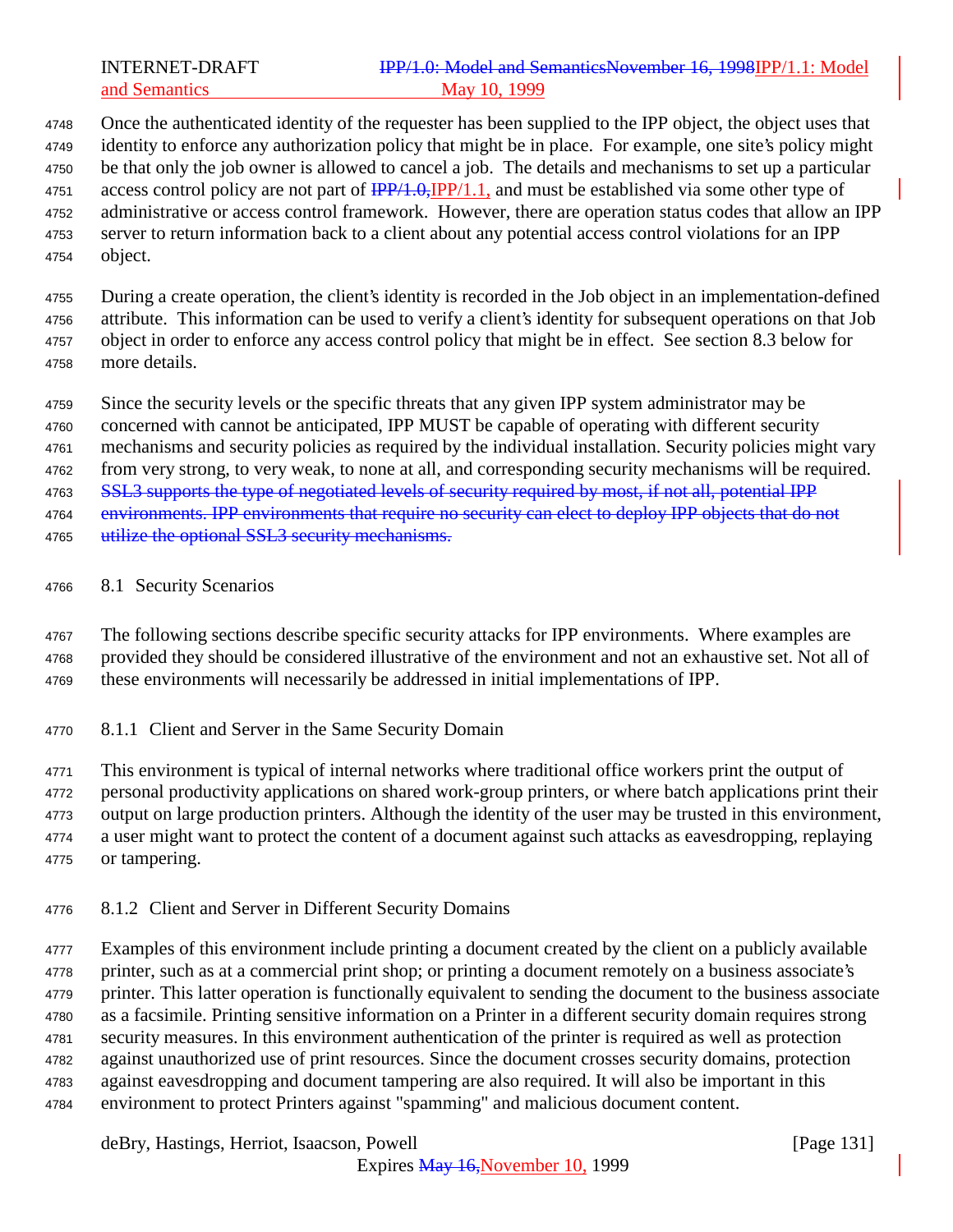### 8.1.3 Print by Reference

 When the document is not stored on the client, printing can be done by reference. That is, the print request can contain a reference, or pointer, to the document instead of the actual document itself (see 4788 sections 3.2.2 and 3.3.2). Standard methods currently do not exist for remote entities to "assume" the credentials of a client for forwarding requests to a 3rd party. It is anticipated that Print-By-Reference will 4790 be used to access "public" documents and that sophisticated methods for authenticating "proxies" will 4791 not be specified for version 1 of IPP is not specified in this document.

4792 1.28.2 URIs for SSL3 and non-SSL3 Accessin Operation, Job, and Printer attributes

4793 As described earlier, an IPP object can support SSL3 access, non-SSL3 access, or both. The "printer-uri- supported" attribute contains the Printer object's URI(s). Its companion attribute, "uri-security- supported", identifies the security mechanism used for each URI listed in the "printer-uri-supported" attribute. For each Printer operation request, a client MUST supply only one URI in the "printer-uri" operation attribute. In other words, even though the Printer supports more than one URI, the client only interacts with the Printer object using one if its URIs. This duality is not needed for Job objects, since the Printer objects is the factory for Job objects, and the Printer object will generate the correct URI for new Job objects depending on the Printer object's security configuration.

- 4801 8.3 URIs for each authentication mechanisms The "requesting-user-name" (name(MAX)) Operation 4802 Attribute
- Each URI has an authentication mechanism associated with it. If the URI is the ith element of "printer- uri-supported", then authentication mechanism is the "i th" element of "uri-authentication-supported". For a list of possible authentication mechanisms, see section 4.4.2.
- 4806 The Printer object uses an authentication mechanism to determine the name of the user performing an operation. This user is called the "authenticated user". The credibility of authentication depends on the 4808 mechanism that the Printer uses to obtain the user's name. When the authentication mechanism is 'none',
- all authenticated users are "anonymous".
- During job creation operations, the Printer initializes the value of the "job-originating-user-name" attribute to be the authenticated user. The authenticated user is this case is called the "job-owner".

 If an implementation can be configured to support more than one authentication mechanism, then it MUST implement rules for determining equality of authenticated user names which have been

- 
- authenticated via different authentication mechanisms. One possible policy is that identical names that are authenticated via different mechanism are different. For example, a user can cancel his job only if he
- uses the same authentication mechanism for both Cancel-Job and Print-Job. Another policy is that
- identical names that are authenticated via different mechanism are the same if the authentication
- mechanism for the later operation is not less strong than the authentication mechanism for the earlier job
- creation operation. For example, a user can cancel his job only if he uses the same or stronger
- authentication mechanism for Cancel-Job and Print-Job. With this second policy a job submitted via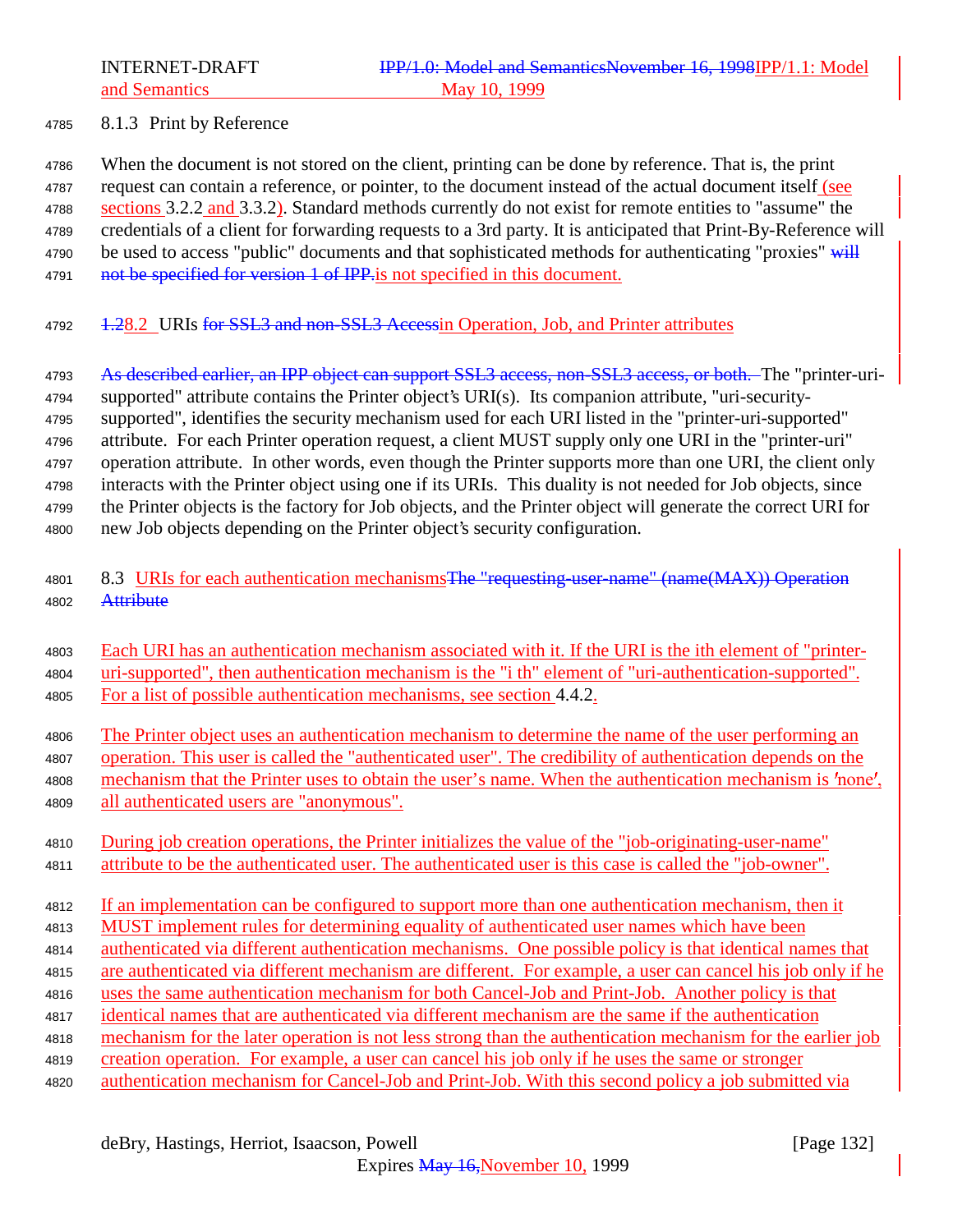4821 <u>'requesting-user-name' authentication could be cancelled via 'digest' authentication. With the first policy,</u> <sup>4822</sup> the job could not be cancelled in this way. 4823 A client is able to determine the authentication mechanism used to create a job. It is the ith value of the <sup>4824</sup> Printer's "uri-authentication-supported" attribute, where i is the index of the element of the Printer's <sup>4825</sup> "uri-printer-supported" attribute equal to the job's "job-printer-uri" attribute. <sup>4826</sup> Each operation MUST specify the user who is performing the operation in both of the following two 4827 <del>Ways:</del> 4828 1.31) via the REQUIRED "requesting-user-name" operation attribute that a client SHOULD supply in all 4829 operations. The client MUST obtain the value for this attribute from an environmental or network login 4830 name for the user, rather than allowing the user to supply any value. If the client does not supply a value 4831 for "requesting-user-name", the printer MUST assume that the client is supplying some anonymous 4832 name, such as "anonymous". 4833 2) via an authentication mechanism of the underlying transport which may be configured to give no <sup>4834</sup> authentication information. 4835 4836 There are six cases to consider: 4837 a) the authentication mechanism gives no information, and the client doesn't specify "requesting-4838 **user-name".** 4839 b) the authentication mechanism gives no information, but the client specifies "requesting-user-4840 **name"** 4841 e) the authentication mechanism specifies a user which has no human readable representation, and 4842 the client doesn't specify "requesting-user-name". 4843 d) the authentication mechanism specifies a user which has no human readable representation, but <sup>4844</sup> the client specifies "requesting-user-name". 4845 e) the authentication mechanism specifies a user which has a human readable representation. The <sup>4846</sup> Printer object ignores the "requesting-user-name". 4847 f) the authentication mechanism specifies a user who is trusted and whose name means that the <sup>4848</sup> value of the "requesting-user-name", which MUST be present, is treated as the authenticated 4849 **name.** 4850 4851 Note: Case "f" is intended for a tightly coupled gateway and server to work together so that the "user" 4852 name is able to be that of the gateway client and not that of the gateway. Because most, if not all, system 4853 vendors will initially implement IPP via a gateway into their existing print system, this mechanism is 4854 necessary unless the authentication mechanism allows a gateway (client) to act on behalf of some other 4855 **client.** 4856 The user-name has two forms:- one that is human readable: it is held in the REQUIRED "job-4857 originating-user-name" Job Description attribute which is set during the job creation operations. It is 4858 used for presentation only, such as returning in queries or printing on start sheets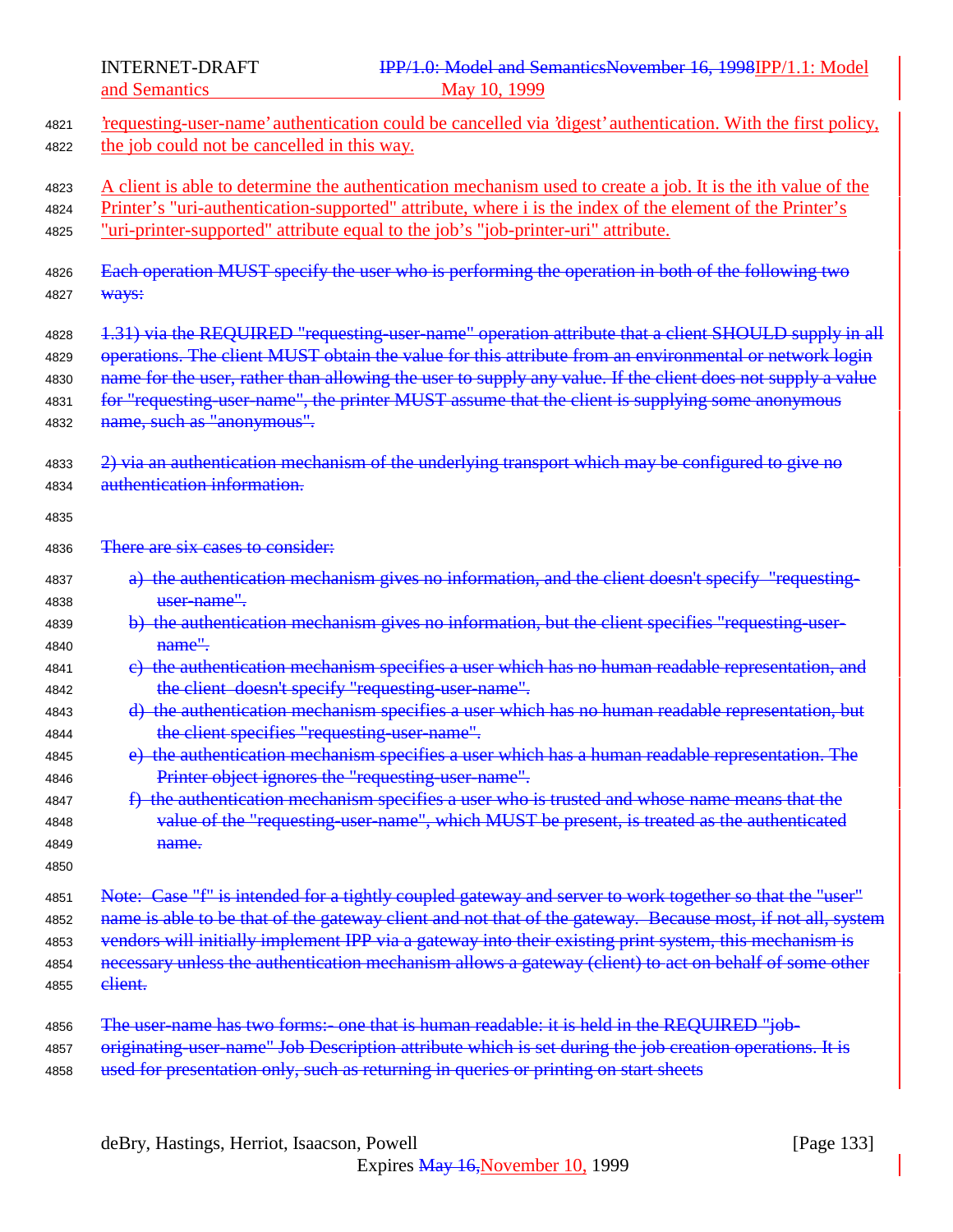| 4859<br>4860<br>4861<br>4862<br>4863                         | -one for authorization: it is held in an undefined (by IPP) Job object attribute which is set by the job<br>creation operation. It is used to authorize other operations, such as Send-Document, Send-URI,<br>Cancel-Job, to determine the user when the "my-jobs" attribute is specified with Get-Jobs, and to<br>limit what attributes and values to return with Get Job Attributes and Get Jobs.                                                                                                                                                                                                                                                                                                                                                                                                                                       |
|--------------------------------------------------------------|-------------------------------------------------------------------------------------------------------------------------------------------------------------------------------------------------------------------------------------------------------------------------------------------------------------------------------------------------------------------------------------------------------------------------------------------------------------------------------------------------------------------------------------------------------------------------------------------------------------------------------------------------------------------------------------------------------------------------------------------------------------------------------------------------------------------------------------------|
| 4864                                                         | The human readable user name:                                                                                                                                                                                                                                                                                                                                                                                                                                                                                                                                                                                                                                                                                                                                                                                                             |
| 4865<br>4866<br>4867<br>4868                                 | - is the value of the "requesting-user-name" for cases b, d and f.<br>comes from the authentication mechanism for case e<br>- is some anonymous name, such as "anonymous" for cases a and e.                                                                                                                                                                                                                                                                                                                                                                                                                                                                                                                                                                                                                                              |
| 4869                                                         | The user name used for authorization:                                                                                                                                                                                                                                                                                                                                                                                                                                                                                                                                                                                                                                                                                                                                                                                                     |
| 4870<br>4871<br>4872<br>4873                                 | - is the value of the "requesting-user-name" for cases b and f.<br>-comes from the authentication mechanism for cases c, d and e<br>- is some anonymous name, such as "anonymous" for case a.                                                                                                                                                                                                                                                                                                                                                                                                                                                                                                                                                                                                                                             |
| 4874<br>4875<br>4876<br>4877<br>4878<br>4879<br>4880<br>4881 | The essence of these rules for resolving conflicting sources of user-names is that a printer<br>implementation is free to pick either source as long as it achieves consistent results. That is, if a user<br>uses the same path for a series of requests, the requests MUST appear to come from the same user from<br>the standpoint of both the human-readable user name and the user name for authorization. This rule<br>MUST continue to apply even if a request could be authenticated by two or more mechanisms. It doesn't<br>matter which of several authentication mechanisms a Printer uses as long as it achieves consistent<br>results. If a client uses more than one authentication mechanism, it is recommended that an<br>administrator make all credentials resolve to the same user and user-name as much as possible. |
| 4882<br>4883                                                 | 8.4 Restricted Queries                                                                                                                                                                                                                                                                                                                                                                                                                                                                                                                                                                                                                                                                                                                                                                                                                    |

 In many IPP operations, a client supplies a list of attributes to be returned in the response. For security reasons, an IPP object may be configured not to return all attributes (or all values) that a client requests. The job attributes returned MAY depend on whether the requesting user is the same as the user that submitted the job. The IPP object MAY even return none of the requested attributes. In such cases, the status returned is the same as if the object had returned all requested attributes. The client cannot tell by such a response whether the requested attribute was present or absent on the object.

4890 8.5 Operations performed by operators and system administrators

 For the three printer operations Pause-Printer, Resume-Printer, and Purge-Jobs (see sections 3.2.7, 3.2.8 4892 and 3.2.9), the requesting user is intended to be an operator or administrator of the Printer object (see section 1). For operations on jobs, the requesting user is intended to be the job owner or may be an operator or administrator of the Printer object. The means for authorizing an operator or administrator of the Printer object are not specified in this document.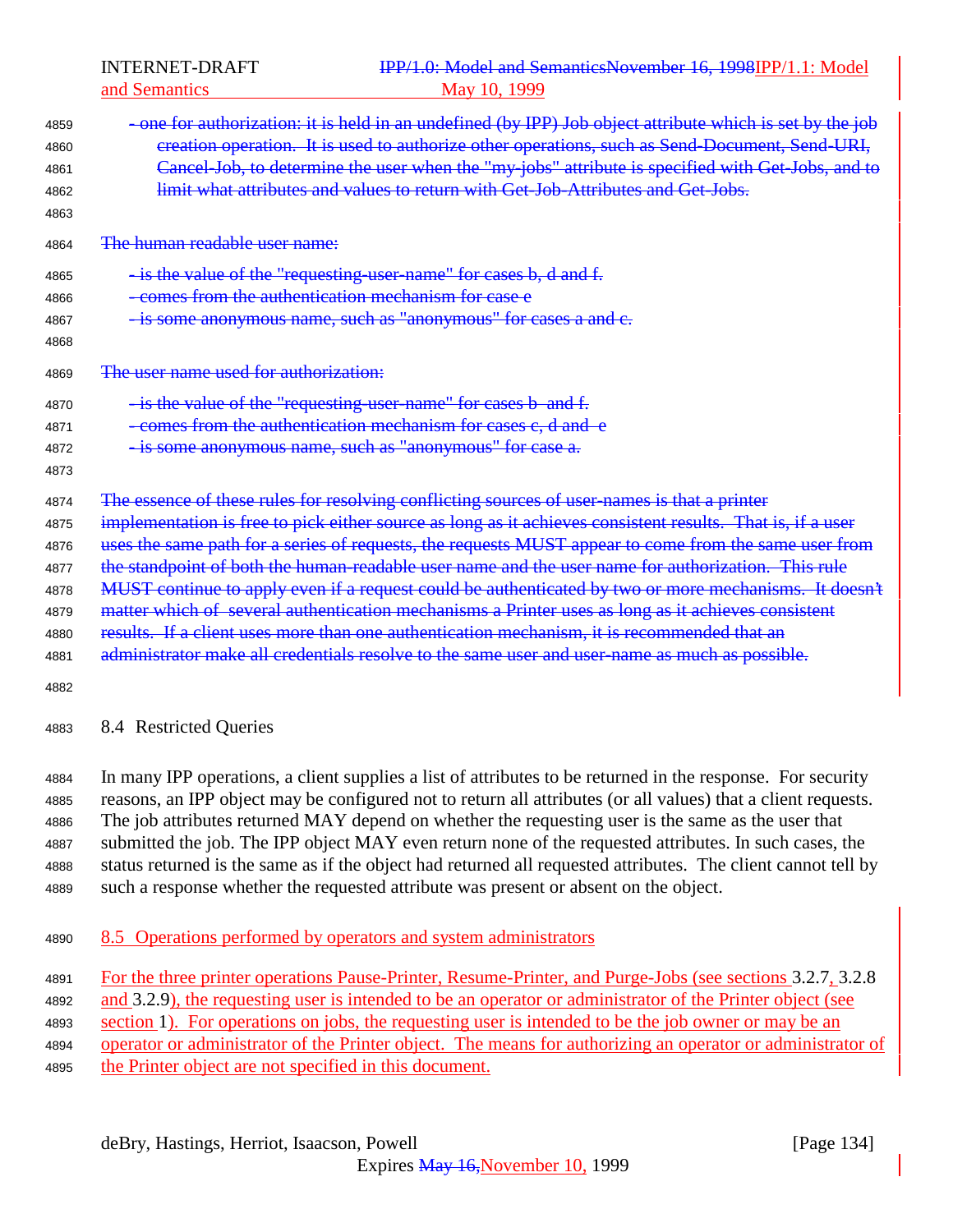## <sup>4896</sup> 8.6 Queries on jobs submitted using non-IPP protocols

 If the device that an IPP Printer is representing is able to accept jobs using other job submission protocols in addition to IPP, it is RECOMMENDED that such an implementation at least allow such "foreign" jobs to be queried using Get-Jobs returning "job-id" and "job-uri" as 'unknown'. Such an implementation NEED NOT support all of the same IPP job attributes as for IPP jobs. The IPP object returns the 'unknown' out-of-band value for any requested attribute of a foreign job that is supported for IPP jobs, but not for foreign jobs.

 It is further RECOMMENDED, that the IPP Printer generate "job-id" and "job-uri" values for such "foreign jobs", if possible, so that they may be targets of other IPP operations, such as Get-Job-Attributes and Cancel-Job. Such an implementation also needs to deal with the problem of authentication of such foreign jobs. One approach would be to treat all such foreign jobs as belonging to users other than the user of the IPP client. Another approach would be for the foreign job to belong to 'anonymous'. Only if the IPP client has been authenticated as an operator or administrator of the IPP Printer object, could the foreign jobs be queried by an IPP request. Alternatively, if the security policy is to allow users to query other users' jobs, then the foreign jobs would also be visible to an end-user IPP client using Get-Jobs and Get-Job-Attributes.

- 4912 8.6IPP Security Application Profile for SSL3
- <sup>4913</sup> The IPP application profile for SSL3 follows the "Secure Socket Layer" requirement as documented in
- 4914 the SSL3 specification [SSL]. For interoperability, the SSL3 cipher suites are:
- 4915 **SSL RSA WITH RC4 128 MD5**
- 4916 SSL\_RSA\_WITH\_3DES\_EDE\_CBC\_SHA
- 4917 **SSL\_RSA\_WITH\_DES\_CBC\_SHA**
- 4918 SSL RSA EXPORT WITH RC4 40 MD5
- 4919 **SSL RSA EXPORT WITH RC2 CBC 40 MD5**
- 4920 **SSL RSA WITH NULL MD5**
- 4921 Client implementations MUST NOT assume any other cipher suites are supported by an IPP Printer 4922 **object.**
- 4923 If a conforming IPP object supports SSL3, it MUST implement and support the cipher suites listed 4924 above and MAY support additional cipher suites.
- 4925 A conforming IPP client SHOULD support SSL3 including the cipher suites listed above. A conforming 4926 **IPP client MAY support additional cipher suites.**
- 4927 It is possible that due to certain government export restrictions some non-compliant versions of this
- 4928 extension could be deployed. Implementations wishing to inter-operate with such non-compliant
- 4929 versions MAY offer the SSL\_RSA\_EXPORT\_WITH\_RC4\_40\_MD5 and
- 4930 SSL RSA EXPORT WITH RC2 CBC 40 MD5 mechanisms. However, since 40 bit ciphers are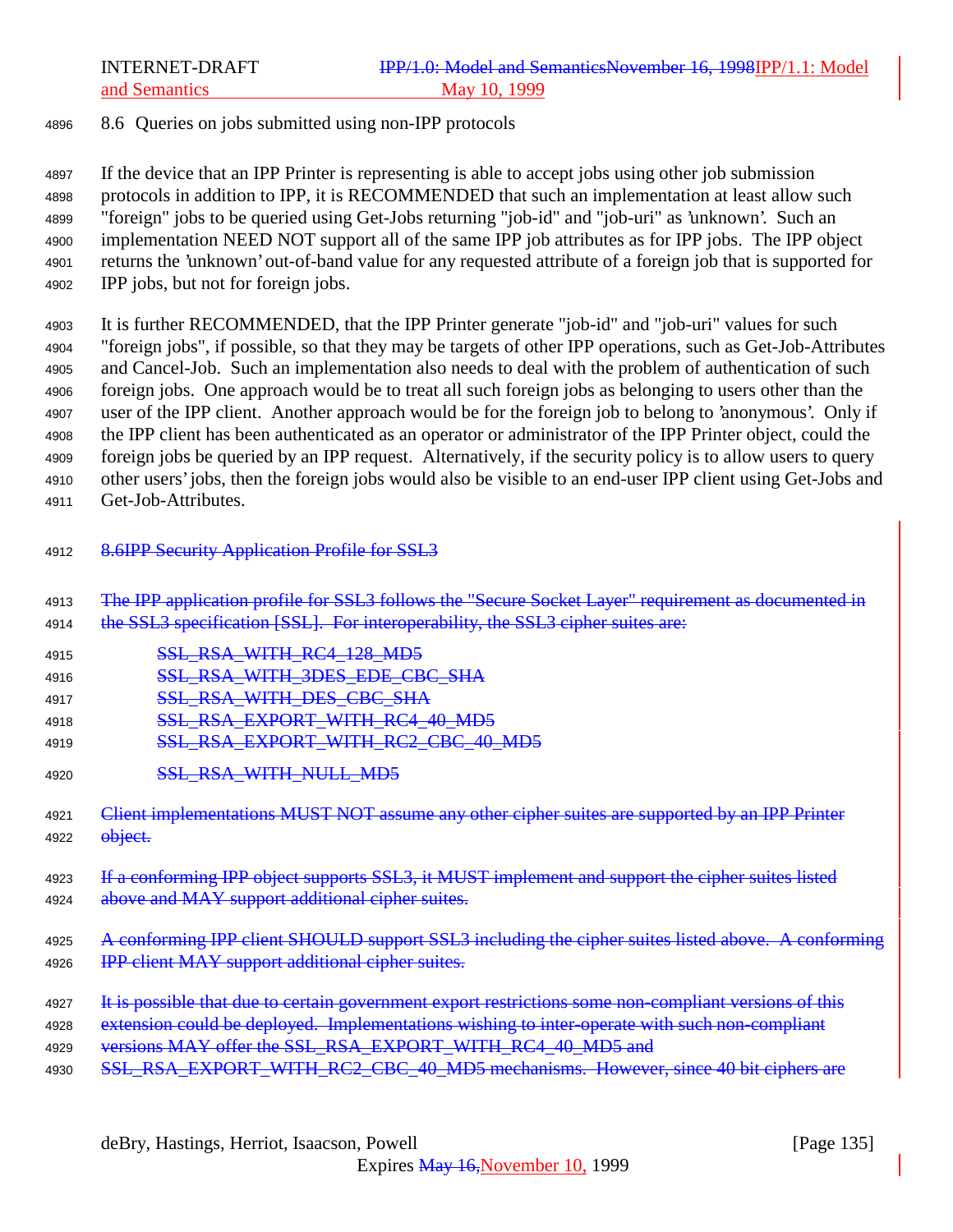| 4931 <del>known to be vulnerable to attack by current technology, any client which actives a 40 bit cipher MUST</del> |  |
|-----------------------------------------------------------------------------------------------------------------------|--|
| 1999 MOT indicate to the wear that the connection is completely seems from covered naming                             |  |

4932 NOT indicate to the user that the connection is completely secure from eavesdropping.

9. References

| 4934 | <b>TASCIII</b>                                                                               |
|------|----------------------------------------------------------------------------------------------|
| 4935 | Coded Character Set - 7-bit American Standard Code for Information Interchange (ASCII), ANSI |
| 4936 | X3.4-1986. This standard is the specification of the US-ASCII charset.                       |

[BCP-11]

| 4938 | Bradner S., Hovey R., "The Organizations Involved in the IETF Standards Process", 1996/10/29 |
|------|----------------------------------------------------------------------------------------------|
| 4939 | $($ RFC 2028)                                                                                |

[HTPP]

 J. Barnett, K. Carter, R. DeBry, "Initial Draft - Hypertext Printing Protocol - HTPP/1.0", October 1996, ftp://ftp.pwg.org/pub/pwg/ipp/historic/htpp/overview.ps.gz

[IANA-CON]

 Narte, T. and Alvestrand, H.T.: Guidelines for Writing an IANA Considerations Section in RFCs, Work in Progress, draft-iesg-iana-considerations-04.txt, May 21, 1998.

[IANA-CS]

IANA Registry of Coded Character Sets: ftp://ftp.isi.edu/in-notes/iana/assignments/character-sets

[IANA-MT]

IANA Registry of Media Types: ftp://ftp.isi.edu/in-notes/iana/assignments/media-types/

## [IPP-IIG]

4951 Hastings, T., Manros, C., "Internet Printing Protocol/1.1: draft-ietf-ipp-implementers-guide-v11-??.txt, ?? 1999, work in progress.

## [IPP-IIG1.0]

- Hastings, T., Manros, C., "Internet Printing Protocol/1.0: Implementer's Guide", draft-ietf-ipp-implementers-guide-01.txt, February 1999, work in progress.
- 4956 draft-ietf-ipp-implementors-guide-00.txt, November 1998, work in progress.

 [RFC2569] **[IPP LPD]** 

- Herriot, R., Hastings, T., Jacobs, N., Martin, J., "Mapping between LPD and IPP Protocols", draft-ietf-ipp-lpd-ipp-map-05.txt, November 1998.
- [RFC2566] R. deBry, T. Hastings, R. Herriot, S. Isaacson, P. Powell, "Internet Printing Protocol/1.0: Model

and Semantics", RFC 2566, April 1999.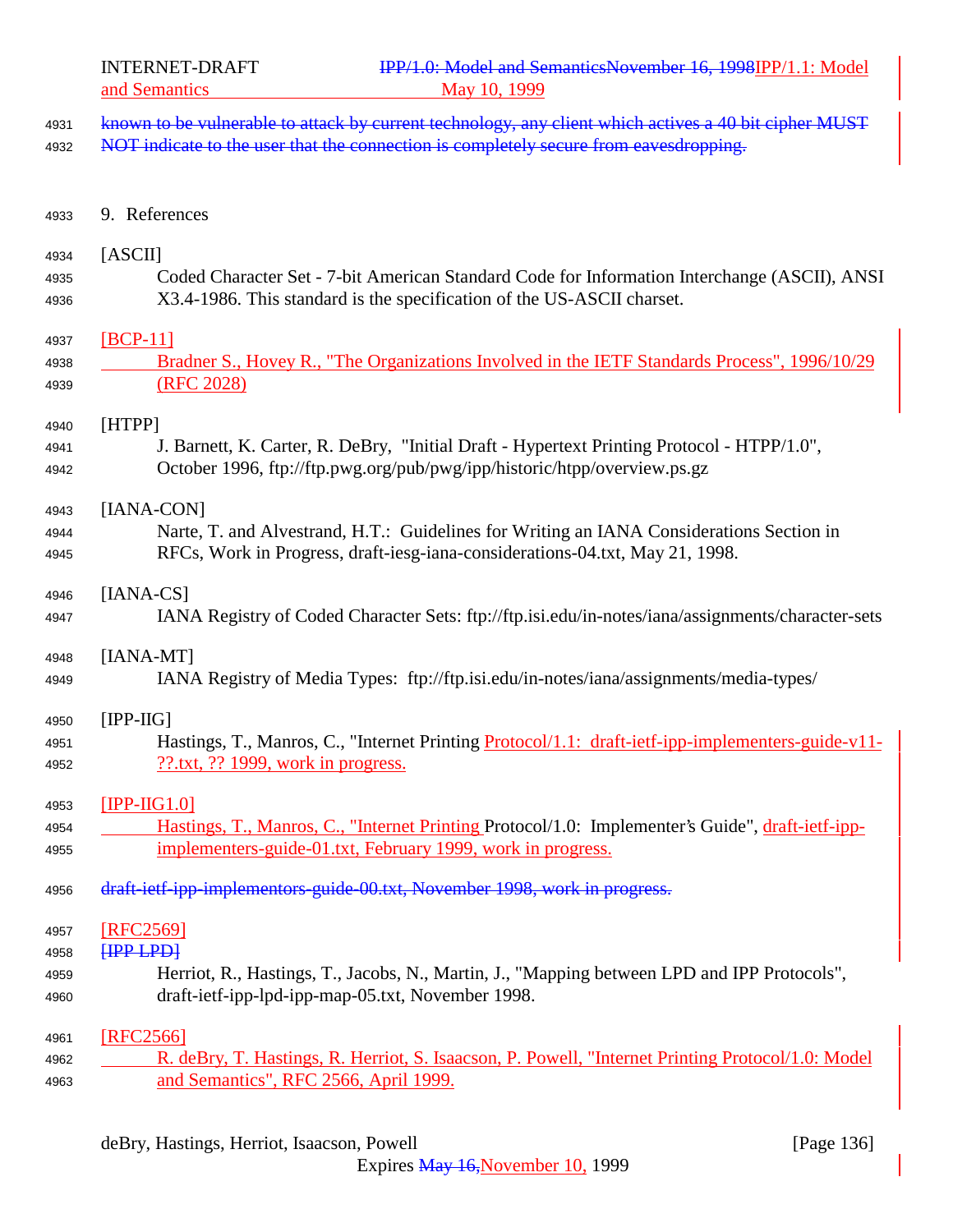and Semantics

| 4964         | $[IPP-PRO]$                                                                                          |
|--------------|------------------------------------------------------------------------------------------------------|
| 4965         | Herriot, R., Butler, S., Moore, P., Tuner, R., "Internet Printing <i>Protocol</i> /1.1: Encoding and |
| 4966         | Transport", draft-ietf-ipp-protocol-v11-01.txt, May, 1999.                                           |
|              |                                                                                                      |
| 4967         | [RFC2565]                                                                                            |
| 4968         | Herriot, R., Butler, S., Moore, P., Tuner, R., "Internet Printing Protocol/1.0: Encoding and         |
| 4969         | Transport", draft-ietf-ipp-pro-07.txt, November, 1998, RFC 2565, April 1999.                         |
| 4970         | <b>FIPP-RATHRFC25681</b>                                                                             |
| 4971         | Zilles, S., "Rationale for the Structure and Model and Protocol for the Internet Printing Protocol", |
| 4972         | draft-ietf-ipp-rat-04.txt, November, 1998.                                                           |
| 4973         | <b>FIPP-REQ][RFC2567]</b>                                                                            |
| 4974         | Wright, D., "Design Goals for an Internet Printing Protocol", draft-ietf-ipp-req-03.txt, November,   |
| 4975         | 1998.                                                                                                |
|              |                                                                                                      |
| 4976         | $[ISO10646-1]$                                                                                       |
| 4977         | ISO/IEC 10646-1:1993, "Information technology -- Universal Multiple-Octet Coded Character            |
| 4978         | Set (UCS) - Part 1: Architecture and Basic Multilingual Plane, JTC1/SC2."                            |
| 4979         | $[ISO8859-1]$                                                                                        |
| 4980         | ISO/IEC 8859-1:1987, "Information technology -- 8-bit One-Byte Coded Character Set - Part 1:         |
| 4981         | Latin Alphabet Nr 1", 1987, JTC1/SC2.                                                                |
|              |                                                                                                      |
| 4982         | $[ISO10175]$                                                                                         |
| 4983         | ISO/IEC 10175 Document Printing Application (DPA), June 1996.                                        |
|              | [LDPA]                                                                                               |
| 4984         | T. Hastings, S. Isaacson, M. MacKay, C. Manros, D. Taylor, P. Zehler, "LDPA - Lightweight            |
| 4985         | Document Printing Application", October 1996,                                                        |
| 4986<br>4987 | ftp://ftp.pwg.org/pub/pwg/ipp/historic/ldpa/ldpa8.pdf.gz                                             |
|              |                                                                                                      |
| 4988         | [P1387.4]                                                                                            |
| 4989         | Kirk, M. (editor), POSIX System Administration - Part 4: Printing Interfaces, POSIX 1387.4 D8,       |
| 4990         | 1994.                                                                                                |
|              |                                                                                                      |
| 4991         | [PSIS] Herriot, R. (editor), X/Open A Printing System Interoperability Specification (PSIS), August  |
| 4992         | 1995.                                                                                                |
| 4993         | [PWG]                                                                                                |
| 4994         | Printer Working Group, http://www.pwg.org.                                                           |
|              |                                                                                                      |
| 4995         | [RFC1035]                                                                                            |
| 4996         | P. Mockapetris, "DOMAIN NAMES - IMPLEMENTATION AND SPECIFICATION", RFC                               |
| 4997         | 1035, November 1987.                                                                                 |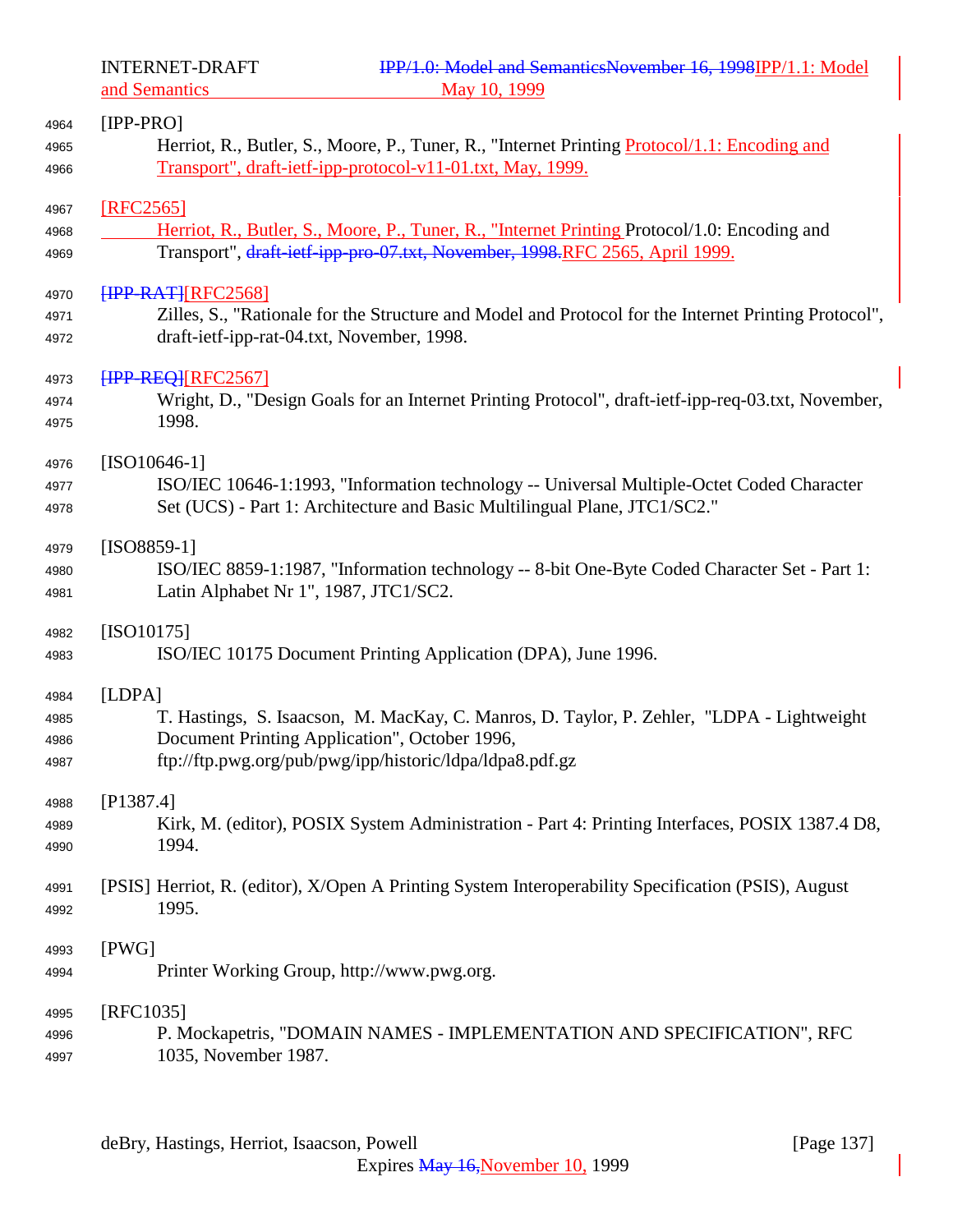and Semantics

| 4998 | [RFC1179]                                                                                     |
|------|-----------------------------------------------------------------------------------------------|
| 4999 | McLaughlin, L. III, (editor), "Line Printer Daemon Protocol" RFC 1179, August 1990.           |
| 5000 | [RFC1759]                                                                                     |
| 5001 | Smith, R., Wright, F., Hastings, T., Zilles, S., and Gyllenskog, J., "Printer MIB", RFC 1759, |
| 5002 | March 1995.                                                                                   |
| 5003 | [RFC1766]                                                                                     |
| 5004 | H. Alvestrand, "Tags for the Identification of Languages", RFC 1766, March 1995.              |
| 5005 | [RFC1903]                                                                                     |
| 5006 | J. Case, et.al., "Textual Conventions for Version 2 of the Simple Network Management Protocol |
| 5007 | (SNMP v2)" RFC 1903, January 1996.                                                            |
| 5008 | [RFC1952]                                                                                     |
| 5009 | P. Deutsch, "GZIP file format specification version 4.3", RFC 1952, May 1996.                 |
| 5010 | <b>FRFC20441</b>                                                                              |
| 5011 | F. Yergeau, "UTF-8, a transformation format of Unicode and ISO 10646", RFC 2044, October      |
| 5012 | <del>1996.</del>                                                                              |
| 5013 | [RFC2026]                                                                                     |
| 5014 | S. Bradner, "The Internet Standards Process -- Revision 3", RFC 2026, October 1996.           |
| 5015 | $[RFC2045]$                                                                                   |
| 5016 | N. Fried, N. Borenstein, ", Multipurpose Internet Mail Extensions (MIME) Part One: Format of  |
| 5017 | Internet Message Bodies " RFC 2045, November 1996.                                            |
| 5018 | $[RFC2046]$                                                                                   |
| 5019 | Multipurpose Internet Mail Extensions (MIME) Part Two: Media Types. N. Freed & N.             |
| 5020 | Borenstein. November 1996. (Obsoletes RFC1521, RFC1522, RFC1590), RFC 2046.                   |
| 5021 | RFC2048]                                                                                      |
| 5022 | N. Freed, J. Klensin & J. Postel, "Multipurpose Internet Mail Extension (MIME) Part Four:     |
| 5023 | Registration Procedures". RFC 2048, November 1996.                                            |
| 5024 | [RFC2068]                                                                                     |
| 5025 | R. Fielding, J. Gettys, J. Mogul, H. Frystyk, T. Berners-Lee, "Hypertext Transfer Protocol -  |
| 5026 | HTTP/1.1", RFC 2068, January 1997                                                             |
| 5027 | [RFC2069]                                                                                     |
| 5028 | J. Franks, P. Hallam-Baker, J. Hostetler, P. Leach, A. Luotonen, E. Sink, L. Stewart, "An     |
| 5029 | Extension to HTTP: Digest Access Authentication", RFC-2069, Jan 1997.                         |
| 5030 | [RFC2119]                                                                                     |
| 5031 | S. Bradner, "Key words for use in RFCs to Indicate Requirement Levels", RFC 2119, March       |
| 5032 | 1997                                                                                          |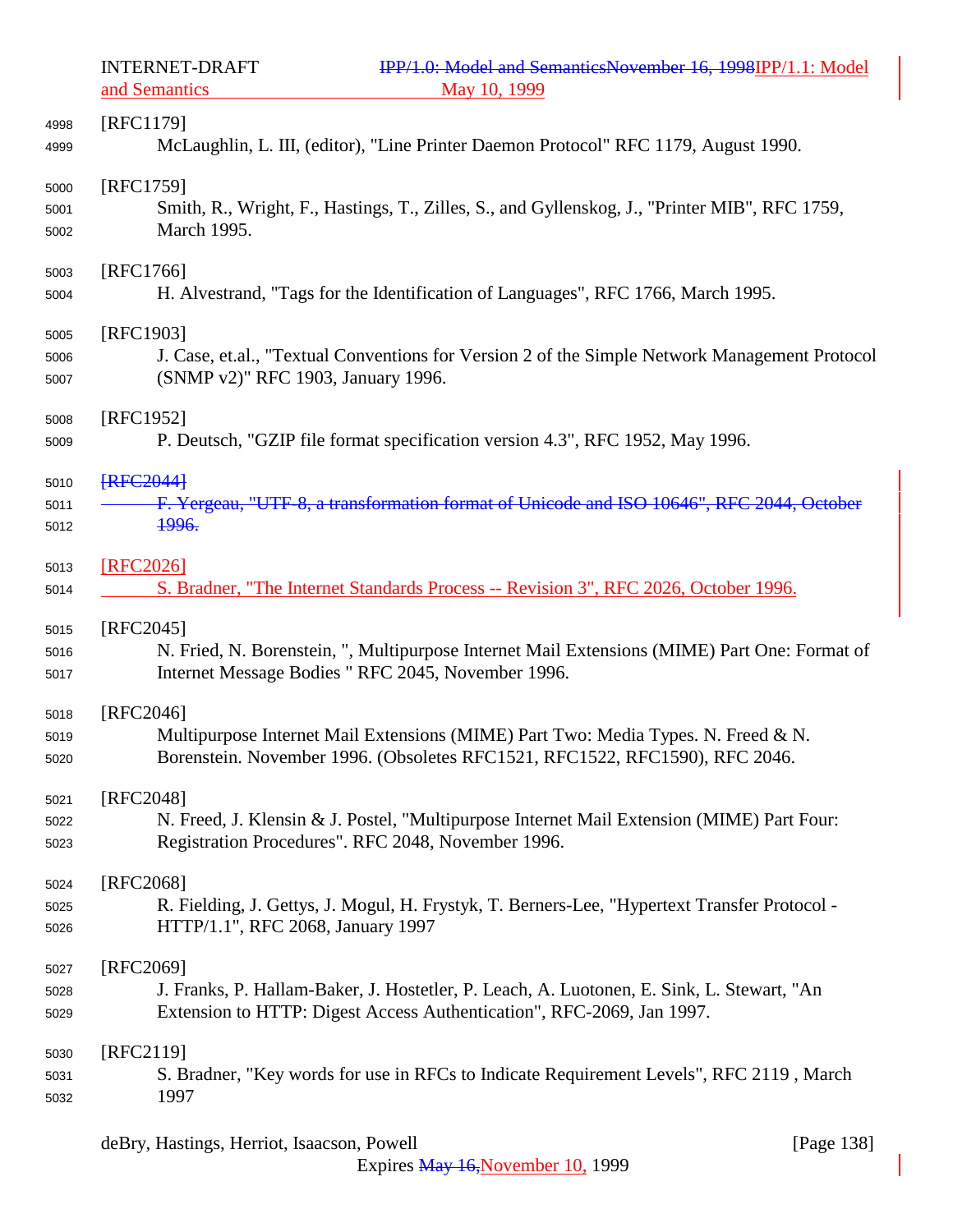| 5033 | [RFC2228]                                                                                 |
|------|-------------------------------------------------------------------------------------------|
| 5034 | M. Horowitz, S. Lunt, "FTP Security Extensions", RFC 2228, October 1997.                  |
| 5035 | [RFC2246]                                                                                 |
| 5036 | T. Dierks, C. Allen, "The TLS Protocol Version 1.0", RFC 2246, January 1999.              |
| 5037 | [RFC2277]                                                                                 |
| 5038 | H. Alvestrand, "IETF Policy on Character Sets and Languages" RFC 2277, January 1998.      |
| 5039 | [RFC2278]                                                                                 |
| 5040 | N. Freed, J. Postel: "IANA CharSet Registration Procedures", RFC 2278, January 1998.      |
| 5041 | [RFC2279]                                                                                 |
| 5042 | F. Yergeau, "UTF-8, a transformation format of ISO 10646", RFC 2279. January 1998.        |
| 5043 | [RFC2316]                                                                                 |
| 5044 | S. Bellovin, "Report of the IAB Security Architecture Workshop", RFC 2316, April 1998.    |
| 5045 | [RFC2396]                                                                                 |
| 5046 | Berners-Lee, T., Fielding, R., Masinter, L., "Uniform Resource Identifiers (URI): Generic |
| 5047 | Syntax", RFC 2396, August 1998.                                                           |
| 5048 | [SSL]                                                                                     |
| 5049 | Netscape, The SSL Protocol, Version 3, (Text version 3.02), November 1996.                |
| 5050 | [SWP]                                                                                     |
| 5051 | P. Moore, B. Jahromi, S. Butler, "Simple Web Printing SWP/1.0", May 7, 1997,              |
| 5052 | ftp://ftp.pwg.org/pub/pwg/ipp/new_PRO/swp9705.pdf                                         |

#### 5053 10. Copyright Notice

5054 This document and translations of it may be copied and furnished to others, and derivative works that comment on or otherwise explain it or assist in its implementation may be prepared, copied, published 5056 and distributed, in whole or in part, without restriction of any kind, provided that the above copyright 5057 notice and this paragraph are included on all such copies and derivative works. However, this document itself may not be modified in any way, such as by removing the copyright notice or references to the Internet Society or other Internet organizations, except as needed for the purpose of developing Internet standards in which case the procedures for copyrights defined in the Internet Standards process must be followed, or as required to translate it into languages other than English. The limited permissions granted above are perpetual and will not be revoked by the Internet Society or its successors or assigns.

| 5064 | This document and the information contained herein is provided on an "AS IS" basis and THE |  |
|------|--------------------------------------------------------------------------------------------|--|
| 5065 | INTERNET SOCIETY AND THE INTERNET ENGINEERING TASK FORCE DISCLAIMS ALL                     |  |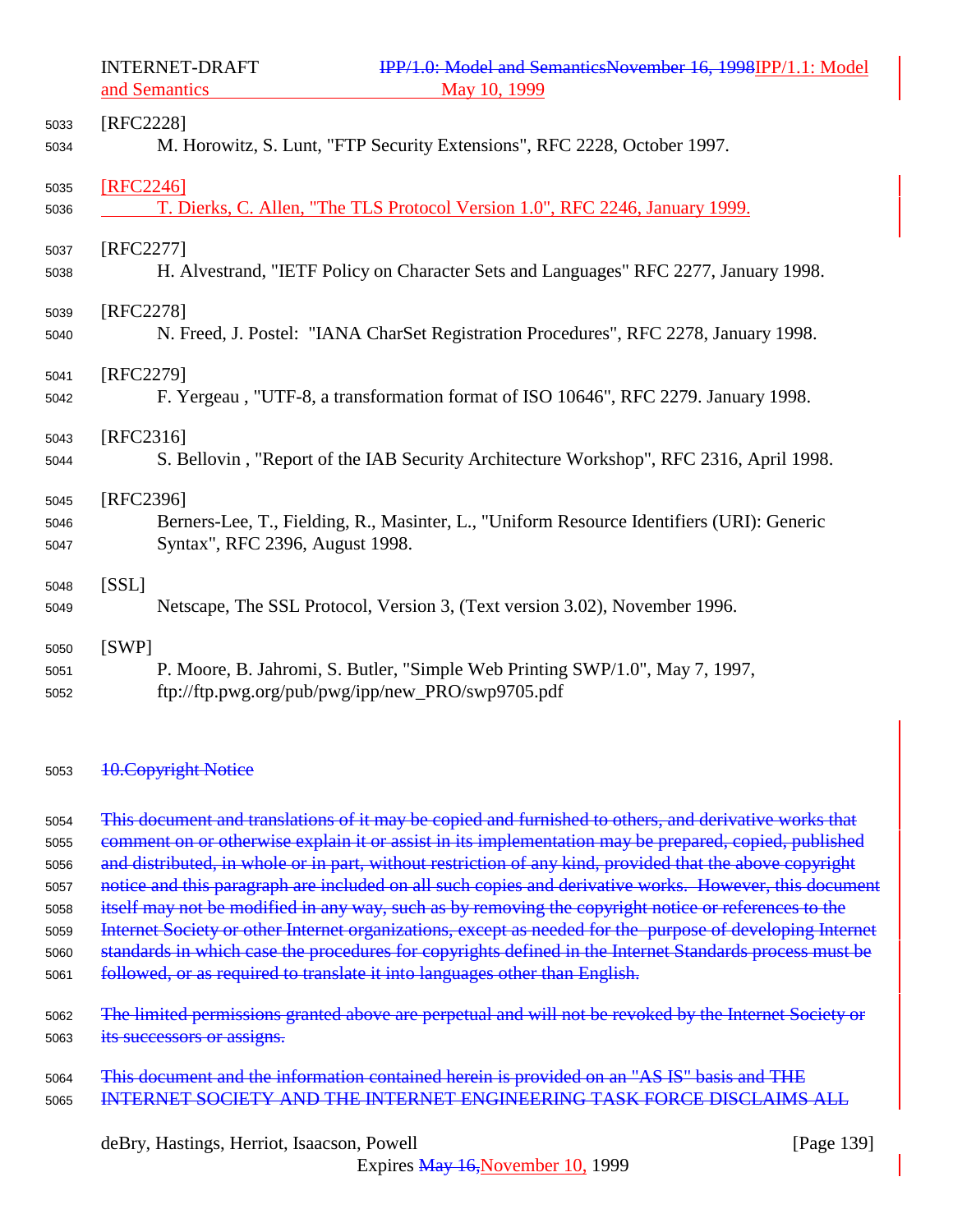WARRANTIES, EXPRESS OR IMPLIED, INCLUDING BUT NOT LIMITED TO ANY WARRANTY THAT THE USE OF THE INFORMATION HEREIN WILL NOT INFRINGE ANY RIGHTS OR ANY IMPLIED WARRANTIES OF MERCHANTABILITY OR FITNESS FOR A PARTICULAR PURPOSE.

10. Author's Address

| 5071 | Scott A. Isaacson (Editor)                    |
|------|-----------------------------------------------|
| 5072 | Novell, Inc.                                  |
| 5073 | 122 E 1700 S                                  |
| 5074 | Provo, UT 84606                               |
| 5075 |                                               |
| 5076 | Phone: 801-861-7366                           |
| 5077 | Fax: 801-861-2517                             |
| 5078 | e-mail: sisaacson@novell.com                  |
| 5079 |                                               |
| 5080 | <b>Tom Hastings</b>                           |
| 5081 | <b>Xerox Corporation</b>                      |
| 5082 | 701 S. Aviation Blvd. 737 Hawaii St. ESAE 231 |
| 5083 | El Segundo, CA 90245                          |
| 5084 |                                               |
| 5085 | Phone: 310-333-6413                           |
| 5086 | Fax: 310-333-5514                             |
| 5087 | e-mail: hastings@cp10.es.xerox.com            |
| 5088 |                                               |
| 5089 | <b>Robert Herriot</b>                         |
| 5090 | Sun Microsystems Inc.                         |
| 5091 | 901 San Antonio.Road, MPK-17                  |
| 5092 | Palo Alto, CA 94303                           |
| 5093 |                                               |
| 5094 | Phone: 650-786-8995                           |
| 5095 | Fax: 650 786 7077                             |
| 5096 | e-mail: robert.herriot@eng.sun.comXerox Corp. |
| 5097 | <b>3400 Hill View Ave, Building 1</b>         |
| 5098 | Palo Alto, CA 94304                           |
| 5099 |                                               |
| 5100 | Phone: 650-813-7696                           |
| 5101 | Fax: 650-813-6860                             |
| 5102 | e-mail: robert.herriot@pahv.xerox.com         |
| 5103 |                                               |
| 5104 | Roger deBry                                   |
| 5105 | <b>HUC/003G</b>                               |
| 5106 | <b>IBM</b> Corporation                        |
| 5107 | P.O. Box 1900                                 |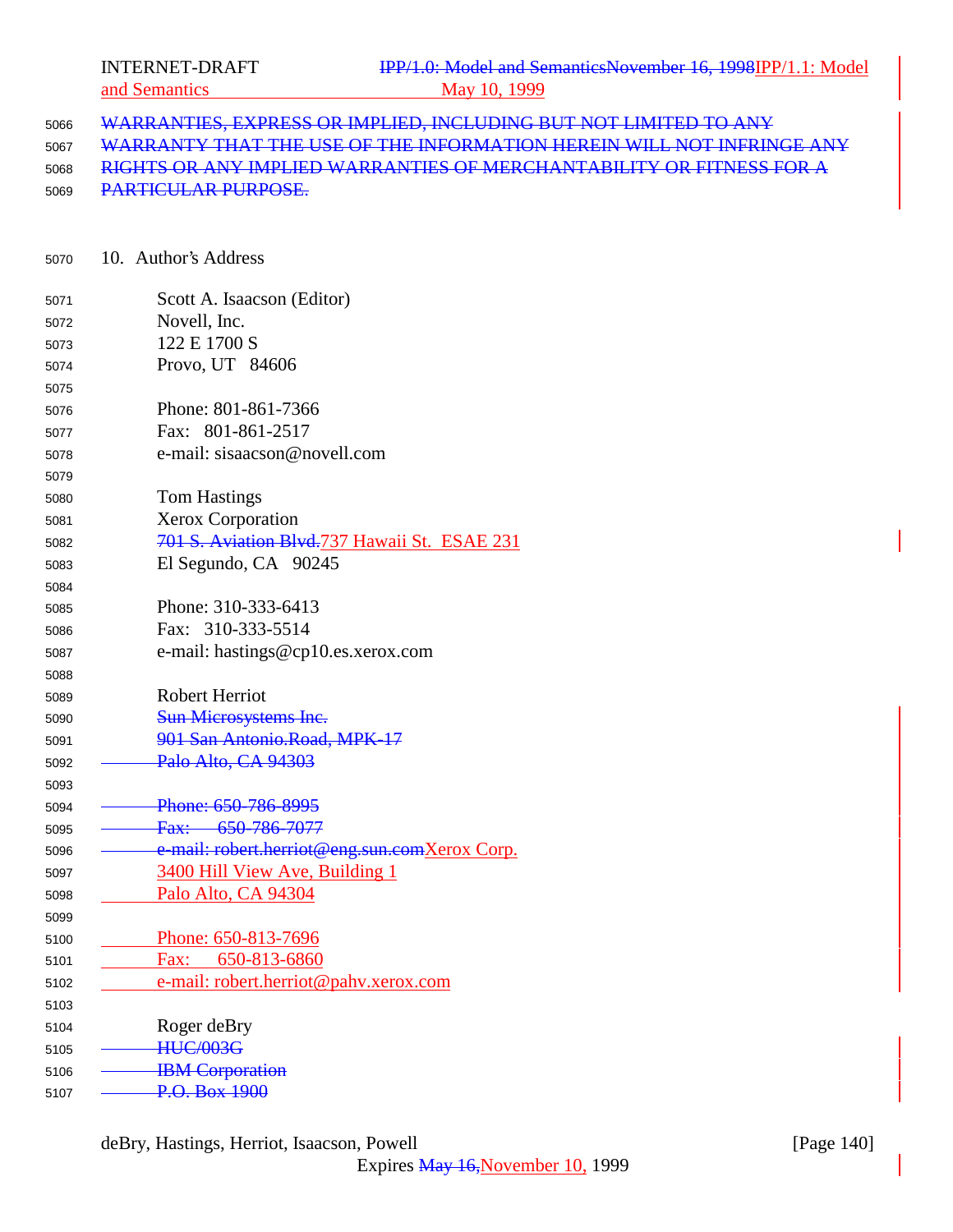and Semantics

| 5108 | Boulder, CO 80301-9191                                                                                    |
|------|-----------------------------------------------------------------------------------------------------------|
| 5109 |                                                                                                           |
| 5110 | Phone: (303) 924-4080                                                                                     |
| 5111 | Fax: (303) 924-9889                                                                                       |
| 5112 | e-mail: debry@vnet.ibm.comUtah Valley State College                                                       |
| 5113 | Orem, UT 84058                                                                                            |
| 5114 |                                                                                                           |
| 5115 | Phone: (801) 222-8000                                                                                     |
| 5116 | EMail: debryro@uvsc.edu                                                                                   |
| 5117 |                                                                                                           |
| 5118 | <b>Patrick Powell</b>                                                                                     |
| 5119 | <b>Astart Technologies</b>                                                                                |
| 5120 | 9475 Chesapeake Dr., Suite D                                                                              |
| 5121 | San Diego, CA 95123                                                                                       |
| 5122 |                                                                                                           |
| 5123 | Phone: (619) 874-6543                                                                                     |
| 5124 | Fax: (619) 279-8424                                                                                       |
| 5125 | e-mail: papowell@astart.com                                                                               |
| 5126 |                                                                                                           |
| 5127 | IPP Mailing List: ipp@pwg.org                                                                             |
| 5128 | IPP Mailing List Subscription: ipp-request@pwg.org                                                        |
| 5129 | IPP Web Page: http://www.pwg.org/ipp/                                                                     |
| 5130 |                                                                                                           |
| 5131 | Implementers of this specification are encouraged to join IPP Mailing List in order to participate in any |
| 5132 | discussions of clarification issues and review of registration proposals for additional attributes and    |
| 5133 | values.                                                                                                   |
| 5134 |                                                                                                           |
| 5135 | <b>Other Participants:</b>                                                                                |
| 5136 | Chuck Adams - Tektronix                                                                                   |
| 5137 | Jeff Barnett - IBM                                                                                        |
| 5138 | Ron Bergman - Dataproducts Corp.                                                                          |
| 5139 | Sylvan Butler - HP                                                                                        |
| 5140 | Keith Carter - IBM Corporation                                                                            |
| 5141 | Jeff Copeland - QMS                                                                                       |
| 5142 | Andy Davidson - Tektronix                                                                                 |
| 5143 | Mabry Dozier - QMS                                                                                        |
| 5144 | Lee Farrell - Canon Information Systems                                                                   |
| 5145 | <b>Steve Gebert - IBM</b>                                                                                 |
| 5146 | Babek Jahromi - Microsoft                                                                                 |
| 5147 | David Kellerman - Northlake Software                                                                      |
| 5148 | Rick Landau - Digital                                                                                     |
| 5149 | Greg LeClair - Epson                                                                                      |
| 5150 | Harry Lewis - IBM                                                                                         |
| 5151 | Pete Loya - HP                                                                                            |
| 5152 | Ray Lutz - Cognisys                                                                                       |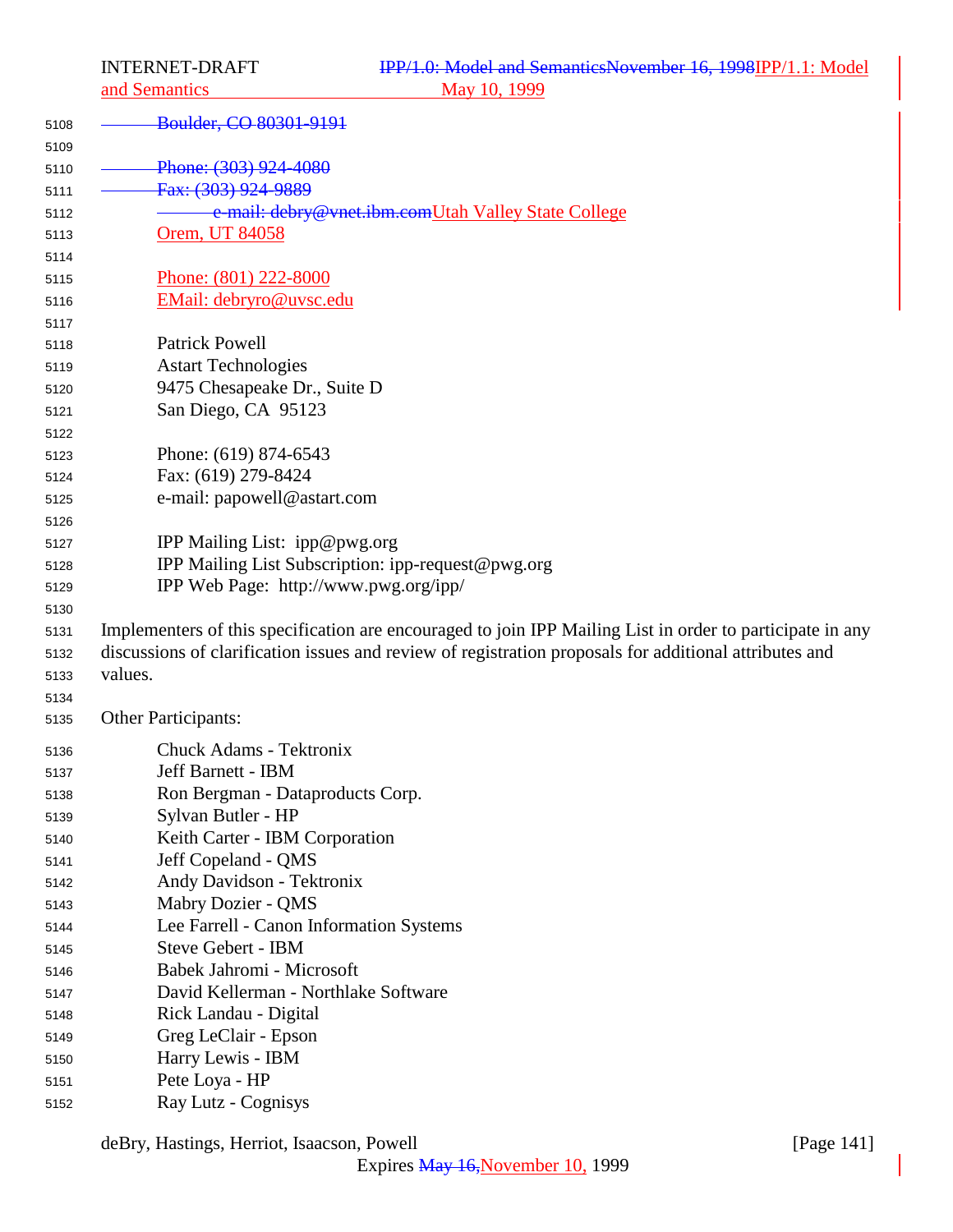| 5153 | Mike MacKay - Novell, Inc.        |
|------|-----------------------------------|
| 5154 | Daniel Manchala - Xerox           |
| 5155 | Carl-Uno Manros - Xerox           |
| 5156 | Jay Martin - Underscore           |
| 5157 | Larry Masinter - Xerox            |
| 5158 | <b>Stan McConnell - Xerox</b>     |
| 5159 | Ira McDonald - High North Inc.    |
| 5160 | Paul Moore - Microsoft            |
| 5161 | Tetsuya Morita - Ricoh            |
| 5162 | Yuichi Niwa - Ricoh               |
| 5163 | Pat Nogay - IBM                   |
| 5164 | <b>Ron Norton - Printronics</b>   |
| 5165 | <b>Bob Pentecost - HP</b>         |
| 5166 | Rob Rhoads - Intel                |
| 5167 | Xavier Riley - Xerox              |
| 5168 | David Roach - Unisys              |
| 5169 | Stuart Rowley - Kyocera           |
| 5170 | Hiroyuki Sato - Canon             |
| 5171 | Bob Setterbo - Adobe              |
| 5172 | Devon Taylor - Novell, Inc.       |
| 5173 | Mike Timperman - Lexmark          |
| 5174 | Randy Turner - Sharp              |
| 5175 | Atsushi Yuki - Kyocera            |
| 5176 | Rick Yardumian - Xerox            |
| 5177 | Lloyd Young - Lexmark             |
| 5178 | Bill Wagner - DPI                 |
| 5179 | Jim Walker - DAZEL                |
| 5180 | Chris Wellens - Interworking Labs |
| 5181 | Rob Whittle - Novell, Inc.        |
| 5182 | Don Wright - Lexmark              |
| 5183 | Peter Zehler - Xerox              |
| 5184 | Steve Zilles - Adobe              |
|      |                                   |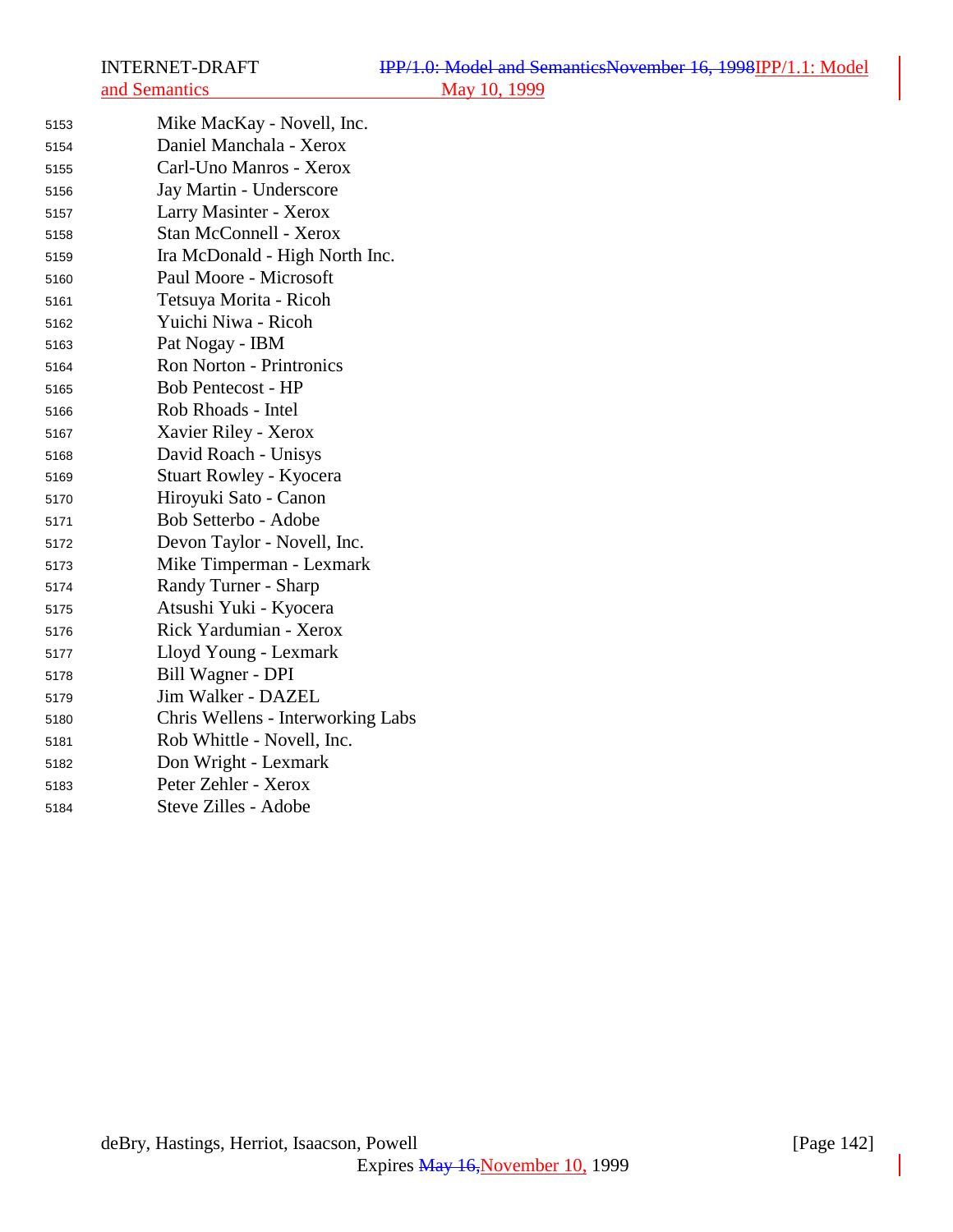## 11. Formats for IPP Registration Proposals

- In order to propose an IPP extension for registration, the proposer must submit an application to IANA
- by email to "iana@iana.org" or by filling out the appropriate form on the IANA web pages
- (http://www.iana.org). This section specifies the required information and the formats for proposing
- registrations of extensions to IPP as provided in Section 6 for:
- 
- 1. type2 'keyword' attribute values
- 2. type3 'keyword' attribute values
- 3. type2 'enum' attribute values
- 4. type3 'enum' attribute values
- 5. attributes
- 6. attribute syntaxes
- 7. operations
- 8. status codes
- 11.1 Type2 keyword attribute values registration
- Type of registration: type2 keyword attribute value
- Name of attribute to which this keyword specification is to be added:
- Proposed keyword name of this keyword value:
- Specification of this keyword value (follow the style of IPP Model Section 4.1.2.3):
- Name of proposer:
- Address of proposer:
- Email address of proposer:
- 
- Note: For type2 keywords, the Designated Expert will be the point of contact for the approved registration specification, if any maintenance of the registration specification is needed.
- 11.2 Type3 keyword attribute values registration
- Type of registration: type3 keyword attribute value
- Name of attribute to which this keyword specification is to be added:
- Proposed keyword name of this keyword value:
- Specification of this keyword value (follow the style of IPP Model Section 4.1.2.3):
- Name of proposer:
- Address of proposer:
- Email address of proposer:
- 
- Note: For type3 keywords, the proposer will be the point of contact for the approved registration specification, if any maintenance of the registration specification is needed.
- 11.3 Type2 enum attribute values registration
- Type of registration: type2 enum attribute value

deBry, Hastings, Herriot, Isaacson, Powell **company** and the company of the company of the company of the company of the company of the company of the company of the company of the company of the company of the company of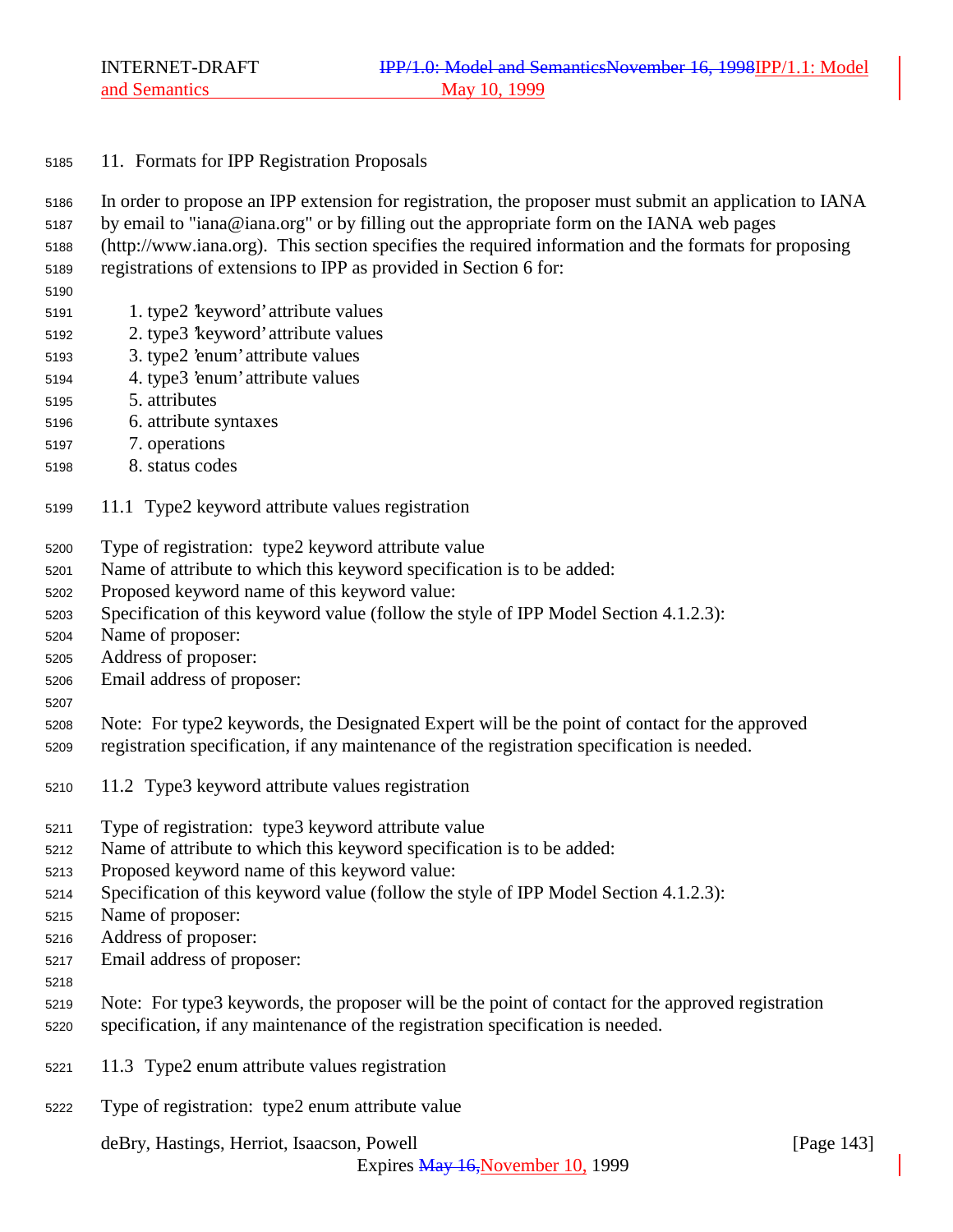| <b>INTERNET-DRAFT</b> |  |
|-----------------------|--|
| and Semantics         |  |

- Name of attribute to which this enum specification is to be added:
- Keyword symbolic name of this enum value:
- Numeric value (to be assigned by the IPP Designated Expert in consultation with IANA):
- Specification of this enum value (follow the style of IPP Model Section 4.1.4):
- Name of proposer:
- Address of proposer:
- Email address of proposer:
- 

Note: For type2 enums, the Designated Expert will be the point of contact for the approved registration

- specification, if any maintenance of the registration specification is needed.
- 11.4 Type3 enum attribute values registration
- Type of registration: type3 enum attribute value
- Name of attribute to which this enum specification is to be added:
- Keyword symbolic name of this enum value:
- Numeric value (to be assigned by the IPP Designated Expert in consultation with IANA):
- Specification of this enum value (follow the style of IPP Model Section 4.1.4):
- Name of proposer:
- Address of proposer:
- Email address of proposer:

## 

- Note: For type3 enums, the proposer will be the point of contact for the approved registration
- specification, if any maintenance of the registration specification is needed.
- 11.5 Attribute registration
- Type of registration: attribute
- Proposed keyword name of this attribute:
- Types of attribute (Operation, Job Template, Job Description, Printer Description):
- Operations to be used with if the attribute is an operation attribute:
- Object (Job, Printer, etc. if bound to an object):
- Attribute syntax(es) (include 1setOf and range as in Section 4.2):
- If attribute syntax is 'keyword' or 'enum', is it type2 or type3:
- If this is a Printer attribute, MAY the value returned depend on "document-format" (See Section 6.2):

If this is a Job Template attribute, how does its specification depend on the value of the "multiple-

- document-handling" attribute:
- Specification of this attribute (follow the style of IPP Model Section 4.2):
- Name of proposer:
- Address of proposer:
- Email address of proposer:
- 
- Note: For attributes, the IPP Designated Expert will be the point of contact for the approved registration specification, if any maintenance of the registration specification is needed.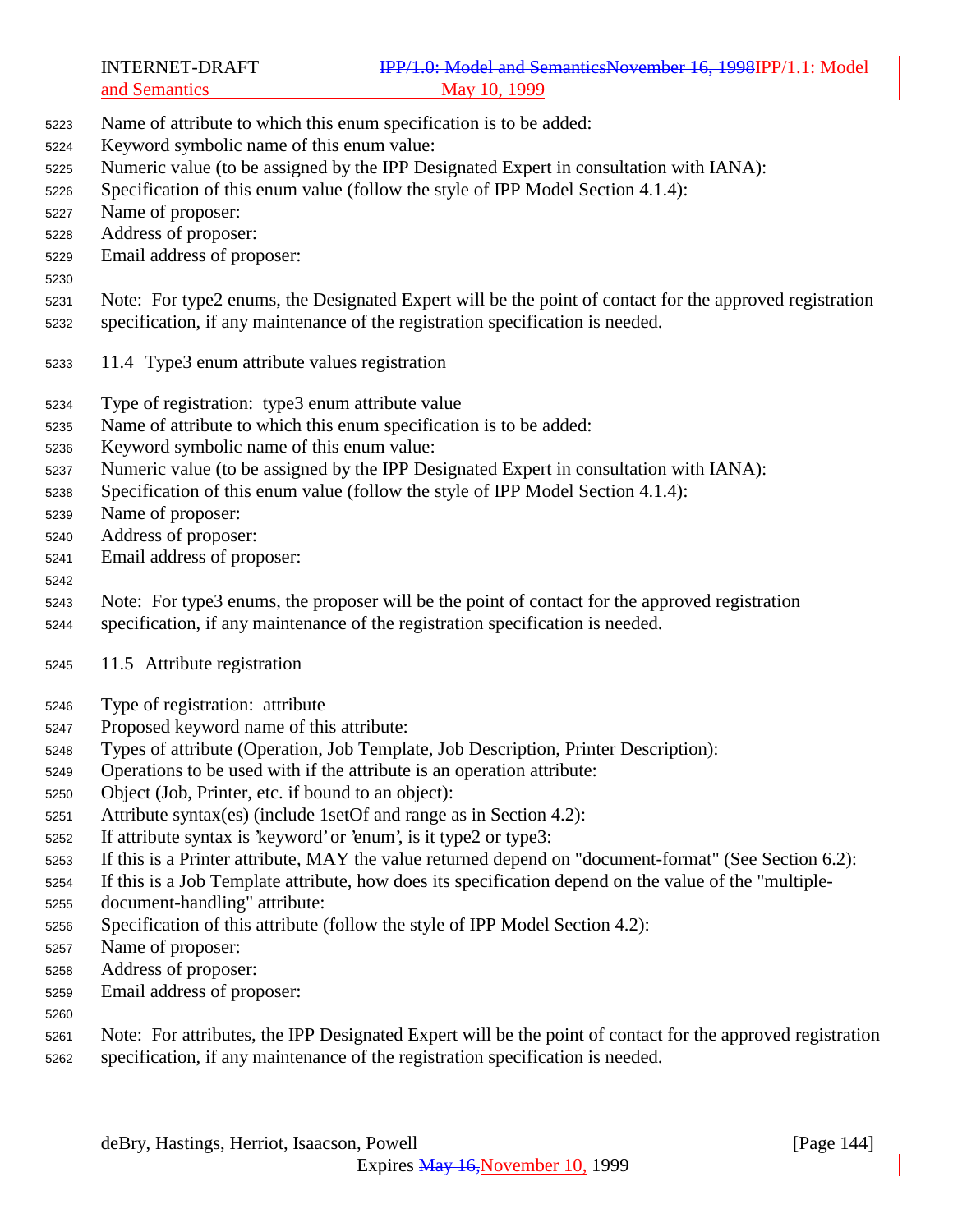- 11.6 Attribute Syntax registration
- Type of registration: attribute syntax
- Proposed name of this attribute syntax:
- Type of attribute syntax (integer, octetString, character-string, see [IPP-PRO]):
- Numeric value (to be assigned by the IPP Designated Expert in consultation with IANA):
- Specification of this attribute (follow the style of IPP Model Section 4.1):
- Name of proposer:
- Address of proposer:
- Email address of proposer:
- 
- Note: For attribute syntaxes, the IPP Designated Expert will be the point of contact for the approved registration specification, if any maintenance of the registration specification is needed.
- 11.7 Operation registration
- Type of registration: operation
- Proposed name of this operation:
- Numeric operation-id value (to be assigned by the IPP Designated Expert in consultation with IANA):
- Object Target (Job, Printer, etc. that operation is upon):
- Specification of this attribute (follow the style of IPP Model Section 3):
- Name of proposer:
- Address of proposer:
- Email address of proposer:
- 
- Note: For operations, the IPP Designated Expert will be the point of contact for the approved registration specification, if any maintenance of the registration specification is needed.
- 11.8 Attribute Group registration
- Type of registration: attribute group
- Proposed name of this attribute group:
- Numeric tag according to [IPP-PRO] (to be assigned by the IPP Designated Expert in consultation with IANA):
- Operation requests and group number for each operation in which the attribute group occurs:
- Operation responses and group number for each operation in which the attribute group occurs:
- Specification of this attribute group (follow the style of IPP Model Section 3):
- Name of proposer:
- Address of proposer:
- Email address of proposer:
- 
- Note: For attribute groups, the IPP Designated Expert will be the point of contact for the approved
- registration specification, if any maintenance of the registration specification is needed.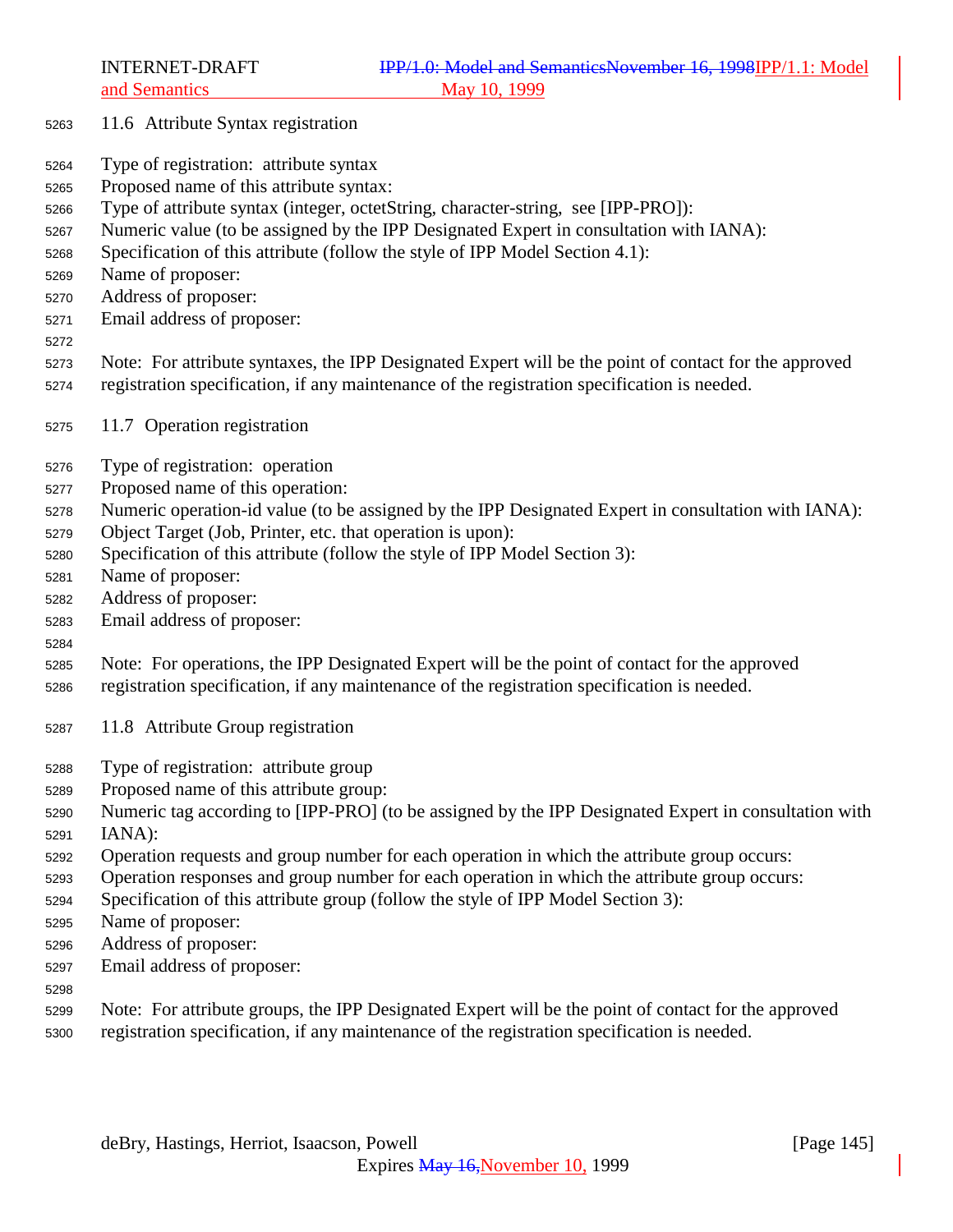- 11.9 Status code registration
- Type of registration: status code
- Keyword symbolic name of this status code value:
- Numeric value (to be assigned by the IPP Designated Expert in consultation with IANA):
- Operations that this status code may be used with:
- Specification of this status code (follow the style of IPP Model Section 13 APPENDIX B: Status Codes
- and Suggested Status Code Messages):
- Name of proposer:
- Address of proposer:
- Email address of proposer:
- 
- Note: For status codes, the Designated Expert will be the point of contact for the approved registration
- specification, if any maintenance of the registration specification is needed.
- 12. APPENDIX A: Terminology
- This specification uses the terminology defined in this section.
- 12.1 Conformance Terminology
- The key words "MUST", "MUST NOT", "REQUIRED", "SHOULD", "SHOULD NOT",
- "RECOMMENDED", "MAY", and "OPTIONAL" in this document are to be interpreted as described in RFC 2119 [RFC2119].
- 12.1.1 NEED NOT

 This term is not included in RFC 2119. The verb "NEED NOT" indicates an action that the subject of the sentence does not have to implement in order to claim conformance to the standard. The verb

- "NEED NOT" is used instead of "MAY NOT" since "MAY NOT" sounds like a prohibition.
- 12.2 Model Terminology
- 12.2.1 Keyword

 Keywords are used within this document as identifiers of semantic entities within the abstract model (see section 4.1.2.3). Attribute names, some attribute values, attribute syntaxes, and attribute group names are represented as keywords.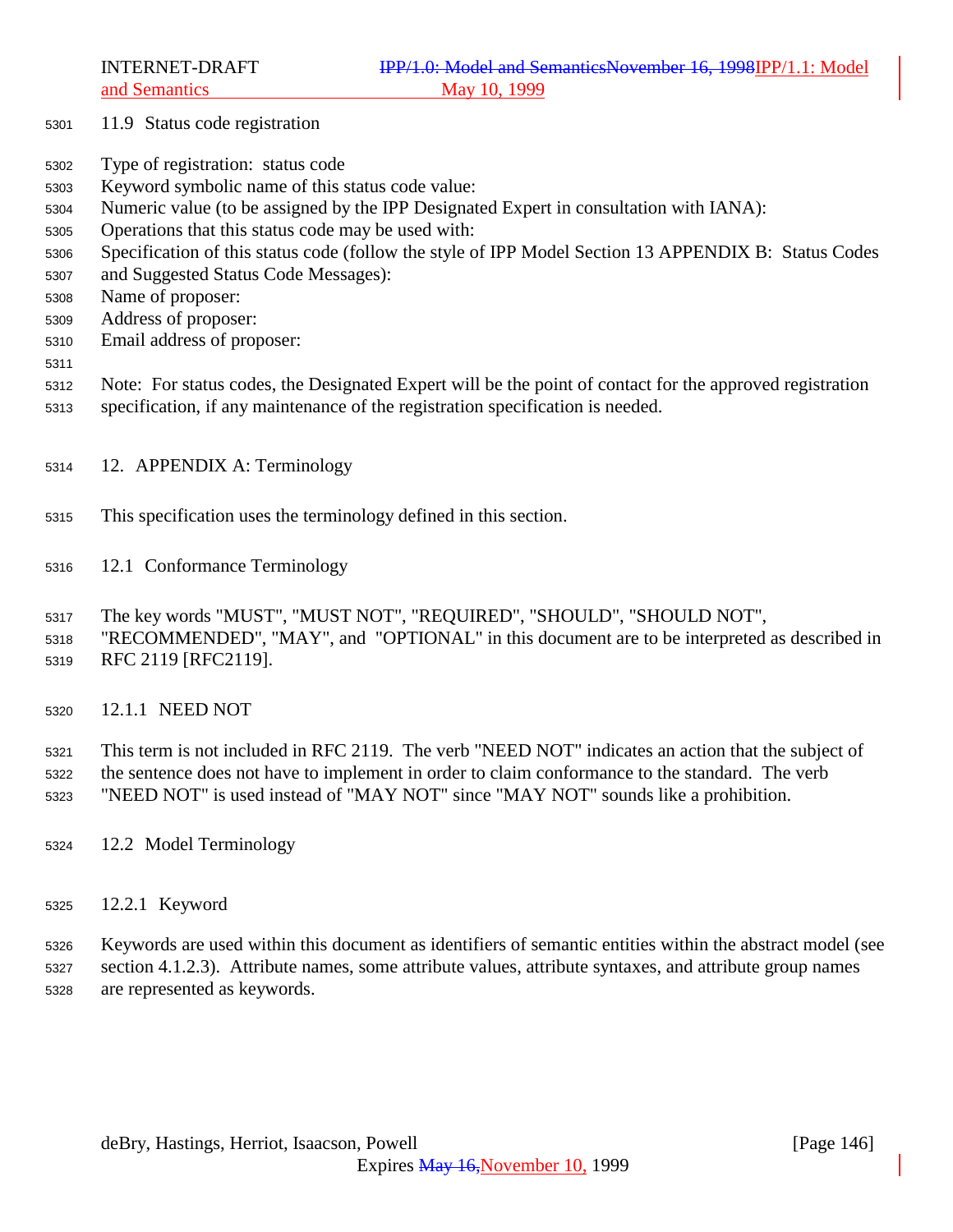12.2.2 Attributes

 An attribute is an item of information that is associated with an instance of an IPP object. An attribute consists of an attribute name and one or more attribute values. Each attribute has a specific attribute syntax. All object attributes are defined in section 4 and all operation attributes are defined in section 3.

 Job Template Attributes are described in section 4.2. The client optionally supplies Job Template attributes in a create request (operation requests that create Job objects). The Printer object has associated attributes which define supported and default values for the Printer.

12.2.2.1 Attribute Name

 Each attribute is uniquely identified in this document by its attribute name. An attribute name is a keyword. The keyword attribute name is given in the section header describing that attribute. In running text in this document, attribute names are indicated inside double quotation marks (") where the quotation marks are not part of the keyword itself.

12.2.2.2 Attribute Group Name

 Related attributes are grouped into named groups. The name of the group is a keyword. The group name may be used in place of naming all the attributes in the group explicitly. Attribute groups are defined in section 3.

12.2.2.3 Attribute Value

 Each attribute has one or more values. Attribute values are represented in the syntax type specified for that attribute. In running text in this document, attribute values are indicated inside single quotation marks ('), whether their attribute syntax is keyword, integer, text, etc. where the quotation marks are not part of the value itself.

12.2.2.4 Attribute Syntax

 Each attribute is defined using an explicit syntax type. In this document, each syntax type is defined as a 5352 keyword with specific meaning. The Encoding and Transport "Encoding and Transport" document [IPP- PRO] indicates the actual "on-the-wire" encoding rules for each syntax type. Attribute syntax types are defined in section 4.1.

12.2.3 Supports

 By definition, a Printer object supports an attribute only if that Printer object responds with the corresponding attribute populated with some value(s) in a response to a query for that attribute. A Printer object supports an attribute value if the value is one of the Printer object's "supported values" attributes. The device behind a Printer object may exhibit a behavior that corresponds to some IPP attribute, but if the Printer object, when queried for that attribute, doesn't respond with the attribute, then as far as IPP is concerned, that implementation does not support that feature. If the Printer object's "xxx-

deBry, Hastings, Herriot, Isaacson, Powell **company** and the same of the same of the same of the same of the same of the same of the same of the same of the same of the same of the same of the same of the same of the same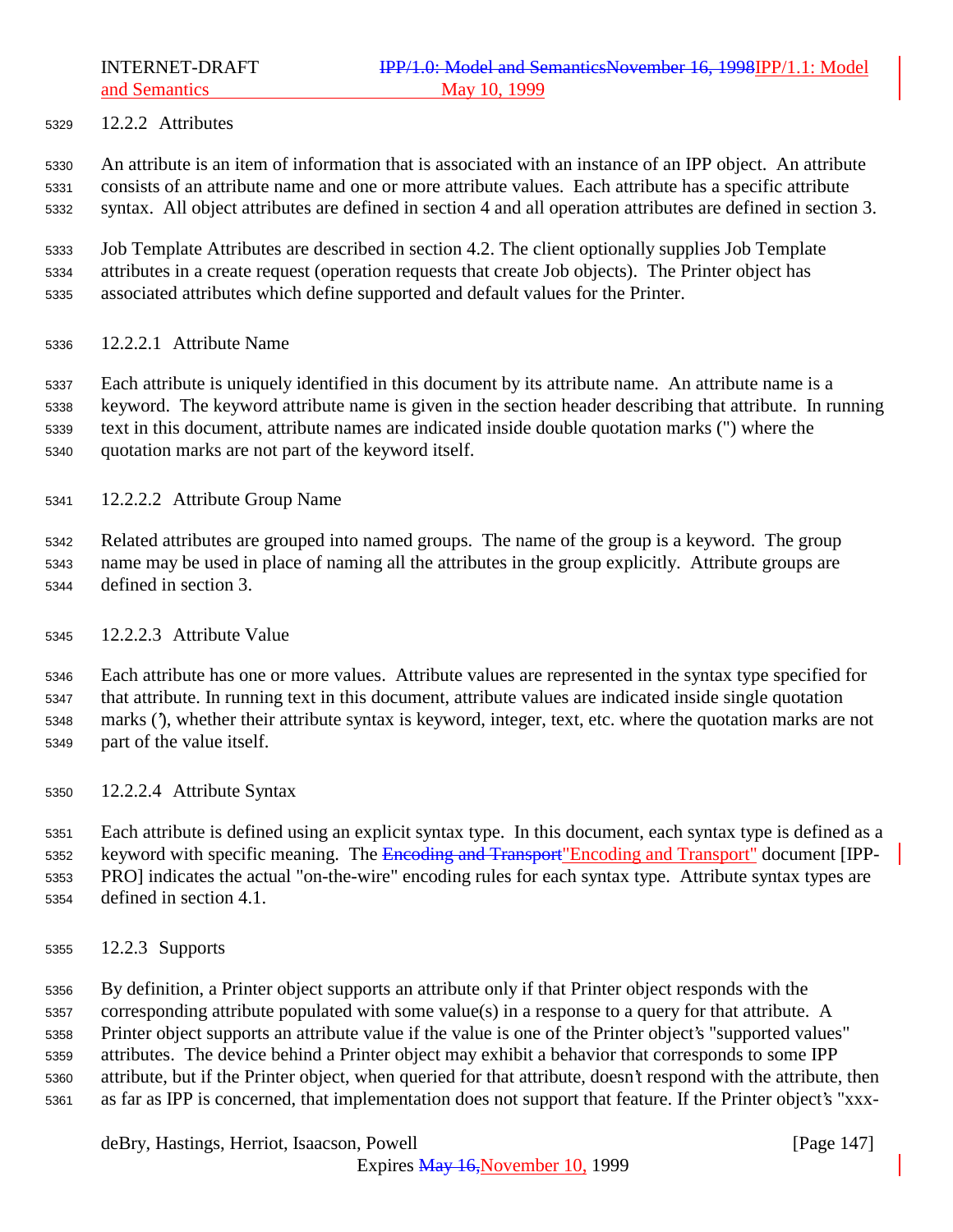supported" attribute is not populated with a particular value (even if that value is a legal value for that attribute), then that Printer object does not support that particular value.

 A conforming implementation MUST support all REQUIRED attributes. However, even for REQUIRED attributes, conformance to IPP does not mandate that all implementations support all possible values representing all possible job processing behaviors and features. For example, if a given instance of a Printer supports only certain document formats, then that Printer responds with the "document-format-supported" attribute populated with a set of values, possibly only one, taken from the entire set of possible values defined for that attribute. This limited set of values represents the Printer's set of supported document formats. Supporting an attribute and some set of values for that attribute enables IPP end users to be aware of and make use of those features associated with that attribute and those values. If an implementation chooses to not support an attribute or some specific value, then IPP end users would have no ability to make use of that feature within the context of IPP itself. However, due to existing practice and legacy systems which are not IPP aware, there might be some other mechanism outside the scope of IPP to control or request the "unsupported" feature (such as embedded

instructions within the document data itself).

For example, consider the "finishings-supported" attribute.

- 1) If a Printer object is not physically capable of stapling, the "finishings-supported" attribute MUST NOT be populated with the value of 'staple'.
- 2) A Printer object is physically capable of stapling, however an implementation chooses not to support stapling in the IPP "finishings" attribute. In this case, 'staple' MUST NOT be a value in the "finishings-supported" Printer object attribute. Without support for the value 'staple', an IPP end user would have no means within the protocol itself to request that a Job be stapled. However, an existing document data formatter might be able to request that the document be stapled directly with an embedded instruction within the document data. In this case, the IPP implementation does not "support" stapling, however the end user is still able to have some control over the stapling of the completed job.
- 3) A Printer object is physically capable of stapling, and an implementation chooses to support stapling in the IPP "finishings" attribute. In this case, 'staple' MUST be a value in the "finishings- supported" Printer object attribute. Doing so, would enable end users to be aware of and make use of the stapling feature using IPP attributes.
- 

 Even though support for Job Template attributes by a Printer object is OPTIONAL, it is RECOMMENDED that if the device behind a Printer object is capable of realizing any feature or function that corresponds to an IPP attribute and some associated value, then that implementation SHOULD support that IPP attribute and value.

 The set of values in any of the supported value attributes is set (populated) by some administrative 5398 process or automatic sensing mechanism that is outside the scope of **IPP**. this IPP/1.1 document. For administrative policy and control reasons, an administrator may choose to make only a subset of possible values visible to the end user. In this case, the real output device behind the IPP Printer abstraction may be capable of a certain feature, however an administrator is specifying that access to that feature not be exposed to the end user through the IPP protocol. Also, since a Printer object may represent a logical print device (not just a physical device) the actual process for supporting a value is undefined and left up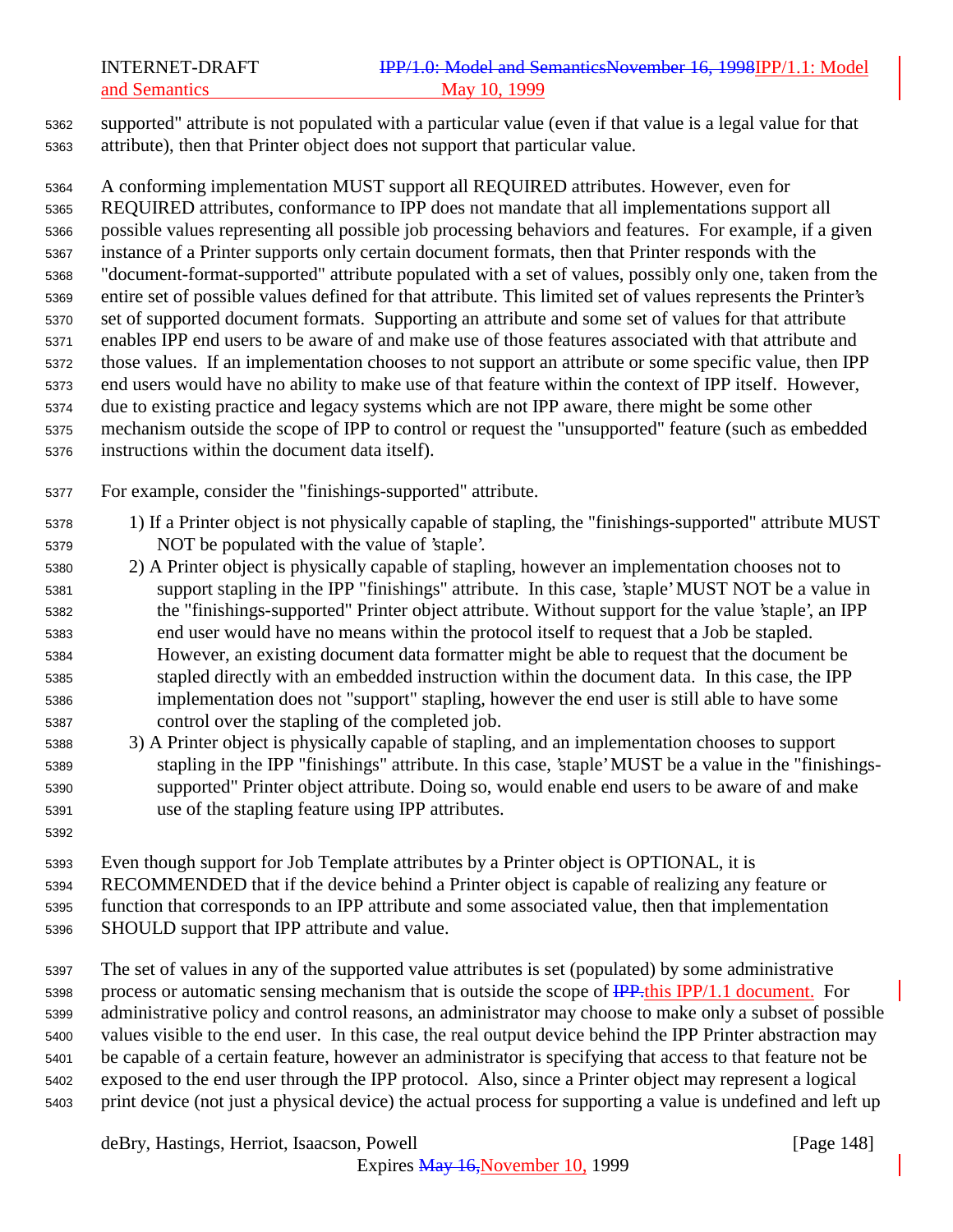to the implementation. However, if a Printer object supports a value, some manual human action may be needed to realize the semantic action associated with the value, but no end user action is required.

 For example, if one of the values in the "finishings-supported" attribute is 'staple', the actual process might be an automatic staple action by a physical device controlled by some command sent to the device. Or, the actual process of stapling might be a manual action by an operator at an operator attended Printer object.

 For another example of how supported attributes function, consider a system administrator who desires to control all print jobs so that no job sheets are printed in order to conserve paper. To force no job sheets, the system administrator sets the only supported value for the "job-sheets-supported" attribute to 'none'. In this case, if a client requests anything except 'none', the create request is rejected or the "job- sheets" value is ignored (depending on the value of "ipp-attribute-fidelity"). To force the use of job start/end sheets on all jobs, the administrator does not include the value 'none' in the "job-sheets- supported" attribute. In this case, if a client requests 'none', the create request is rejected or the "job-sheets" value is ignored (again depending on the value of "ipp-attribute-fidelity").

12.2.4 print-stream page

 A "print-stream page" is a page according to the definition of pages in the language used to express the document data.

12.2.5 impression

 An "impression" is the image (possibly many print-stream pages in different configurations) imposed onto a single media page.

13. APPENDIX B: Status Codes and Suggested Status Code Messages

 This section defines status code enum keywords and values that are used to provide semantic information on the results of an operation request. Each operation response MUST include a status code. The response MAY also contain a status message that provides a short textual description of the status. The status code is intended for use by automata, and the status message is intended for the human end user. Since the status message is an OPTIONAL component of the operation response, an IPP application (i.e., a browser, GUI, print driver or gateway) is NOT REQUIRED to examine or display the status message, since it MAY not be returned to the application.

- The prefix of the status keyword defines the class of response as follows:
- "informational" Request received, continuing process
- "successful" The action was successfully received, understood, and accepted
- "redirection" Further action must be taken in order to complete the request
- "client-error" The request contains bad syntax or cannot be fulfilled
- "server-error" The IPP object failed to fulfill an apparently valid request

deBry, Hastings, Herriot, Isaacson, Powell [Page 149]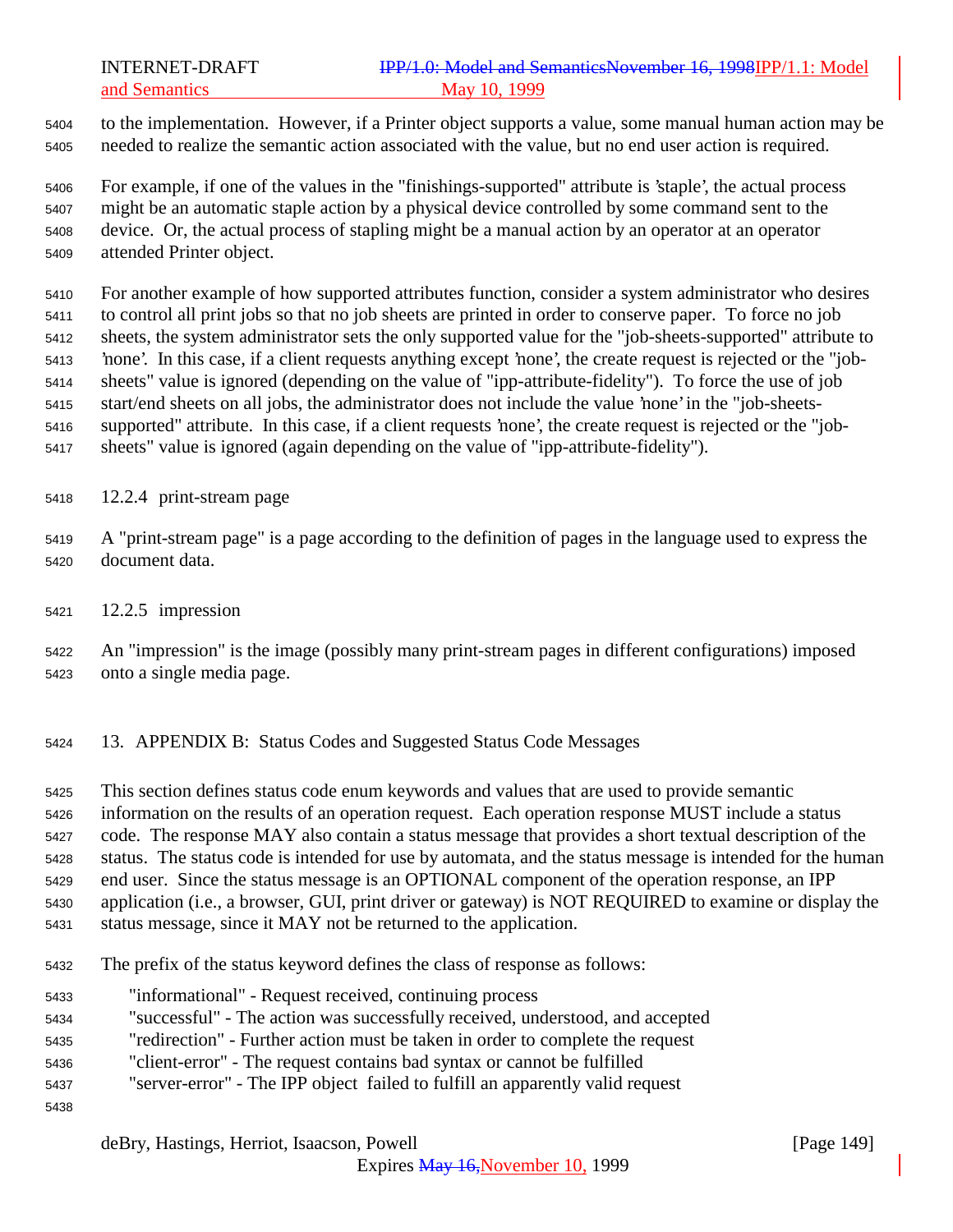As with type2 enums, IPP status codes are extensible. IPP clients are NOT REQUIRED to understand the meaning of all registered status codes, though such understanding is obviously desirable. However, IPP clients MUST understand the class of any status code, as indicated by the prefix, and treat any unrecognized response as being equivalent to the first status code of that class, with the exception that an unrecognized response MUST NOT be cached. For example, if an unrecognized status code of "client- error-xxx-yyy" is received by the client, it can safely assume that there was something wrong with its request and treat the response as if it had received a "client-error-bad-request" status code. In such cases, IPP applications SHOULD present the OPTIONAL message (if present) to the end user since the message is likely to contain human readable information which will help to explain the unusual status. The name of the enum is the suggested status message for US English.

- The status code values range from 0x0000 to 0x7FFF. The value ranges for each status code class are as follows:
- "successful" 0x0000 to 0x00FF "informational" - 0x0100 to 0x01FF "redirection" - 0x0200 to 0x02FF
- "client-error" 0x0400 to 0x04FF
- "server-error" 0x0500 to 0x05FF
- 

5457 The top half (128 values) of each range (0x0n40 to 0x0nFF, for  $n = 0$  to 5) is reserved for private use within each status code class. Values 0x0600 to 0x7FFF are reserved for future assignment and MUST NOT be used.

13.1 Status Codes

 Each status code is described below. Section 13.1.5.9 contains a table that indicates which status codes apply to which operations. The Implementer's Guide [IPP-IIG] describe the suggested steps for processing IPP attributes for all operations, including returning status codes.

- 13.1.1 Informational
- This class of status code indicates a provisional response and is to be used for informational purposes only.
- 5467 There are no status codes defined in  $\frac{IPP}{1.0}$  IPP/1.1 for this class of status code.
- 13.1.2 Successful Status Codes
- This class of status code indicates that the client's request was successfully received, understood, and accepted.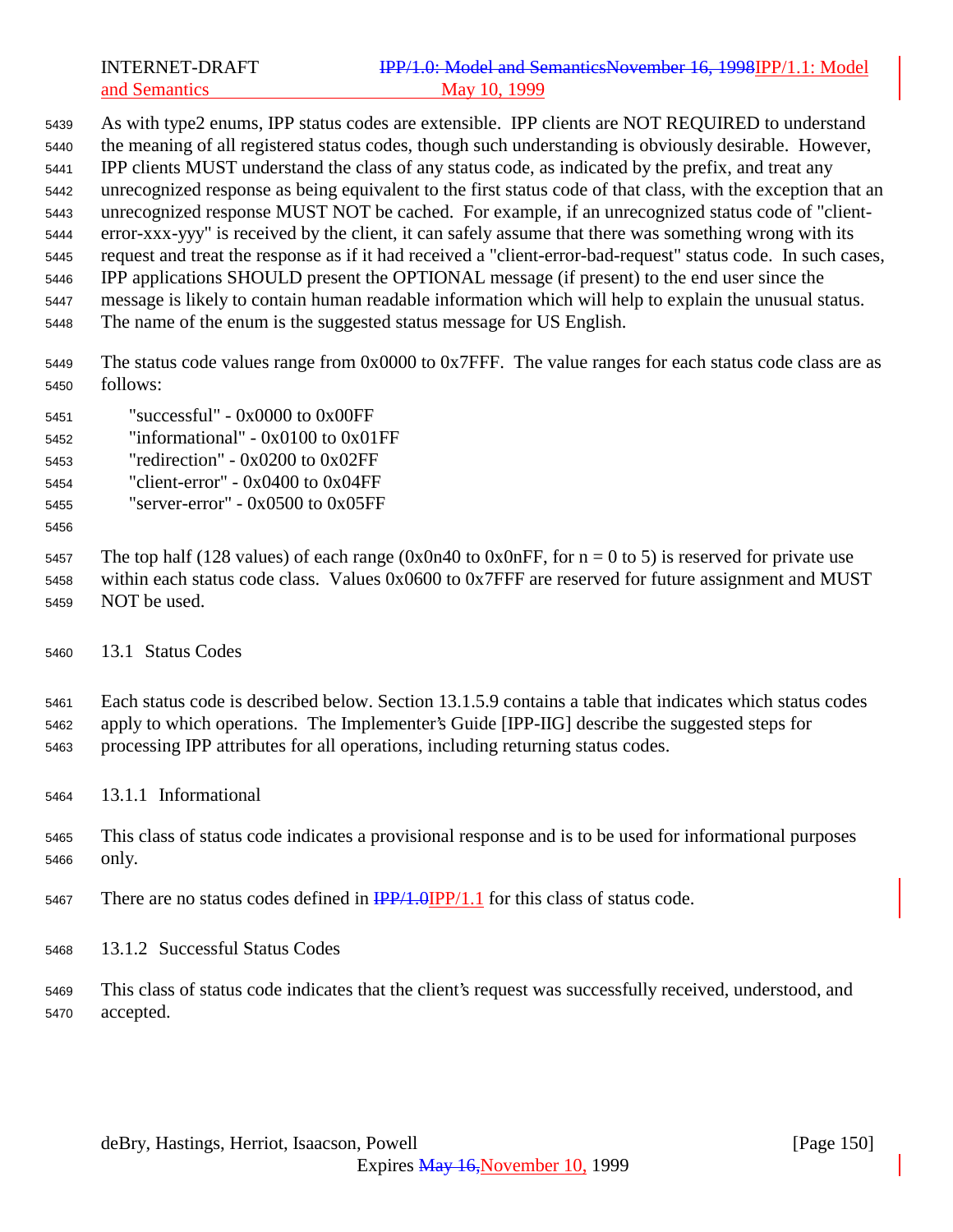13.1.2.1 successful-ok (0x0000)

 The request has succeeded and no request attributes were substituted or ignored. In the case of a response to a create request, the 'successful-ok' status code indicates that the request was successfully received and validated, and that the Job object has been created; it does not indicate that the job has been processed. The transition of the Job object into the 'completed' state is the only indicator that the job has been printed.

13.1.2.2 successful-ok-ignored-or-substituted-attributes (0x0001)

 The request has succeeded, but some supplied (1) attributes were ignored or (2) unsupported values were substituted with supported values or were ignored in order to perform the operation without rejecting it. Unsupported attributes, attribute syntaxes, or values MUST be returned in the Unsupported Attributes group of the response for all operations. There is an exception to this rule for the query operations: Get- Printer-Attributes, Get-Jobs, and Get-Job-Attributes for the "requested-attributes" operation attribute only. When the supplied values of the "requested-attributes" operation attribute are requesting attributes that are not supported, the IPP object MAY, but is NOT REQUIRED to, return the "requested-attributes" attribute in the Unsupported Attribute response group (with the unsupported values only). See sections 3.1.7 and 3.2.1.2.

13.1.2.3 successful-ok-conflicting-attributes (0x0002)

 The request has succeeded, but some supplied attribute values conflicted with the values of other supplied attributes. These conflicting values were either (1) substituted with (supported) values or (2) the attributes were removed in order to process the job without rejecting it. Attributes or values which conflict with other attributes and have been substituted or ignored MUST be returned in the Unsupported Attributes group of the response for all operations as supplied by the client. See sections 3.1.7 and 3.2.1.2.

- 13.1.3 Redirection Status Codes
- This class of status code indicates that further action needs to be taken to fulfill the request.
- 5496 There are no status codes defined in  $\frac{IPP}{1.0} \cdot \frac{IPP}{1.1}$  for this class of status code.
- 13.1.4 Client Error Status Codes

 This class of status code is intended for cases in which the client seems to have erred. The IPP object SHOULD return a message containing an explanation of the error situation and whether it is a temporary or permanent condition.

- 13.1.4.1 client-error-bad-request (0x0400)
- The request could not be understood by the IPP object due to malformed syntax (such as the value of a fixed length attribute whose length does not match the prescribed length for that attribute - see the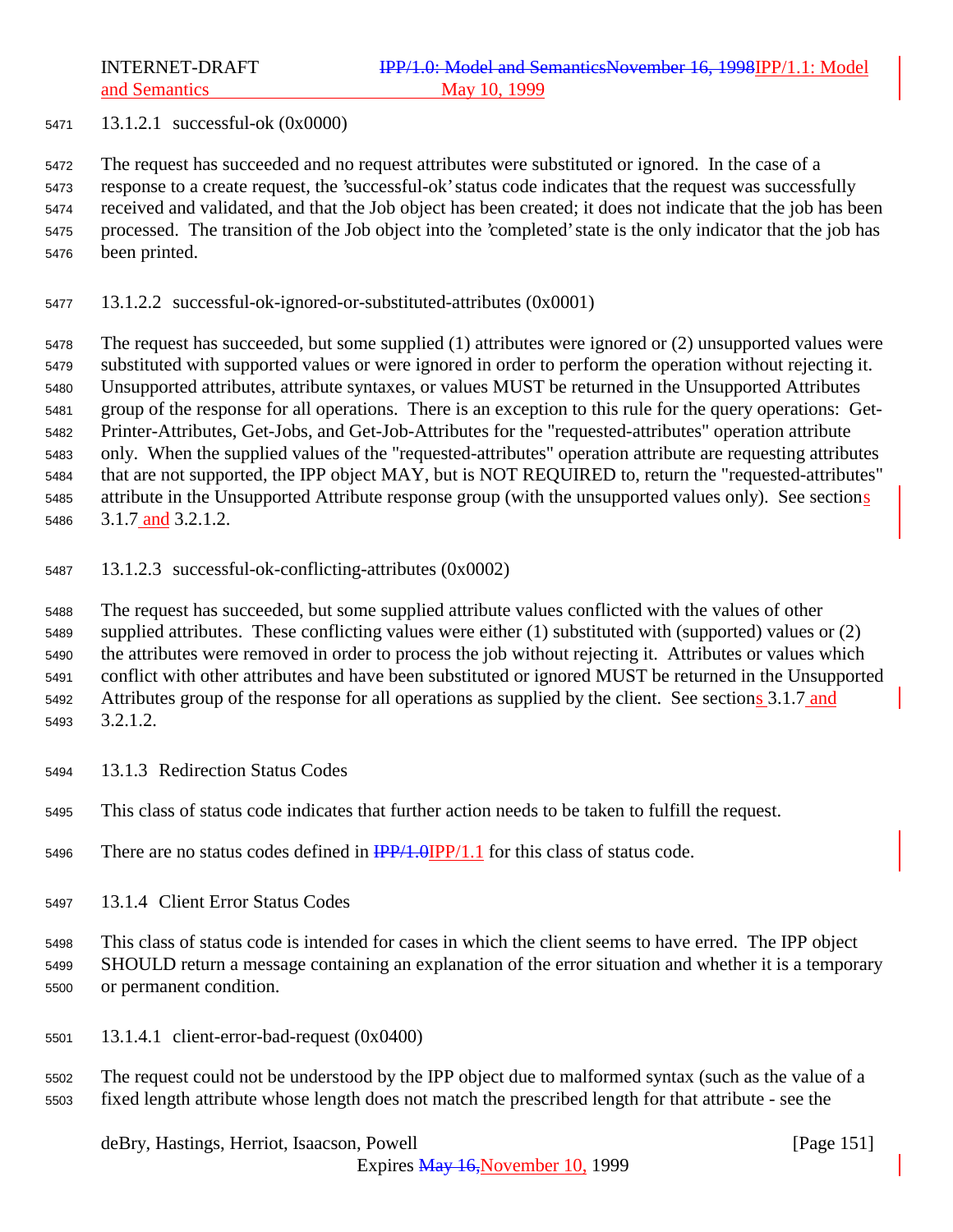Implementer's Guide [IPP-IIG] ). The IPP application SHOULD NOT repeat the request without modifications.

13.1.4.2 client-error-forbidden (0x0401)

 The IPP object understood the request, but is refusing to fulfill it. Additional authentication information or authorization credentials will not help and the request SHOULD NOT be repeated. This status code is commonly used when the IPP object does not wish to reveal exactly why the request has been refused or when no other response is applicable.

13.1.4.3 client-error-not-authenticated (0x0402)

 The request requires user authentication. The IPP client may repeat the request with suitable authentication information. If the request already included authentication information, then this status code indicates that authorization has been refused for those credentials. If this response contains the same challenge as the prior response, and the user agent has already attempted authentication at least once, then the response message may contain relevant diagnostic information. This status codes reveals

- more information than "client-error-forbidden".
- 13.1.4.4 client-error-not-authorized (0x0403)

 The requester is not authorized to perform the request. Additional authentication information or authorization credentials will not help and the request SHOULD NOT be repeated. This status code is used when the IPP object wishes to reveal that the authentication information is understandable, however, the requester is explicitly not authorized to perform the request. This status codes reveals more information than "client-error-forbidden" and "client-error-not-authenticated".

13.1.4.5 client-error-not-possible (0x0404)

 This status code is used when the request is for something that can not happen. For example, there might be a request to cancel a job that has already been canceled or aborted by the system. The IPP client SHOULD NOT repeat the request.

13.1.4.6 client-error-timeout (0x0405)

The client did not produce a request within the time that the IPP object was prepared to wait. For

example, a client issued a Create-Job operation and then, after a long period of time, issued a Send-

 Document operation and this error status code was returned in response to the Send-Document request (see section 3.3.1). The IPP object might have been forced to clean up resources that had been held for

- the waiting additional Documents. The IPP object was forced to close the Job since the client took too
- long. The client SHOULD NOT repeat the request without modifications.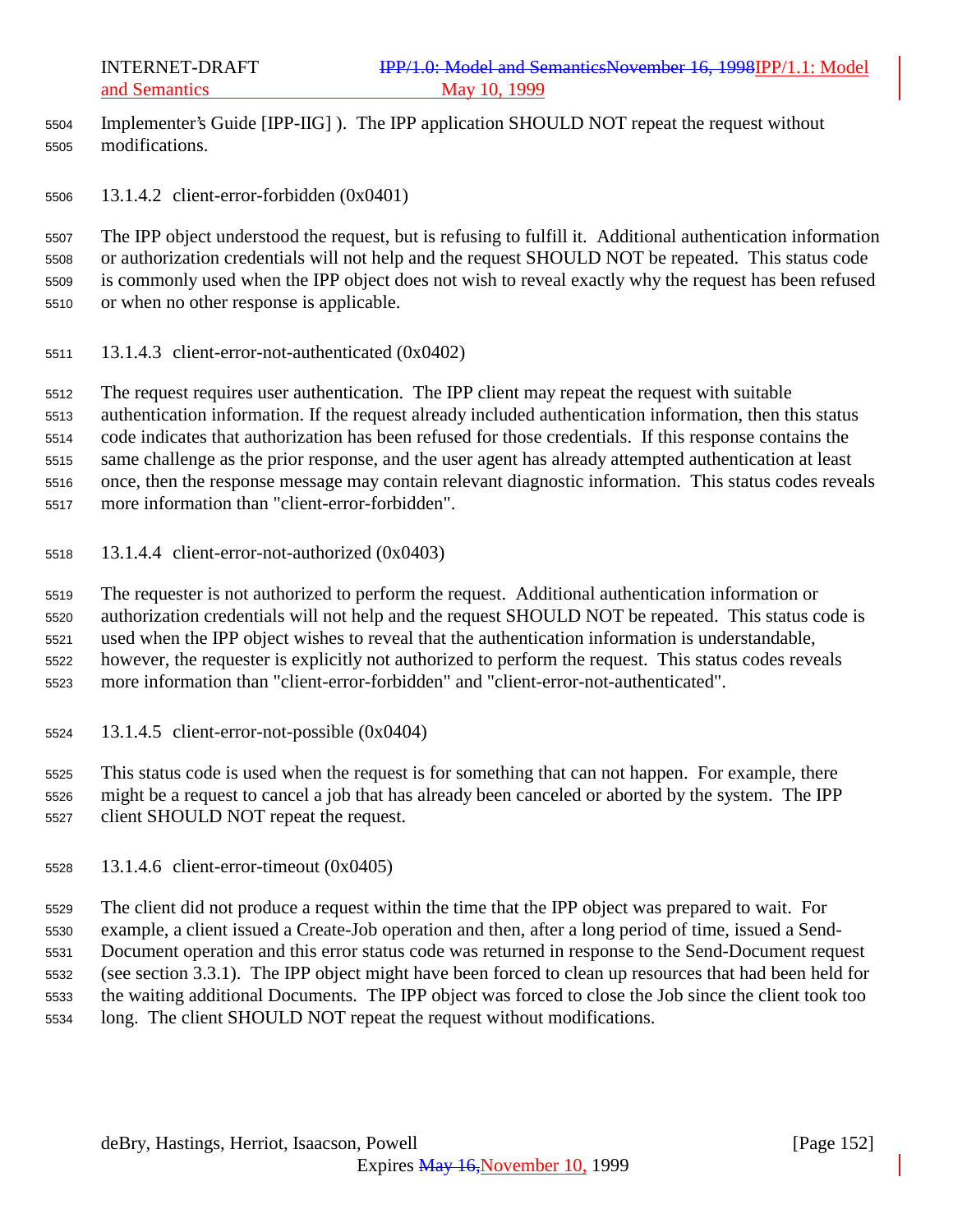13.1.4.7 client-error-not-found (0x0406)

 The IPP object has not found anything matching the request URI. No indication is given of whether the condition is temporary or permanent. For example, a client with an old reference to a Job (a URI) tries to cancel the Job, however in the mean time the Job might have been completed and all record of it at the Printer has been deleted. This status code, 'client-error-not-found' is returned indicating that the referenced Job can not be found. This error status code is also used when a client supplies a URI as a reference to the document data in either a Print-URI or Send-URI operation, but the document can not be found.

- In practice, an IPP application should avoid a not found situation by first querying and presenting a list of valid Printer URIs and Job URIs to the end-user.
- 13.1.4.8 client-error-gone (0x0407)

 The requested object is no longer available and no forwarding address is known. This condition should be considered permanent. Clients with link editing capabilities should delete references to the request URI after user approval. If the IPP object does not know or has no facility to determine, whether or not the condition is permanent, the status code "client-error-not-found" should be used instead.

 This response is primarily intended to assist the task of maintenance by notifying the recipient that the resource is intentionally unavailable and that the IPP object administrator desires that remote links to that resource be removed. It is not necessary to mark all permanently unavailable resources as "gone" or to keep the mark for any length of time -- that is left to the discretion of the IPP object administrator.

13.1.4.9 client-error-request-entity-too-large (0x0408)

 The IPP object is refusing to process a request because the request entity is larger than the IPP object is willing or able to process. An IPP Printer returns this status code when it limits the size of print jobs and it receives a print job that exceeds that limit or when the attributes are so many that their encoding causes the request entity to exceed IPP object capacity.

13.1.4.10 client-error-request-value-too-long (0x0409)

 The IPP object is refusing to service the request because one or more of the client-supplied attributes has a variable length value that is longer than the maximum length specified for that attribute. The IPP object might not have sufficient resources (memory, buffers, etc.) to process (even temporarily), interpret, and/or ignore a value larger than the maximum length. Another use of this error code is when the IPP object supports the processing of a large value that is less than the maximum length, but during the processing of the request as a whole, the object may pass the value onto some other system component which is not able to accept the large value. For more details, see the Implementer's Guide [IPP-IIG] .

 Note: For attribute values that are URIs, this rare condition is only likely to occur when a client has improperly submitted a request with long query information (e.g. an IPP application allows an end-user to enter an invalid URI), when the client has descended into a URI "black hole" of redirection (e.g., a

deBry, Hastings, Herriot, Isaacson, Powell [Page 153]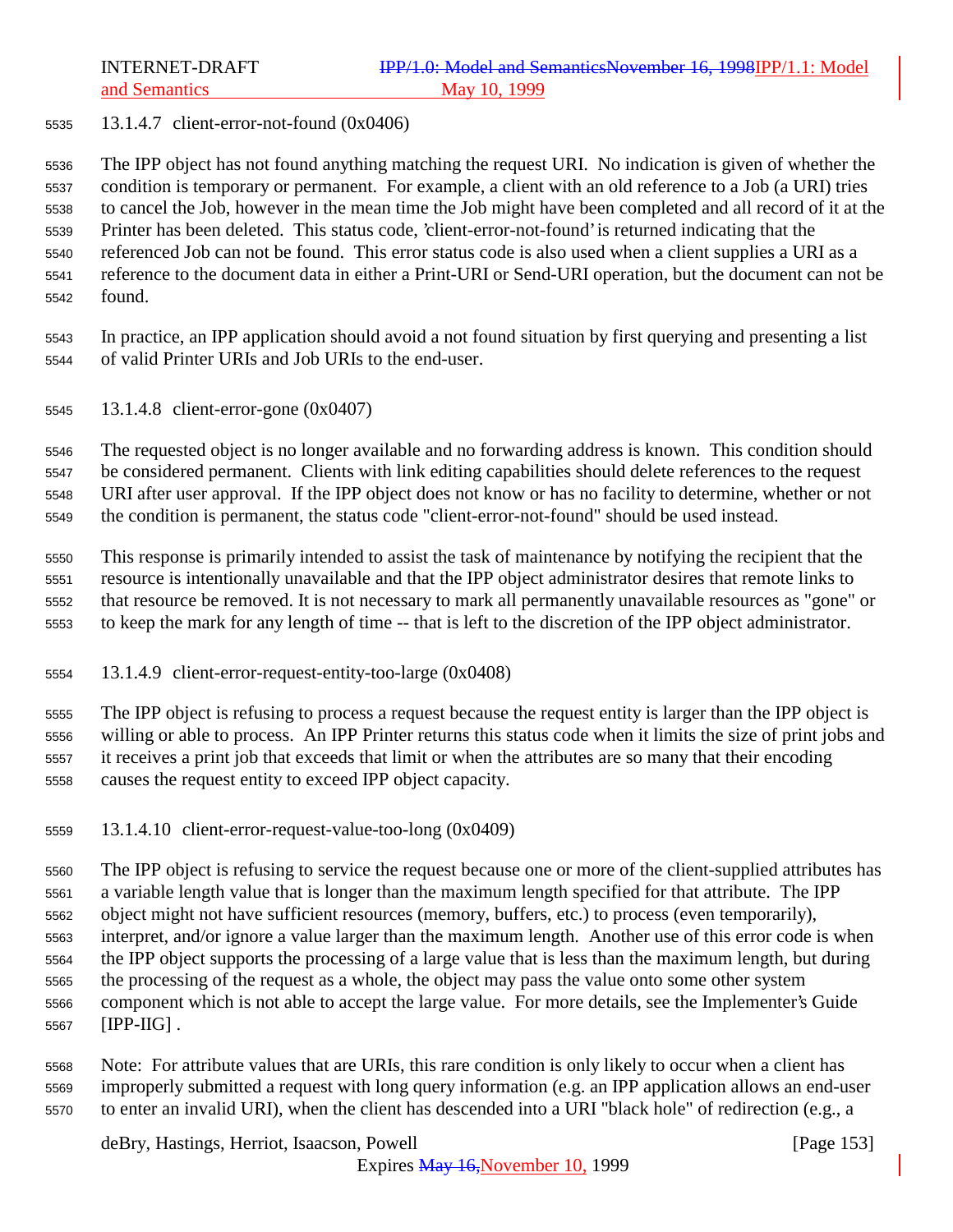redirected URI prefix that points to a suffix of itself), or when the IPP object is under attack by a client attempting to exploit security holes present in some IPP objects using fixed-length buffers for reading or manipulating the Request-URI.

13.1.4.11 client-error-document-format-not-supported (0x040A)

 The IPP object is refusing to service the request because the document data is in a format, as specified in the "document-format" operation attribute, that is not supported by the Printer object. This error is returned independent of the client-supplied "ipp-attribute-fidelity". The Printer object MUST return this 5578 status code, even if there are other Job Template attributes that are not supported as well, since this error is a bigger problem than with Job Template attributes. See sections 3.1.7 and 3.2.1.1. Issue 11

13.1.4.12 client-error-attributes-or-values-not-supported (0x040B)

 In a create request, if the Printer object does not support one or more attributes, attribute syntaxes, or attribute values supplied in the request and the client supplied the "ipp-attributes-fidelity" operation 5583 attribute with the 'true' value, the Printer object MUST return this status code. The Printer object MUST also return in the Unsupported Attributes Group all the attributes and/or values supplied by the client 5585 that are not supported. See section 3.1.7. **Issue 11** For example, if the request indicates 'iso-a4' media, 5586 but that media type is not supported by the Printer object. Or, if the client supplies an optionala Job Template attribute and the attribute itself is not even supported by the Printer. If the "ipp-attribute- fidelity" attribute is 'false', the Printer MUST ignore or substitute values for unsupported Job Template attributes and values rather than reject the request and return this status code.

 For any operation where a client requests attributes (such as a Get-Jobs, Get-Printer-Attributes, or Get- Job-Attributes operation), if the IPP object does not support one or more of the requested attributes, the IPP object simply ignores the unsupported requested attributes and processes the request as if they had not been supplied, rather than returning this status code. In this case, the IPP object MUST return the 'successful-ok-ignored-or-substituted-attributes' status code and MAY return the unsupported attributes as values of the "requested-attributes" in the Unsupported Attributes Group (see section 13.1.2.2).

- 13.1.4.13 client-error-uri-scheme-not-supported (0x040C)
- 5597 The type of the client supplied scheme of the client-supplied URI in a Print-URI or a Send-URI operation is not supported. See section 3.1.7. Issue 11
- 13.1.4.14 client-error-charset-not-supported (0x040D)

 For any operation, if the IPP Printer does not support the charset supplied by the client in the "attributes- charset" operation attribute, the Printer MUST reject the operation and return this status and any 'text' or 'name' attributes using the 'utf-8' charset (see Section 3.1.4.1). See section 3.1.7. Issue 11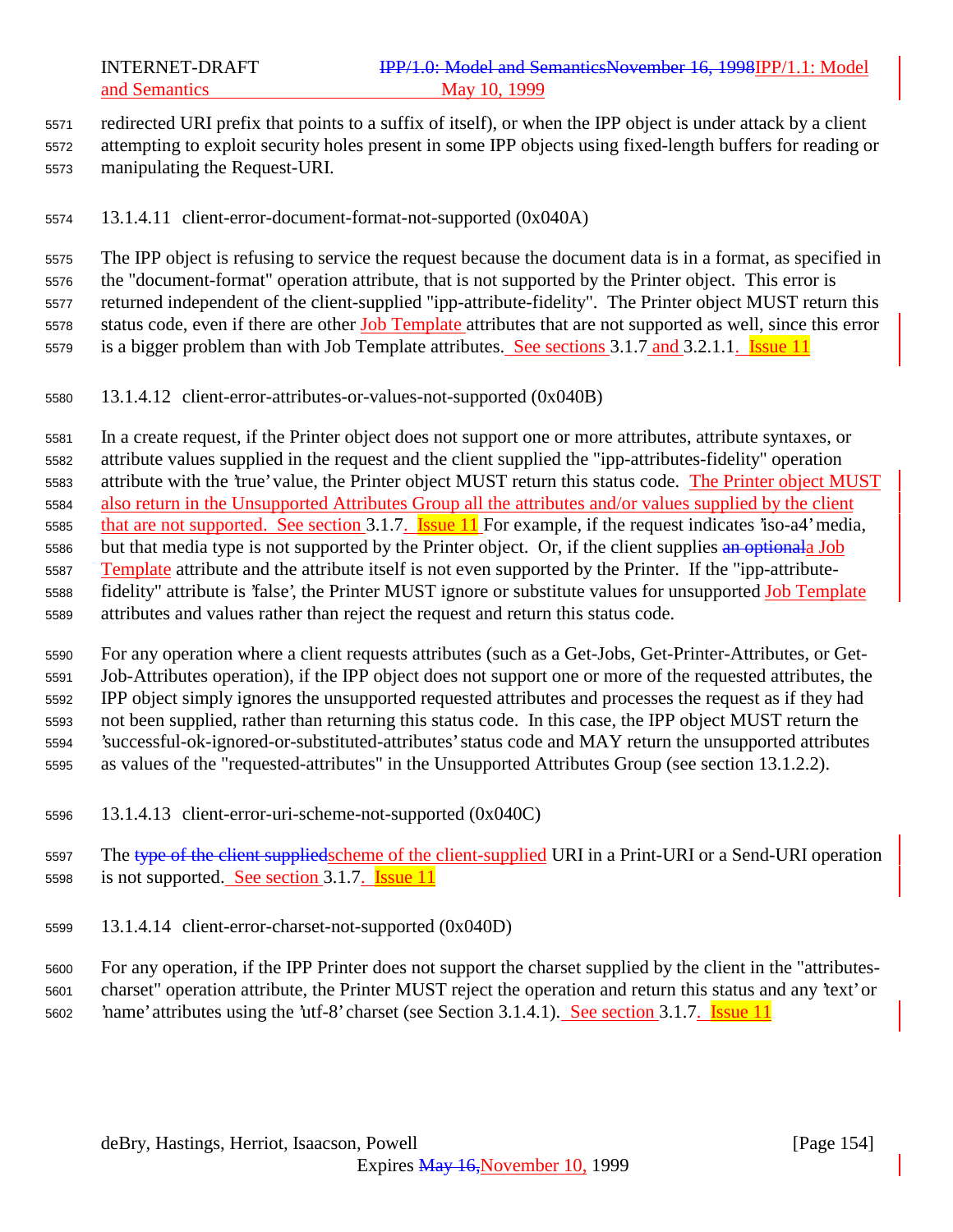13.1.4.15 client-error-conflicting-attributes (0x040E)

 The request is rejected because some attribute values conflicted with the values of other attributes which this specification does not permit to be substituted or ignored. The Printer object MUST also return in the Unsupported Attributes Group the conflicting attributes supplied by the client. See sections 3.1.7

5607 and 3.2.1.2. **Issue 27** 

- 13.1.4.16 client-error-compression-not-supported (0x040F) Issue 6
- The IPP object is refusing to service the request because the document data, as specified in the
- "compression" operation attribute, is compressed in a way that is not supported by the Printer object.
- This error is returned independent of the client-supplied "ipp-attribute-fidelity". The Printer object
- MUST return this status code, even if there are other Job Template attributes that are not supported as
- 5613 well, since this error is a bigger problem than with Job Template attributes. **Issue 6** See sections 3.1.7
- 5614 and 3.2.1.1. **Issue 11**
- 5615 13.1.4.17 client-error-compression-error (0x0410) Issue 6
- The IPP object is refusing to service the request because the document data cannot be decompressed
- when using the algorithm specified by the "compression" operation attribute. This error is returned
- independent of the client-supplied "ipp-attribute-fidelity". The Printer object MUST return this status
- code, even if there are Job Template attributes that are not supported as well, since this error is a bigger
- problem than with Job Template attributes. See sections 3.1.7 and 3.2.1.1.
- 13.1.4.18 client-error-document-format-error (0x0411) Issue 28
- The IPP object is refusing to service the request because Printer encountered an error in the document
- data while interpreting it. This error is returned independent of the client-supplied "ipp-attribute-
- fidelity". The Printer object MUST return this status code, even if there are Job Template attributes that
- are not supported as well, since this error is a bigger problem than with Job Template attributes. See
- sections 3.1.7 and 3.2.1.1.
- 13.1.4.19 client-error-document-access-error (0x0412) Issue 35

 The IPP object is refusing to service the Print-URI or Send-URI request because Printer encountered an access error while attempting to validate the accessibility or access the document data specified in the "document-uri" operation attribute. This error is returned independent of the client-supplied "ipp- attribute-fidelity". The Printer object MUST return this status code, even if there are Job Template attributes that are not supported as well, since this error is a bigger problem than with Job Template attributes. See section 3.1.7.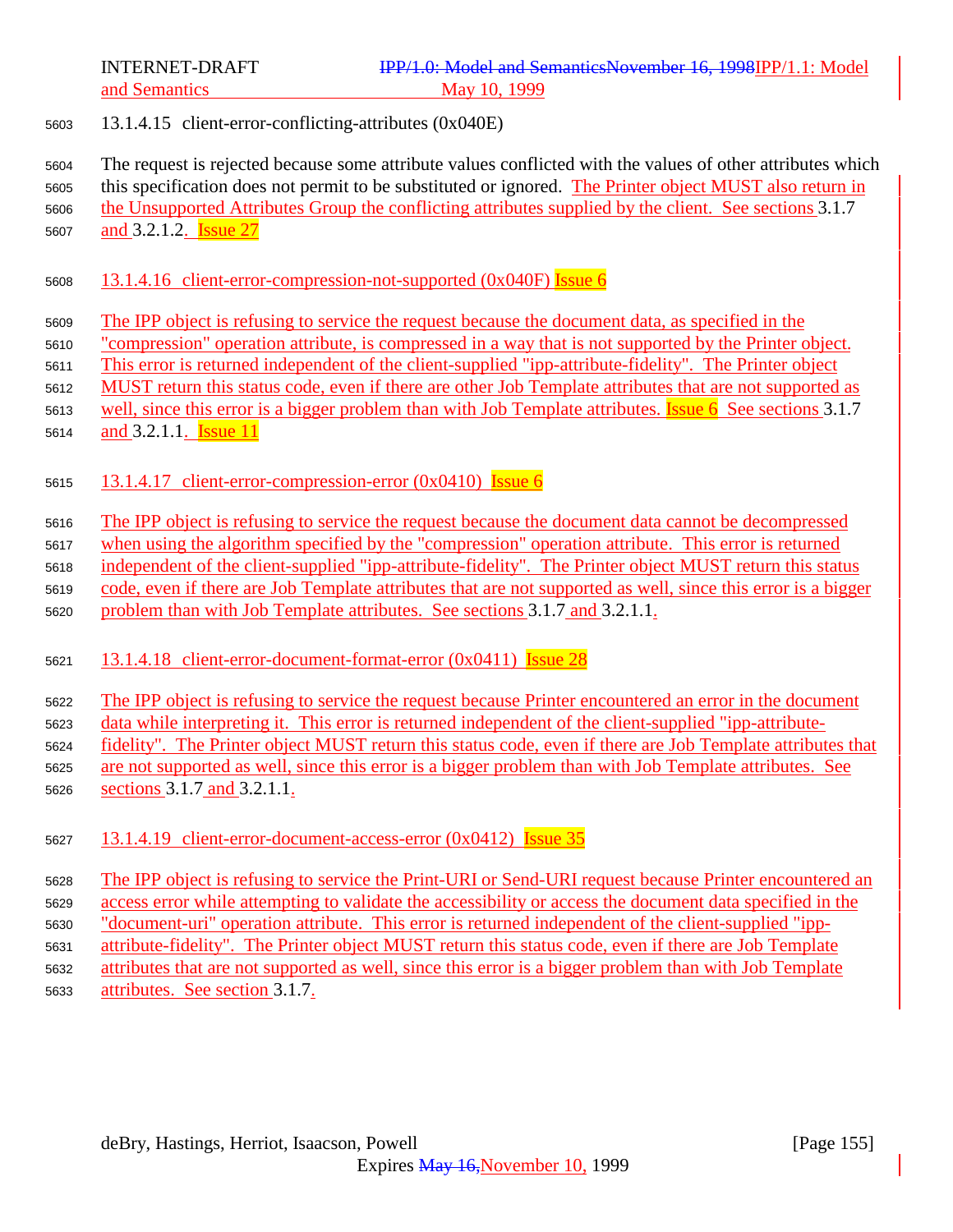13.1.5 Server Error Status Codes

 This class of status codes indicates cases in which the IPP object is aware that it has erred or is incapable of performing the request. The IPP object SHOULD include a message containing an explanation of the error situation, and whether it is a temporary or permanent condition.

13.1.5.1 server-error-internal-error (0x0500)

 The IPP object encountered an unexpected condition that prevented it from fulfilling the request. This error status code differs from "server-error-temporary-error" in that it implies a more permanent type of internal error. It also differs from "server-error-device-error" in that it implies an unexpected condition (unlike a paper-jam or out-of-toner problem which is undesirable but expected). This error status code indicates that probably some knowledgeable human intervention is required.

13.1.5.2 server-error-operation-not-supported (0x0501)

 The IPP object does not support the functionality required to fulfill the request. This is the appropriate response when the IPP object does not recognize an operation or is not capable of supporting it. See 5647 section 3.1.7. **Issue 18** 

13.1.5.3 server-error-service-unavailable (0x0502)

 The IPP object is currently unable to handle the request due to a temporary overloading or maintenance of the IPP object. The implication is that this is a temporary condition which will be alleviated after some delay. If known, the length of the delay may be indicated in the message. If no delay is given, the IPP application should handle the response as it would for a "server-error-temporary-error" response. If the condition is more permanent, the error status codes "client-error-gone" or "client-error-not-found" could be used.

13.1.5.4 server-error-version-not-supported (0x0503)

5656 The IPP object does not support, or refuses to support, the IPP protocol version that was used in the 5657 request message.supplied as the value of the "version-number" operation parameter in the request. The IPP object is indicating that it is unable or unwilling to complete the request using the same major and minor version number as supplied in the request other than with this error message. The response 5660 should SHOULD contain a Message" status-message" attribute describing why that version is not 5661 supported and what other versions are supported by that IPP object. See section 3.1.6.

- A conforming IPP/1.0 client MUST specify the valid version ('1.0') on each request. A conforming **IPP/1.0 object MUST NOT return this status code to a conforming IPP/1.0 client. An IPP object MUST** 5664 return this status code to a non-conforming IPP client. The The error response MUST identify in the 5665 "version-number" operation attribute parameter the closest version number that the IPP object does support. For example, if a client supplies version '1.0' and an IPP/1.1 object supports version '1.0', then it MUST respond with version '1.0'. If the IPP/1.1 object does not support version '1.0', then it MUST
- 5668 respond with this error code. **Issue 36**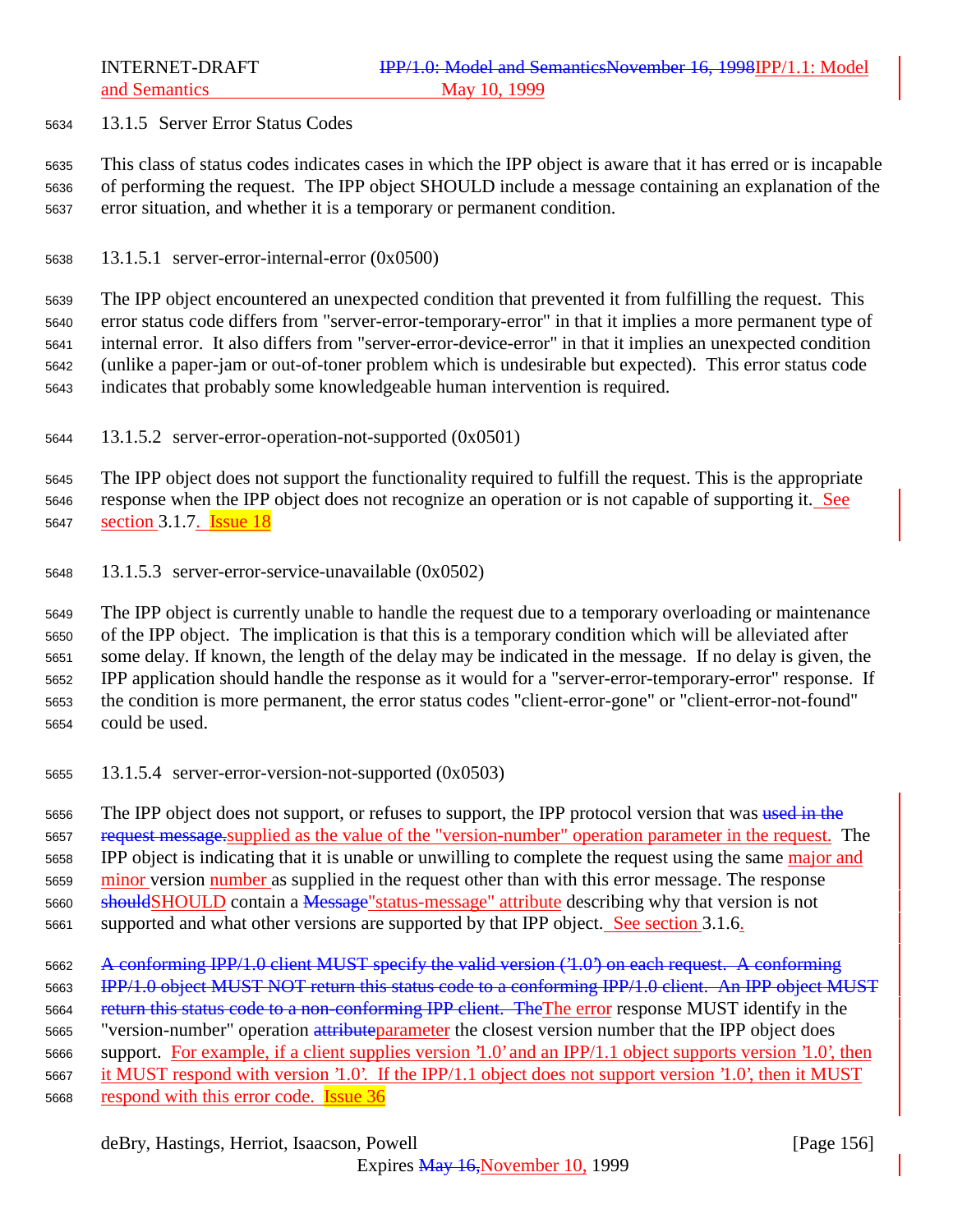13.1.5.5 server-error-device-error (0x0504)

 A printer error, such as a paper jam, occurs while the IPP object processes a Print or Send operation. The response contains the true Job Status (the values of the "job-state" and "job-state-reasons" 5672 attributes). Additional information can be returned in the **optional OPTIONAL** "job-state-message" attribute value or in the OPTIONAL status message that describes the error in more detail. This error status code is only returned in situations where the Printer is unable to accept the create request because of such a device error. For example, if the Printer is unable to spool, and can only accept one job at a time, the reason it might reject a create request is that the printer currently has a paper jam. In many cases however, where the Printer object can accept the request even though the Printer has some error condition, the 'successful-ok' status code will be returned. In such a case, the client would look at the returned Job Object Attributes or later query the Printer to determine its state and state reasons.

13.1.5.6 server-error-temporary-error (0x0505)

 A temporary error such as a buffer full write error, a memory overflow (i.e. the document data exceeds the memory of the Printer), or a disk full condition, occurs while the IPP Printer processes an operation. The client MAY try the unmodified request again at some later point in time with an expectation that the temporary internal error condition may have been cleared. Alternatively, as an implementation option, a Printer object MAY delay the response until the temporary condition is cleared so that no error is returned.

13.1.5.7 server-error-not-accepting-jobs (0x0506)

 A temporary error indicating that the Printer is not currently accepting jobs, because the administrator 5689 has set the value of the Printer's "printer-is-not-accepting-jobs" attribute to 'false' (by means outside  $\theta$ f 5690 IPP/1.0). the scope of this IPP/1.1 document.

13.1.5.8 server-error-busy (0x0507)

 A temporary error indicating that the Printer is too busy processing jobs and/or other requests. The client SHOULD try the unmodified request again at some later point in time with an expectation that the temporary busy condition will have been cleared.

13.1.5.9 server-error-job-canceled (0x0508)

 An error indicating that the job has been canceled by an operator or the system while the client was transmitting the data to the IPP Printer. If a job-id and job-uri had been created, then they are returned in the Print-Job, Send-Document, or Send-URI response as usual; otherwise, no job-id and job-uri are returned in the response.

5700 13.1.5.10 server-error-multiple-document-jobs-not-supported (0x0509) Issue 34

 The IPP object does not support multiple documents per job and a client attempted to supply document data with a second Send-Document or Send-URI operation.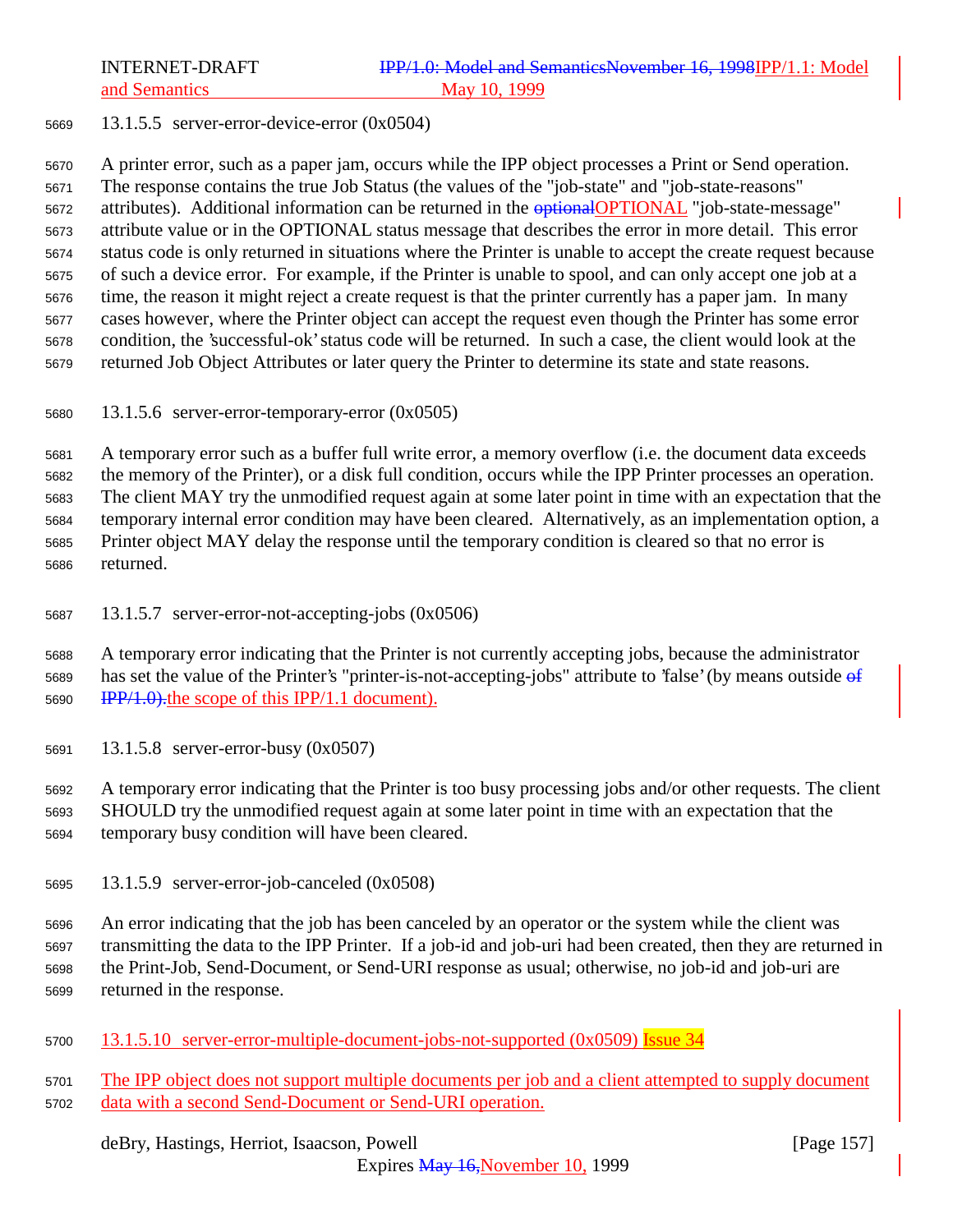13.2 Status Codes for IPP Operations

```
5704 PJ = Print-Job, PU = Print-URI, CJ = Create-Job, SD = Send-Document
5705 SU = Send-URI, V = Validate-Job, GA = Get-Job-Attributes and
5706 Get-Printer-Attributes, GJ = Get-Jobs, C = Cancel-Job
5707
5708 IPP Operations
5709 IPP Status Keyword PJ PU CJ SD SU V GA GJ C
5710 ------------------ -- -- -- -- -- - -- -- -
5711 successful-ok x x x x x x x x x
5712 successful-ok-ignored-or-substituted- x x x x x x x x x
5713 attributes
5714 successful-ok-conflicting-attributes x x x x x x x x x
5715 client-error-bad-request x x x x x x x x x
5716 client-error-forbidden x x x x x x x x x
5717 client-error-not-authenticated x x x x x x x x x
5718 client-error-not-authorized x x x x x x x x x
5719 client-error-not-possible x x x x x x x x x
5720 client-error-timeout x x
5721 client-error-not-found x x x x x x x x x
5722 client-error-gone x x x x x x x x x
5723 client-error-request-entity-too-large x x x x x x x x x
5724 client-error-request-value-too-long x x x x x x x x x
5725 client-error-document-format-not- x x x x x x
5726 supported
5727 client-error-attributes-or-values-not- x x x x x x x x x
5728 supported
5729 client-error-uri-scheme-not-supported x x
5730 client-error-charset-not-supported x x x x x x x x x
5731 client-error-conflicting-attributes x x x x x x x x x
5732 client-error-compression-not-supported x x x x x
5733 client-error-compression-error x x x x
5734 client-error-document-format-error x x x x
5735 client-error-document-access-error x x x
5736 server-error-internal-error x x x x x x x x x
5737 server-error-operation-not-supported x x x x
5738 server-error-service-unavailable x x x x x x x x x
5739 server-error-version-not-supported x x x x x x x x x
5740 server-error-device-error x x x x x
5741 server-error-temporary-error x x x x x
5742 server-error-not-accepting-jobs x x x x
5743 server-error-busy x x x x x x x x x
5744 server-error-job-canceled x x
5745 server-error-multiple-document-jobs- x x
5746 not-supported
```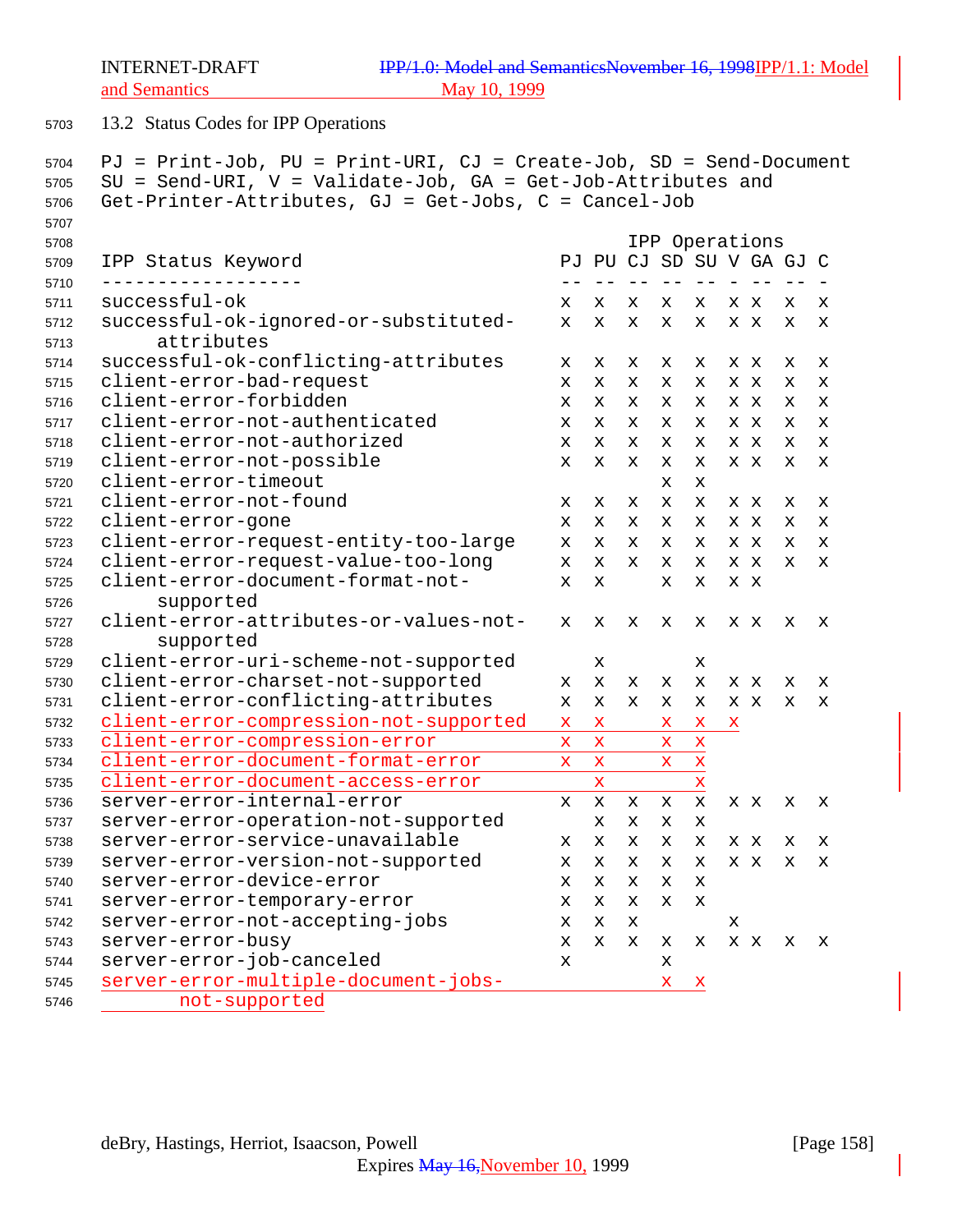### HJ = Hold-Job, RJ = Release-Job, RS = Restart-Job PP = Pause-Printer, RP = Resume-Printer, PJ = Purge-Jobs IPP Operations (cont.) IPP Status Keyword HJ RJ RS PP RP PJ ------------------ -- -- -- -- -- -- successful-ok x x x x x x successful-ok-ignored-or-substituted- x x x x x x attributes successful-ok-conflicting-attributes x x x x x x client-error-bad-request x x x x x x client-error-forbidden x x x x x x client-error-not-authenticated x x x x x x client-error-not-authorized x x x x x x client-error-not-possible x x x x x x client-error-timeout client-error-not-found x x x x x x client-error-gone x x x x x x client-error-request-entity-too-large x x x x x x client-error-request-value-too-long x x x x x x client-error-document-format-not- supported client-error-attributes-or-values-not- x x x x x x supported client-error-uri-scheme-not-supported client-error-charset-not-supported x x x x x x client-error-conflicting-attributes x x x x x x client-error-compression-not-supported client-error-compression-error client-error-document-format-error client-error-document-access-error server-error-internal-error x x x x x x server-error-operation-not-supported x x x x x x server-error-service-unavailable x x x x x x server-error-version-not-supported x x x x x x server-error-device-error server-error-temporary-error server-error-not-accepting-jobs server-error-busy x x x x x x server-error-job-canceled server-error-multiple-document-jobs-not-supported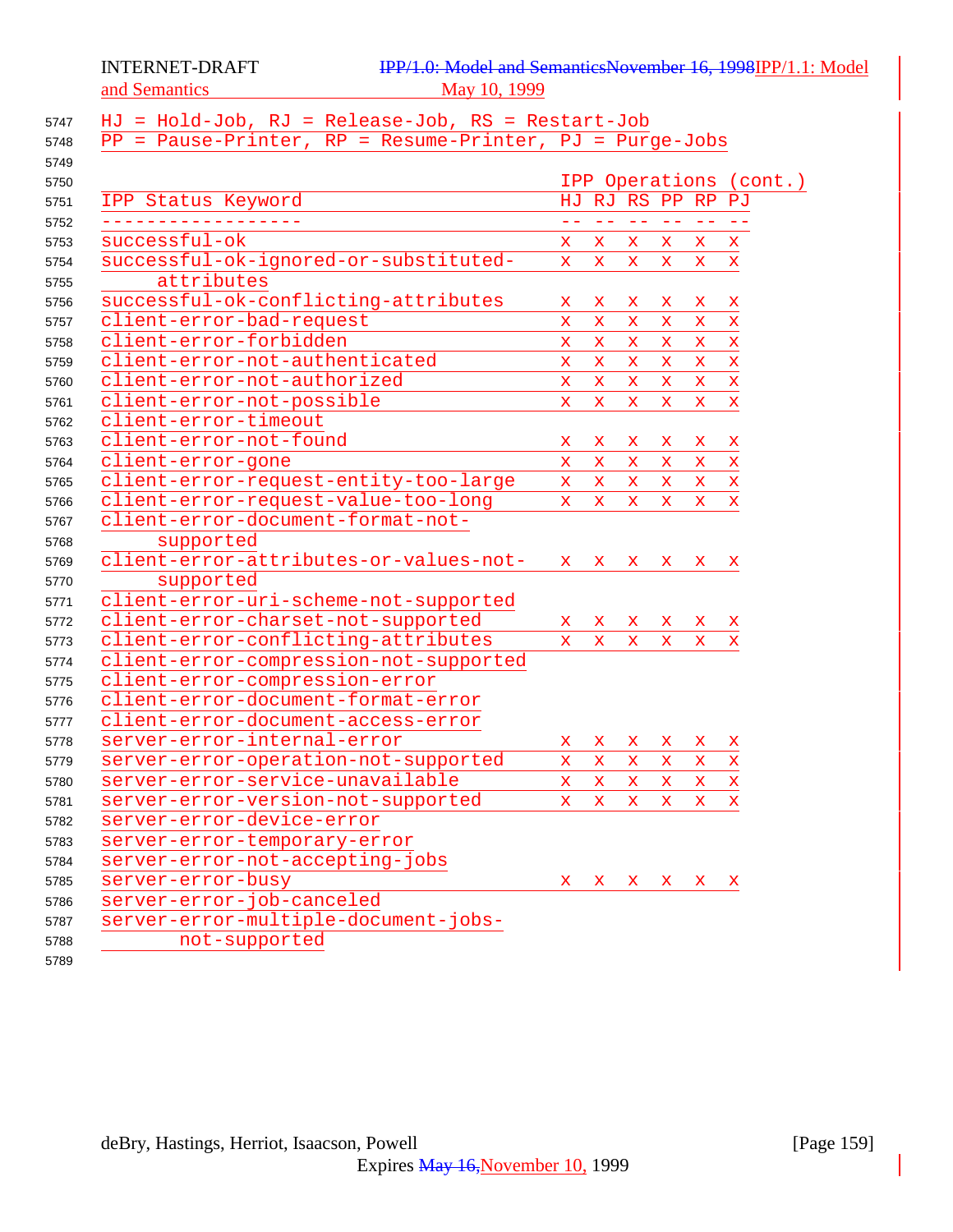- 14. APPENDIX C: "media" keyword values
- Standard keyword values are taken from several sources.
- Standard values are defined (taken from DPA[ISO10175] and the Printer MIB[RFC1759]):
- 'default': The default medium for the output device
- 'iso-a4-white': Specifies the ISO A4 white medium
- 'iso-a4-colored': Specifies the ISO A4 colored medium
- 'iso-a4-transparent' Specifies the ISO A4 transparent medium
- 'iso-a3-white': Specifies the ISO A3 white medium
- 'iso-a3-colored': Specifies the ISO A3 colored medium
- 'iso-a5-white': Specifies the ISO A5 white medium
- 'iso-a5-colored': Specifies the ISO A5 colored medium
- 'iso-b4-white': Specifies the ISO B4 white medium
- 'iso-b4-colored': Specifies the ISO B4 colored medium
- 'iso-b5-white': Specifies the ISO B5 white medium
- 'iso-b5-colored': Specifies the ISO B5 colored medium
- 'jis-b4-white': Specifies the JIS B4 white medium
- 'jis-b4-colored': Specifies the JIS B4 colored medium
- 'jis-b5-white': Specifies the JIS B5 white medium
- 'jis-b5-colored': Specifies the JIS B5 colored medium
- 
- The following standard values are defined for North American media:
- 'na-letter-white': Specifies the North American letter white medium
- 'na-letter-colored': Specifies the North American letter colored medium
- 'na-letter-transparent': Specifies the North American letter transparent medium
- 'na-legal-white': Specifies the North American legal white medium
- 'na-legal-colored': Specifies the North American legal colored medium
- 
- The following standard values are defined for envelopes:
- 'iso-b4-envelope': Specifies the ISO B4 envelope medium
- 'iso-b5-envelope': Specifies the ISO B5 envelope medium
- 'iso-c3-envelope': Specifies the ISO C3 envelope medium
- 'iso-c4-envelope': Specifies the ISO C4 envelope medium
- 'iso-c5-envelope': Specifies the ISO C5 envelope medium
- 'iso-c6-envelope': Specifies the ISO C6 envelope medium
- 'iso-designated-long-envelope': Specifies the ISO Designated Long envelope medium
- 'na-10x13-envelope': Specifies the North American 10x13 envelope medium
- 'na-9x12-envelope': Specifies the North American 9x12 envelope medium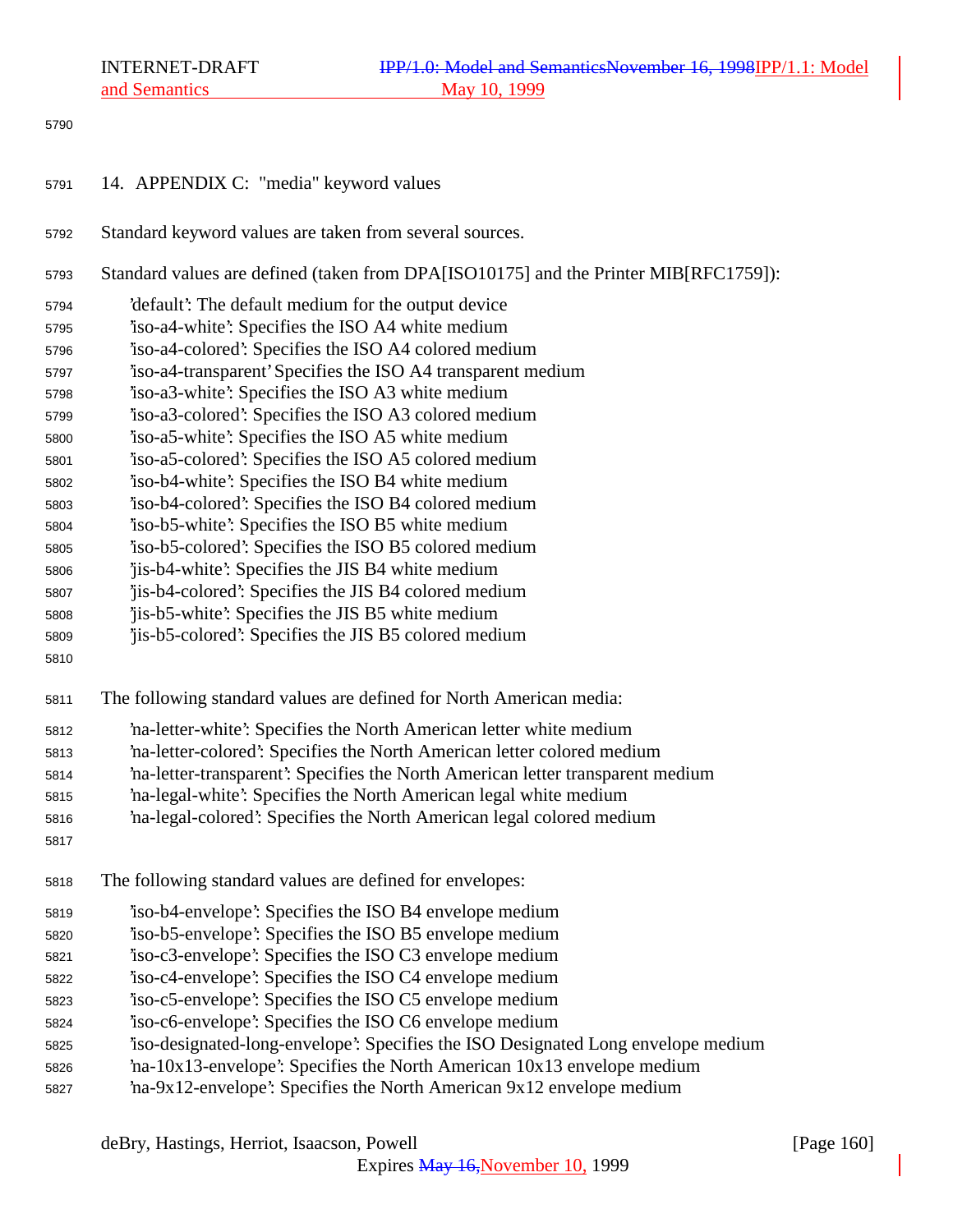INTERNET-DRAFT **IPP/1.0: Model and SemanticsNovember 16, 1998** IPP/1.1: Model and Semantics May 10, 1999 'monarch-envelope': Specifies the Monarch envelope 'na-number-10-envelope': Specifies the North American number 10 business envelope medium 'na-7x9-envelope': Specifies the North American 7x9 inch envelope 'na-9x11-envelope': Specifies the North American 9x11 inch envelope 'na-10x14-envelope': Specifies the North American 10x14 inch envelope 'na-number-9-envelope': Specifies the North American number 9 business envelope 'na-6x9-envelope': Specifies the North American 6x9 inch envelope 'na-10x15-envelope': Specifies the North American 10x15 inch envelope The following standard values are defined for the less commonly used media (white-only): 'executive-white': Specifies the white executive medium 'folio-white': Specifies the folio white medium 'invoice-white': Specifies the white invoice medium 'ledger-white': Specifies the white ledger medium 'quarto-white': Specified the white quarto medium 'iso-a0-white': Specifies the ISO A0 white medium 'iso-a1-white': Specifies the ISO A1 white medium 'iso-a2-white': Specifies the ISO A2 white medium 'iso-a6-white': Specifies the ISO A6 white medium 'iso-a7-white': Specifies the ISO A7 white medium 'iso-a8-white': Specifies the ISO A8 white medium 'iso-a9-white': Specifies the ISO A9 white medium 'iso-10-white': Specifies the ISO A10 white medium 'iso-b0-white': Specifies the ISO B0 white medium 'iso-b1-white': Specifies the ISO B1 white medium 'iso-b2-white': Specifies the ISO B2 white medium 'iso-b3-white': Specifies the ISO B3 white medium 'iso-b6-white': Specifies the ISO B6 white medium 'iso-b7-white': Specifies the ISO B7 white medium 'iso-b8-white': Specifies the ISO B8 white medium 'iso-b9-white': Specifies the ISO B9 white medium 'iso-b10-white': Specifies the ISO B10 white medium 'jis-b0-white': Specifies the JIS B0 white medium 'jis-b1-white': Specifies the JIS B1 white medium 'jis-b2-white': Specifies the JIS B2 white medium 'jis-b3-white': Specifies the JIS B3 white medium 'jis-b6-white': Specifies the JIS B6 white medium 'jis-b7-white': Specifies the JIS B7 white medium 'jis-b8-white': Specifies the JIS B8 white medium 'jis-b9-white': Specifies the JIS B9 white medium 'jis-b10-white': Specifies the JIS B10 white medium 

The following standard values are defined for engineering media: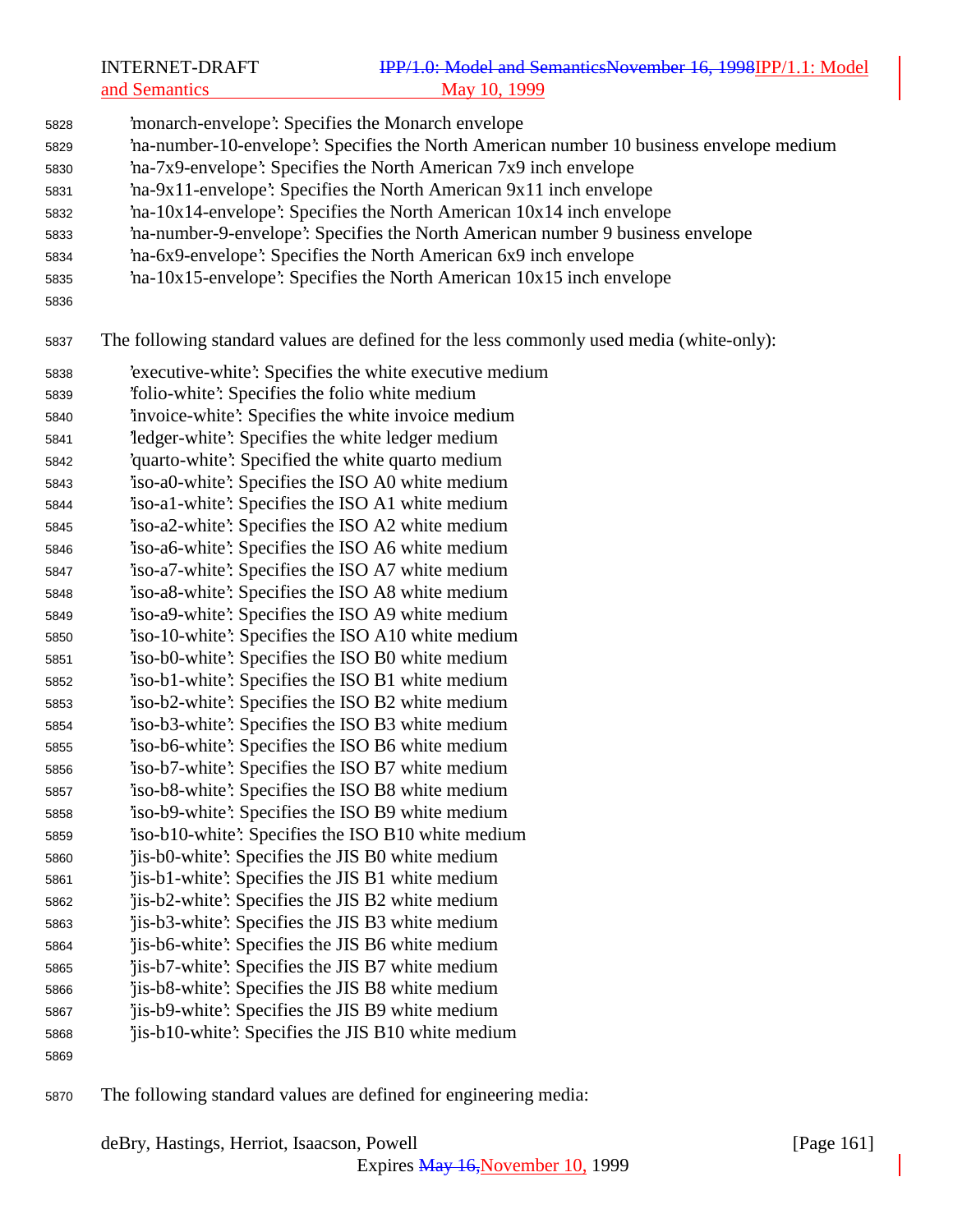- 'a': Specifies the engineering A size medium
- 'b': Specifies the engineering B size medium
- 'c': Specifies the engineering C size medium
- 'd': Specifies the engineering D size medium
- 'e': Specifies the engineering E size medium
- 

The following standard values are defined for input-trays (from ISO DPA and the Printer MIB):

- 'top': The top input tray in the printer.
- 'middle': The middle input tray in the printer.
- 'bottom': The bottom input tray in the printer.
- 'envelope': The envelope input tray in the printer.
- 'manual': The manual feed input tray in the printer.
- 'large-capacity': The large capacity input tray in the printer.
- 'main': The main input tray
- 'side': The side input tray
- 

The following standard values are defined for media sizes (from ISO DPA):

 'iso-a0': Specifies the ISO A0 size: 841 mm by 1189 mm as defined in ISO 216 'iso-a1': Specifies the ISO A1 size: 594 mm by 841 mm as defined in ISO 216 'iso-a2': Specifies the ISO A2 size: 420 mm by 594 mm as defined in ISO 216 'iso-a3': Specifies the ISO A3 size: 297 mm by 420 mm as defined in ISO 216 'iso-a4': Specifies the ISO A4 size: 210 mm by 297 mm as defined in ISO 216 'iso-a5': Specifies the ISO A5 size: 148 mm by 210 mm as defined in ISO 216 'iso-a6': Specifies the ISO A6 size: 105 mm by 148 mm as defined in ISO 216 'iso-a7': Specifies the ISO A7 size: 74 mm by 105 mm as defined in ISO 216 'iso-a8': Specifies the ISO A8 size: 52 mm by 74 mm as defined in ISO 216 'iso-a9': Specifies the ISO A9 size: 37 mm by 52 mm as defined in ISO 216 'iso-a10': Specifies the ISO A10 size: 26 mm by 37 mm as defined in ISO 216 'iso-b0': Specifies the ISO B0 size: 1000 mm by 1414 mm as defined in ISO 216 'iso-b1': Specifies the ISO B1 size: 707 mm by 1000 mm as defined in ISO 216 'iso-b2': Specifies the ISO B2 size: 500 mm by 707 mm as defined in ISO 216 'iso-b3': Specifies the ISO B3 size: 353 mm by 500 mm as defined in ISO 216 'iso-b4': Specifies the ISO B4 size: 250 mm by 353 mm as defined in ISO 216 'iso-b5': Specifies the ISO B5 size: 176 mm by 250 mm as defined in ISO 216 'iso-b6': Specifies the ISO B6 size: 125 mm by 176 mm as defined in ISO 216 'iso-b7': Specifies the ISO B7 size: 88 mm by 125 mm as defined in ISO 216 'iso-b8': Specifies the ISO B8 size: 62 mm by 88 mm as defined in ISO 216 'iso-b9': Specifies the ISO B9 size: 44 mm by 62 mm as defined in ISO 216 'iso-b10': Specifies the ISO B10 size: 31 mm by 44 mm as defined in ISO 216 'na-letter': Specifies the North American letter size: 8.5 inches by 11 inches 'na-legal': Specifies the North American legal size: 8.5 inches by 14 inches 'executive': Specifies the executive size (7.25 X 10.5 in) 'folio': Specifies the folio size (8.5 X 13 in)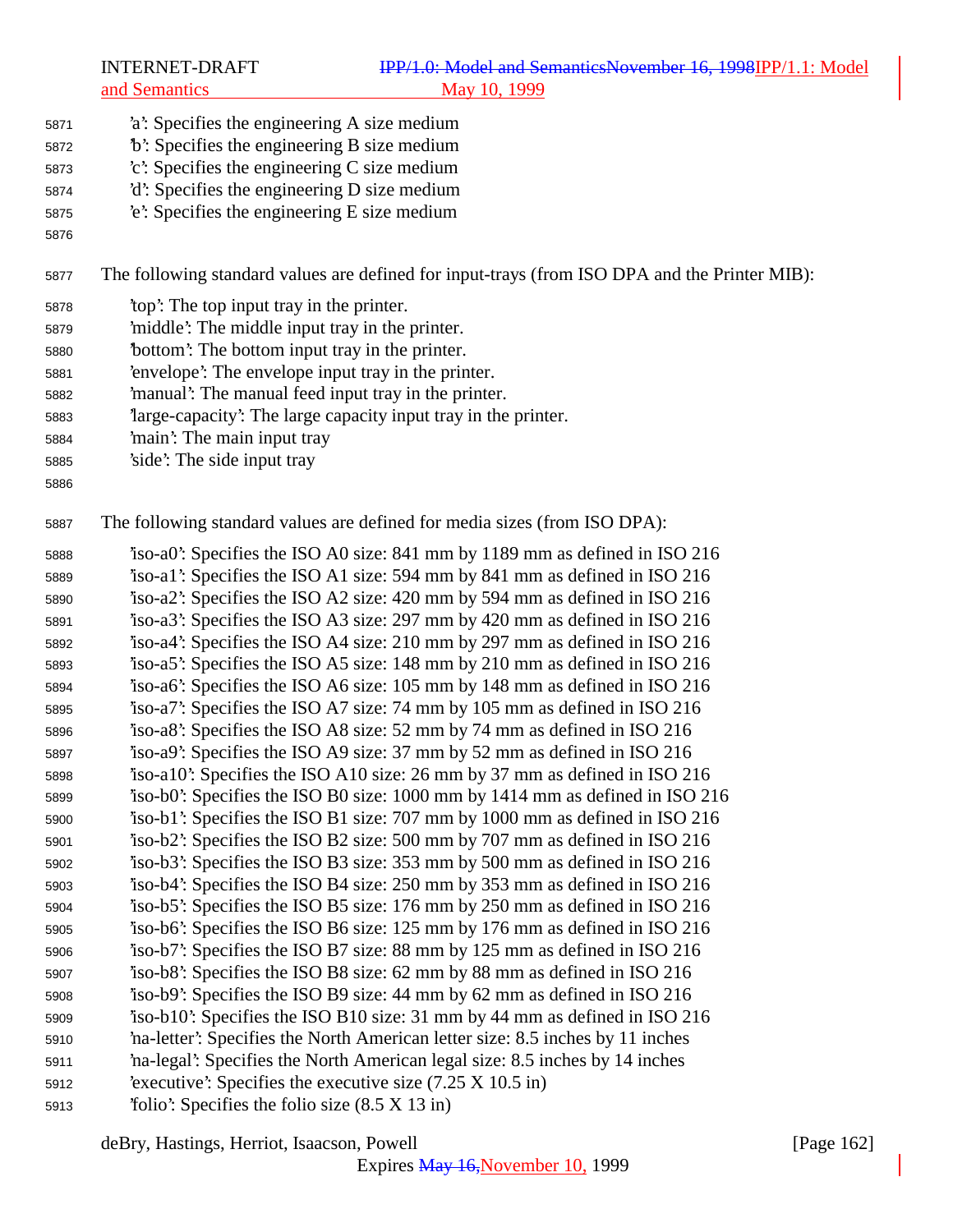'invoice': Specifies the invoice size (5.5 X 8.5 in) 'ledger': Specifies the ledger size (11 X 17 in) 'quarto': Specifies the quarto size (8.5 X 10.83 in) 'iso-c3': Specifies the ISO C3 size: 324 mm by 458 mm as defined in ISO 269 'iso-c4': Specifies the ISO C4 size: 229 mm by 324 mm as defined in ISO 269 'iso-c5': Specifies the ISO C5 size: 162 mm by 229 mm as defined in ISO 269 'iso-c6': Specifies the ISO C6 size: 114 mm by 162 mm as defined in ISO 269 'iso-designated-long': Specifies the ISO Designated Long size: 110 mm by 220 mm as defined in ISO 269 'na-10x13-envelope': Specifies the North American 10x13 size: 10 inches by 13 inches 'na-9x12-envelope': Specifies the North American 9x12 size: 9 inches by 12 inches 'na-number-10-envelope': Specifies the North American number 10 business envelope size: 4.125 inches by 9.5 inches 'na-7x9-envelope': Specifies the North American 7x9 inch envelope size 'na-9x11-envelope': Specifies the North American 9x11 inch envelope size 'na-10x14-envelope': Specifies the North American 10x14 inch envelope size 'na-number-9-envelope': Specifies the North American number 9 business envelope size 'na-6x9-envelope': Specifies the North American 6x9 envelope size 'na-10x15-envelope': Specifies the North American 10x15 envelope size 'monarch-envelope': Specifies the Monarch envelope size (3.87 x 7.5 in) 'jis-b0': Specifies the JIS B0 size: 1030mm x 1456mm 'jis-b1': Specifies the JIS B1 size: 728mm x 1030mm 'jis-b2': Specifies the JIS B2 size: 515mm x 728mm 'jis-b3': Specifies the JIS B3 size: 364mm x 515mm 'jis-b4': Specifies the JIS B4 size: 257mm x 364mm 'jis-b5': Specifies the JIS B5 size: 182mm x 257mm 'jis-b6': Specifies the JIS B6 size: 128mm x 182mm 'jis-b7': Specifies the JIS B7 size: 91mm x 128mm 'jis-b8': Specifies the JIS B8 size: 64mm x 91mm 'jis-b9': Specifies the JIS B9 size: 45mm x 64mm 'jis-b10': Specifies the JIS B10 size: 32mm x 45mm

15. APPENDIX D: Processing IPP Attributes

 When submitting a print job to a Printer object, the IPP model allows a client to supply operation and Job Template attributes along with the document data. These Job Template attributes in the create request affect the rendering, production and finishing of the documents in the job. Similar types of instructions may also be contained in the document to be printed, that is, embedded within the print data itself. In addition, the Printer has a set of attributes that describe what rendering and finishing options which are supported by that Printer. This model, which allows for flexibility and power, also introduces the potential that at job submission time, these client-supplied attributes may conflict with either:

- what the implementation is capable of realizing (i.e., what the Printer supports), as well as - the instructions embedded within the print data itself.
-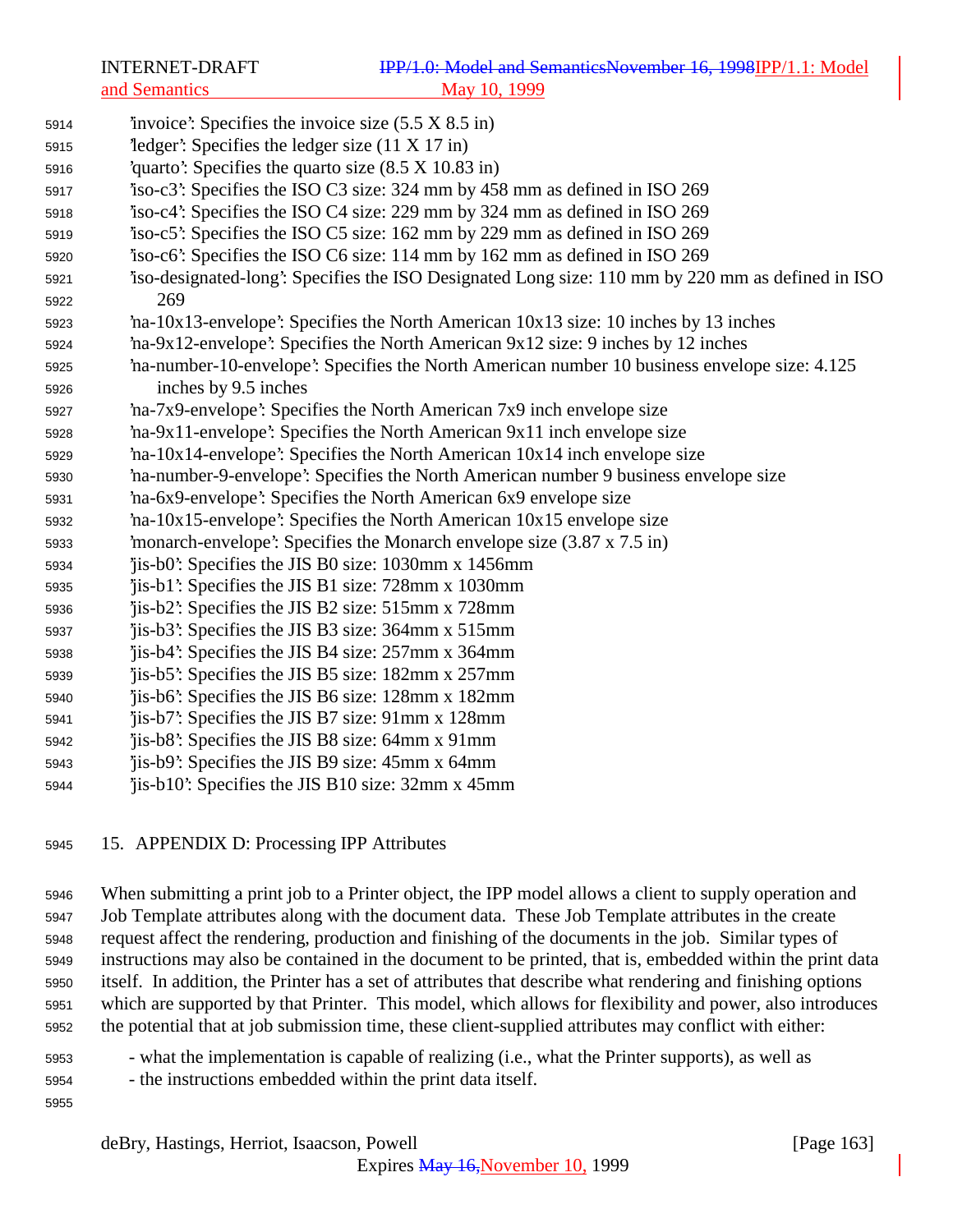- The following sections describe how these two types of conflicts are handled in the IPP model.
- 15.1 Fidelity

 If there is a conflict between what the client requests and what a Printer object supports, the client may request one of two possible conflict handling mechanisms:

- 1) either reject the job since the job can not be processed exactly as specified, or
- 2) allow the Printer to make any changes necessary to proceed with processing the Job the best it can.
- 

 In the first case the client is indicating to the Printer object: "Print the job exactly as specified with no exceptions, and if that can't be done, don't even bother printing the job at all." In the second case, the client is indicating to the Printer object: "It is more important to make sure the job is printed rather than be processed exactly as specified; just make sure the job is printed even if client supplied attributes need to be changed or ignored."

The IPP model accounts for this situation by introducing an "ipp-attribute-fidelity" attribute.

 In a create request, "ipp-attribute-fidelity" is a boolean operation attribute that is OPTIONALLY supplied by the client. The value 'true' indicates that total fidelity to client supplied Job Template attributes and values is required. The client is requesting that the Job be printed exactly as specified, and if that is not possible then the job MUST be rejected rather than processed incorrectly. The value 'false' indicates that a reasonable attempt to print the Job is acceptable. If a Printer does not support some of the client supplied Job Template attributes or values, the Printer MUST ignore them or substitute any supported value for unsupported values, respectively. The Printer may choose to substitute the default value associated with that attribute, or use some other supported value that is similar to the unsupported requested value. For example, if a client supplies a "media" value of 'na-letter', the Printer may choose to substitute 'iso-a4' rather than a default value of 'envelope'. If the client does not supply the "ipp-attribute-fidelity" attribute, the Printer assumes a value of 'false'.

- Each Printer implementation MUST support both types of "fidelity" printing (that is whether the client supplies a value of 'true' or 'false'):
- If the client supplies 'false' or does not supply the attribute, the Printer object MUST always accept the request by ignoring unsupported Job Template attributes and by substituting unsupported values of supported Job Template attributes with supported values.
- If the client supplies 'true', the Printer object MUST reject the request if the client supplies unsupported Job Template attributes.
- 

 Since a client can always query a Printer to find out exactly what is and is not supported, "ipp-attribute-fidelity" set to 'false' is useful when:

- 1) The End-User uses a command line interface to request attributes that might not be supported.
- 2) In a GUI context, if the End User expects the job might be moved to another printer and prefers a sub-optimal result to nothing at all.
- 3) The End User just wants something reasonable in lieu of nothing at all.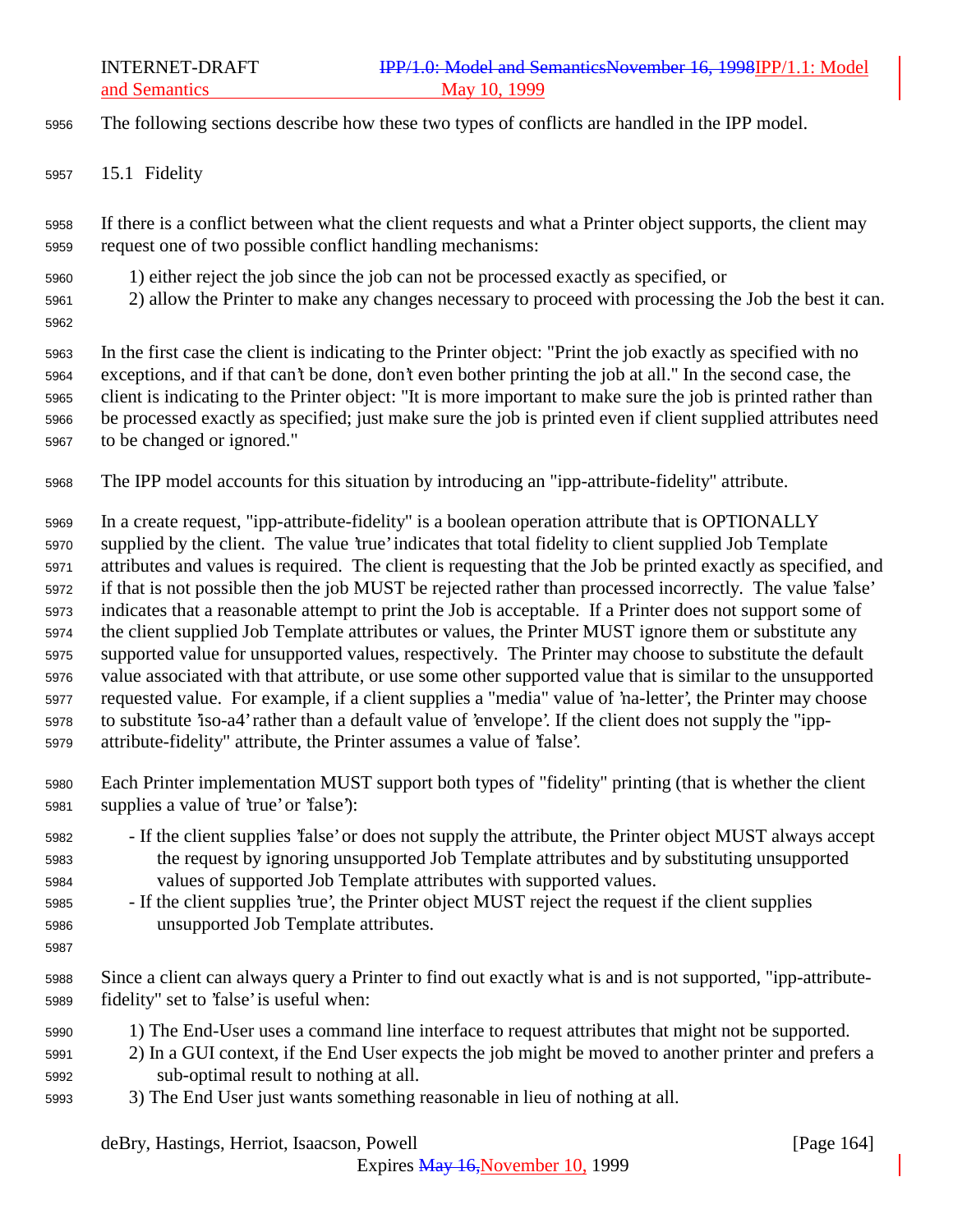#### 

## 15.2 Page Description Language (PDL) Override

 If there is a conflict between the value of an IPP Job Template attribute and a corresponding instruction in the document data, the value of the IPP attribute SHOULD take precedence over the document instruction. Consider the case where a previously formatted file of document data is sent to an IPP Printer. In this case, if the client supplies any attributes at job submission time, the client desires that those attributes override the embedded instructions. Consider the case were a previously formatted document has embedded in it commands to load 'iso-a4' media. However, the document is passed to an end user that only has access to a printer with 'na-letter' media loaded. That end user most likely wants to submit that document to an IPP Printer with the "media" Job Template attribute set to 'na-letter'. The job submission attribute should take precedence over the embedded PDL instruction. However, until companies that supply document data interpreters allow a way for external IPP attributes to take precedence over embedded job production instructions, a Printer might not be able to support the semantics that IPP attributes override the embedded instructions.

 The IPP model accounts for this situation by introducing a "pdl-override-supported" attribute that describes the Printer objects capabilities to override instructions embedded in the PDL data stream. The 6010 value of the "pdl-override-supported" attribute is configured by means outside  $\frac{IPP}{1.0.0}$  the scope of this IPP/1.1 document.

- This REQUIRED Printer attribute takes on the following values:
- 'attempted': This value indicates that the Printer object attempts to make the IPP attribute values take precedence over embedded instructions in the document data, however there is no guarantee.
- 'not-attempted': This value indicates that the Printer object makes no attempt to make the IPP attribute values take precedence over embedded instructions in the document data.
- 
- At job processing time, an implementation that supports the value of 'attempted' might do one of several different actions:
- 1) Generate an output device specific command sequence to realize the feature represented by the IPP attribute value.
- 2) Parse the document data itself and replace the conflicting embedded instruction with a new embedded instruction that matches the intent of the IPP attribute value.
- 3) Indicate to the Printer that external supplied attributes take precedence over embedded instructions and then pass the external IPP attribute values to the document data interpreter.
- 4) Anything else that allows for the semantics that IPP attributes override embedded document data instructions.
- 
- Since 'attempted' does not offer any type of guarantee, even though a given Printer object might not do a very "good" job of attempting to ensure that IPP attributes take a higher precedence over instructions embedded in the document data, it would still be a conforming implementation.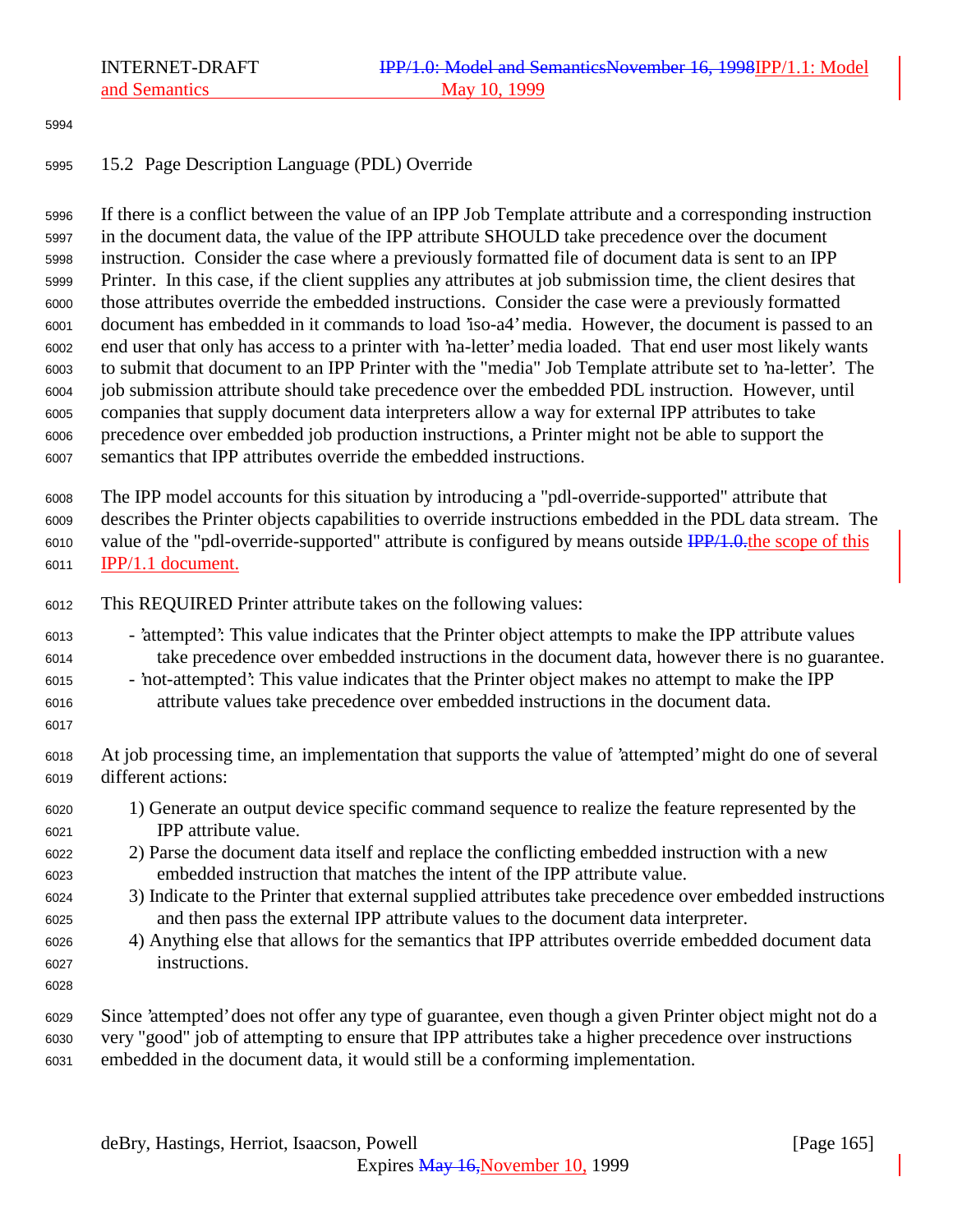At job processing time, an implementation that supports the value of 'not-attempted' might do one of the following actions:

- 1) Simply pre-pend the document data with the PDL instruction that corresponds to the client- supplied PDL attribute, such that if the document data also has the same PDL instruction, it will override what the Printer object pre-pended. In other words, this implementation is using the same implementation semantics for the client-supplied IPP attributes as for the Printer object defaults.
- 2) Parse the document data and replace the conflicting embedded instruction with a new embedded instruction that approximates, but does not match, the semantic intent of the IPP attribute value.
- 

 Note: The "ipp-attribute-fidelity" attribute applies to the Printer's ability to either accept or reject other unsupported Job Template attributes. In other words, if "ipp-attribute-fidelity" is set to 'true', a Job is accepted if and only if the client supplied Job Template attributes and values are supported by the Printer. Whether these attributes actually affect the processing of the Job when the document data contains embedded instructions depends on the ability of the Printer to override the instructions embedded in the document data with the semantics of the IPP attributes. If the document data attributes can be overridden ("pdl-override-supported" set to 'attempted'), the Printer makes an attempt to use the IPP attributes when processing the Job. If the document data attributes can not be overridden ("pdl- override-supported" set to 'not-attempted'), the Printer makes no attempt to override the embedded document data instructions with the IPP attributes when processing the Job, and hence, the IPP attributes may fail to affect the Job processing and output when the corresponding instruction is embedded in the document data.

15.3 Using Job Template Attributes During Document Processing.

 The Printer object uses some of the Job object's Job Template attributes during the processing of the document data associated with that job. These include, but are not limited to, "orientation-requested", "number-up", "sides", "media", and "copies". The processing of each document in a Job Object MUST follow the steps below. These steps are intended only to identify when and how attributes are to be used in processing document data and any alternative steps that accomplishes the same effect can be used to implement this specification.

- 1. Using the client supplied "document-format" attribute or some form of document format detection algorithm (if the value of "document-format" is not specific enough), determine whether or not the document data has already been formatted for printing. If the document data has been formatted, then go to step 2. Otherwise, the document data MUST be formatted. The formatting detection algorithm is implementation defined and is not specified by this specification. The formatting of the document data uses the "orientation-requested" attribute to determine how the formatted print data should be placed on a print-stream page, see section 4.2.10 for the details.
- 2. The document data is in the form of a print-stream in a known media type. The "page-ranges" attribute is used to select, as specified in section 4.2.7, a sub-sequence of the pages in the print-stream that are to be processed and images.
-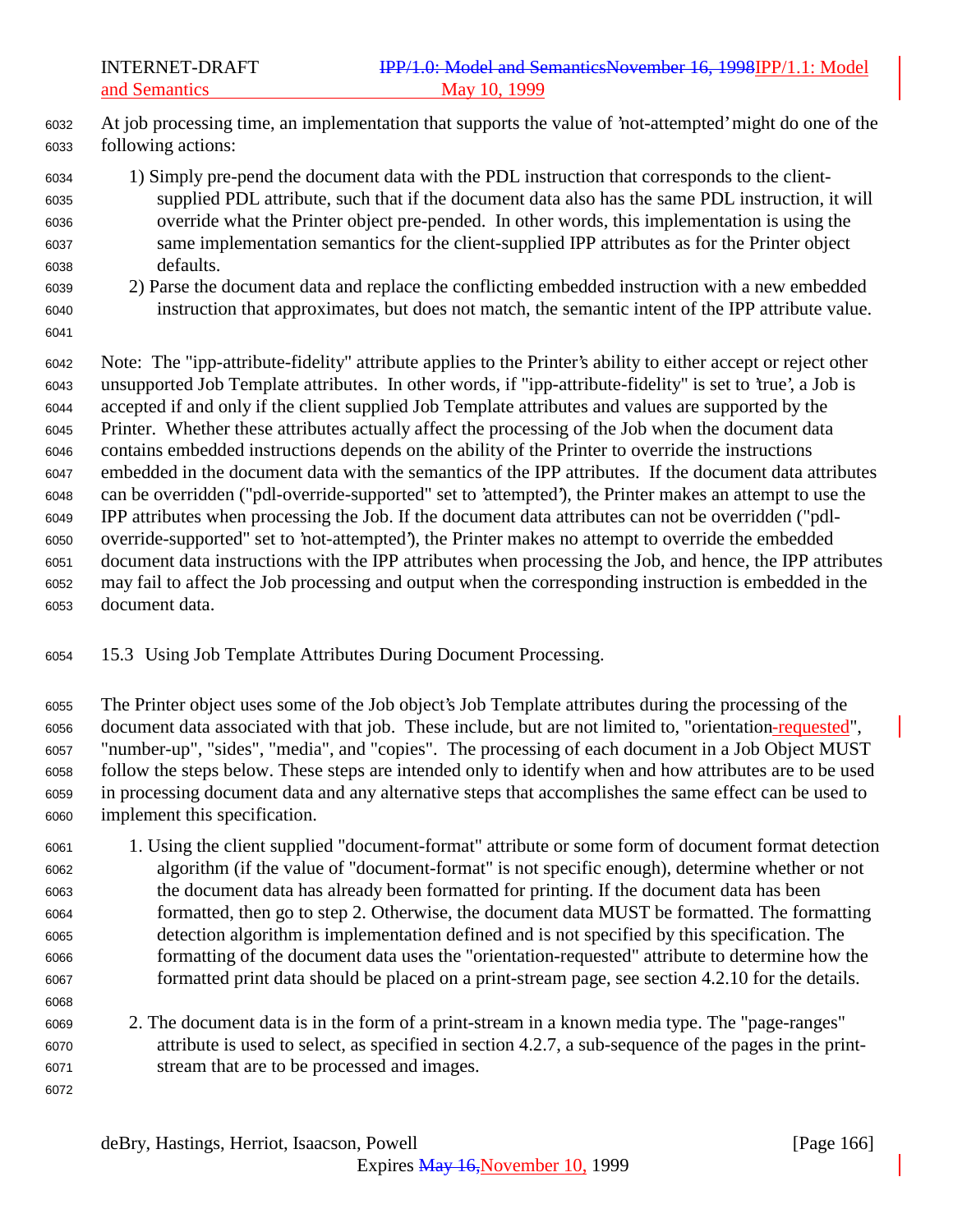INTERNET-DRAFT **IPP/1.0: Model and SemanticsNovember 16, 1998IPP/1.1: Model** and Semantics May 10, 1999 3. The input to this step is a sequence of print-stream pages. This step is controlled by the "number- up" attribute. If the value of "number-up" is N, then during the processing of the print-stream pages, each N print-stream pages are positioned, as specified in section 4.2.9, to create a single impression. If a given document does not have N more print-stream pages, then the completion

 of the impression is controlled by the "multiple-document-handling" attribute as described in section 4.2.4; when the value of this attribute is 'single-document' or 'single-document-new- sheet', the print-stream pages of document data from subsequent documents is used to complete the impression.

 The size(scaling), position(translation) and rotation of the print-stream pages on the impression is implementation defined. Note that during this process the print-stream pages may be rendered to a form suitable for placing on the impression; this rendering is controlled by the values of the "printer-resolution" and "print-quality" attributes as described in sections 4.2.12 and 4.2.13. In the case N=1, the impression is nearly the same as the print-stream page; the differences would only be in the size, position and rotation of the print-stream page and/or any decoration, such as a frame to the page, that is added by the implementation.

- 4. The collection of impressions is placed, in sequence, onto sides of the media sheets. This placement is controlled by the "sides" attribute and the orientation of the print-stream page, as described in section 4.2.8. The orientation of the print-stream pages affects the orientation of the impression; for example, if "number-up" equals 2, then, typically, two portrait print-stream pages become one landscape impression. Note that the placement of impressions onto media sheets is also controlled by the "multiple-document-handling" attribute as described in section 4.2.4.
- 5. The "copies" and "multiple-document-handling" attributes are used to determine how many copies of each media instance are created and in what order. See sections 4.2.5 and 4.2.4 for the details.
- 6. When the correct number of copies are created, the media instances are finished according to the values of the "finishings" attribute as described in 4.2.6. Note that sometimes finishing operations may require manual intervention to perform the finishing operations on the copies, especially uncollated copies. This specification allows any or all of the processing steps to be performed automatically or manually at the discretion of the Printer object.
- 16. APPENDIX E: Generic Directory Schema

 This section defines a generic schema for an entry in a directory service. A directory service is a means by which service users can locate service providers. In IPP environments, this means that IPP Printers can be registered (either automatically or with the help of an administrator) as entries of type printer in the directory using an implementation specific mechanism such as entry attributes, entry type fields, specific branches, etc. IPP clients can search or browse for entries of type printer. Clients use the directory service to find entries based on naming, organizational contexts, or filtered searches on attribute values of entries. For example, a client can find all printers in the "Local Department" context. Authentication and authorization are also often part of a directory service so that an administrator can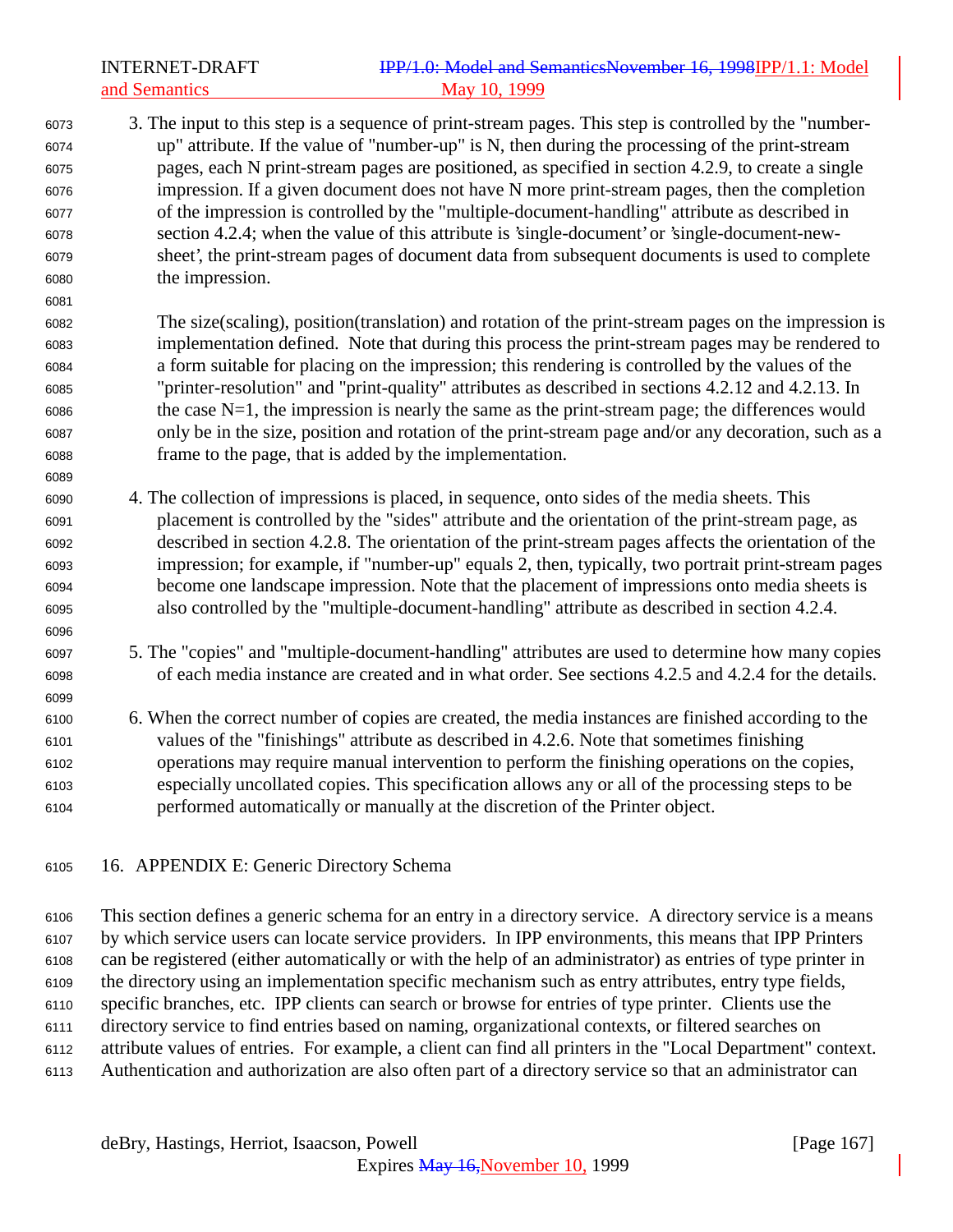place limits on end users so that they are only allowed to find entries to which they have certain access rights. IPP itself does not require any specific directory service protocol or provider.

 Note: Some directory implementations allow for the notion of "aliasing". That is, one directory entry object can appear as multiple directory entry object with different names for each object. In each case, each alias refers to the same directory entry object which refers to a single IPP Printer object.

The generic schema is a subset of IPP Printer Job Template and Printer Description attributes (sections

4.2 and 4.4). These attributes are identified as either RECOMMENDED or OPTIONAL for the

directory entry itself. This conformance labeling is NOT the same conformance labeling applied to the

 attributes of IPP Printers objects. The conformance labeling in this Appendix is intended to apply to directory templates and to IPP Printer implementations that subscribe by adding one or more entries to a

- directory. RECOMMENDED attributes SHOULD be associated with each directory entry. OPTIONAL
- attributes MAY be associated with the directory entry (if known or supported). In addition, all directory
- entry attributes SHOULD reflect the current attribute values for the corresponding Printer object.

 The names of attributes in directory schema and entries SHOULD be the same as the IPP Printer attribute names as shown.

 In order to bridge between the directory service and the IPP Printer object, one of the RECOMMENDED directory entry attributes is the Printer object's "printer-uri-supported" attribute. The IPP client queries the "printer-uri-supported" attribute in the directory entry and then addresses the IPP Printer object using one of its URIs. The "uri-security-supported" attribute identifies the protocol (if any) used to secure a channel.

| 6135 | printer-uri-supported        | <b>RECOMMENDED</b> | Section 4.4.1  |
|------|------------------------------|--------------------|----------------|
| 6136 | uri-authentication-supported | <b>RECOMMENDED</b> | Section 4.4.2  |
| 6137 | uri-security-supported       | <b>RECOMMENDED</b> | Section 4.4.3  |
| 6138 | printer-name                 | <b>RECOMMENDED</b> | Section 4.4.4  |
| 6139 | printer-location             | <b>RECOMMENDED</b> | Section 4.4.5  |
| 6140 | printer-info                 | <b>OPTIONAL</b>    | Section 4.4.6  |
| 6141 | printer-more-info            | <b>OPTIONAL</b>    | Section 4.4.7  |
| 6142 | printer-make-and-model       | <b>RECOMMENDED</b> | Section 4.4.9  |
| 6143 | charset-supported            | <b>OPTIONAL</b>    | Section 4.4.18 |
| 6144 | generated-natural-language-  |                    |                |
| 6145 | supported                    | <b>OPTIONAL</b>    | Section 4.4.20 |
| 6146 | document-format-supported    | <b>RECOMMENDED</b> | Section 4.4.22 |
| 6147 | compression-supported        | <b>RECOMMENDED</b> | Section 4.4.32 |
| 6148 | color-supported              | <b>RECOMMENDED</b> | Section 4.4.26 |
| 6149 | finishings-supported         | <b>OPTIONAL</b>    | Section 4.2.6  |
| 6150 | number-up-supported          | <b>OPTIONAL</b>    | Section 4.2.7  |
| 6151 | sides-supported              | <b>RECOMMENDED</b> | Section 4.2.8  |
| 6152 | media-supported              | <b>RECOMMENDED</b> | Section 4.2.11 |
| 6153 | printer-resolution-supported | <b>OPTIONAL</b>    | Section 4.2.12 |
| 6154 | print-quality-supported      | <b>OPTIONAL</b>    | Section 4.2.13 |
|      |                              |                    |                |

The following attributes define the generic schema for directory entries of type PRINTER:

deBry, Hastings, Herriot, Isaacson, Powell **company** and the company of the company in the company of the company of the company of the company of the company of the company of the company of the company of the company of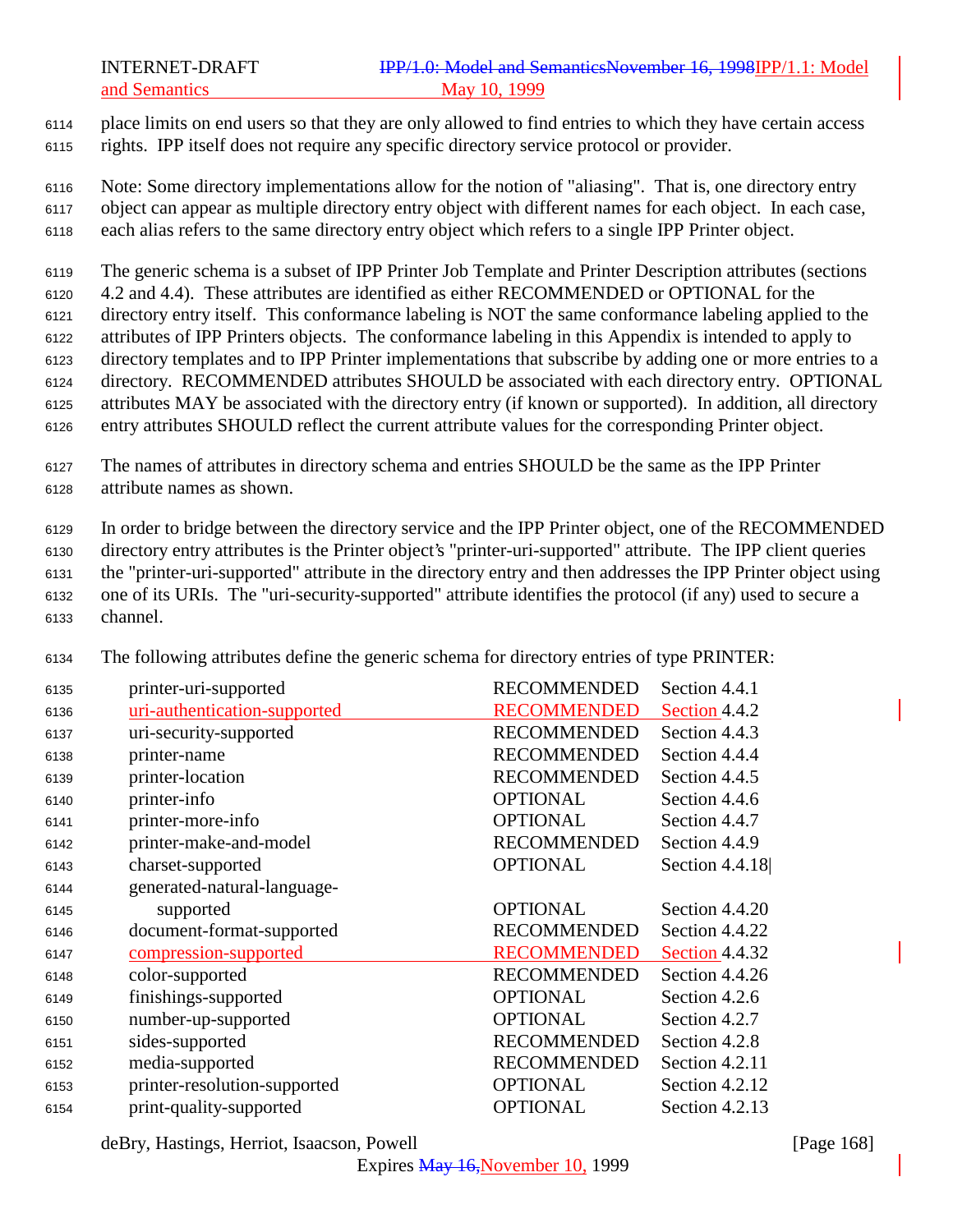| 6155 | ipp-versions-supported           | RECOMMENDED     | Section 4.4.14 |
|------|----------------------------------|-----------------|----------------|
| 6156 | multiple-document-jobs-supported | <b>OPTIONAL</b> | Section 4.4.16 |
| 6157 | pages-per-minute                 | <b>OPTIONAL</b> | Section 4.4.36 |
| 6158 | pages-per-minute-color           | <b>OPTIONAL</b> | Section 4.4.37 |
|      |                                  |                 |                |

6159

### <sup>6160</sup> APPENDIX F: Change History for the IPP Model and Semantics document

<sup>6161</sup> The following substantive changes and major clarifications have been made to this document from the

6162 June 30, 1998 version based on the interoperability testing that took place September 23-25 1998 and

<sup>6163</sup> subsequent mailing list and meeting discussions. They are listed in the order of occurrence in the

6164 document. These changes are the ones that might affect implementations. Clarifications that are

- 6165 unlikely to affect implementations are not listed. The issue numbers refer to the IPP Issues List which is 6166 available in the following directory:
- 6167
- 

6168 ftp://ftp.pwg.org/pub/pwg/ipp/approved-clarifications/

| <b>Section</b>       | <b>Description</b>                                                           |
|----------------------|------------------------------------------------------------------------------|
| global               | Replaced TLS references with SSL3 references as agreed with our Area         |
|                      | Director on $11/12/1998$ .                                                   |
| global               | Removed the indications that some of these IPP documents are                 |
|                      | informational, since the intent is now to publish all IPP/1.0 documents as   |
|                      | informational as agreed with our Area Director on 11/12/1998.                |
| 3.1.2,               | Clarify that the IPP object SHOULD NOT validate the range of the             |
| <del>16.3.3</del>    | request-id being 1 to 2**31-1, but accepts and returns any value. Clients    |
| Fnow IPP             | MUST still keep in the range $1$ to $2**31$ though. If the request is        |
| H <sub>0</sub>       | terminated before the complete "request id" is received, the IPP object      |
|                      | rejects the request and returns a response with a "request-id" of 0 (Issue   |
|                      | <del>1.36).</del>                                                            |
| 3.1.4.1              | Clarified that when a client submits a request in a charset that is not      |
| <del>14.1.4.14</del> | supported, the IPP object SHOULD return any 'text' or 'name' attributes in   |
|                      | the 'utf 8' charset, if it returns any, since clients and IPP objects MUST   |
|                      | $\frac{\text{support 'utf-8'. (Issue 1.19)}}{S(1)}$                          |
| $3 + 4 + 1$          | Clarified Section 3.1.4.1 Request Operation Attributes that a client MAY     |
|                      | use the attribute level natural language override (text/nameWithLanguage)    |
|                      | redundantly in a request. (Issue 1.46)                                       |
| 3,1.4.2              | Clarified Section 3.1.4.2 Response Operation Attributes that an IPP object   |
|                      | MAY use the attribute level natural language override                        |
|                      | (text/nameWithLanguage) redundantly in a response. (Issue 1.46)              |
| 3,1.6                | Clarified section 3.1.6: If the Printer object supports the "status message" |
|                      | operation attribute, it NEED NOT return a status message for the following   |
|                      | error status codes: 'client-error-bad-request', 'client-error-charset-not-   |
|                      | supported', 'server-error-internal-error', 'server-error-operation-not-      |
|                      |                                                                              |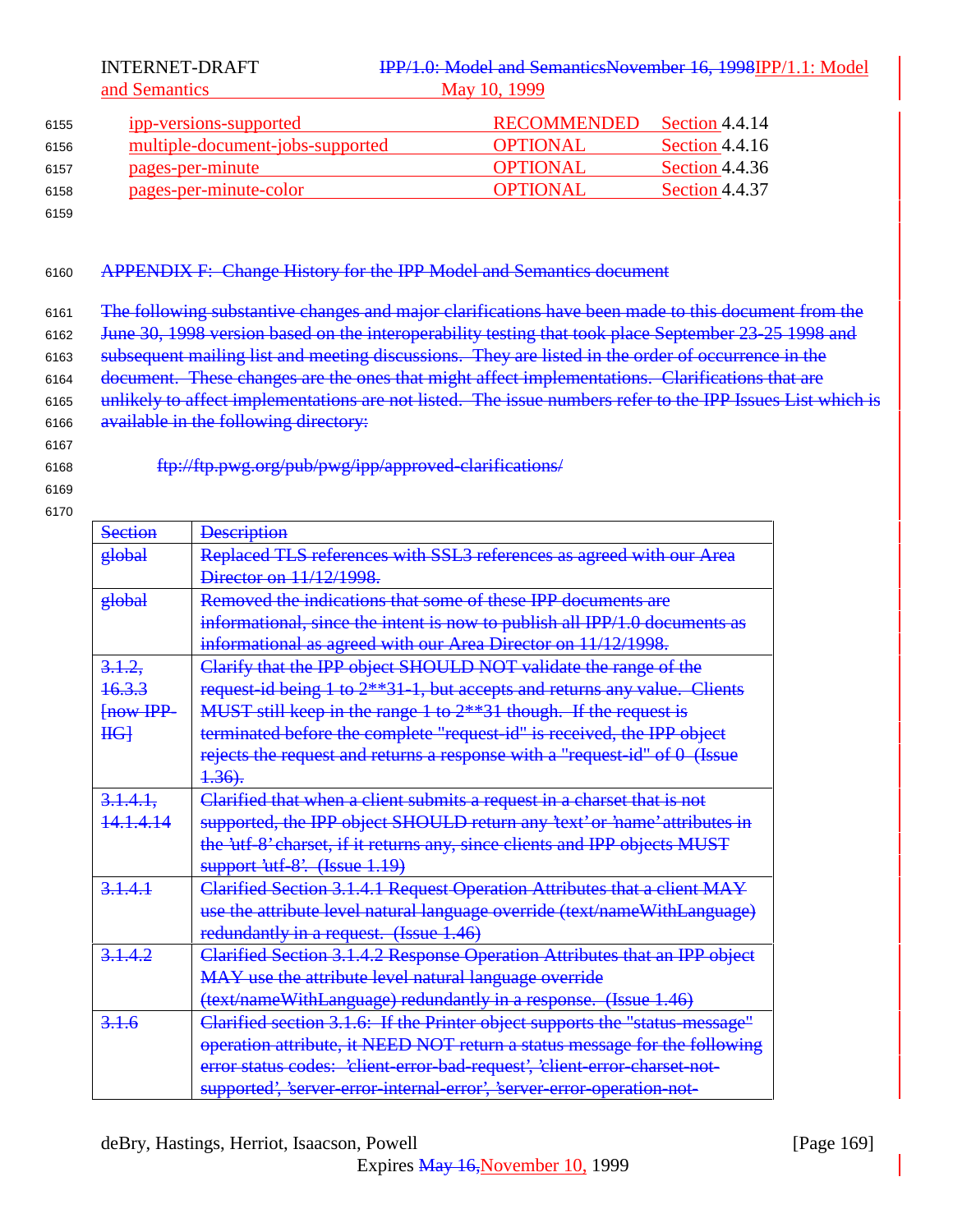and Semantics

|                      | supported', and 'server error version not supported'.                                      |
|----------------------|--------------------------------------------------------------------------------------------|
| 3,2,1,1              | Clarified that if a client is not supplying any Job Template attributes in a               |
|                      | request, the client SHOULD omit Group 2 rather than sending an empty                       |
|                      | group. However, a Printer object MUST be able to accept an empty group.                    |
|                      | This makes [IPP-MOD] agree with [IPP-PRO]. (Issue 1.16)                                    |
| 3.2.1.2              | Clarified that if an IPP object is not returning any Unsupported Attributes                |
| 3.2.5.2              | in a response, the IPP object SHOULD omit Group 2 rather than sending                      |
| 3.2.6.2              | an empty group. However, a client MUST be able to accept an empty                          |
| 3.3.1.2              | group. This makes [IPP-MOD] agree with [IPP-PRO]. (Issue 1.17)                             |
| <del>3.3.3.2,</del>  |                                                                                            |
| <del>3.3.4.2,</del>  |                                                                                            |
| 3.2.1.2              | Clarified that an IPP object MUST treat an unsupported attribute syntax                    |
| <del>14.1.2.2,</del> | supplied in a request in the same way as an unsupported value. The IPP                     |
| <del>14.1.4.12</del> | object MUST return the attribute, the attribute syntax, and the value in the               |
|                      | Unsupported Attributes group. (Issue 1.26)                                                 |
| 3.2.5.2              | Clarified for Get-Printer-Attributes, Get-Jobs, and Get-Job-Attributes that                |
| 3.2.6.2              | an IPP object MUST return 'successful-ok-ignored-or-substituted-                           |
| 3.3.4.2,             | $\frac{1}{2}$ attributes' (0x1), rather than 'successful ok' (0x0), when a client supplies |
| <del>14.1.2.1,</del> | unsupported attributes as values of the requested attributes' operation                    |
| <del>14.1.2.2,</del> | attribute. (Issue 1.24)                                                                    |
| <del>14.1.4.12</del> | Also clarified that the response NEED NOT contain the "requested-                          |
|                      | attributes" operation attribute with any supplied values (attribute keywords)              |
|                      | that were requested by the client but are not supported by the IPP object.                 |
|                      | (Issue 1.18)                                                                               |
| 3.2.6.2              | Deleted the job-level natural language override (NLO) from Section 3.2.6.2                 |
| 4.1.1.2              | Get-Jobs Response so that all operation responses are the same with                        |
| 4.3.24               | respect to NLO. (Issue 1.47)                                                               |
| 3.3.1                | Clarified that an IPP Printer that supports the Create-Job operation MUST                  |
|                      | handle the situation when a client does not supply Send-Document or                        |
|                      | Send-URI operations within a one- to four-minute time period. Also                         |
|                      | elarified that a client MUST send documents in a multi-document job                        |
|                      | without undue or unbounded delay. (Issue 1.28)                                             |
| 3.3.3                | Clarified that the IPP object MUST reject a Cancel-Job request if the job is               |
|                      | in 'completed', 'canceled', or 'aborted' job states. (Issue 1.12)                          |
| 4.1.2.3              | Added this new sub-section: it specifies that nameWithoutLanguage plus                     |
|                      | the implicit natural language matches name With Language, if the values                    |
|                      | and natural languages are the same. Also added that keyword never                          |
|                      | matches nameWithLanguage or nameWithoutLanguage. Clarified that if                         |
|                      | both have countries, that the countries SHOULD match as well. If either                    |
|                      | do not, then the country field SHOULD be ignored. (Issues 1.33 and 1.34)                   |
| 4.1.5                | Clarified regarding the case insensitivity of URLs to refer only to the RFCs               |
|                      | that define them. (Issue 1.10)                                                             |
| 4.1.11               | Clarified that 'boolean' is not a full-sized integer. (Issue 1.38)                         |
| 4.1.15               | Clarified that 'resolution' is not three full-sized integers. (Issue 1.20)                 |
| $4.2.*$              | Clarified that standard values are keywords or enums, not names. (Issue                    |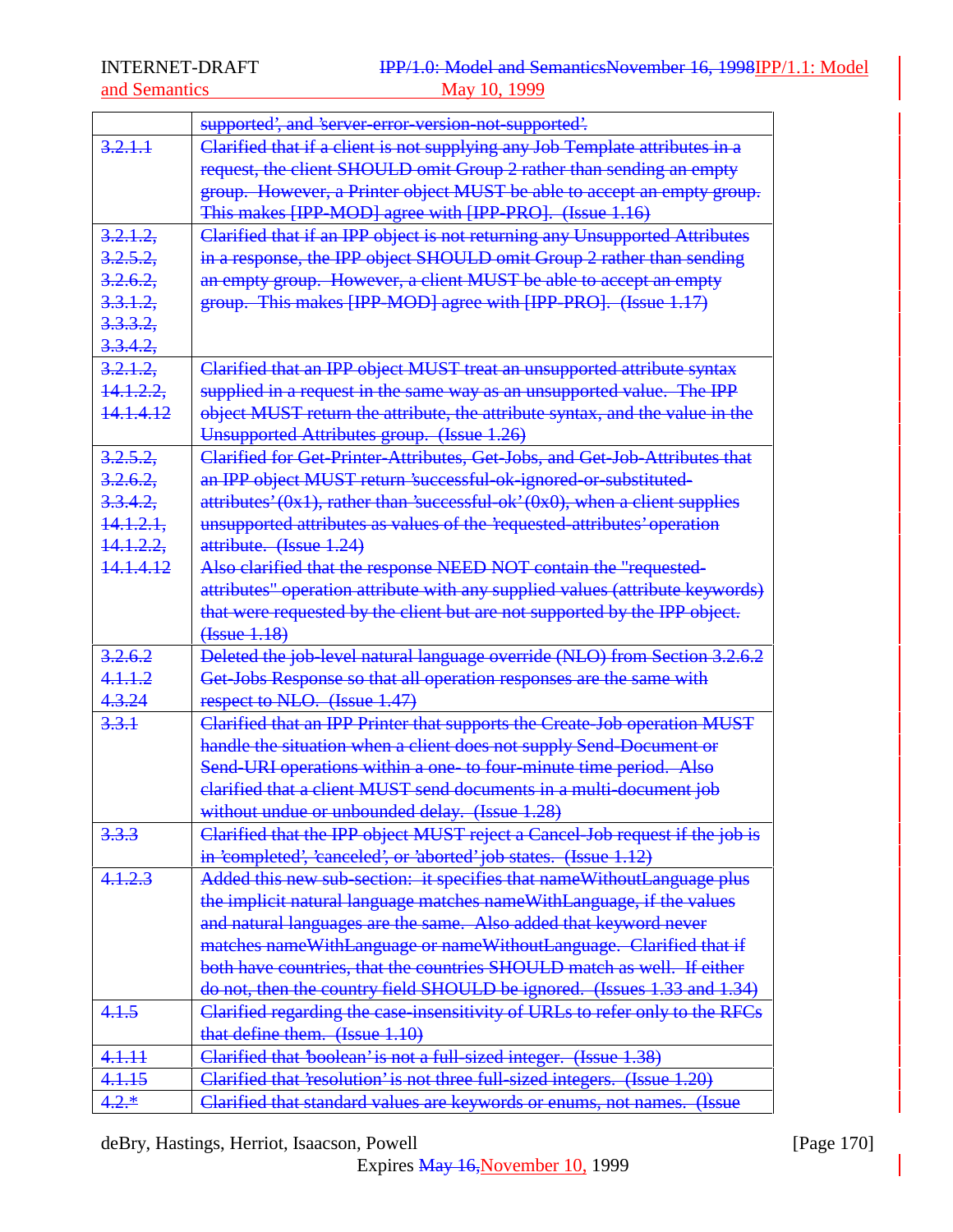|           | $4.49$ .                                                                      |
|-----------|-------------------------------------------------------------------------------|
| 4.2.4     | Added the 'single document new sheet' value to Section 4.2.4 multiple-        |
|           | document handling. (Issue 1.54)                                               |
| 4.4.18.   | Clarified that the "document-format-default" and "document-format-            |
| 4.4.19    | supported" Printer Description attributes are REQUIRED to agree with the      |
|           | table. (Issue 1.4)                                                            |
| 4.4.21    | Changed "queued-job-count" from OPTIONAL to RECOMMENDED.                      |
|           | ( <b>Issue</b> 1.14)                                                          |
| 4.4.28    | Clarified that the implementation supplied value for the "multiple-           |
|           | operation time out" attribute SHOULD be between 30 and 240 seconds,           |
|           | though the implementation MAY allow the administrator to set values, and      |
|           | MAY allow values outside this range. (Issue 1.28)                             |
| 5.1       | Clarified Client Conformance that if a client supports an attribute of 'text' |
| 5.2.5     | attribute syntax, that it MUST support both the textWithoutLanguage and       |
|           | the textWithLanguage forms. Same for 'name' attribute syntax. Same for        |
|           | an IPP object (Issue 1.48)                                                    |
| 6.5.      | Added new section to allow Attribute Groups to be registered as extensions    |
| 42.8      | for being passed in operation requests and responses. (Issue 1.25)            |
| 7.        | Updated the table of text and name attributes to agree with Section 4.2.      |
| 8.5       | Added a new section RECOMMENDING that the Get-Jobs SHOULD                     |
|           | return non-IPP jobs whether or not assigning them a job-id and job-uri.       |
|           | Also RECOMMENDED generating, if possible, job-id and job-uri and              |
|           | supporting other IPP operations on foreign jobs as an implementer option.     |
|           | (Issue 1.32)                                                                  |
| 9.        | Updated document references.                                                  |
| 14.1.4.14 | Clarified 'client error charset not supported' that 'utf 8' must be used for  |
|           | any 'text' or 'name' attributes returned in the error response (Issue 1.19).  |
| 14.1.5.9  | Added a new error code 'server-error-job-canceled' (0x0508) to be returned    |
|           | if a job is canceled by another client or aborted by the IPP object while the |
|           | first client is still sending the document data. (Issue 1.29)                 |
| 16.3,     | Moved these sections recommending operation processing steps to the new       |
| 16.4      | Implementer's Guide (informational). There indicated that all of the error    |
|           | checks are not required, so an IPP object MAY be forgiving and accept         |
|           | non-conforming requests. However, a conforming client MUST supply             |
|           | requests that would pass all of the error checks indicated. (Issue 1.21)      |
| $+7$      | Changed directory schema attributes from REQUIRED to                          |
|           | RECOMMENDED. Changed some of the OPTIONAL to                                  |
|           | RECOMMENDED to agree with the SLP template. Changed the "charset-             |
|           | supported" and "natural-language-supported" from REQUIRED to                  |
|           | <b>OPTIONAL.</b> Recommended that the names be the same in a directory        |
|           | entry as the IPP attribute names. (Issue 1.53)                                |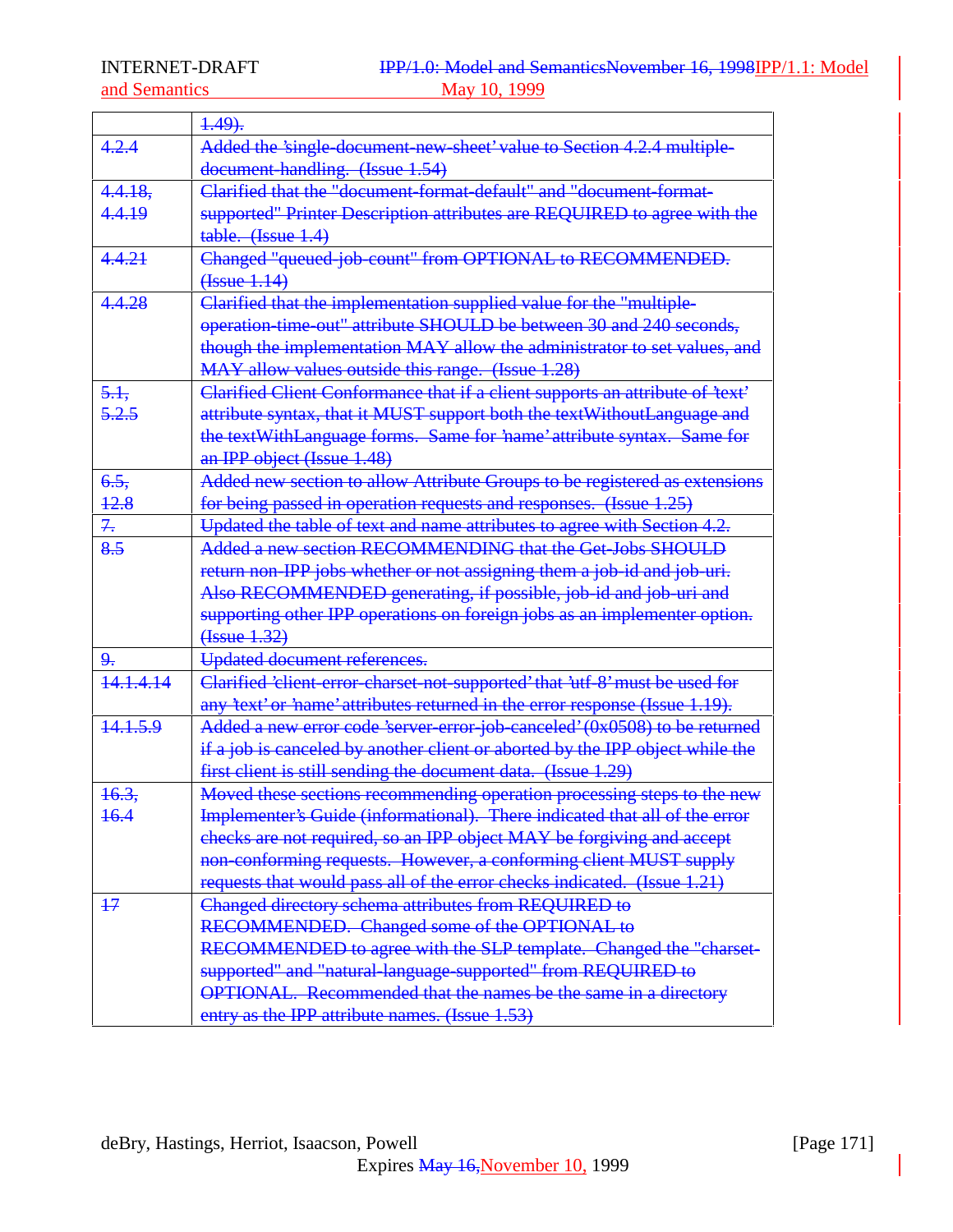and Semantics

| 6172 | 17. APPENDIX F: Differences between the IPP/1.0 and IPP/1.1 "Model and Semantics" Specifications           |
|------|------------------------------------------------------------------------------------------------------------|
| 6173 | This Appendix is divided into two lists that summarize the differences between IPP/1.1 (this document)     |
| 6174 | and IPP/1.0 [RFC2566]. The section numbers refer to the numbers in this document which in some             |
| 6175 | cases have changed from RFC 2566. When a change affects multiple sections, the item is listed once in      |
| 6176 | the order of the first section affected and the remaining affected section numbers are indicated.          |
| 6177 | The first list contains extensions and clarifications and the second list contains changes in semantics or |
| 6178 | conformance. However, note that client and IPP object implementations of IPP/1.0 MAY implement             |
| 6179 | any of the extensions and clarifications in this document.                                                 |
| 6180 | The following extensions and clarifications have been incorporated into this document:                     |
| 6181 | 1. Section 2.1 - clarified that the term "client" can be either contained in software controlled by an     |
| 6182 | end user or a part of a print server that controls devices. <b>Issue 4 and Issue 5</b>                     |
| 6183 | 2. Section 2.4 - added the description of the new "uri-authentication-supported" Printer Description       |
| 6184 | attribute. <b>Issue 2</b>                                                                                  |
| 6185 | 3. Section 3.1.3, 3.1.6, 3.2.5.2, and - clarified the error handling for operation attributes that have    |
| 6186 | their own status code. <b>Issues 18, 23, and 27</b>                                                        |
| 6187 | 4. Sections 3.1.7 - Added this new section to clarify returning Unsupported Attributes for all             |
| 6188 | operations, including only returning attributes that were in the request. Issues 18, 23, and 27            |
| 6189 | 5. Sections 3.1.7 and 4.1 - clarified the encoding of the "out-of-band" 'unsupported' and 'unknown'        |
| 6190 | values. <b>Issues</b> 12 and 15                                                                            |
| 6191 | 6. Section 3.1.8 - clarified that only the version number parameter will be carried forward into           |
| 6192 | future major or minor versions of the protocol.                                                            |
| 6193 | 7. Section 3.1.8 - indicated that IPP/1.1 Printers SHOULD support version '1.0' and that not all           |
| 6194 | previous minor versions need be supported. Issue 33                                                        |
| 6195 | 8. Section 3.1.8 - relaxed the requirements to increment the major version number. Issue 33                |
| 6196 | 9. Section 3.1.9, and 3.2.5 - added the 'processing' state to the list of job states that a job can be in  |
| 6197 | after a Create-Job operation. <b>Issue 13</b>                                                              |
| 6198 | 10. Section 3.1.9 - clarified that a non-spooling Printer MAY accept zero or more subsequent jobs          |
| 6199 | while processing a job and flow control them down. Subsequent create requests are rejected with            |
| 6200 | the 'server-error-busy' error status. <b>Issue 20</b>                                                      |
| 6201 | 11. Section 3.2.1.1 - clarified the validation of the "compression" operation attribute and its            |
| 6202 | relationship to the validation of the "document-format" attribute and returning Unsupported                |
| 6203 | Attributes. Issues 6, 11, and 28                                                                           |
| 6204 | 12. Sections 3.2.1.1, 4.3.8, 13.1.4.16, and 13.1.4.17 - added the 'client-error-compression-not-           |
| 6205 | supported', 'client-error-compression-error' status codes and the 'unsupported-compression' and            |
| 6206 | <i>compression-error'</i> job-state-reasons. <b>Issue 28</b>                                               |
| 6207 | 13. Sections 3.2.1.1 and 4.3.8 - added 'unsupported-document-format' and 'document-format-error'           |
| 6208 | job-state-reasons. <b>Issue 3</b>                                                                          |
| 6209 | 14. Sections 3.2.2, 4.3.8 and 13.1.4.19 - added 'client-error-document-access-error' status code and       |
| 6210 | document-access-error' job state reason. Issue 35                                                          |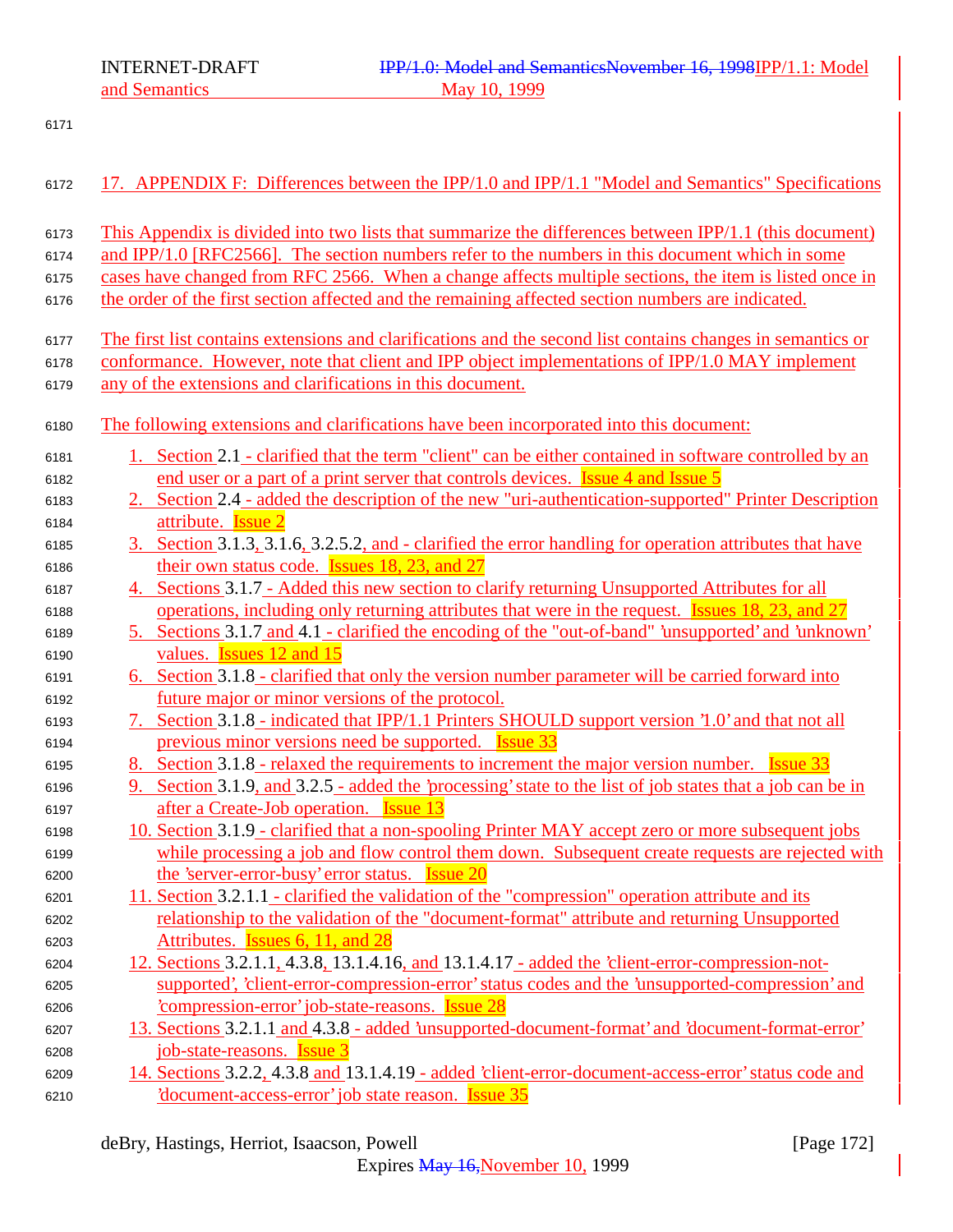and Semantics

| 6211 | 15. Section 3.2.6 - clarified that "limit" takes precedence over "which-jobs" and "my-jobs'. Issue 8          |
|------|---------------------------------------------------------------------------------------------------------------|
| 6212 | 16. Section 3.2.6.2 - clarified that Get-Jobs returns 'successful-ok' when no jobs to return. <b>Issue 24</b> |
| 6213 | 17. Sections 3.2.7, 3.2.8, and 3.2.9 - added the OPTIONAL Pause-Printer, Resume-Printer, and                  |
| 6214 | <b>Purge-Jobs operations</b>                                                                                  |
| 6215 | 18. Sections 3.3.5, 3.3.6, and 3.3.7 - added the OPTIONAL Hold-Job, Release-Job, and Restart-Job              |
| 6216 | operations.                                                                                                   |
| 6217 | 19. Section 4.1.9.1 - clarified that 'application/octet-stream' auto-sensing can happen at create request     |
| 6218 | time and/or job/document processing time. <b>Issue 9 and Issue 10</b>                                         |
| 6219 | 20. Section 4.2 - clarified that xxx-supported have multiple keywords and/or names by adding                  |
| 6220 | parentheses to the table to give: (1setOf (type3 keyword   name))                                             |
| 6221 | 21. Section 4.2.2 - added the 'indefinite' keyword value to the "job-hold-until" attribute for use with       |
| 6222 | the create operations and Hold-Job and Restart-Job operations.                                                |
| 6223 | 22. Section 4.2.4 - clarified that "multiple-document-handling" MUST be supported if the Printer              |
| 6224 | supports multiple documents per job Issue 34                                                                  |
| 6225 | 23. Section 4.2.6 - added more enum values to the "finishings" Job Template attribute.                        |
| 6226 | 24. Section 4.3.7 - added that a forwarding server that cannot get any job state MAY return the job's         |
| 6227 | state as 'completed', provided that it also return the new 'queued-in-device' job state reason. Issue         |
| 6228 |                                                                                                               |
| 6229 | 25. Section 4.3.7.1 - added the Partitioning of Job States section.                                           |
| 6230 | 26. Section 4.3.8 - added 'job-data-insufficient' job state reason to indicate whether sufficient data        |
| 6231 | has arrived for the document to start to be processed. <b>Issue 13</b>                                        |
| 6232 | 27. Section 4.3.8 - added 'document-access-error' job state reason to indicate an access error of any         |
| 6233 | kind. <b>Issue 35</b>                                                                                         |
| 6234 | 28. Section 4.3.8 - added 'job-queued-for-marker' job state reason to indicate whether the job has            |
| 6235 | completed some processing and is waiting for the marker. <b>Issue 31</b>                                      |
| 6236 | 29. Section 4.3.8 - added 'unsupported-compression' and 'compression-error' job state reasons to              |
| 6237 | indicate compression not supported or compression processing error after the create has been                  |
| 6238 | accepted. <b>Issue 6</b>                                                                                      |
| 6239 | 30. Section 4.3.8 - added 'unsupported-document-format' and 'document-format-error' job state                 |
| 6240 | reasons to indicate document not supported or document format processing error after the create               |
| 6241 | has been accepted. <b>Issue 3</b>                                                                             |
| 6242 | 31. Section 4.3.8 - added 'queued-in-device' job state reason to indicate that a job as been forwarded        |
| 6243 | to a print system or device that does not provide any job status. <b>Issue 14</b>                             |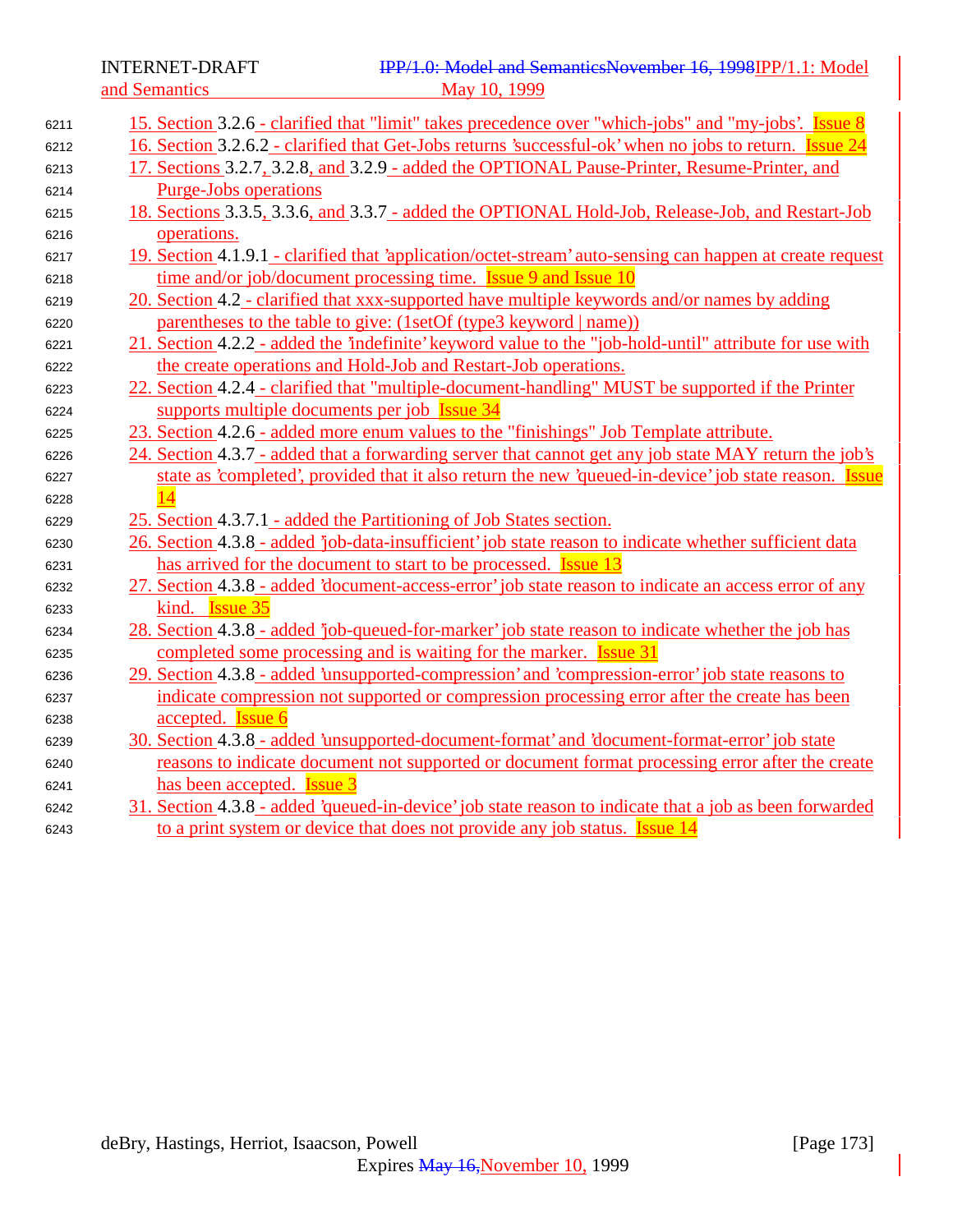| 6244 | 32. Section 4.4.3 - clarified "uri-security-supported" is orthogonal to Client Authentication so that    |
|------|----------------------------------------------------------------------------------------------------------|
| 6245 | none' does not exclude Client Authentication. Issue 2                                                    |
| 6246 | 33. Section 4.4.12 - added the 'moving-to-paused' keyword value to the "printer-state-reasons"           |
| 6247 | attribute for use with the Pause-Job operation.                                                          |
| 6248 | 34. Section 4.4.12 - replaced the duplicate 'marker-supply-low' keyword with the missing 'toner-         |
| 6249 | empty' keyword for the "printer-state-reasons" attribute.                                                |
| 6250 | 35. Section 4.4.15 - added the enum values to the "operations-supported" attribute for the new           |
| 6251 | operations. Clarified that the values of this attribute are encoded as any enum, namely 32-bit           |
| 6252 | values.                                                                                                  |
| 6253 | 36. Sections 4.4.36 and 4.4.37 - added the OPTIONAL "pages-per-minute" and "pages-per-minute-            |
| 6254 | color" Printer Description attributes.                                                                   |
| 6255 | 37. Section 4.4.30 - clarified that the date Time value of "printer-current-time" is on a "best efforts" |
| 6256 | basis". If a proper date-time cannot be obtained, the implementation returns the 'no-value' out-of-      |
| 6257 | band value. Also clarified that the time zone NEED NOT be the time zone that the people near             |
| 6258 | the device use and that the client SHOULD display the dateTime attributes in the user's local            |
| 6259 | time. <b>Issue 17</b>                                                                                    |
| 6260 | 38. Section 5.1 - clarified that any response MAY contain additional attribute groups, attributes, or    |
| 6261 | attribute values. Issues 25 and 26                                                                       |
| 6262 | 39. Section 5.1 - clarified that a client SHOULD do its best to prevent a channel from being closed      |
| 6263 | by a lower layer when the channel is flow controlled off by the IPP Printer. Issues 4 and 5              |
| 6264 | 40. Section 8.3 - clarified the use of URIs for each Client Authentication mechanism.                    |
| 6265 | 41. Section 8.5 - added the security discussion around the new operator operations.                      |
| 6266 | 42. Section 13.1.4.16 - added client-error-compression-not-supported (0x040F) Issue 6                    |
| 6267 | 43. Section 13.1.4.17 - added client-error-compression-error (0x0410) Issue 6                            |
| 6268 | 44. Section 13.1.4.18 - added client-error-document-format-error (0x0411) Issue 28                       |
| 6269 | <u>45. Section 13.1.4.19 - added client-error-document-access-error (0x0412) Issue 35</u>                |
| 6270 | 46. Section 13.1.5.10 - added server-error-multiple-document-jobs-not-supported (0x0509) Issue 34        |
| 6271 | 47. Section 16 - added the OPTIONAL "pages-per-minute" and "pages-per-minute-color" Printer              |
| 6272 | attributes to the Directory schema.                                                                      |
| 6273 | 48. Section 16 - added OPTIONAL "multiple-document-jobs-supported" to the Directory schema.              |
| 6274 | <b>Issue 34</b>                                                                                          |
| 6275 | 49. Section 16 - added RECOMMENDED "uri-security-supported", "compression-supported", and                |
| 6276 | "ipp-versions-supported" to the Directory schema. Issues 2,                                              |
| 6277 | The following changes in semantics and/or conformance have been incorporated into this document:         |
| 6278 | <u>1. Section 3.1.8, 5.2.4, and 13.1.5.4 - Clients and IPP objects MUST support version 1.1 and</u>      |
| 6279 | SHOULD support version 1.0. Issue 33 and Issue 36                                                        |
| 6280 | 2. Section 3.2.1.1 and section 4.4.32 - changed the "compression" and "compression-supported"            |
| 6281 | attributes from OPTIONAL to REQUIRED. Issue 28                                                           |
| 6282 | 3. Sections 3.2.1.2 and 4.3.8 - changed "job-state-reasons" from RECOMMENDED to                          |
| 6283 | REQUIRED, so that "job-state-reasons" MUST be returned in create operation responses. Issue              |
| 6284 |                                                                                                          |
| 6285 | 4. Sections 3.2.4, 3.3.1, 4.4.16, and 16 - changed Create-Job/Send-Document so that they MAY be          |
| 6286 | implemented while only supporting one document jobs. Added the "multiple-document-jobs-                  |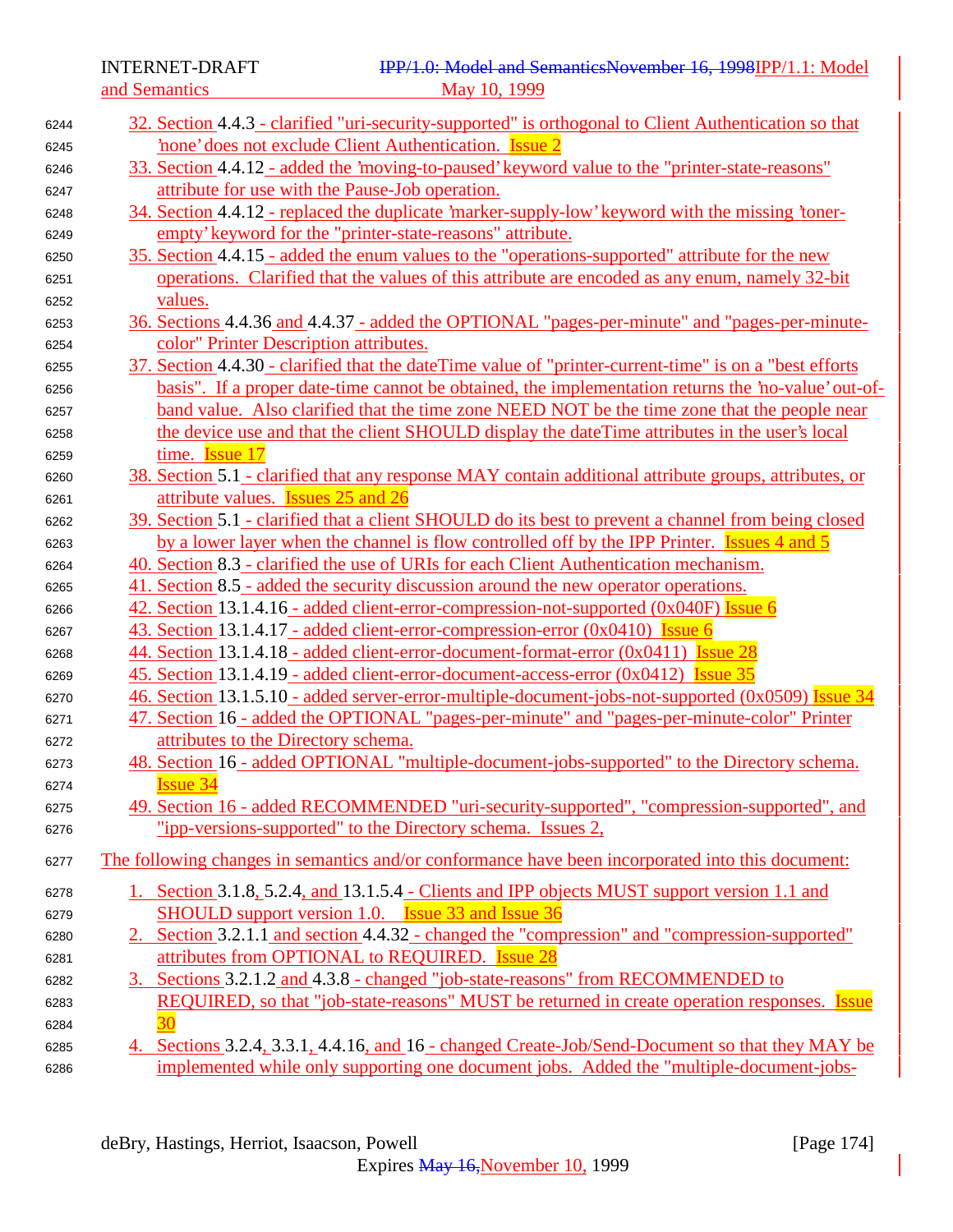| 6287 |    | supported" boolean Printer Description attribute to indicate whether Create-Job/Send-Document             |
|------|----|-----------------------------------------------------------------------------------------------------------|
| 6288 |    | support multiple document jobs or not. Added to the Directory schema. <b>Issue 34</b>                     |
| 6289 |    | 5. Section 4.1.9 - deleted 'text/plain; charget=iso-10646-ucs-2', since binary is not legal with the      |
| 6290 |    | 'text' type.                                                                                              |
| 6291 |    | 6. Section 4.3.8 - changed "job-state-reasons" from RECOMMENDED to REQUIRED. Issue 30                     |
| 6292 | 7. | Section 4.3.12 - added OPTIONAL 'dateTime' attribute syntax to "time-at-creation", "time-at-              |
|      |    | processing", and "time-at-completed" Job Description attributes for use in version '1.1' responses.       |
| 6293 |    | <b>Issue 17</b>                                                                                           |
| 6294 |    | 8. Section 4.3.12 - changed the "time-at-creation", "time-at-processing", and "time-at-completed"         |
| 6295 |    | Event Time Job Description attributes from OPTIONAL to REQUIRED. Issue 17                                 |
| 6296 |    |                                                                                                           |
| 6297 |    | 9. Section 4.3.12.4 - added the REQUIRED "job-printer-up-time (integer(1:MAX))" Job                       |
| 6298 |    | Description attribute as an alias for "printer-up-time" to reduce number of operations to get job         |
| 6299 |    | times. Issue 17                                                                                           |
| 6300 |    | 10. Section 4.4.2 - added the REQUIRED "uri-authentication-supported (1setOf type2 keyword)"              |
| 6301 |    | Printer Description attribute to describe the Client Authentication used by each Printer URI.             |
| 6302 |    | <b>Issue 2</b>                                                                                            |
| 6303 |    | 11. Section 4.4.11 - clarified the "printer-state" to allow a Printer that can interpret one or more jobs |
| 6304 |    | (rip) while marking one job to have those jobs all in the 'processing' state. Issue 31                    |
| 6305 |    | 12. Section 4.4.12 - changed "printer-state-reasons" Printer Description attribute from OPTIONAL to       |
| 6306 |    | <b>REQUIRED.</b> Issue 30                                                                                 |
| 6307 |    | 13. Section 4.4.14 - added the REQUIRED "ipp-versions-supported (1setOf keyword)" Printer                 |
| 6308 |    | Description attribute, since IPP/1.1 Printers do not have to support version '1.0'.                       |
| 6309 |    | 14. Section 4.4.16 - added the REQUIRED "multiple-document-jobs-supported (boolean)" Printer              |
| 6310 |    | Description attr <u>ibute so that a client can tell whether a Printer that supports Create-Job/Send-</u>  |
| 6311 |    | Document supports multiple document jobs or not. <b>Issue 34</b>                                          |
| 6312 |    | 15. Section 4.4.24 - changed the "queued-job-count" Printer Description attribute from                    |
| 6313 |    | <b>RECOMMENDED to REQUIRED. Issue 29</b>                                                                  |
| 6314 |    | 16. Section 4.4.32 - changed "compression-supported (1setOf type3 keyword)" Printer Description           |
| 6315 |    | attribute from OPTIONAL to REQUIRED. Issue 28                                                             |
| 6316 |    | 17. Section 5.1 - changed the client security requirements from RECOMMENDED non-standards                 |
| 6317 |    | track SSL3 to MUST/SHOULD [which is to be determined in consultation with the Area                        |
| 6318 |    | Director] support Client Authentication as defined in the IPP/1.1 Encoding and Transport                  |
| 6319 |    | document [IPP-PRO]. A client SHOULD support Operation Privacy and Server Authentication                   |
| 6320 |    | as defined in the IPP/1.1 Encoding and Transport document [IPP-PRO].                                      |
| 6321 |    | 18. Section 5.2.7 - changed the IPP object security requirements from OPTIONAL non-standards              |
| 6322 |    | track SSL3 to MUST/SHOULD [which is to be determined in consultation with the Area                        |
| 6323 |    | Director] contain support for Client Authentication as defined in the IPP/1.1 Encoding and                |
| 6324 |    | Transport document [IPP-PRO]. A Printer implementation MAY allow an administrator to                      |
| 6325 |    | configure the Printer so that all, some, or none of the users are authenticated. An IPP Printer           |
| 6326 |    | implementation SHOULD contain support for Operation Privacy and Server Authentication as                  |
| 6327 |    | defined in the IPP/1.1 Encoding and Transport document [IPP-PRO]. A Printer implementation                |
| 6328 |    | MAY allow an administrator to configure the degree of support for Operation Privacy and Server            |
| 6329 |    | Authentication.                                                                                           |
| 6330 |    | See also the "IPP/1.1 Encoding and Transport" [IPP-PRO] document for differences between IPP/1.0          |

6331 **REC2565** and **IPP/1.1** [IPP-PRO].